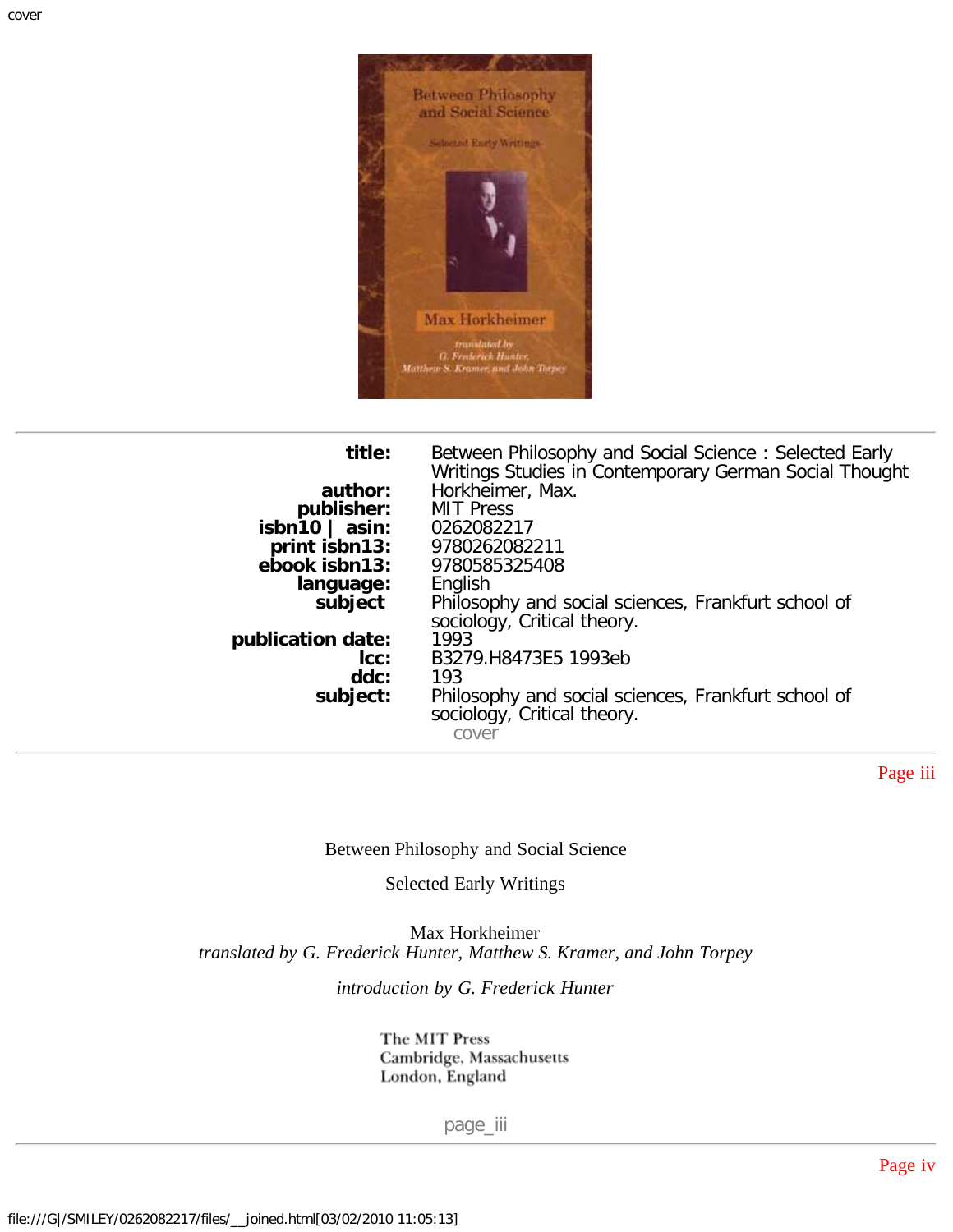# © 1993 Massachusetts Institute of Technology

For original publication information, see the Note on the Translation and Sources. The translations are based on versions of the writings published in Horkheimer's *Gesammelte Schriften,* edited by Alfred Schmidt, © S. Fischer Verlag, Frankfurt am Main. This edition prepared by arrangement with S. Fischer Verlag.

All rights reserved. No part of this book may be reproduced in any form or by any electronic or mechanical means (including photocopying, recording, or information storage and retrieval) without permission in writing from the publisher.

This book was set in Baskerville by Maple-Vail Book Manufacturing Group and printed and bound in the United States of America.

Library of Congress Cataloging-in-Publication Data

Horkheimer, Max, 1895 1973. Between philosophy and social science : selected early writings/ Max Horkheimer ; translated by G. Frederick Hunter, Matthew S. Kramer, and John Torpey; introduction by G. Frederick Hunter. p. cm.(Studies in contemporary German social thought) Includes bibliographical references and index. ISBN 0-262-08221-7 1. Philosophy and social sciences. 2. Frankfurt school of sociology. 3. Critical theory. I. Title. II. Series. B3279.H8473E5 1993 193dc20 93-18720 **CIP** 

page\_iv

Contents

| Introduction<br>G. Frederick Hunter                                                             | vii |
|-------------------------------------------------------------------------------------------------|-----|
| A Note on the Translation and Sources                                                           | xi  |
| The Present Situation of Social Philosophy and the Tasks of an Institute for Social<br>Research | 1   |
| Materialism and Morality                                                                        | 15  |
| Egoism and Freedom Movements: On the Anthropology of the Bourgeois Era                          | 49  |
| <b>History and Psychology</b>                                                                   | 111 |
| A New Concept of Ideology?                                                                      | 129 |
| Remarks on Philosophical Anthropology                                                           | 151 |
| On the Problem of Truth                                                                         | 177 |
| The Rationalism Debate in Contemporary Philosophy                                               | 217 |
| Montaigne and the Function of Skepticism                                                        | 265 |

Page v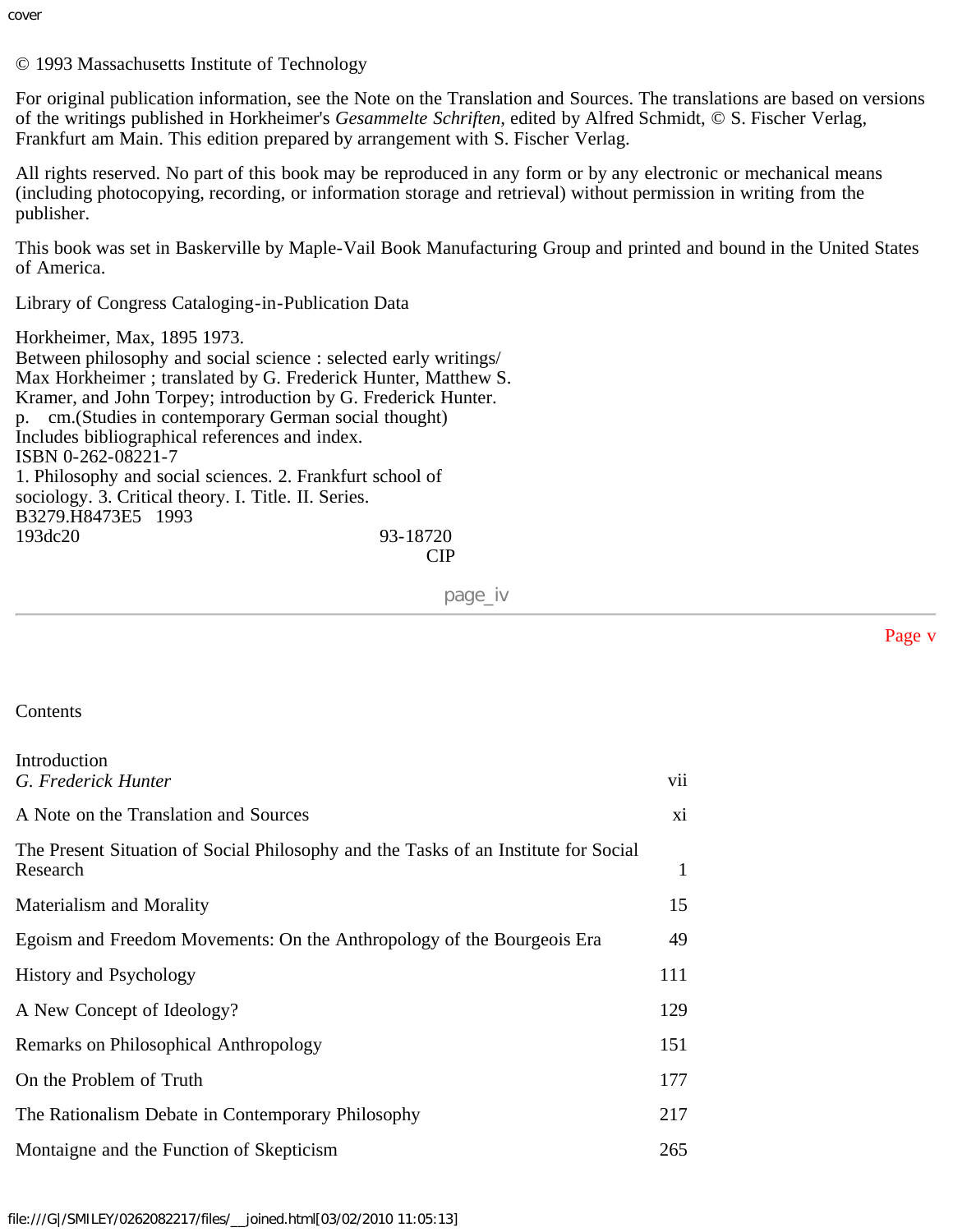| cover                                             |     |
|---------------------------------------------------|-----|
| Beginnings of the Bourgeois Philosophy of History | 313 |
| <b>Notes</b>                                      | 389 |
| Index                                             | 421 |
|                                                   |     |

Introduction

G. Frederick Hunter

Until recently Max Horkheimer's image was twofold: on the one hand, imperious director of the Frankfurt Institute for Social Research after 1931; on the other, theoretical junior partner to his colleague Theodor Adorno. In the last decade, however, there has been a notable shift in image, in Germany especially, as attention has focused on the remarkable early work collected in this volume. (A companion volume in this series, *On Max Horkheimer: New Perspectives,* will offer appraisals of Horkheimer's contributions to the development of critical theory.)

The 1984 Ludwigsburg Symposium on the early work of the Frankfurt School, sponsored by the Humboldt Stiftung and resulting in a book published by de Gruyter under the title *Die Frankfurter Schule und die Folgen,* was a watershed in the scholarly attention paid to this work. Scholars at that symposium argued that Horkheimer played a central role in defining the integration of philosophy and social science that was to become a hallmark of the Frankfurt School; other studies on the initial phases of critical theory, such as Helmut Dubiel's *Theory and Politics,* supported this contention.

The overall project of critical theory of this period was to develop an empirically and historically grounded research program that was fundamentally interdisciplinary, with the aim of overcoming the inadequacies of received Marxist theories of historical and social development. Although the Institute's work in this period retained in large part the Hegelian/Marxist philosophy of history that today has come under attack in "post-Marxist" circles (with Jürgen Habermas at the

page\_vii

# Page viii

forefront), this is also the period in which it started to incorporate elements previously rejected as "bourgeois" by Marxists of every stripe, such as the work of Nietzsche, Schopenhauer, Weber, Freud, and, of course, Hegelelements whose interweaving came to define critical theory for decades.

Some critics have charged that Horkheimer's early works were exercises in plain, orthodox Marxism; less bluntly, Habermas has suggested that they were caught up in a nineteenth-century "philosophy of history" paradigm that is no longer tenable. Horkheimer's essays are in fact peppered with Marxist notions that today are seldom expressed so unambiguously. Hence it is all the more remarkable how strikingly contemporary Horkheimer's words are on balance. The following excerpt from "Materialism and Morality," for example, might well have issued from the ranks of present-day defenders of the Enlightenment:

Today it is claimed that the bourgeois ideals of Freedom, Equality, and Justice have proven themselves to be poor ones; however, it is not the ideals of the bourgeoisie, but conditions which do not correspond to them, which have shown their untenability. The battle cries of the Enlightenment and of the French Revolution are valid now more than ever. The dialectical critique of the world, which is borne along by them, consists precisely in the demonstration that they have retained their actuality rather than lost it on the basis of reality. These ideas and values are nothing but the isolated traits of the rational society, as they are anticipated in morality as a necessary goal. . . . Materialist theory certainly does not afford to the political actor the solace that he will necessarily achieve his objective; it is not a metaphysics of history but rather a changing image of the world, evolving in relation to the practical efforts toward its improvement.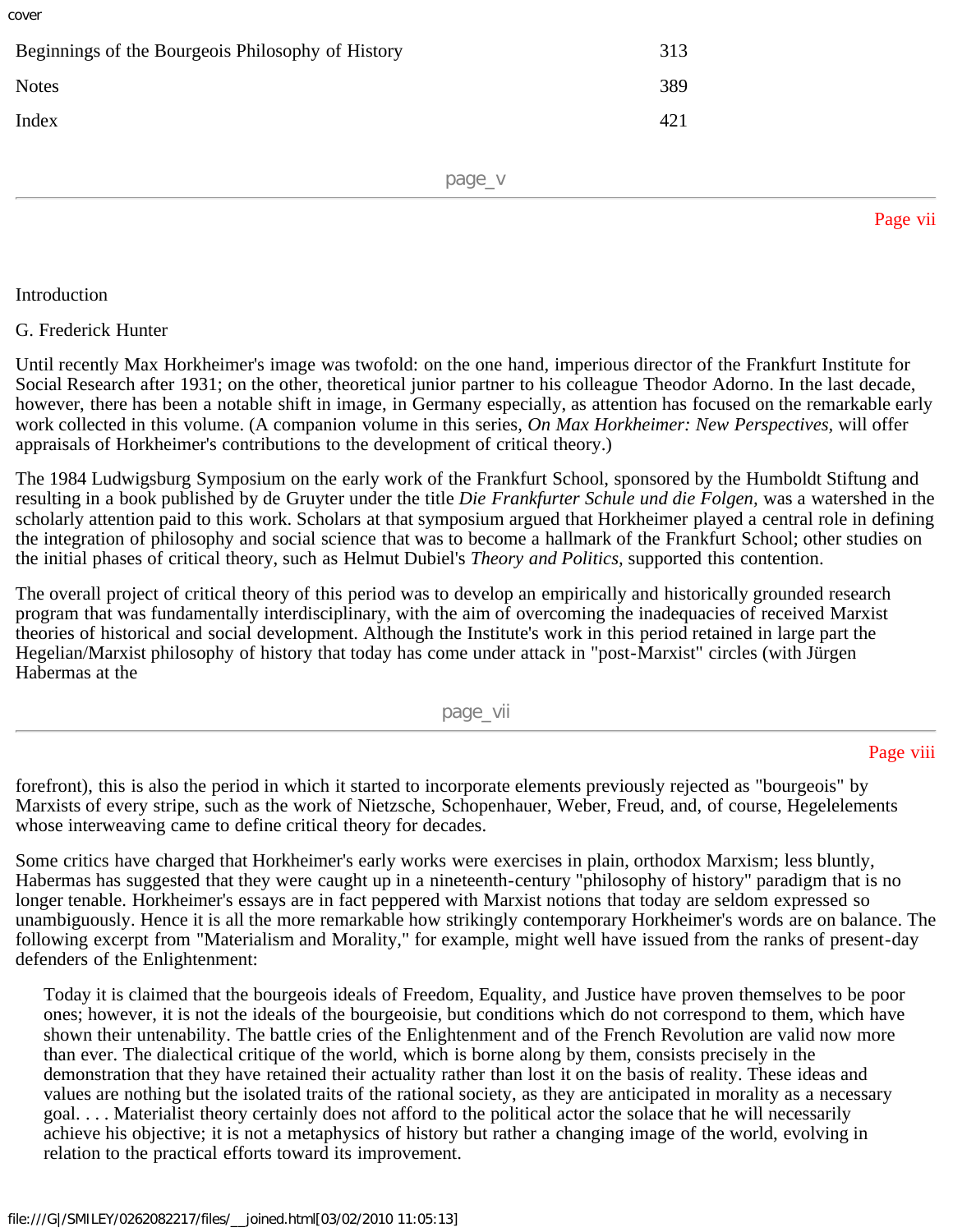Horkheimer's goal for the Institute for Social Research, whose directorship he assumed in 1931, was to pursue a program of empirical research into social-theoretical issues that had previously been restricted to abstract philosophical discourse on the one hand or to formulaic economic analyses on the other. The "task of putting a large empirical research apparatus in the service of social-philosophical problems" announced in his 1931 inaugural address, "The Present Situation of Social Philosophy and the Tasks of an Institute for Social Research," was an attempt to bring the various conceptual tools and social-scientific methodologies of historical materialism under one roof.

# Page ix

Until recently, the reception of this earlier work of the Frankfurt School has been overshadowed by the momentous theoretical turn later made by Horkheimer, and more conspicuously by Adorno, toward the *aestheticization* of critical social theory. *Dialectic of Enlightenment,* the major work of this "second phase" of critical theory, has come to be regarded, with some justification, as the major work of Frankfurt critical theory as a whole. The experience of European fascism and the Second World War disillusioned Horkheimer and Adorno as to the possibility of a positive program of social inquiry based ultimately on an emancipatory and emphatically normative concept of Reason derived from the tradition of the Enlightenment. In abandoning orthodox Marxist theory and methodology and turning more and more to Weberian and Nietzschean themes, Horkheimer and Adorno considered themselves only to be soberly facing the new, dark reality of the age. This skepticism regarding the emancipatory potential of science as a whole during this period led them to abandon the former goal of an empirical, scientific interdisciplinary research program and to focus their theoretical attention increasingly on cultural and aesthetic criticism.

Jürgen Habermas, the following generation's most significant practitioner of Frankfurt School social theory (or any other German social theory, for that matter), has been primarily responsible for critical theory's reengagement with empirical, interdisciplinary social research. The now-famous "linguistic turn" into which he has almost single-handedly steered critical theory since 1970 is neither a regression to Marxist scientism nor an abstracting away from concrete social inquiry in the manner of the Anglo-American tradition of analytic philosophy. Moreover, his theoretical project marks a radical departure from the aestheticized critical theory of his mentor Adorno. The prodigious scholarly output of the latest generation of critical theorists is rooted in Habermas's redemption of the Enlightenment ideal of the emancipatory potential of normative social science.

While Habermas's research program is partly responsible for the current resurgence of interest in Horkheimer's earlier workHabermas himself has stressed the continuity between his program and that of the "first phase" of the Frankfurt Institutea further factor in this renewal is a reaction against what some commentators view as a

page\_ix

Page x

neo-Kantian, formalistic aspect of Habermas's own work. This charge has been raised in particular against his "communicative ethics." Horkheimer's 1933 essay "Materialism and Morality," arguably the most decisive materialist critique of Kantian ethics ever written, will be of particular interest in this context.

This volume also includes essays pertaining to the current "foundations" debate within critical theory, and within Continental philosophy in general. Both "On the Problem of Truth," with its special focus on pragmatism, and "The Rationalism Debate in Contemporary Philosophy," a sustained critique of the post-Cartesian ''philosophy of consciousness," rank as contemporary contributions to the "post-philosophy" debate. The rationality question is sustained throughout the essays in this volume, including the two major historical studies with which it concludes. Nowhere is Horkheimer's engagement with this most contemporary of themes in greater evidence than in the following passage from *Beginnings of the Bourgeois Philosophy of History,* his first published work, with which it seems appropriate to close these introductory comments:

The fact that reason can never be certain of its perpetuity; or that knowledge is secure within a given time frame, yet is never so for all time; or even the fact that the stipulation of temporal contingency applies to the very body of knowledge from which it is derivedthis paradox does not annul the truth of the claim itself. Rather, it is of the very essence of authentic knowledge never to be settled once and for all. This is perhaps the most profound insight of all dialectical philosophy.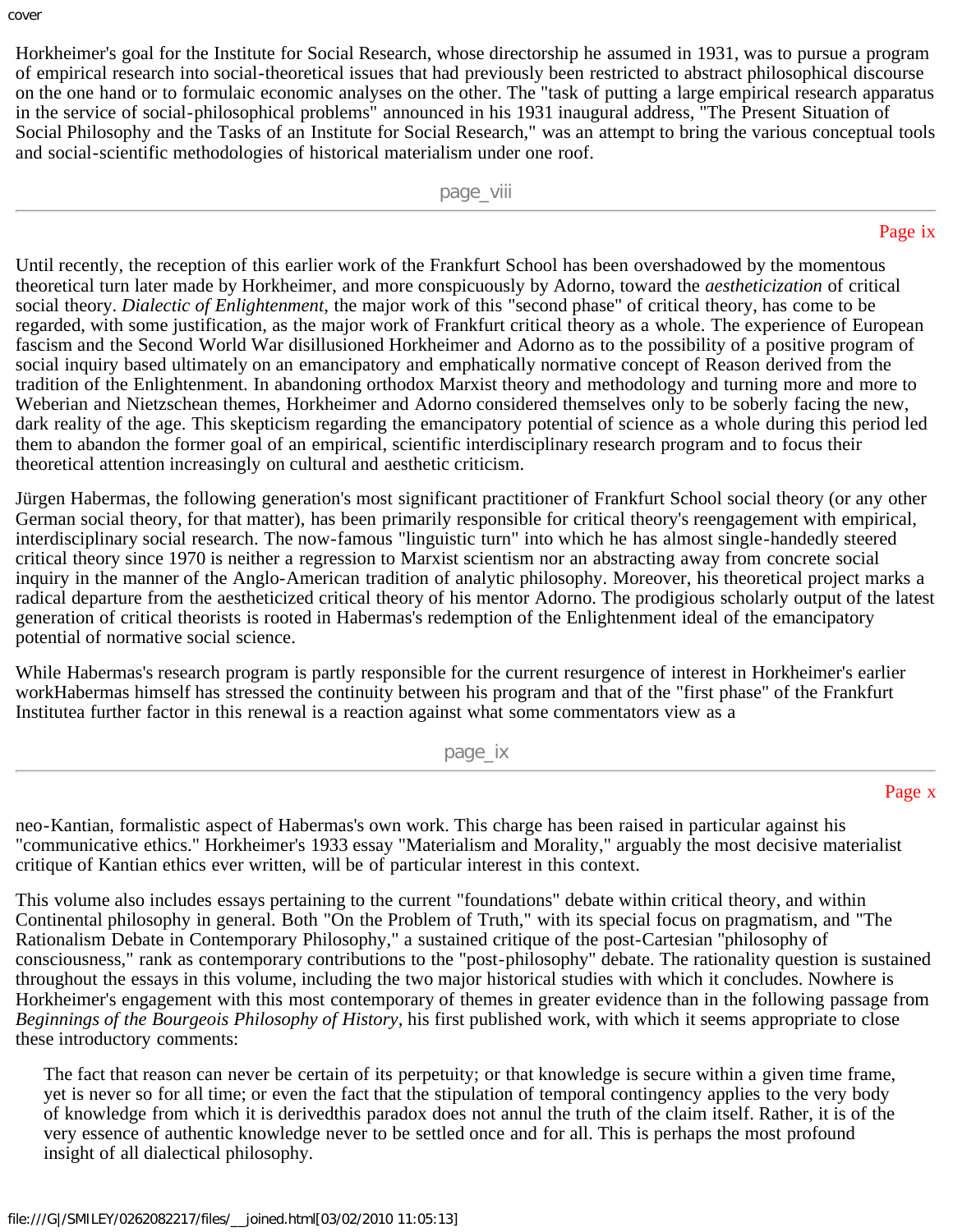Page xi

A Note on the Translation and Sources

The original translations presented in this volume were the result of a cooperative effort on the part of the three translators. Each of the translators, nevertheless, assumed primary responsibility for particular works, as follows: G. Frederick Hunter, for *Beginnings of the Bourgeois Philosophy of History,* the retranslations of "Egoism and Freedom Movements" and "Materialism and Morality," and the editing of "On the Problem of Truth"; Matthew S. Kramer, for "Remarks on Philosophical Anthropology"; and John Torpey for "The Present Situation of Social Philosophy and the Tasks of an Institute for Social Research," "History and Psychology," "A New Concept of Ideology?," "The Rationalism Debate in Contemporary Philosophy," and "Montaigne and the Function of Skepticism."

The original titles and sources of the writings are as follows:

"Die gegenwärtige Lage der Sozialphilosophie und die Aufgaben eines Instituts für Sozialforschung," *Frankfurter Universitätsreden* 27 (1931).

"Materialismus und Moral," *Zeitschrift für Sozialforschung* 2, no. 2 (1933).

A previous English translation by G. Frederick Hunter and John Torpey appeared in *Telos* 69; retranslated for this volume.

"Egoismus und Freiheitsbewegung: Zur Anthropologie des bürgerlichen Zeitalters," *Zeitschrift für Sozialforschung* 5, no. 2 (1936). A previous English translation by David J. Parent was published in *Telos* 54; retranslated for this volume.

"Geschichte und Psychologie," *Zeitschrift für Sozialforschung* 1, nos. 1/2 (1932).

page\_xi

"Ein neuer Ideologiebegriff?," *Grünbergs Archiv* 15, no. 1 (1930).

"Bemerkungen zur philosophischen Anthropologie," *Zeitschrift für Sozialforschung* 4, no. 1 (1935).

"Zum Problem der Wahrheit," *Zeitschrift für Sozialforschung* 4, no. 3 (1935). An English translation was done by Maurice Goldbloom for inclusion in Andrew Arato and Eike Gebhardt, eds., *The Essential Frankfurt School Reader* (New York: Urizen Books, 1978), and is used here, in modified form, by permission of Continuum Publishing Company.

"Zum Rationalismusstreit in der gegenwärtigen Philosophie," *Zeitschrift für Sozialforschung* 3, no. 1 (1934).

"Montaigne und die Funktion der Skepsis," *Zeitschrift für Sozialforschung* 7, no. 1 (1938).

*Anfänge der bürgerlichen Geschichtsphilosophie* (Stuttgart: Kohlhammer, 1930).

page\_xii

Page 1

The Present Situation of Social Philosophy and the Tasks of an Institute for Social Research

Although social philosophy may be at the center of the broader interest in philosophy, its status is no better than that of most contemporary philosophical or fundamental intellectual efforts. No substantive conceptual configuration of social

Page xii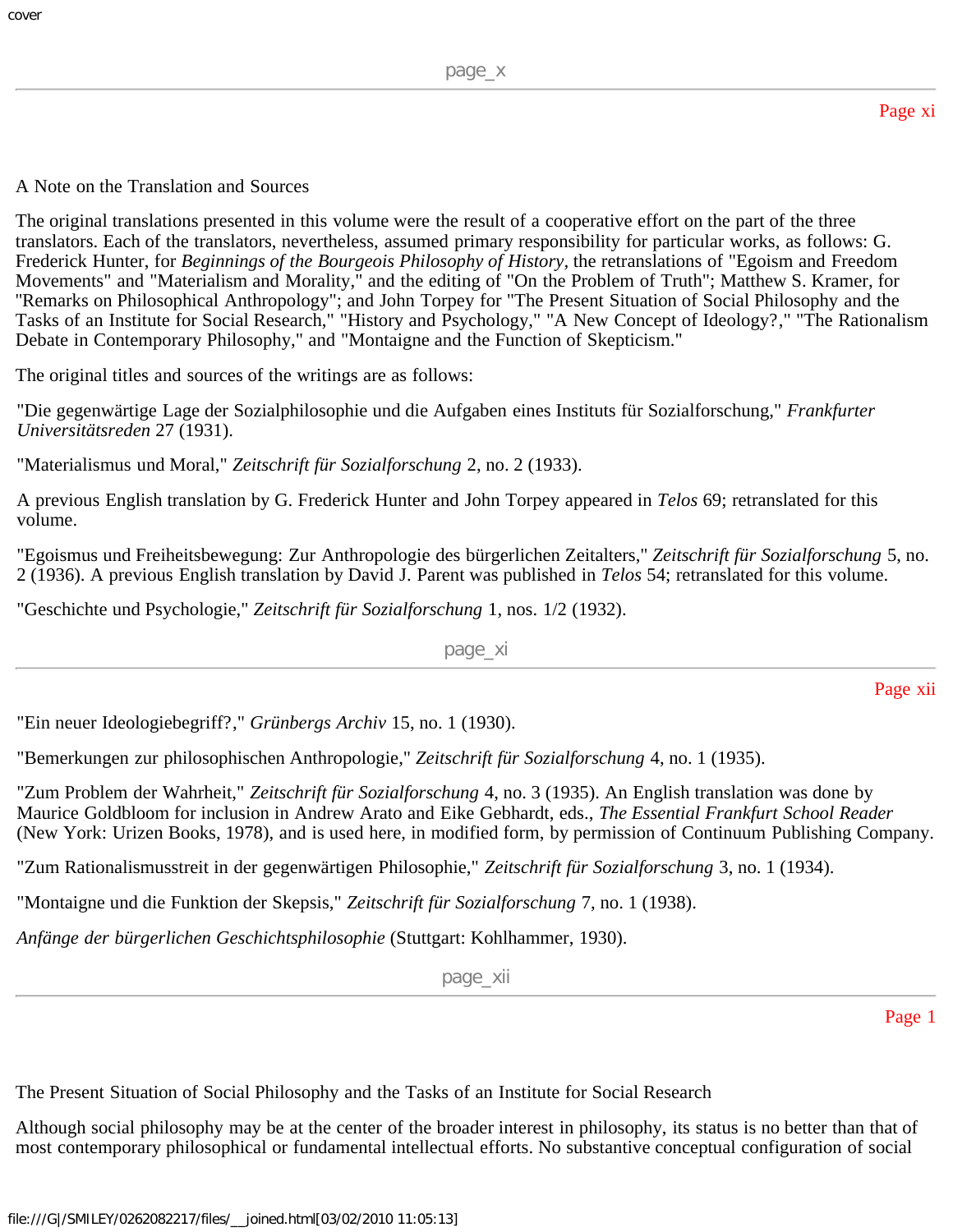philosophy could assert a claim to general validity. In light of the current intellectual situation, in which traditional disciplinary boundaries have been called into question and will remain unclear for the foreseeable future, it does not appear timely to attempt to delineate conclusively the various areas of research. Nonetheless, the general conceptions that one connects with social philosophy can be put concisely. Its ultimate aim is the philosophical interpretation of the vicissitudes of human fatethe fate of humans not as mere individuals, however, but as members of a community. It is thus above all concerned with phenomena that can only be understood in the context of human social life: with the state, law, economy, religionin short, with the entire material and intellectual culture of humanity.

Understood in this way, social philosophy grew into a decisive philosophical task in the course of the development of classical German idealism. The most compelling aspects of the Hegelian system are the supreme achievements of that type of social philosophy. This is not to say that philosophy before Hegel had not been concerned with matters of social philosophy; to the contrary, Kant's major works contain philosophical theories concerning the knowledge of law, of art, and of religion. But this social philosophy was rooted in the philosophy of the isolated subject [*Einzelpersönlichkeit*]; those spheres of

page\_1

# Page 2

being were understood as projections [*Entwürfe*] of the autonomous person. Kant made the closed unity of the rational subject into the exclusive source of the constitutive principles of each cultural sphere; the essence and the organization of culture were to be made comprehensible solely on the basis of the dynamics of the individual, the fundamental modes of activity of the spontaneous ego. Even if the autonomous subject could hardly be equated with the empirical individual in Kant's philosophy, one was nonetheless supposed to be able to investigate all possible culturally creative factors in the mind of each individual rational being. Overarching structures of being which could only belong to a supraindividual whole, which could only be discovered in the social totality, and to which we must subordinate ourselves, do not exist in this conception. To assert their existence would be considered dogmatic, and action oriented to them would be considered heteronomous. In the *Metaphysical Principles of Virtue,* Kant writes of the moral subject that a person "is subject to no laws other than those that it gives to itself (either alone or at least together with others)." 1

The idealist tradition linked with Kant elaborated the meshing of autonomous reason and empirical individuals. The tension between the finite human being and the self as infinite demand also emerges, of course, in Fichte's first philosophy of the ego that posits itself in self-reflection. The eternal Ought, the insistence that we should be adequate to our human vocation [*Bestimmung*], originates in the depths of subjectivity. The medium of philosophy remains that of self-consciousness. But Hegel liberated this self-consciousness from the fetters of introspection and shifted the question of our essencethe question of the autonomous culture-creating subjectto the work of history, in which the subject gives itself objective form.

For Hegel, the structure of objective Spirit, which realizes in history the cultural substance of absolute Spiritthat is, art, religion, philosophyno longer derives from the critical analysis of the subject, but rather from universal dialectical logic. Its course and its works originate not from the free decisions of the subject, but from the spirit of the dominant nations as they succeed each other in the struggles of history. The destiny of the particular is fulfilled in the fate of the universal; the essence or substantive form of the individual manifests itself not in its personal acts, but in the life of the whole to which it

page\_2

Page 3

belongs. In its essential aspects, idealism thus became social philosophy with Hegel: the philosophical understanding of the collective whole in which we liveand which constitutes the foundation for the creations of absolute cultureis now also the insight into the meaning of our own existence according to its true value and content.

Let me consider this Hegelian perspective for a moment longer. The current situation of social philosophy can be understood in principle in terms of its dissolution, and of the impossibility of reconstructing it in thought without falling behind the current level of knowledge. Hegel left the realization of the purposes of reason to objective Spirit, and ultimately to World Spirit. The development of this Spirit represents itself in the conflict of "concrete ideas," of "the minds of the nations"; from them, the world-historical realms emerge in necessary succession "as signs and ornaments of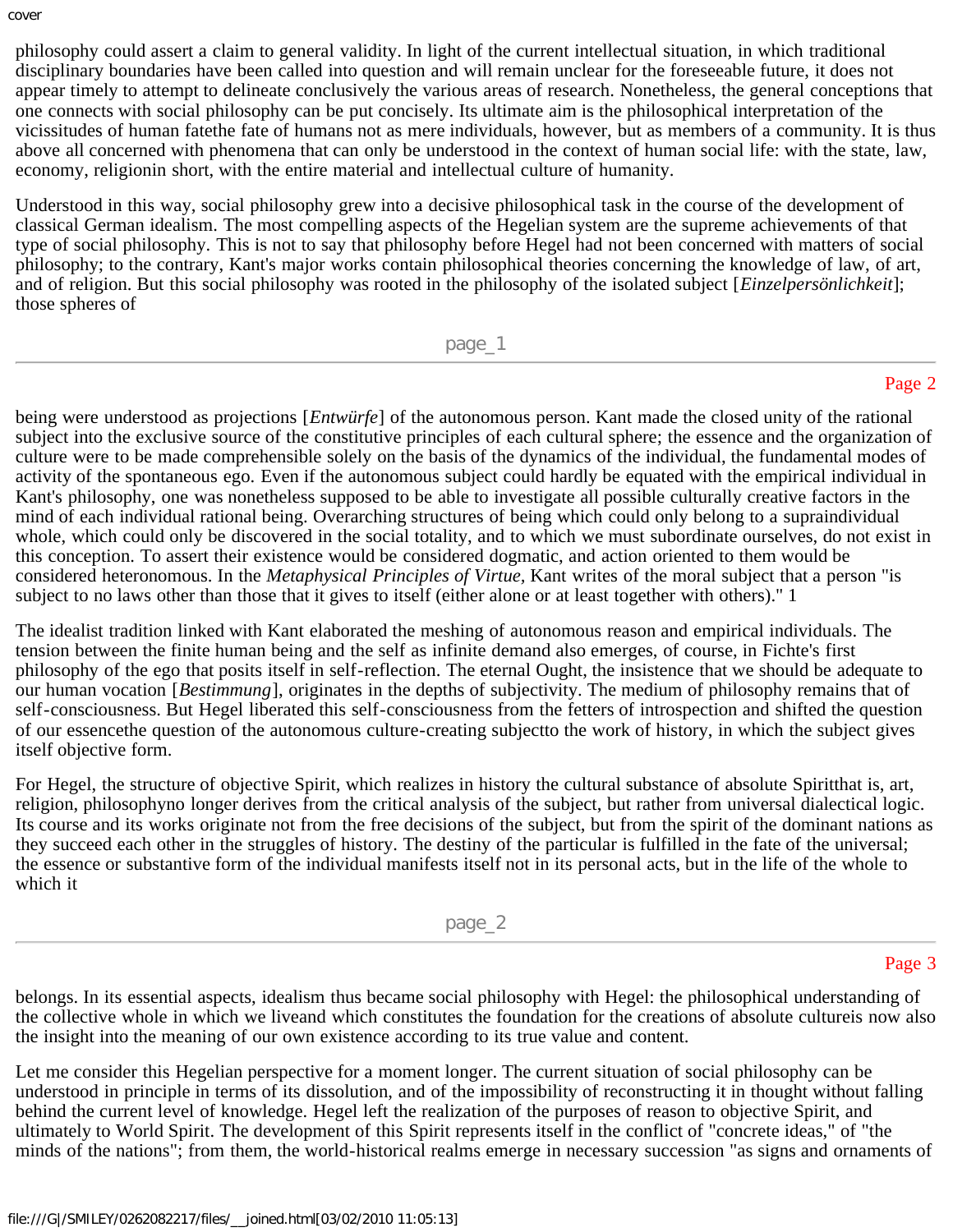its grandeur." 2 This development takes place independently of whether the individuals in their historical activity know it or desire it; it follows its own law. Like the French Enlightenment and English liberalism, however, Hegel certainly considers the individual interests, drives, and passions of human beings to be real driving forces. Even the actions of great men are determined by their individual aims. "Initially these individuals satisfy their own needs; the aim of their actions is not that of satisfying others in any case."3 Indeed, "they are the most far-sighted among their contemporaries; they know best what issues are involved, and whatever they do is right.''4 But nothing in history "has been accomplished without the active interest of those concerned in it."5 To be sure, this rational law of development makes "cunning" use of the interests of great men as well as of the mass in order to realize itself. And just as Hegel explains previous history only indirectly on the basis of this law, and directly on the basis of the conflict of interests, so it is with the life process of contemporary society. He refers to the liberal economists Smith, Say, and Ricardo in his attempt to elaborate how the whole is maintained out of the "medley of arbitrariness"6 that emerges from individuals' efforts to satisfy their needs. "In civil society," according to the *Philosophy of Right,* "each member is his or her own end; everything else is nothing to them. But except in contact with others, they cannot attain the whole compass of their ends, and therefore these others are means to the end of the particular member. A particular end, however, assumes the form of universality through

page\_3

#### Page 4

this relation to other people, and it is attained in the simultaneous attainment of the welfare of others." 7 According to Hegel, the State can exist in this and no other way; it is directly conditioned by the conflict of social interests.

But although history and the State appear from without as evolving from the "medley of arbitrariness"; though the empirical historical researcher must descend into a chain of suffering and death, stupidity and baseness; though determinate being [*Dasein*] meets its demise under indescribable torments; and though history can be viewed, as Hegel put it, as the "altar on which the happiness of nations, the wisdom of states, and the virtue of individuals are slaughtered,"8 philosophy raises us above the standpoint of the empirical observer. For "what is usually called reality," as he tells us in the *Lectures on the Philosophy of World History,*

is seen by philosophy as no more than an idle semblance which has no reality in and for itself. If we have the impression that the events of the past are totally calamitous and devoid of sense, we can find consolation, so to speak, in this awareness. But consolation is merely something received in compensation for a misfortune which ought never to have happened in the first place, and it belongs to the world of finite things. Philosophy, therefore, is not really a means of consolation. It is more than that, for it transfigures reality with all its apparent injustices and reconciles it with the rational; it shows that it is based upon the Idea itself, and that reason is fulfilled in it9

This "transfiguration" [*Verklärung*] of which Hegel speaks thus occurs precisely by way of that doctrine according to which the true human essence does not exist in the mere interiority and in the actual fate of finite individuals, but is instead carried out in the life of nations and realized in the State. In the face of the notion that this substantive essence, the Idea, maintains itself in world history, the demise of the individual appears to be without philosophical significance. The philosopher can thus declare: "The particular is as a rule inadequate in relation to the universal, and individuals are sacrificed and abandoned as a result. The Idea pays the tribute which existence and the transient world exact, but it pays it through the passions of individuals rather than out of its own resources."10 Only to the extent that the individual participates in the whole in which he livesor rather, only insofar as the whole lives in the individualdoes the individual acquire reality, for the life of the whole is the life of Spirit. The whole

page\_4

#### Page 5

in this sense is the State. The State "does not exist for the sake of the citizens; it might rather be said that the state is the end, and the citizens are its instruments." 11

According to Hegel, the finite individual can attain a conceptual consciousness of its freedom in the State only through idealistic speculation. He saw the achievement of his philosophyand thus of philosophy as a wholein this mediating function. To him, that function is identical with the transfiguration of reality "with all its apparent injustices." As the prestige of his system withered around the middle of the last century in Germany, the metaphysics of objective Spirit was replaced in an optimistic, individualistic society by the direct belief in the prestabilized harmony of individual interests. It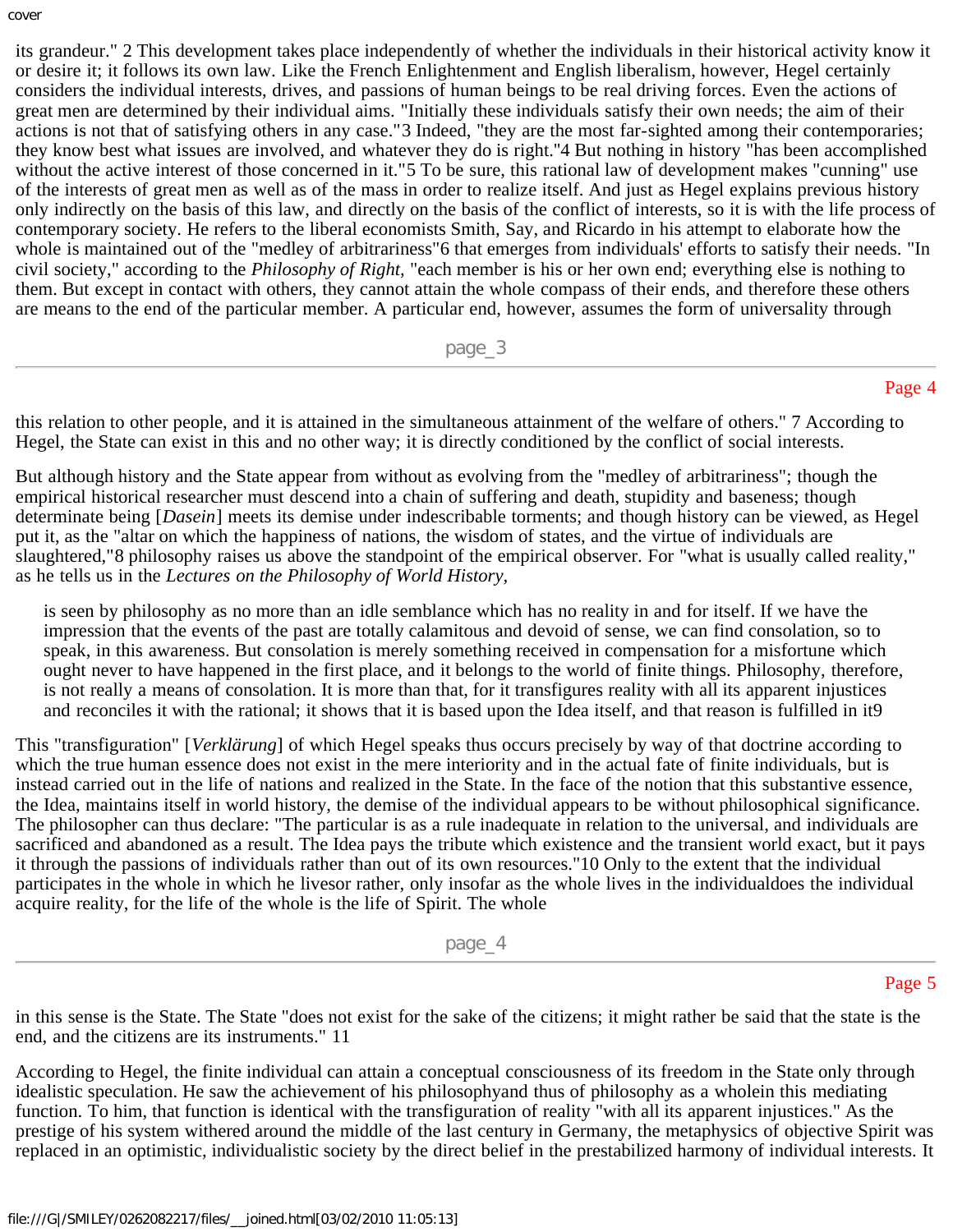appeared as though mediation between empirical existence and the consciousness of one's freedom in the social whole no longer required a philosophy, but simply linear progress in positive science, technology, and industry. But as this belief was increasingly proven empty, a scorned metaphysics exacted its revenge. Abandoned by the philosophical conviction of having its true reality in the divine Idea intrinsic to the whole, the individual experienced the world as a "medley of arbitrariness" and itself as "the tribute which existence and the transient world exact." A sober look at the individual and the other [*Nächste*] no longer revealedbeneath the surface of conflicting individual wills, in a constantly renewed scarcity, behind the everday humiliation and the horror of historythe cunning of which Reason was said to avail itself. Hegel's greatest adversary, Schopenhauer, lived to see the beginnings of the development indicated in his antihistorical, pessimistic, and well-meaning philosophy.

The conviction that individuals took part in the eternal life of Spirit by virtue of their membership in one of the selfregulating historical unities, the dialectic of which constitutes world historythis notion, which was supposed to save the individual from the infamous chain of becoming and fading away, disappeared along with objective idealism. The suffering and death of individuals threatened to appear in their naked senselessnessultimate facts in an age that believed naively in facts. With the deepening of this contradiction in the principle of individualismthat is, between the unbroken progress of individual happiness within the given social framework, on the one hand, and the prospects of their real situation on the otherphilosophy,

page\_5

Page 6

and social philosophy in particular, was ever more urgently called to carry out anew the exalted role ascribed to it by Hegel. And social philosophy heeded this call.

From the cautious theory of Marburg neo-Kantianism that human beings are not mere individuals, but stand "in various pluralities . . . in rank and file" and "first complete the circle of their being in the larger totality [*Allheit*]," 12 to the contemporary philosophies according to which (as with Hegel) the meaning of human existence fulfills itself only in the supraindividual unities of history, whether these be class, state, or nationfrom Hermann Cohen to Othmar Spann, philosophy in recent decades has brought forth the most variegated social-philosophical systems. The newer philosophical attempts to ground moral and legal philosophy anew, against positivism, are almost entirely at one in the effort to demonstrateabove the level of actual empirical eventsthe existence of a higher, autonomous realm of being, or at least a realm of value or normativity in which transitory human beings have a share, but which is itself not reducible to mundane events. Thus these, too, lead to a new philosophy of objective Spirit. If it can be said that Kelsen's individualistic and relativistic theory of justice contains such elements, this is even more true of the formalistic value philosophy of the Southwest German school, and indeed of Adolf Reinach's phenomenological theory that the essence of "legal forms" [*Rechtsgebilde*], such as property, promises, legal claims, etc., may be viewed as "objects" unto themselves. Scheler's nonformal ethics of values, his theory of the givenness [*An-sich-sein*] of values, has recently found a conscious connection to the philosophy of objective Spirit in its most significant exponent, Nicolai Hartmann. Scheler himself had already adumbrated afresh the theory of ''group minds" [*Volksgeister*] before the appearance of Hartmann's ethics.13

All of these contemporary versions of social philosophy seem to share the effort to provide insight into a supraindividual sphere which is more essential, more meaningful, and more substantial than their own existence. They measure up well to the task of transfiguration laid out by Hegel. Thus in the only modern philosophical work that radically rejects any aspiration to being a social philosophy, and which discovers true Being exclusively within the individual's inner selfnamely, in Heidegger's *Being and Time*"care " [*Sorge*] stands at the center of attention. This philosophy of individual human existence is

page\_6

# Page 7

not, according to its simple content, transfigurative in Hegel's sense. For this philosophy, on the contrary, human Being is only being unto death, mere finitude; it is a melancholy philosophy. If I may speak here in catchphrases, it could be maintained that social philosophy is confronted with the yearning for a new interpretation of a life trapped in its individual striving for happiness. It appears as part of those philosophical and religious efforts to submerge hopeless individual existence into the bosom orto speak with Sombartthe "gilded background" [*Goldgrund*] of meaningful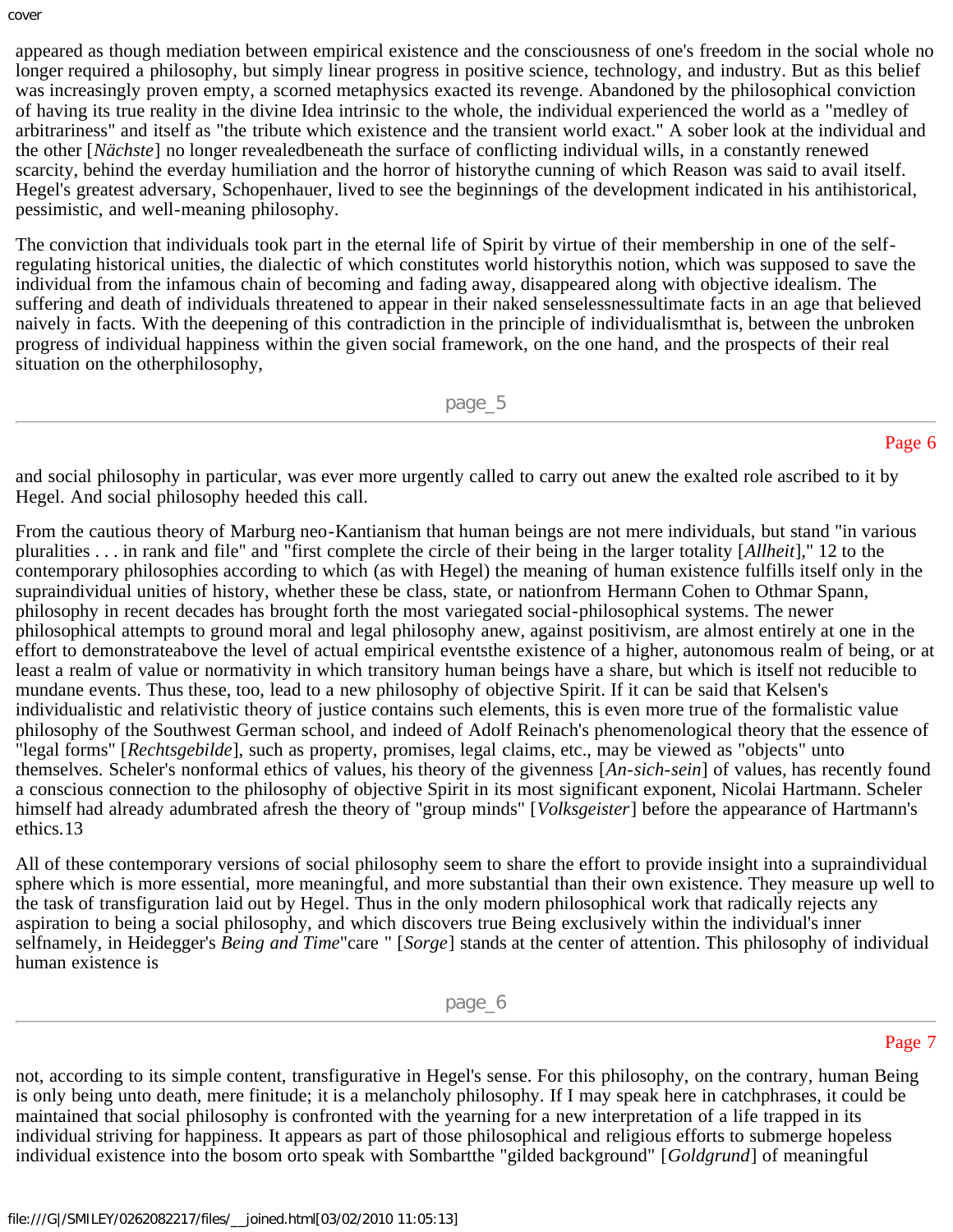# totalities.

In the face of this situation of social philosophy, however, ladies and gentlemen, we must be permitted to characterize its shortcomings. Contemporary social philosophy, as we have seen, is in the main polemically disposed toward positivism. If the latter sees only the particular, in the realm of society it sees only the individual and the relations between individuals; for positivism, everything is exhausted in mere facts [*Tatsächlichkeiten*]. These facts, demonstrable with the means of analytic science, are not questioned by philosophy. But philosophy sets them more or less constructively, more or less "philosophically" over against ideas, essences, totalities, independent spheres of objective Spirit, unities of meaning, "national characters," etc., which it considers equally foundationalindeed, "more authentic"elements of being. It takes the discovery of certain unprovable metaphysical preconditions in positivism as grounds for outdoing positivism in this regard. The Pareto school, for instance, must deny the existence of class, nation, and humanity due to its positivistic concept of reality. In contrast, the various viewpoints which maintain the existence of such entities appear simply as "another'' world view, "another" metaphysics, or "another" consciousness, without any possibility of a valid resolution of the matter. One might say that several concepts of reality are involved. It would be possible to investigate the genesis of these different concepts, or to which kind of innate sensibility or social group they correspond; but one cannot be preferred to another on substantive grounds.

Now it is precisely in this dilemma of social philosophythis inability to speak of its object, namely the cultural life of humanity, other than in ideological [*weltanschaulich*], sectarian, and confessional terms, the inclination to see in the social theories of Auguste Comte, Karl Marx, Max Weber, and Max Scheler differences in articles of faith

page\_7

# Page 8

rather than differences in true, false, or at least problematic theoriesit is in this dilemma that we find the difficulty that must be overcome. Of course, the simultaneous existence and validity of various concepts of reality is an indication of the contemporary intellectual situation as a whole. But this variety is rooted in different areas of knowledge and spheres of life, not in one and the same object domain. Thus, for instance, the constitutive categories of philology and of physics may diverge today so greatly that it appears difficult to bring them under one hat. But within physics itself, indeed within the sciences of inorganic nature as a whole, no such tendency exists to develop irreconcilable concepts of reality; the opposite is the case. Here, the corrective is supplied by concrete research on the object.

One might be tempted to object that social philosophy is not an individual discipline, and that it is material sociology which must investigate the specific forms of sociation. This sort of sociology investigates the various concrete ways in which human beings live together, surveying all kinds of associations: from the family to economic groups and political associations to the state and humanity. Like political economy [*Nationalökonomie*], such a sociology is capable of objective judgment, but it has nothing to say about the degree of reality or about the value of these phenomena. Such issues are rather matters for social philosophy, and in those fundamental questions with which it deals, there can be ultimate positions but no generally valid truths that are woven into broad and variegated investigations.

This view is rooted in a no longer tenable concept of philosophy. However one may draw the boundary between social philosophy and the specialized discipline of sociologyand I believe a great deal of arbitrariness would be unavoidable in any such attemptone thing is certain. If socialphilosophical thought concerning the relationship of individual and society, the meaning of culture, the foundation of the development of community, the overall structure of social lifein short, concerning the great and fundamental questionsis left behind as (so to speak) the dregs that remain in the reservoir of social-scientific problems after taking out those questions that can be advanced in concrete investigations, social philosophy may well perform social functions (such as that of transfiguring and mystifying reality), but its intellectual fruitfulness would have been forfeited. The relation between philosophical and corresponding specialized scientific

page\_8

## Page 9

disciplines cannot be conceived as though philosophy deals with the really decisive problemsin the process constructing theories beyond the reach of the empirical sciences, its own concepts of reality, and systems comprehending the totalitywhile on the other side empirical research carries out its long, boring, individual studies that split up into a thousand partial questions, culminating in a chaos of countless enclaves of specialists. This conceptionaccording to which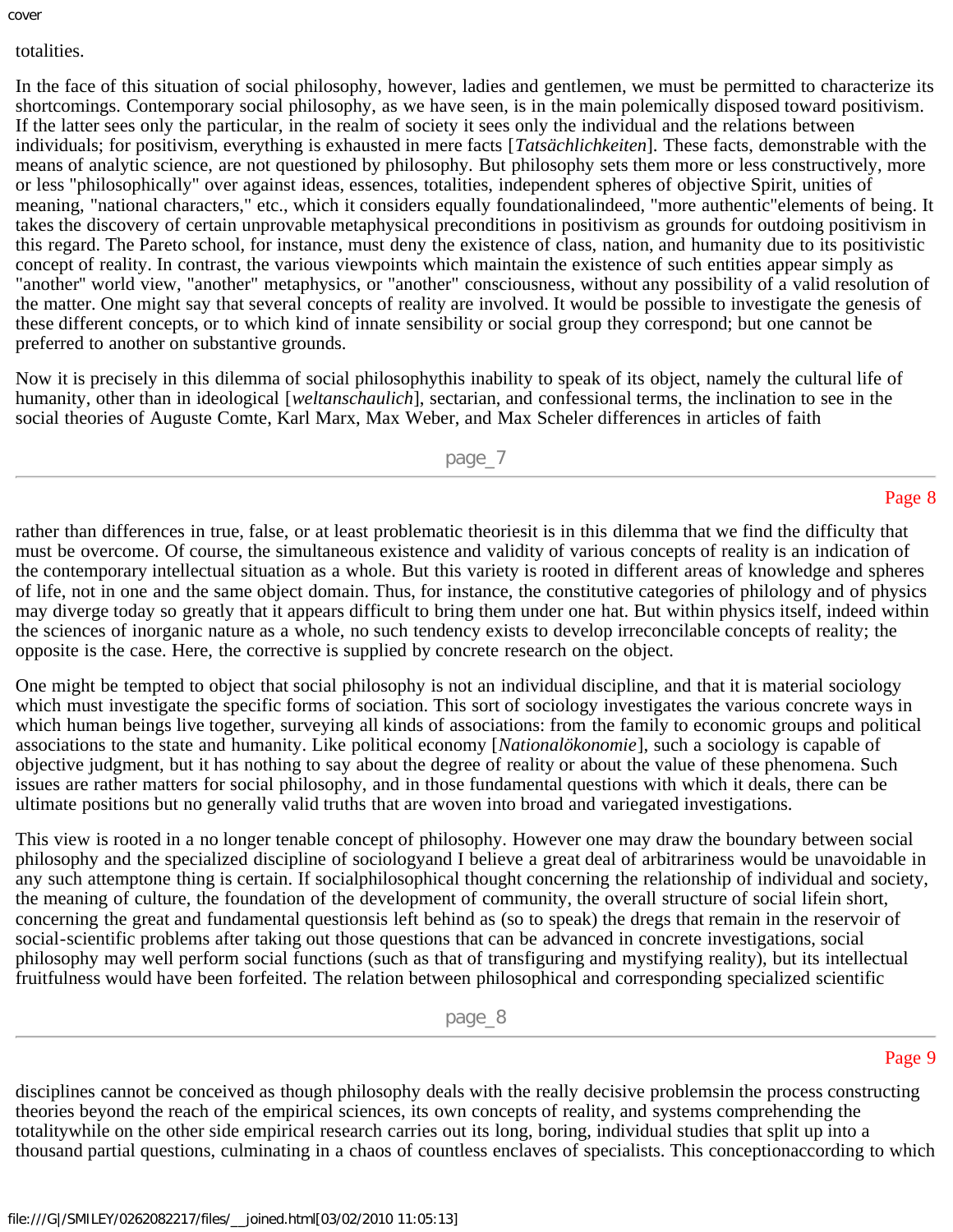the individual researcher must view philosophy as a perhaps pleasant but scientifically fruitless enterprise (because not subject to experimental control), while philosophers, by contrast, are emancipated from the individual researcher because they think they cannot wait for the latter before announcing their wide-ranging conclusionsis currently being supplanted by the idea of a continuous, dialectical penetration and development of philosophical theory and specialized scientific praxis. The relations between natural philosophy and natural science, as a whole and within the individual natural sciences, offer good examples of this approach. Chaotic specialization will not be overcome by way of bad syntheses of specialized research results, just as unbiased empirical research will not come about by attempting to reduce its theoretical element to nothing. Rather, this situation can be overcome to the extent that philosophyas a theoretical undertaking oriented to the general, the "essential"is capable of giving particular studies animating impulses, and at the same time remains open enough to let itself be influenced and changed by these concrete studies.

The eradication of this difficulty in the situation of social philosophy thus appears to us to lie neither in a commitment to one of the more or less constructive interpretations of cultural life, nor in the arbitrary ordainment of a new meaning for society, the state, law, etc. Ratherand in this opinion I am certainly not alonethe question today is to organize investigations stimulated by contemporary philosophical problems in which philosophers, sociologists, economists, historians, and psychologists are brought together in permanent collaboration to undertake in common that which can be carried out individually in the laboratory in other fields. In short, the task is to do what all true researchers have always done: namely, to pursue their larger philosophical questions on the basis of the most precise scientific methods, to revise and refine their questions in the course of their substantive work, and to develop new methods without losing sight of

page\_9

# Page 10

the larger context. With this approach, no yes-or-no answers arise to the philosophical questions. Instead, these questions themselves become integrated into the empirical research process; their answers lie in the advance of objective knowledge, which itself affects the form of the questions. In the study of society, no one individual is capable of adopting such an approach, both because of the volume of material and because of the variety of indispensable auxiliary sciences. Even Max Scheler, despite his gigantic efforts, came up short in this respect.

In this situation, it is appropriate that the chair in our university which is connected with the directorship of the Institute for Social Research is to be transformed into a chair in Social Philosophy, and reassigned to the Department of Philosophy. Carl Grünberg held the chair in conjunction with teaching responsibilities in a specific discipline, namely political economy [*wirtschaftliche Staatswissenschaft*]. Given the novel, difficult, and weighty task of putting a large empirical research apparatus in the service of social-philosophical problems, I have been only too aware since being called to this chair of the immeasurable distance between this great scholar, whose name is accorded the highest respect and gratitude wherever research in his field is in progress, and the young, unknown man who is to succeed him. His long illness belongs among those senseless facts of individual life in the face of which philosophical transfiguration comes to naught. In accordance with his precisely determined interests, rooted in the tradition of the historical school of political economy, he himself worked primarily in the area of the history of the labor movement. Due to his comprehensive knowledge of the relevant literature throughout the entire world, it has been possible to collect, in addition to rich archival material, a unique specialized library of approximately 50,000 volumesa library of which the students of our university and many scholars from both here and abroad make copious use. The series of Institute writings which he edited contains works which expert researchers of the most varied perspectives have recognized as uniformly outstanding scientific contributions.

If I now undertake to orient the work of the Institute toward new tasks after the lengthy illness of its director, I have the benefit not merely of the experience of his colleagues and of the collected literature, but also of the Institute charter which he inspired. According to

page\_10

## Page 11

that charter, the director named by the Minister is fully independent "in all respects, . . . vis-à-vis the university administration as well as the sponsors," and rather than a collegial administration there exists, as Grünberg liked to put it, a "dictatorship of the director." It will thus be possible for me to make use of that which he created and, at least in narrow terms, together with his colleagues, to erect a dictatorship of planned work in place of the mere juxtaposition of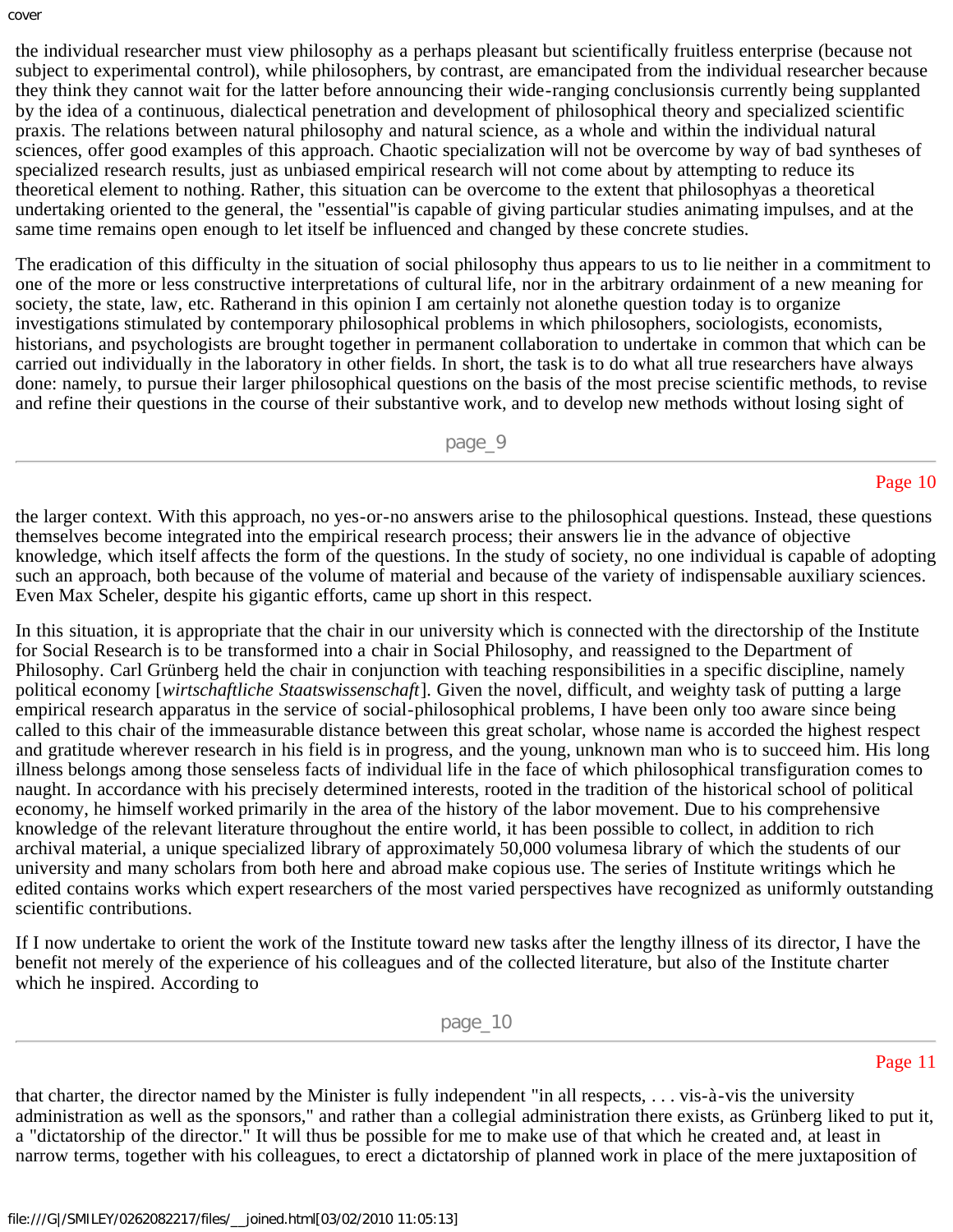philosophical construction and empirical research in social inquiry. As a philosopher in the sense of my teacher Hans Cornelius, I have heeded the call to lead this research institute mindful of this opportunity, which is equally important for philosophy and empirical research, and not in order to make the investigation of facts into an *ancilla philosophiae*.

But now many among you would like to know how these ideas can really be applied, how one is to conceive of their practical execution. Of course, I cannot go into that issue with the time available to me here in the necessary detail to give you an adequate idea of the work plans that the Institute has set for itself. In conclusion, however, I would like to give an example of the possible application of the above-outlined approachand by no means an arbitrary example made up for this occasion, but rather one that brings the aforementioned methodological conviction to a head in a particular problem that will constitute a leading theme of the Institute's collective work in the immediate future.

Not just within social philosophy in the narrower sense, but in sociology as well as in general philosophy, discussions concerning society have slowly but ever more clearly crystallized around one question which is not just of current relevance, but which is indeed the contemporary version of the oldest and most important set of philosophical problems: namely, the question of the connection between the economic life of society, the psychical development of individuals, and the changes in the realm of culture in the narrower sense (to which belong not only the so-called intellectual elements, such as science, art, and religion, but also law, customs, fashion, public opinion, sports, leisure activities, lifestyle, etc.). The project of investigating the relations between these three processes is nothing but a reformulationon the basis of the new problem constellation, consistent with the methods at our disposal and with the level of our knowledgeof the

page\_11

Page 12

old question concerning the connection of particular existence and universal Reason, of reality and Idea, of life and Spirit.

To be sure, the tendency has been to reflect metaphysically on this theme (I would point to Scheler's *Sociology of Knowledge*), or to proceed more or less dogmatically from some general thesisthat is, one usually takes up in a simplifying manner one of the theories that have arisen historically and then uses it to argue against all others, remaining dogmatically in the realm of the general. It can thus be asserted that economy and Spirit are different expressions of one and the same essence; this would be bad Spinozism. Or, alternatively, one maintains that ideas or "spiritual" contents break into history and determine the action of human beings. The ideas are primary, while material life, in contrast, is secondary or derivative; world and history are rooted in Spirit. This would be an abstractly and thus badly understood Hegel. Or one believes, contrariwise, that the economy as material being is the only true reality; the psyche of human beings, personality as well as law, art, and philosophy, are to be completely derived from the economy, or mere reflections of the economy. This would be an abstractly and thus badly understood Marx. Such notions naively presuppose an uncritical, obsolete, and highly problematic divorce between Spirit and reality which fails to synthesize them dialectically. Moreover, such assertionsto the extent that they are taken seriously in their abstractnessare fundamentally immune from all experimental control: everyone is equally likely always to be right. Such dogmatic convictions are generally spared the particular scientific difficulties of the problem because, consciously or unconsciously, they presuppose a complete correspondence between ideal and material processes, and neglect or even ignore the complicating role of the psychical links connecting them.

The matter is different if one puts the question more precisely: which connections can be demonstrated between the economic role of a specific social group in a specific era in specific countries, the transformation of the psychic structure of its individual members, and the ideas and institutions as a whole that influence them and that they created? Then the possibility of the introduction of real research work comes into view, and these are to be taken up in the Institute. Initially, we want to apply them to a particularly significant and salient social

page\_12

Page 13

group, namely to the skilled craftspeople and white collar workers in Germany, and then subsequently to the same strata in the other highly developed European countries.

There remains just enough time to give you a brief, inadequate summary of the most important paths which the Institute's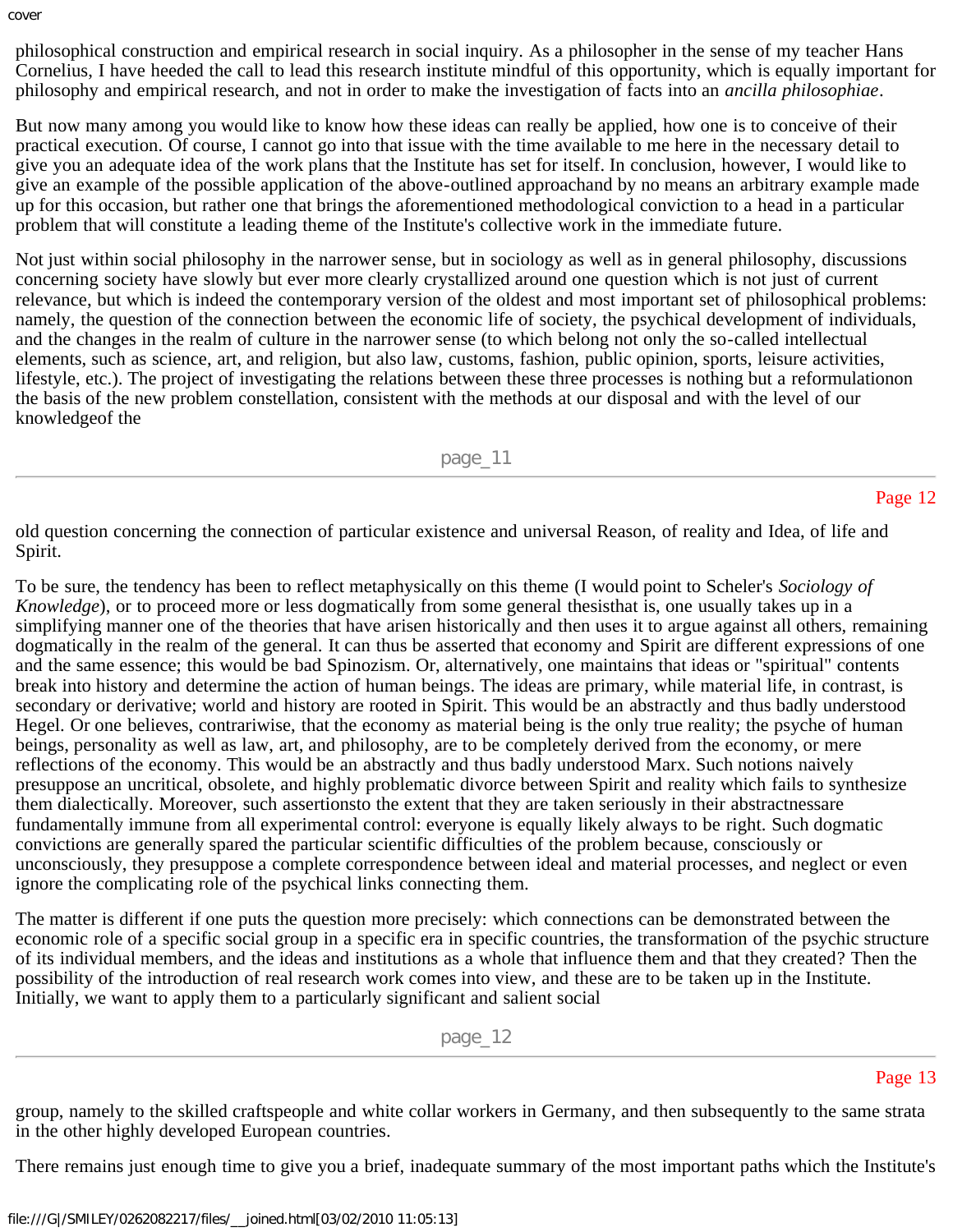permanent colleagues must pursue in order to acquire the empirical material with which to study the relationships involved. First, of course, is the evaluation of the published statistics, reports from organizations and political associations, the material of public agencies, etc. This process can only be carried out in tandem with the continuous analysis of the overall economic situation. Furthermore, we must undertake the sociological and psychological investigation of the press and of fiction, both because of the value of its findings concerning the situation of the examined groups itself, and because of the categorial structure of that literature, on the basis of which it has its effects on the group's members. Of special importance then will be the development of the most varied methods of investigation. Among other things, survey research could be integrated into our investigations in various ways and could serve valuable purposes, so long as one bears in mind that inductive conclusions based exclusively on such research are premature. Survey research has two advantages for our objectives. First, it should provide an initial stimulus to research and keep it in constant connection to real life. Second, surveys can be used to verify insights gleaned from other studies, and thus to prevent errors. American social research has made great preliminary contributions to the design of survey questionnaires, which we hope to adopt and develop further for our own purposes. In addition, we will have to consult extensively with expert specialists. Where it is possible to pursue certain questions by way of hitherto unanalyzed findings of competent researchers, the latter must be approached wherever they may be found. For the most part, this will involve appropriating for scientific purposes the insights of men of affairs. It will be important, furthermore, to compile and evaluate documents not available in book form. A branch office of our Institute will be opened in Geneva in order to facilitate the scholarly evaluation of the sociologically important material contained in the rich archives of the International Labor Office. Mr. Thomas, the director of the ILO, greeted our plan with

page\_13

approval, and has most cordially promised his cooperation. In addition to all these means, of course, is the methodical study of already existing and new scholarly writings in the area of research.

Each of these methods alone is completely inadequate. But all of them together, in years of patient and extensive investigations, may be fruitful for the general problem if the permanent colleagues, in constant connection with the material, understand that their views must be developed not according to their own wishes, but rather according to the matters at hand, if they decisively reject all forms of transfiguration, and if we are successful in protecting the unified intention both from dogmatic rigidity and from sinking into empirical-technical minutiae.

To conclude, it has only been possible for me to describe the tasks of the Institute concerning collective research, upon which the main emphasis will be placed in the coming years. In addition to this, we envision the continuation of the independent research activities of individual colleagues in the areas of theoretical economics, economic history, and the history of the labor movement. The Institute will fulfill its concurrent teaching responsibility to the university by regularly offering lecture series, seminars, and individual lectures. These activities should supplement the educational mission of the university by introducing the university community to the work of the Institute, reporting on its current progress, and offering a curriculum consistent with the notion of philosophically oriented social research described above.

I have only been able to suggest these particular tasks. Yet it seems to me that even my brief report concerning the details may have undermined recollection of the essentials. This lecture has thus become symbolic of the peculiar difficulty of social philosophythe difficulty concerning the interpenetration of general and particular, of theoretical design and individual experience. My exposition was undoubtedly inadequate in this respect. If I may nonetheless hope that you indulged me with your attention, I also ask of you your goodwill and your trust regarding the work itself. At the inauguration of the Institute, Carl Grünberg spoke of the fact that everyone is guided in their scholarly work by impulses deriving from their own world views. May the guiding impulse in this Institute be the indomitable will unswervingly to serve the truth!

page\_14

Materialism and Morality

Page 15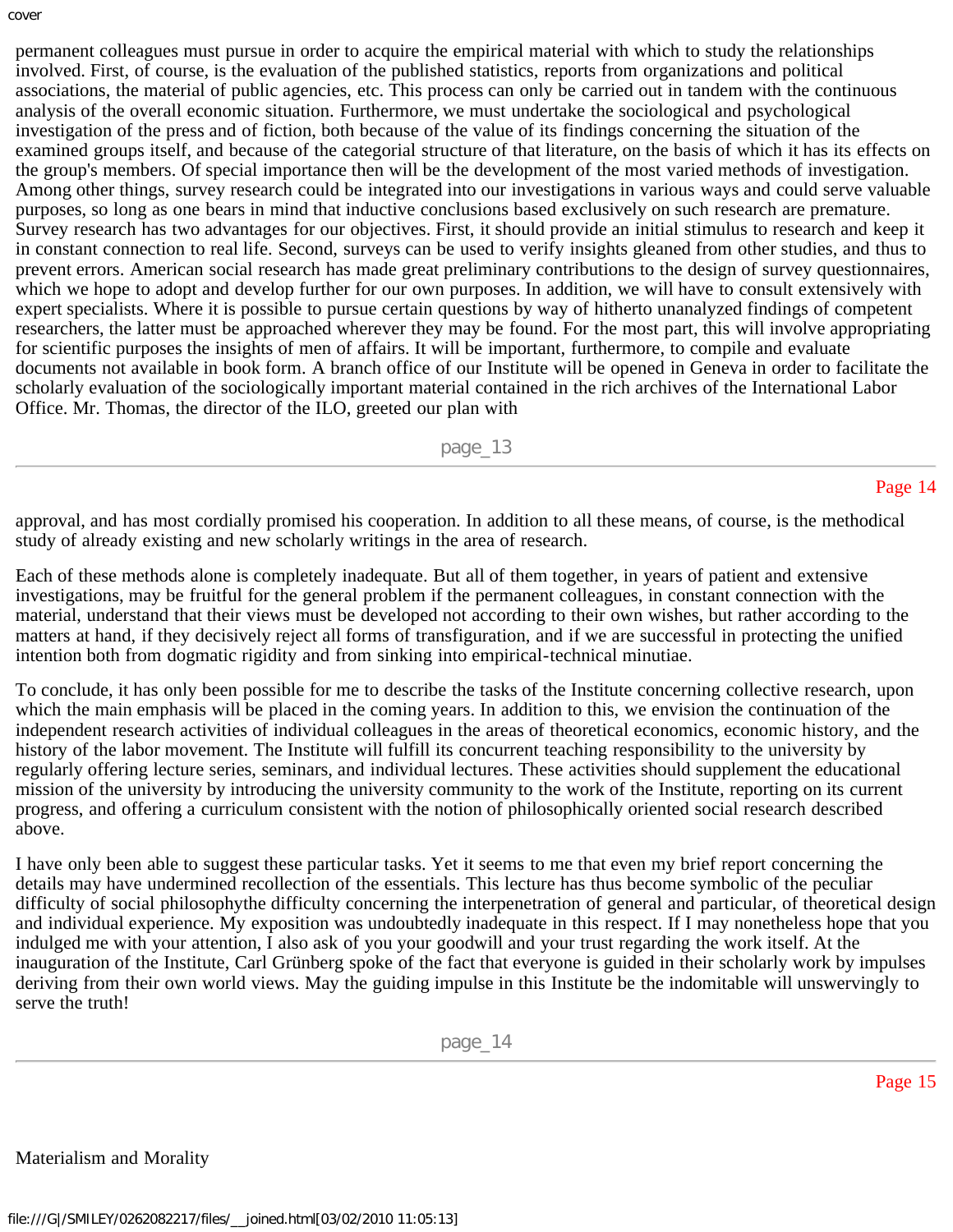Autonomously attempting to decide whether one's actions are good or evil is plainly a late historical phenomenon. A highly developed European individual is not only able to bring important decisions into the light of clear consciousness and morally evaluate themsuch individuals also have this capacity in regard to most of the primarily instinctual and habitual reactions that make up the bulk of their lives. But human actions appear more compulsive the earlier the historical formation to which their subjects belong. The capacity to subject instinctual reactions to moral criticism and to change them on the basis of individual considerations could only develop with the growing differentiation of society. Even the authority principle of the Middle Ages, whose convulsions mark the starting point of modern moral inquiry, is an expression of a later phase of this process. Given that the unbroken religious faith which preceded the dominance of this principle was an already tremendously complicated mediation between naive experience and instinctual reaction, the medieval criterion of the tradition sanctioned by the church (whose exclusive validity surely still carried a strongly compulsive character) already indicates a moral conflict. When Augustine declares: "Ego vero evangelio non crederum nisi me catholicae ecclesiae commoveret auctoritas," 1 this affirmation already presupposesas Dilthey2 recognizeda doubting of faith. The social life process of the modern period has presently so advanced human powers that in the most developed countries, at least the members of certain strata are capable, in a relatively wide range of their existence, not merely of following instinct or habit but of

page\_15

## Page 16

choosing autonomously among several possible aims. The exercise of this capacity admittedly takes place on a much smaller scale than is commonly believed. Even if deliberations about the technique and the means applied to a given end have become extremely refined in many areas of social and individual life, the aims of human beings nonetheless continue to be rigidly fixed. Precisely in those actions which in their totality are socially and historically significant, human beings in general behave in a quite typical mannerwhich is to say, in conformity with a definite scheme of motives which are characteristic of their social group. Only in nonessential, private affairs are people occasionally given to examine their motives conscientiously and to apply their intellectual powers to the determination of aims. Nonetheless, the question regarding the proper goals has been put energetically within contemporary society, especially among younger people. As the principle of authority was undermined and a significant number of individuals acquired substantial decision-making power over the conduct of their lives, the need emerged for a spiritual guideline that could substitute for this principle's eroding bases in orienting the individual in this world. The acquisition of moral principles was important for members of the higher social strata, since their position constantly demanded that they make intervening decisions which they had earlier been absolved of by authority. At the same time, a rationally grounded morality became all the more necessary to dominate the masses in the state when a mode of action diverging from the their life interests was demanded of them.

The idealist philosophers of the modern period did what they could to meet this need through the construction of axioms. In accordance with the conditions which, since the Renaissance, forced individuals back upon themselves, they sought to authenticate these maxims with reasonthat is, with reasons that are in principle generally accessible. As distinctive as the systems of Leibniz, Spinoza, and the Enlightenment may be, they all bear the marks of an effort to use the eternal constitution of the world and of the individual as the basis for establishing some determinate manner of conduct as being appropriate for all time. They therefore make a claim to unconditional validity. Those standards characterized as correct are admittedly quite general for the most part and, with the exception of several materialist and militant theories of the French Enlightenment, offer little in the way of

page\_16

## Page 17

specific instruction. For the past few centuries, life has demanded of both religion and morality such capacity for conforming that substantively elaborated precepts cannot possibly retain even the mere semblance of permanence. Even modern moral philosophers who decisively attack the formalism of earlier moral teachings hardly diverge from them in this respect. ''Ethics does not teach directly what ought here and now to happen in any given case," writes Nicolai Hartmann, "but in general how that is constituted which ought to happen universally. . . . Ethics furnishes the bird's-eye view from which the actual can be seen objectively." 3 Idealist moral philosophy purchases the belief in its own unconditionality by making no reference whatsoever to any historical moment. It does not take sides. As much as its views may be in harmony with or even benefit a group of individuals in collective historical struggle, it nonetheless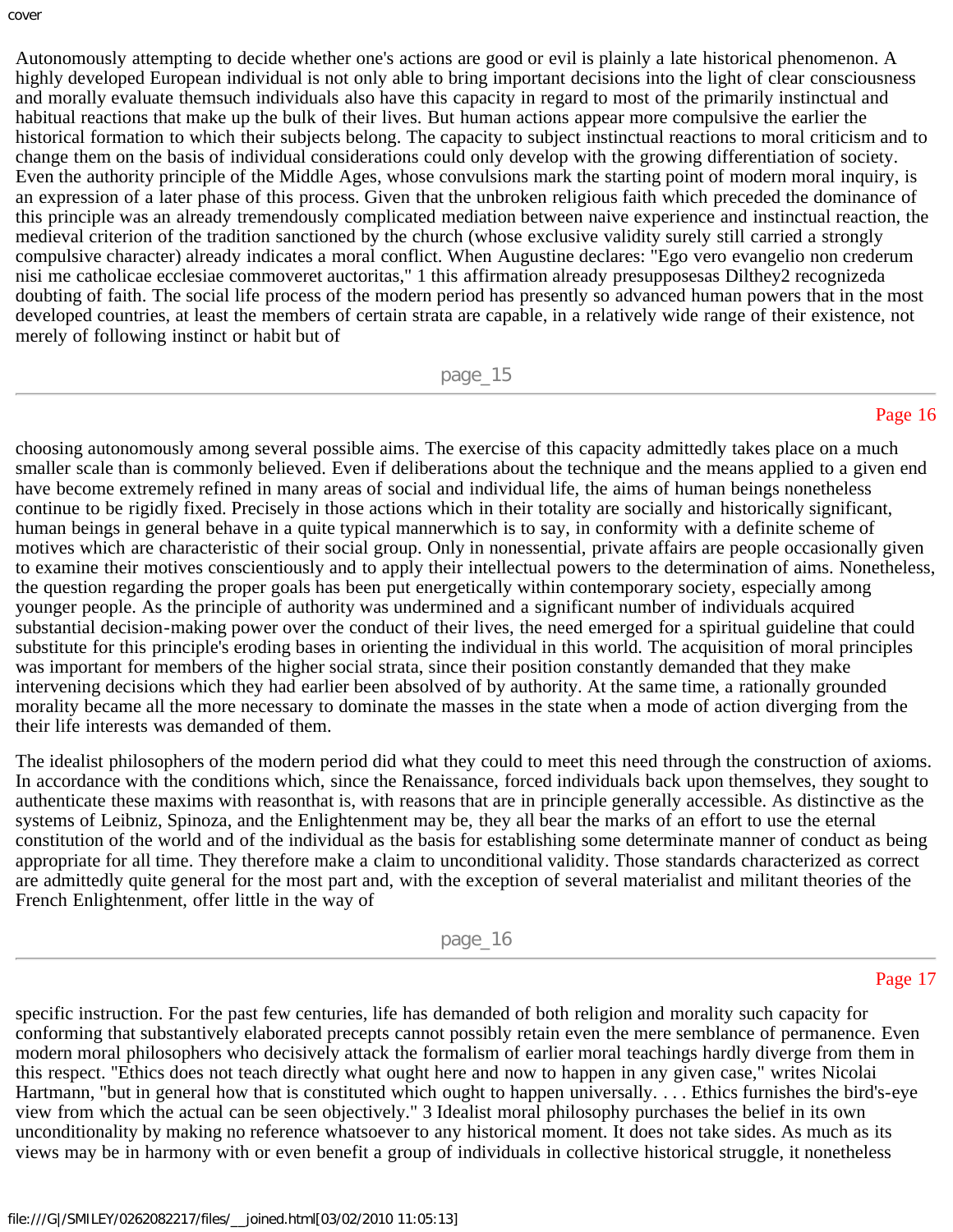prescribes no position. Hartmann declares: "What a man ought to do, when he is confronted with a serious conflict that is fraught with responsibility, is this: to decide according to his best conscience; that is, according to his own living sense of the relative height of the respective values."4 Ethics "does not mix itself up with the conflicts of life, gives no precepts coined *ad hoc;* it is no code, as law is, of commandments and prohibitions. It turns its attention directly to the creative in man, challenges it afresh in every new case to observe, to divine, as it were, what ought here and now to happen."5 Morality is understood in this connection as an eternal category. Just as the judgment of propositions according to their truth or falsity, or of fashioned objects according to their beauty or ugliness, both belong to the essence of being human, so too, the argument goes, should it be possible to judge whether any given character or action is good or evil. Despite the most vigorous discussions concerning the possibility or impossibility of an eternal morality, modern philosophers are in accord as to its concept. Both the mutability of content and the connateness of certain propositions are variously asserted and contested, but the capacity for moral value judgments is generally taken as an essential characteristic of human nature of at least equal rank with that of theoretical knowledge. A new category of virtue has entered philosophy since the Renaissance: moral virtue. It has little in common with either the ethical conceptions of the Greeks, which concerned the best path to happiness, or the religious ethics of the Middle Ages. Although connections exist

page\_17

#### Page 18

between moral virtue and these phenomena, the modern problem of morality in its essentials has its roots in the bourgeois order. To be sure, just as certain economic elements of the bourgeois order are to be found in earlier forms of society, aspects of this problem of morality appear in these earlier forms as well; it can itself, however, only be understood from the standpoint of the general life situation of the epoch now about to end.

The moral conception of the bourgeoisie found its purest expression in Kant's formulation of the categorical imperative. "Act only according to that maxim by which you can at the same time will that it should become a universal law." 6 According to Kant, actions which conform to this principle and which are done solely for its sake are distinguished from all others through the quality of morality. Kant further proposed that "the specific mark"7 distinguishing this imperative from all other rules of action lay in the ''renunciation of all interest." Even if reason itself takes a pure and unmediated interest in moral actions,8 this still does not mean that they are done out of any interest in the object or out of need. Acting out of duty is contrasted with acting out of interest. But virtue does not amount to acting contrary to one's individual purposes; rather, it consists in acting independently of them. Individuals are supposed to liberate themselves from their interests.

As is well known, Kant's view here was contested from the most various directions; his critics included, among others, Schiller and Schleiermacher. Interest-free action was even declared to be impossible. "What is an interest other than the working of a motive upon the Will? Therefore where a motive moves the Will, there the latter has an interest; but where the Will is affected by no motive, there in truth it can be as little active, as a stone is able to leave its place without being pushed or pulled," says Schopenhauer.9 Certainly Kant did not want to have moral action understood as action without a motive, even if he viewed acting out of interest as the natural law of human beings. On the contrary, the moral impulsion10 lies in respect for the moral law. But Schopenhauer's critique, which he transformed positively through the construction of his own ethics, hits one thing on the mark: to the moral agent in the Kantian sense, the actual reasons for action remain obscure. The agent knows neither why the universal should stand above the particular, nor how to correctly reconcile the two in

page\_18

## Page 19

any given instance. The imperative, which "of itself finds entrance into the mind and yet gains reluctant reverence (though not always obedience)," 11 leaves the individual with a certain uneasiness and unclarity. Within the soul, a struggle is played out between personal interest and a vague conception of the general interest, between individual and universal objectives. Yet it remains obscure how a rational decision based upon criteria is possible between the two. There arise an endless reflection and constant turmoil which are fundamentally impossible to overcome. Since this problematic tension playing itself out in the inner lives of human beings necessarily derives from their role in the social life process, Kant's philosophy, being a faithful reflection of this tension, is a consummate expression of its age.

The basis of the spiritual situation in question is easily recognized upon consideration of the structure of the bourgeois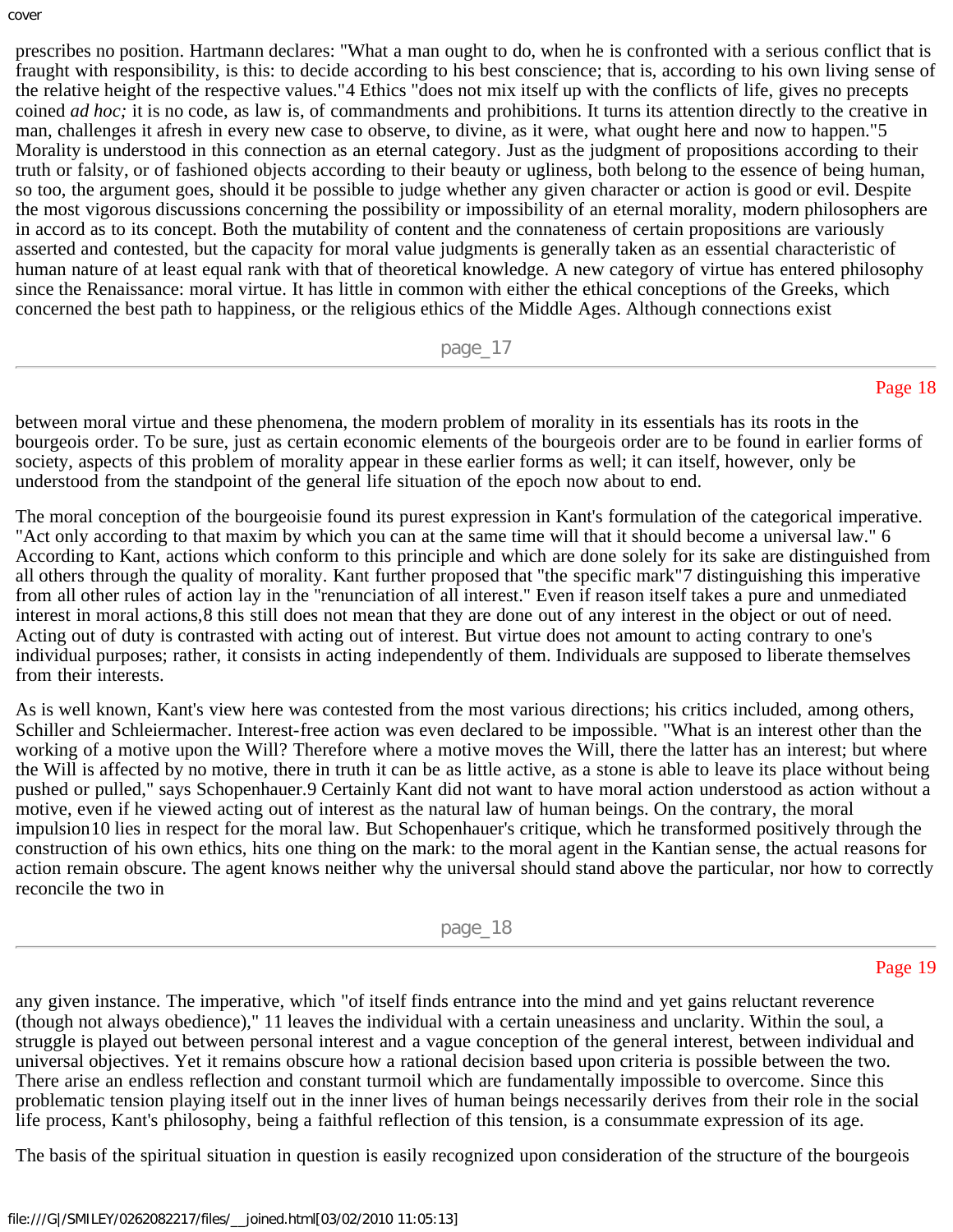order. The social whole lives through unleashing the possessive instincts of all individuals. The whole is maintained insofar as individuals concern themselves with profit and with the conservation and multiplication of their own property. Each is left to care for himself as best as he can. But because each individual must produce things that others need in the process, the needs of the community as a whole end up being addressed through activities that are apparently independent of one another and seem only to serve the individual's own welfare. The circumstance that production and maintenance in this order coincide with the subjects' striving after possessions is a fact that has left its impression upon the psychic apparatus of its members. Throughout history, people have accommodated themselves in their entire being to the life conditions of society; a consequence of this accommodation in the modern period is that human powers orient themselves to the promotion of individual advantage. This life-dominating principle inescapably leaves its mark on the individual's feelings, consciousness, form of happiness, and conception of God. Even in the most refined and seemingly remote impulses of the individual, the function he performs in society still makes itself felt. In this era, economic advantage is the natural law under which individual life proceeds. The categorical imperative holds up "universal natural law," the law [*Lebensgesetz*] of human society, as a standard of comparison to this natural law of individuals. This would be meaningless if particular interests and the needs of the general public intersected not just haphazardly but of

page\_19

#### Page 20

necessity. That this does not occur, however, is the inadequacy of the bourgeois economic form: there exists no rational connection between the free competition of individuals as what mediates and the existence of the entire society as what is mediated. The process takes place not under the control of a conscious will but as a natural occurrence. The life of the general public arises blindly, accidentally, and defectively out of the chaotic activity of individuals, industries, and states. This irrationality expresses itself in the suffering of the majority of human beings. The individual, completely absorbed in the concern for himself and "his own," does not only promote the life of the whole without clear consciousness; rather, he effects through his labor both the welfare and the misery of othersand it can never become entirely evident to what extent and for which individuals his labor means the one or the other. No unambiguous connection can be drawn between one's own labor and larger social considerations. This problem, which only society itself could rationally solve through the systematic incorporation of each member into a consciously directed labor process, manifests itself in the bourgeois epoch as a conflict in the inner life of its subjects.

To be sure, with the liberation of the individual from the over-arching unities of the Middle Ages, the individual acquired consciousness of itself as an independent being. This self-consciousness, however, is abstract: the manner in which each individual contributes to the workings of the entire society through his labor, and in which he is in turn influenced by it, remains completely obscure. Everyone cooperates in the good or bad development of the entire society, yet it appears as a natural occurrence. One's role in this whole, without which the essence of the individual cannot be determined, remains unseen. Hence each necessarily has a false consciousness about his existence, which he is able to comprehend only in psychological categories as the sum of supposedly free decisions. Due to the lack of rational organization of the social whole which his labor benefits, he cannot recognize himself in his true connection to it and knows himself only as an individual whom the whole affects somewhat, without it ever becoming clear how much and in what manner his egoistic activity actually affects it. The whole thus appears as an admonition and demand which troubles precisely the progressive individuals at their labor, both in the call of conscience and in moral deliberation. 12

page\_20

# Page 21

Materialism attempts to delineateand not simply with the broad strokes just suggested, but with a specific focus on the distinct periods and social classes involvedthe actual relationships from which the moral problem derives and which are reflected, if only in distorted fashion, in the doctrines of moral philosophy. The idea of morality, as it was formulated by Kant, contains the truth that the mode of action informed by the natural law of economic advantage is not necessarily the rational mode. It does not, as might be supposed, set up an opposition between the interest of the individual and feelings or, worse, set such interest over against the return to blind obedience. Neither interest nor reason is maligned. Instead, reason recognizes that it need not exclusively serve the natural law and the advantage of the individual once it has absorbed the natural law of the whole into its will. To be sure, the individual cannot fulfill the demand to rationally shape the whole. Mastery of the overall process of society by human beings can only be achieved when society has overcome its anarchic form and constituted itself as a real subjectthat is, through historical action. Such action issues not from the individual but rather from a constellation of social groups, in the dynamics of which conscience certainly plays an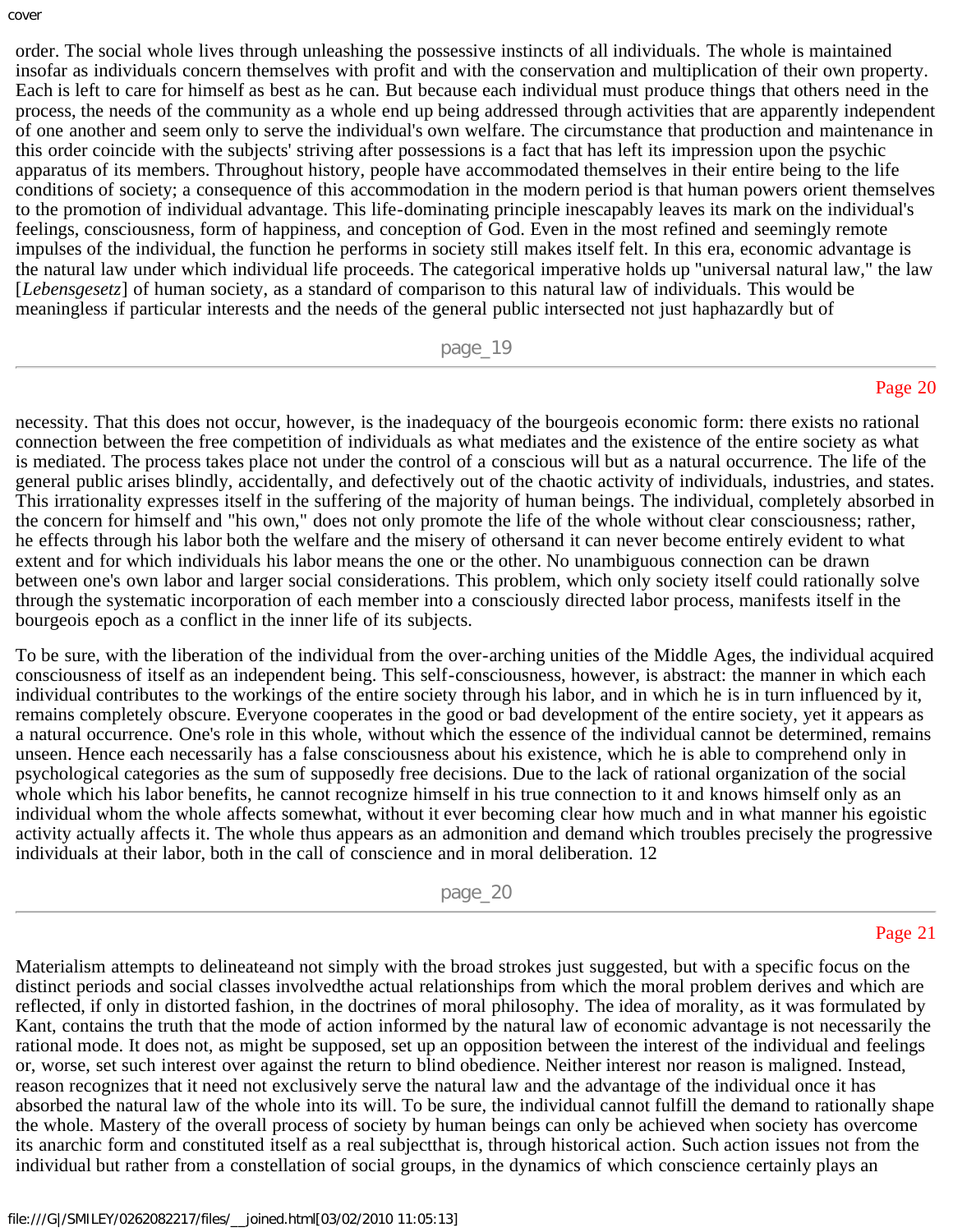important role. Moral anxiety by no means burdens the labor of individuals in the production process alone; their entire being is affected by it. Whenever people follow the law which is natural to them in this society, they attend immediately only to the interests of the subject [*Angelegenheiten des Interessensubjekts*] that bears their own name. Insofar as the reason of the bourgeois individual extends beyond his particular purposes, insofar as he is not just this determinate X with his private worries and wishes, but rather at the same time can ask himself what concern these worries of X actually are to him even as they immediately affect his personal existenceinsofar, that is, as he is not this mere X but rather a member of human societythe "autonomous" will that Kant's commandment formulates stirs within him. As Kant consistently detailed, 13 the interest of another is to be understood in this connection as equally contingent as one's own, for the relation of the strivings of Y to the life of the general public is for X, as a rule, no more transparent than his own. Whoever is in the economic situation of the bourgeois and is incapable of experiencing this whole conflict has not kept pace developmentally, and lacks a type of reaction belonging to individuals of this period.

page\_21

## Page 22

Morality, therefore, is by no means simply dismissed by materialism as mere ideology in the sense of false consciousness. Rather, it must be understood as a human phenomenon that cannot possibly be overcome for the duration of the bourgeois epoch. Its philosophical expression, however, is distorted in many respects. Above all, the solution of the problem does not lie in the observance of rigidly formulated commandments. In the attempt to actually apply the Kantian imperative, it immediately becomes clear that the general interest the moral will is concerned about would not be helped in the least. Even if everyone were to comply with the imperative, even if everyone were to lead a virtuous life in its sense, the same confusion would continue to reign. Nothing essential would be changed.

The four examples of moral action which Kant himself adduces place this helplessness and powerlessness of the good will in bold relief. In the first, a desperate man turns away from suicide in consideration of the moral law. The dubiousness of his decision is so obvious, however, that the reader is astonished that Kant does not seriously pursue it. Why should a person "who, through a series of misfortunes which has grown into hopelessness, tires of this life," 14 not at the same time be able to will that the maxim of this action become a universal law? Is not this world rather in such a condition that the rational actor must take solace in the possibility of that way out? Hume's essay on suicide, in which this philosopher proves himself a true Enlightenment figure, admittedly was published before the *Foundations of the Metaphysics of Morals* and was written long before it; nonetheless, it makes the impression of being a response to Kant's peculiar opinion. "A man, who retires from life," he says, ''does no harm to society: He only ceases to do good; which, if it is an injury, is of the lowest kind. . . . But suppose that it is no longer in my power to promote the interest of society; suppose that I am a burthen to it; suppose that my life hinders some person from being much more useful to society. In such cases my resignation of life must not only be innocent but laudable. And most people who lie under any temptation to abandon existence, are in some such situation; those, who have health, or power, or authority, have commonly better reason to be in humor with the world."15 Kant's deliberations, which take no notice of the contradictions in society, seem quite lame by comparison.

page\_22

# Page 23

In the second example, a person decides against procuring money by the false promise of later repayment. Kant has him morally reflect that if everyone were to do this, in the end no promise would be taken seriously. In order to evaluate this example, it would be necessary to have knowledge of the purpose to which the money was to be put and the nature of the relationship between the two contracting parties. There are cases in which Kant is incapable of defending the solution he takes to be the moral one without resorting to the same kind of artificiality that characterizes his entire discussion of the reasons for lying. 16 In the third example, the disregard for reality proves more ominous than in the first. A rich man discovers that he has a certain talent, but is too indolent to develop it. Kant says that the man could not possibly want all others to remain idle in his situation, and that he therefore must undergo the effort. But, contrary to Kant's view, the idea of the will of the gifted man stirring all his competitors (if there were any to begin with) into action would undoubtedly dissuade him from devoting any effort whatsoever to this enterprise. In the context of this competitive society, should he decide to plunge into the rat race, he must wish precisely that his will does *not* become a universal rule.

The fourth example deals with charity. Kant's attempt to make an argument for charity is based less on respect for the moral law than on the not very persuasive observation that the rich person may himself someday require charity. If this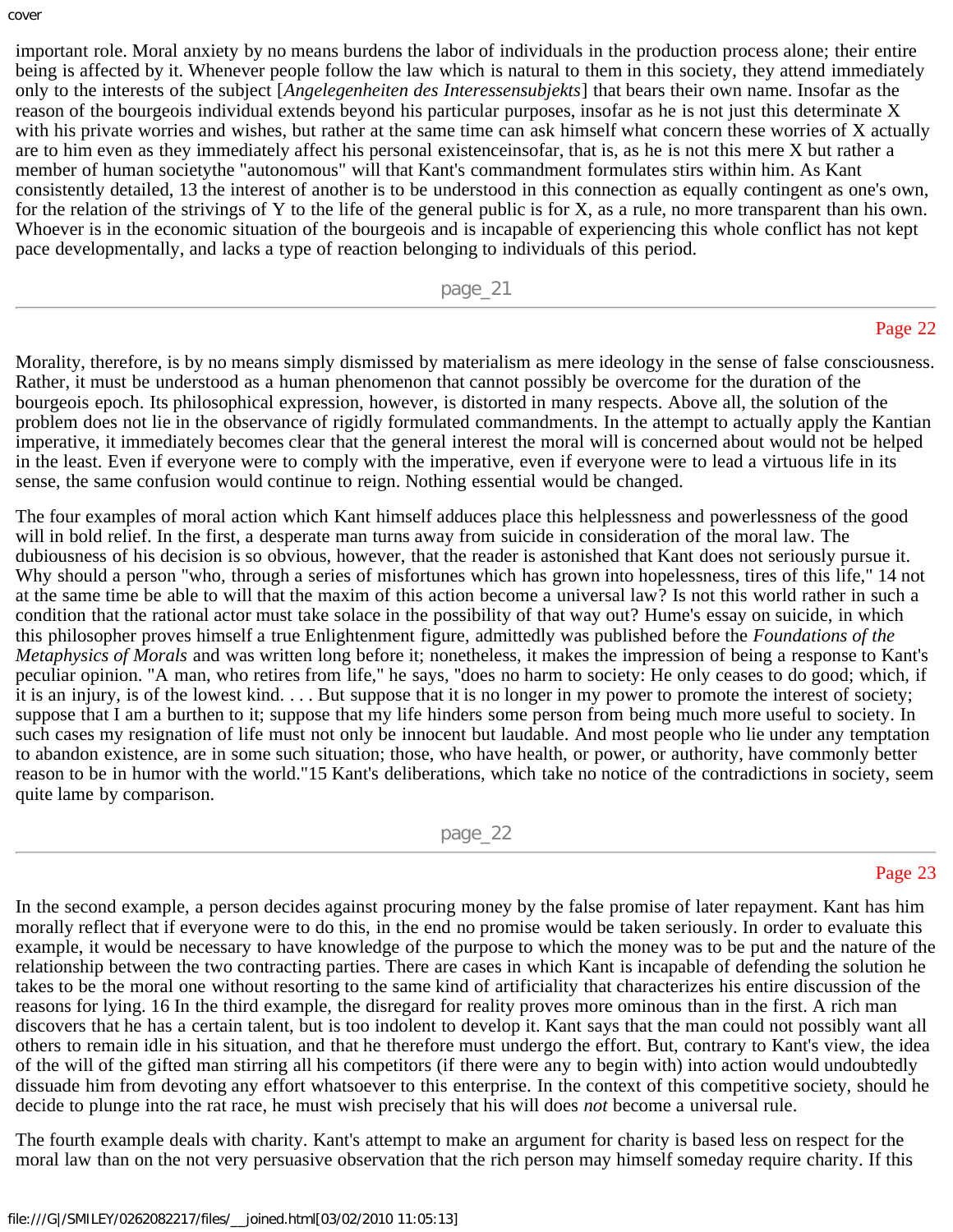example is supposed to concern not just the paltry take of a beggar but a really tempting amount, the rich person will quite justifiably prefer the secure present to the questionable future. But should this problem be considered morally in the Kantian sensethat is, with a view to universalityrather than egoistically, then the rich person's theory regarding what is good for society at large will be quite different from that of the beggar: the former will declare with the utmost sincerity that large contributions are detrimental. Once the focus shifts to weightier matters, such as social burdens or wages, there will be as many beliefs about what befits universal law as there are social groups.

Were everyone to act on the basis of conscience, this would prevent neither the chaos nor the misery engendered thereby. The formal directive to be true to oneself and to have a will without contradiction

page\_23

Page 24

fails to provide a guiding rule that could remove the basis of moral uneasiness. Is there no misdeed that has been committed at some time or other in all good conscience? What is decisive for the happiness of humanity is not whether the individuals consider their action to be reconcilable with the natural law of the general welfare [*Naturgesetz der Allgemeinheit*], but rather the extent to which it is actually reconcilable with it. Both the belief that a good willas important an impulse as this may beis the sole Good, and the evaluation of an action merely according to its intent and not also according to its real significance at a particular historical moment, amount to idealist delusions. From this ideological side of the Kantian conception of morality, a direct path leads to the modern mysticism of sacrifice and obedience, a mysticism which can only unjustly lay any further claim to the authority of Kant. If the development and happy employment of the powers present in society at large is to be the highest aim, it in no way suffices to set great store by a virtuous inner life or mere spiritsuppressing the instinct for acquisition through discipline. Rather, it is necessary to ensure that the external arrangements which can effect that happiness actually come to pass. What people do is at least as important as how they do it: it is precisely when the chips are down that the motives of those who pursue a goal matter less than the achievement of the goal. To be sure, the inner life of the acting individual is necessary for the very determination of both object and situation, for the internal and the external are every bit as much moments of manifold dialectical processes in all of history as they are in the life of the individual. But the prevalent tendency in bourgeois morality to lay exclusive value upon conviction proves to be a position that inhibits progress, especially in the present. It is not consciousness of duty, enthusiasm, and sacrifice *as such,* but consciousness of duty, enthusiasm, and sacrifice *for what* which will decide the fate of humanity in the face of the prevailing peril. A will that is prepared to make sacrifices may well be a useful resource in the service of any power, including the most reactionary; insight into the relation in which the will's content stands to the development of the entire society, however, is given not by conscience but by the correct theory.

This idealist trait, according to which all would be right in the world so long as all were right in Spirit, this lack of distinction between fantasy and reality through which idealist philosophy proves itself to be

page\_24

## Page 25

a refined form of the primitive belief in the omnipotence of thoughtin other words, magiccomprises only one side of Kant's doctrine. It also has a very active relation to reality. In this society of isolated individuals, the categorical imperative, as was suggested above, runs up against the impossibility of its own meaningful realization. Consequently, it necessarily implies the transformation of this society. By extension, the very individual to whom the imperative make its appeal, and whose shaping seems to be its sole aim, would also have to disappear. Bourgeois morality presses toward the superseding of the order that first made it possible and necessary. If people want to act in such a way that their maxims are fit to become universal law, they must bring about an order in which this intentionso dubious in the cases enumerated by Kantan really be carried out according to criteria. Society must then be constructed in a manner that establishes its own interests and those of all its members in a rational fashion: only under this condition is it meaningful for the individuals finding themselves involved in such a project, subjectively and objectively, to organize their lives around it. If modern ethics has borne witness to the elaboration of the negative side of Kant's positionnamely subjectivism, which holds back changeat the expense of the development of this dynamic trait which points beyond the given set of relations, then the reason for this lies less with Kant than in subsequent history.

To be sure, the Kantian doctrine contains the impossible concept of an eternal commandment addressed to the free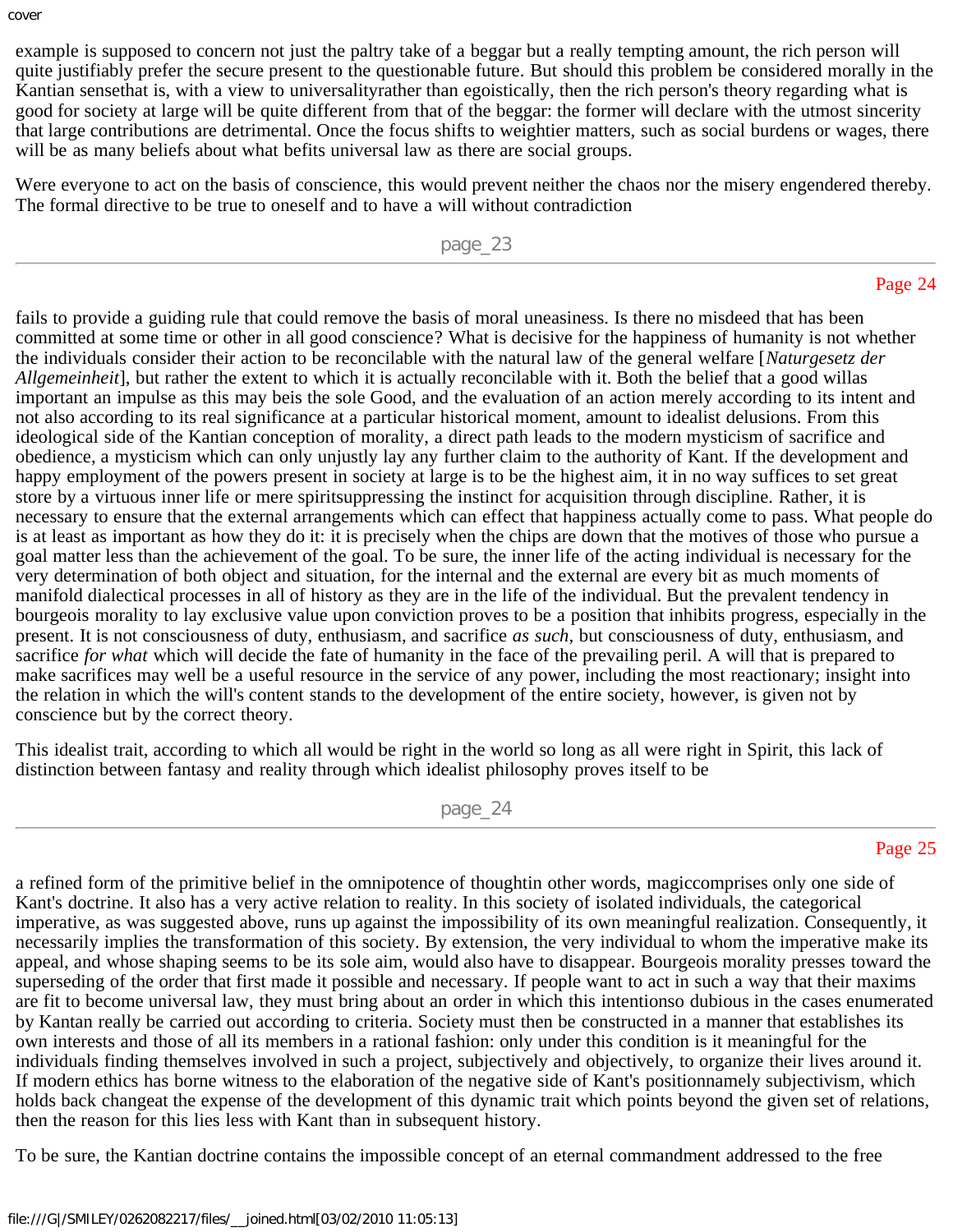subject, but at the same time it includes tendencies anticipating the end of morality. This doctrine manifests the contradiction which had saddled the bourgeoisie throughout its entire epoch: it created and clung to an order which is in tension with its own concept of reason. Kant asserts the absoluteness of morality yet must necessarily view it as transitory and proclaim its supercession. Morality rests upon the distinction between interest and duty. The task of reconciling both was put to bourgeois society by its protagonists, but the philosophical exponents of "enlightened selfinterest" (Bentham) hardly dared to declare it fulfilled. This is impossible in the prevailing form of society, in which humanity has neither voice nor consciousness except perhaps as theory, which criticizes (as contrasted with public opinion) the various particular interests and powers that falsely pretend to universality. The idea that the precondition of morality in the bourgeois sensethe distinction

page\_25

# Page 26

between particular and general interestscould be dissolved by a historical act is a doctrine which had achieved currency early on in the materialist anthropology of the bourgeoisie. Helvétius says one can "only make men happy if one reconciles their personal interest with the general. Under the condition of this principle it is apparent that morality is only a vain science if it is not fused with politics and legislation, from which I conclude that the philosophers must consider matters from the same standpoint as the legislator if they want to prove useful. Without, of course, being animated by the same spirit. The concern of the moralist is to fashion the laws; the legislator secures their execution by impressing upon them the seal of his power." 17 Kant also considered the reconciliation of happiness and duty to be possible in a better society. There is for him "no conflict of practice with theory,"18 "the pure principles of right have objective reality, i.e., they may be applied."19. It is his conviction that the true task of politics is to "accord with the public's universal end, happiness."20 To be sure, political maxims may by no means "be derived from the welfare or happiness which a single state expects from obedience to them, and thus not from the end which one of them proposes for itself."21 Accordingly, neither a single state nor any power group may make itself out to be the universal. In the last analysis, according to Kant, genuine politics is concerned not with the reconciliation of individual interests with those of such particularities, but rather with the achievement of the end whose principle is given through pure reason. If he preferred to define this end not as the condition of the greatest possible happiness but as the constitution of the greatest human freedom according to laws,22 he nonetheless rejected any contradiction between this freedom and that happiness, declaring instead that the one follows of itself from the other. Kant did not emphasize the fundamental distinction between interest and duty with respect to the perfected order itself, but instead always with respect to the human beings who aspire to it. In the society to be aimed at, the purposes of any given individual could exist together with those of all others, and although the private purposes of the individuals would be different with respect to their content, the necessity of mutual obstruction would be absent. Moral action would coincide with the natural law or would not lead to conflict with it in any case. Despite unambiguous references to the possibility of this future society, Kant may have wavered in regard to

page\_26

# Page 27

the extent of its actualization. In the formulation in the *Critique of Pure Reason,* it was his conviction that the realization of the ideal can "pass beyond any and every specified limit." 23 He had harsh words for socalled "politic" men who pride themselves on their praxis but who in reality only fawn on the powers that be, because they claim that human nature precludes the possibility of any meaningful improvement. To them, "the legal constitution in force at any time is . . . the best, but when it is amended from above, this amendment always seems best, too.''24 The philosopher does not skeptically refer to how he "knows men"; rather, he knows "Man" and knows "what can be made of him."25 There are no valid anthropological arguments against the overcoming of bad social relations. Kant's arguments against the psychological defense of absolutism are valid for every epoch in which the human sciences (among other sciences) are exploited in the struggle against progress. What Schopenhauer called the "setting up [of] a moral utopia"26the fulfillment of morality and simultaneously its overcomingis for Kant no illusion but the goal of politics.

Kant's philosophy certainly exhibits utopian elements: they lie not in the idea of a perfect constitution, but rather in the undialectical conception of a continuous approach to it. Kant holds that all determinations of bourgeois society return to themselves as identical in that final state, only they are better reconciled with each other than in the present. Even Kant eternalizes the categories27 of the prevailing system. The order he postulates as a goal would be composed of autonomously acting individuals whose individual decisions smoothly yield the welfare of the whole. This ideal is indeed a utopia; as in every utopia, the yearning thought forms a beautiful vision out of the unchanged elements of the present.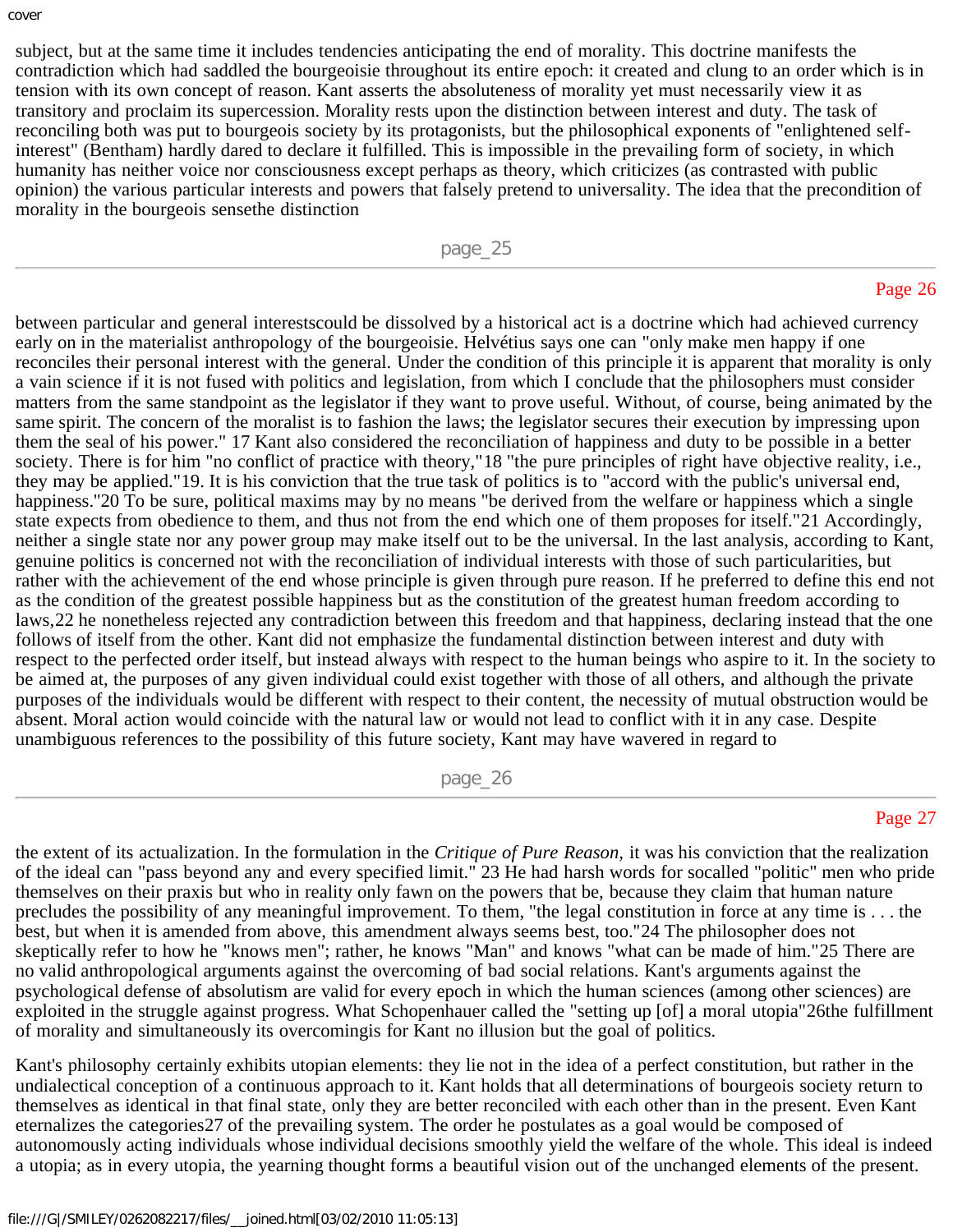The harmony of the interests of all in Kant's utopia can only be understood as a prestabilized harmony, as a charitable miracle. In contrast, science takes account of the fact that historical transformation also changes the elements of the earlier condition at the same time.

The materialist theory of society is needed in order to supersede the utopian character of the Kantian conception of a perfect constitution. After all, the disparate interests of the individual are not ultimate facts; they do not have their basis in an independent psychological constitution, rather they are based on both the material relations and the real total situation of the social group to which the individual

# Page 28

belongs. The absolutely incommensurable disparity of interests derives from the disparity of the relations of ownership; human beings today stand against one another as functions of various economic powers, of which each reveals to the others contradictory developmental tendencies. Only after this antagonistic economic form, whose introduction once meant tremendous progress (including among other things the developmental possibility of self-reliant human beings), has come to be superseded [*abgelöst*] by a social life form in which productive property is administered in the general interest not just out of "good intentions" but with rational necessity, only then will the concordance of individual ends cease appearing to be a miracle. Moreover, individuals at that point cease to be merely the exponents of private ends. Each is no longer simply a monad, but rather, in Kant's language, a "limb" of society at large [*ein "Glied" der Allgemeinheit*].

This expression, with which he characterizes a dynamic element in the moral phenomenon that points beyond itself to a more rational society, has assumed an unhappy function in modern sociology: it is supposed to prompt people, despairing of this mechanism run amok that is contemporary society, to give themselves over blindly to the particular "whole" into whose realm they have fallen by birth or by fate, regardless of the role it happens to play in human history. But this is an interpretation of the organic phraseology that runs precisely counter to Kant. Instead of pointing toward an era in which human relations will be really governed by reason, it betokens outmoded stages of society in which all processes were mediated simply by instinct, tradition, and obedience. Kant employs the image of the organism in order to indicate the frictionless functioning of the future society; nothing in this suggests the faintest denial of the role of rational thought. Today, by contrast, the image of the organism characterizes a system of dependency and economic inequality, one which can no longer justify itself before the world's expanded critical understanding and which therefore requires metaphysical phrases in order to reconcile people to it. The organism is drawn into the matter in order to rationalizeas an eternal relationship based on blind naturethe fact that certain people make decisions and certain others carry them out, a state of affairs which the growth of all forces has made questionable. Today, as in the time of Menenius Agrippa, suffering

page\_28

# Page 29

human beings are supposed to rest content with the thought that their role in the whole is as innate to them as are the members in the animal body. The obdurate dependency in nature is held up as an example to the members [*Gliedern*] of society. In contradistinction to this idealist sociology, which believes that it puts an end to injustice insofar as it strives to remove from people's heads the mounting consciousness of that injustice, the Kantian moral theory tends toward a society in which the material arrangements are indeed precisely linked [*gegliedert*], but in which the possibilities of development and the happiness of the individuals are neither subordinated to a sequence of stages nor surrendered to fate. "That there should be no discord in the body; but that the members may have the same care one for another," as it says in the New Testament. 28 With Kant, the organism is defined precisely by the concept of ends. Organic events, according to him, always refer to the "causality of a concept,"29 that is, to purpose and planning.

In the future society toward which the moral consciousness aspires, the life of the whole and of the individuals alike is produced not merely as a natural effect but as the consequence of rational designs that take account of the happiness of individuals in equal measure. In place of the blind mechanism of economic struggles, which presently condition happiness andfor the greater part of humanityunhappiness, the purposive application of the immeasurable wealth of human and material powers of production emerges. According to Kant, each individual "gives universal laws while also [being] subject to these laws."30 The individual is a "lawgiver" not merely in the juridical sense of formal democracy, but in the sense of receiving as much consideration as everyone else, given the individual's possibilities in the total social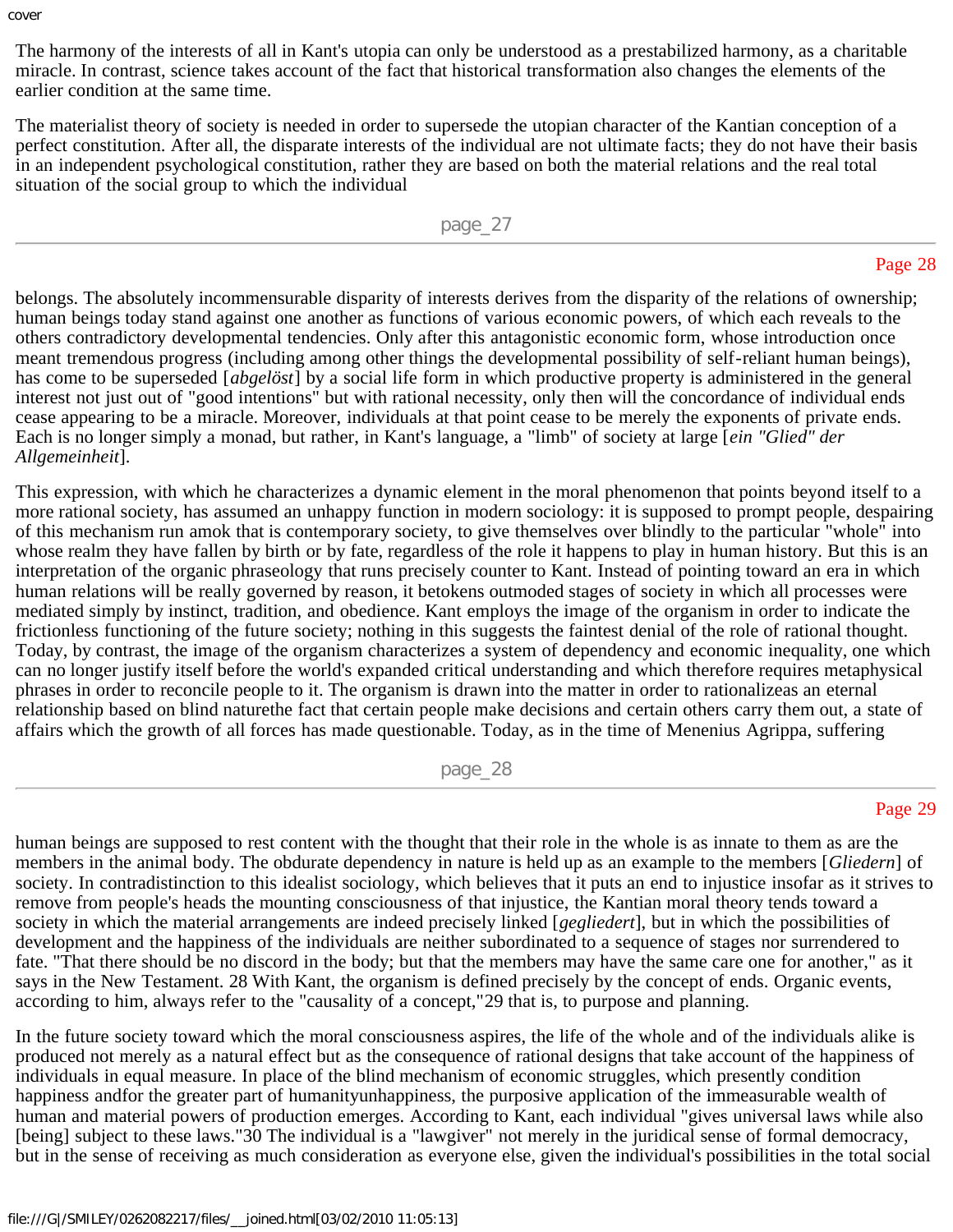reality. In Kant's sense, no specific totality can claim the status of an absolute end, but only individuals: only they have reason. Kant developed the idea of a society worthy of human beings, one in which morality loses its basis, by his analysis of moral consciousness; it appears as the demand and consequence of the latter. Hegel made this idea the foundation of his philosophy. According to Hegel, rationality consists concretely in the unity of objective and subjective freedom; that is, in the unity of the general will and the individuals who carry out its ends.31 To be sure, like his liberal teachers of political economy, he considered this condition already to have been realized in his time.

page\_29

# Page 30

Morality as a human power distinct from interest played no major role in his system; with this definitive metaphysics of history, it is no longer necessary as driving force. Hegel's concept of Spirit, however, contains the same ideal that the bourgeois world as well as the Kantian philosophy impressed upon every able thinker. The theory of its realization leads from philosophy to the critique of political economy.

With the recognition that the will and the appeal to it have their roots in the contemporary mode of production and, like other forms of life, will change with it, morality is simultaneously comprehended and made mortal. In an epoch in which the domination of the possessive instincts is the natural law of humanity, and in which by Kant's definition each individual sees the other above all as a means to his own ends, morality represents the concern for the development and happiness of life as a whole. Even the opponents of traditional morality presuppose in their critique an indeterminate moral sentiment with such strivings. When Nietzsche maps out his own problem in the Foreword to *The Genealogy of Morals*, the materialist question, "Under what conditions did man deem those value judgments good and evil?," is followed immediately by the moral one: "And what value have they themselves? Have they so far inhibited or advanced human development? Are they a sign of need, impoverishment, of deformation of life? Or, on the other hand, do they betray the fullness, the power, the will of life, its courage, its optimism, its future?" As a standard, the universal conception of humanity is as operative here as it is in Kant. To be sure, Nietzsche commended very perverse means for its liberation in a period in which the conditions for a more prosperous form of organization were already clearly visible; his challenge to humanity in his time, that it must "set its goal above itselfnot in a false world, however, but in one which would be a continuation of humanity," 32 applies to him too, for his practical suggestions all rest upon a false extrapolation. From his psychological investigation of the individuals that act under the natural law of their personal interest he concluded that the universal fulfillment of that for which they strovenamely security and happinesswould have to produce a society of philistines, the world of the "last'' men. He failed to recognize that the characteristics of the present which he so detested derive precisely from the dearth of propitious conditions for society at large. With the spread of reason that he feared, with its application to all of the

page\_30

# Page 31

relations of society, those characteristicswhich in truth rest upon the concentration of all the instincts on private advantagemust be transformed, as must ideas and indeed the drives themselves. Nietzsche's ignorance of dialectics allows him to foresee the same "dearth of justice" that Kant had seen. "If it were as we would like, all morality would transform itself into self-interest." 33 But in reality, selfinterest would transform itself into morality, or rather the two would merge in a new form of human interest that would accord with the more rational condition. Nietzsche's theory of history misses the mark; he places the goal in an inverted world, if not quite in another one, because he misunderstands the movement of the contemporary world due to his ignorance of economic laws. His own moral philosophy, however, contains the same elements as that which he struggles against. He fumes against himself.

Bergson claims as well that moral philosophy contains the notion of the progress of humanity. "De la société réelle dont nous sommes nous nous transportons par la pensée à la société idéale, vers elle montre notre hommage quand nous nous inclinons devant la dignité humaine en nous, quand nous déclarons agir par respect de nousmêmes."34 He claims that morality has two aspects: a "natural" one which arises from society's accommodation to its life conditionsconsisting in socially functional reactions consolidated in customs, similarly characteristic of members of both primitive tribes and civilized nations as well as of cases of brutish associationsand a truly human aspect, the "élan d'amour." This second aspect contains within itself ''le sentiment d'un progrès"35 and is no longer oriented to the preservation and security of the particular association to which the individual happens to belong, but is oriented rather to humanity. The difference between the two aspects, one of which appears as the "pression sociale" and the other as the "marche en avant," is none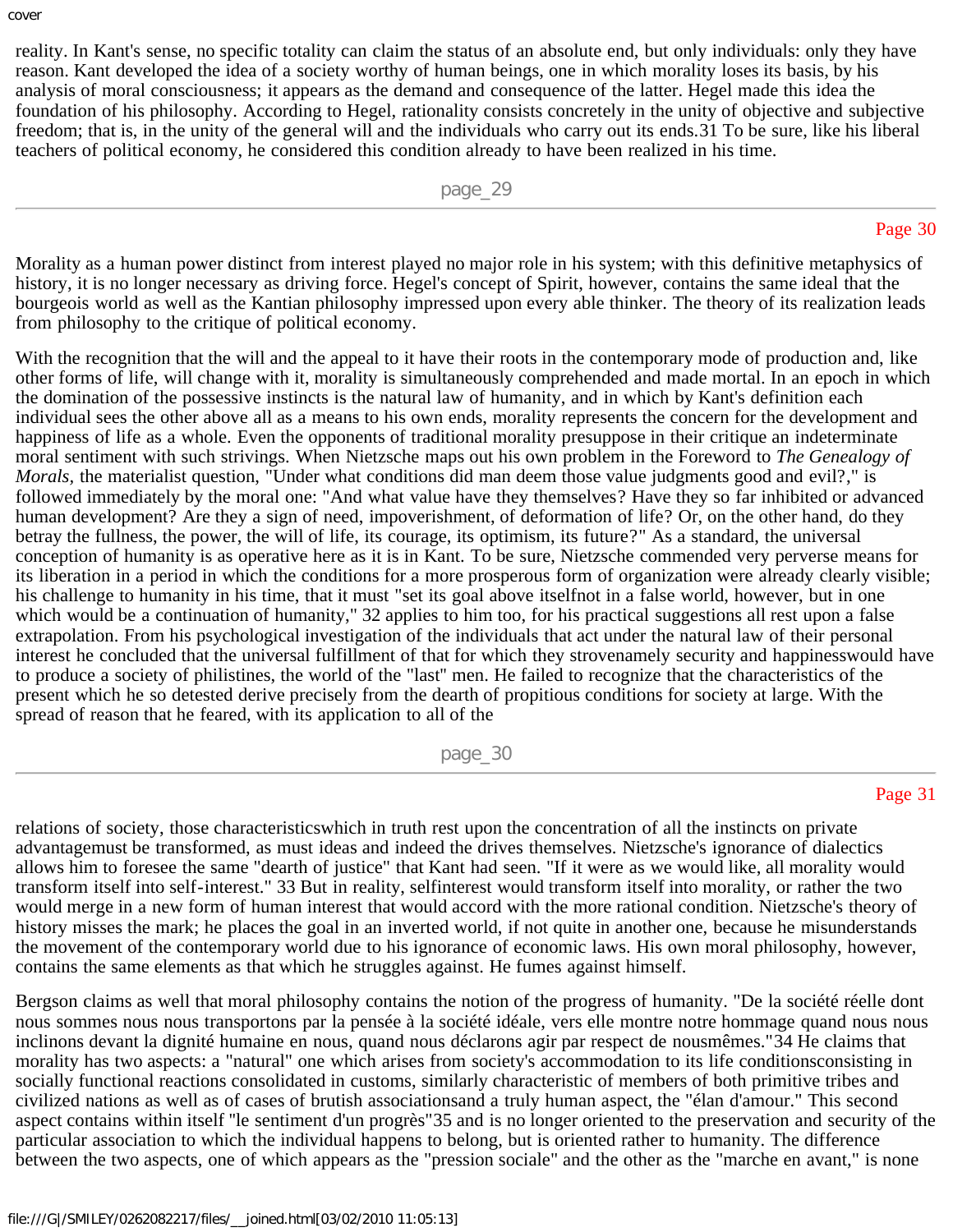other than Kant's distinction between natural law and respect for humanity. Even today Bergson's vision extends deep enough to hit upon the distinction between publicly esteemed sentiment and forwardpointing morality. The "tendances innées et fondamentales de l'homme actuel"36 are aimed at family, interest formations, and nation, and necessarily include possible enmity between groups. Hate, but not in the least the solidarity of forward-pointing moral sentiment, belongs to this purposeful love. "C'est qu'entre la nation, si grande soit-elle, et

page\_31

# Page 32

l'humanité, il y a toute la distance du fini à l'indéfini, du clos à l'ouvert." 37 As with Nietzsche, Bergson indeed loses his sharpness of vision in the face of the question of how the ideal society prescribed by genuine morality is to be realized, which of the present forces work against it, who promulgates it, and who sides with it. Here he repeats the theory of the heroes, "dont chacun répresente, comme eût fait l'apparition d'une nouvelle espèce, un effort d'évolution créatrice."38 According to old superstition they are to arise only in isolation and at the beginning of long periods of time. Indeed, Bergson is so certain of their rarity that he forgets to ask whether today these heroes of the "société idéale" in the end might not exist in abundance and be found in a relation of struggle, without philosophers regarding them in a manner other than that which is peculiar to the "closed soul." In this forgetting, in the indifference to the mortal struggles for the society anticipated in morality, in the deficient connection with the forces that are driving forward, is that bit of immorality which can presently be discovered even in genuine philosophy.

Materialism sees in morality an expression of life of determinate individuals and seeks to understand it in terms of the conditions of its emergence and passing, not for the sake of truth in itself but rather in connection with determinate historical forces. It understands itself as the theoretical aspect of efforts to abolish existing misery. The features it discerns in the historical phenomenon of morality figure into its consideration only on the condition of a determinate practical interest. Materialism presumes no transhistorical authority behind morality. The fear which moral preceptsbe they ever so spiritualizedstill carry from their origin in religious authority is foreign to materialism. The consequences of all human actions work themselves out exclusively in the spatiotemporal world. As long as they have no effect on their author in this world, he has nothing to fear from them. Even the splendor in which philosophersas well as public opinion in generalcloak "ethical" conduct, all arguments by which they recommend it, cannot withstand the test of reason. With the notion that one could investigate the "field of distinctive values"39 in a manner similar to any other field of inquiry, the modern "value research" of Scheler and Hartmann has only hit upon another method for the solution of an impossible task: the grounding of practices in mere philosophy. The proposition of a science of "the structure and order of the realm

page\_32

# Page 33

of values" necessarily entails such a promulgation of commandments. For even if this knowledge is characterized as being "in a rudimentary stage," 40 an "Ought,"41 which in certain cases is transformed "into the Ought-to-Do of the subject,"42 clings to all values which the ethicist strives to come up with. Despite the explanation that decision is constantly in the conscience of the subject, despite the universality that indeed belongs to the essence of the philosophical doctrine of morality, it is claimed that there exist differences of degree to which behavior supposedly conforms: "Thus, for example, brotherly love is evidently higher in value than justice, love for the remotest higher than brotherly love, and personal love (as it appears) higher than either. Likewise bravery stands higher than self-control, faith and fidelity higher than bravery, radiant virtue and personality again higher than these.''43 Such assertions, whose content moreover is connected only very diffusely with moral sentiment due to the intensely reactionary function of philosophy since Kant, have the same kind of commandment-like character as the categorical imperative. They are the mystified expression of psychic states of affairs in which "pression sociale" and "élan d'amour" indeed enter into a connection which is difficult to analyze. There is no eternal realm of values. The needs and desires, the interests and passions of human beings change in relation to the historical process. Psychology and other auxiliary sciences of history must join together to explain the accepted values and their change at any given time.

Binding moral laws do not exist. Materialism finds no transcendent authority over human beings which would distinguish between good-will and the lust for profit, kindness and cruelty, avarice and selfsacrifice. Logic likewise remains silent and grants no preeminence to moral conviction. All attempts to ground morality in terms of temporal prudence rather than in terms of a view to a hereafteras the cited examples show, even Kant did not always resist this inclinationare based on harmonistic illusions. First of all, in most cases morality and prudence diverge. Morality does not admit of any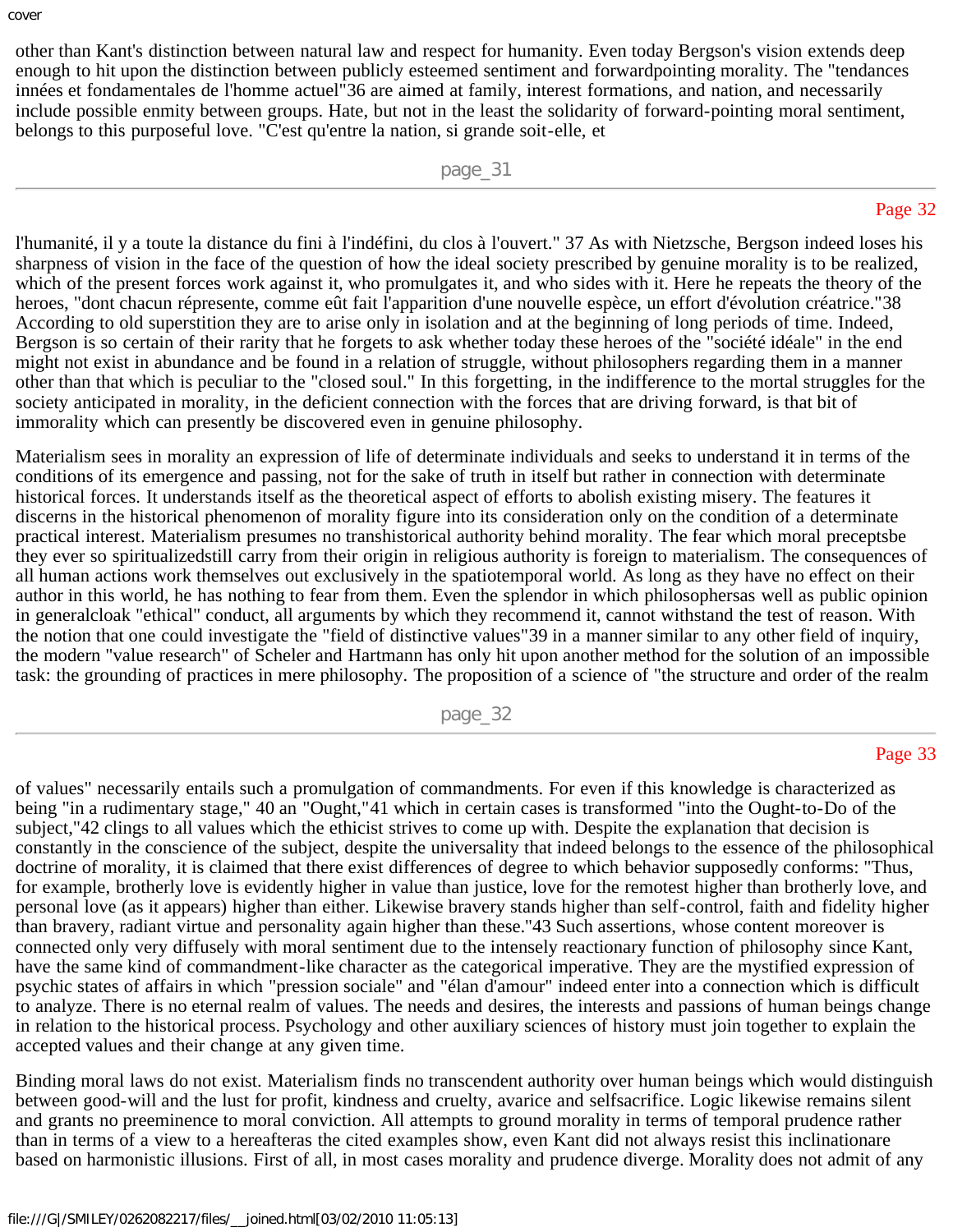groundingneither by means of intuition nor of argument. On the contrary, it represents a psychic constitution. To describe the latter, to make its personal conditions and its mechanisms of transmission intelligible, is the business of psychology. Characteristic of moral sentiment is an interest which diverges from "natural law" and which has nothing to

# Page 34

do with private acquisition and possession. At present, all human impulses are determined, whether through this law or through mere convention. It follows from the definitions of the bourgeois thinkers that in this period even love falls under the category of property. "Videmus . . . quod ille, qui amat necessario conatur rem, quam amat, praesentum habere et conservare," says Spinoza. 44 Kant describes marriage as the "joining together of two people of the opposite sex for the lifelong mutual ownership of their sexual attributes"45 and speaks of the ''equality of possessions" of the married couple not merely in terms of material goods, but also in terms of "two people who mutually own each other."46 Even insofar as modern accounts have not become completely ideological, they still contain similar definitions. According to Freud, the sexual aim of the infantile instinct, in which according to his teachings the essential features of the instinctual life of the adult are also to be discovered, consists in "obtaining satisfaction by means of an appropriate stimulation of the [selected] erotogenic zone."47 Accordingly, the loved person appears mainly as the means to fulfill said stimulation. On this point, one is struck by the way in which Freud's theory is an elaboration of Kant's definition of marriage.

Moral sentiment is to be distinguished from this kind of love, and Kant is right to distinguish the former not only from egoism but from any such "inclination." He indicates the psychic state of affairs by his doctrine that in morality (as opposed to that which is the rule in the bourgeois world), a person is to be not simply a means but always at the same time an end. Moral sentiment has something to do with love, for "love, reverence, yearning for perfection, longing, all these things are inherent in an end."48 However, this love has nothing to do with the person as economic subject or as an item in the property of the one who loves, but rather as a potential member of a happy humanity. It is not directed at the role and standing of a particular individual in civil life, but at its neediness and powers, which point toward the future. Unless the aim of a future happy life for all, which admittedly arises not on the basis of a revelation but out of the privation of the present, is included in the description of this love, it proves impossible to define. To all, inasmuch as they are, after all, human beings, it wishes the free development of their creative powers. To love it appears as if all living beings have a claim to happiness, for which it

page\_34

# Page 35

would not in the least ask any justification or grounds. It stands in primordial contradiction to stringency, even though there may be psychic processes which sustain both moments in themselves. In bourgeois society, training in strict morality more often stood in service to natural law than under the sign of liberation from it. Not the rod of the corporal but the climax of the Ninth Symphony is the expression of moral sentiment.

This sentiment is active today in a twofold manner. First, as compassion. While in Kant's period social production mediated by private acquisition was progressive, today it signifies the senseless crippling of powers and their misuse for purposes of destruction. The struggle of great economic power groups, which is played out on a world scale, is conducted amid the atrophy of kind human inclinations, the proclamation of overt and covert lies, and the development of an immeasurable hatred. Humanity has become so rich in the bourgeois period, and has at its disposal such great natural and human auxiliary powers, that it could exist united by worthy objectives. The need to veil this state of affairs, which is transparent in every respect, gives rise to a sphere of hypocrisy which not only extends to international relations but penetrates into even the most private of relations; it results in a diminution of cultural endeavors (including science) and a brutalization of personal and public life, such that spiritual misery is compounded with material. At no time has the poverty of humanity stood in such crying contradiction to its potential wealth as in the present, at no time have all powers been so horribly fettered as in this generation, where children go hungry as the hands of the fathers are busy churning out bombs. It appears as if the world is being driven into a catastropheor rather, as if it already finds itself in onewhich can only be compared, within known history, to the fall of antiquity. The futility of the fate of the individual, which was caused earlier on by dearth of reason and by the bare naturalness of the production process, has risen in this present phase to become the most striking characteristic of existence. Whoever is fortunate could, as regards their inner worth, just as easily take the place of the most unfortunate, and vice versa. Everyone is given up to blind chance. The course of one's existence has no relation to one's inner possibilities, one's role in the present society has for the most part no relation to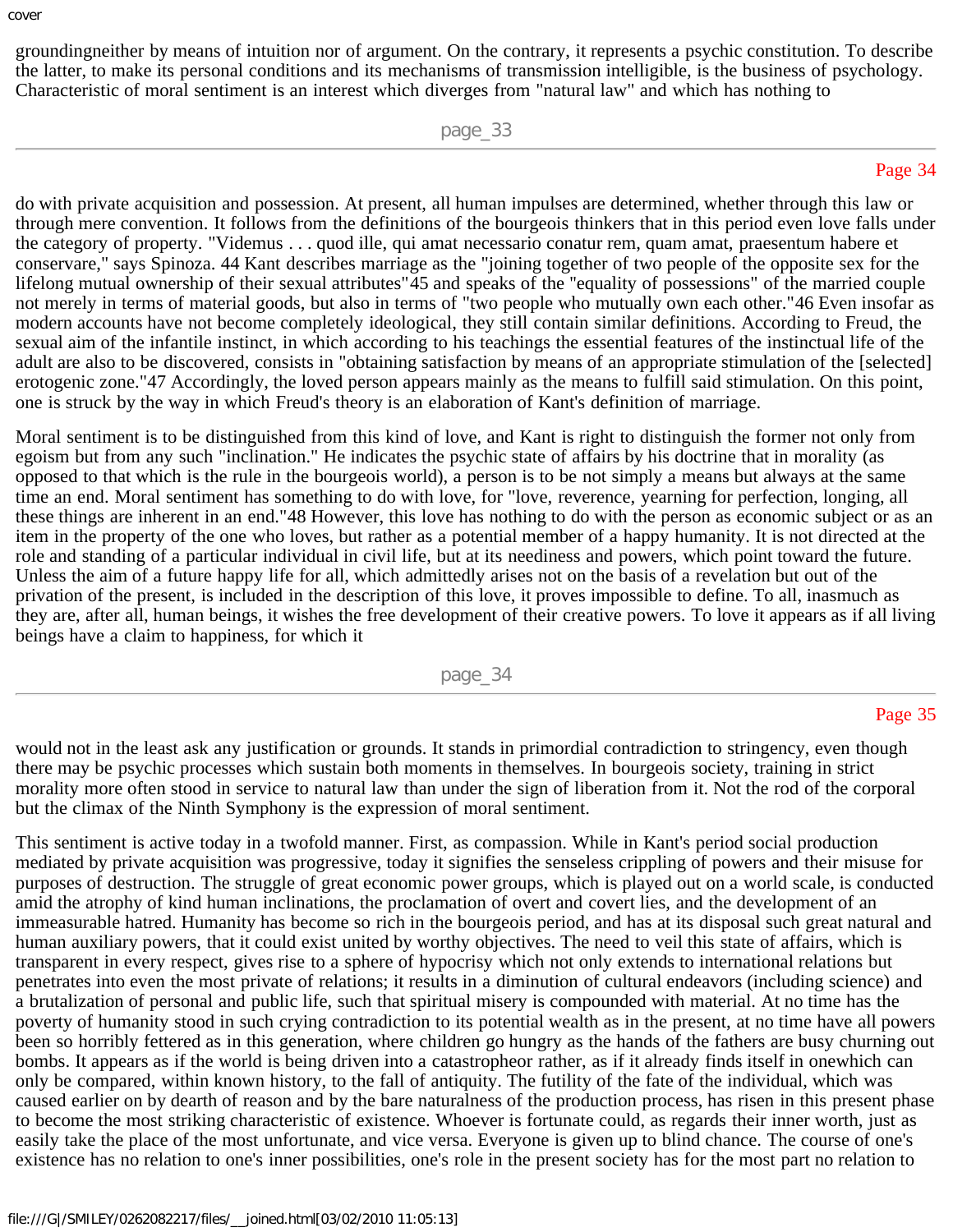that which could be achieved in a rational society. Accordingly, the behavior of the moral

page\_35

# Page 36

agent is not capable of being oriented to one's dignity; the extent to which dispositions and deeds are really meritorious does not come to light in the chaotic present, "the real morality of actions, their merit or guilt, even that of our own conduct, . . . remains entirely hidden from us." 49 We view human beings not as subjects of their fate, but rather as objects of a blind occurrence of nature, to which the response of the moral sentiment is compassion.

That Kant did not see compassion on the basis of the moral sentiment can be explained in terms of the historical situation. He could expect from the uninterrupted progress of free competition an increase in general happiness, for he beheld the coming of a world dominated by this principle. All the same, even in his time compassion could not be separated from morality. As long as the individual and the whole have not really become one, as long as it is not the case that the easy death of the individual freed from fear is looked upon by the individual himself as something external, because he rightly knows his essential purposes to be looked after by society at largeas long, therefore, as morality still has a reason for existence, compassion will have its place in it. Indeed, compassion may outlast it; for morality belongs to that determinate form of human relations which was assumed on the basis of the mode of production of the bourgeois epoch. With the transformation of these relations through their rational arrangement, morality will, at the very least, step into the background. Human beings may then struggle in concert against their own pains and maladieswhat medicine will achieve, once it is freed from its present social fetters, is not to be foreseenalthough suffering and death will continue to hold sway in nature. The solidarity of human beings, however, is a part of the solidarity of life in general. Progress in the realization of the former will also strengthen our sense of the latter. Animals need human beings. It is the accomplishment of Schopenhauer's philosophy to have wholly illuminated the unity between us and them. The greater gifts of human beings, above all reason, by no means annul the communion which they feel with animals. To be sure, the traits of human beings have a certain imprint, but the relationship of their happiness and misery with the life of animals is manifest.

The other form in which morality today finds appropriate expression is politics. The happiness of the general public is consistently

# Page 37

characterized as its proper aim by the great moral philosophers. To be sure, Kant had to deceive himself about the structure of future society, since he considered the form of the contemporary one to be eternal. The materialist critique of political economy first showed that the realization of the ideal in terms of which the present society was establishednamely the union of general and particular interestcan take place only by the sublation of its own conditions. Today it is claimed that the bourgeois ideals of Freedom, Equality, and Justice have proven themselves to be poor ones; however, it is not the ideals of the bourgeoisie, but conditions which do not correspond to them, which have shown their untenability. The battle cries of the Enlightenment and of the French Revolution are valid now more than ever. The dialectical critique of the world, which is borne along by them, consists precisely in the demonstration that they have retained their actuality rather than lost it on the basis of reality. These ideas and values are nothing but the isolated traits of the rational society, as they are anticipated in morality as a necessary goal. Politics in accord with this goal therefore must not abandon these demands, but realize themnot, however, by clinging in a utopian manner to definitions which are historically conditioned, but in accordance with their meaning. The content of the ideas is not eternal, but is subject to historical changesurely not because "Spirit" of itself capriciously infringes upon the principle of identity, but because the human impulses which demand something better take different forms according to the historical material with which they have to work. The unity of such concepts results less from the invariability of their elements than from the historical development of the circumstances under which their realization is necessary.

In materialist theory, the main point is not to maintain concepts unchanged but to improve the lot of humanity. In the struggle for this, ideas have altered their content. Today, the freedom of individuals means the sublation of their economic independence in a plan. The presupposition of the ideas of Equality and Justice hitherto was the prevailing inequality of economic and human subjects; it must disappear in a unified society, whereupon these ideas will lose their meaning. "Equality exists only in contrast to inequality, justice to injustice; they are therefore still burdened with the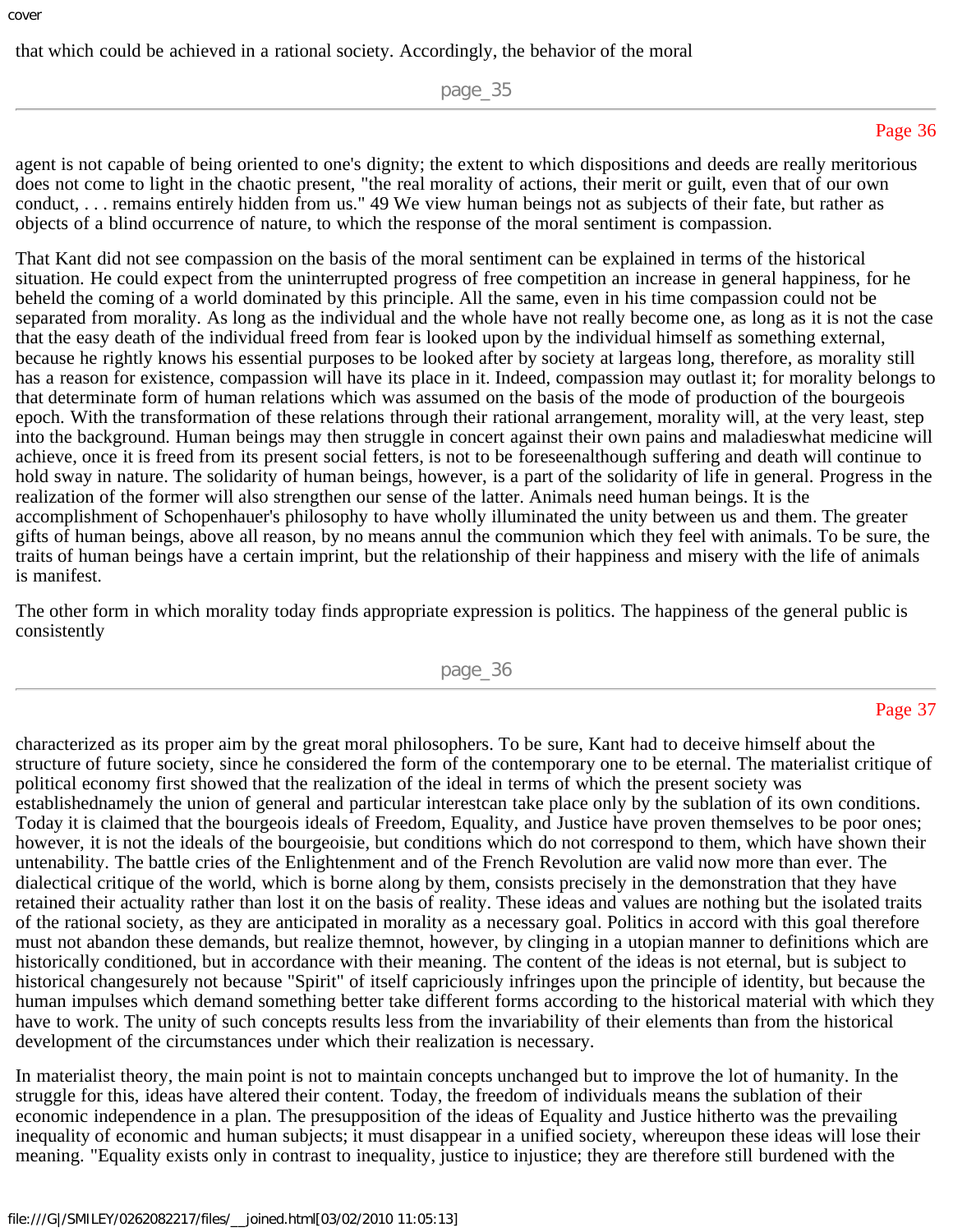contrast to the old, previous history, hence with the old society itself." 50 Hitherto, all these

page\_37

concepts took their determinate content from the relations of the free market, which with time were supposed to function to the benefit of all. Today they have transformed themselves into the concrete image of a better society, which will be born out of the present one, if humanity does not first sink into barbarism.

The concept of Justice, which played a decisive role as a battle cry in the struggle for a rational organization of society, is older than morality. It is as old as class society, i.e., as old as known European history itself. As a universal principle to be realized in this world, Justice in connection with Freedom and Equality first found recognition in bourgeois philosophy; though only today have the resources of humanity become great enough that their adequate realization is set as an immediate historical task. The intense struggle for their fulfillment marks our epoch of transition.

In previous history, every task of culture was possible only on the basis of a division between ruling and ruled groups. The suffering that is connected with the continual reproduction of the life of the masses at a particular level and especially with every advance, and which, so to speak, represents the costs expended by society, has never been distributed equitably among its members. The reason for this is not to be found, as the high-minded philosophers of the eighteenth century thought, in the avarice and depravity of the rulers, but in the disproportion between the powers and needs of human beings. Right up till the present, the general level of development of the whole of society (including the upper class) conditioned, in view of the available tools, the subordination of the masses at work and thus in life generally. Their coarseness corresponded to the inability of the rulers to raise them to a higher stage of development, and both moments were constantly reproduced along with the harshness of social life, which changes only slowly. Historical humanity, in danger of sinking into chaos, did not have the option of abandoning relations of domination. The emergence and dissemination of cultural values cannot be separated from this division. Leaving aside the material goods which result from a production process based on the division of labor, the products of art and science, the refined forms of social intercourse, their sense of an intellectual life, all point to their origin in a society which distributes burdens and pleasures unequally.



# Page 39

It has often been asserted that class division, which has left its imprint on all previous history, is a continuation of the inequality in nature. The genera of animals may be divided up into predators and prey, such that some genera are both at the same time, whereas others are principally only one of the two. Even within genera there are spatially separated groups, some of which appear to be blessed by fortune, some pursued by a series of inconceivable blows of fate. In turn, the pain and death of the individuals within the groups and genera are unequally distributed, and depend on circumstances which lack any meaningful connection to the life of the those so affected. The inequality which is constantly determined by the life process of society is related to that inequality which pertains to the whole of nature. Both of these permeate the life of humanity, in that the natural diversity of external form and abilities, not to mention diseases and further circumstances of death, further complicate social inequality. Of course, the degree to which these natural differences are operative in society depends on historical development; they have different consequences at the various levels of different social structures: the appearance of the same disease can mean quite different things for members of different social circles. Attention, pedagogical artifice, and a range of gratifications afford the poorly gifted wealthy child the opportunity to develop the aptitudes which still remain, whereas the slow child of poor people struggling for existence will go to ruin mentally as well as physically: his shortcomings will be intensified throughout his life, his hopeful first steps will come to nothing.

In this history of humanity, in which inequality constitutes such a fundamental trait, a certain human reaction has repeatedly become apparent, whether as inequality's other side or as its effect. The abolition of inequality has been demanded at different times and in different places. Not only the dominated classes but also renegades from the ruling classes have denounced inequality. The equality which was to be brought about (and which, in the materialist view, developed with the exchange relationship) has been understood in the most various ways. From the basic demand that everyone should receive an equal share of the consumer goods produced by society (e.g., in early Christendom) to the proposition that to each should be allotted that share which corresponds to his labor (e.g., Proudhon), to the thought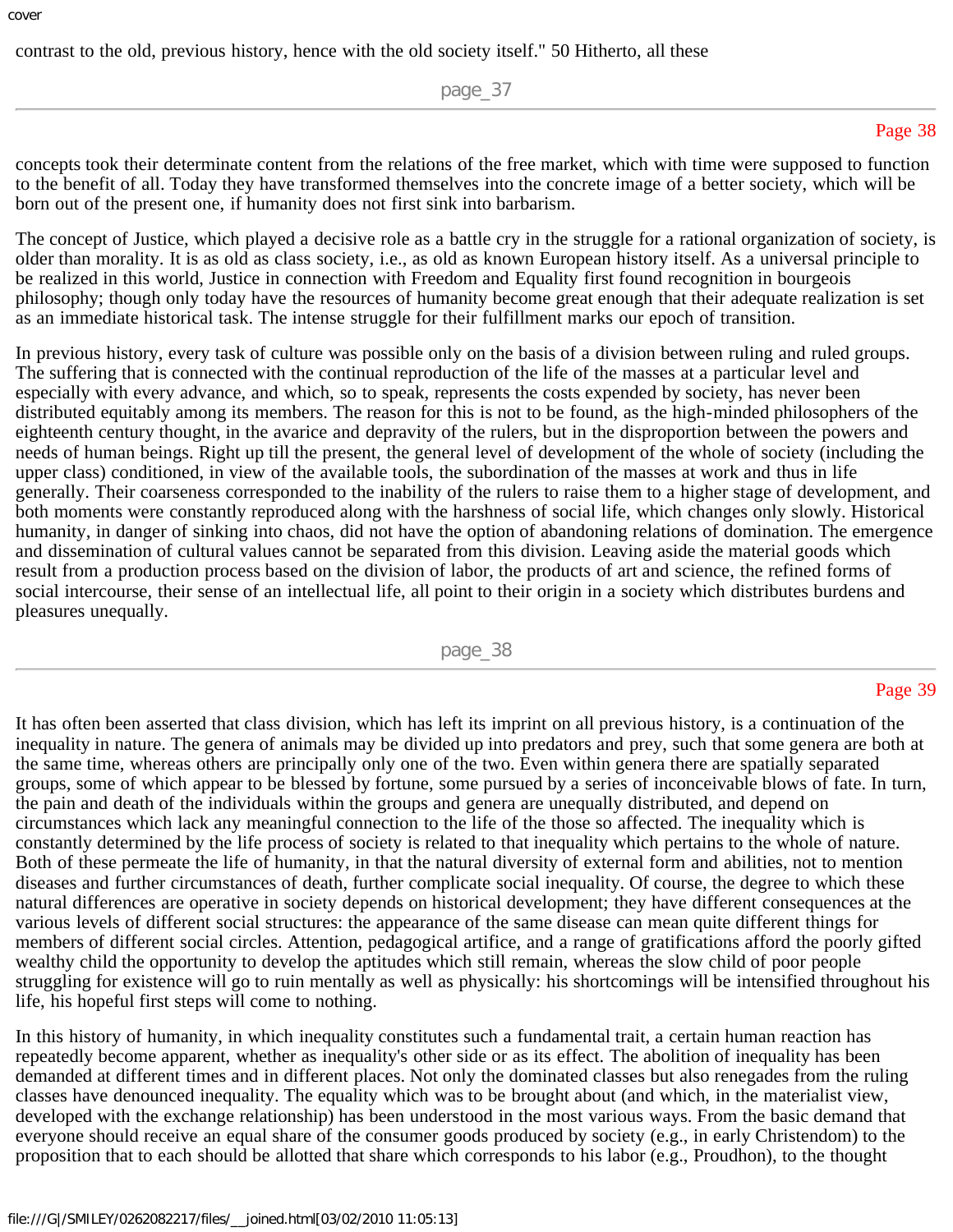## Page 40

that the most sensitive should be the least burdened (Nietzsche), there is an exceedingly wide range of ideas about the correct state of affairs. All of them make reference to the point that happiness, insofar as it is possible for each person in comparison with others on the basis of their lot in society, is not to be determined by fortuitous, capricious factors which are external to the individualin other words, that the degree of inequality of the life conditions of individuals at least be no greater than that dictated by the maintenance of the total social supply of goods at the given level. That is the universal content of the concept of Justice; according to this concept, the social inequality prevailing at any given time requires a rational foundation. It ceases to be considered as a good, and becomes something that should be overcome.

To have made this principle a universal one is an achievement of recent times, during which there has certainly been no lack of defenders of inequality and of eulogists of the blindness in nature and society. Although representative philosophers of past epochs, such as Aristotle and Thomas Aquinas, had extolled the differences in people's fate as an eternal value, the Enlightenment (in connection with old humanistic doctrines, to be sure) described inequality as an evil to be abolished; in the French Revolution, Equality was raised to a principle of the constitution. Recognition of this principle was not mere inspiration or, in Bergson's terms, an incursion of open morality into the sphere of closed morality. Rather, such recognition belonged in that epoch to the process of society's adaptation to changing life conditions. Like all living entities, society makes such adaptation both continuously and spasmodically in consequence of its own intrinsic dynamics. The idea of Equality "résulte logiquement des transformations réelles de nos sociétés." 51 The idea of Equality necessarily brings that of Freedom to the fore. If indeed no individual is initially less worthy than any other of developing and of finding satisfaction in reality, it follows that the utilization of coercion by one group against the other must be acknowledged as evil. The concept of Justice is as inseparable from that of Freedom as it is from that of Equality.

From the beginning, the proclamation of Equality as a constitutional principle was not only an advance for thought, but a danger as well. As a sublation of determinate inequalities (which were no longer necessary, which were indeed hindrances in the context of the

page\_40

# Page 41

expanded powers of human beings) in fact came to pass in the new constellation of the relations of Justice, this step was additionally proclaimed as the realization of Equality in general. It had become unclear whether the social equality of human beings was still a demand to be met or a description of reality. The French Revolution had not only helped the universal concept of Justice to gain theoretical recognition, but had to a great extent realized it at that time as well. This concept came to dominate the ideas of the nineteenth century and turned into a decisive feature of all thought, indeed even the feeling of the European and American world. But the institutions which at the time aptly embodied the principle have grown old, as has the overall constitution of bourgeois society. At the time, equality before the law had signified a step forward in the direction of Justice, inequality of property notwithstanding; today it has become inadequate because of this inequality. Freedom of public expression was a weapon in the struggle for better conditions; today it acts primarily to the advantage of conditions that have become obsolete. Sanctity of property was a protection of bourgeois labor against the clutches of the authorities; today it brings in its wake monopolization, the expropriation of further bourgeois strata, and the tying up of social resources.

The alliance struck between the ruling power and the ideas of the bourgeoisie since the victory of the French Revolution confounds thought for this reason: these propelling ideas are alienated from and set against their logical proponents, the progressive forces of society. But it is precisely in the present, as humanity confronts the danger of ruin, that humanity is charged with their realization. The abolition of economic inequality, which would soon have to lead to a far-reaching sublation of the distinction between the ruling and the ruled groups, signifies for the first time today not an abandonment of cultural values, but on the contrary their redemption. While the unequal distribution of power was among the prerequisites of culture in earlier epochs, today it has turned into a threat to the same. But those forces which benefit from wretched social relations presently make use of those ideas to avert the possible change of which humanity stands in need. They snatch these ideas from those who have a genuine interest in their realization. The peculiar present perplexity in the ideological [*weltanschaulichem*] domain is a consequence of this. The provisions of justice, which today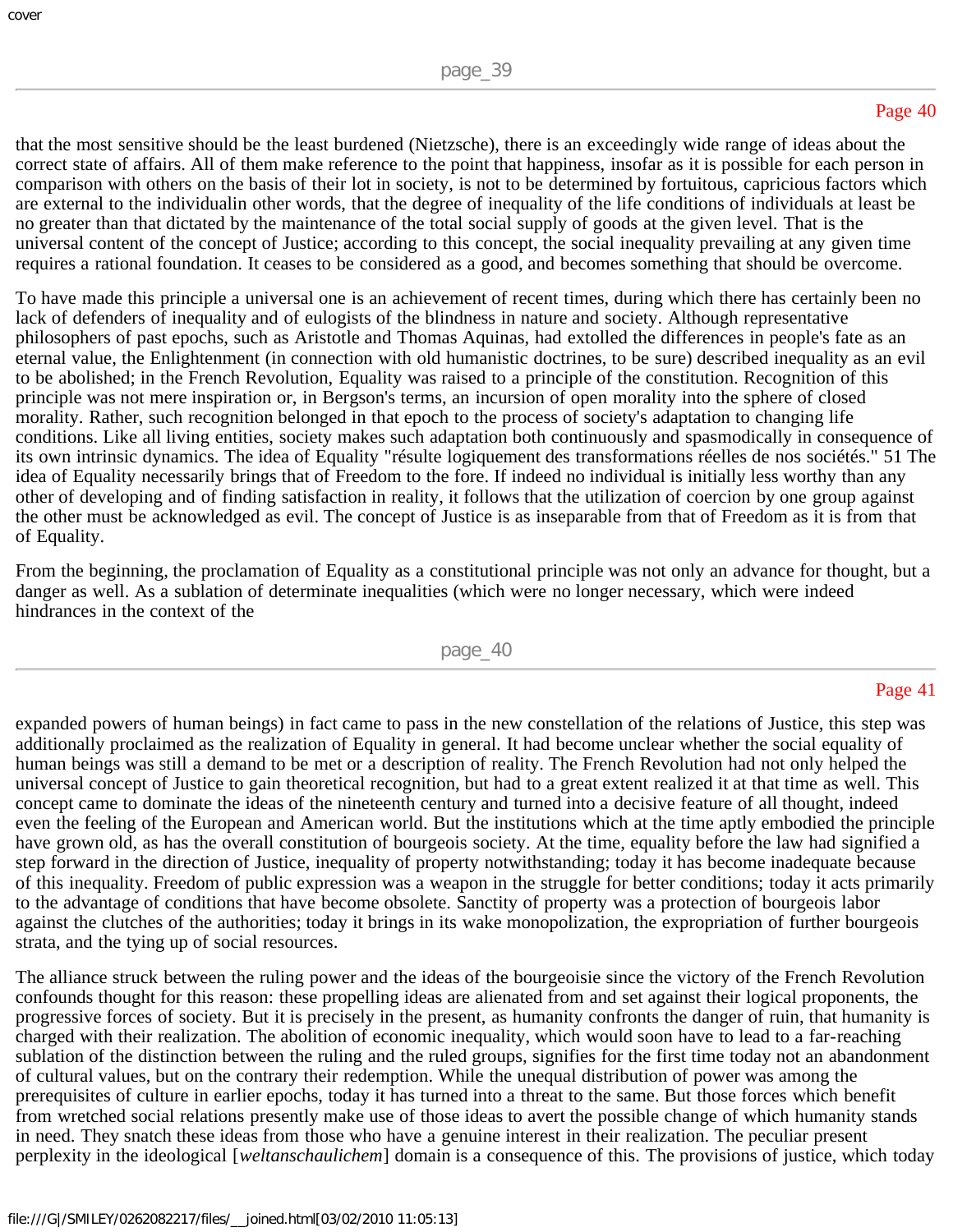find expression in the institutions of a merely

# Page 42

formal democracy and in the ideas of those raised in its spirit, have lost any clear connection to their origin. Otherwise they would now be leveled at the ruling powers which fetter the development of humanity, just as they were during the time when the latter understood the bourgeoisie itself in a productive senseexcept that today the change would signify a much more decisive step. However, although the powerful themselves have for centuries proclaimed the principles of a good order to be holy, they are willing to twist them around or betray them the instant that their meaningful application no longer serves their interest but runs against it. Indeed, they are ready to throw overboard and pull from the curriculum all the ideals which the fathers of the bourgeois revolution championed, worked for, and fought for, as soon as people are developed and desperate enough to no longer apply them mechanically to the preservation of institutions, but to apply them dialectically to the realization of a better order. The requirements of internal and external control entail that all progressive elements of bourgeois morality be stifled or deliberately eliminated in many places. There is a steady reduction in the number of countries in which those values which aspire to the increase of the happiness of individuals have not yet fallen into disrepute; it appears that the period in which the bourgeois world produced morality was too short for it to be converted into universality in flesh and blood. It is not only secular morality which rests on such shaky ground; the same can be said of whatever elements of kindness and charity made their way into the soul as a result of Christianity (the civilizing influence which preceded secular morality), such that in a few decades even these forces could atrophy. The moral sentiment in governments, peoples, and spokesmen of the civilized [*gebildeten*] world is so weak that, although it is indeed expressed in relief efforts after earthquakes and mine disasters, it is nevertheless easily silenced and forgotten in the face of the monstrous injustice which takes place for the sake of pure property interests, i.e., in the enforcement of the "natural law" and amidst the mockery of all bourgeois values.

The appeal to morality is more powerless than ever, but it is not even needed. In contrast to the idealistic belief in the cry of conscience as a decisive force in history, this hope is foreign to materialist thinking. Yet because materialism itself belongs to the efforts to attain

page 42

# Page 43

a better society, it well knows where the elements of morality that are pushing forward are active today. They are produced time and again, under the immense pressure which weighs heavily upon a large segment of society, as the will to rational relations which correspond to the present state of development. This part of humanity, which necessarily counts on this change due to its situation, already contains (and attracts ever more) forces to whom the realization of a better society is a matter of great importance. It is also psychologically prepared for it, since its role in the production process forces it to rely less on the unlikely increase of property than on the employment of its labor power. These conditions facilitate the generation of personalities in which the acquisitive instincts are not of prime importance. If the inheritance of morality thus passes on to new classes, there are nevertheless many proletarians who exhibit bourgeois traits under the domination of the natural law, as delineated in an earlier edition of this journal. 52 The works of later bourgeois writers such as Zola, Maupassant, Ibsen, and Tolstoy constitute testimonials to moral goodness. But in any case, the common efforts of that part of humanity which is guided by knowledge contain so much genuine solidarity with respect to their liberation and that of humanity, so much lack of concern about their private existence, so few thoughts of possessions and property, that the sensibility of future humanity already seems to manifest itself in them. While the putative consciousness of equality in existing society generally bears the flaw of overlooking the actual inequality in the existence of human beings, and thus embraces untruth, the forces pressing for change place actual inequality in the forefront. To the authentic concept of Equality belongs the knowledge of its negativity: contemporary human beings differ not only in terms of economic fortunes, but also in terms of their intellectual and moral qualities. A Bavarian farmer differs radically from a factory worker in Berlin. But the certainty that the differences are based on transient conditionsand above all that inequalities of power and happiness, as they have become entrenched today through the structure of society, no longer correspond to the developed forces of productionengenders a respect for the inner possibilities of the individual and for that "which can be made out of him" (Kant), a feeling of independence and goodwill, which politics must positively connect with if it is concerned to build a free society.

page\_43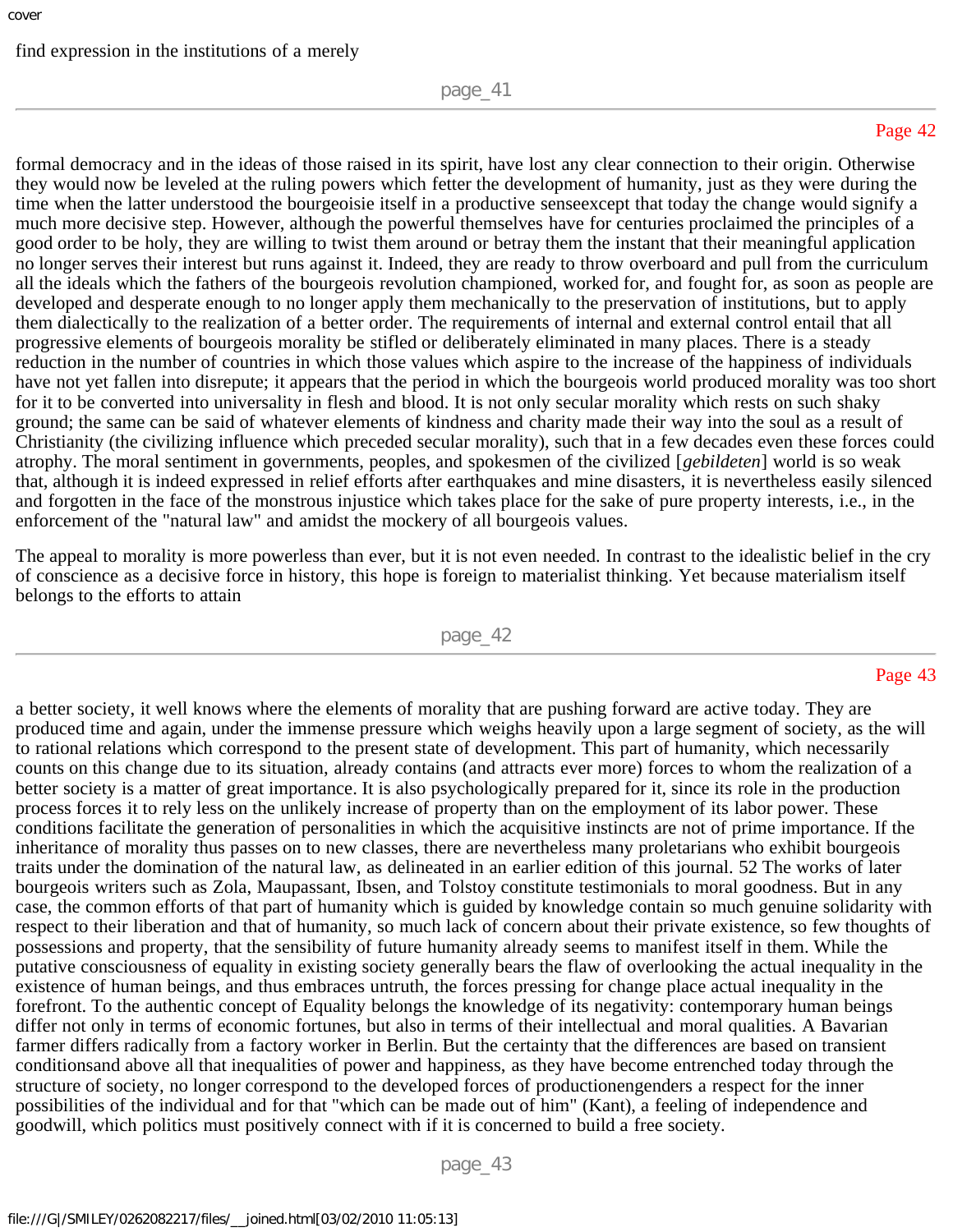There is no obligation to this politics, any more than there is an obligation to compassion. Obligations refer back to commands and contracts, which do not exist in this case. Nonetheless, materialism recognizes in compassion as well as in forward-directed politics productive forces that are historically related to bourgeois morality. According to materialism, however, not only the explicit forms of command but the ideas of duty and metaphysical guilt, and above all the maligning of desire and pleasure, exercise constraining effects in the present social dynamic. Materialist theory certainly does not afford to the political actor the solace that he will necessarily achieve his objective; it is not a metaphysics of history but rather a changing image of the world, evolving in relation to the practical efforts toward its improvement. The knowledge of tendencies that is contained in this image offers no clear prognosis of historical development. Even if those who maintain that the theory could be misleading ''only" in regard to the pace of development, and not its direction, were correct (a frightful "only," since it concerns the agonies of generations), merely formally understood time could, after all, turn around and affect the quality of the content, i.e., humanity could be thrown back to earlier stages of development simply because the struggle had lasted too long. But even the sheer certainty that such an order. would come to pass would not alone provide even the slightest of grounds on which to affirm or precipitate this order. That something in the world gains power is no reason to revere it. The ancient myth of the rulers, that that which has power must also be good, passed into occidental philosophy by way of Aristotle's doctrine of the unity of reality and perfection. Protestantism reaffirmed this myth in its belief in God as the lord of history and the regulator of the world. It dominates the whole of life in present-day Europe and America. The blind worship of success determines people even in the most private expressions of life. For the materialist, the presence of a historical magnitude alone, or the prospects which it has, by no means constitutes a recommendation. The materialist asks how this dimension at a given point in time relates to the values he affirms, and acts according to the concrete situation. In the prevailing social conditions, this action is burdened by the unhappy situation that compassion and politics, the two forms in which moral sentiment finds expression today, can only rarely be brought into a rational relationship with each other. Regard for those

page\_44

#### Page 45

close at hand and those far away, support for the individual and for humanity are contradictory in most cases. Even the best harden some place in their hearts.

The insight that morality cannot be proven, that not a single value admits of a purely theoretical grounding, is one that materialism shares with idealist currents of philosophy. But both the derivation and the concrete application of the principle within the sphere of knowledge are completely different. In idealist philosophy it is necessarily connected with the doctrine of the absolutely free subject. Just as the subject (at least according to later exponents) supposedly produces knowledge of itself, so too is the positing of value thought to be subjective. Without any foundation at all, it issues from autonomous Spirit, from "the *intellectus*." Nicholas of Cusa already teaches: "Without the power of judgment and of comparison there ceases to be any evaluation, and with it value must fall as well. Herefrom springs the wonder of the mind, since without it everything created would have been without value." 53 Even though, according to Cusanus, the autonomous subject does not of itself produce the *essence* of value, it nonetheless freely decides how much of that essence is accorded to each object. In this creative activity it is supposed to be similar to God, even another God itself, as it were. Since Cusanus, this doctrine has been definitive in science and philosophy. According to it, the differences in value of things are by no means material; the object in itself is indifferent to value. Science can indeed describe the human acts which posit value, but cannot itself decide among them. In modern methodology this principle is formulated as the demand for value neutrality. Max Weber's view is characteristic of the main tendencies of idealistic philosophy (with the exception of theories of objective value), which for the most part display romantic, at any rate antidemocratic tendencies. It is his view ''that we are *cultural beings,* endowed with the capacity and the will to take a deliberate attitude toward the world and to lend it significance. . . . Undoubtedly, all evaluative ideas are 'subjective.'"54 As a result of this doctrine, in idealist philosophy and science any value judgment is accordingly ruled out. Indeed, in recent decades it has increasingly been made a duty of the human or cultural sciences not to take up and develop its material in connection with larger social objectives, but rather to establish and to classify "theory-free" facts. The application of the earlier objectives of the

page\_45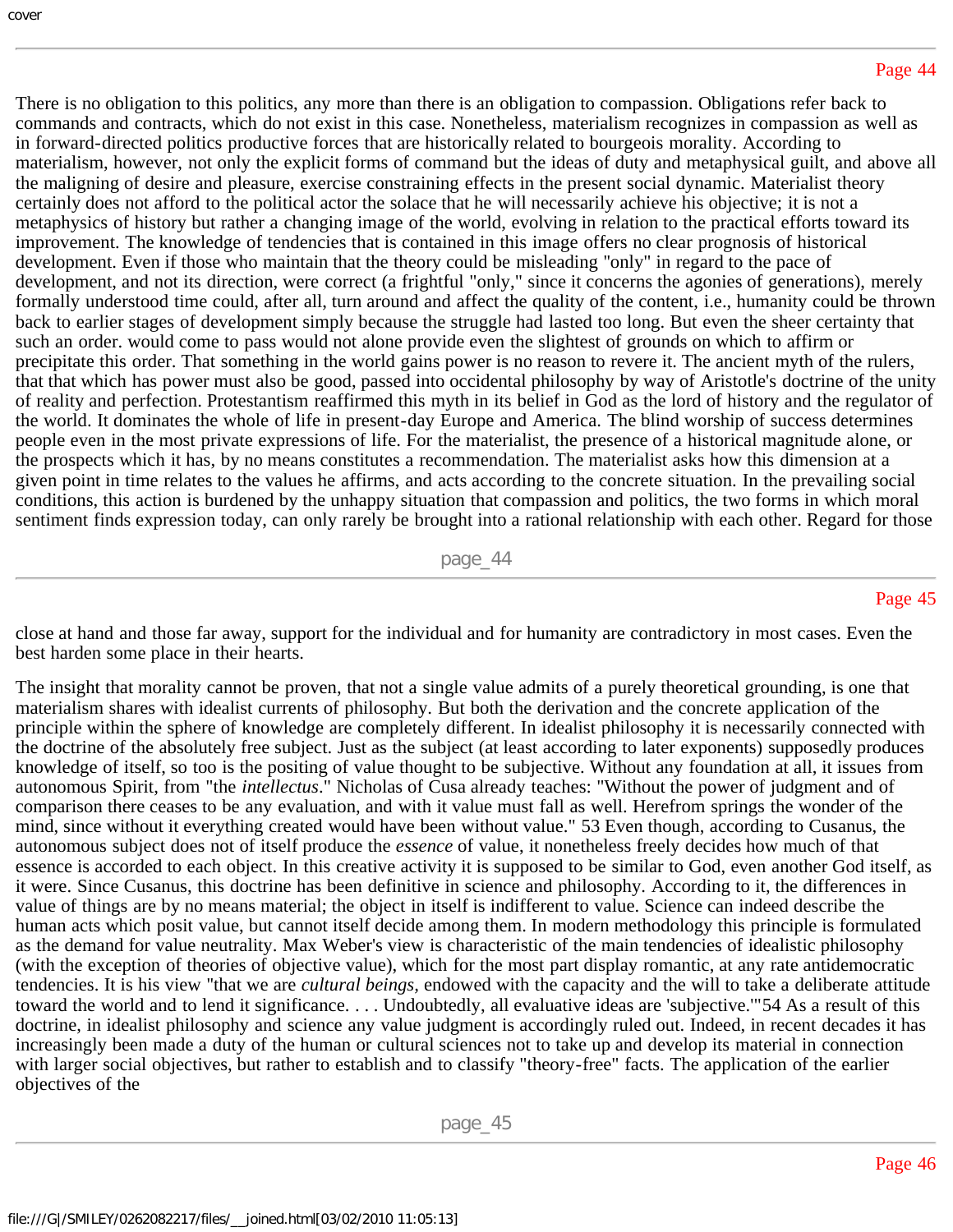bourgeoisieabove all that of the greatest happiness of allto the problems of those areas of inquiry would necessarily lead to conflicts in increasing measure. In the original works of the bourgeoisie these motives are absolutely decisive. Even the originators of positivism defended themselves against the neutralistic degeneration of knowledge, in contrast to many of their later disciples. "The 'dispersive specialty' of the present race of scientific men," writes John Stuart Mill in his work on Auguste Comte, "who, unlike their predecessors, have a positive aversion to enlarged views, and seldom either know or care for any of the interests of mankind beyond the narrow limits of their pursuit, is dwelt on by M. Comte as one of the great and growing evils of the time, and the one which most retards moral and intellectual regeneration. To contend against it is one of the main purposes towards which he thinks the forces of society should be directed." 55 Such voices have become very rare precisely among the progressive scholars of our day. They must be satisfied with defending their work against the increasing predominance of those who, without respect for rigor or integrity, would like to lead knowledge back behind the position it has attained by way of its subjugation to goals that have become questionable, and who would like to reduce it to the handmaiden of whatever power happens to hold sway. In seeking to protect knowledge and the interest in truth from the presently invading barbarism, those scholars are rendering a service to civilization similar to those places where today genuine bourgeois values are still held up for respect in the public mind through education.56

Materialism recognizes the unconditional respect for truth as a necessary if not sufficient condition of science. It knows that interests stemming from social and personal circumstances also condition research, whether the creator of knowledge at any given time knows it or not. On both a small and a large scale, historical factors are operative not only in the choice of objects, but in the direction of attention and abstraction as well. In each case, the result has its origin in a determinate interrelation between investigators and objects. But in contrast to idealist philosophy, materialism in no way traces interests and objectives that are operative on the part of the subject back to the independent creative activity of this subject and to his free will. On the contrary, they are themselves seen as a result of a development in which both subjective and objective moments have a part. Even

page\_46

## Page 47

exchange value in the economy is not based on free valuation but rather ensues from the life process of society, in which use values are determining factors. The undialectical concept of the free subject is foreign to materialism. It is also well aware of its own conditionality. Apart from personal nuances, this latter is to be sought in connection with those forces which are devoted to the realization of the aims stated above. Because materialist science never takes its eyes away from these aims, it does not assume the character of false impartiality, but is consciously biased. It is concerned not so much with originality as with the extension of the theoretical knowledge which it has already attained on this course.

In its acknowledgment of the decisive significance of theory, materialism is to be distinguished from present-day positivism, though not from concrete research, which often comes to the same findings as materialism itself. Some of its exponents have grasped well the relation of morality and praxis to theory on account of intimate acquaintance with social problems. "Loin que la pratique se déduise de la théorie, c'est la théorie qui, jusqu'à présent, est une sorte de projection abstraite de la morale pratiquée dans une société donnée, à une époque donnée." 57 Theory is a cohesive body of insights that stems from a determinate praxis and from determinate ends. The world reveals a consistent image to whomever looks at it from a consistent point of viewan image which changes, to be sure, with the period to which acting and knowing individuals are subject. Praxis already organizes the material of which each individual takes cognizance; the demand to establish theory-free facts is false, if this is to mean that subjective factors are not already operative in the given objective facts. Understood productively, it can only mean that the description is veracious [*wahrhaftig*]. The whole cognitive structure from which every description gets its meaning, and which this description should serve in returnas well as theory itselfthese are all part of the efforts and aspirations of the human beings that create them. These may arise from private whims, from the interests of retrograde powers, or from the needs of developing humanity.

page\_47

Egoism and Freedom Movements:

Page 49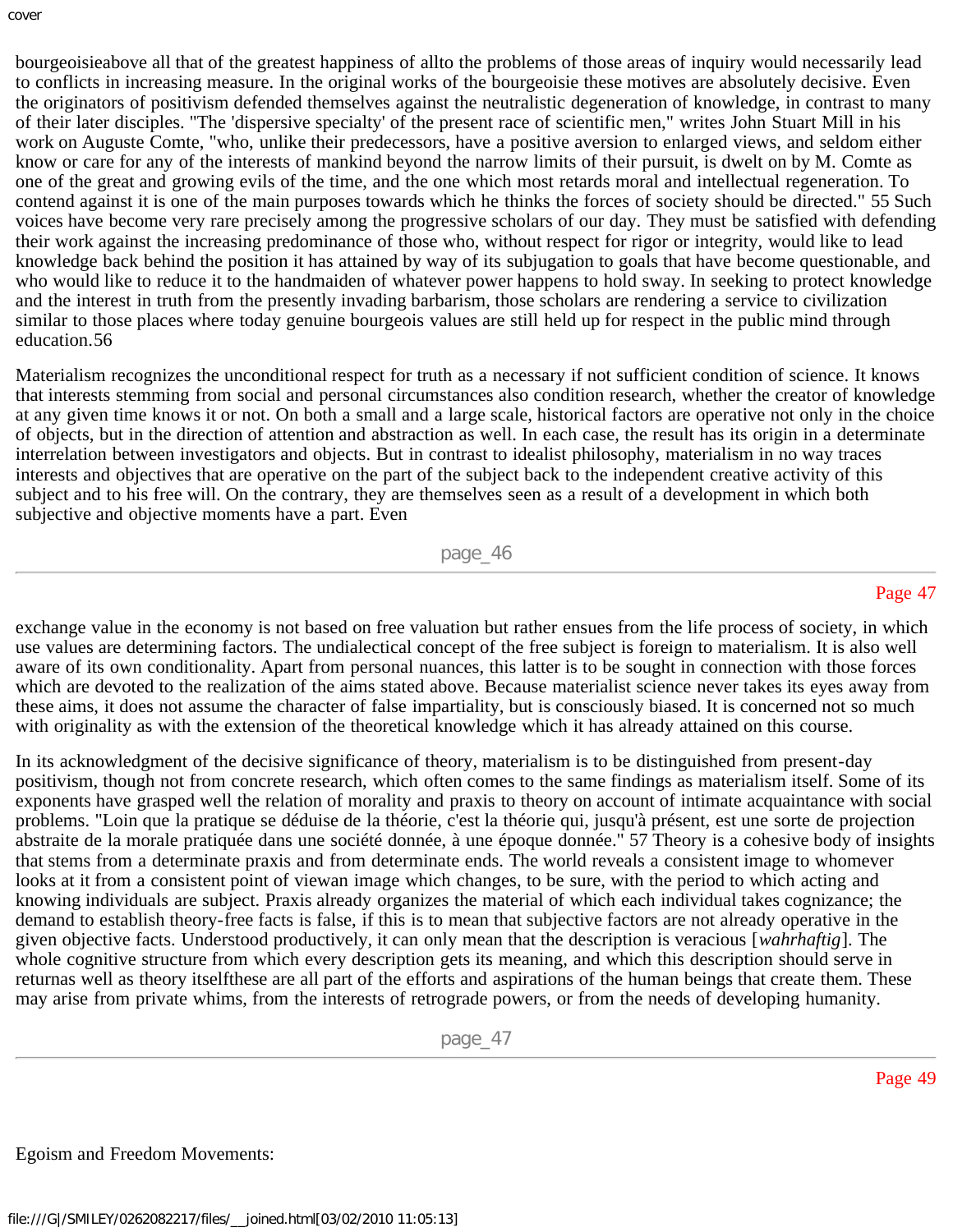# On the Anthropology of the Bourgeois Era

I

A contradiction in the conception of human nature that has great significance for the political literature of the bourgeois era came to light in two brilliant works at the beginning of the sixteenth century. Although Machiavelli's instructions for statesmen are not based on as pessimistic an anthropology as implied by the familiar statement in chapter 18 of *The Prince* that all men "are bad and would not observe their faith," 1 subsequent centuries understood him essentially in that manner. In fact, Machiavelli found so many followers in this direction that Treitschke could state that "all truly great political thinkers reveal a trace of cynical contempt for man, and even if it is not too strong it always has a strong basis."2 Thomas More's *Utopia* expresses a different view. This vision of a rational society proclaims the conviction of an originally happier constitution of human nature by the mere fact that its realization, according to the fable, is not separated temporally from the present but only spatially. More does not cite bestial instincts as constraints to the association of free people who regulate their lives according to plans that respect the claims of each member equally. Unlike Machiavelli, More does not describe a cycle of state forms in which every tolerable condition is necessarily followed by the same confusion and misery out of which society emerged after a long and arduous process.3 Nor was More the only one to hold this view. Rousseau did not need to invoke More in his attacks on the Hobbesian doctrine of the dangerous aggressiveness of human nature, because

page\_49

Page 50

he could cite a whole series of bourgeois theoreticians who held the same view. 4

These representative writers of the Renaissance and the Enlightenment were sparing in applying the attributes "good" and "bad" to human nature. Aspects of their work not only evince points of view that reject such characterizationsMachiavelli's concept of *virtù* comes to mind herebut as modern thinkers they strive to exclude value judgments as much as possible. In contrast to the medieval view, which understood human beings mainly in reference to a norm, and in which nature, as opposed to the unnatural, connoted the divinely ordained constitution of human beings within all creation, early modern thought began to regard as human those traits which proved to be so in terms of historical, political, and psychological analysis. Human nature was no longer to be derived from biblical exegesis or other authorities, but ultimately from directly accessible facts. Knowledge of human beings becomes a specialized problem of natural science. To the extent that the basic natural-scientific categories contain any pervasive value judgment, it is based on the view that for everything in nature, and thus for the body and its indwelling soul, to perish represents the greatest evil, while self-preservation and all actions toward that end constitute the highest good. This simple naturalism, which drew upon the doctrines of antiquity, found expression in the Renaissance doctrine of emotions, especially as formulated by Cardano and Telesio, and was systematically elaborated in the philosophies of Hobbes and Spinoza.5 This seemingly unprejudiced concept of nature was in reality individualistic in that it maintained each being's self-preservation to be its law and standard, corresponding to the social existence of the bourgeois individual. What starts as a conception of nonhuman nature, one lacking any conscious relation to this social origin, is eventually projected back onto human beings.

Yet, although philosophy and science were convinced of their own value neutrality, the spirit of the times imbued not only the effect but the very composition and implementation of their models: not just in the sense of the unquestioned individualistic principle that regulated the relationships of owners to one another, but also by the mental and instinctive barriers caused by the combination of this principle with the fact of the increasing differentiation of social classes. The nature of the isolated individual is itself a dubious topic for anthropology. This isolated individual is not the same as human beings in general,

page\_50

## Page 51

which is supposed to be anthropology's frame of reference. But due to the contradictions of the bourgeois order, especially the constant need for the physical and psychic repression of the masses, the analysis of this abstract subject is further obscured and constricted by unconscious considerations. With or without the author's intention, anthropological ideas take on moral significance; confidence or disgust, indifference or sympathy contaminate the descriptions of psychic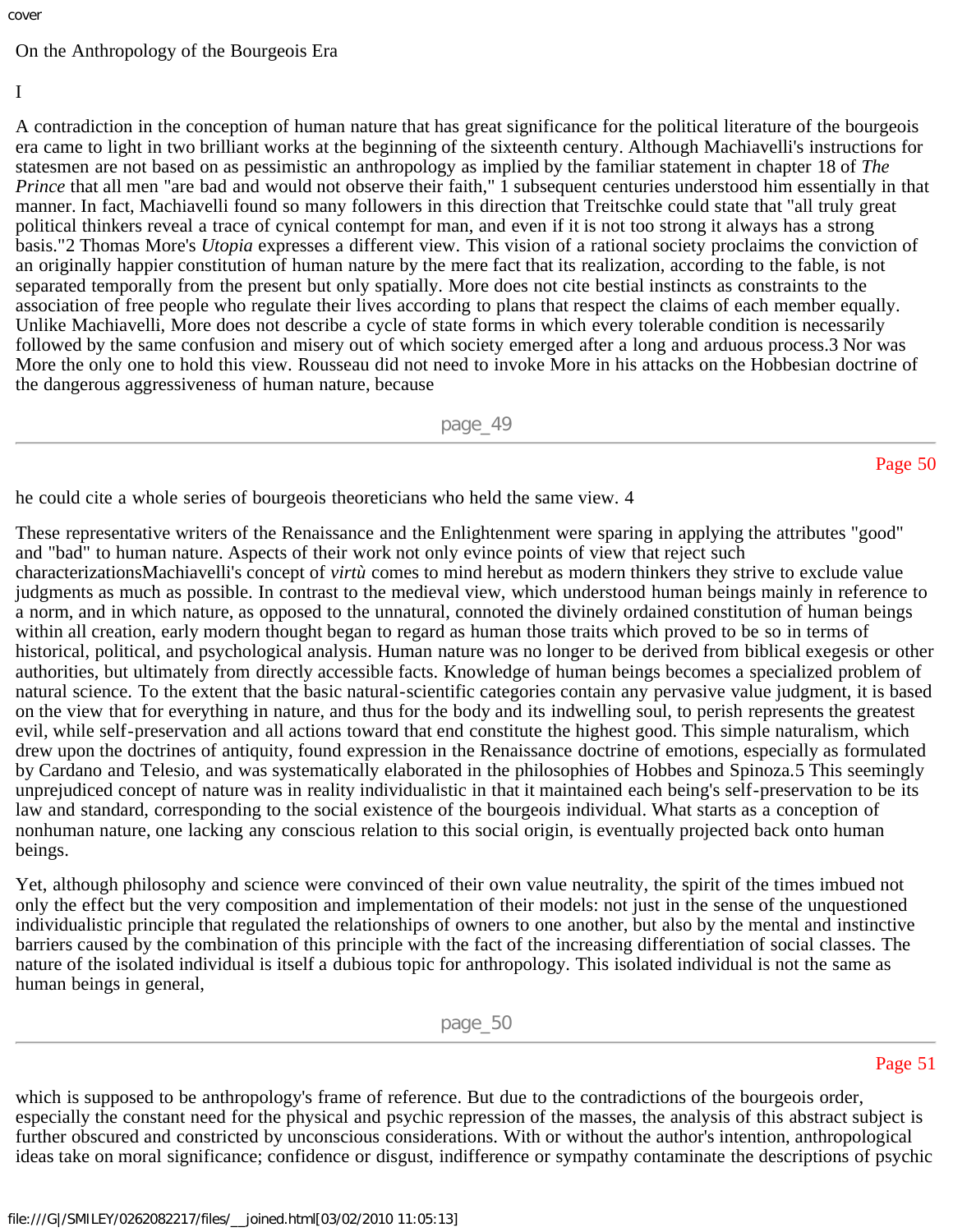structures as well as ideas about the nature and course of the emotions and all other impulses. The individual, which under the simplified rubric of Man constitutes the major theme of the anthropological ideas of this epoch, has in turn been considered by this epoch's philosophers in a manner that is fragmentary in many respects.

The explanation for this state of affairs seems obvious. The sociological attribution of thoughts and feelings to social groups and historical movements has an especially easy task in this instance. The anthropological contradiction corresponds to a political one. Historians have tried to explain the contradiction between Machiavelli and More psychologically by pointing to "differences in their mental attitude and ethical disposition," or politically by contrasting a divided Italy, always threatened by invasions, with England, an administratively united island, practically safe from all enemies. 6 Yet sociological analysis teaches us that in the subsequent development of anthropology, the emphasis placed on the aggressive "bestial" drives of human beings indicated an interest in oppression, whereas the emphasis placed on educability, or simply the moral indifference in the judgment of instinctual life, was an expression of emancipatory tendencies. Those philosophers of history differ not so much in anthropology as in politics. Had politics not separated them, they could have concurred on anthropology. Only the circumstance that anthropology was used to support political goals widened the gap between the two ways of thinking. The task of applying this theory to the anthropological ideas of modern history and of tracing the changes, reversals, and complications of this model is not just a historical problem. It is of systematic and scientific interest: the instructional content of the great bourgeois anthropological doctrines will be uncovered and appropriated by psychological knowledge.

But this obvious connection with politics will not be treated in the following pages when we speak of how anthropological thoughts are permeated with ideas about value. Rather, a closer look at the

page\_51

# Page 52

optimistic and pessimistic trends reveals a trait common to the two ways of thinking as they developed in history, one which drastically diverted and weakened the intention shared by Machiavelli and the Enlightenment to establish knowledge about human beings: the condemnation of egoism, indeed of pleasure itself. Not only in the cynical proclamation of the dangerous wickedness of human nature which must be kept in check by a strong governmental apparatus, and in the corresponding Puritanical doctrine of the sinfulness of the individual, who had to suppress his own desires with iron discipline and in absolute subjection to the law of duty, but also in the contrary assertion of man's originally pure and harmonious nature which is disturbed only by the restrictive and corrupt present conditionsin all of these, the absolute renunciation of every egoistic urge is the self-evident premise. This appears as a contradiction to practice. As the dominance of bourgeois society grows more undiluted and its influence less restricted, people come to view one another with increasing hostility and indifference as individuals, families, economic groups, and classes. In the context of sharpened economic and social contradictions, the originally progressive principle of free competition takes on the character of a permanent state of war, internally and externally. All who are drawn into this world develop the egoistic, exclusionary, hostile sides of their being in order to survive in this harsh reality. In the historically effective grand anthropological notions of the bourgeoisie, however, any emotions or drives which do not contribute directly to concord, love, and sociability are despised, distorted, or denied.

When Machiavelli states in his *Discorsi* "that men act right only under compulsion, but from the moment that they have the option and liberty to commit wrong with impunity, they never fail to carry confusion and disorder everywhere," 7 while in the introduction claiming for himself an inborn "desire . . . to do what may prove for the common benefit of all,"8 it becomes clear that he does not observe the natural instincts of most human beings simply in a natural-scientific light, but regards them as bad and reprehensible. However distant and unprejudiced his conscious stance toward Christianity may be, on this point he is substantially in agreement with Luther and Calvin. As exponents of similar historical interests, they all break with the Catholic tolerance toward certain modes of human reaction that interfere with the establishment of the new economic order. At the outset of

page\_52

## Page 53

this form of society, as well as in its latest phases, the wretchedness of the individual is asserted. "Luther sees in all clarity," a German treatise states, "that man's will is evil, and this means not that something in man is evil, but that man himself is evil right to the root, that evil is the corrupted nature itself." 9 In contrast with Catholicism, there is here no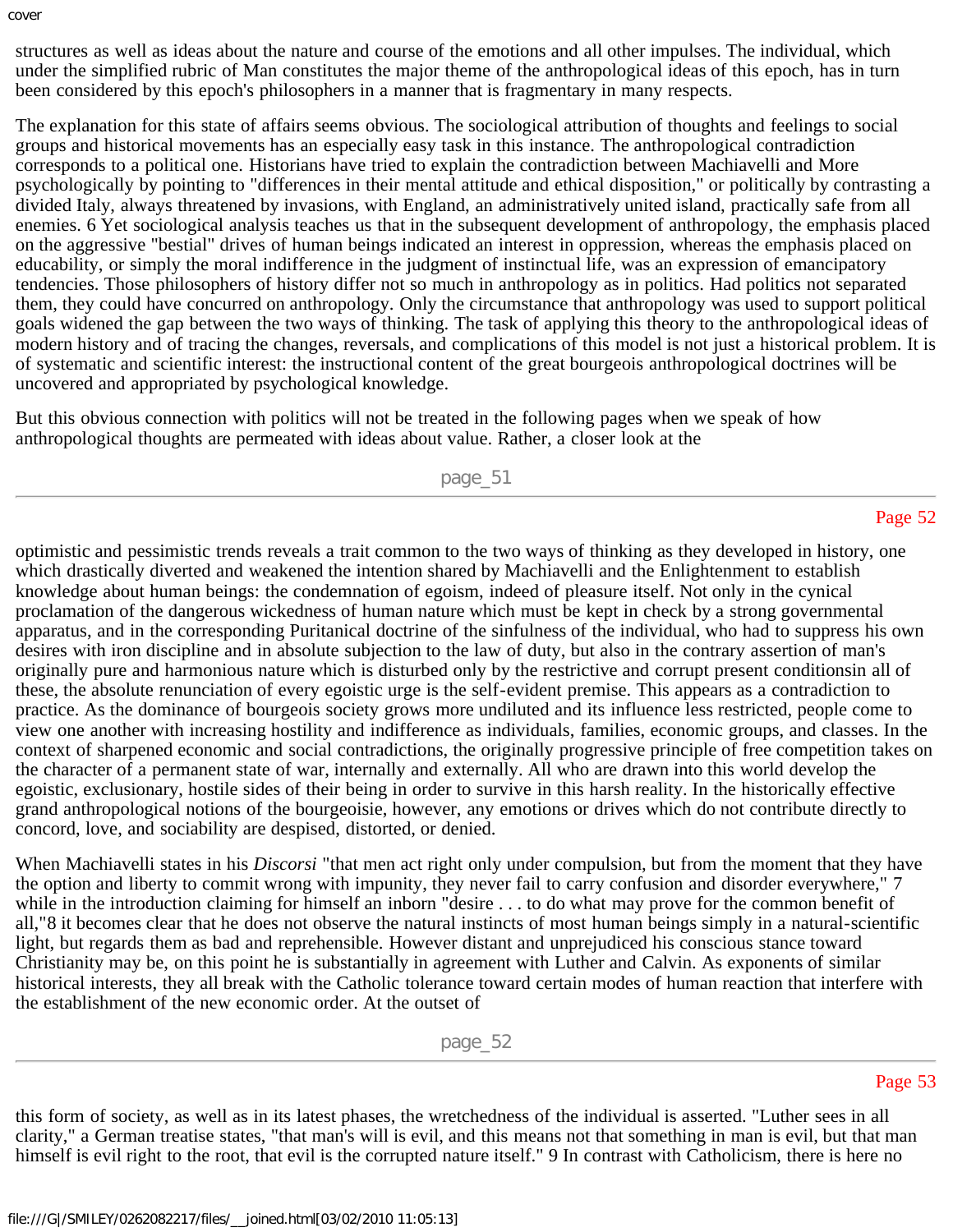neutral sphere of instinctual life; on the contrary, the essence of human beings as such is evil and rotten. Similarly, Calvin teaches: "Original sin is the inherited perversion and corruption of our nature in all its parts. . . . Cognitive reason and the heart's will are possessed by sin. From head to foot man is immersed in this flood so that no part of his whole being remains free of sin. Everything he does must be counted as sin, as Paul says (Romans 8:7) that all desires and thoughts of the flesh are enmity to God, and hence death.''10 Rousseau's sharp opposition to this does not refer at all to the condemnation of the "bad" drives and the pleasure in prohibited instinctual goals, but to their ubiquity, their origin and possible change. But it is not only Rousseau and the enthusiasm for everything natural and primitive connected with his name (always evident in a heartfelt style regardless of content), nor only harmony philosophers such as Cumberland and Shaftesbury who, contrary to Hobbes's anthropology, teach an innate moralitythe whole tradition of thought that glorifies the natural proves to be identical with its misanthropic counterpart, since it does not at all attack the legitimacy of condemning the allegedly corrupt instincts but only the views on their development and extent.

Turning to the figure of Robespierre, the orthodox disciple of Rousseau, makes sufficiently clear the moral rigorism inherent in this sentimental theory of human beings. His concept of virtue agreed very closely with the Puritan view; condemnation was changed into real persecution under his reign. Political and moral opposition cannot be separated in him. He speaks of the sad consequences of Epicurean thought with the same disgust as a militant theologian.11 There are two kinds of human behavior according to him: virtue and vice. "Depending on the direction he gives to his passions, Man rises as high as heaven or he plunges into the murky abyss."12 This separation is exclusive; on the one hand, base, reprehensible pleasure, synonymous with crass selfishnessthe doctrines of materialism and atheism run in this directionand on the other, love of country and self-denial. There are "two kinds of egoism: the one base and cruel,

page\_53

## Page 54

which separates man from his own kind and strives for a solitary well-being purchased with the hardships of others; the other magnanimous and beneficial, which dissolves our personal happiness into the welfare of all while linking our reputation with the fatherland's." 13 Human beings are comprehended in terms of the behavior which society expects of them, and this means that an instinctual disposition that contradicts the principles actually governing social reality is proclaimed as so-called virtue. Religion, metaphysics, and moral declamation fulfilled the task of measuring people by the opposite of what these factors in part led them to necessarily become in the underlying historical world. Apart from the works of a few undaunted writers, the analysis of human beings in the bourgeois epoch was impeded and falsified by this contradiction.

The need for an idealistic morality follows from the bourgeoisie's economic situation. The ever-increasing unleashing of free competition needed certain inhibitions, even according to its own advocates and defenders (apart from a few cynical economists of the last century). Private and criminal law see to it that this play of forces attains a balance, however unstable, guaranteeing a relatively constant functioning of society. In addition, habits and customs likewise keep competition within certain forms and restrict it. But even insofar as the liberal principle is restricted only by these kind of juridical and traditional limits, as was the case during part of the nineteenth century in England, its rule is a special case in economic history. Before and afterward, far-reaching state measures were needed for the social whole to be able to reproduce itself in the given form at all. Social interests that go beyond the horizon of the individual economic subject were recognized, apart from juridical, political-economic, and various other state institutions, by church and private organizations as well as by a philosophically grounded morality. One of the causes of bourgeois morality lies in the social need to restrain the principle of competition that dominated the epoch. Thus, the moralistic view of man contains a rational principle, albeit in mystified, idealistic form.14 Further-more, the rejection of antisocial drives is understandable from the severity of social domination. It was less necessary to preach moderation in mutual competition to the poor of recent centuries. For them, morality was supposed to mean submissiveness, resignation, discipline and sacrifice for the whole, i.e., simply the repression of their material

page\_54

#### Page 55

claims. Their competition with one another, on the contrary, was desired, and its mitigation through the formation of economic and political associations was made more difficult. The expression of their material interests that morality sought to restrict at this point was not private enterprise but common action: this was fought against ideologically by disparaging those interests.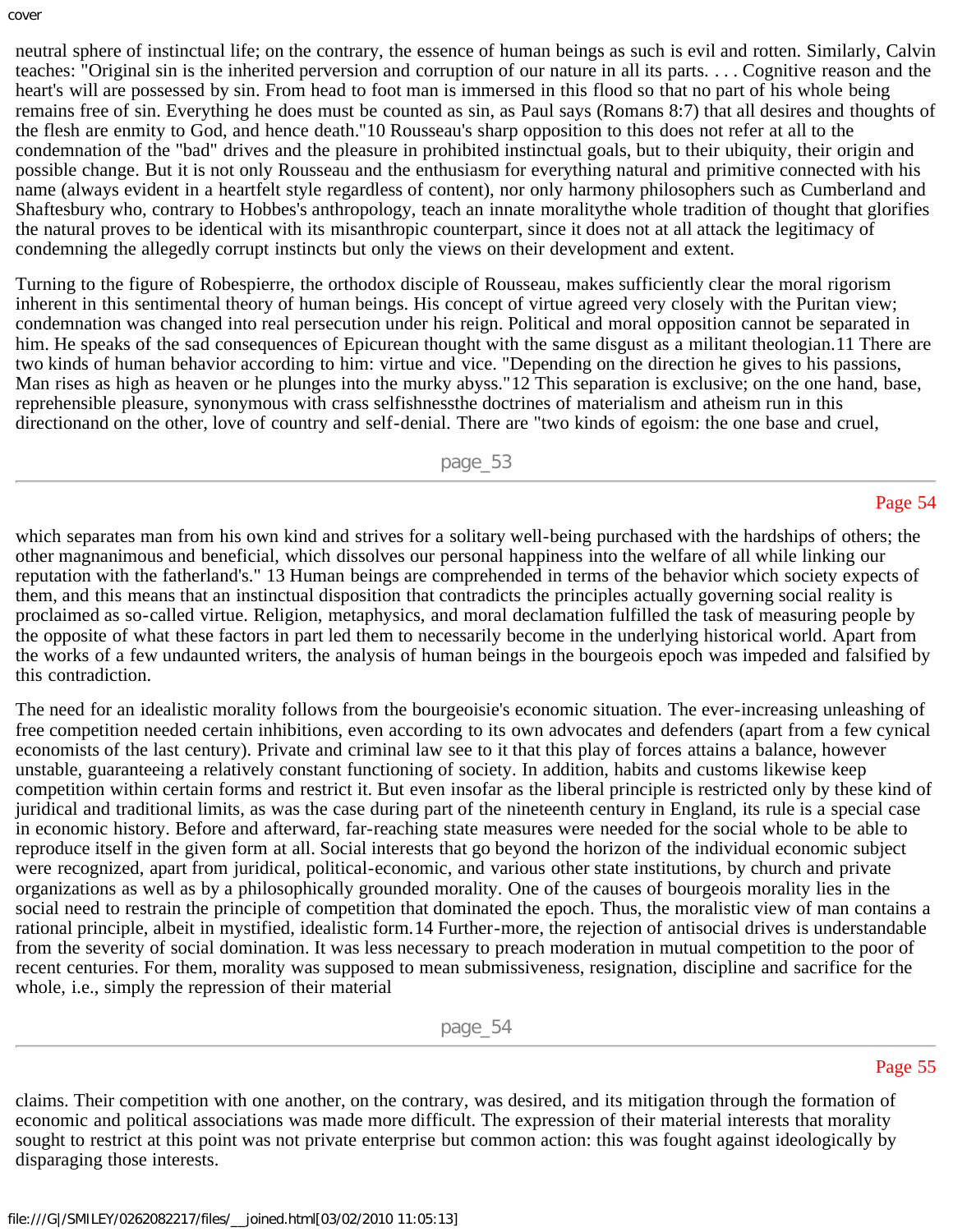Both themes, universal social interest and class interest, pervade the critique of egoism. The contradiction contained in morality, stemming from this dual root, gives the bourgeois concept of virtue, as it appears even among progressive thinkers and politicians, its vagueness and ambiguity. Anthropology either sets egoism against a nobler human nature or simply brands it as bestiality. Basically, the charge of egoism does not apply to the striving of the mighty for power, prosperity within sight of misery, or the maintenance of anachronistic and unjust forms of society. Since the bourgeoisie's victory, philosophical morality has devoted ever greater acumen toward maintaining impartiality on this point. The majority of humanity would be better off if it just became accustomed to restraining its own demand for happiness, and to repressing its wish to live as well as that small minority which was quite willing to have its existence be condemned by this useful moral verdict. This sense of bourgeois virtue as a means of domination became increasingly important. In the totalitarian states of the present, where all intellectual life is understood solely from the viewpoint of manipulating the masses, the broader and humanistic elements of morality are intentionally stripped away, and the individual's purposes are declared to be wholly subordinate to whatever the government designates as a common goal. In a few currents of utilitarianism, particularly in liberal political economy, self-interest is proclaimed to be the legitimate root of action, and then reconciled by farfetched constructions and obvious sophistries with the unselfish behavior required of the masses. But those authors who did not merely advocate egoism within conventional boundspurely "theoretically" and with a knowing wink, as it were 15but proclaimed and recommended it openly as the essence of this form of social existence, were suspect and detested. The critique of egoism fits better into this system of egoistic reality than its open defense, for it is based increasingly on the denial of its own nature. Public acceptance of its rule would simultaneously mean its end. However little the average

page\_55

## Page 56

member of the ruling strata may be able, in private, to conceive of any interests except those that are egoistic in the narrowest sense, openly propagating such interests nevertheless evokes the indignation of these very same people. The egoism that has recently been sanctified, the "sacro egoismo" of military states, is for the individuals of the mass rather the exact opposite of self-interest, inducing them to renounce prosperity, security, and freedom. It designates the aggressive tendencies of small groups of society and has nothing to do with the happiness of most individuals. With moral indignation Frederick II of Prussia defended his unprejudiced, egoistic policy against Machiavelli, in spite of the fact that it was first established by the latter; and Mandeville's *Fable of the Bees,* in which the author establishes and propagates egoism as the foundation of present society under the motto "private vices, public benefits," was specifically refuted, characteristically enough, by one of the most representative philosophers of the ascending bourgeoisie. 16 Mandeville himself well knew that the open advocacy of egoism is unwelcome precisely to those who embody it most strongly. Each of them "would have us believe that the pomp and luxury he is served with are as many tiresome plagues to him, and all the grandeur he appears in is an ungrateful burden, which, to his sorrow, is inseparable from the high sphere he moves in, that his noble mind, so much elevated above vulgar capacities, aims at higher ends, and cannot relish such worthless enjoyments, that the highest of his ambition is to promote the public welfare, and his greatest pleasure to see his country flourish, and everybody in it made happy."17

What is expressed in philosophy as contempt for instinctual desires turns out in real life to be the practice of their suppression. Every instinct that did not move in predesignated channels, along with every unconditional desire for happiness, was persecuted and repressed in favor of "moral" endeavors related to the "common good." Insofar as this common good contradicted the most immediate interests of most people, the transference of psychic energies into socially permitted forms lacked any rational explanation; consequently, in order to domesticate the masses, society needed education dominated by religion and metaphysics in addition to physical force. In all of history, even in periods which proved to be relatively progressive, excessive self-denial has been demanded of the vast majority. Self-discipline and a

page\_56

#### Page 57

conciliatory spirit, both among themselves and toward the rulers, were instilled in them by all means of coercion and persuasion. Individuals were subdued; after all, in official consciousness as well as in their own immediate consciousness, they ultimately were moral beings. Bad desires and passions might slumber at the bottom of their souls, but only those of weak and depraved character fell prey to them. The rulers themselves were forced to act ruthlessly in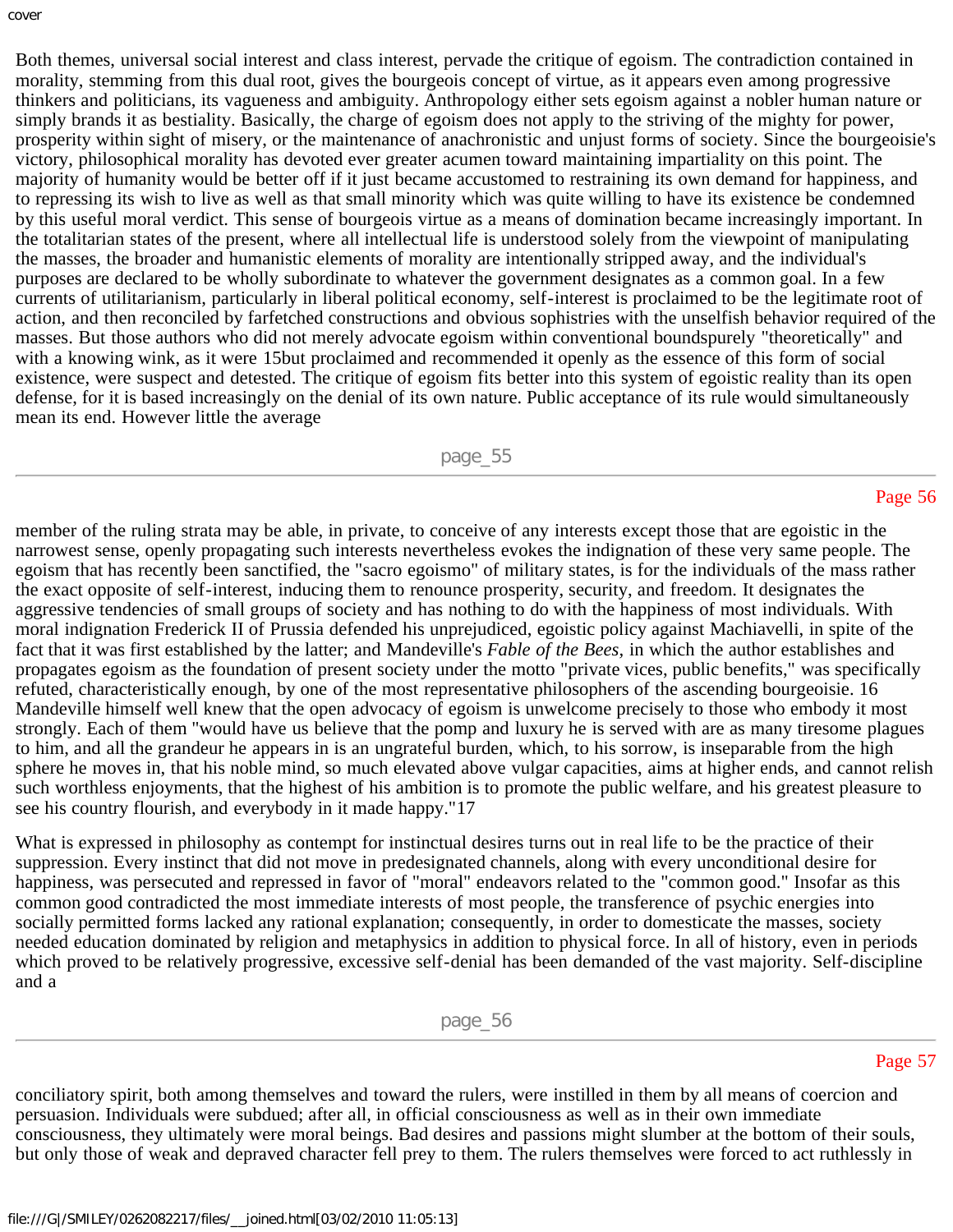the hard struggle for existence, but that was one of life's bitter necessities. A real specimen of the privileged bourgeoisie is so strongly indoctrinated with the moral propaganda his class directs at the rest of society that his own ideology does not permit him to enjoy the exploitation and control over people and things, which must instead appear as a duty to the whole, a social accomplishment, the fulfillment of a predesignated career, whereby they may be acknowledged and affirmed. The Renaissance paintings in which wealthy donors with unmerciful and sly faces kneel as humble saints under the cross can be regarded as symbols of this epoch of unchained self-interest.

The struggle against egoism encompasses more than just individual impulses; it applies to emotional life as a whole and ultimately turns against unrationalized, free pleasure which is sought without justification. The assertion of its harmfulness is merely incidental to the arguments made against it. Man as he should be, the model underlying bourgeois anthropology everywhere, has a limited relation to pleasure, because he is oriented toward "higher" values. In the life of the exemplary man, there is little place for pleasure in its most direct form as sexual or, more extensively, material pleasure. The work done by the individual for himself and others is done for the sake of higher ideals that are connected only loosely, if at all, with pleasure. Duty, honor, community, etc., determine the true man and set him apart from animals. In all activity that claims to have cultural value, the greatest emphasis is placed on the absence of pleasure as a motive. This does not mean that joy is rejected openly and fully. On the contrary: in the darkest workplaces, in the most monotonous procedures, under the saddest conditions of existence in a life marked with deprivation, humiliation, and dangers, without prospects of tasting improvement, men are, at all costs, not supposed to be depressed. The more religious consolation loses credibility, the more the cultural apparatus meant to create joy in the common man is refined and

page\_57

# Page 58

expanded. The tavern and festival of the past, the sports and political mass exhibitions of the present, the fostering of a cheerful family life and the modern entertainment industries, both light and serious radio broadcastsall are designed to evoke a satisfied mood. Nothing makes a person more suspect than the lack of an inner harmony with life as it happens to be. The prescribed joyous temperament, however, is wholly different from orientation toward the pleasures of life or the joy that stems from real satisfaction. In the bourgeois type, happiness does not radiate from pleasurable moments to life as a whole, brightly coloring even those aspects that are not inherently delightful. On the contrary, the capacity for direct pleasure is weakened, coarsened, and in many cases completely lost through the idealistic preaching of improvement and self-denial. The absence of blows of fate and conflicts of consciencei.e., a relative freedom from external and internal pains and fears, a neutral, often very dismal state in which the soul tends to oscillate between extreme activity and stolid impassivityis confused with happiness. The tabooing of "common" pleasure has succeeded so well that the average citizen who allows himself any becomes shabby instead of free, crude instead of grateful, stupid instead of clever. In marriage, pleasure retreats before duty, but the social state to which pleasure was always ascribed as its profession has sunk so low and become so despised that it is almost on a level with crime. Pleasure has been banished from the light of cultural consciousness to the sad refuge of small-minded obscenity and prostitution. The individual attained abstract consciousness of itself within a historical process that, in abolishing slavery, ended one form of class society, but not classes themselves; hence this process not only emancipated human beings, it enslaved them internally at the same time.

In the modern age, domination is concealed economically by the superficial independence of economic subjects, as well as philosophically by the idealistic concept of an absolute human freedom; it is internalized by subduing and mortifying all claims to pleasure. This process of civilization admittedly began long before the bourgeois era; nevertheless, this is when the process first gave rise to the formation and consolidation of representative character types and gave social life its stamp.

page\_58

Page 59

II

In the quieter periods of the last centuries, it might appear at first glance that people had adjusted to the moral ideal of love and helpfulness, or at least were beginning to draw closer to it. The antagonistic mode of production, in which the principle of coldness and enmity necessarily dominated reality because everyone encountered each other as competitors,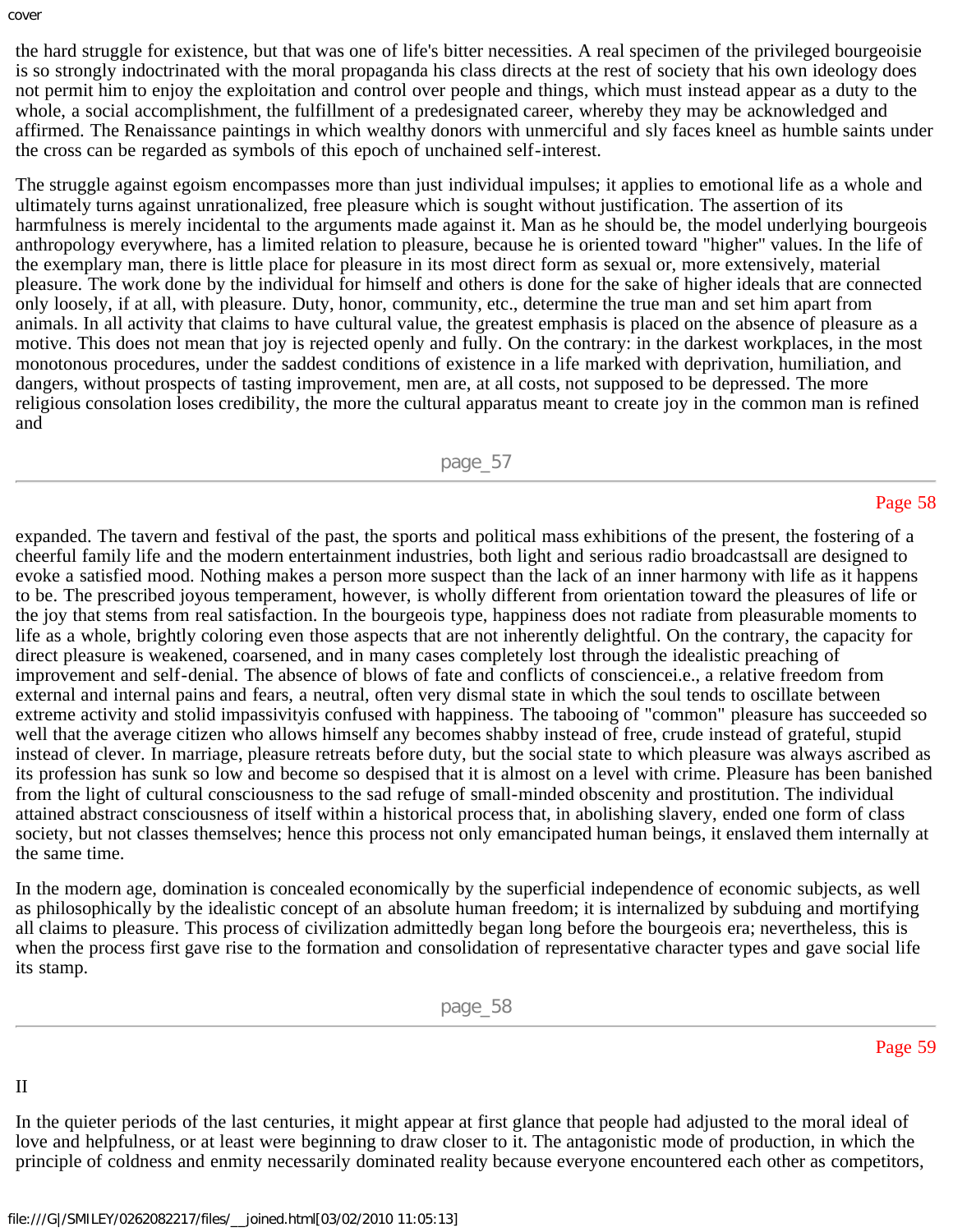developed positive aspects in comparison to earlier forms of society. Every further step of realization, even expansion of competition, brought improvements and provided stronger evidence that social life could be kept running on the basis of the new principle of uncontrolled economic activity. But these calmer times, which on closer inspection were really quite turbulent, were interrupted not just by wars, famines, and economic crises but also by revolutions and counterrevolutions, and all these events provide historical material for the connection between the morality and the practices of the bourgeois individual. This relationship is more clearly apparent in the revolutions than in the counterrevolutions. The temporarily victorious counterattacks of Catholicism in seventeenth-century England, the rule of the Bourbons after the fall of Napoleon, and the crushing of the Paris Commune all took place so exclusively under the sign of revenge that the contradiction under considerationthat between the morality and the reality of the bourgeois individual, between social existence and its ideological reflectioncannot come fully into focus. In the counterrevolutions, reactionary groups of the bourgeoisie triumphed together with the remnants of feudalism. The kind of historical mechanisms that more typically reproduce the bourgeois character, rather, are movements that are evaluated, at least by more progressive historians of the bourgeoisie, as positive, i.e., as coinciding with the goals of their class. The smaller revolts of this kind pervade the whole history of Europe: the civil wars in the Italian cities in the sixteenth century, the Dutch sectarian wars in the seventeenth, the Spanish uprising in the eighteenth, as well as the small uprisings in Germany and France led in part by university students during the first half of the nineteenth century. These examples show that the major revolutionary events of every country emerge from a background of incessant struggles. The miserable situation of the impoverished population was their cause, and the urban bourgeoisie played

page\_59

# Page 60

the leading role. The focus here shall be on only a few historical actions that show especially clearly how the peculiar disposition of socially important groups of the bourgeoisie stood in contradiction to their own morality. In the everyday life, trade, and commerce spanning the history of modernity, the particular kind of wickedness and cruelty at work in this epoch is often hidden from those strata that do not experience it personally. During periods in which the social order loosens, however, the causes and essential traits of such phenomena become more clearly visible. The following pages attempt to describe the common structural features of familiar events of modern history. Although the significance of these events for humanity's progress varied greatlya few are completely local, a few more religious than politicalstill, at these exceptional moments, the social constellation becomes recognizable together with its most important mediations: the idealistic hierarchy of values, the theoretical condemnation of egoism, and the brutal and cruel streak in the bourgeois type's disposition. Both real human existence and contradictory moral consciousness, as well as their dynamic interaction, result from the social basis. At this juncture, it is necessary to develop a few typical categories in terms of the historical material.

From the episode in which the Romans, under the leadership of Cola di Rienzo, made the untimely attempt to unite Italy under a democratically disguised dictatorship, up to its modern realization on the same soil, the awakening and spread of bourgeois forms of life has been marked with popular revolts. Despite all of the differences in their historical character and of their consequences for social progress, they show common social-psychological features that are especially significant from the vantage point of the present. Savonarola's rise and brief glory in Florence is symptomatic of a whole series of similar tendencies of the century. The struggle against the archaic state of ecclesiastical organization is taken up by clerical leaders who personify the interest of the rising individualistic society. The Reformers, as successors to a series of militant religious figures, achieved the changes that were necessary in the ecclesiastical domain. The English and French revolutions of the next centuries brought about the political form required by the economy. Corresponding tendencies developed in Germany in connection with the wars of liberation and the resistance to the subsequent reaction. The typical course of these

page\_60

## Page 61

bourgeois movements is being repeated in the present; the form is now grotesquely distorted because the progressive function which those past efforts filled in regard to the possible elimination of the prevailing contradictory state of society is today no longer linked with the bourgeoisie's activity, but has passed over to groups dominated by the latter. As the horror at the murderous practices of Chinese and Indian medicine, which had formerly been productive, becomes intensified in light of modern surgery, and the stupid superstition of the native patient who rejects modern medicine only to submit himself to a more primitive one becomes all the more shocking as the gap between the two widens and the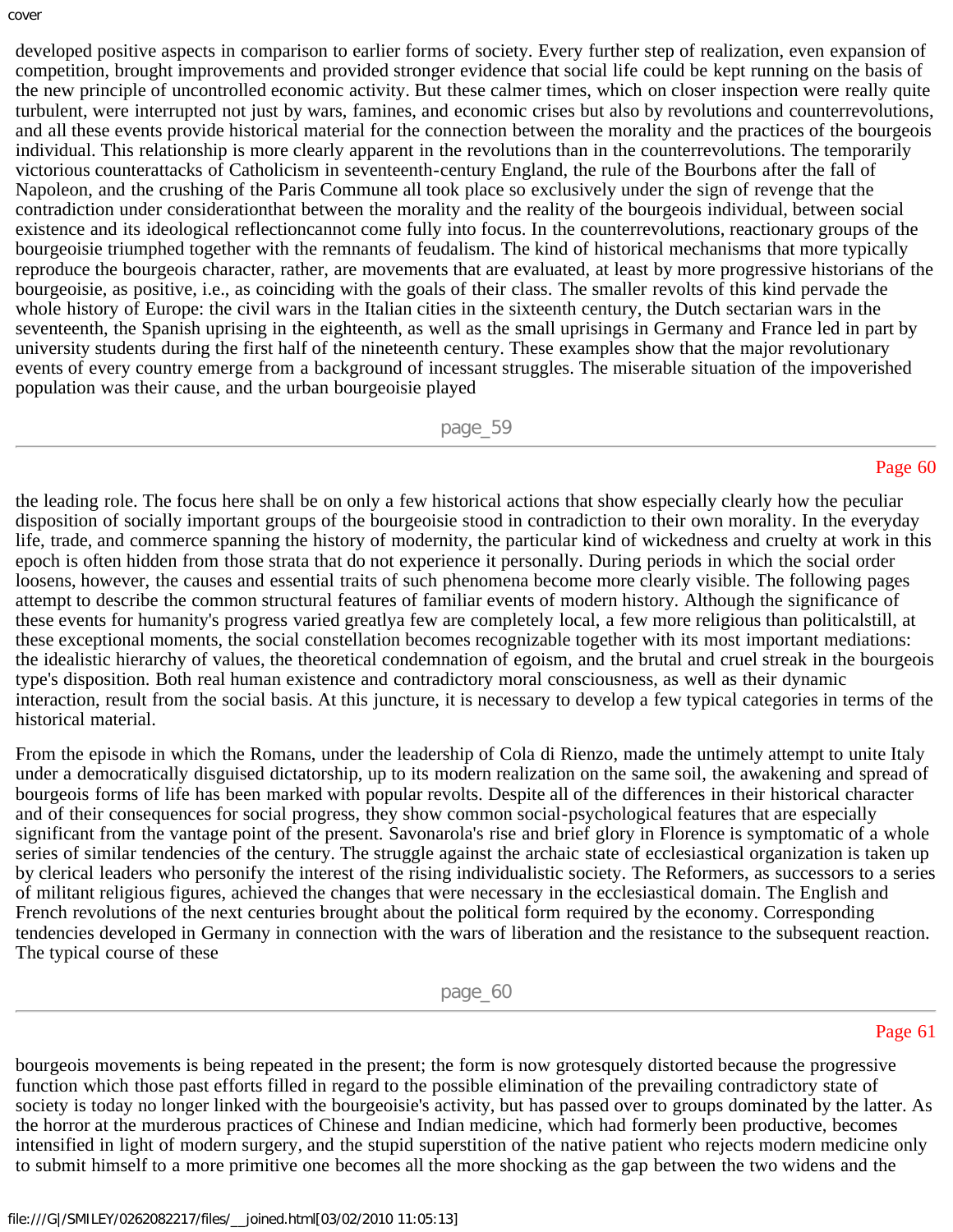disparity becomes increasingly obvious, so the present movementsfrom the perspective of the interests of the whole society, not those of the national power groupsbear the stamp of futile and ridiculous fanaticism. And as those medical practices, looked at in isolation, have remained the same despite this change, the social movements have maintained their key features, despite the radical change of function.

Their foundation displays a typical structure. The urban bourgeoisie has its particular economic interests; it requires the abolition of all conditions and laws which restrict its industry, whether they be feudal prerogatives, excessively ponderous forms of administration, or social protective measures. It further requires the establishment of large, centrally administered, sovereign economic territories, disciplined armies, the subordination of the whole cultural life under national authorities, the disappearance of all opposing powers, a system of justice oriented toward its needs, and safe and rapid transportation. The proletarianized urban and rural masses always had farther-reaching interests. While the social inequality in those historical stages was a precondition for social progress, the miserable condition of the oppressed corresponded to the utopian wish for equality and justice. The interests of the bourgeoisie regarding the system of ownership did not agree with those of the masses; despite the progressiveness of the system which the bourgeoisie was trying to establish, from the very start it implied a gap between the owners and the majority of society which grew increasingly wide. The spread of this system ultimately meant an improvement for humanity, but by no means for all people living at any particular time. The bourgeoisie's efforts to push through its own demands for a more rational administration against

page\_61

# Page 62

the feudal powers with the help of the desperate popular masses, while simultaneously consolidating its own rule over the masses, combine to account for the peculiar way the struggle for "the people" is carried on in these movements. The people are supposed to recognize that the national movement will, in the long run, bring advantages for them too. Of course no fully carefree existence could commence with the disappearance of the wretched administration whose abuses they previously suffered, as some might have dreamed in mistaken reminiscence of the Mother Church's welfare system; rather, the new freedoms mean greater responsibility of each individual for himself and his family, a responsibility to which each is to be held by educational efforts. A conscience must be made for all. By fighting for bourgeois freedoms, each must at the same time learn to fight against himself. The bourgeois revolution did not lead the masses to the lasting state of joyful existence and universal equality they longed for, but to the hard reality of an individualistic social order instead.

This historical situation determines the character of the bourgeois leader. While his actions conform directly to the interests of particular groups of owners, his behavior and pathos are always vibrant with the misery of the masses. Because he cannot offer them the real satisfaction of their needs and must instead seek to win them over to a policy which stands in variance to their own interests, he can go only so far in winning his followers' allegiance by rational arguments for his goals; an emotional belief in his genius, which inspires exultant enthusiasm, must be at least as strong as reason. The less the policy of the bourgeois leader coincides with the immediate interests of the masses, the more exclusively his greatness must fill the public consciousness, and the more his character must be magnified into a "personality." Formal greatness, greatness regardless of its content, is in general the fetish of the modern concept of history. The pathos of justice accompanied by ascetic severity, the demand for general happiness along with hostility to carefree pleasure, justice embracing rich and poor with the same love, vacillation between partisanship for the upper and for the lower class, rhetorical spite against the benefactors of his own policy, and real blows against the masses that are to help him to victoryall these peculiarities of the leader follow from his historical function in the bourgeois world.

page\_62

## Page 63

Particular historical phenomena are based on his role, defined by the tension between the interests of the decision makers and those of the masses. To the extent that the leader cannot himself directly influence the masses, he needs subordinate leaders. In the absence of a clear constellation of interests, arguments alone rarely suffice; constantly renewed emotional ties are necessary. The psychological factor in the relationship of leader and followers becomes crucial in these uprisings. The subleaders must in turn idolize the person of the highest leader, for the vagueness of the goals, which results from the divergent interests, extends into the leader's consciousness and limits the significance of substantial political principles to which the subleaders could adhere. In the course of these movements, therefore, personal friendships and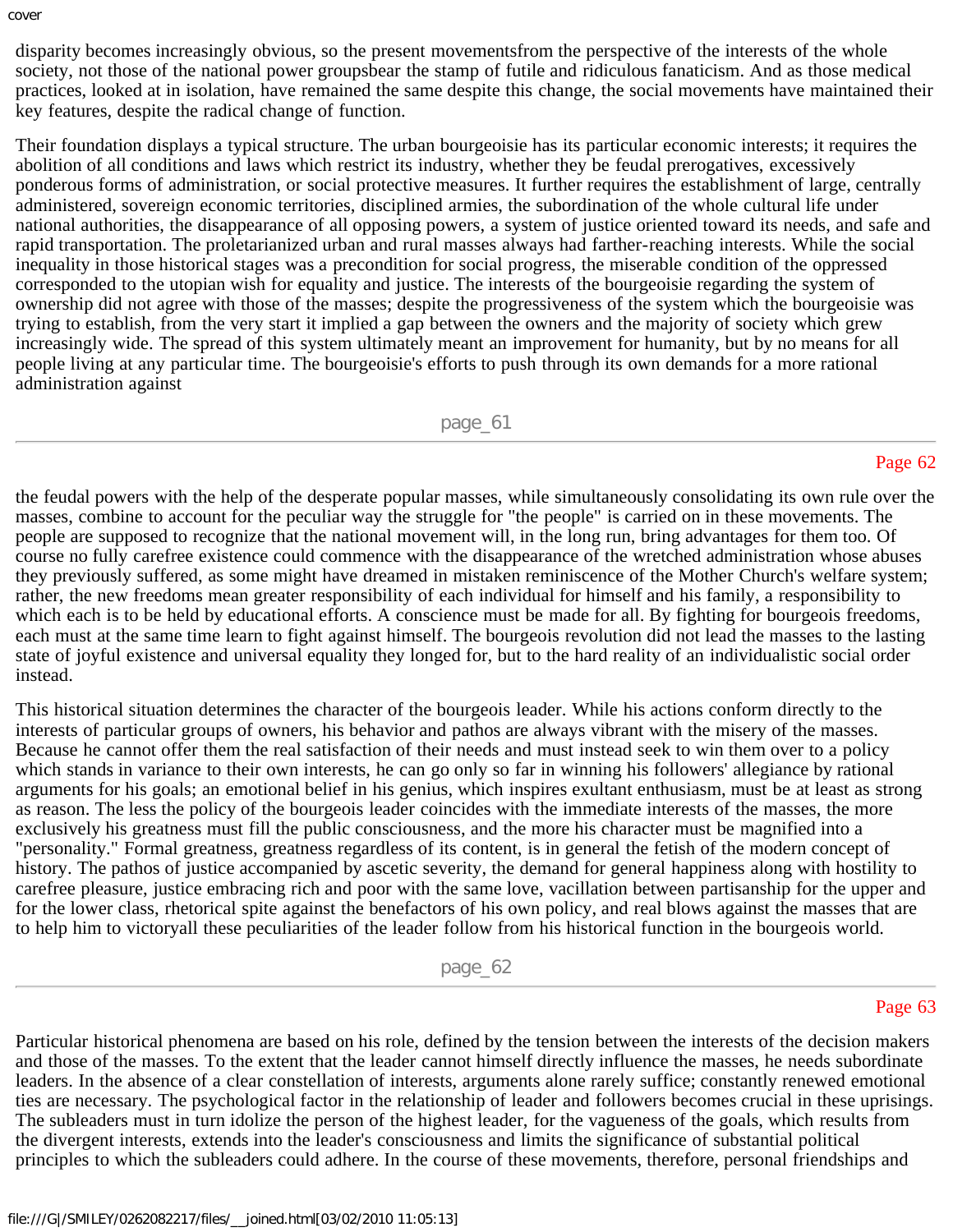rivalries play an outstanding role; important conflicts between social groups are concealed even from their own representatives behind indignation over the personal reprehensibility of competing leaders and their followers. Even the great importance placed on symbols, ceremonies, uniforms, and phrases, which attain the same sanctity as flags and coats-of-arms, follows from the necessity of an irrational bond tying the masses to a policy which is not their own. As crucial as enlightenment and the intellectual education of the masses are to liberating society from obsolete feudal forms, particularly in times of an upward-striving bourgeoisie, it is equally true that the effort to set up a stock of idols, be it in the form of ''personalities," things, or concepts, corresponds to the necessity of constantly reconciling the masses to the policies of certain social groups. The more the special interests of these groups become consolidated and at variance with the possibility of a more rational form of society, the more strongly do irrationalist influences on the public consciousness emerge and the less does the effort to raise the public's theoretical level play a role. Whereas, for instance, the concept of nation could stand up to intensive scrutiny at the time of the French Revolution and the subsequent Napoleonic wars due to the general constellation of interests, with the intensification of internal contradictions during the following century such scrutiny took on a more critical function; therefore the category of "nation" has become largely taboo. Even the early bourgeois movements show a vacillating relation and often a strong antipathy toward spirit and reason; only in more recent history does this antihumanistic

page\_63

Page 64

and barbarizing moment, which lowers the attained intellectual level, become clearly predominant.

The modern uprisings mentioned above clearly display the structural similarities alluded to earlier on. Rienzo's regime obviously asserted the bourgeois demands current at the time. His modern biographer recalls expressly that his tribunate was motivated by the ideas of the reconciliation of nations and world peace, which we associate with names like Leibniz, Rousseau, Kant, Lessing, and Schiller. 18 Freedom, peace, and justice were, his slogans.19 His appointment as papal rector was an act directed against the feudal regime of the Roman barons,20 and his entire program centered on the struggle against these "tyrants" and for the national Roman-Italian idea. "For I will continue to act impartially as I have done all my life, I am working for the peace and prosperity of all Tuscany and Italy."21 There is no doubt that the notary public Rienzo came to power essentially due to the support of the property-owning strata in Rome. Gregorovius describes how "citizens of the second estate including prosperous merchants zealously participated"22 in the conspiracy he led. "The guard he organized was comprised of 390 *cavalerotti,* magnificently equipped burghers on horseback, and a foot militia of thirteen platoons of 100 men each.''23 The "class of *cavalerotti,* i.e., of rich burghers of old patrician houses" represented, according to Gregorovius,24 the bourgeois upper stratum, a "new nobility" which took up the struggle against the old nobility in Rome together with the various other bourgeois groups, craftsmen, and peasants. Rienzo's first decrees concerned themselves with strict justice against disturbers of public order, the establishment of a people's army, the uniform regulation of pensions and subsidies, state control of tariffs, the protection of merchants and of all transportation, a central administration, and so forth. He stated from the first that he "was willing to sacrifice his life for love of the Pope and to save the people."25 The Roman bourgeoisie looked to the Pope as the representative of a centralist counterauthority to the arbitrary rule of the aristocrats, and papal power tried to carry out their demands in the centuries following Rienzo's fall, though with extremely varying success. Not long after Rienzo's fall, the Emperor and the Pope in Avignon consulted on how to purge France and Italy of the robbers and companies of freebooters that roamed the countryside threatening trade and traffic. The same cardinal (Albornoz)

page\_64

Page 65

who years before had brought Cola out of exile back to Rome was assigned to convince the feudal captains to leave Italy and to move instead against the Turks. 26

Cola's relation to the property owners is clear: he directly represented their interests. His contradictory relation to the masses becomes clear with his fall. The popular uprising to which he falls prey was certainly stirred up by hostile aristocratic families. But the objective cause was "Rienzo's oppressive taxes and unscrupulous financial measures."27 He needed a great deal of money for the services he rendered to the Pope and the Roman citizens, and it became hard for him to get it. After his banishment, when Roman citizens invited him to return to Rome to rule again, Rienzo asked them to supply him with financial means. "The rich merchants refused,"28 and their "Tribune" had to obtain funds otherwise. His rule in their interest became more and more clearly a general oppression. The practices on which he had to rely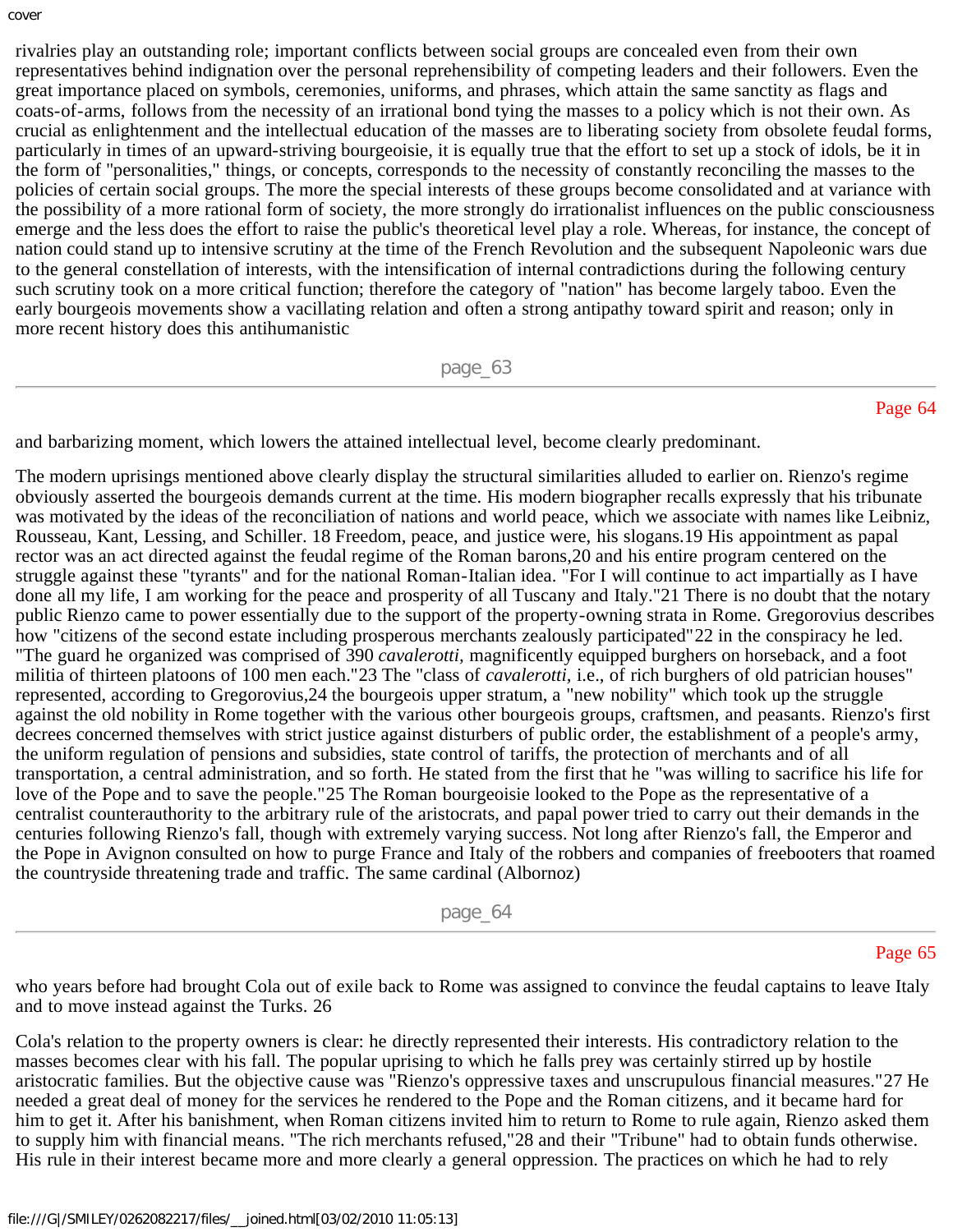caused the dictatorship to be hated. It was widely known that financial reasons were behind his betrayal of Monreal, whom he ordered executed. The upstart plebeian needed the gang leader's money in order to pay his militia.29 The Pope and the bourgeoisie benefited from it, but it was Rienzo who fell into general contempt and who became increasingly regarded as a tyrant. Besides the "violent financial exploitation of rich and mighty persons,"30 he had to rely on all possible methods of financing. His move to increase mandatory taxes on consumer goods (although he had previously reduced others), acceptance of money for the release of prisoners, and terrorist acts of various kinds forced him to take increasingly extensive security measures to protect his own life. "Death to the traitor who introduced the taxes!'' was the cry with which the people stormed the Capitol to murder him.31 The necessity of pleasing the rich citizens and giving more or less ambiguous assurances of devotion and loyalty to their acknowledged patron, the Pope32 (then far away in Avignon), amounted to subjecting the masses to bourgeois authority. Consequently his rule, despite its great and progressive ideas, assumed an increasingly sinister and servile character. The ambivalent feelings of the masses for such leaders, whom they at first follow enthusiastically, have repeatedly been in evidence in subsequent history. Especially in situations in which the bourgeois goals pursued by such leaders definitely went beyond whatever might be attainable in light of the social

page\_65

### Page 66

powers at the time, it was an easy matter to separate the masses from their leader, since their loyalty on the whole was more emotional than intellectual. As soon as failure became distinctly noticeablesomething which a dictatorial apparatus obviously makes extremely difficultit quickly dispelled the magic surrounding the successful personality who had been magnified to superhuman proportions. The behavior of the masses at the fall of Rienzo, Savonarola, the de Witt brothers, Robespierre, and many other idolized popular leaders is itself part of the cruelty at work in history that is at issue here.

The importance of symbols is clearly evident in Rienzo's early-bourgeois revolt. The importance he set on his own clothing and pageantry is typical.

When going to the cathedral on the feast of St. Peter and St. Paul, he sat on a high battle horse, in green and yellow velvet clothing, a shining steel scepter in his hand, with an escort of fifty spearmen; a Roman held the flag with his coat-of-arms over his head; another carried the sword of justice before him; a knight scattered gold among the people, while a solemn procession of *cavalerotti* and Capitol officials, of commoners and nobility, preceded or followed. Trumpeters blared from silver instruments and musicians played silver hand drums. On the steps of St. Peter's the cardinals greeted Rome's dictator by singing the *Veni Creator Spiritus*. 33

Drawing on the first biography, later portrayals describe how he returned to Rome in order to meet the papal legates after his campaign against the barons. He "rode with his retinue to St. Peter's, got from the sacristy the precious, pearlembroidered dalmatic with which the German Emperors were crowned, and put it on over his armor. So with the silver crown of a tribune on his head and scepter in hand, while the trumpets blasted, he entered the papal palace like a Caesar, presenting a half-frightening, half-fantastic sight before the astonished legates, and he scared them into silence with grim, curt questions."34 The Pope wrote with indignation to the Emperor about Rienzo's pagan inclinations. "Not satisfied with the office of rector, he insolently and unashamedly usurps various titles. . . . In contrast with the mores of the Christian religion and in accordance to pagan customs, he has worn various crowns and diadems and undertaken to pass foolish and illegal laws in the manner of the Caesars."35 The ceremony on August 1, 1347, in which he had himself knighted and, in the presence of many dignitaries including the papal vicar, cleansed

page\_66

### Page 67

himself of all sins in the ancient bathtub of the Emperor Constantine, certainly had its origins in medieval customs. But on the other hand, Cola presented himself as a man of the people: as a democratic measure he abolished the use of the titles Don and Dominus, which he reserved for the Pope, prohibited the use of aristocratic coats-of-arms on houses, and the like. 36 The tremendous emphasis he placed on symbolism in connection with his own person can therefore not be explained solely in terms of tradition. It was based on the necessity of establishing himself as the new, emotionally recognized authority. Similarly, the handing of flags to delegations was essential to this leader: "On August 2, Cola celebrated the Feast of Italian Unity or the alliance of the cities, at the Capitol. He handed the envoys large and small flags with symbols and put gold rings on their fingers to signify their marriage with Rome."37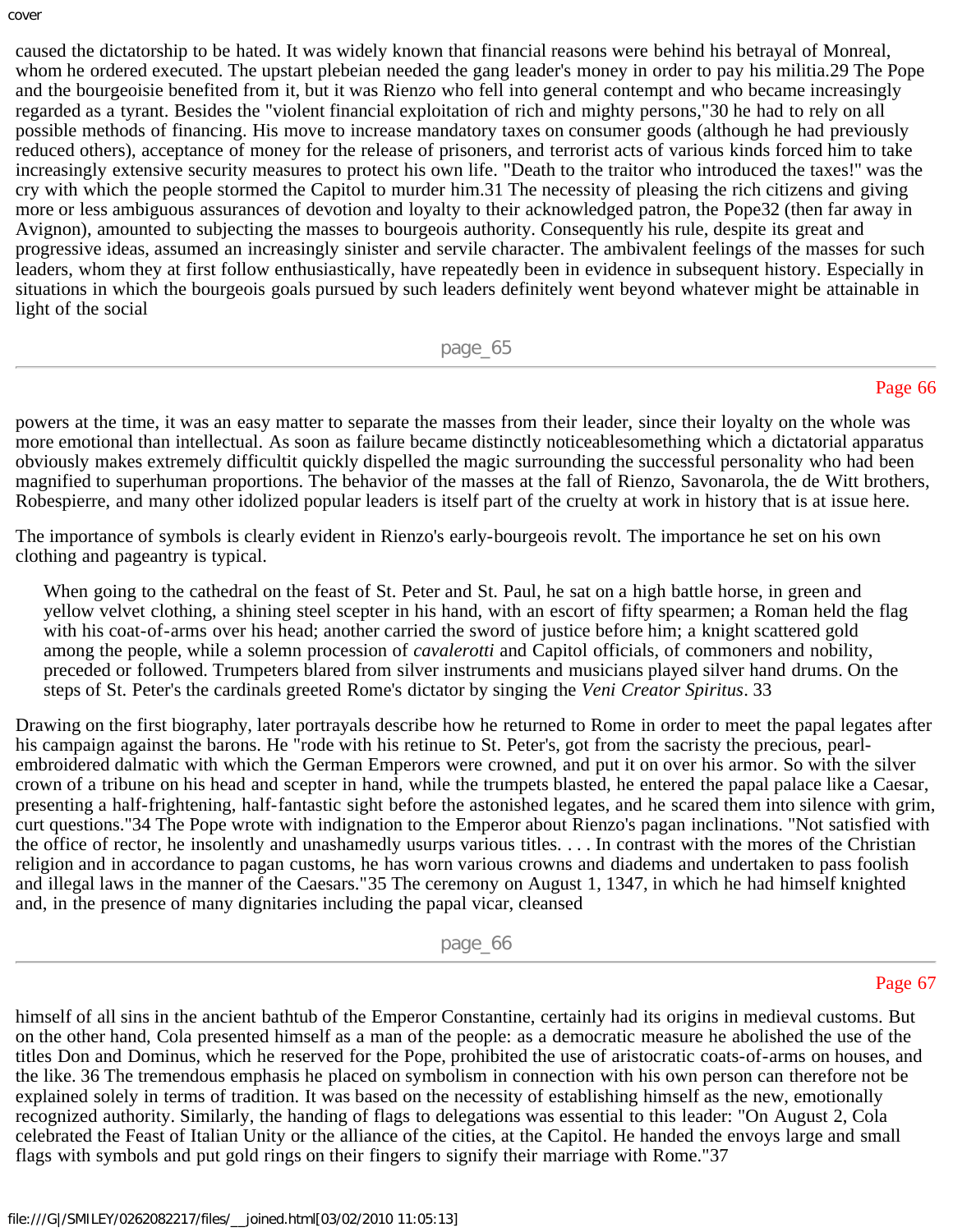This symbolism is connected with the endeavor to reintroduce old customs and to refurbish the glory of antiquity in general. However much such leaders portray themselves as revolutionaries and innovators, it is not in their nature to rebel against the existing order and to squeeze from the situation whatever is historically possible for human happiness. They experience themselves as executors of a higher ancient power, and the image that inspires them bears more features of the past than those of a better future. The psychic structure underlying this behavior among leaders and followers has been extensively described by Fromm. "In the name of God, the past, the course of nature, or duty, activity is possible [for this type of character], not for the sake of the unborn, the future, the still powerless, or simply happiness. The authoritarian personality draws his strength for active behavior from reliance on higher powers."38 The masses which those leaders particularly relied upon due to their miserable situation and their lack of integration into a rational work process evinced a chronically underdeveloped psychological state that was both authoritarian and rebellious,39 and that bore hardly a trace of independent class consciousness.40 Despite the leader's efforts to incite the people to rebel against the prevailing conditions, he never intended to destroy the masses' disposition toward mental dependency or their blind faith in authority. The propaganda of the leader does not combine the critique of the authorities that must be toppled with any tendency toward unrestricted rationality. While the old system contained the masses

page\_67

### Page 68

with the help of irrational ties, it is not immediately replaced by a society that truly represents the general interest, though bourgeois ideology asserts as much. The more legitimate authorities are toppled or at least attacked by the spread of freedom, the more strongly the need is felt to glorify the authority of the new rulers with reference to older powers that are untainted by the present dissatisfaction. The living "conjure up anxiously the spirits of the past to their service and borrow from their names, battle cries and costumes in order to present the new scene of world history in this time honored disguise and this borrowed language." 41

From an early age Cola was attracted to the idea of the old Romans. It is reported how, long before taking power, "a fantastic smile used to play" around his mouth "when he explained ancient statues or reliefs or read inscriptions from marble tablets scattered all around Rome."42 Later he justified himself to the Pope by asking what harm could be done to faith by his revival of the Roman titles together with the ancient rites.43 His choice of holidays is based on old dates and celebrations; his entire behavior is guided by the idea of restoring the Roman Empire. He speaks of "Rome's sacred Soil,"44 and seeks to place his entire program, as it were, under the aegis of his nation's glorious past. By thus surrounding himself with the aura of ancient forces, he places himself under the protection of a strong present power. ''He feels that he is executer, renewer, deepener, carrier of Boniface VIII's imperial tendencies, and yetas Clement VI writeshe wants to be just a servant and helper of the Pope and declares himself ready to abdicate immediately, if the Pope so wishes."45 Cola always professed his loyalty to the Pope and acted in his name. Of course, he also regards himself as commissioned not only by these old and present forces, but directly by God as well. "He believes God has, by calling him, led the Roman people out of the darkness of tyranny, i.e., of the barons, into the light of freedom, peace and justice, and delivered Rome, the *domina gentium, sanctissima urbium* (mistress of the nations, most holy of cities) . . . from tribute, transforming it from a robbers' nest to its original nature."46 "The people regarded him as a man chosen by God."47 Although he and his like seek to offer the masses the spectacle of a freedom movement, at the same time they adopt the pathos of absolute obedience to higher truths and thus pre-

page\_68

### Page 69

sent the example of a submissiveness which is to be emulated by their followers' loyalty to the leaders and to the bourgeois forms of life. As much as the whole world must tremble before them in fear, they themselves display the image of fear of still higher and supreme beings. Their role in society is revealed in their psychology: they defend the strata of property owners both against old, restrictive privileges that are burdensome to the whole society and against the lower class's demands on the new system. Consequently, their desire for freedom is both abstract and relative. Dependency is merely changed, not abolished. The progressive moment is expressed with greater purity and less restraint in the works of writers who represented the age than among political leaders. Philosophy and poetry reflect both the critique of the present and the more radical desire for a society without oppression; the ambivalent and idolatrous speeches of the politicians evince the brutality of the bourgeois order.

Similarly, Savonarola represented bourgeois demands which brought him into conflict with the masses in the course of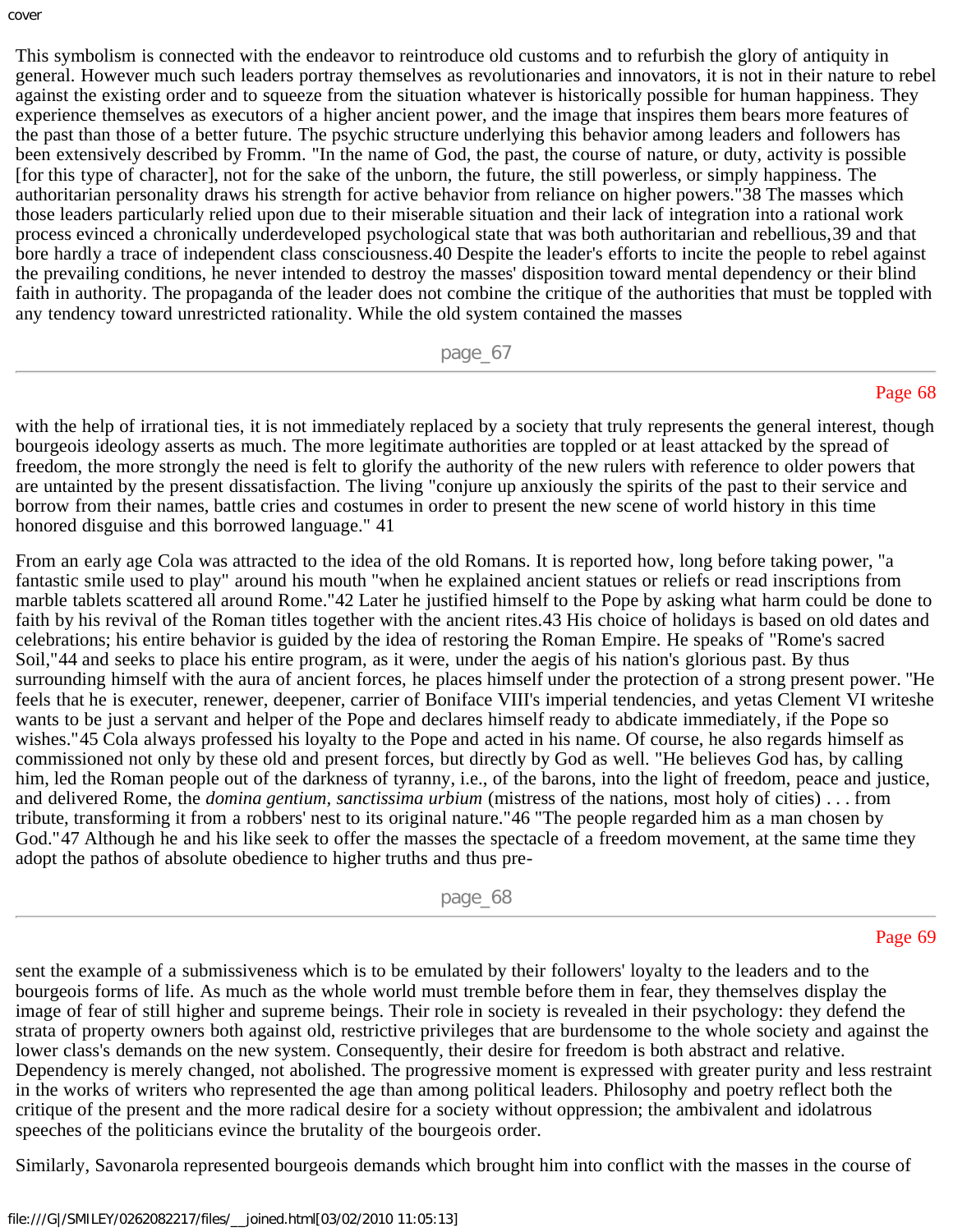the revolt he unleashed. The call for just administration, honest officials, political acumen, respect for privacy, punishment of national unreliability, and above all juridical reform and the conscientious fulfillment of civic duties generally 48these are all demands that mark the genuine bourgeois politician. His proposal for the Florentine constitution, which he himself expressly characterized as not just a rehashing but as the product of his own convictions, was drafted on the model of the Venetian Republic.49 The real enemies against which his proposed political innovations were directed were the great noble families, especially the Medicis, who had attained well-nigh regal privileges and had come into conflict with the very middle classes which had gained strength under their rule. In Florence, unlike Venice, no old aristocracy with a solidly established administration developed gradually into a commercial oligarchy; instead, individual houses which had risen rapidly through the expansion of trade in commodities and money aspired to exclusive dominion. Siding with the majority of the ascending bourgeois and craftsmen meant an antiaristocratic struggle which bore many petit bourgeois traits. Just as Cola 150 years earlier had ranted against the barons, Savonarola assailed the "tyrants." While his treatise on Florence's constitution and government50 addressed mainly

page\_69

# Page 70

religious reforms, the hatred with which the feudal nobility and its system is discussed recalls Rienzo's drastic style in such matters and occasionally even the literature of the French Revolution.

In the course of the decisive disputes about an oligarchic or democratic form of government, Savonarola advocated popular rule before meetings of 13,000 to 14,000 people; 51 all his life he fought for an orderly bourgeois government. Like Cola, he too was especially concerned that the poor, widows, and orphans should receive assistance, but only insofar as they could not work. "Whoever lets himself be supported, although he can himself take care of his own support, is stealing bread from the poor and is obligated to give back everything he has received beyond his need. Ultimately the poor must prove themselves worthy of the benefits given them by honorable behavior, otherwise they are unworthy of the water they drink."52 Savonarola spoke up against feudalism and for civil liberties. He spoke for the people. He both maintained and blurred the opposition between the privileged bourgeois groups and the lower strata. He deeply hated riots. "Savonarola pleaded for mercy not only for the small and lowly, but also for the great and prominent. Hardly had he returned from Pisa, when the first word he exclaimed to those burning for revenge against the followers of the fallen government was the exhortation for peace: *Misericordia*. And he repeated this admonition untiringly in the following period." When the people asked whether the wrong-doers should not be punished, he explained: "If God wanted to deal with you according to the justice you are shouting for, not ten of you would be spared. If you ask me however, 'Good, monk, how then do you understand this peace?' I answer you, 'Give up all hatred and resentment and forget and forgive everything that happened before the most recent revolution, but from now on whoever errs against the republic shall be punished.'"53 In the constitution itself, upon which he had some influence, the bourgeoisie's double front found clear expression: "The lower classes, who did not belong to the guilds, had as little share in the governmental power as the noble families."54 Membership in the great council was limited according to age and social position. In taxation "precisely the nobility, the large landowners not represented in the guilds, were the ones who . . . were most heavily affected, no less however the lowest circles, since the most

page\_70

Page 71

necessary foods such as grain, oil, and wine were made considerably more expensive by such taxes." 55

The differing levels of specificity between Savonarola's and Rienzo's language is due in large measure to the much more developed social conditions that account for the Dominican's efficacy. Although the Florentine citizens could by no means confront the Pope with the same self-assurance as the Venetians they modeled themselves after, the traits of the contemporary ecclesiastical hierarchy that ran counter to bourgeois interests were so fully embodied by Alexander Borgia's court that Savonarola for a time could dare to oppose Borgia openly and not simply behind ambivalent phrases.56 Although he could not risk a total break with the Pope since Church sanctions would have seriously damaged the city's trade, the enmity between the Florentine bourgeoisie and the corrupt higher and lower clergy including their leader was open and mutual.57 Savonarola himself appealed not to the current Pope but to the genuine Papacy, the genuine Church, and to Christ himself. He considered Alexander an unbeliever, indeed not even a Christian. Nonetheless, he could not forego protecting his actions by appealing to this most recognized power of the time. He always regarded himself as a representative of higher powers.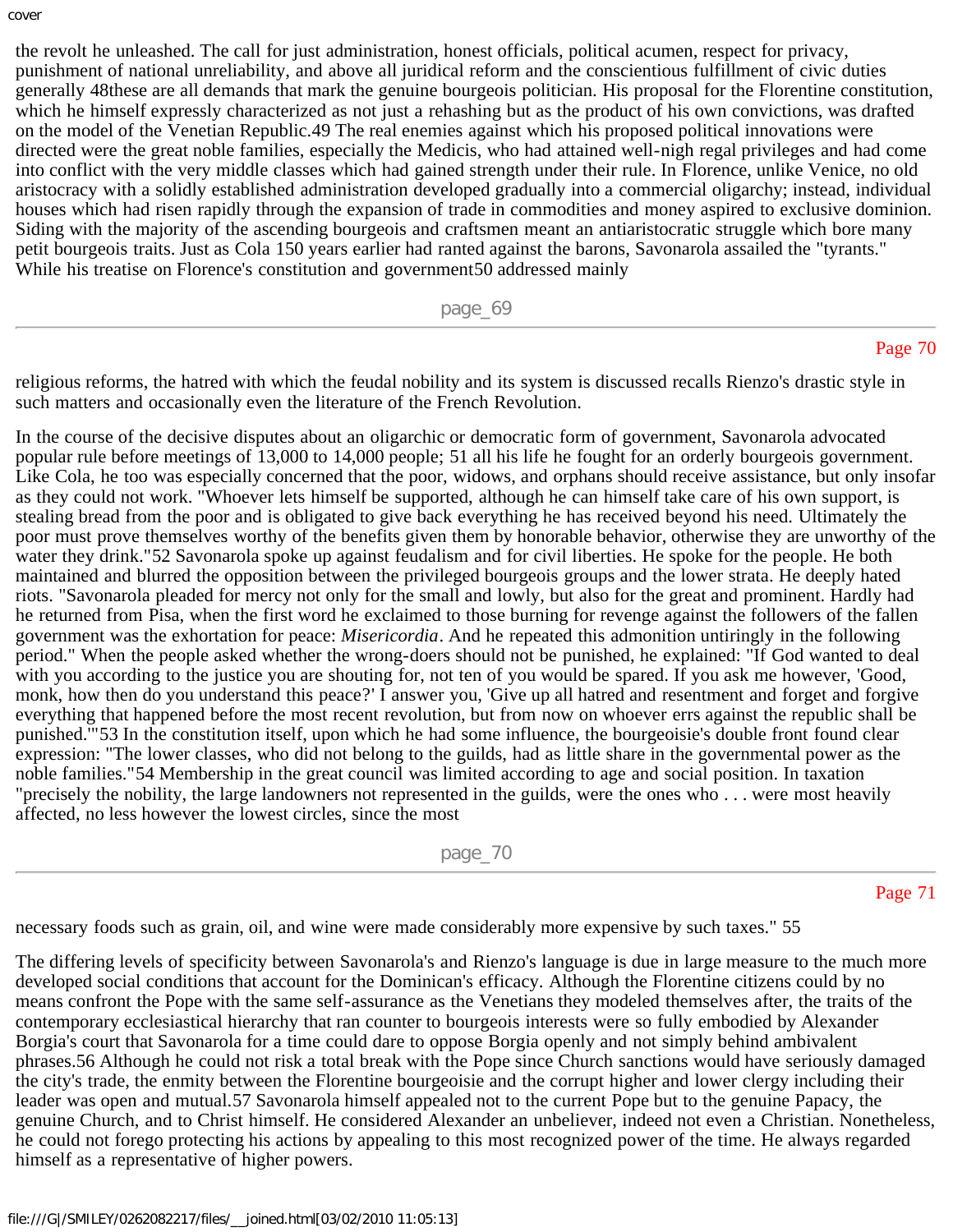Although Savonarola seems to be more clear-headed and rational than Rienzo, he regarded himself as a prophet, or at least as a man gifted with supernatural intuition. As for a series of mystical saints and founders, "the mystical love of God was for the *Frate* too the lofty school of the apostolate and of the ardent love for the Church, the mystical bride of the Savior, which animated him with holy candor to reprimand with relentless severity the undutiful pastors who had surrendered their flock to the rending wolves. The mystic Savonarola was the father of the prophet Savonarola."58 The description, in his work on the triumph of the cross, of the triumphal carriage pulled by the apostles and preachers, on which Christ with his crown of thorns and stigmata is enthroned, the Holy Scriptures in his right hand and instruments of martyry in his left, with chalice, host, and other objects of worship at his feetthis enthusiastically composed picture59 recalls Cola's fantastic dreams and allegories. In the case against him, Savonarola was accused of having spoken of his journey to Paradise for his

page\_71

### Page 72

own magnification, and no doubt he had fostered belief in the magical power of his person. Shortly before his fall he had "before an innumerable crowd of people evoked the Redeemer present in the host which he held in his hands to send down fire from heaven and wipe him from the face of the earth if he did not walk in full truth. Never had he left any doubt that God would, if necessary, prove the rightness of his prophetic mission, even by supernatural means." He threatened to his opponent, "You have not yet forced me to perform a miracle; but if I am compelled to, then God will open his hand if his honor demands it, although you have already seen so many miracles that you need no further miracle." 60 But whether he accepted the trial by fire, whose failure marked the beginning of his end, more at the urging of his followers than out of conviction is uncertain. The magnifications of his person by his closest followers and by his own speeches was an indispensable means for his influence upon the masses. This magnification of the personality of the monastic people's tribune has been noted repeatedly in historiography as a principal instrument of his policy. "I find that when Savonarola is spoken of," writes H. Grimm, "his fall is depicted excessively as the result of efforts of his enemies and of papal anger. The most compelling cause for his fall was the decline of his personal power. The people grew tired. He had to stir up their spirits more and more strongly. He succeeded for a time in reviving their slumbering enthusiasm. But while from the outside it seemed to grow, it was really consuming its last energies."61 Of course, if the petit bourgeois groups that stood behind Savonarola had been capable of establishing an enduring government of their own, then the disproportion between his real qualities and the super-human image his followers promulgated would not have led to his downfall. The endowment of the leader with magical qualities was a condition for his influence on the masses. His fall resulted from the differences between the ruling groups themselves.

In Savonarola an essential aspect of bourgeois revolts becomes evident. The needs of the mobilized masses are utilized as a motor for the dynamics of the revolutionary process, but the condition toward which the movement tends in terms of the historically attainable balance, i.e., the consolidation of the bourgeois order, can satisfy them only to a very limited degree. This is why it is crucial that the unleashed forces be redirected inwardly and spiritualized [*spiritualisiert*],

page\_72

### Page 73

as it were, and that this deflection already begin in the course of the movement. The process of "internalization" [*Verinnerlichung*], which began as early as the Middle Ages, has one of its roots here. Thode has interpreted the work of the great founders of orders at the beginning of the thirteenth century in this manner. "No power, however great," he writes in the introduction to his book on St. Francis, "can silence the just demands of the third estate which was awakening to self-consciousness, although its goals were too indefinite for the movement to have become unified, independent, and self-regulating. Then, called forth by the eternal laws of logical historical development, Francis of Assisi, in his genial capacity to make and carry out intuitive decisions, found the conciliatory words! He led the impetuous progressive stream into a delimited riverbed and hence rendered the service of having preserved it from an untimely division, gathered its forces, and directed it toward a unified goal. The goal is the spiritualization [*Verinnerlichung*] of the human being." 62 Thode sees Christian doctrine as the "blessedly restrictive riverbed," and he regards the new art as the first product of this process of sublimation. With the development of the contradiction between bourgeois and masses in the centuries after St. Francis, this internalization of social interests changes from an expression of the immaturity of the "third estate'' compared to the powers that ruled the world into a practice of this class itself toward the people it dominates. The historical movements we are speaking of here thus increasingly show the translation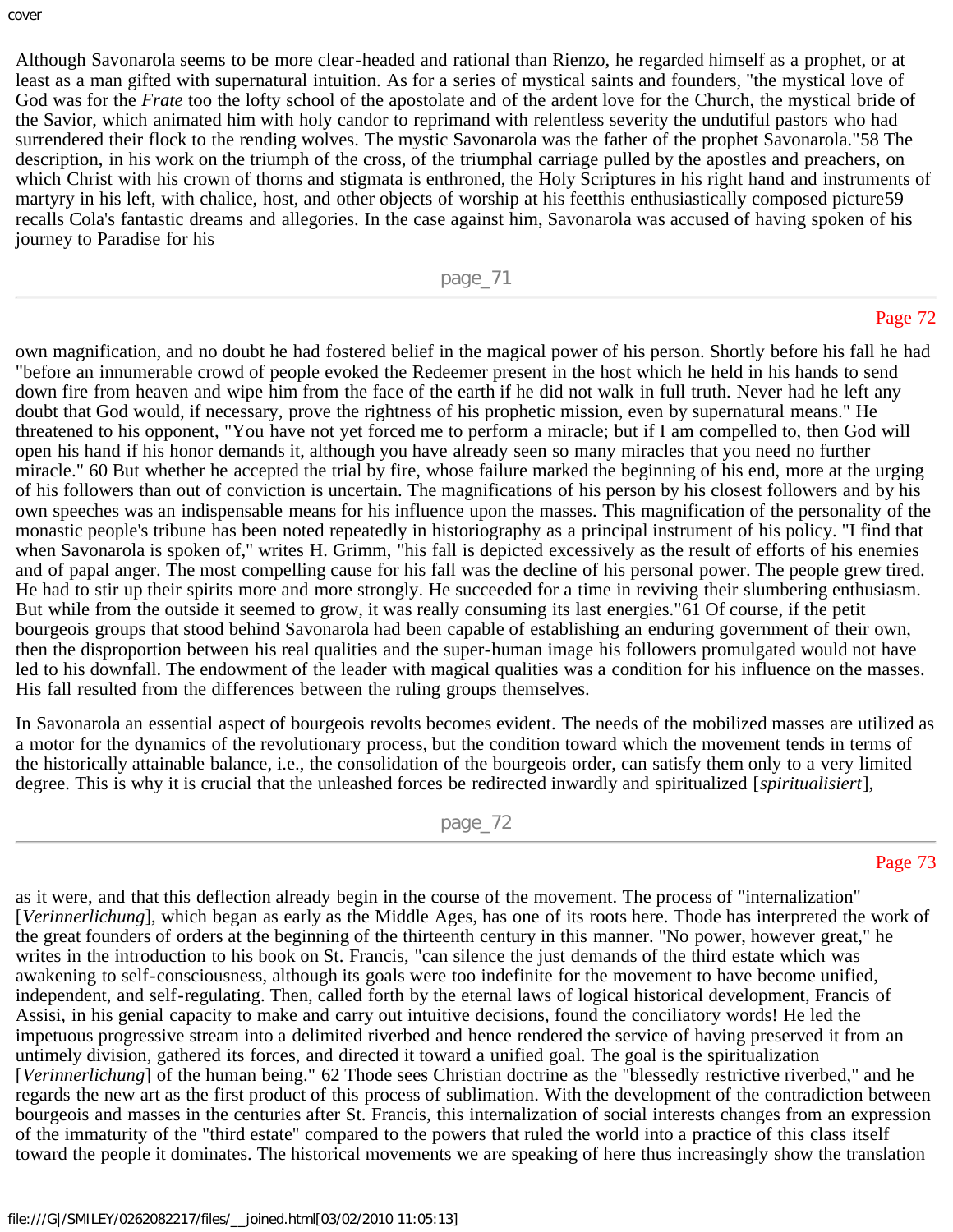of individuals' demands on society into moral and religious demands on the dissatisfied individuals themselves. The bourgeois leader tries to idealize and spiritualize the brutal wishes for a better life, the abolition of differences of wealth and the introduction of real communityideas which have been represented in those centuries by religious populists and theological utopians. Not so much revolt as spiritual renewal, not so much the struggle against the wealth of the privileged as against universal wickedness, not so much external as internal satisfaction are preached to the masses in the course of the revolutionary process. The German reformer hated rioting even when it was directed against the Pope, the devil in human form. As Savonarola had called the people's revolt against the Medici "pharisaic justice . . . that stems from vengefulness"63 and wished the people would look at their own sins, Luther said of the peasants that they wanted to punish the

page\_73

# Page 74

authorities for their sins; as if they themselves were completely pure and innocent. Therefore God had to show them the beam in their own eye so that they might forget the splinter in another's." 64

The common man's temper must be calmed and he must be told to refrain from inordinate desires and words that lead to revolt, and to undertake nothing without command of the authorities or action of the governmental power. . . . But if you say: "What should we then do if the authorities want to do nothing? Should we then endure longer and strengthen their malice?" The answer: "No, you should do none of this: you should do three things. First: recognize your sins, which God's strict justice has inflicted with such ultimate Christian authority. Second: humbly pray against the papal authority. Thirdly: let your mouth be one mouth with the spirit of Christ, of whom St. Paul said: Our Lord will slay him with the mouth of his spirit."65

The extremely progressive character of this transformation process is not at issue here. The disciplining of all strata of the population, which resulted from the need to incorporate the masses into the bourgeois mode of production, was affected in turn by the development of this economic form. Without the process of spiritualization and internalization, it is impossible to imagine not only the astonishing development of technology and the simplification of the work processin short, the increase of human power over naturebut also the human prerequisites for a higher form of society. This cultural process, as well as other aspects of the ideological process that dominate spiritual life in so-called normal times, is merely brought out with particular clarity in the activity of the leaders promoting morality and religiosity. Savonarola's Florence is permeated with a wave of religious and moral enthusiasm, similar to the way cities and countries were gripped by Protestantism. While in the later uprisings the idealistic heroism is expressed mainly as sacrificial zeal for the nation, in the earlier ones religious excitement predominates. "A religious spirit penetrated the redeemed people," Gregorovius states in describing Rienzo's revolt, "like that of the British in Cromwell's time."66 These centuries witnessed the hypostatization of the belief in a higher freedom and justice: the ideological diremption from the muffled common interests of the masses out of which this belief emerged. Only in later phases of the bourgeois age is this idealistic alienation abolished as the belief in the conscious solidarity of struggling humanity is reasserted. The loudmouthed and empty heroism that still presumes to

page\_74

# Page 75

be the heir of that formerly progressive idealism has lost all cultural importance and sinks into a vain pose, a common lie.

The leadership which channels the people to particular goals and achieves the internalization of the drives which cannot be satisfied in this period employs a specific instrument: the speech at the mass meeting. The politician in the Greek citystate was also mainly an orator and at times exercised functions very similar to those of the modern leader. But in Greek antiquity the speech is presented in the assembly of freemen; the slaves comprise an element that must merely be dominated, not addressed. As much as these speeches also have enthusiastic traits, they largely lack the internalizing, spiritualizing tendency and the call to turn inward that belongs to the essence of modern rhetoric. Antiquity's rationality is admittedly rigid and constrained. Its logic corresponds to a fixed, self-confident upper class; it aims to convey a particular opinion on the state of affairs, not transform the listening public. The change of function of rhetoric that begins with Socrates already heralds the decline of the city-state. In antiquity and to a great extent in the Middle Ages, the lower class is kept under control by physical coercion and command, by the deterrent example of terrible earthly punishments and, moreover, by the threat of hell. The popular address of modern times, which is half rational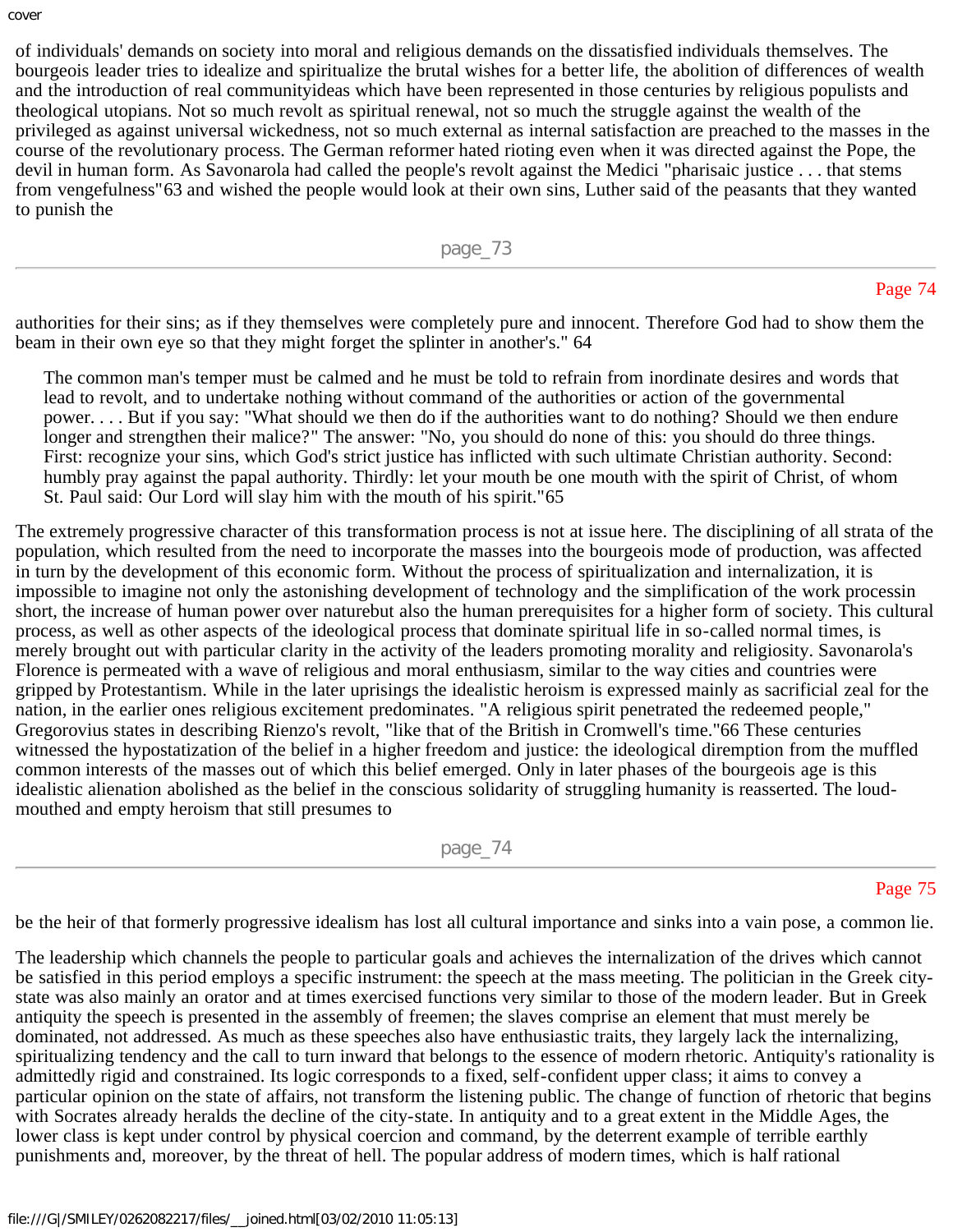argumentation, half an irrational means of domination, belongs to the essence of bourgeois leadership, despite its long prehistory.

The sermon owes its decisive place in religious life to the aforementioned function of the word in the new society. As early as the heresy movements of the twelfth century in Cologne and southern France, the sermon is addressed to the entire people but is promoted mainly by the property-owning classes. Contrary to interpretations that view these early preachers as stemming mainly from the lowest social strata, it turns out "that nobles, rich bourgeois, priests, and monks have often joined the ranks of the wandering heretical preachers and that, at least to their contemporaries, it was precisely this active participation of clergymen, of prominent and wealthy persons in the heretical movement, that was noteworthy." 67 Even in the oldest Franciscan association of preachers, "as far as we know, the very same strata of society are represented, who were everywhere the bearers of the religious poverty movement: rich bourgeois, noblemen, and clergymen."68 The

page\_75

## Page 76

urban bourgeoisie, from which the new order stemmed, conditioned the development of the sermon as a result of its particular interests. Contrary to theories that are today, though only with relative accuracy, associated with the name of Max Weber, the religious spirit of the modern age, which finds its first expression in the sermonizing popular leaders, is not a primary and independent entity. Humanism and the Reformation are connected with the rise of the bourgeois class, "which with its new views of nature and religion also creates new forms of social life and of ecclesiastical cult." 69 This is clearly expressed in the relation of the mendicant preaching orders to the cities: "The two go . . . hand in hand: The cities became the home of the preaching monks, and the popular religion of the latter becomes the religion of the cities. Each part gives, and each receives."70 The monks themselves, however, come mostly from the higher social strata, which were beginning to run into conflict with the hierarchy. The religious ideas living in the sermon were as such nothing new. A primary role in the origin of the bourgeois world cannot be ascribed to them; their momentous development through and with the sermon can be understood only in connection with the economically conditioned rise of the bourgeoisie.71 The internalization of needs and drives of the masses forms an important mediation in this dialectical process. At the beginning of the thirteenth century the Catholic Church itself could not close itself off from the demands of the age; in the Fourth Lateran Council it expressly recognized the necessity of developing the sermon.

Savonarola was a precursor to the Reformers. He was the first to make the church the site of mass meetings, as Cola had similarly done at the Capitol. His magnificent eloquence cannot be praised enough by his contemporaries. "Often he had to leave the chancellery ahead of time, because the people had broken out in tears and loud sobbing and were pleading with God for mercy in deepest contrition; often the scribes, overcome by emotion, could no longer follow his words."72 The Dominican instructed that a supernatural fire should burn in the preacher. He must be ready to suffer a martyr's death himself. "If, despite the preaching, everything remains the same, and vices grow as luxuriantly as weeds, that is an unmistakable sign that the sermon, like a painted fire, does not ignite."73 The masses should turn inward, they should become more moral, more unassuming, more resigned.

page\_76

# Page 77

They should learn to fear God, and the preacher isthis surely applies to Savonarola 74the interpreter of the divine will, God's spokesman, his servant, his prophet. The bourgeois virtues, respect for the laws, peaceableness, love of work, obedience to the authorities, willingness to sacrifice for the nation, and the like, are drummed into the people together with fear of God. The language of the sermon is democratic, it is addressed to all, but part of its message is that individuals and whole groups in principle remain outside as the wicked and the obdurate. The appeal to the masses to deny themselves the adequate satisfaction of their drives and turn them inward is accompanied, as a sort of consolation, with the oft-repeated conviction that those who cannot achieve renunciation and exertion are damned and will not escape their terrible penalty. As cruelly and sternly as the clergyman or worldly leader may treat his followers, his brutality does not harm but rather heightens his reputation, since the crowd at least can pretend that they, unlike strangers and enemies, are loved by him. The Reformers' contempt for human beings extended even to their own followers in a manner that was wholly unambiguous. A prominent follower of Calvin, Chauvet, shouts at the end of a sermon: "May the plague, war and famine come over you."75 Another addresses his listeners as devils.76 Luther himself spoke the proverb: "Secretly, townspeople and peasants, man and woman, child and servant, princes, officials, and vassals, all are the devil's."77 This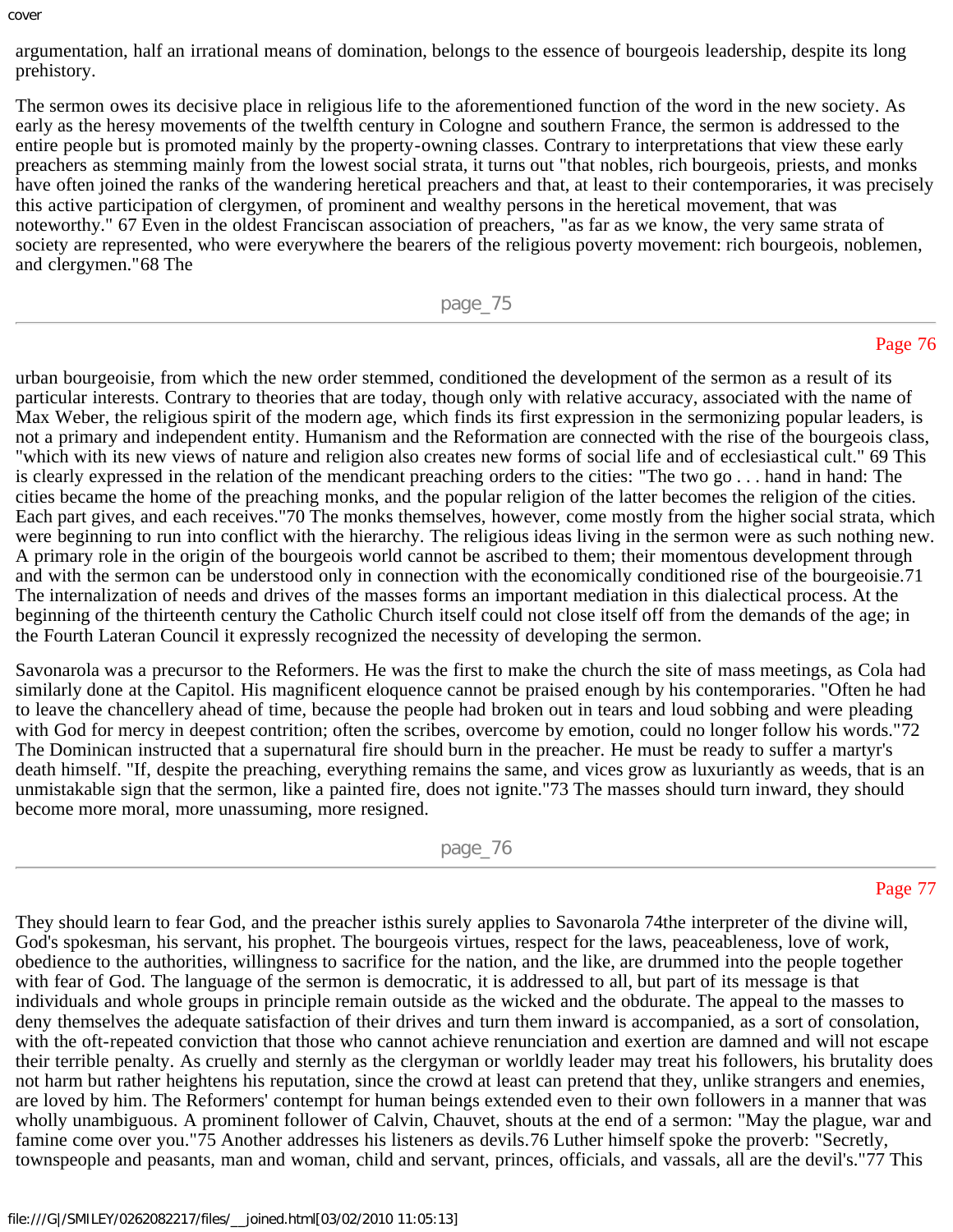contempt for the masses, which is peculiar to many bourgeois leaders, does not in the least decrease their popularity as long as there are others on the outside who are radically lost. "As friendly, however, and sweet as this sermon is for Christians, who are its pupils, so annoying and intolerable it is for the Jews and their great holy men."78 There must be such a thing as Jews, Turks, and Papists, who stand outside the community.

While in more peaceful times the school and other educational institutions, together with mass meetings, transmit the internalization effectively and constantly to the successive generations, in revolutionary periods the mass meeting takes on exclusive significance. It is the characteristic form of the manipulation of dangerous social strata and is permeated with irrational elements. In these situations it is crucial to treat the soul of the people mechanically, as is shown by the value set on external format, the songs before and after the speech, and the

page\_77

### Page 78

speaker's solemn appearance. The speech itself is not geared essentially to the rational forces of consciousness, but uses them only to evoke certain reactions. On the other hand, in instances where the real interests of the masses determine a leader, the opposite relation emerges. The speaker's goal then is for the masses to grasp the situation with their own consciousness; the action to be taken then follows from this as a rational consequence. What matters is that things are made clear, for no other interests enter in except those of the audience, and the leader's personality can recede, since it is not itself supposed to act as a directly influencing factor. And like the leader, the masses also change their character. The mass meeting is suitable for the purpose of exerting irrational influence; small groups of individuals with common interests are appropriate for discussions of theory, the analysis of a given historical situation, and the resulting considerations on the policy that should be followed. Movements striving to transcend the bourgeois order can therefore not use the mass meeting with the same exclusiveness and the same success. In the dynamics of history, masses are not simply identical with one another, even if they should in part consist of the same individuals. The appreciable extent to which the mass meeting in the bourgeois revolts must be understood as a psychophysical influence, as a treatment or cure, is already apparent from its frequency and its compulsory character. Attendance is considered a duty, people are commanded to go, indeed sometimes they are detained there by force. This coercion is reflected clearly in the church regulations passed in the decades after the Reformation. The Saxon General Articles of 1557 state: "Thus, those who miss the sermon on holidays and Sunday morning and afternoon (but especially in the villages) and do not first excuse themselves to the pastors and judges of that place because of necessary business they must perform, shall be punished with a considerable fine, or if they have no fortune, with the pillory at the church or other prison." 79 When under Calvin the Geneva suburb of Gervais did not appear to be entirely reliable at one point, the measures taken went so far as "to station a bailiff and two officers as guards during religious service, so that no member of the congregation could leave the church before the appointed time."80 Where knowledge is the real concern, assemblies display a completely different structure. Discussions

page\_78

# Page 79

and intellectual progress characterize their course, the analysis of the situation and of practical solutions remains in continuous connection with the developing conscious interests of the participants. No matter how the content of the speeches at the mass meetings may change, it only fulfills a mechanical function by suggesting a certain behavior. The religious as well as the political mass speakers of the bourgeoisie choose their words not so much for their appropriateness to the object as for effect. Any development during the speech itself, or any rational interaction between speaker and participant that goes beyond the purely instinctual, tends not to occur. Subsequent discussions have the same character: they lack the dialectical element. Mass movements do play a role even in nonbourgeois movements. Despite the undeveloped, chaotic nature of their movements, the leaders of the Roman slave uprisings and of rebellious peasants at the beginning of the modern age called their people together, consulted with them, and roused them in tumultuous assemblies. Modern proletarian leaders not only have prepared individual demonstrations in small groups, but have also presented their views and proffered solutions before the masses. But though such gatherings may bear some of the traits just described, just as on the other hand the bourgeois mass meetings at times showed revolutionary features, especially in times of intensified struggle between the third estate and the feudal powers, the fact remains that the irrational, the solemn, and the authoritarian are still predominantly marks of the bourgeois leader's speech.

Despite the differences in social position between Luther and Calvin as reflective of the circumstances in Germany and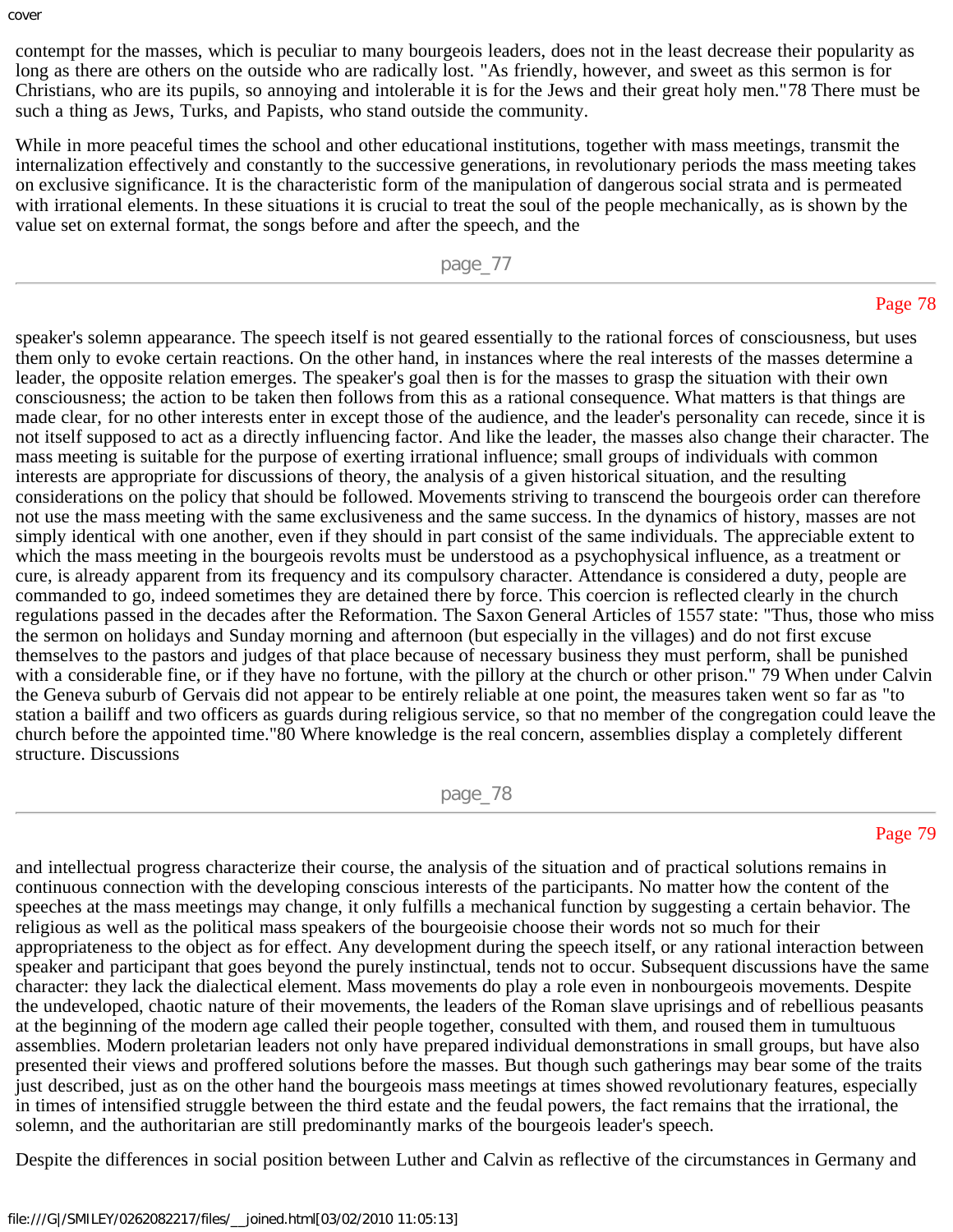Geneva, and despite their contrasting personalities as reflective of their origin and educational background, their behavior and even their character display astonishing similarities in virtue of their function as leaders of the masses in the bourgeois era. In the first decades of the sixteenth century "the favored groups of social development are "the bourgeois patriciate and the territorial princes, the aristocratic strata, the new particular authorities of city and country; the oppressed include the vassals, the masses, the urban proletariat, the peasants, and the small rural nobility, which is connected with the peasants' fate and displays democratic tendencies in its views and its position relative to the newly developed high nobility of the princes." 81 The politics of

# Page 80

the property-owning bourgeois circles in Germany, who were the bearers of development at that time, were entirely at the behest of the territorial princes. That Luther subjected himself completely to these princes follows from the nature of his whole life's work. He himself, "with whatever right he called himself a peasant's son, is equally much a product of the city, the mines, and his urban education as a mendicant monk. . . . He certainly did call farming a divine profession and the only livelihood that comes straight from heaven: 'the dear patriarchs also had it.' But he nonetheless wrote the terrible tracts against the peasants and disapproved of the nobility's revolt. Certainly he never hid his antipathy toward the immoral aspects of patrician commercial activities, and to a certain extent he supported the canonical prohibition of usury, but that did not prevent his understanding approval of the quest for capital as business capital; it was just the idea of purely personal credit that he reproved. And certainly he called the princes murderous rascals and God's torturers"; but based on his entire situation, he had to end up "assigning a higher place to the authorities than they had ever occupied in the Christian world." 82

Originally, the popular leaders [*Volksführer*] made little distinction between the goals of the general public and those of prosperous groups. Only in the course of the movement do the lower classes discover the darker side, and the tension between them and the leader begins. This is true of Calvin in his second reign in Geneva and of the great politicians of the French Revolution. Engels throws this situation into sharp relief in his treatise on the German Peasants' War:

Between 1517 and 1525, Luther had gone through the same transformation as the German constitutionalists between 1846 and 1849. This has been the case with every middle-class party which, having marched for a while at the head of the movement, has been overwhelmed by the plebeian-proletarian party pressing from the rear. When in 1517 opposition against the dogmas and the organization of the Catholic church was first raised by Luther, it still had no definite character. Not exceeding the demands of the earlier middle-class heresy, it did not exclude any trend of opinion which went further. It could not do so because the first movement of the struggle demanded that all opposing elements be united, the most aggressive revolutionary energy be utilized, and the totality of the existing heresies fighting the Catholic orthodoxy be represented. . . . This revolutionary order did not last long. . . . The parties became separate from each other, and each found a different spokes-man. Luther had to choose between the two. . . . He dropped the popular

page\_80

Page 81

elements of the movement and joined the train of the middle class, the nobility, and the princes. 83

In practically no other outstanding popular leader of the bourgeoisie is the moral and religious pathos of the nuances of the various interests he represents as sharply expressed as in Luther's magnificent language. When the Gospel and the real bourgeois interests run into conflict with one another, there can be for Luther no doubt as to what place he concedes to the Gospel on earth.

[What] is needed in the world is a strict, hard, worldly power to force and compel the wicked not to take, nor rob, and to return what they borrow, although a Christian should neither demand it back nor hope to get it back; so that the world not be devastated, peace perish, and the people's commerce and community be destroyed, all of which would happen if one were to rule the world according to the Gospel and not impel and coerce the wicked with laws and might to do and suffer what is right. Therefore, one must keep the streets clean, create peace in the cities and enforce law in the country, and hack away with the sword at violators, as St. Paul teaches in Romans 13:4. . . . No one must think that the world can be ruled without bloodshed; the secular sword should and must be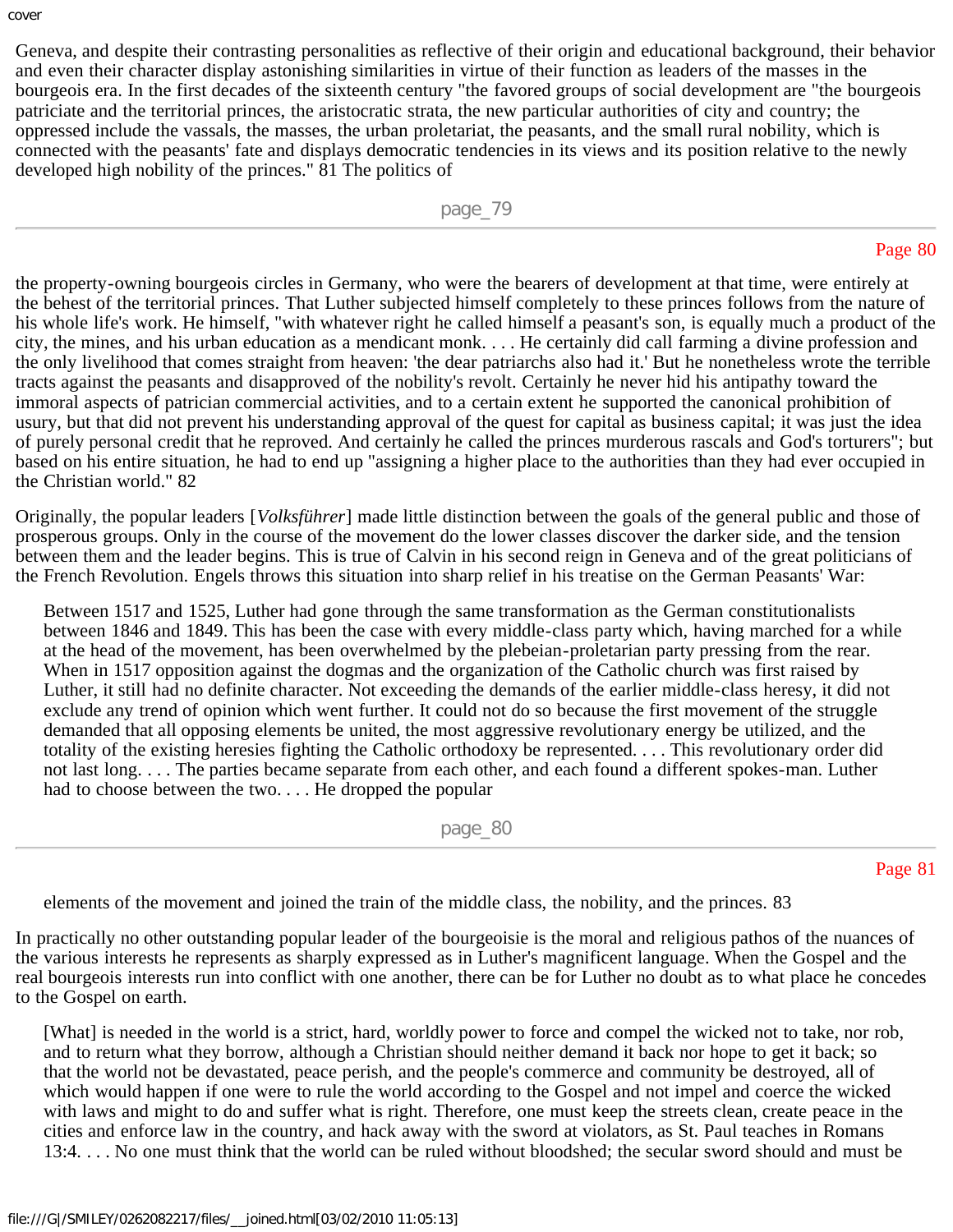# red and bloodthirsty.84

However much he may rage against the rebelling peasants, wish that they be "stabbed, struck, and strangled,"85 castigate mercy toward them as a sin, counsel only that "such mouths have to be answered with the fist so that sweat runs out their nose," and even call for the executioner86still, he is sincerely concerned that among these peasants, who otherwise should and must be mowed down indiscriminately, "there may well be some who went along unwillingly, especially those who were once prosperous." Toward these "fairness must . . . outweigh law. . . . For the rebellion was against the rich as well as against the rulers, and in fairness it can be suspected that no rich person favored the rebellion."87 And although Luther, for the sake of those elements of the nobility with which he was allied, at times even defended the nobility against the complaints of the merchants they robbed,88 he nevertheless spoke out unmistakably against those noblemen who, doubtless out of entirely selfish motives, refused to spare the wealthy from the ''stabbing and strangling" visited upon peasants. He employs some rather strong language against these "noble people": "Filth also comes from the nobility and it may boast that it comes out of the eagle's body, yet it stinks and is useless. So these too may

page\_81

#### Page 82

well be of the nobility. We Germans are Germans and remain Germans, that is, sows and unreasonable beasts." 89 Luther's relation to the parties of his time stands out clearly enough.

Although Calvin in republican Geneva reminds the king of France, protector of the hated Catholic Church, of the avengers "appointed by God's rightful calling to do great deeds and raise the weapons against kings,"90 we should not believe that this vengeance is assigned to us as private persons: "Nothing is commanded unto us but obedience and suffering."91 On the other hand, representatives of the people, i.e., the representatives of the upper and prosperous strata, are under certain circumstances thoroughly justified in "restricting the arbitrariness of kings, like the people's tribunes among the Romans, or the estates in our monarchies."92 He considered an aristocratic and oligarchic form of government to be the best one; like Luther he never tires of repeating that "the civil authority exercises not only its rightful, but exceedingly holy calling, which deserves the highest honor in the whole life of mortals."93 His love for prominent and wealthy families is well known. ''He therefore had to endure hostility and sharp criticism from his enemies for this; he was accused of flattering the rich, and much worse. But such attacks made little impression on him and were the least suited to unnerve him in his principles. And his friends, disciples, and helpers walked in their master's footsteps."94 He approved the oligarchic constitution of Bern, which moreover varied greatly from Geneva's, as Savonarola had approved Venice's, trying, like his medieval predecessor, to make his and his friends' influence dominant while preserving the aristocratic forms. All these leaders endeavor to anchor their clique in the life of the state and society, if possible for all eternity.

The Reformers' great spiritual achievement consists in the articulation of the idea that salvation does not depend on the sacramental performances of a priestly caste, but on the attitude of the individual's soul. In Calvin, this idea is further strengthened by the doctrine of election, i.e., that each person's eternal destiny is completely separate from the Church's practices. The Reformers thus bestowed upon individuals the independence in ideology to which they were destined by the transformation of realityan independence, however, that turned out to be abstract and largely imaginary, curtailed in practice by the economy which is kept up but not kept under control by hu-

page\_82

### Page 83

man beings, and in theory by the acts of grace of an inscrutable God who is designed by human beings but regarded as autonomous. The cultural progress of the masses initiated by the Reformers was directly connected with a much more active shaping of individuals than was usual with the old clergy. In light of the new economic tasks, the bourgeoisie had to raise its members to a completely different level of self-discipline, responsibility, and zeal for work than they were accustomed to in the old times of a relatively undynamic economy operating according to fixed rules. Of course, its outstanding representatives such as the old Jacob Fugger embodied the modern attitude toward life even without the Reformation. "It is a very different matter," he replied to his friend who advised him to retire; "he wanted to earn profit as long as he could." 95 The characterological preconditions of this mentality required by the new economy, of being bound to activity and not its content, had to be transmitted universally and continuously to the successive generations of various strata of the bourgeoisie and, with corresponding nuances, also to the ruling classes. This required more than just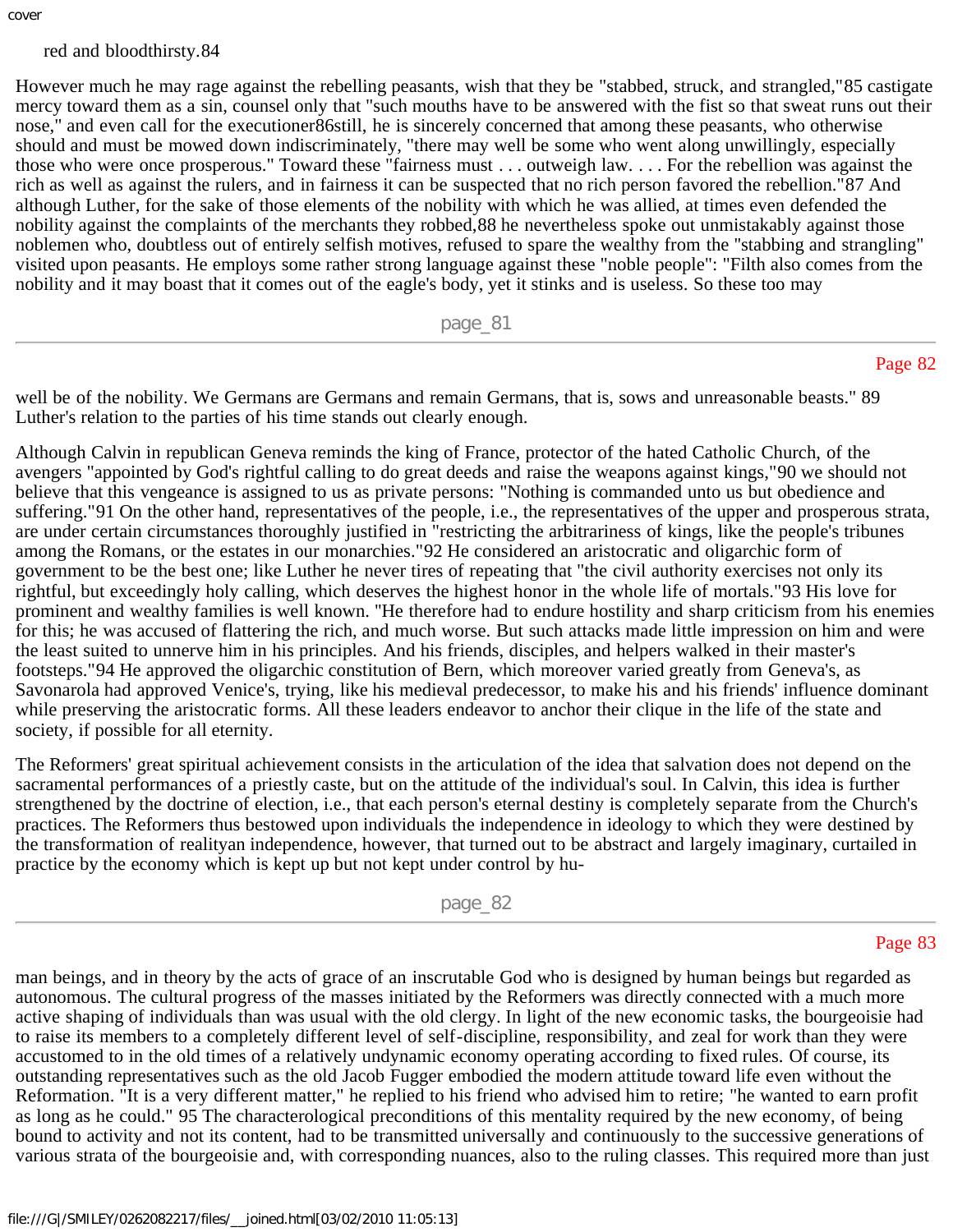individual reformers, who were already the first representatives of a new bureaucracy.

Here we come upon another common trait of these historical events. Unlike social revolutions, they do not directly affect the economic base, but tend to develop and enhance the bourgeoisie's position already secured in the economy by opportune changes in the military, political, juridical, religious, and artistic spheres. The most bitter struggles are fought to renew the body of functionaries in these realms, to replace an earlier "elite," an old stratum of bureaucrats and intellectuals, with one better suited to the new tasks and to create more appropriate institutions. Whereas profitable economic activity, the accumulation of wealth by bourgeois economic subjects, is already achieved before and after the uprising and needs only to be freed from the hindering regulations of the old regime, the cultural super-structure must undergo a reorganization. This requires new personnel who are equal to the qualitatively different demands. With the consolidation of a small stratum of monopolists brought about by concentration and centralization, cultural activity takes form more and more exclusively as domination of the masses. Although the culture is addressed just as much to the rulers and is held in especially high esteem by them, they sometimes sense very well that this is its main

page\_83

# Page 84

function in their system. In contradiction to the great artistic and philosophical productions of its own history, therefore, deep contempt and indifference to the spirit is a trait of the ideal type of the modern bourgeois, although this is manifested more in their behavior and instincts than in their views and consciousness, where the opposite scale of values generally prevails. They make religion, ideal values, and sacrifice for the nation into the highest goods of humanity, praise the success of the giants of art and science without any reference to the content of their accomplishments, and characteristically remain atheistic out of intellectual prudery, vulgar materialists incapable of any real pleasure. Pareto blurs the distinction between the key economic groups and their cultural functionaries and replaces it with secondary distinctions such as those between political and non-political functionaries, 96 and in so doing ruins his concept of conflicts among elite groups (which is unhistorically developed in any case) as a potential instrument for understanding the whole age; were it not for this failing, this concept would have otherwise quite usefully lent itself to characterizing these cultural agents of the bourgeoisie and their doings.

While the bourgeoisie itself grows increasingly insensitive toward spiritual existence, at the same time its social situation requires of it an ongoing cultural agility, both in view of the clerical and feudal reaction and in order to incorporate the entire population into its system. The powerful call for inner renewal, into which at certain times the material demands of the masses are transformed, can there-fore regularly be drawn into the struggle of the old bureaucracy and intellectuals against one or several competing groups attempting to supplant it. One of the reasons why the princes and the bourgeoisie supported the Reformation, apart from the timely dispatching of cultural issues, was the recognition that the Protestant church organization would not merely halt the flow of money to Rome but would also organize matters with greater thrift. The Catholic clergy had recognized the danger of the heretical preachers' poverty propaganda early on, and its first great advocate, Arnold of Brescia, predecessor of Cola and the Reformers, had fallen victim to an agreement between the Pope and the Emperor at the end of the twelfth century. Since the operation of these reliable and economically efficient new bureaucracies depends on "personalities" to a far higher degree than in the

page\_84

### Page 85

feudal system, in times of transition we see embittered fighting on the part of the leaders and leader cliques who want to rule in the future, not just against the old powers but amongst themselves. Under the growing domination of the performance principle, which applies even to the highest officials and functionaries, they strive with all means available to prove the worth of themselves and the validity of their principles.

Those who did not themselves participate could only be repelled by the quarrels, personal enmities, and unchained passions of domination and revenge which characterize the leading strata of the bourgeoisie in the Renaissance, the Reformation, the French Revolution, and the later bourgeois uprisings. Giordano Bruno formulated well the feeling of a great part of the educated classes of the sixteenth century toward the Reformation. One should just see, he writes,

what a miserable kind of peace and harmony it is that these Reformers preach to the poor people, apparently seeking zealously for nothing more than to have the whole world agree with their sanctimonious and conceited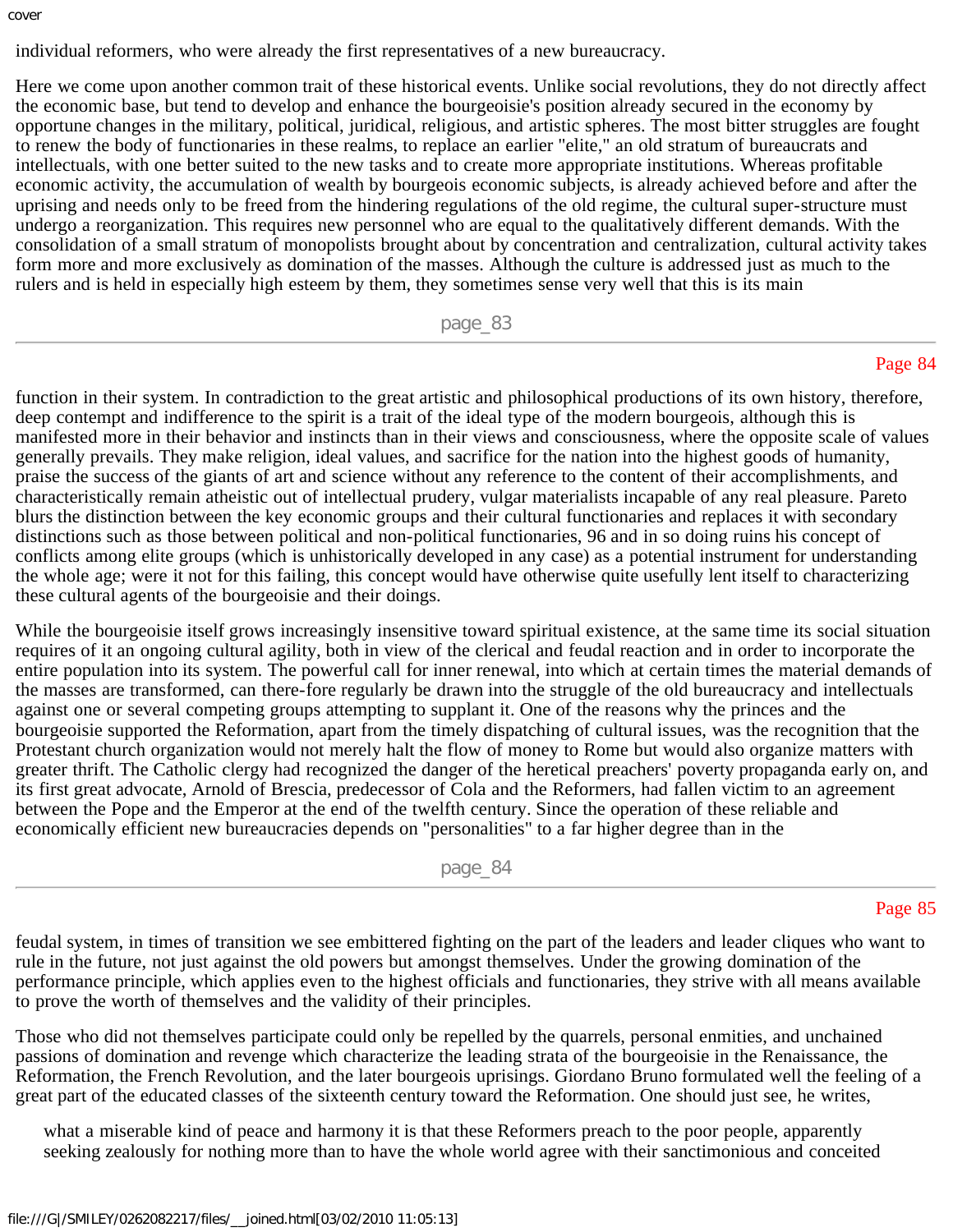stupidity and concur in their evil, degenerate conscience, while they themselves do not agree on any law, any point of justice, on any doctrine, and everywhere in the rest of the world and in all earlier centuries there never has been such disunity and strife as among them, for among a thousand such pedants hardly one is found who would not have invented his own catechism and, if he has not yet published it, would desire to do so, not one who could bring himself to approve any arrangement other than his own, none who finds anything else in others except what he believes he may condemn, reject, and doubt. Indeed, a great part of them is at odds with themselves, since today they cross out and recant what they wrote and stated yesterday. Let him see what kind of consequences their teachings have, what kind of practical conduct they produce as regards the works of justice and pity, the preservation and increase of the common good, whether among their people and leadership universities, temples, hospitals, schools, and academies of art are founded, or whether these, wherever they have installed themselves, are even simply preserved in the same condition in which they found them, and not instead fallen to ruin or disrepair through their neglect. 97

To understand the Italian philosopher's repugnance for the Reformation's rule, one need look no further than to the streak of anti-intellectualism which it has in common with many bourgeois uprisings. Even though Catholicism always made a distinction between reason before and after the fall from grace, and even though

page\_85

### Page 86

it was held in even less regard by nominalism, which already displays bourgeois traits in any case, their greatest philosophers nevertheless viewed reason as the pride of humanity. Calvin, however, stresses that "all our effort, our insight, and our understanding is so wrong that in God's sight we can think and plan nothing rightly." The Holy Ghost knows "that all thoughts of the wise are vain, and proclaims clearly that the human heart's every thought and desire is completely evil." 98

In contrast to St. Thomas and his successors, Calvin holds it to be "an indubitable truth which can be shaken by no arts. Man's reason is so completely alienated from God's justice that everything he desires and thinks is impious, wrong, ugly, impure, and sinful; the heart is so deeply immersed in the poison of sin that only a rotten stench can come from it."99 Luther knows no limits to his obscene denunciations of reason. The doctrine he has received through divine grace, he says, must be preserved in a determined struggle against "the devil's bride, reason, the beautiful strumpet"; for "it is the highest whore the devil has." Luther senses the deep connection between pleasure and intellect and he persecutes both with the same hatred: "What I say of lust, which is a crude sin, must also be understood of reason, for it dishonors and offends God with intellectual offerings, and has far worse whorish ailments than a whore."100 Though the Reformers personally, within certain limits, esteemed art and science, these were severely hindered as a result of the battle waged against graven images and against the doctrine of good works in the areas under Protestant influence. Above all, there was hostility against everything in art that ran counter to the ethical notions connected with internalization, upon every trace of the erotic, indeed upon luxury in general.

Whoever reads the descriptions of those tumultuous periods of religious and national enthusiasm repeatedly finds references to a wave of bourgeois virtue and morality which, encouraged by the authorities, gripped the people. "A strict police force punished adulterers and gamblers," Gregorovius writes about the Rome of the popular tribunes. Under Savonarola a whole system of informants was organized in order to make all kinds of moral transgressions impossible. The burning of "frivolities" is known. Under his influence and that of his followers, items incompatible with the conversion of the masses were burned: powder boxes, make-up and other cosmetics, as well as chess and other games, harps, etc. On a great bonfire before the Signoria, undesirable books also found a place: "The works of Boccaccio

page\_86

### Page 87

and Petrarch, Morgante and other battle descriptions, as well as magic and other superstitious writings; finally immodest statues and paintings, the pictures of beautiful Florentine ladies from the hand of excellent painters and sculptors and precious foreign fabrics with unchaste depictions." 101 An anti-intellectual tendency asserts itself in all these popular uprisings. This tendency is closely connected with the fact that the masses were not yet capable of an independent political stance that aimed to meet their own interests and had to internalize their wishes by the roundabout way of fetishized persons and ideas. Max Weber stressed the rationalistic trait of the bourgeois mind, but irrationalism is from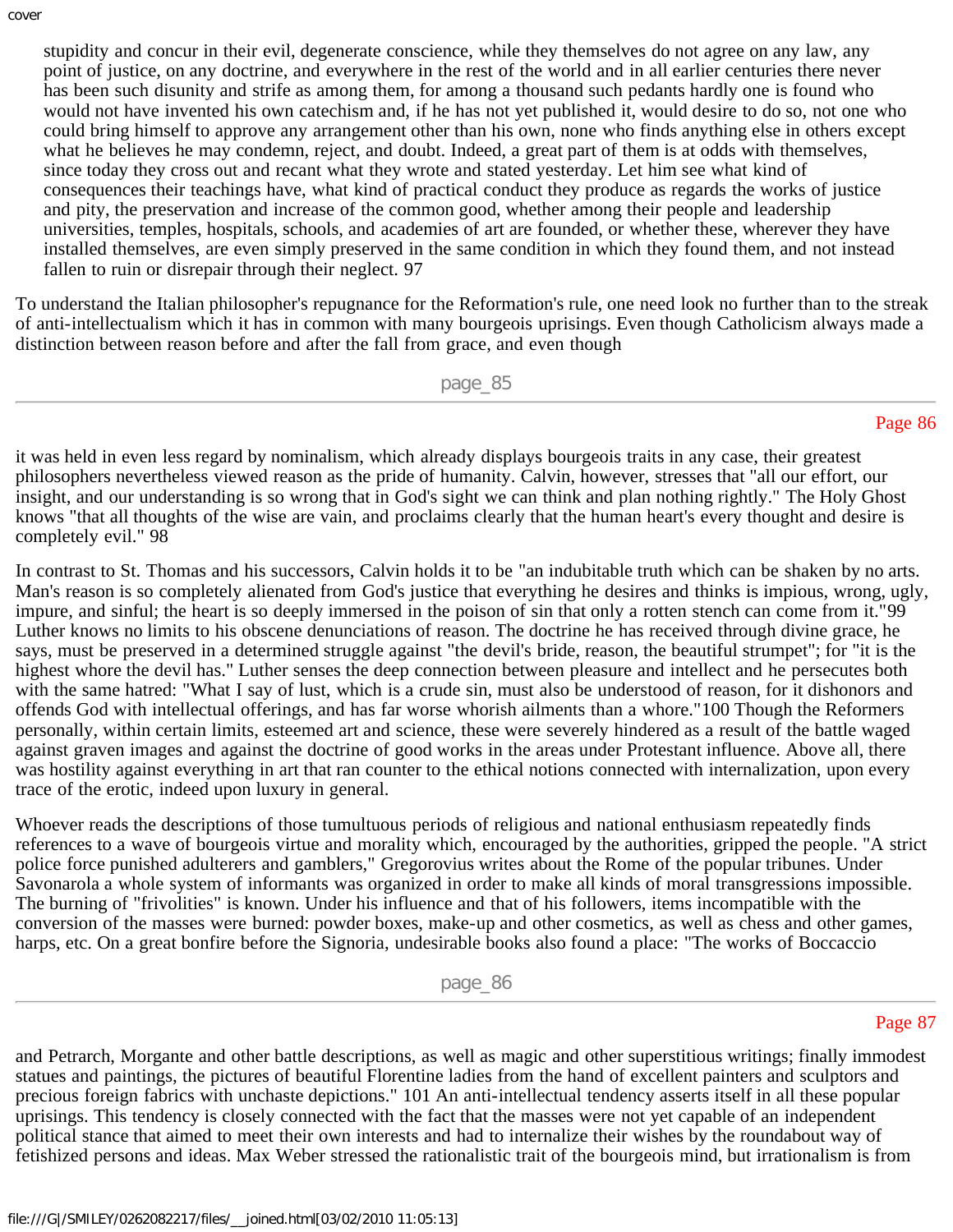the start no less associated with its history.

A further phenomenon connected with this irrationalism can be mentioned just briefly. Youth, even children, play a peculiar role in these movements. On the one hand, whenever development is fettered by the powers that be, individual young people side with the oppressed and risk their lives in the struggle against the ruling powers; on the other hand, it was an easy matter in these bourgeois uprisings to get swarms of boys and girls to take the lead in committing acts of violence and denunciations. As yet anther magical element, the so-called purity and idealism of youth promotes the leader's goals and the power of his personality. Farel, Calvin's predecessor and friend, had been mildly reprimanded by the city council on the occasion of the storming of a church. "The Protestant who recorded the incident said that it was none other than God who despised the advice of the wise and who roused the tender youths against the adults' notions. On the afternoon of the very same day 'little children' unexpectedly stormed into the cathedral . . . filling the church with wild shouting. The 'awakening of the children' was the signal for the adults. . . . There followed scenes of the crudest vandalism, incidents such as did not often occur even during the Reformation."102 Savonarola even had "police children" who helped him exercise moral discipline and carried the conflicts right into individual families.103 The proletarian children, however, distanced themselves from these moral functions. "The children of the lowest classes of people not only did not belong to Savonarola's groups but on the contrary they showed open hostility toward them and missed no opportunity to play malicious tricks on them. They also vented their spleen on the *Frate* whenever they could."104 The sentimental glorification of the child as a symbol of

page\_87

### Page 88

purity is one of those expressions of the bourgeois spirit that are both a means and an expression of the compulsory internalization of instinctual desires. One ascribes to children a freedom from desires in which is effortlessly realized the difficult self-denial expected of oneself. 105 The ideal that youth represents in the bourgeois age is neither as a bearer of theoretical and practical strength nor as a guarantee of the infinite possibilities of humanity, but as a symbol of "purity," "innocence," and "childlikeness." The mechanisms alluded to are closely connected with the ideological relation this society has managed to establish not only to children but to nature in general, i.e., the idealization of primitiveness, of "unspoiled" nature, and of the soil and the peasant.

The French Revolution seems, at first sight, to deviate from the structural similarity of bourgeois uprisings sketched here. The bourgeoisie and the propertyless masses had a common interest in removing the ancien régime. Repeated mass uprisings preceded it, and the conditions brought about by the revolution, despite all setbacks, actually led to an improvement in the general situation in both urban and rural areas in the first half of the nineteenth century. In particular, the "democratization of the land" was achieved to a certain extent by the sale of nationalized properties.106 Despite the relative community of interest between the wealthy bourgeoisie and the masses, however, contradictions in the overall course of the revolution made themselves felt. From the very beginning, neither the character nor the actions of the great leaders corresponded to a homogeneous interest of the general public, an interest that was not realizable at that time; rather, they corresponded to the interest of the bourgeoisie, and although this was a progressive interest, at the same time it led to the exploitation and oppression of large parts of the population. This contradiction is clearly evident in Mathiez's excellent works on the French Revolution, which explain and defend Robespierre's politics in great detail. He traces the economic difficulties, at the time of the revolution essentially to the *assignat* economy. All social strata that could not match the declining purchasing power of the *assignats* by raising the price of their own wares fell victim to inflation. They took up the struggle "against the cruelty of 'laissez faire' and 'laissez passer.' " They opposed the right to property with the right to live. Though these urban and rural masses found no significant leaders, in the course

page\_88

### Page 89

of the revolution they finally succeeded in forcing the imposition of general economic controls, most importantly the fixing of maximum prices for grain and other necessary consumer goods. But this regulation, which was wrung from the government only under the strongest mass pressure, also included a wage ceiling. After the bourgeois circles failed in their desperate efforts to maintain a free market situation that was impossible for the poor under inflation, or even a partial market economy, the government fell into a new contradiction with proletarian strata, since it had to impose maximum wages along with maximum prices. Under the given structure of society and the prevailing mode of production, even terror was not enough to foil all the evasions of the food laws. Even though in Paris, for example, at the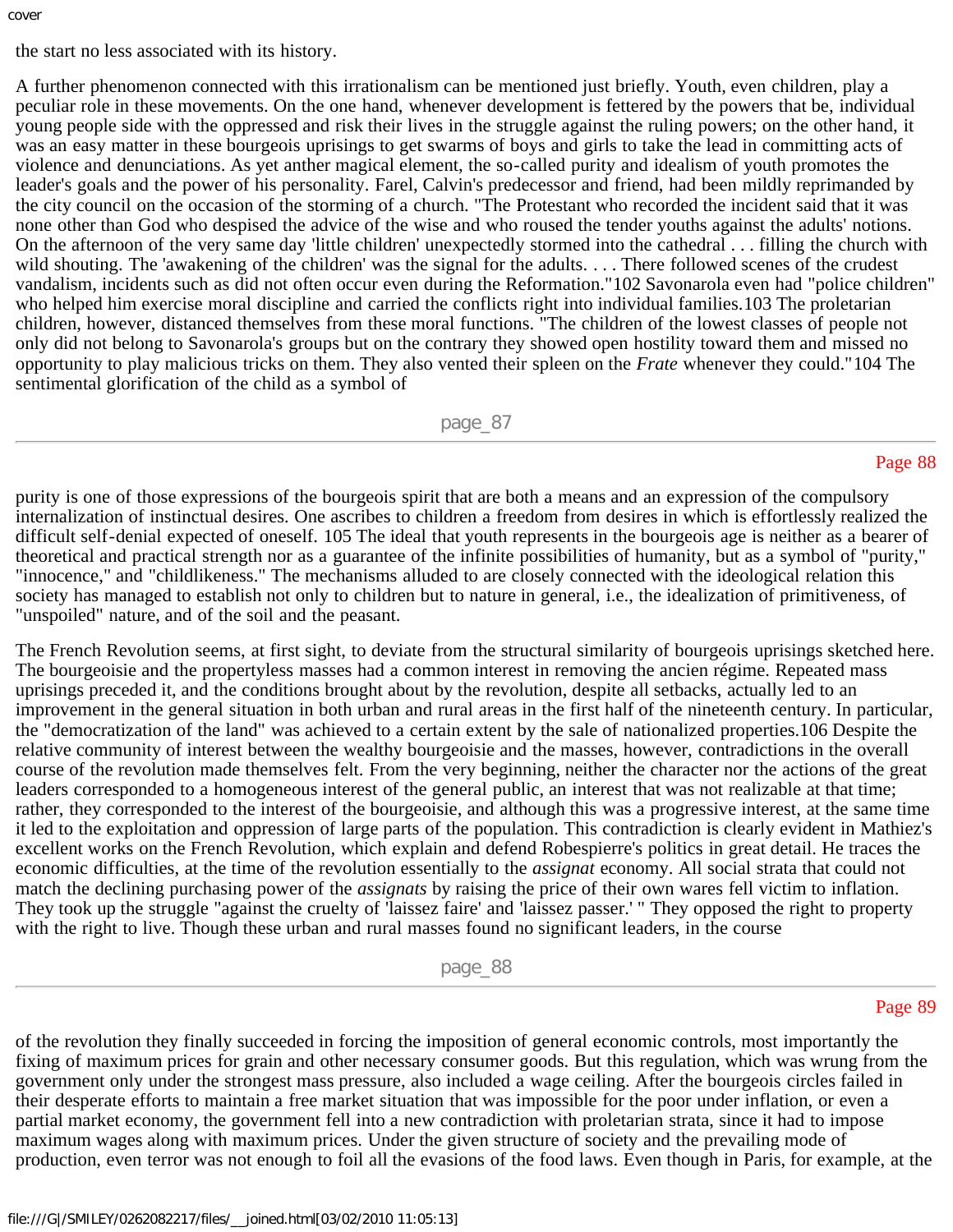time when the Hebertists dominated the revolutionary section committees and maximum wages were less rigorously maintained than the laws on food prices, this was out of the question in the cities of the north. "One would be very mistaken," writes Mathiez, "to imagine that the revolutionary offices showed the same zeal everywhere in applying the maximum food prices. Even in the middle of the terror, city administrations that seemed to be mostly Jacobin were in the hands of the owners." 107 But quite apart from these inequities, the government had to alienate the masses by the wage policy forced upon it by circumstances.

Robespierre discovered too late that he could not carry on his revolutionary policy without concessions to the lower classes.

On the eve of his fall, supported by his friends Saint-just and Couthon, he had convinced the welfare and social security committees in their sessions on 4 and 5 Thermidor finally to implement the Ventôse (February March) regulations which had until then remained just on paper, through which Saint-Just wanted to expropriate the suspects (the internal enemies) and distribute their property among the poor sans-culottes. This would have created an entirely new class which owed everything to the revolution, because it owed its property to it, and which would defend the revolution. Robespierre had gone beyond democratic policy. He was on the road to a social revolution, and that was one of the reasons for his fall.108

These laws, which posed no threat to the bourgeois order in any case, were never implemented. Nevertheless, Robespierre's uneasiness, which led him to revoke them, was justified. He no longer had the workers' support against the wealthy, who were annoyed by the mandatory

page\_89

# Page 90

price limits. In some cases, the authorities had to resort to prohibitions against workers changing their place of employment; in the countryside, people had to be commanded to work the harvest, and laws against association were passed. 109 "On 9 Thermidor, the Parisian workers, dissatisfied with the new tariffs announced by the city authorities in the preceding days, remained indifferent to the political struggle going on before their eyes. Precisely on 9 Thermidor they demonstrated against the wage limits. . . . When Robespierre and his friends were being led to execution, the workers shouted to them as they passed: the devil take the maximum!"110

Robespierre is a bourgeois leader. Objectively his policy has a progressive content; the principle of society he represented, however, comprises the contradiction to his idea of universal justice. Blindness to this contradiction stamps his character with an imprint of the fantastic, despite all passionate rationality. His teacher Rousseau was already caught in the same illusions. In Book II of *Emile*111 he states that the first idea one must give to a child is less that of freedom than of ownership." The praise of ownership is repeated in many passages. "It is certain," he writes in an article on political economy, "that the right of ownership is the most sacred of all a citizen's rights and in some regards more important than freedom itself."112 And he deludes himself with the hope that a government without ownership of the means of production could "prevent excessive inequality of wealth,"113 ward off poverty, or at least make it bearable. Robespierre thinks in exactly the same manner. It was historically impossible for him to understand the immanent laws of the bourgeois economy which were politically anchored in the revolution. Within the system advocated by Robespierre, no government could prevent the intensification of social conflicts against anonymous economic forces. Rousseau and Robespierre's personal world of ideas corresponded directly to the situation of the petite bourgeoisie. They strongly resented large fortunes. The principle of ownership showed them its dark side. For Rousseau, all humanity's unhappiness even begins with it. He nonetheless declares it sacred. "One did not need a revolution," Robespierre said in the National Assembly, when confronted with socialist tendencies, ''to teach everyone that excessive inequality of wealth is the source of many evils and crimes, but we are, nevertheless, convinced that equality of property is a chimera."114 The exclamation la

page\_90

# Page 91

propiété; que ce mot n'alarme personne" stands at the beginning of the same speech. But if ownership is, for the French Revolution, a human right, still it is part of Robespierre's practice to put his own moderation and poverty in the right light. In general, he surrounded his person with the halo of poverty and virtue as diligently as Cola and Savonarola did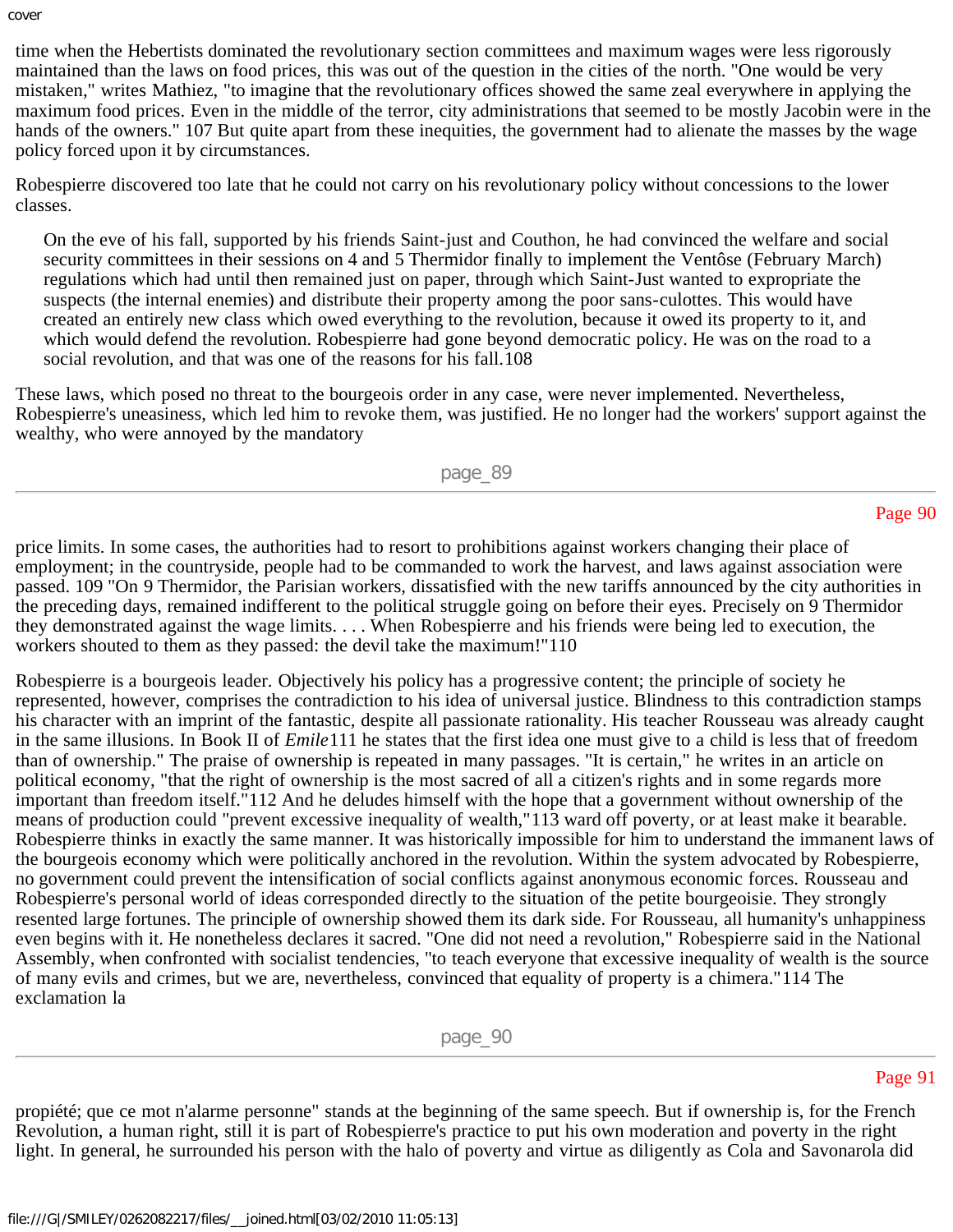theirs with divine grace. When he asserts that he would rather be the son of Aristides who was raised in the Prytaneum at Athens's expense than heir to Xerxes's throne, 115 that is not at all so irrational. But affirmations such as his claim that superfluity was not merely the price of crime but also its punishment and that he wanted to be poor in order not to be unhappy116 are just part of the bourgeois leader's necessary self-glorification. Such conscious display of his own ascetic virtues through his own words and way of life was one of the most important irrational means for magnifying Robespierre's person in the eyes of his followers. Most historians have portrayed his behavior as a purely psychological fact, without understanding it as one of those practices based on the social function of these politicians. "What is the secret of his power?" Michelet asks. "The opinion which he was able to convince everyone of: his incorruptible honesty and his immutability. With an admirable consistency and astonishing tactics, he succeeded in upholding his reputation for resolute integrity. In the end he maintained it simply by his own assurance. And his word carried such weight that in the end one denied the obvious facts in order to recognize Robespierre's assurance as the highest authority, contrary to reality. . . . Faith in the priest was back again, immediately after Voltaire. This priest denied nature and made a nature of his own by his word. And this one was hard compared with the other.''117 Indeed, Robespierre's ascetic attitude does possess a magical character. He uses it as a higher legitimation.

He was not able to do without symbols either. They are integral to his policy and his character. The cockades and flags play a major role in the revolution. It is reported that Marat, on the eve of the uprising on August 10, 1792, rode through the streets of Paris with a laurel wreath on his head,118 which was certainly not to Robespierre's taste. He criticized all ostentatious behavior; the feasts of reason celebrated by the Hebertists, which were a sharp affront to positive religion, especially disgusted him.119 But his role as bourgeois leader, which requires displays for the masses, forced him to attend the Feast of the

page\_91

# Page 92

Supreme Being in June 1794, which he presided over and the plans for which he had drawn up with the painter David, or at least approved. When he saw the people in the Tuileries gardens, he cried out enthusiastically: "The whole world is gathered here!" 120 In the course of this ceremony he set fire to the statue of Atheism, which had been erected for this purpose. In the middle of the flame the statue of Wisdom appeared. This defined the symbolic meaning of the event for the organizers and their audience. In truth, the bourgeoisie's struggle against atheism is less indicative of wisdom as a whole than of the wisdom of the government. This society needs a religion as a means of domination because the general interest does not hold it together. The road to the military cemetery, where the National Convention was to listen to hymns121 and national songs from a mountain built for that purpose, was passed in solemn procession. "The legislative assembly proceeded behind a group of old men, mothers, children, and young girls. Robespierre, in his capacity as President, led the way. He wore Nanking trousers, a cornflower-blue jacket, a belt with the national colors, on his head a hat decorated with a tricolor crest, and in his hand, like all his colleagues in office, a bouquet of grain-stalks, blossoms, and fruit."122 What is distinctive of popular leaders here is not the strangeness of the procession, which is often wrongly stressed by portrayals hostile to the revolution, but the compulsion to have such impressive and symbolic rallies, which even Robespierre could not avoid. At the height of its revolutionary development of power the bourgeoisie recalls its earliest revolts. "The brotherhood festivals of the French Revolution in Paris appear truly to be an imitation of the August festival of the popular tribunes of Rome.''123 As a consequence of the very different political situations in which their class found itself, Rienzo and Robespierre are worlds apartand yet something in their nature is identical, because the form of society on whose behalf their activity was ultimately brought to bear is one and the same.

Even historians' discussions of these figures display at times a remarkable concurrence. Thus, Cola's modern biographer accuses Gregorovius of "blunders" and "clumsy criticism" for his talk of pathological hypersensitivity, the classical carnival game, the "insane plebeian with his crown of flowers," and so on.124 Similar statements about Robespierre have frequently provoked the critique of historians. Michelet

page\_92

# Page 93

speaks of the incorruptible man's "pathological imagination," 125 and has been just as harshly reproved as Gregorovius, with whom he may be compared in regard to his power of depiction and "theatrical pose," as Burdach says of Gregorovius.126 Michelet and Gregorovius are partly right, partly wrong. Bourgeois leaders are prone to a trace of the fantastic, but this is based less on their psychology than on social conditions. For all of their fantasies, they remain as true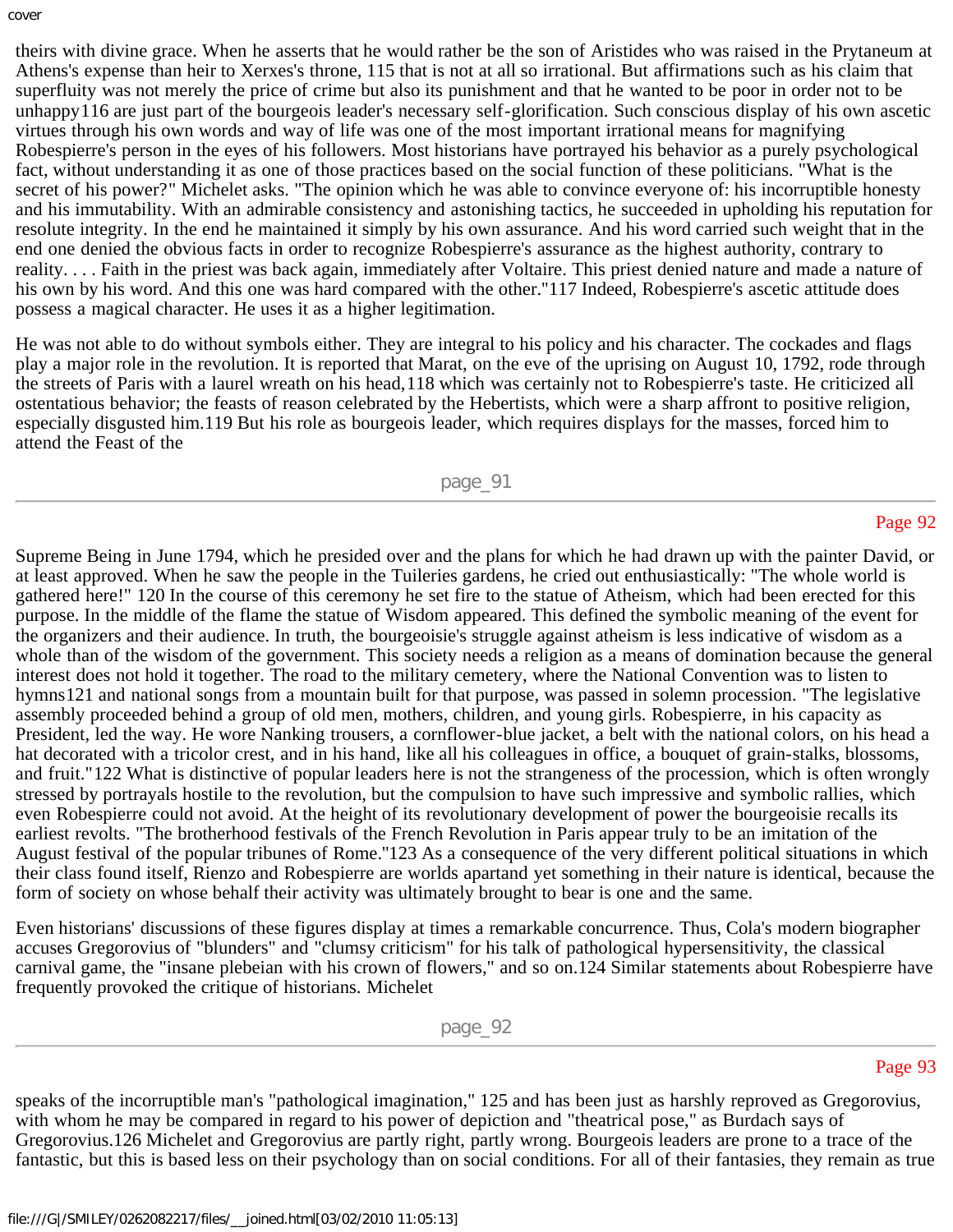to reality as is possible in this contradictory society. The fantastical is a symptom of their profession; almost all of them could have been considered to be manic, at the very least, before or after fulfilling their historical mission. The qualities that make them suited for their rolethe oscillation between love for the people, strictness, and cruelty; the combination of a child's gentleness with the rage of a bloody avenger; the obstinacy of the freedom fighter and the submission to the will of higher powers; the intermingling of personal simplicity, bombastic concepts, pomp, and moral severitywhenever the right circumstances bring all of this into evidence, it can be only partly conscious on the leaders' part. This contradictory temperament must surely be inborn, i.e., their character is preformed for their achievement. All these contradictions are contained in the average bourgeois individual as well. The cautious and especially ''calculating" businessman, a smallscale model of practicality, precision, and thrift, tends, at least secretly, toward improbable, romantic enterprises, and at times comes up with the most adventurous of ideas. The leader is just the magnified version of this type. His character structure corresponds to that of his followers. Contemporary popular literature contains the same unmediated mishmash of blood craze and virtue, boastfulness and modesty as is worshiped in the leader. In his person, this mixture is "natural." It is told that Prince Colonna at times used to like to invite the notary Rienzo to dinner and have him give a speech. "The prominent gentlemen broke out in laughter once when he said: 'When I have become ruler or emperor, I will hang this baron or have that one beheaded,' pointing his finger at the guests. He went about in Rome as a fool. . . . No one suspected that this fool would one day have the terrible power to lop the heads of prominent Romans from their shoulders."127

Robespierre shares the Reformers' hostility to erotic culture. The constant exhortations to moral purity and the associated mania to discover filth everywhere is inseparable from his politics. They see

page\_93

### Page 94

physical and moral filth everywhere. They despise idleness, people of loose morals, and attitudes that favor pleasure and happiness. In his letter to d'Alembert, the Genevan Rousseau lashes out at the theater and declares it an "amusement," and that if people cannot do without "amusements" they at least ought to be limited to an absolute minimum: "every unnecessary amusement is an evil for a being whose life is so short and whose time so valuable." 128 When Robespierre's spiritual mentor propagates this hatred of pleasure, he can appeal to illustrious Genevan predecessors. Although Calvin, in contrast with a few of the more radical members of his leadership, was of the opinion that "one must not deprive the people of all delights,"129 under his rule dance, play, and public and private festivities were either completely forbidden or tied to conditions that virtually amounted to a prohibition.130 Even theatrical performances with ''a good intention"131 were opposed on grounds of principle by the congregation he headed, even if not by his own initiative. "As could be expected," a modern study of Robespierre says, "he also used his power to enforce universal morality. Maximilien and Couthon, who often ate together at noon, represented a strong puritanical element on the committee. In October they encouraged the Commune in its striving to break the wave of immorality that had inundated Paris. They obtained an order from the committee to arrest the writer and owner of a theater where an indecent play was being performed."132 Certainly, Robespierre is infinitely more positive toward theory and reason than Luther and his followers, both because of the historical progress which had occurred in the interim and because of his role in the left wing of the bourgeoisie. But it is also true that Robespierre was no less exempt from the rule that bourgeois popular leaders lag behind the knowledge of the writers who prepared the way for them. He was very critical of the Enlightenment. "Virtue and talent are both necessary qualities, but virtue is the most necessary. Virtue without talent can still be useful. Talent without virtue is just a misfortune."133 In the speech on 18 Floreal 1794, quoted above, he inveighed against the materialism of antiquity and the modern age, especially against the Epicureans and Encyclopedists. After a very idiosyncratic digression into the history of philosophy, he reproaches them for writing against despotism and then accepting pensions from it, and for penning books against the court and dedicating them to kings. Robespierre criticizes the

page\_94

### Page 95

materialist philosophy for "making egoism into a system, and understanding human society as a war of treachery, success as the measure for right and wrong, honesty as a matter of taste and decorum, the world as the property of clever scoundrels." 134 He plays off Rousseau against Voltaire's circle, which of course very much hated the Genevan moralist. But the harsh depiction of the world rejected by Robespierre corresponded more accurately to reality than did his own belief that after the bourgeois order is consolidated, justice will depend on the return to virtue. This idealism, however, is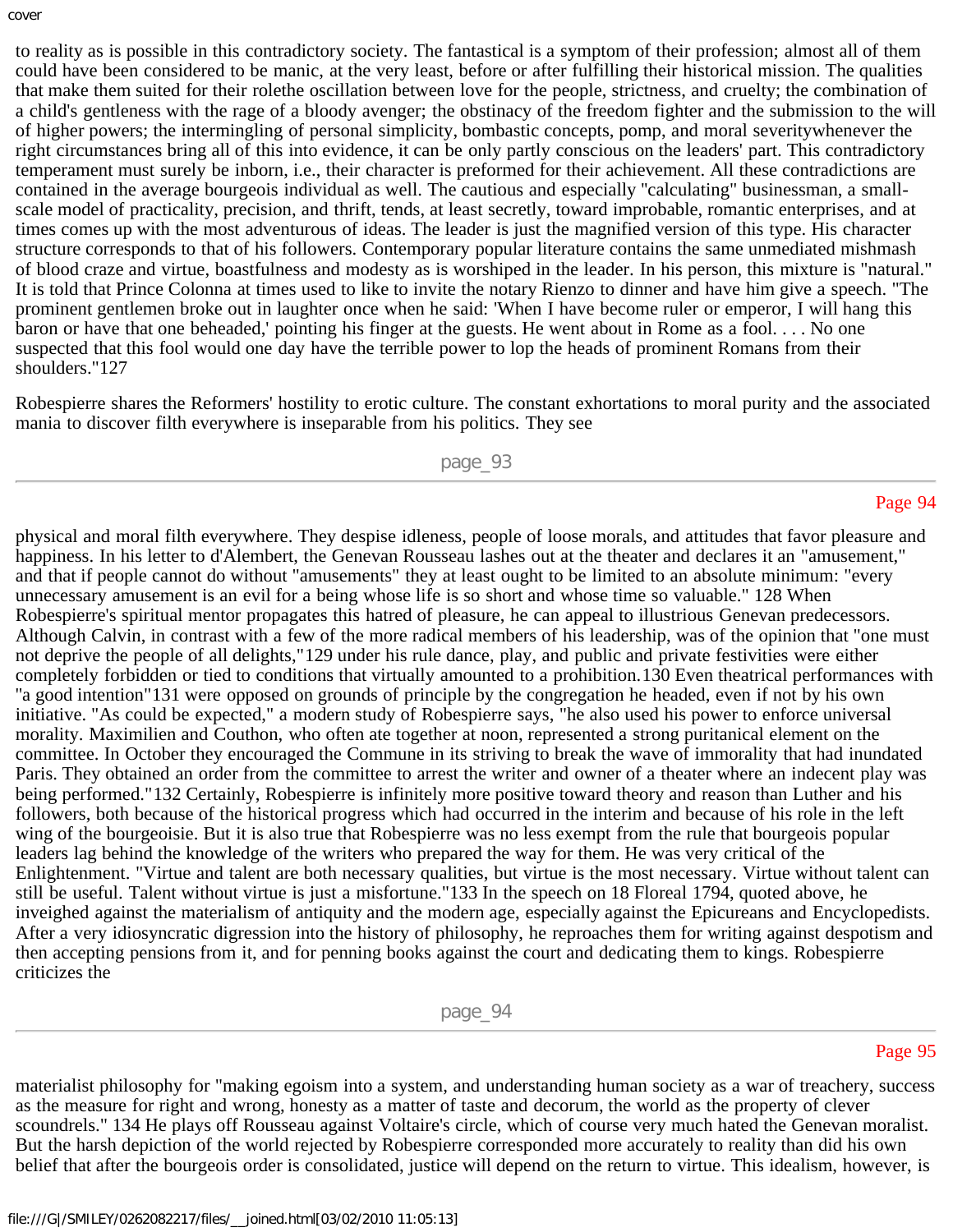inseparable from Robespierre's historical task. With his fall, this view showed its deficiency compared with the spirit of materialism which he so disdained.

# III

In order to illuminate the historical consequences of unrestrained egoism, which, despite the official morality of the modern age, is an essential trait of everyday life, a few non-everyday events were pointed out above. From the key points of its development, the revolutions, a light is cast over the bourgeois spirit as a whole that is also useful in analyzing the normal state. The question arises as to why this historical meditation was necessary at all. The derivation of the psychic and intellectual narrowness of the predominant character seems simple enough. Bourgeois society does not rely upon conscious collaboration for the existence and happiness of its members. Its vital law is a different one. Each person thinks he is working for himself, and must think of his own survival. There is no plan laying out how universal needs are to be met. By everyone producing things which can be exchanged for other things that are needed, production is regulated just enough for society to develop in its given form. The more a better, more rational system becomes technically possible over the course of centuries, the cruder and more clumsy this "fine" instrument, the market, proves to be; it mediates the reproduction of society only with severe losses in human life and goods, and with the advancement of the capitalist economy it is unable to save humanity, despite its growing wealth, from a reversion to barbarity. It is this very state of affairsthat during the epoch that emancipates the individual, each human being experiences itself in the underlying economic sphere as an isolated subject of interests, associated with others only by

# page\_95

# Page 96

purchase and salethat gives rise to otherness [*Fremdheit*] as an anthropological category. The characteristic philosophy of the age understands the human being as a self-contained monad in transcendental loneliness, connected with other monads only by complicated mechanisms independent of their willthis is the bourgeois individual's form of existence expressed in the concepts of metaphysics. Each one is the center of the world, and everyone else is "outside." All communication is an exchange, a transaction between solipsistically constructed realms. The conscious being of these individuals can be reduced to a small number of relations between fixed quantities. The language of logistics is its appropriate expression. Coldness and alienness are the direct result of this basic structure of the epoch: nothing in the essence of the bourgeois individual opposes the repression and annihilation of one's fellow human beings. On the contrary, the circumstance that in this world each becomes the other's competitor, and that even with increasing social wealth there are increasingly too many people, gives the typical individual of the epoch a character of coldness and indifference, one that is satisfied with the most pitiful rationalizations of the most monstrous deeds as long as they correspond to his interest.

The preceding expositions dealt with only a few aspects of the historical realization of the bourgeois principle. In considering the trait of cruelty, they attempted to lend a more concrete form to the purely theoretically derived model of the bourgeois individual than would be possible by means of a purely logical derivation. Though cruelty was not discussed at great length in connection with these uprisings, nothing is more well known about them than this. Certainly the counterrevolutionary reactions were, as a rule, much more bloody, for they lacked even the rapidly disappearing hope of a drastic change, which in bourgeois revolutions works against resentment; the progressive elements are completely helpless and are the main target of terror. The masses are reduced from a particular factor which, though not awakened to complete self-consciousness, nonetheless endeavors to drive the process forward and hence plays a role of its own, to a mere instrument of revenge against the most advanced groups. In the bourgeois revolution the masses, though with changing strength and constant vacillation, are determined by their more conscious wing, and are differentiated and alert. They must constantly be observed,

page\_96

# Page 97

convinced, and taken seriously. They are not a mass in the same sense as in the counterrevolution, where the "mob" tends to appear on the scene. The "mob" is different from the masses in revolutions, down to the psychic structure of its units. The question of whether the uprisings that have taken place in the most recent past in some European states are to be classified more as one or the other kind of historical eventswhich, moreover, at times have a similar character and are ultimately all phases of a single process and a self-coherent totalityis not as easily answerable as it may appear to be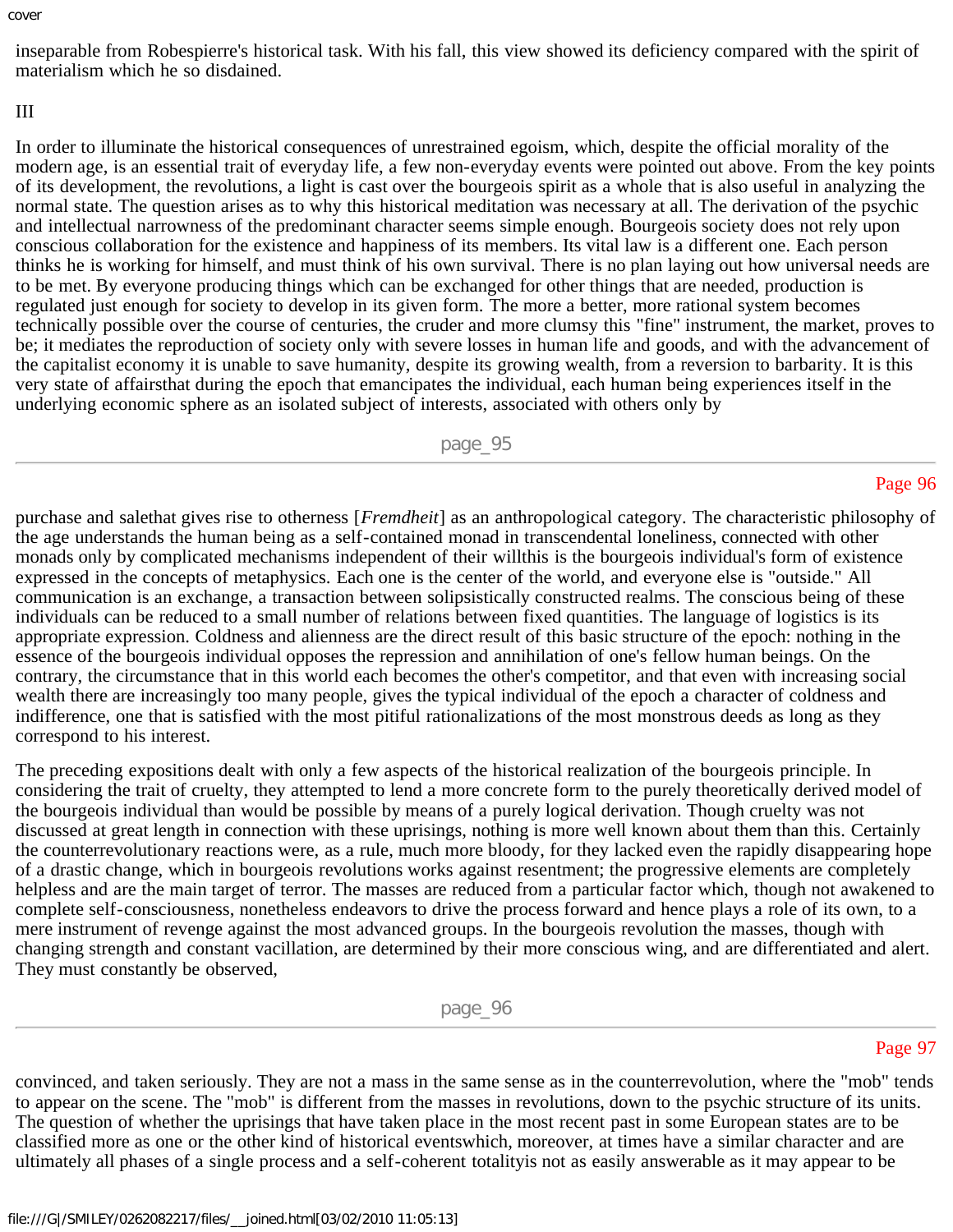from a liberal perspective. At any rate, what are involved here are not absolutist or clerical reactions but the staging of a bourgeois pseudorevolution with radical populist trappings, wholly contrary to any possible reorganization of society. The forms they take seem to be a bad imitation of the movements previously discussed.

The role of the bourgeois leader as a functionary of the property-owning strata; the surrounding of his person with magic qualities for the masses, his "charisma"; the importance of symbols and holidays; the preponderance of speech over action; the call for inner renewal; the replacement of the old bureaucracy; the personal struggles between aspirants for elite positions; the mostly psychically determined relation of leaders, subleaders, and followers; the religious and national emotionalism; the anchoring of the difference between poor and rich in the eternal essence of the worldall these are expressions of the same dynamic: the masses, set in motion under the slogans of freedom and justice, and with a tremendously vague or clear urge to improve their situation and to attain for themselves a meaningful existence, peace, and happiness, are incorporated into a new phase of class society. Certainly, this is just one side of the whole process. The other is the progress of this selfsame society, which advances in leaps and bounds precisely in these revolutions, in which the preconditions for a higher social order are developed in this way and not otherwise. But as long as the epoch lasts, this negative moment has its own anthropological consequences. Since the egoism of the masses led by the bourgeois leader must not be satisfied, since their demands are repressed as inner purification, obedience, submission, and self-sacrifice, since love and recognition of the individual are deflected toward the leader, who has been magnified to superhuman dimensions, and toward lofty symbols and great concepts, and since one's own being is

page\_97

Page 98

annihilated along with its claim to existenceidealistic ethics tends to go in this directionthe extraneous [*fremde*] individual is also experienced as a nullity and the individual as such, his pleasure and happiness, is despised and denied.

The feeling of one's own absolute nothingness that dominates the members of the mass corresponds exactly to the puritanical view "that practical success is at the same time the sign and the reward for ethical superiority. . . . The doctrine that misery is a proof of guilt, although it casts a strange light on the life of Christian saints and sages, was always liked among the wealthy." 135 The fact that the poor person is in reality worthless is demonstrated to him anew every day; at bottom, he knows it right from the start. The prevailing ideology does generally contain the opposite thesis, yet a person's deeper psychic layers are not determined by it alone, but equally by the constant experience of contradictory reality. The manifest ideology is just one of the factors that give rise to the personalities typical of the society. The humanism that pervades the history of the new spirit shows a double face. Directly, it signifies the glorification of the human being as the creator of its own destiny. Human dignity lies in the power to determine oneself independently of the powers of blind nature within and without; it lies in one's power to act. In the society in which this humanism spread, however, the power of self-determination is unevenly distributed; for inner energies depend no less on external destiny than it does on them. The more remote the abstract concept of the human being, as glorified by humanism, was from their real situation, the more pitiful the individuals of the masses had to appear to themselves, and the more the idealistic divinization of Manas manifested in the concepts of the greatness, genius, and grace-endowed personality of the leader, etc.resulted in the self-abasement and the self-contempt of the concrete individual. Yet the individual is simply reflecting reality. If even the happiest person can, from one moment to the next and without due cause, become like the most miserable and poorest person, not through the blind forces of nature but through causes within human society, and if unhappiness is the only normal and certain condition, then the concrete individual cannot count for very much. Each hour society confirms anew that only circumstances, not persons, actually deserve respect. The Reformation, with its morally depressing antihuman pathos, its hatred for the earthworm's

page\_98

Page 99

vanity, its dark doctrine of predestination, is not so much the opponent of bourgeois humanism as its other, its misanthropic side. It is humanism for the masses, while humanism itself is the Reformation for the wealthy.

The necessity to move the greatest part of society by spiritual practices to a renunciation which is necessitated not by external nature but by the organization of society into classes gives the whole cultural thinking of the age an ideological character that stands in disproportion to the knowledge possible at this stage of technical development. Even with an organization in which human freedom was restricted solely by external nature that had yet to be mastered and not by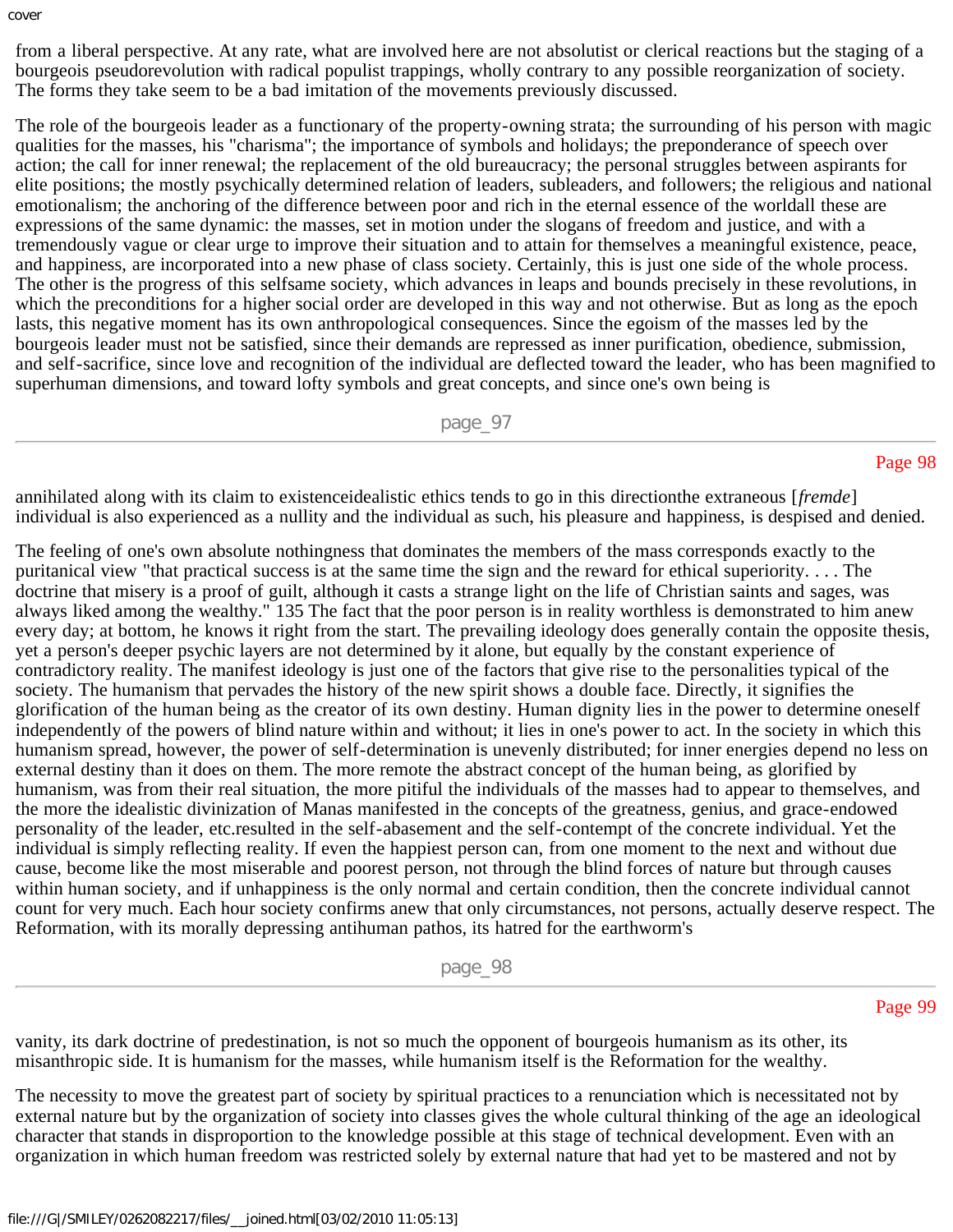social relations, the limits set by nature would compel some portion of external wishes and needs to be internalized, leading to the transformation of energies. To the extent that other goals, satisfactions, and joys would develop, these would completely lack the character of the higher, more noble, and sublime, which today invests all spiritual and all socalled cultural endeavors in contrast to materialistic noninternalized desires. The medicine-man solemnity that, as a consequence of the antagonistic constitution of society, clings to the whole of life in all noneconomic spheres, disappears with the fetishes by means of which the masses are held in check and around whose grounding, cultivation, and propagation this life is centered. The preservation of aesthetic, literary, and philosophical elements of the past epoch does not mean the conservation of the ideological context in which they stood. The affirmative character of culture, according to which the existence of an eternally better world over the real world was asserted, this false idealism is crumbling, but the materialism that is left is not the bourgeois one of indifference and competition; the preconditions of this crude atomistic materialism, which under the sway of that idealism was and is the real religion of practice, will crumble as well. The words "the realm of freedom" do not mean that the fruits borne by culture's present level of development should be extended in a "refined" form to benefit the "whole people," as is usually said. This undialectical view, which naively adopts the bourgeois notion of culture, ascetic scale of priorities, and concept of morality but remains ignorant of its great artistic achievements, has dominated the reform efforts of even the progressive nineteenth-century political parties to this very day, made thinking shallow, and ultimately contributed to

page\_99

# Page 100

defeat. With the increasing hopelessness of the masses' condition, the individual is finally left the choice between two modes of behavior. One is the conscious struggle against the conditions of realitythis retains the positive element of bourgeois morality, the demand for freedom and justice, while annulling its ideological hypostatization. The other is a continued profession of this morality and its corresponding hierarchythis leads to a secret contempt for one's own concrete existence and to hatred for the happiness of others, to a nihilism 136 which has expressed itself again and again in the history of the modern age as the practical destruction of everything joyful and happy, as barbarity and destruction.

In salient historical moments, this bourgeois nihilism is expressed in the specific form of terror. There have been certain periods in history in which terror was an instrument of the government. But various elements must be distinguished in this. Its rational goal consists in intimidating the opponent. Gruesome acts directed at the enemy are protective measures of domestic and foreign policy. But terror also serves another purpose, one which its originators are not always consciously aware of, and which is even more rarely admitted by them: the satisfaction of their own followers. Insofar as this second element plays a role even in such progressive movements as the French Revolution, it corresponds to the deep contempt, the hatred of happiness itself, that is connected with the morally mediated compulsion to asceticism. The preaching of honorable poverty which accompanies the everyday life of this age, one that has nonetheless made wealth its God, eventually becomes more intense in the course of the uprising and sets the basic tone even of the most liberal bourgeois leader's speech. The deepest instincts of the audience take this to mean that after the return to order, what will begin is not a new, meaningful, and joyous existence that will really put an end to. miseryin which case terror would not be required for their satisfactionbut the return to hard work, low pay, and actual subjugation and impotence vis-à-vis those who need make no sacrifices in order to be honest. The equality which the individuals of the mass sense as fair and just at such moments, and which they demand, amounts to a universal abasement to the life of poverty so emphatically commended to them. If pleasure, or even just the capacity for pleasure, which they have had to fight in themselves since their youth, is so ruinous, then those who

page\_100

### Page 101

embody this vice and remind one of it in their whole being, appearance, clothing, and attitude should also be extinguished so that the source of scandal disappears and one's own renunciation is confirmed. The individuals of the mass would have to view the entirety of their lives as misspent if it turned out that pleasure is really worth-while and that the halo of renunciation exists only in the imagination. Through the clumsy and frenzied attempts to grab whatever is possible, through the imitation of orgies as he imagines them, the little man who one day came to power documents the same inner fear as the obstinately virtuous parvenu of missing the chance of his lifetime. For it is always a question of the soul. Driven by serious curiosity and inextinguishable hatred, people seek the forbidden behind what is alien to them, behind every door which they cannot enter, in harmless clubs and sects, monastery walls and palaces. The concept of the alien becomes synonymous with that of the forbidden and dangerous, and the enmity is all the more fatal since its carriers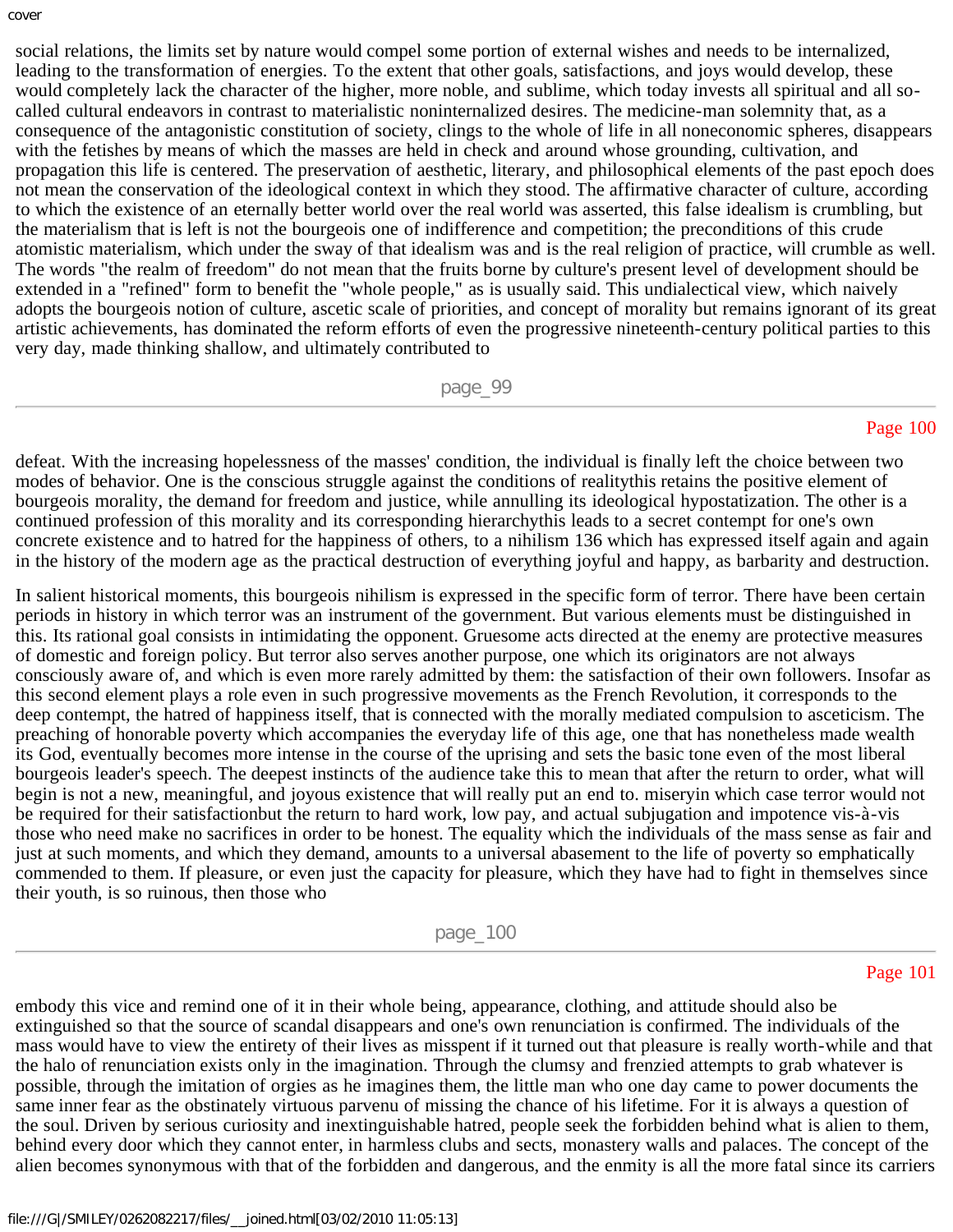feel that this forbidden thing is irretrievably lost for themselves by virtue of their own rigid character. Petit bourgeois resentment against the nobility and anti-Semitism have similar psychic functions. Behind the hatred of the courtesan, the contempt for aristocratic existence, the rage over Jewish immorality, over Epicureanism and materialism is hidden a deep erotic resentment which demands the death of their representatives. They must be wiped out, if possible with torments, for the sense of one's own existence is called into question every moment by the existence of the others. In the orgies of the aristocracy, licentiousness in rebellious cities, and bloodthirstiness of the followers of an opposed religionin the kind of deeds they impute to their victimsvirtue betrays its own dream. It is not so much the scarcity of luxury that sets the ideologically dominated masses in motion as it is the very possibility of luxury at all. Luxury is therefore essentially considered impertinent not because there is poverty, but because poverty is taken to be the better of the two. All are equally nothing, and so soon as they believe themselves to be more, they are reduced to nothing. This brutality toward personal destiny, which in the bourgeois world is the law for most, is made plain for all to see by the guillotine, which more-over gives the masses the blissful feeling of omnipotence by virtue of their own principle having attained power. The guillotine symbolizes negative equality, the worst kind of democracy, which is identical with

page\_101

### Page 102

its own opposite: utter contempt for the person. Accordingly, the cruel treatment of suspects in the prisons and tribunals of the bourgeois freedom movements and counterrevolutions is typically accompanied by moral abuse, castigation, and insults. "To make equal" has two meanings: to elevate what is below, to consciously set the highest claim to happiness as the standard of society, or to drag down, to cancel happiness, to bring everything down to the level of the present misery of the masses. Even the rebellions of this era that have been liberating and decisive for humanity harbor elements of this second meaning. Both principles are at work in the masses, and often enough they conflict. Even though only the negative one became operative in the counterrevolutions, it must also be said that the positive one, which points beyond the structure of the epoch, has already predominantly defined the character of a number of historical phenomena.

Nevertheless, one need not read Taine's descriptions, inspired by wild enmity, 137 to recognize this nihilism even in the Terror of the French Revolution. The "philosophical policeman Dutard," whom Mathiez quotes, expresses the significance of terror for the masses more clearly than any listing of terrible incidents. In his report on the execution of twelve condemned men, he makes the following observation:

I must tell you that these executions have the greatest effect in politics, but the most important one consists in calming the people's resentment for the evils they have borne. They exercise their revenge in this way. The wife who has lost her husband, the father who has lost his son, the merchant who no longer has a business, the worker who pays so much for everything that his wage is reduced almost to nothing, can be reconciled with the evils that oppress them only when they see people who are even more unhappy than they are and whom they believe to be enemies.138

Marx and Engels did not overlook the contemptible side of the Terror of the French Revolution. "The whole French terrorism," they wrote in the *Neue Rheinische Zeitung*, "was nothing but a plebeian manner of getting even with the enemies of the bourgeoisie: absolutism, feudalism, philistinism."139 And in 1870 Engels wrote: "*La terreur* amounted to mostly useless cruelties, such as are committed by anxious people for their own reassurance. I am convinced that the guilt for the Reign of Terror of the year 1793 falls almost exclusively on the shoulders of overly anxious bourgeois acting like patriots, the narrow-minded . . . petty bourgeois, and the ragged mob [*Lumpenmob*]

page\_102

## Page 103

that made their living from the Terror." 140 Though Engels in this passage understands the Terror mainly as a ridiculous exaggeration of the rational goal, his revulsion toward the petit bourgeois and the ragged mob also points to the socially conditioned sadomasochistic constitution of these strata, who were no less to blame for French terror than the opponents' activity.

In view of the indefinite postponement of a really thorough and lasting improvement for the poor, and of the certainty that the real inequality would continue despite the empty phrase "equality," the leaders hit upon the solution of offering the masses the unhappiness of particular people in place of the happiness of all the people. The beautiful Claire Lacombe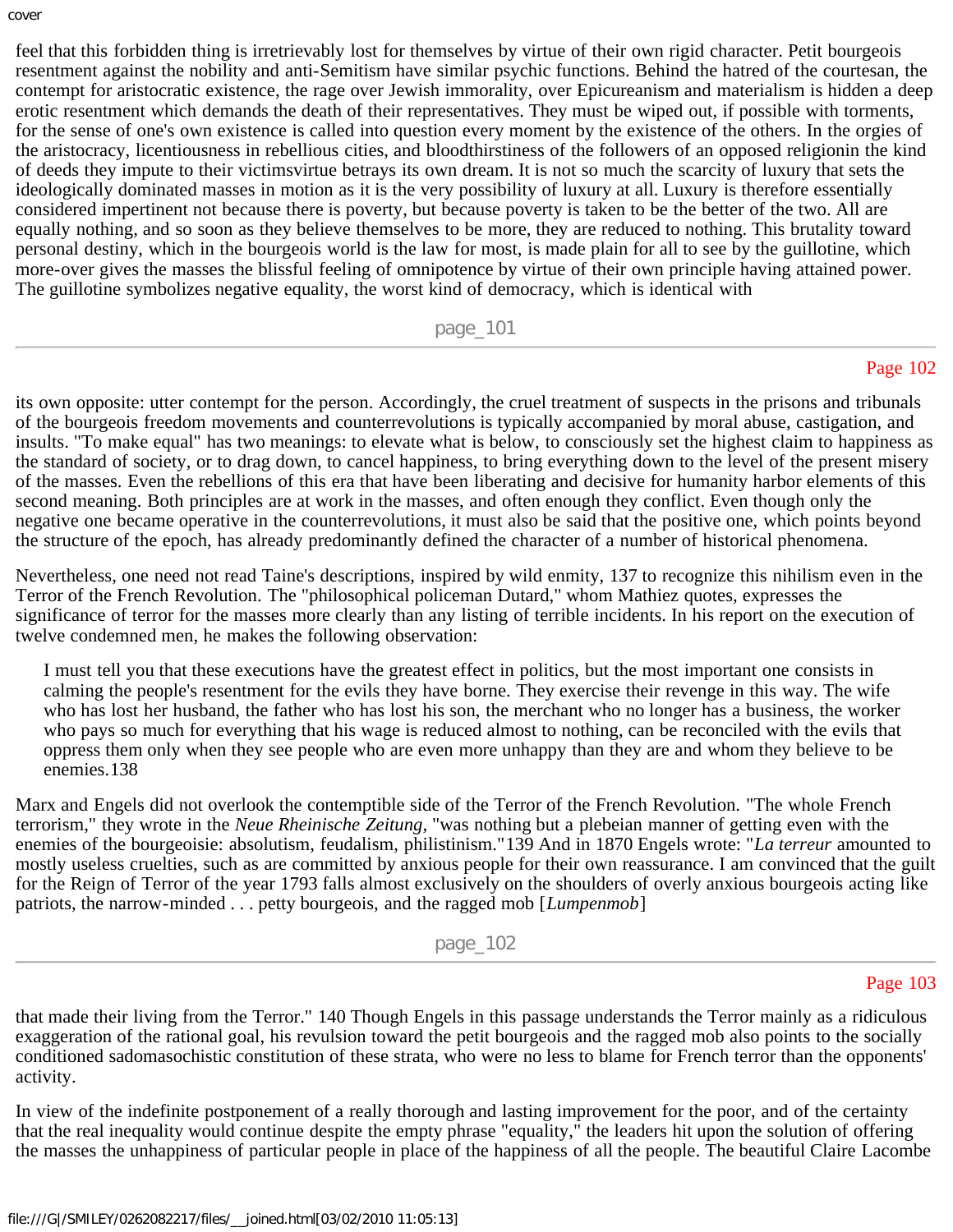played a certain role in the Revolution since the August 10 revolt, in which she had distinguished herself. She was closely affiliated with the radical leftists and had a great deal of influence among revolutionary women. When she came into conflict with Robespierre and his followers, her execution was announced even before her final arrest with the words, "The woman or girl Lacombe is finally in prison and been rendered incapable of doing harm. This bacchantic counterrevolutionary now drinks nothing but water; it is known that she was very fond of wine, no less than she was of good food and men. Proof: the intimate friendship between herself, Jacques Roux, Leclerc, and comrades."141 Robespierre generally represented this petit bourgeois spirit in his policies. Personally, his ascetic predisposition disposed him to it, but the great progressive significance of the Revolution is also expressed in his character. "The people," he writes in his notes, "what obstacle stands in the way of instructing them? Misery. When will the people, then, be enlightened? When they have bread, and the rich as well as the government stop buying vile pens and tongues to deceive them. When their interest has fused with the people's. When will their interest have fused with the people's? Never."142 But these sentences actually went beyond the movement he led. He crossed them out in his manuscript. Similarly, Saint-Just had arrived at a great insight. "Happiness is a new idea in Europe.''143 He expressed it in connection with the laws which led to the fall of his government. After Thermidor, it was not happiness but lawless and unrestricted terror that was put on the agenda.

The analysis of the psychic mechanisms by which hatred and cruelty are generated was begun in modern psychology mainly by Freud. The conceptual apparatus which he created in his early works can

page\_103

### Page 104

significantly aide one's understanding of these processes. His original theory shows that social prohibitions, under the given familiar and general social conditions, are suited for arresting people's instinctual development at a sadistic level or reverting them back to this level. His theory of partial drives, of repressions, of ambivalence (a concept he adopted from Bleuler) and so on, are crucial for a psychological understanding of the process under discussion here, even though Freud himself did not pursue this application of his theory in any detail. 144

The transformation of psychic energies that takes place in the process of internalization cannot be understood today without the psychoanalytical perspective. While the Freudian categories originally displayed a dialectical character, in that they related the construction of individual destiny wholly in terms of society and reflected the interaction between external and internal factors, in later years the historical element in his conceptualization retreated in favor of the purely biological. Today it seems as if that dialectical character of his theory had crept into even those early works independent of the positivistically oriented author's will. The more he approaches more comprehensive sociological, historical, or philosophical problems, the more clearly the liberal and ideological cast of his thinking comes to the fore. His theory of narcissism already implies that love would appear to stand in greater need of explanation than hate, which "as a relation to objects, is older than love. It derives from the narcissistic ego's primeval repudiation of the external world with its outpouring of stimuli."145 Later on, the destruction drive, "the inborn human inclination to 'badness,' to aggressiveness and destructiveness, and so to cruelty as well,"146 was posited as a basic fact of psychic life that was directly determined by biology. Freud assumes that "besides the instinct to preserve living substance and to join it into ever greater units, there must exist another, contrary instinct seeking to dissolve those units and to bring them back to their primeval, inorganic state. That is to say, as well as Eros, there was an instinct of death."147 The "meaning of cultural development" is the "struggle between Eros and Death, between the instinct of life and the instinct of destruction, as it works itself out in the human species.''148

Freud's simple philosophy of history follows from this general model. As a result of "this primary mutual hostility of human beings,"149 civilization is constantly threatened with disintegration, and a lasting

page\_104

### Page 105

improvement of social conditions is impossible. All manner of coercion and laws, as well as morality and religion, are attempts to counter the effects of the eternal destruction drive. An "elite" will always be needed to hold the destructionprone masses in check. In history we get the impression that "the idealistic motives served only as an excuse for the destructive appetites; and sometimesin the case, for instance, of the cruelties of the Inquisitionit seems as though the idealistic motives had pushed themselves forward in consciousness, while the destructive ones lent them an unconscious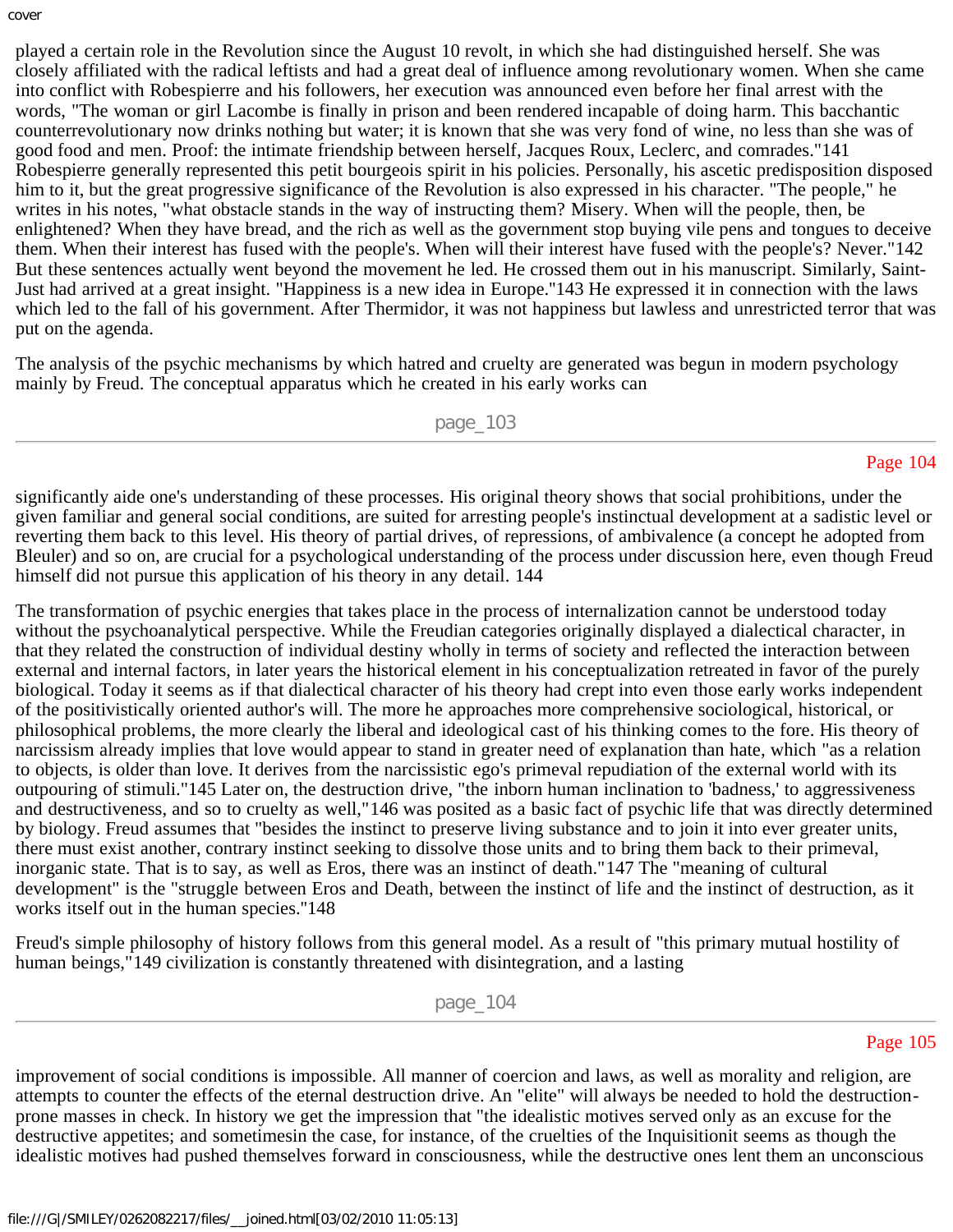reinforcement. Both may be true." 150 It is certain, in any case, ''that there is no question of getting rid entirely of human aggressive impulses."151 Although, according to Freud, the life of certain primitive tribes and the doctrine of the Bolsheviks seem to lend substance to such utopian ideas, he nevertheless persists in his skepticism. "That, in my opinion, is an illusion."152 Above all, one should not think that war can be done away with so soon. "Culturability," i.e., "man's personal capacity for the transformation of the egoistic impulses under the influence of eroticism,"153 consists of "two parts, one innate and the other acquired in the course of life."154 We are inclined to overestimate the innate one, and the acquired one is generally held to be of little account. Most people are "hypocrites" as regards their cultivation. Freud does not base his explanation of the cruelty expressed in war, and not only in war, on a transformation of drive-impulses that aim at material goals, nor does he ultimately base it upon the coerced patient endurance of misery. He is inclined to understand the "pressure of culture," so far as it does not concern sexuality, as pressure on the innate destruction drive rather than on the aggregate of needs which the masses must repress contrary to the social possibilities. Like the devil in the Middle Ages, the eternal destruction drive is to be blamed for all evil. Freud, moreover, considers himself especially daring with this view. "We should probably have met with little resistance," he writes as an explanation for the long hesitation of psychoanalysis to accept the death instinct into its doctrine, "if we had wanted to ascribe an instinct with such an aim to animals. But to include it in the human constitution seems sacrilegious; it contradicts too many religious presumptions and social conventions."155 He does not know how much this new phase of his doctrine and movement merely repeats social and religious convention.

### page\_105

### Page 106

The historical phenomena discussed above should confirm the view that the hostility toward pleasure contained in the modern age's optimistic and pessimistic conception of humanity stems from the social situation of the bourgeoisie. The overstrained human ideal, the simultaneously sentimental and harsh notion of virtue and self-surrender, and the cult of an abstract heroism all share the same roots as individualistic egoism and nihilism, which they simultaneously contradict and interact with. The overcoming of this morality lies not in the positing of a better one, but in the creation of conditions under which their reason for existing is eliminated. The realization of morality, of a state of society and individuals that dignifies humanity, is not merely a psychological but a historical problem. By this insight, Hegel led idealism beyond its original boundaries. Freedom is "itself only a notiona principle of the mind and heart," but it is destined "to develop into an objective phase." 156 "When a father inquired about the best method of educating his son in ethical conduct, a Pythagorean replied: 'Make him a citizen of a state with good laws.' "157 Hence the task is not just a spiritual one. At present, it is also not a matter of good guidance and skillful selection. Whether future generations will live in dignity depends on the outcome of a period of struggles whose significance for his own viewpoint Hegel could not yet see. But when Freud scoffs that in certain people's view human brutality, violence, and cruelty are merely temporary and provoked by circumstances, indeed are ''perhaps only consequences of the inexpedient social regulations which [man] has hitherto imposed on himself, "158 even though he is summing up a dialectical theory in words that are all too shallow, this contested vieweven in its pragmatist renditionstill corresponds to the present condition better than the biologistic metaphysics Freud subscribes to.

In no phenomenon is the relationship between practical ruthlessness and idealistic morality more pregnantly expressed than in the coexistence of the most tender, guileless, and good-natured consideration with hardened cynicism, a combination that is characteristic not only of the individual who gains power but also of the ideal and fantasy figures of this era. At home, the owners of huge fortunes and the politicians whose business entails a terrible ruthlessness are usually sensitive and warm-hearted people. The role of children has already been mentioned. The most gruesome day's work is framed by

page\_106

## Page 107

the friendship and the smile bestowed upon the child. The lower the socially weak must bend, the more the symbol of the naturally weak, of children, and of venerable old men becomes exalted. To date, the impeded intellectual and instinctual development within European society has manifested itself in its blindness to the existence of animals. Their fate in our civilization reflects all of the coldness and callousness of the prevailing human type. Nevertheless, when such individuals consciously resort to especially bloody means, if they have not exactly discovered their love for animals, then they at least tend to assert it. "You call me cruel, even though I can't stand to watch an insect suffer," says Marat, as he recommends the killing of a series of political opponents. 159 Sentimental love for animals is one of the ideological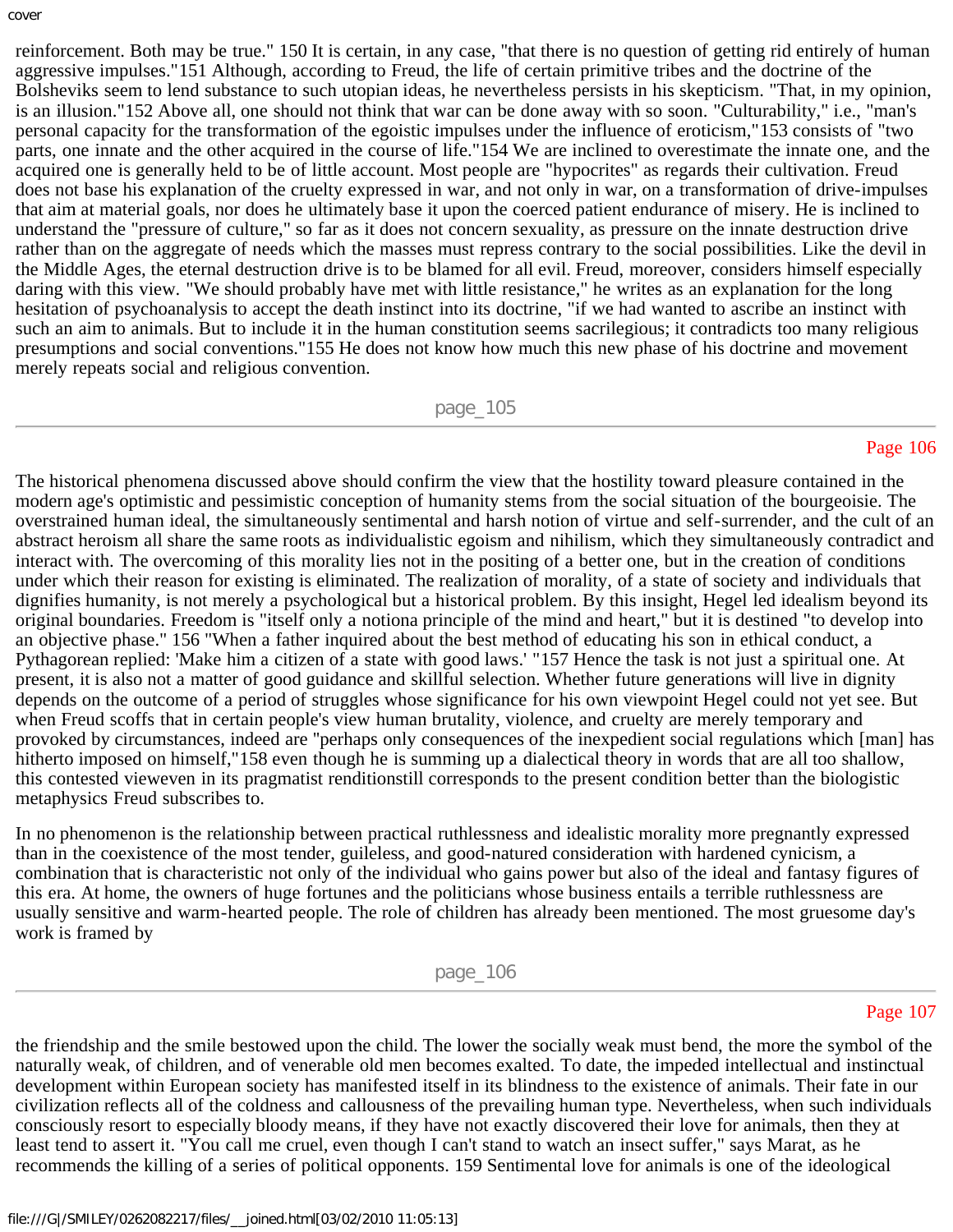institutions in this society. It is not a universal solidarity that naturally extends itself to encompass these living creatures, but rather an alibi for one's own narcissism and for the public consciousness, a test of one's conformity to the ideal morality, as it were. To acknowledge cruelty, or to admit to enjoying the cruelty one commits, would completely contradict the necessary mood of this age. A government whose most important instruments used each day include that terror in a negative sense, which offers the most terrible sacrifices to the nihilistic disposition of its own followers and shows a calculated indulgence toward their spontaneous participation, would abolish itself if it were to actually admit this. It dismisses nothing more fervently than the inspirational function of cruelty. Indeed, it has long been part of the business of terror, as it were, to trivially or completely deny it. Calvin praised the mildness of the Geneva city council as they were torturing his opponents at his request,160 then kept silent about the torture in a report meant for the outraged city of Zurich.161 Voices are heard that in terrorized Geneva "incredible calm" and "harmony among all the good"162 prevail, and those announcements to the outside world had ''no further effects."163 "The judge is a sublimated executioner," Nietzsche says.164 If that is true, then this state of affairs would give way if the judge really became conscious of it. Freud is right in saying that for cultural reasons the destruction drive always needs a pretext, a rationalization: the wickedness of the opponent, pedagogical purposefulness, the defense of honor, a war, or some popular uprising. Yet this rationalization does not counteract the degeneration of every human community, but only the present one. The

page\_107

# Page 108

destruction drive, understood to be eternal, was until now continually reproduced by social arrangements and also held in check with the help of ideological practices. Under changed circumstances, the effectiveness and knowledge of common interests can determine the social relations of human beings; the "destruction drive" will no longer disrupt them. In the present epoch egoism has actually become destructive, both the fettered and the diverted egoism of the masses as well as the archaic egoistic principle of the economy, which still shows only its most brutal side. When the latter is overcome, the former can become productive in a new sense. The badness of egoism lies not in itself but in the historical situation; when this changes, its conception will merge with that of the rational society.

Since not only the practical but also the theoretical solution to the anthropological question can be attained only by the progress of society itself, and since the true nature of bourgeois man only becomes completely clear when he has changed, no philosophy and no clever educational methods will be adequate to this problem. The idealistic morality that hampers insight is surely not to be repudiated but historically realized, and hence it is still not to be dismissed even today. The question of how the fate of the universally denounced egoism, of the "destruction and death drive," would be shaped in a more rational reality finds no particular answer. But in recent times there have been signs pointing in one and the same direction for a solution. Some thinkers have, in contrast with the prevailing mentality, neither concealed, nor minimalized, nor accused egoism, but professed it: not that abstract and pitiful fiction, as it appears in the work of some political economists and of Jeremy Bentham, but pleasure, the highest degree of happiness, in which the satisfaction of cruel impulses is also included. They have idealized none of the drives given to them historically as primary; rather, they have stigmatized the distortion of the drives caused by the official ideology. These thinkers, since Aristippus and Epicurus, have been understood in modern history essentially only in terms of their opposition to the prevailing morality, for which they have been either defended or condemned. But there is a peculiar fact about these apologists of unrestricted egoism. When they investigated the despised drives for themselves and raised them to consciousness without rejection or minimalization, these forces lost their demonic power.

page\_108

### Page 109

These hedonistic psychologists as a rule were portrayed as enemies of humanity, or praised on high by the latter. This happened most to Nietzsche. The superman, the most problematic concept with which the psychologist left the analytical realm Nietzsche had mastered, has been interpreted along the lines of the philistine bourgeois's wildest dreams, and has been confused with Nietzsche himself. The adventurous element seemed so appealing. Greatness, blood, and danger have always been cherished in paintings and monuments. But Nietzsche is the opposite of this inflated sense of power. His error lay in his lack of historical understanding of the present, which led him to bizarre hypotheses where clear theoretical knowledge was possible. He was blind to the historical dynamics of his time and hence to the way to his goal; therefore, even his most magnificent analysis, the genealogy of morals and of Christianity, for all of its subtlety, turns out to be too crude. But this prophet of Epicurean gods and of the pleasurableness of cruelty freed himself from the coercion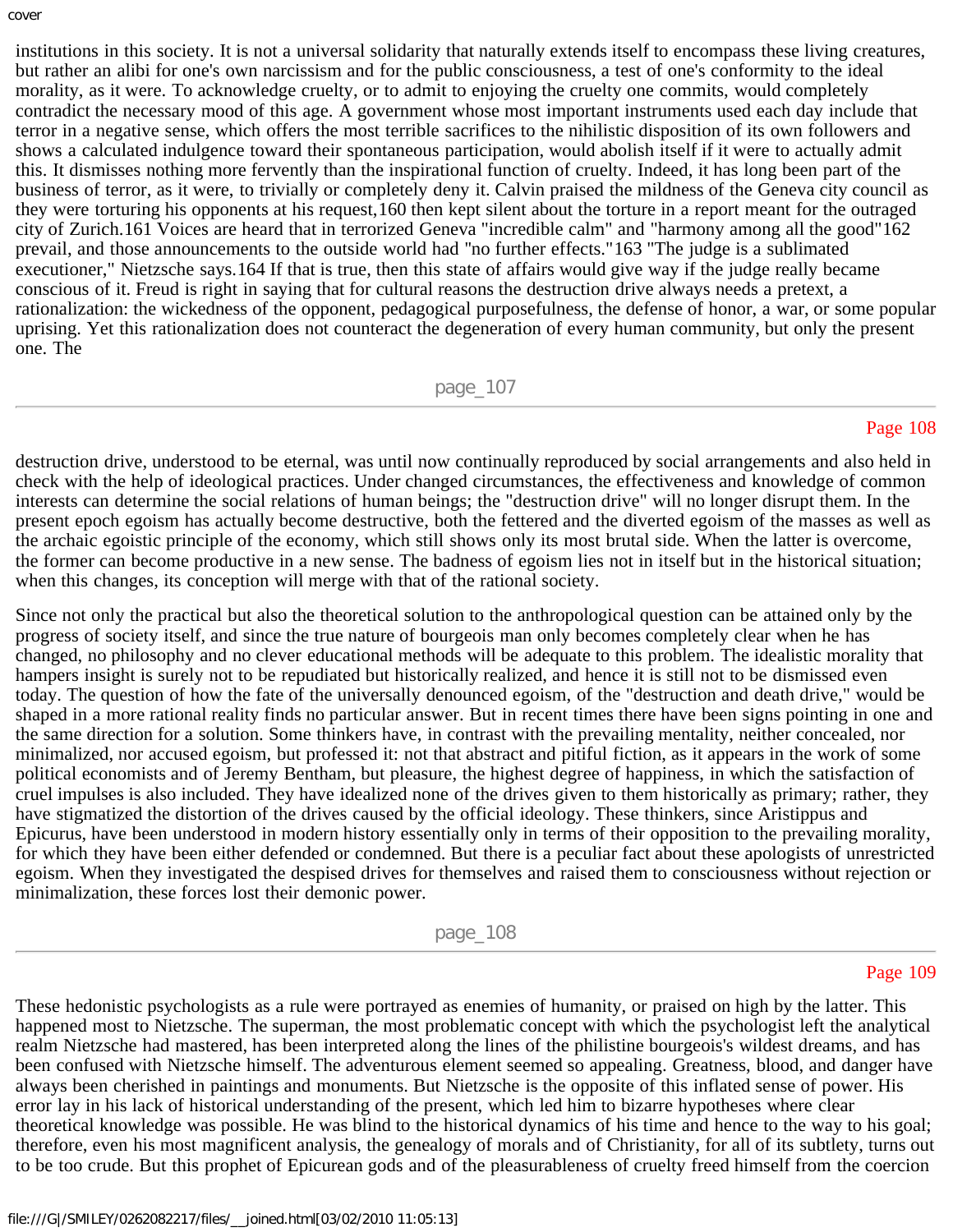to rationalize. When the will to cause suffering ceases to act "in the name" of God, "in the name" of justice, morality, honor, or the nation, it loses, by means of insight into itself, the terrible power it exercises so long as it conceals itself from its own carrier on the basis of ideological denial. It is taken up into the economy of real-life conduct for what it is and becomes rationally masterable. What turns it into a culturally destructive force is not the sublation of ideology and its basis, in other words the transition to a better society; rather, it is the unleashing of aggression which is presently reproduced and repressed for social reasons by the bourgeois authorities themselves, for example in war and national mobilization. Nietzsche himself cannot be thought of as an executioner, unlike many of his followers. His inoffensive existence stems from the deepest knowledge of psychic connections that may ever have existed in history. Nietzsche's precursors in the analysis of egoism and crueltyMandeville, Helvétius, de Sadeare as free, like himself, of Freud's condescending tolerance toward the destruction drive which "unfortunately" happens to exist, and of his resigned skepticism, as they are of the loving Rousseau's *ressentiment*.

By their own existence these psychologists seem to point out that the liberation from ascetic morality with its nihilistic consequences can bring about a human change in the opposite sense than internalization. This process sublates internalization; it does not cast the people

page\_109

### Page 110

back to the previous psychic stage, as it were, as if that first process had never taken place, but raises them to a higher level of existence. But those thinkers have contributed little to making it a universal reality; that is mainly the task of the historical persons in whom theory and historical practice became a unity. In them the mechanisms of bourgeois psychology, both as determining forces of their life and as theoretical object, are less important than their worldhistorical mission. Insofar as humanity, with their help, enters a higher form of existence, it will change reality and thereby quickly acquire the freer psychic constitution of which the great number of fighters and martyrs for that general transformation is already possessed without psychological mediation, because the dark ethos of a dying epoch, an ethos that would deny them all happiness, no longer has any power over them.

According to Aristotle's aesthetic theory, the sight of suffering in tragedy causes pleasure. 165 People become purer by satisfying this drive, the pleasure in empathy. The application of Aristotle's theory to the modern age seems to be problematic; it has been reinterpreted and "moralized," even by Lessing, in the sense of idealistic morality. Catharsis through dramatic plays, through play in general, presupposes a changed humanity.

page\_110

Page 111

History and Psychology: A Lecture to the Kant Society, Frankfurt am Main

The relationship between history and psychology has been much discussed in recent decades. But you expect from me neither a report on the discussions carried out in the literature, some of which have become quite well known, nor a systematic treatment of the various aspects of the problem today, but rather a characterization of the role of psychology in the context of a theory of history that does justice to the current state of the social sciences. For this purpose, it is necessary to clarify the concept of history which I intend to use. The prevalence of several meanings of "history," associated with heterogeneous intellectual intentions, further complicates agreement regarding questions of detail.

In particular, two logically opposed concepts of history can be identified. The first derives from those systems, whose roots are to be found in Kant, that arose in the latter decades of the nineteenth century in reaction against materialist tendencies in both science and society. Their common denominator lay in the effort to find the meaning of nature, art, and history not from direct immersion in these areas themselves, but rather from an analysis of the knowledge [*Erkenntnis*] corresponding to them. From the fundamental conviction of this philosophynamely, that the world has a subjective origincame the attempt to trace the peculiarities of the realms of being back to various characteristics [*Funktionsweisen*] of the knowing subject. The essence of nature was to be illuminated from the systematic elaboration of the constitutive methods of the natural sciences; likewise, history was to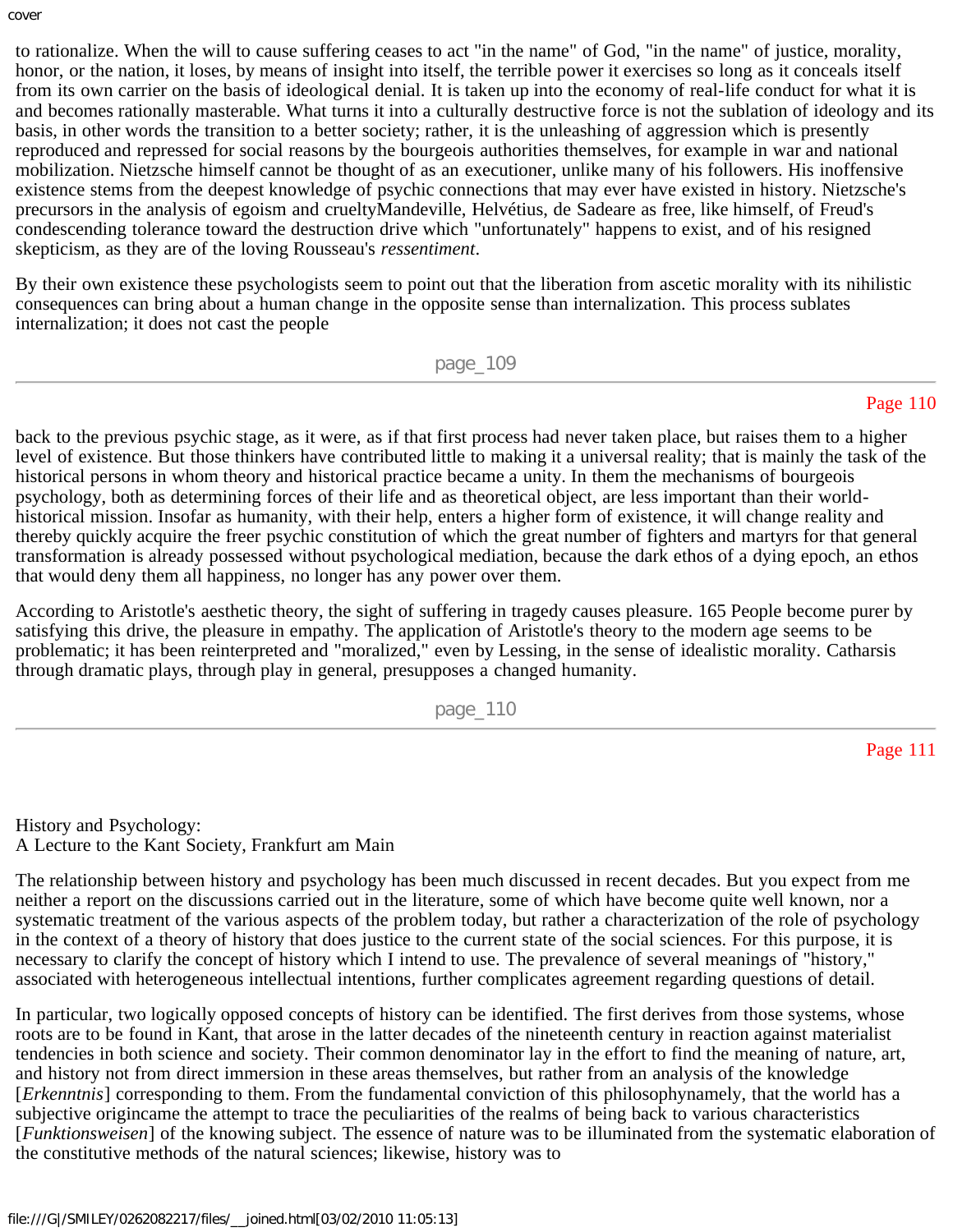be explained on the basis of an analysis of historical methods. The concept of history in this philosophy is thus oriented to the given facts of historical science. In principle this philosophy can relate to historical writing only apologetically, not criticallyeven at a time when historiography remains behind the current state of knowledge in its methods and approaches.

The philosophy upon which the other concept of history is based maintains no such modesty with respect to the available sciences. It is a part of the contemporary effort to make the so-called ideological [*weltanschaulich*] questions independent of scientific criteria, and to develop philosophy entirely beyond the realm of empirical research. In contrast to the epistemological view outlined above, the various realms of being are to be made comprehensible not in terms of the sciences but rather in terms of their common root, primordial Being [*ursprungliches Sein*], to which our age claims a novel access. A new concept of historicity has emerged particularly from the phenomenological school, the fundamental doctrine of which was at first completely ahistorical. In Scheler's attempt during his last years to reconcile the undialectical doctrines of phenomenology with the fact of a revolutionary [*umwälzende*] history, he essentially understood social and political history under this rubric. For Heidegger, however, "historicity" means a mode of being [*Geschehensweise*] in the ground of Being [*im Seinsgrund*]which latter had itself to be discovered in human beings. History [*Geschichte*] as a theme of "*Historie*" would first acquire its meaning from this primordial mode of proceeding. It thus seems appropriate today to begin from this meaning of "history" in any fundamental discussion.

For the topic under consideration here, however, it is no less problematic to premise the concept of inner historicity than it would be to start with the concept of history employed in traditional science. Because existential philosophy in the phenomenological tradition seeks to make itself independent of the results of research in the various spheres, because it is determined to start from the very beginning and strives to determine the meaning of Being without respect to the contemporary state of research, its approach appears too narrow for our problem. According to the notion that history is first to be grasped out of the inner historicity of *Dasein,* 1 the interweaving of *Dasein* in

page\_112

## Page 113

the real process of history would have to seem merely external and illusory. Just as engagement with external history illuminates the individual beings [*das jeweilige Dasein*], however, the analysis of individual existence [*das jeweilige Existenzen*] conditions the understanding of history. *Dasein* is indissolubly implicated in external history, and accordingly its analysis cannot lead to the discovery of any ground that moves in itself, independent of all external determination. Real history, then, with its multifaceted, supraindividual structures is not merely a derivative, subsidiary, objectivated realm, as existential philosophy would insist. The theory of human Being [*vom Sein im Menschen*] is thus transformedalong with all kinds of philosophical anthropologyfrom a static ontology into the psychology of human beings living in a definite historical epoch.

The difficulties confronted in the application of these concepts of history are multiplied in this context by their negative relation to psychology. I have just described the tendency of contemporary phenomenology to transfer the tasks of psychology to an ontology divorced from scientific criteria. The attitude of Kantianism toward our question has changed little since Fichte's assertion that psychology "is nothing." 2 Rickert, the historical theorist of neo-Kantianism, considers the hopes "that have been placed in an advancement of historical science through psychology or indeed through psychologism" to be evidence of a type of thought "to which the logical essence of history remains completely alien."3 Instead of proceeding from contemporary philosophy's conception of history, therefore, I would like to proceed from a philosophy of history familiar to you allnamely, the Hegelian. After indicating its relation to psychology, the latter's role in the economic conception of history must be elaborated in some detail. I hope that a discussion of the problem on the basis of this theory may be fruitful even for those among you who see historical questions from the perspective of a subjectivistic philosophy.

Philosophical reflection has to do with insight into the unified dynamic structure of the bewildering multiplicity of events. From Hegel's perspective, this task is impossible without the exact knowledge of the Idea and its moments which derives from dialectical logic, for philosophical consideration of history is nothing but the application to the human world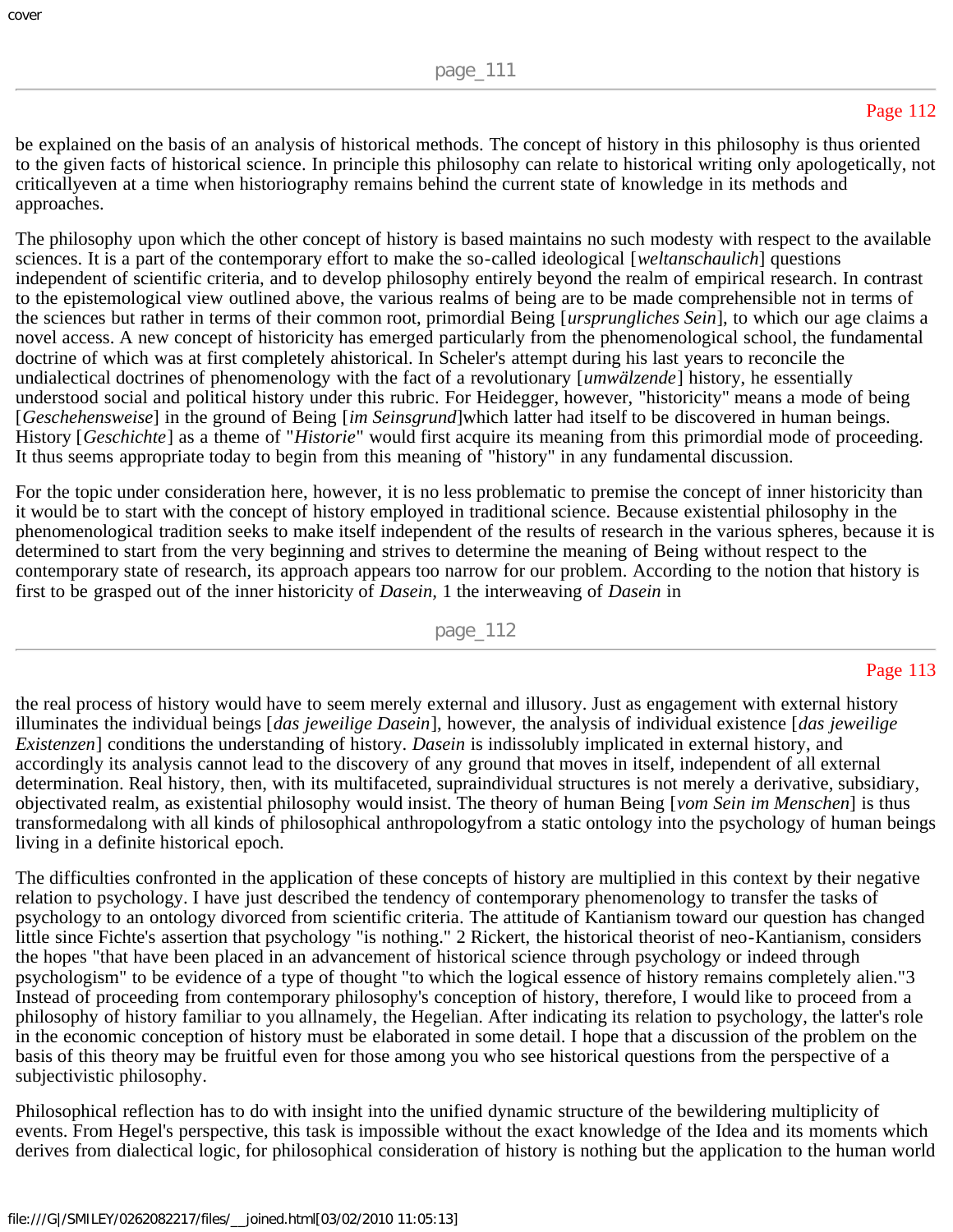of the conviction that the Idea has the power to realize and develop itself in reality. In this process, philosophers of

page\_113

# Page 114

history acquire from empirical history not merely their raw material, but extensive elements of its historical construction as well. According to Hegel, natural scientists do not merely deliver to philosophers of nature a listing of facts; rather, they approach and anticipate the latter by way of the theoretical formulation of their knowledge. Like-wise, *Historie* offers the philosophy of historybeyond mere knowledge of the actual eventsbasic organizing principles such as the original conditions, the periods, the division of historically acting human beings into races, tribes, and nations. But the periods gain their living meaning only when we grasp them as epochs of the Idea in its self-development. Only when the world-historical nation shows itself to be the bearer of a new, unique principle more adequate to the Idea does it grow from an ordering concept into a meaningful reality; its spirit [*Geist*], the spirit of a people [*Volksgeist*], grows from a collection of peculiarities into a metaphysical power, and the struggles among nations grow from deplorable acts with an arbitrary outcome into a world-historical tribune [*Weltgericht*] realizing itself in the contradictions.

Hegel takes this interplay of empirical *Historie* and philosophy of history quite seriously. He wants neither to interpret empirical history after the fact from a standpoint external to it, nor to measure it against an alien standard. His concept of reason is rather so little abstract that, for instance, the meaning of the moment of freedom as it appears in the *Logic* can only be defined adequately in terms of the bourgeois freedom in the state documented by historians. One can only comprehend freedom in general if one knows that the freedom under examination in the *Logic* is the very same freedom that was realized by a single individual in the oriental despotisms and by only a few Greeks, and which thus stands in contradiction to slavery. The Hegelian system is really a circle; the most abstract ideas of the *Logic* are only realized to the extent that the age is realizedthat is, to the extent that the essence of the future is anticipated in the determination of the essence of the present. The exhaustion of a belief in the presentand the intention to undertake its radical transformationmust therefore sublate [*aufheben*] the Hegelian system as a system to which closure was intrinsic, at least in its later form. And this must occur in a manner irreconcilable with the principles of that system.

page\_114

### Page 115

The significance of psychology for historical knowledge has thus been transformed. For Hegel, as well as for any French Enlightenment thinker, the drives and passions of human beings are the immediate motor of history. Human beings act as their interests determine them to act, and heroes have no more "consciousness of the general Idea" than do the masses. 4 Rather, their own political and other purposes are what count; human beings are determined by their drives. But according to Hegel (and in contrast to the Enlightenment), to pursue the psychic structure of such human beings is unimportant, because the real force that realizes itself in history is comprehensible on the basis of neither the individual psyche nor the mass psyche. Hegel asserts that "great historical men" draw "from a concealed fountone which has not attained to phenomenal, present existencefrom that inner Spirit, still hidden beneath the surface, which, impinging on the outer world as on a shell, bursts it into pieces, because it is another kernel than that which belonged to the shell in question."5 He refers here not to the unconscious of modern psychology but rather to the Idea itselfthat is, that immanent telos of history that can be grasped not through psychology but through philosophy. According to that telos, results are not merely results but testimony to the power of reason; likewise, historical knowledge is not the mere establishment of facts and the most comprehensive possible explanation of events, but knowledge of God.

After the collapse of the Hegelian system, the liberal world view once again assumed partial dominance. It dismissed, along with the belief in the power of an Idea operating in history, the notion of overarching dynamic historical structures, and made self-interested individuals the ultimate independent units in the historical process. Correspondingly, the liberal conception of history is fundamentally psychological. The individuals, with certain eternal drives firmly fixed in their nature, are no longer merely the immediate actors of history, but ultimately the standard against which any theory of processes occurring in social reality must henceforth be measured. Liberalism was of course incapable of solving the problem of how, despite this chaotic foundation of social life, society as a whole could existor, of course, of how its life is increasingly damaged by this foundation. The eighteenth-century belief in progressthat the drives of individuals would necessarily lead to the unity of culture once feudal restraints were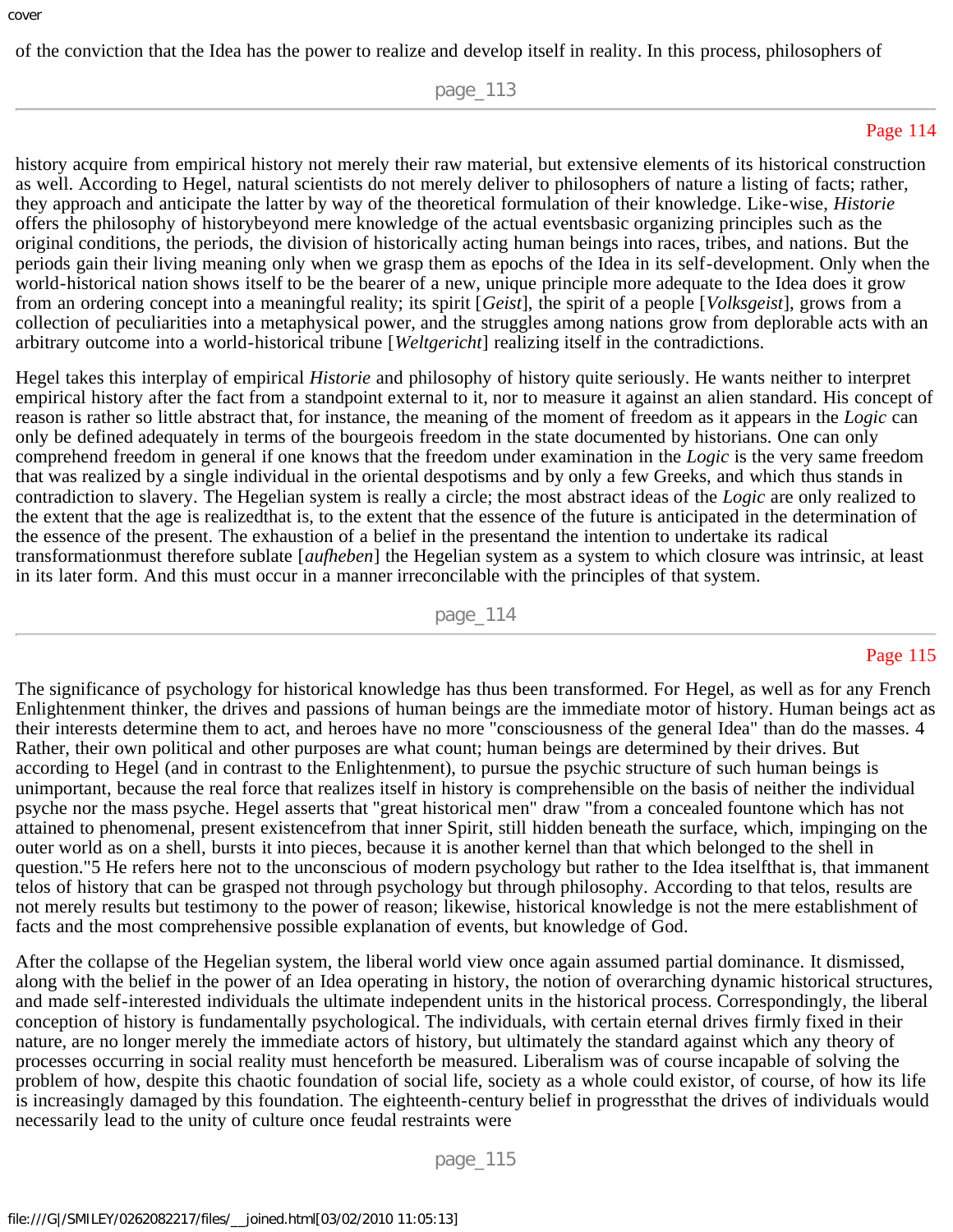abolishedwas transformed in nineteenth-century liberalism into the dogma of a harmony of interests.

Marx and Engels, however, took up the dialectic in a materialist sense. They remained faithful to Hegel's belief in the existence of supraindividual dynamic structures and tendencies in historical development, but rejected the belief in an independent spiritual power operating in history. According to them, there is nothing at the root of history, and nothing is expressed in history that could be interpreted as comprehensive meaning, as unifying force, as motivating Reason, as immanent telos. The trust in the existence of such a core of history is, in their view, rather the accessory of an inverted idealist philosophy. Thought, and thus concepts and ideas, are modes of functioning of human beings, and not independent forces. There is no comprehensive idea coming to itself in history, for there is no Spirit independent of human beings. Human beings with their consciousnessdespite all their knowledge, their memory, their tradition, and their spontaneity, despite their culture and their intellect [*Geist*]are transitory; all things come and go.

But this hardly leads Marx to a psychologistic theory of history. According to him, historically acting human beings are never comprehensible simply on the basis of their internal selves, whether of their nature or of some ground of Being to be discovered in themselves. Rather, human beings are bound up in historical formations with dynamics of their own. In methodological terms, Marx here follows Hegel. Hegel had asserted the existence of unique structural principles in each great historical epoch: the principles of the constitutions of the various peoples change in accordance with an inner lawfulness; nations confront each other in the struggles of world history and suffer their fate, without its cause being discernible in the psyche of various individuals or even of a majority of them. While Hegel's dialectic is articulated by way of the logic of absolute Spiritthat is, by way of metaphysicsMarx insists that no insight logically prior to history offers the key to its understanding. Instead, the correct theory derives from consideration of human beings living under definite conditions and sustaining themselves with the aid of specific tools. Such lawfulness as history may reveal is neither an a priori construction nor the registering of facts by a knowing subject conceived as independent;

page\_116

rather, that lawfulness is produced by thought, itself drawn into historical praxis, as the reflection of the dynamic structure of history.

The economic or materialist conception of history, which grew out of this attitude, thus reveals itself as both the antithesis and the continuation of Hegelian philosophy. In the latter, history is constituted in essence by the struggle for domination among the world-historical empires. For the individuals as well as for peoples and states, the issue is thus not Spirit but their own power. Despite this unconscious quality, the outcome of the struggles is not without spiritual meaning. Hegel thus calls world history the world's court of judgment [*Weltgericht*]; 6 this follows from his tenet that the nation [*Volk*] that assumes dominance is always the one whose inner constitution represents a more concrete form of freedom than does that of the defeated people. The extent to which the states have developed toward ''the image and actuality of reason"7 determines their victory. Yet Hegel never explains how this sequence, corresponding to the logic of absolute Spirit, actually realizes itself in acts of war: how, in other words, the people whose state constitutes a more adequate representation of the Idea and its moments must also have the better strategy and superior arms. It appears instead as one of the prestabilized harmonies that necessarily go along with idealist philosophy. Insofar as scientific research into the series of mediating conditions is capable of putting recognized historical connections in the place of merely asserted parallelisms, the myth of the "cunning of reason" (and hence also the metaphysical centerpiece of this philosophy of history) becomes obsolete. We then learn the real reasons why the more differentiated forms of state and society have supplanted the more underdevelopedthat is, in Hegel's terms, the causes of progress in the consciousness of freedom. Knowledge of the real connections dethrones Spirit as the force autonomously shaping history, and installs as the motor of history the dialectic between obsolete forms of society and the various human powers maturing in the struggle with nature.

The economic conception of history completes this shift from metaphysics to scientific theory. That conception holds that the maintenance and reproduction of social life forces upon human beings a definite social order. Conditioning not merely the political and legal institutions but the higher domains of culture, this order is given to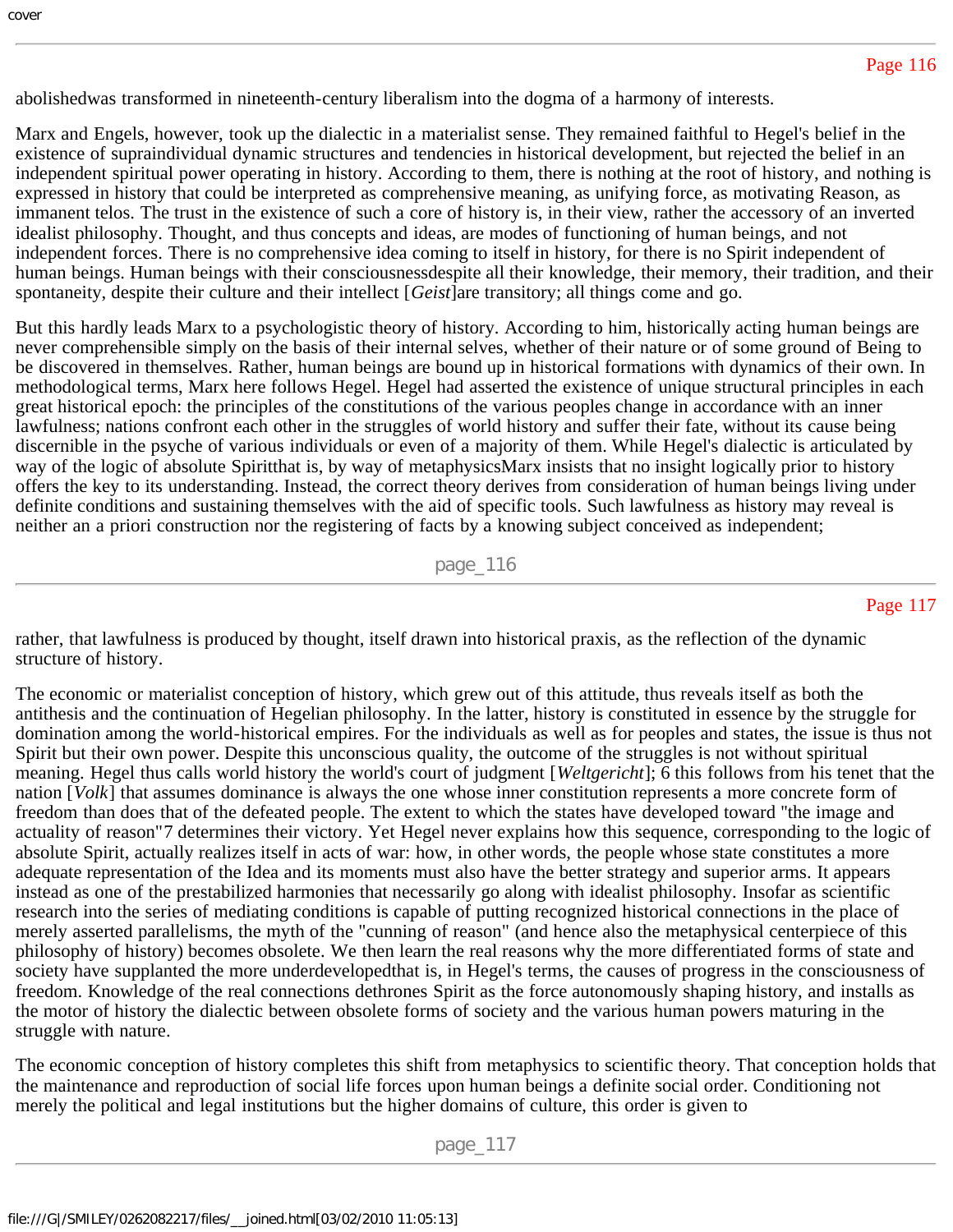human beings through the various functions that must be carried out in the context of the economic process corresponding to the human capacities of a certain period. The fact, for instance, that ancient Roman society was divided into free and slave, the Middle Ages into lords and serfs, the industrial system into entrepreneurs and workersas well as the differentiation of these relations within states, the cleavage into nations, and the conflicts between national power groupsall of this is explicable in terms neither of good or evil intentions nor of a unitary spiritual principle, but rather in terms of the requirements of the material life process in its various stages of development. Relations of dependency and the corresponding juridical and political apparatuses arise according to the level of technical development of the tools and forms of cooperation among human beingsthat is, according to the mode of production. While the growth of human productive capacities may make possible a new mode of production that could serve the whole of society better than the old, the existence of the given social structure with its corresponding institutions and entrenched human dispositions initially inhibits its diffusion as the dominant mode. Thus arise the social tensions that are expressed in historical struggles and that form, so to speak, the basic theme of world history.

This conception of history can be transformed into a closed, dogmatic metaphysics if concrete investigations of the contradiction between growing human capacities and the social structurewhich reveals itself in this connection as the motor of historyare replaced by a universal interpretive scheme, or if that contradiction is inflated into a force that shapes the future as a matter of necessity. If, however, this conception of history is understood as the correct theory of the known historical process, though still subordinate to the epistemological problem of theory as such, it constitutes a formulation of historical experience consistent with contemporary knowledge. In attempting to determine its relation to psychology, it becomes clear thatin contrast to the liberal viewthis conception is not psychological. To be consistent, liberalism must explain history as the interplay of isolated individuals and their essentially invariant psychical forces: their interests. If, however, history is divided according to the various modes in which the life process of human society takes place, then economic rather than psychological categories are historically fundamental.

page\_118

### Page 119

Rather than a foundational science, psychology becomes instead an indispensable auxiliary science for history. Its content is influenced by this transformation of function. In the context of this theory, its object loses its unitary quality. Psychology no longer has to do with human beings as such. Rather, it must differentiate within each epoch the total spiritual [*seelische*] powers available within individualsthe strivings at the root of their physical and intellectual efforts, and the spiritual factors that enrich the social and individual life processfrom those relatively static psychic characteristics of individuals, groups, classes, races, and nations that are determined by the overall social structure: in short, from their character.

However much the object of psychology may be interwoven with history, the role of individuals may not therefore be dissolved into mere functions of economic relationships. The theory denies the significance neither of world-historical personalities nor of the psychical constitution of the members of different social groups. The replacement of inferior modes of production by ones more differentiated and better adapted to the needs of the people as a whole represents, so to speak, the skeleton of the history that interests us. That insight is the summary expression for human activity. The corresponding claim that culture depends upon the manner in which the life process of a society, its confrontation with nature, takes placethat, indeed, every aspect of culture carries within it the index of those fundamental relationships and that the consciousness of human beings changes along with changes in their economic activityin no way denies human initiative. Rather, this approach attempts to offer insight into the forms and conditions of its historical efficacy. Human activity must, of course, connect in each case with the exigencies handed down by preceding generations. But the human efforts directed toward both the maintenance and the transformation of given relations have particular qualities that psychology must investigate. It is above all in this sense that the concepts of the economic theory of history distinguish themselves decisively from the metaphysical: they attempt to mirror the historical dynamic in its most definite form, but offer no ultimate view of the totality. To the contrary, they contain points of departure for further investigations, the results of which affect the theory itself.

This is especially true of psychology. The theoretical claim that the historical action of human beings and human groups is determined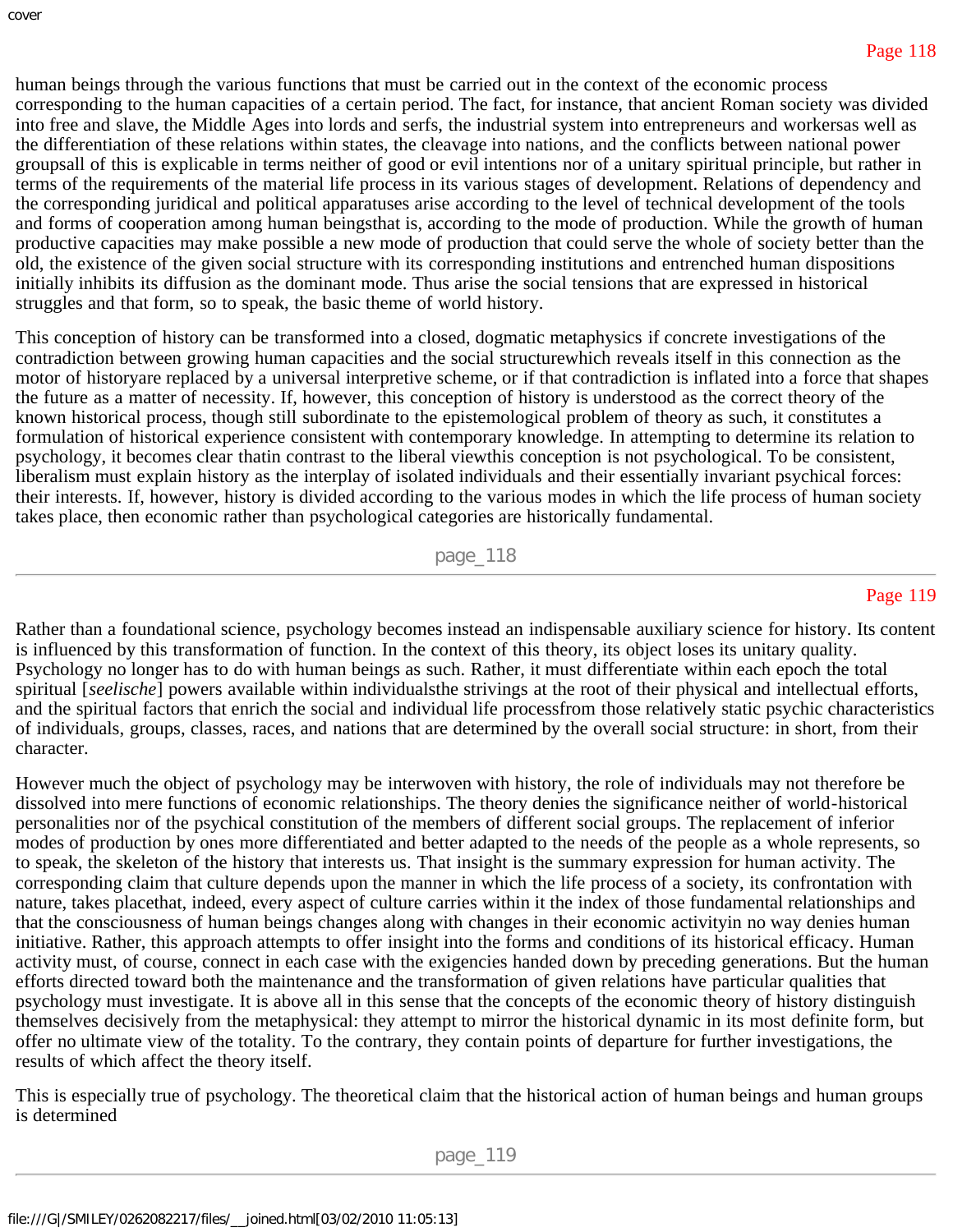by the economic process can only be validated in detail by way of the scientific elucidation of the modes of response characteristic of a definite historical stage of development. It remains unknown precisely how structural economic changes that affect the psychic constitution prevailing among the members of different social groups in a given period transform their overall life expressions [*Lebensäusserungen*]. Thus the claim that the latter depends upon the former contains dogmatic elements that seriously undermine its hypothetical value for explaining the present. The disclosure of psychical mediations between economic and cultural development certainly allows us to maintain that radical economic changes precipitate radical cultural changes. Yet it may lead not merely to a critique of the conception of the functional relations between the two, but indeed to a strengthening of the suspicion that the sequence may be changed or reversed in the future. In that case, the priority of economics and psychology with respect to history would have to change. Moreover, it then becomes clear that the conception of history under discussion here considers the hierarchy of the sciences and thus also its own thesesas well as the drives of human beings themselvesas falling within its purview.

The real circumstance, however, that determines the relation of the two sciences at present is reflected in the contemporary form of psychology. That human beings sustain economic relationships which their powers and needs have made obsolete, instead of replacing them with a higher and more rational form of organization, is only possible because the action of numerically significant social strata is determined not by knowledge [*Erkenntnis*] but by a drive structure that leads to false consciousness. Mere ideological machinations are hardly the only roots of this historically crucial moment; this is the type of interpretation one might associate with the rationalistic anthropology of the Enlightenment and its historical situation. Rather, the overall psychic structure of these groupsthat is, the character of their membersis continuously renewed in connection with their role in the economic process. Psychology must therefore penetrate to these deeper psychic factors by means of which the economy conditions human beings; it must become largely the psychology of the unconscious. In this form, determined by given social relations, it cannot be applied to the action of the various social strata in the same way. The more the historical action of human beings and groups is motivated by insight, the less

page\_120

### Page 121

the historian needs to revert to psychological explanations. Hegel's contempt for the psychological interpretation of heroes finds its justification here. The less, however, action derives from insight into realityindeed, the more it contradicts such insightthe more necessary it is to uncover psychologically the irrational powers that determine human compulsions.

The characterization of psychology as an auxiliary science of history is grounded in the fact that every society that has ever held sway on earth is based on a definite level of development of human powers and is thus psychologically codetermined. The functioning of an already-existing society and the maintenance of currently declining forms of organization depend, among other things, upon psychic factors. In the analysis of a historical epoch it is especially important to know the psychic powers and dispositions, the character and mutability of the members of different social groups. Yet psychology does not thus become mass psychology; rather, it gains its insights from the investigation of individuals. "The individual psyche always remains the foundation of social psychology." 8 There exists neither a mass soul nor a mass consciousness. The vulgar concept of the "mass" seems to have been shaped by observations of crowds during tumultuous events. While human beings may react stereotypically when they are part of such accidental groups, comprehension of these reactions is to be sought in the psyche of the individuals constituting them, which is itself determined by the fate of the social group of which they are members. A differentiated group psychologythat is, inquiry into those instinctual mechanisms common to members of the important groups in the production processtakes the place of mass psychology. Above all, this group psychology must investigate the extent to which the function of the individual in the production process is determined by the individual's fate in a certain kind of family, by the effect of socialization at this point in social space, but also by the way in which the individual's own labor in the economy shapes the forms of character and consciousness. It is necessary to investigate the genesis of psychic mechanisms that make it possible to keep latent the tensions between social classes that lead to conflicts on the basis of the economic situation. Though in many discussions of psychology there is much talk of leaders and masses, the loyalty of an unorganized mass to an individual leader is in fact a less significant historical relationship than the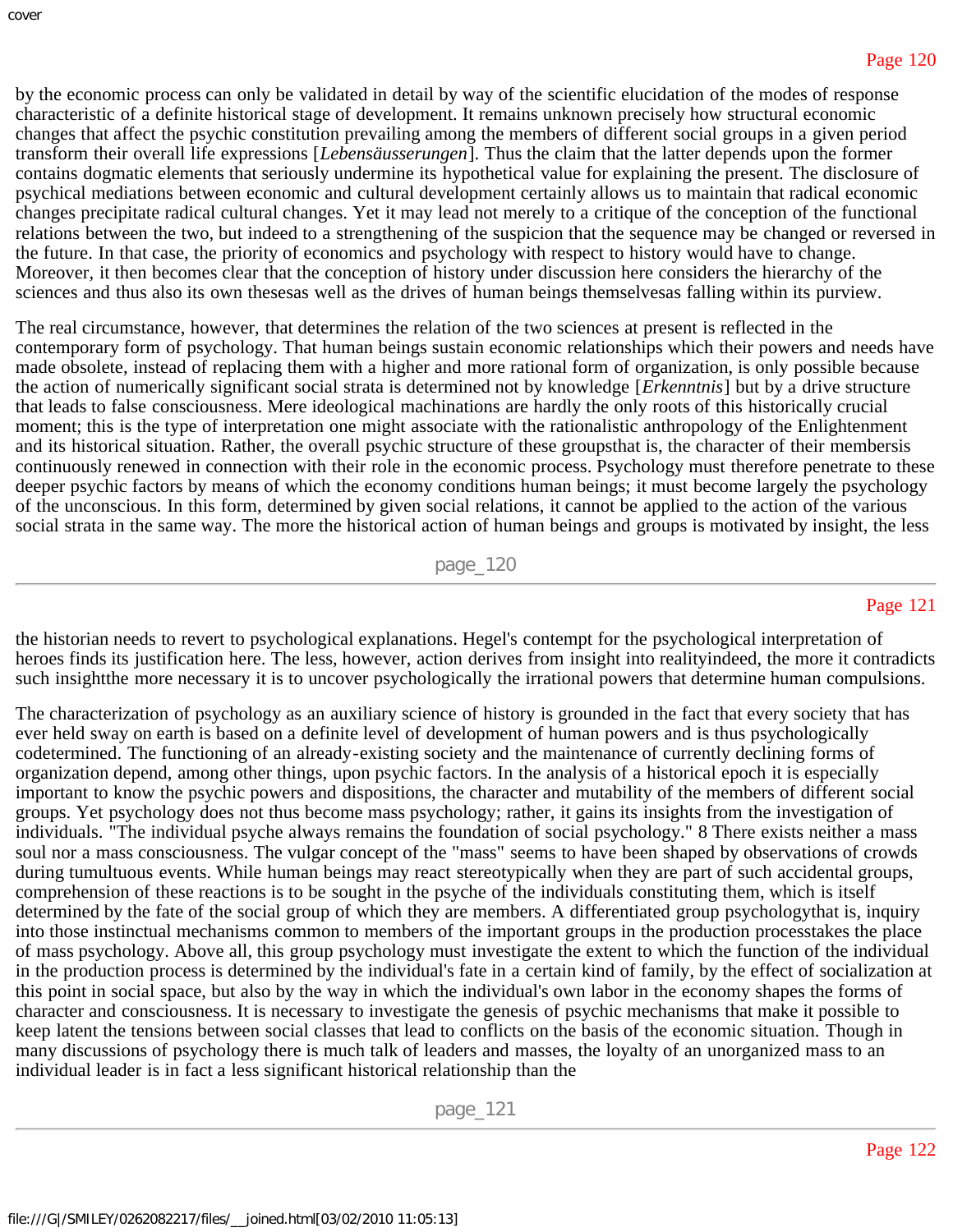trust of social groups in the stability and necessity of the given hierarchy and the social powers-that-be. Psychology has observed that "all successful social organizations, whether democratic or aristocratic, have the effect of bringing a dominant, coherent, individual purpose more purely, less changed and more deeply, more surely, and more directly into the minds of society's members," and that in the absence of such organization the leader of an uprising can never completely command his people, while in contrast the general can almost always do so. 9 But this approach, which takes the relationship between leader and mass as a special problem, remains in need of psychological sophistication.10 The concept of "*habitude*," to which French research ascribes an important function in the treatment of social-psychological questions, superbly describes the result of the process of socialization [*Bildungsprozess*]: the strength of the psychological dispositions that lead to the social action demanded of individuals. But this must be pursued more deeply in order to understand the origin of this outcome, its reproduction, and its continuous adaptation to changing social processes. This is only possible on the basis of insights gained from the analysis of individuals.

The adaptability of the members of a social group to their economic situation is especially important among the methodological guidelines of a psychology useful for history. The various psychological mechanisms that continuously make possible this adaptation have themselves developed historically, of course, but they must be assumed as given in the explanation of specific historical events; those mechanisms then constitute part of the psychology of the current epoch. Here must be included, for instance, the capacity of human beings to see the world in such a way that the satisfaction of the interests deriving from a group's economic situation is in harmony with the essence of thingsin other words, to see the world as rooted in an objective morality [*Moral*]. Such an orientation need not develop so rationally that distortion and lying are necessary. On the basis of their psychical apparatus, human beings tend to take account of the world in such a way that their action can accord with their knowledge. In his discussion of "schematism," the essential achievement of which consists in the overall preformation of our impressions before their assimilation into empirical consciousness, Kant spoke of a hidden art in the depths of the human soul "whose real modes of activity nature is hardly likely

page\_122

# Page 123

ever to allow us to discover, and to have open to our gaze." 11 Psychology must explain that particular preformation, however, which has as its consequence the harmony of world views with the action demanded by the economy; it is even possible that something of the "schematism" referred to by Kant might be discerned in the process. For its function of bringing the world into consciousness in such a manner that the world is subsequently absorbed by the mathematical and mechanical categories of natural science appears to be a historically conditioned psychical effectirrespective of how such categories are determined.

The grounding of some psychological systems in a rationalistic utilitarianism has justifiably contributed to the mistrust with which many historians approach psychology in the first place. According to this perspective, human beings supposedly act exclusively on the basis of their material advantage. Such psychological considerations have been decisive for liberal political economy [*Nationalökonomie*], not only in the sense of working hypotheses, but predominantly so. To be sure, private interests play in the societies of certain periods a role that can hardly be overestimated. But the analogue to this psychological abstraction in real, active human beingsnamely economic egoismis historically conditioned and subject to radical change, just like the social situation that this principle is supposed to explain. The proponents as well as the opponents of an egoistic theory of human nature are incorrect to hinge their arguments concerning the possibility of a nonindividualistic economic order on the general validity of such a problematic principle. Modern psychology has long since identified the error of asserting that the human instinct of self-preservation is "natural," as well as of introducing so-called "central" factors to derive from it manifestly unrelated individual and social deeds. Human beingsand probably animals as wellare hardly so psychologically individualistic that all their instinctual impulses are necessarily founded in immediate desire for material gratifications. Human beings may, for instance, experience a sort of happiness in the solidarity with like-minded souls that makes it possible for them to assume the risk of suffering and death. Wars and revolutions offer the most tangible example here. Nonegoistic instinctual impulses have existed during all periods, and are not denied factually by any serious psychology; at worst, problematic attempts have been made to trace them back to

page\_123

individualistic motives. In the face of this economistic misrepresentation of the theory of human nature by certain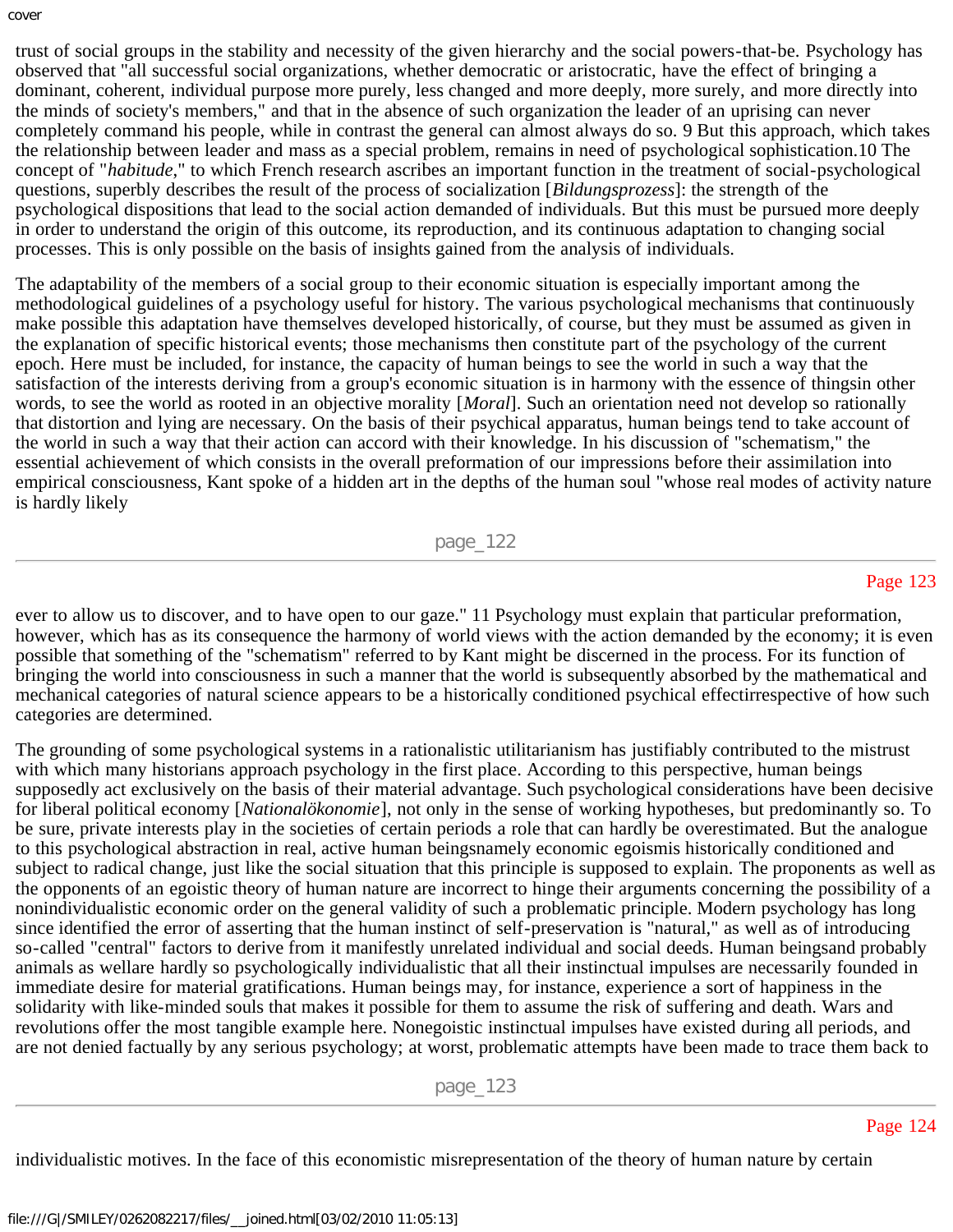psychological and philosophical tendencies, some sociologists have tried to come up with their own theory of instincts. In contrast to the utilitarian theory, which attempts to explain everything on the basis of one point, however, these approaches tend to draw up great lists of instincts and drives which are seen as equiprimordial, and to neglect the specifically psychological relations. 12

In any case, the actions of human beings derive not simply from their striving for physical self-preservation, nor simply from their immediate sexual drive, but rather also from the needs to employ their aggressive powers, to gain recognition and affirmation as persons, to find security in a collectivity, and from other drives as well. Modern psychology (Freud) has shown that such demands are distinguished from hunger, which requires a more direct and more continuous satisfaction, while the others admit of being delayed, reshaped, and satisfied in fantasy. Connections exist, however, between the two types of instinctual impulsesthe immutable and the "plastic"that are of great importance in historical development. Despite their greater urgency, inadequate satisfaction of the immediately physical needs can partially and temporarily be replaced by satisfying other kinds of desires. *Circenses* of all kinds have in many historical situations taken the place of *panis,* and the study of the psychological mechanisms that make this possiblealong with their skilled application to the explanation of the concrete historical processis an urgent task that psychology must fulfill in the context of historical research.

In this effort, the economistic principle could only cause damage. The participation of lower social strata in actions of the larger society from which they can expect no economic improvement (such as wars) might thus mistakenly be explained, via theoretical legerdemain, on the basis of material aims. Such an explanation misses the great psychic meaning for human beings of membership in a respected and powerful collectivity, where their upbringing has taught them to desire personal efficacy, mobility, and a secure existence, and where the realization of these values has been made impossible by their social situation. Satisfying work that raises self-respect allows physical sacrifices to be borne more lightly, and even the simple awareness of success can largely compensate for the unpleasantness

page\_124

### Page 125

of inadequate nutrition. To the extent that human beings are denied this compensation for an oppressive material existence, the identification in fantasy with a supraindividual collectivity that affords respect and success becomes profoundly important. Our understanding of a variety of world-historical phenomena would be much enhanced if psychology could demonstrate that the satisfaction of these needs is a psychical reality no less intense than that of material gratifications.

I offer another example of the role of psychology in the context of the theory of history. The differentiated processes and conflicts in the consciousness of refined individualsthe phenomena of their consciencesare a product of the economic division of labor to the extent that those individuals are removed from the crude tasks necessary for the reproduction of society. Although their lives as they lead them depend upon the existence of prisons and slaughterhouses and the execution of a whole series of labors whose performance under current arrangements is unthinkable without brutality, they can repress these processes from their consciousness due to their social distance from the coarser aspects of the life process. Their mental apparatus is capable of reacting in such a refined manner that an insignificant moral conflict in their own lives can result in the greatest upsets. Both their conscious reaction and difficulties and the mechanism of repression must be grasped by psychology; the condition of existence of these phenomena, however, is economic. The economic appears as the comprehensive and primary category, but recognizing its conditionedness, investigating the mediating processes themselves, and thus also grasping the results depend upon psychological work.

The rejection of a psychology rooted in economistic prejudices should not distract us, however, from the fact that the economic situation affects the most minute aspects of human inner life. The strength as well as the content of the eruptions of the psychic apparatus are economically conditioned. In the face of the slightest annoyance or of an insignificant but pleasant change of pace, certain relationships give rise to mood swings of an intensity hardly comprehensible to the outside observer. Reduction of one's life to a restricted sphere leads to a corresponding distribution of love and desire that reacts back upon and qualitatively influences character. In contrast, more favorable situations in the production process, such as the management of large industries, afford so broad an overview that pleasures and distresses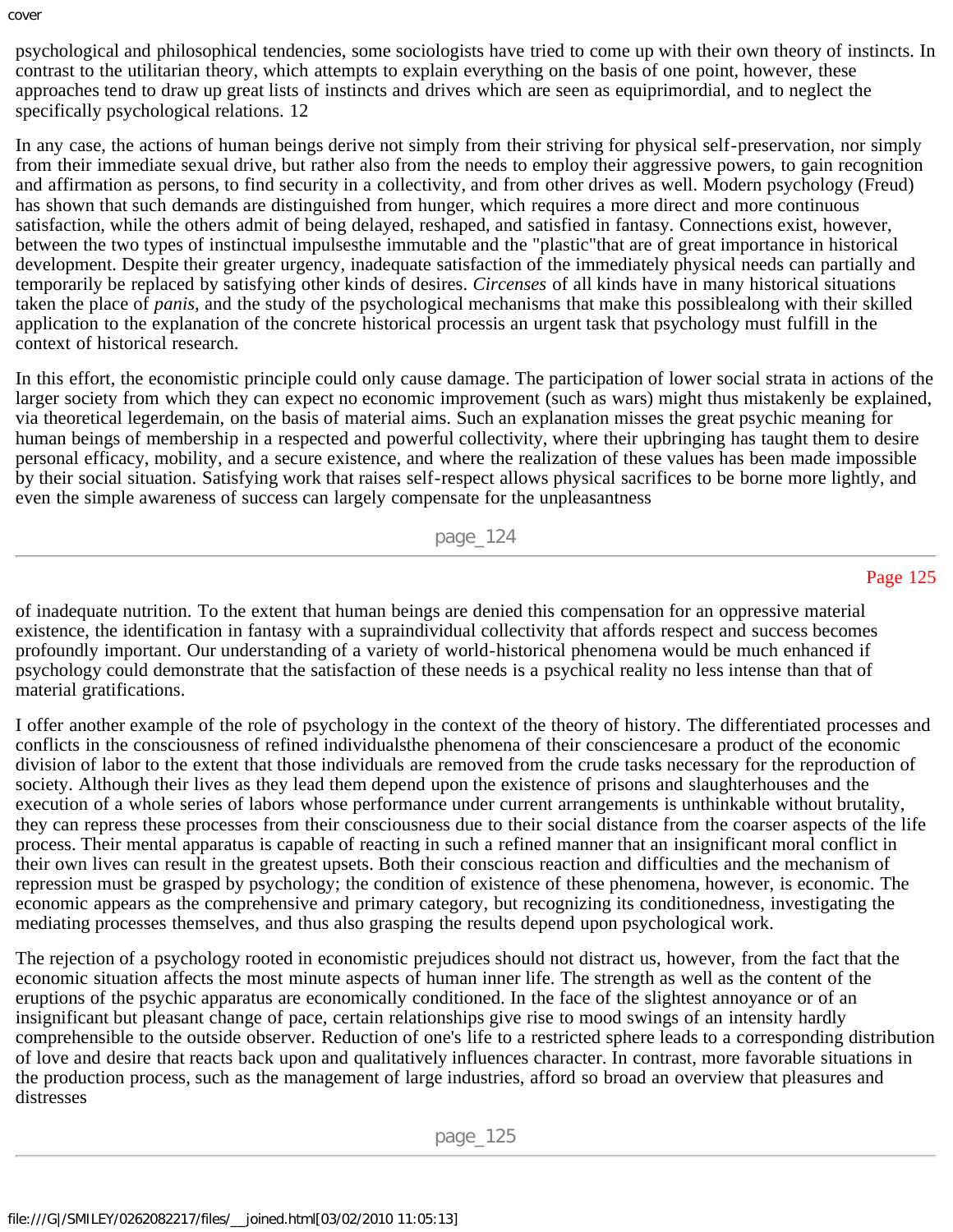that would entail great shifts in the lives of other human beings become irrelevant. Moral conceptions and world views, held rigidly by and determining the lives of those for whom social connections are not visible, are surveyed from the vantage of high economic positions in their conditioning and vicissitudes, so that their rigid character dissolves. Even if we assume that inborn psychic differences are extremely great, the structure of fundamental interests stamped upon individuals from childhood onward by their fatethe horizon prescribed to them by their function in societyonly rarely permits the uninterrupted development of those original differences. The chances for such development themselves vary according to the social stratum to which the individual belongs. Above all, intelligence and a series of other talents may develop more easily if their situation in life puts fewer hindrances in their way from the very beginning. The present is characterized more by the unrecognized effect of economic relationships on the overall shaping of a life than it is by conscious economic motives.

To Dilthey we owe the honor of having made the relation between psychology and history the object of philosophical discussion. In the course of his work he repeatedly returned to this problem. He demanded a new psychology that would accommodate the needs of the human sciences and overcome the weakness of academic psychology. In his view, the development of the individual human sciences is bound up with the development of psychology; without the psychic [*seelische*] context in which their objects are grounded, the human sciences constitute "an aggregate, a bundle, [but] not a system." 13 "This is so," he writes, "and no departmentalization can prevent it; the systems of culture, commerce, law, religion, art, and scholarship and the outer organization of society in family, community, church, and state originated from the living context of the human mind and, ultimately, can only be understood through it. Mental facts form their most important constituents so they cannot be grasped without psychological analysis. "14 Even though for Dilthey psychology functions as an auxiliary science to history, the latter is itself in essence a means to understanding human beings. It is his firm conviction that the unitary human essence originally given in every individual unfolds itself in its various aspects in the great historical cultures; the representative personalities of each epoch are for him only the best expressions of each of

page\_126

### Page 127

these various aspects. ''Races, nations, social classes, occupations, historical stages, individualities: all these are . . . distinctions of the individual aspects within a uniform human nature" 15 that reveals itself in a particular way in each epoch.

However justified Dilthey's research into a psychology adequate to the needs of historical scholarship, it hardly seems correct that the cultural systems of an epoch are rooted in a unified mental context, and that this thoroughly understandable [*verständliche*] context represents an aspect of a human essence that first gains expression in the overall development of history. This unity of cultural systems in a single epoch and in all epochs must be in essence an intellectual [*geistige*] unity, for otherwise its expressions could not be asserted to be comprehensible and accessible to the methods of an interpretive psychology. The psychology demanded by Dilthey is indeed an interpretive psychology [*Psychology des Verstehens*], and history is thus transformed in his philosophy essentially into intellectual history. As I have argued in the foregoing, neither an epoch nor so-called world history, indeed not even the history of the individual spheres of culture, can be understood in terms of such a unity, even if some elements of, say, the history of philosophyperhaps as a legacy of the pre-Socraticsmay be characterized by a unitary intellectual thread. Historical transformations are drenched with the mental and the intellectual; individuals in their groups and within variously conditioned social antagonisms are mental entities, and history thus needs psychology. But it would be a grave error to seek to grasp any facet of history on the basis of some unitary mental life of a universal human nature.

An understanding of history as the history of ideas tends also to be bound up with the belief that human beings are essentially identical to that which they themselves see, feel, judgein short, with their consciousness of themselves. This confusion of the task of the cultural scientist [*Geisteswissenschaftler*] with that of the economist, the sociologist, the psychologist, the physiologist, and others derives from an idealist tradition, but constitutes a narrowing of the historical horizon that can hardly be squared with the status of contemporary knowledge. What is true of individuals is also true of humanity in general: if one wishes to know what they are, one cannot believe what they think of themselves.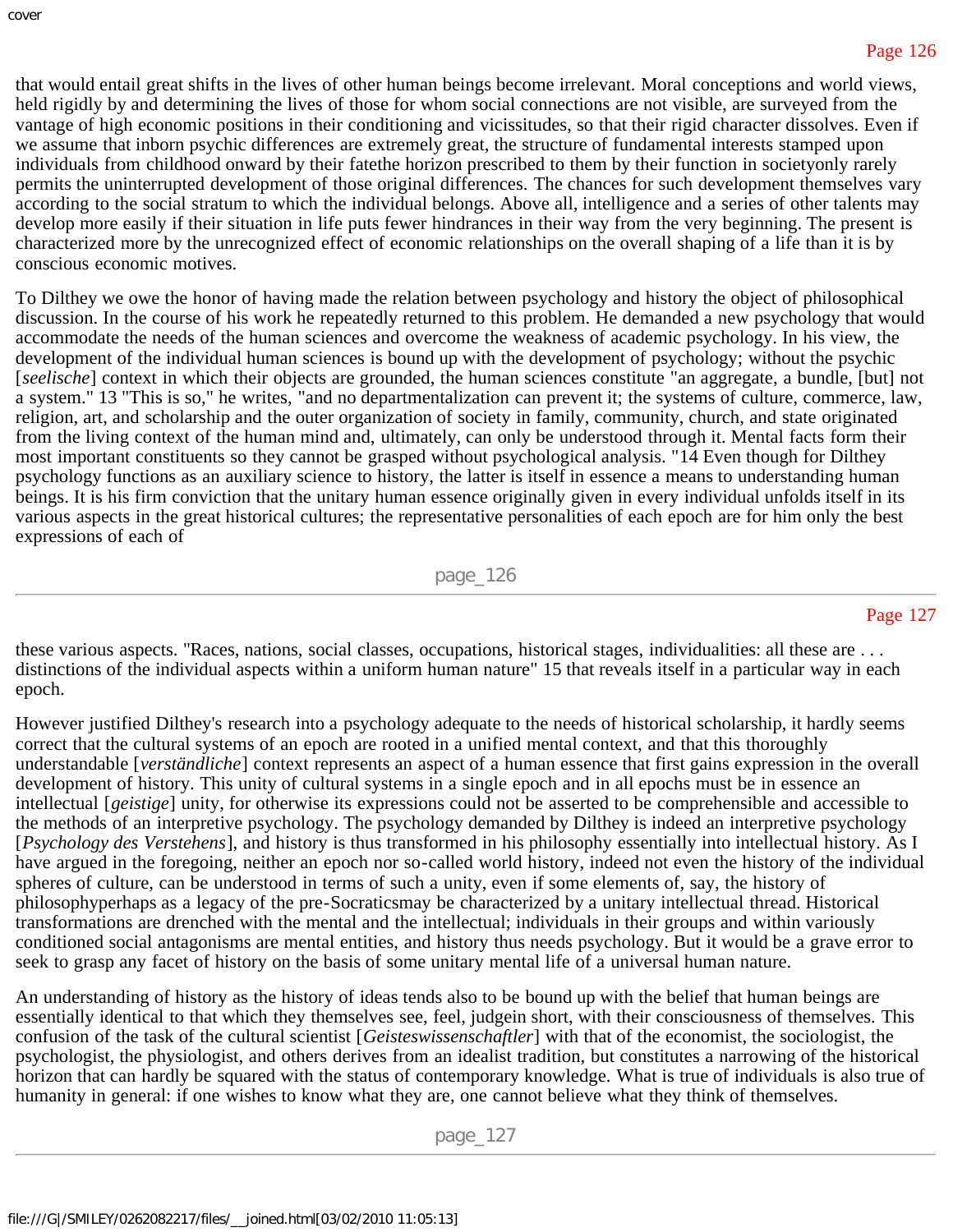I have only been able to offer here a few remarks concerning the logical place of psychology in a theory of history adequate to the contemporary situation. Despite the orientation to the economic conception, this approach could hardly be outlined satisfactorily. Still, the question of the general significance of detailed psychological work for historical research is important, because psychological problems are in principle ignored by many sociologists and historians, and above all because a primitive psychology may thus play an uncontrolled role in much historical writing. Psychology also has a special significance in the current perioda significance which may, however, prove ephemeral. With the quickening of economic development, changes in the modes of human response that are immediately conditioned by the economythat is, the habits, fashions, and moral and aesthetic notions emerging directly from economic lifecan shift so rapidly that they do not have the time to establish themselves and become fully developed characteristics of human beings. Under these circumstances, the relatively permanent elements in the mental structureand thus general psychologygain greater weight. In more stable periods, the mere differentiation of social character types seems to suffice; at present, psychology tends to become the most important source for learning something about human modes of being. In critical moments, therefore, the psyche becomes a more decisive factor than is usually the casefor economic factors alone do not dictate whether and in what sense the moral constitution of the members of different social classes in the period just surpassed is maintained or changed.

The meaning of neither problems nor theories is independent of the historical situation and of the role an individual plays in it. This is also true of the economic conception of history: there may be individuals to whom history turns another side, or for whom it seems to have no structure whatsoever. In that case, it is difficult to achieve consensus in these questions, and not merely because of the variety of material interests, but rather because, despite the parallelism, theoretical interests also lead in different directions. But this concerns the difficulty of agreement, not the unity of truth. The great variety of interests notwithstanding, the subjective element in human beings that must be understood is not their arbitrariness. Instead, it is their capacities, their upbringing, their laborin short, their own historywhich must be grasped in connection with the history of society.

Page 129

# A New Concept of Ideology?

With the incorporation of the teachings of Karl Marx into contemporary social science, the intention of his basic concepts is being transformed into its opposite. Their usefulness consists essentially in the unified explanation of social movements in terms of the class relationships determined by economic development. The aim of his theoretical work was the transformation of specific social conditions, not knowledge of a "totality" or of a total and absolute truth. In this connection, Marx criticized philosophy as well, but he put no new metaphysics in place of the old.

The discussion of Marxist theory in Germany has taken on substantial proportions in the past several decades. A recent, particularly acute attempt to include some of its concepts in a purely philosophical investigation is to be found in the works of Karl Mannheim, especially in his book *Ideology and Utopia*. 1 The book has justifiably met with broad critical acclaim, for it offers a particularly astute example of how these increasingly explosive questions are being treated today. I would like here to contribute to this effort by analyzing Mannheim's concept of ideology.

According to Mannheim, the task of the sociology of knowledge is to transform the theory of ideology from the "intellectual armament of a party" into a "sociological history of thought" above parties (78). In his interpretation, the achievement of the concept of ideology thus far has been to discredit the views of one's political opponents by reference to their social determination. But now that one can no longer avoid recognition of the ''situational determination" of one's own

page\_129

intellectual standpoint, the concept has become a general tool of knowledge according to which the past can be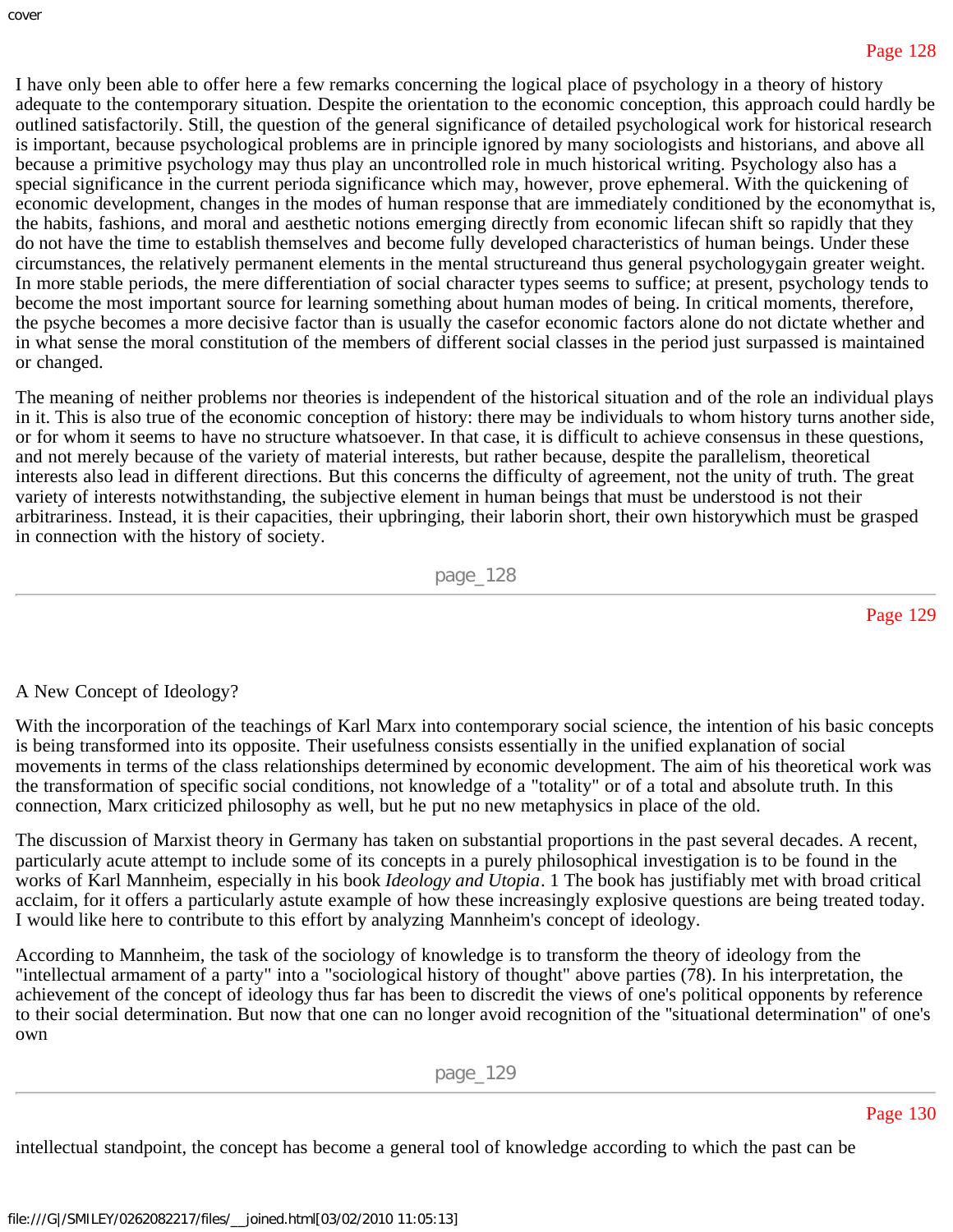investigated anew, and with which the crisis-ridden intellectual situation of the present can be assessed. The science of the social ascription of ideas which thus emerges, he argues, constitutes the only way out of the intellectual crisis of our timea time in which faith in the unconditional validity of the various world views has been fundamentally shaken (98 99, n. 32).

At the beginning of this new sociology of knowledge stands a new concept of ideology, the history of which Mannheim sets out to describe. A "metaphysical orientation" developed, probably in political praxis, which suspects that the individual ideas of one's opponents are deceptions that serve their interest. In time, according to Mannheim, this suspicion becomes pervasive. It concerns not the form but only the contents of the opposing thought, which he explains psychologically in terms of self-interest. If the accusation of "ideology" extends no further than asserting that "this or that interest is the cause of a given deception or lie," Mannheim calls it "particular." In comparison with this "particular'' concept of ideology, the "total" concept, which calls into question "the opponent's total *Weltanschauung* (including his conceptual apparatus)," constitutes an important advance (56ff.). According to Kant, in whose philosophy of consciousness this new concept is said to be grounded theoretically, the whole of our experience is formed by the active application of the elements of our understanding, and is not the mirror of an independently existing world. In this sense, the total concept of ideology also asserts that the structure of a world view is dependent upon the subject. But the subject no longer perceives unconditionally and generally, as with Kant; rather, the subject's entire perceptual apparatus and all categories and forms of perception are determined by historical and sociological conditions. Not just certain contents but indeed a definite way of knowingand, accordingly, of judging and actingare said to "correspond" with the situation of a social group. In contrast to the particular concept of ideology, in which real human beings with their interests are examined for the explanation of their ideas, the total concept refers to an "ascribed subject" [*Zurechnungssubjekt*], that is, an ideal mode of perception that belongs according to its meaning to the position of a given group in a society (59). 2 If the originally philosophical intention of the total concept of ideology is joined to the political intention of the

page\_130

Page 131

particular concept, it is no longer isolated ideas that come under attack; instead, the charge of false consciousness is decisively generalized.

Previously, one's adversary, as the representative of a certain political-social position, was accused of conscious or unconscious falsification. Now, however, the critique is more thoroughgoing in that, having discredited the total structure of his consciousness, we consider him no longer capable of thinking correctly. This simple observation means, in the light of a structural analysis of thought, that in earlier attempts to discover the sources of error, distortion was uncovered only on the psychological plane by pointing out the personal roots of intellectual bias. The annihilation is now more thoroughgoing since the attack is made on the noological level and the validity of the adversary's theories is undermined by showing that they are merely a function of the generally prevailing social situation (69).

According to Mannheim, the total concept of ideology makes its first appearance as the concept of class consciousness in Marxism. But, he claims, it is only now that the courage has been found to think it through to its conclusions. As long as class-bound false thought is sought only in the camp of the opposition, and one's own position is not recognized as ideological, the problem of ideology has not been put consistently, but instead has been restricted unjustifiably. Accordingly, Mannheim wants to oppose a "general" version of the total concept of ideology to the "special" version beyond which Marxism has not reached. Because not only bourgeois consciousness but that of *every* social group is dependent upon social circumstances in its content and form, not even Marxism may lay claim to unrestricted validity (77).

The application of the general total concept of ideology, which is of fundamental importance for Mannheim's sociology of knowledge, is said not to entail philosophical relativism (for reasons to be discussed below). The concept is only meant to show that all thought is "situationally determined," that is, that it is "rooted" in a definite social situation. To every group there conforms a cognitive totality, the various aspects of which relate thoroughly to one another and to its historical foundation. This fundamental "reference of all elements of meaning in a given situation to one another and the fact that they derive their significance from this reciprocal interrelationship in a given frame of thought [M.]." Mannheim calls "relationism'' (86). Sociologists of knowledge can investigate these relationships in their historical rise and decline without having to take sides for one or the other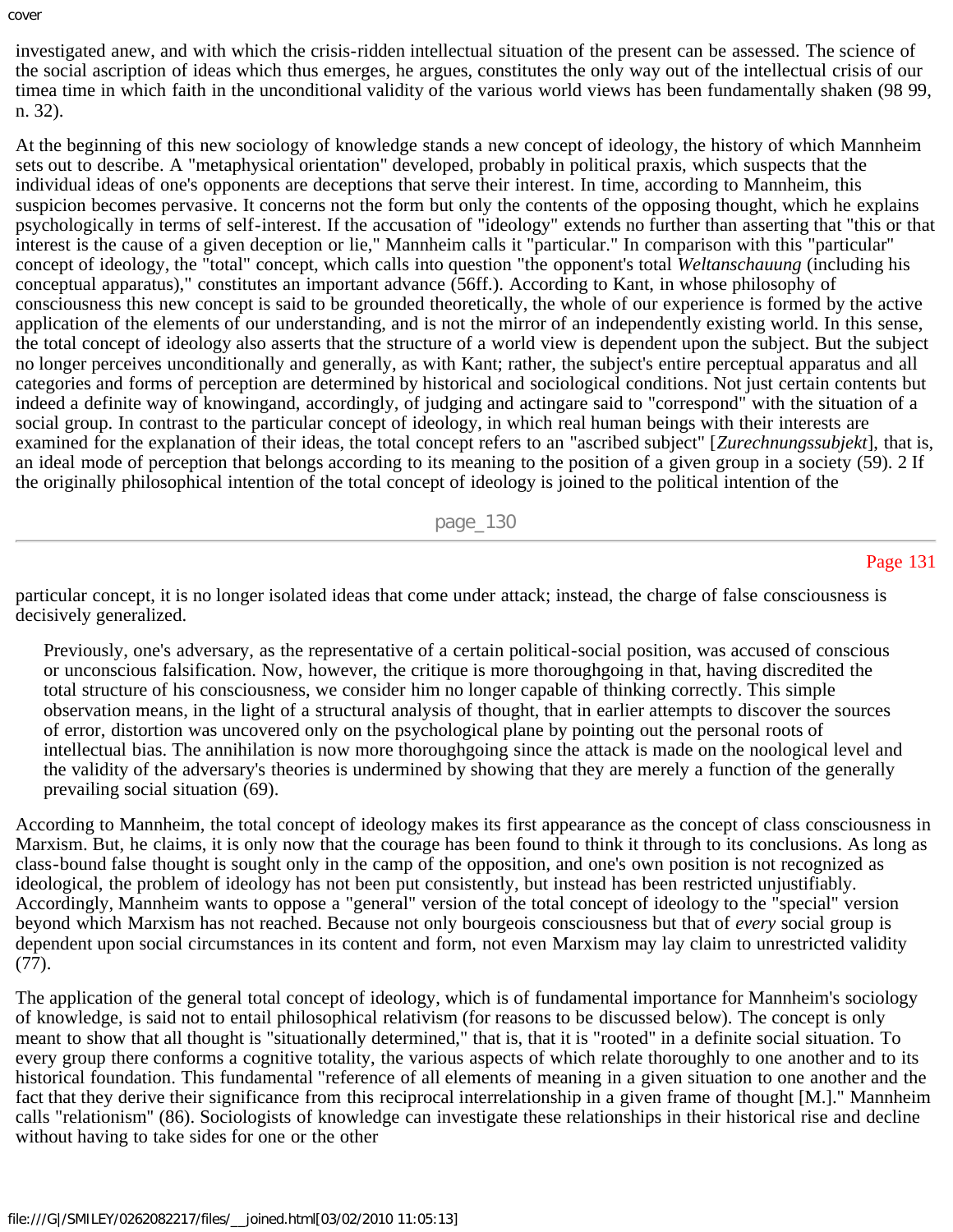of the systems of thought and judgment. They may be content with considering the history of the various views which laid claim to truth and with showing how, "in the whole history of thought, certain intellectual standpoints are connected with certain forms of experience, and with tracing the intimate connection between the two in the course of social and intellectual change [M.]" (81).

According to Mannheim, this "value-free" application of the developed concept of ideology pushes beyond itself dialectically and leads to a new division of systems of thought with respect to their truth content. Whereas philosophy had previously distinguished a certain view from all others as the true theory of reality as a whole, Mannheim is convinced that, in consequence of the continuous transformation of reality, a system valid in the past could become a fateful falsehood. Research in the sociology of knowledge, he claims, has shown that forms of consciousness may persist when the social situation to which they were appropriate has changed. Given this lack of correspondence between the existential foundations and the life span of the systems of thought ascribed to them, there are at any given time various ways of interpreting the world. Some of these are appropriate to the social reality and prove themselves therein, others are obsolete, and still others (as "utopias") outdistance that reality (83ff.). The degree of this lack of correspondence provides sociologists of knowledge with a standard according to which they can distinguish "the true from the untrue, the genuine from the spurious among the norms, modes of thought, and patterns of behavior that exist *alongside one another in a given historical period*'' (94). 3

Thus those demands that are precisely attainable would be true or genuine "in ethical terms"; in "the moral interpretation of one's own action," true or genuine would be an attitude which neither obscures nor prevents the "adjustment and transformation of man"; in theoretical terms, true or genuine would be those views with which one could orient oneself in the given reality. In essence, then, *false* consciousness is to be distinguished from correct consciousness in that its norms and modes of thought are "antiquated" and that it "conceal[s] the actual meaning of conduct rather than ... revealing it (95). Since according to this theory the truth content of every consciousness is measured against a reality that never remains the same, the concept of ideology attains a more dynamic character at this level.

page\_132

### Page 133

The "crisis" of the present is said to consist in the fact that each of the "systems of life that struggle against one another but that exist side by side" are to be grasped as "particular." To be sure, all of them claim to interpret adequately the whole of the world and of lifethat is, to be definitively valid truths. But in reality, each and every one is a "situationally determined" partial view. This is not to be understood as saying that they deal with fundamentally different objects; in this case, one could simply combine together the most progressive among them into an overall theory. According to Mannheim, however, the diversity results from the circumstance that the facts are experienced in a given ''context of life and thought," which differs according to the individual's social standpoint. The way in which something is experienced, the questioning and the mastery of a problem is said everywhere to contain a metaphysical presupposition, a "vital and intellectual commitment [M.]" (102), that corresponds to one of the many conflicting existential foundations in our fragmented present. If it is really true "that we hardly live in the same world of thought, that there are competing systems of thought which in the end no longer experience the same reality" (99), however, it becomes questionable to what extent one can speak of a common reality. Our peculiar predicament consists in the fact that we have access to an infinite number of scientific methods and individual observationseven if the crisis is said to have "penetrated even into the heart of empirical research" (102)and yet, in the "questions of totality," we have completely lost the "somnambulistic certainty of more stable times" (102) due to the discovery of the "particularity" of all standpoints. The sociology of knowledge seeks to protect us from misunderstanding this reality; indeed, it strives to intensify this shattering of "values and contents" through the consistent application of its new concept of ideology to all past and present beliefs. But precisely in its unmasking of the dependence of all "styles of thought" on a mutable historical situation, it recognizes the spark "that should serve as an impetus to the type of thought required by the present situation" (99, n. 32). The sociology of knowledge refuses to allow any system of thought which understands itself as unconditional to exist in isolation. Instead, it comprehends each system on the basis of its historical presuppositions, thus practicing "sociological diagnosis of the times." The sociology of knowledge thus believes itself to be on the only plausible path to the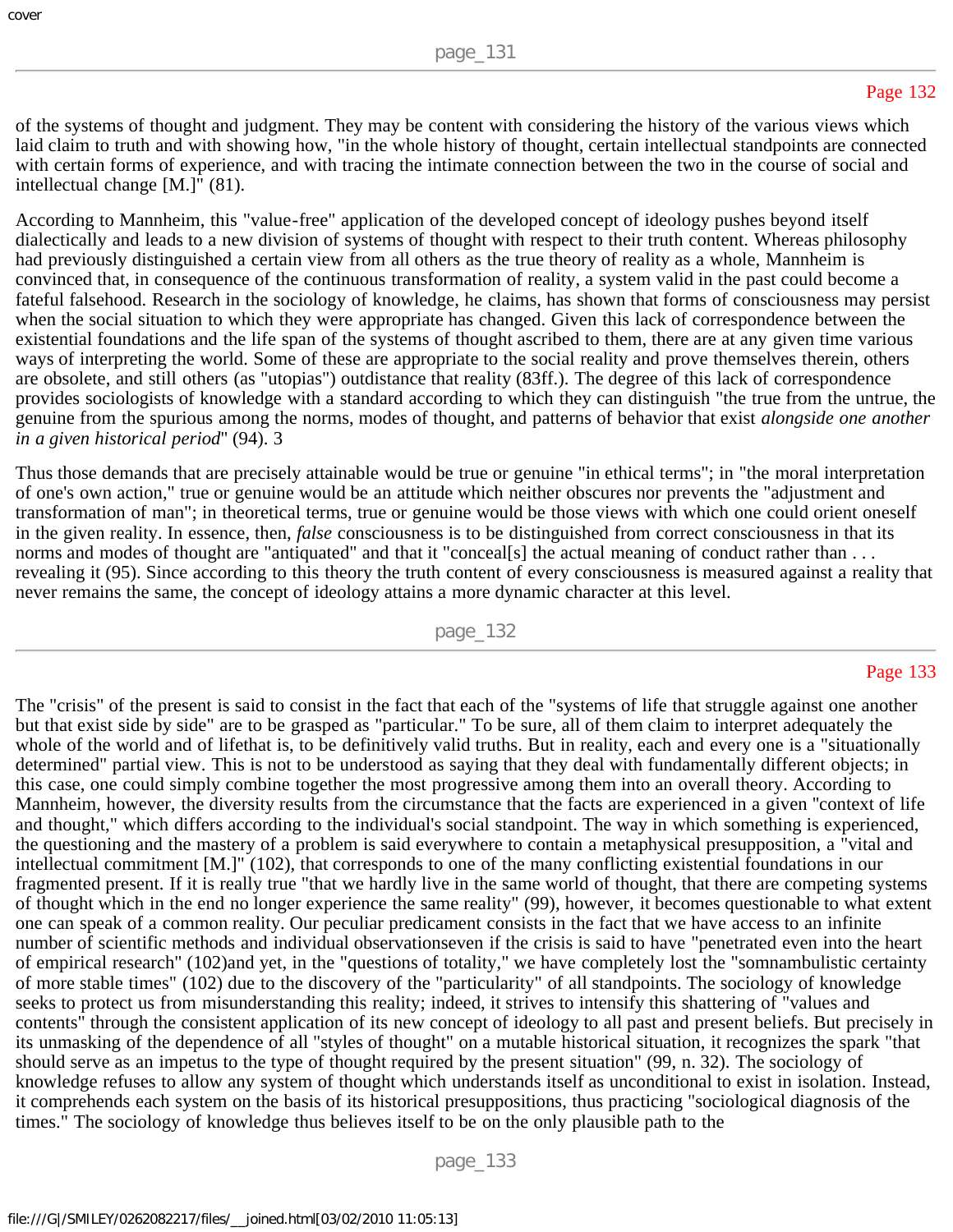### Page 134

totality." According to Mannheim's philosophical conviction, the latter is to be grasped neither as the quintessence of all that is nor as a completely comprehensive theory. Rather, totality means "both the assimilation and transcendence of the limitations of particular points of view. It represents the continuous process of the expansion of knowledge, and has as its goal not achievement of a supra-temporally valid conclusion but the broadest possible extension of our horizon of vision" (106). The objective of the sociology of knowledge is to advance the cause of freeing human beings from their dependence on ephemeral certainties, and thus to disclose to them with the aid of history the evolution of their own being through a "situational report [M.]," which is to be based on intellectual history and which must constantly be revised.

In the context of the sociology of knowledge, the modern concept of ideology is put at the service of a task which contradicts the theory from which it derives. Marx wanted to transform philosophy into positive science and praxis; the sociology of knowledge pursues an ultimately *philosophical* intention. The sociology of knowledge is preoccupied with the problem of absolute truth, its form and its content; it sees its mission in the illumination of that problem. The effort to achieve ever deeper insight into the evolution of all metaphysical decisions with which human beings attempt to comprehend the world in its totality becomes itself a metaphysical undertaking. The possibility of gradually disclosing the essence of things gives this approach its sanctity. Those who were disappointed by the older metaphysics need not despair. To be sure, we have no final conception of truth valid for all times and for all human beings, but the sociological investigation of the fate of the world views that have emerged historically yields at each higher level a richer perspective on "reality" (103). Reality is to be understood principally as "the ascent of human beings." This process takes place and "becomes intelligible in the course of the variation in the norms, the forms, and the works of mankind, in the course of the change in institutions and collective aims, in the course of its changing assumptions and points of view, in terms of which each social-historical subject becomes aware of himself and acquires an appreciation of his past" (92). In the changing course of intellectual conceptions, in other words, the essence of humanity gradually reveals itself to the sociologist of knowledge.

page\_134

## Page 135

In Mannheim's hands, the sociology of knowledge connects up with important aspects of Dilthey's philosophy of history. Dilthey, too, argues that there is no philosophical system that grasps the essence of the world in a generally valid way. Nonetheless, through investigation of the modes of conduct and systems which have arisen historically in all areas of culture, we can recognize ever more clearly the essence of humanity that expresses itself therein. He characterizes it as a "position close to my own" that one "can study the infinite content of human nature only in its development in history." 4 "Man knows himself only in history, never through introspection; indeed, we all seek him in history. . . . The individual always realizes only one of the possibilities in his development, which could always have taken a different turning whenever he had to make an important decision. Man is only given to us at all in terms of his realized possibilities. In the cultural systems, too, we seek an anthropologically determined structure in which an 'X' realizes himself. We call this human nature."5

Mannheim, however, expresses himself much less clearly than Dilthey, and argues only that "all the systems of meaning which constitute a given world are simply a historically determined and continuously shifting curtain, and that the development of humanity takes place either within or behind them [M.]" (85). At the same time, he also gives expression to the notion that the meaning to be discovered in history, which "imparts to the historical and the social its impetus [M.]" (92), is really the development of "humanity."

In Dilthey, this philosophy of history is entirely consistent with the rest of his doctrines. He is convinced that the development of the intellectual realms of culture is rooted not merely in society but equally "in the individual as such."6 According to him, the deeds and creations of human beings of all times, peoples, and classes emanate from one and the same human "being," the essence of which all existing persons carry within themselves. He emphatically opposes a sociology which seeks the basis of the forms of spirit in the social life process; instead, philosophy, art, and religiosity are to be traced back to an ultimate creative principle. "If one could imagine a lone individual on earth, it would, given a life span of sufficient length, develop these functions in complete isolation."7 During his time, psychology had only investigated humanity on the basis of its experimental subjects and reconstructed the whole of culture from the spiritual elements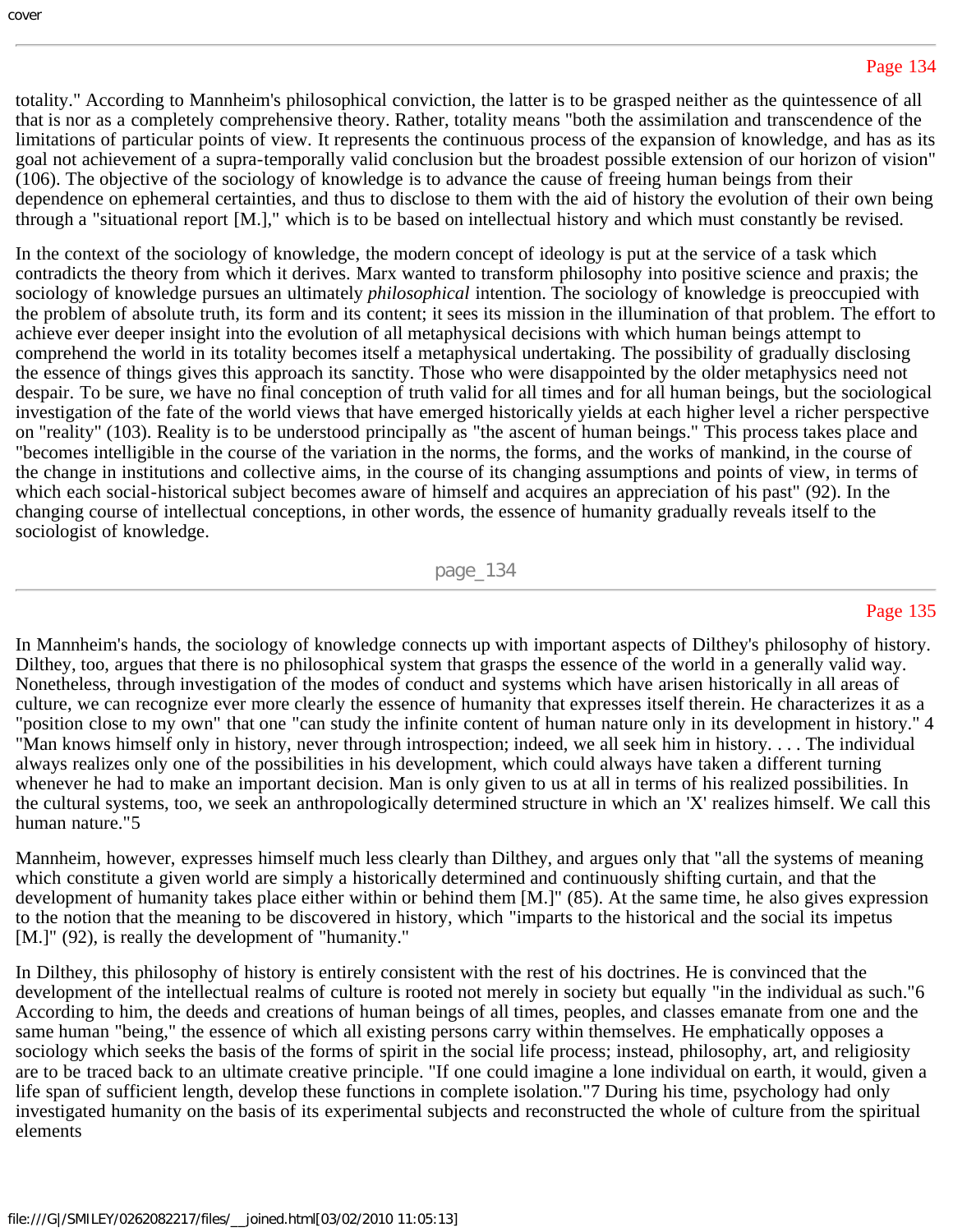discerned thereby. In contrast, Dilthey's achievement consists in the fact that he made the history of ideas an important means for studying humanity.

This philosophical conviction seems appropriate to Dilthey's individualistic mode of thought; it is difficult to understand how Mannheim, as a sociologist, can speak of the "essence" of humanity, the development of which takes place behind or in cultural forms. Mannheim cannot possibly mean, as with Dilthey, that all human beings at all times have the same essence, that all individuals contain the same components and functions. Any such assertion which referred to the definite object "humanity" would certainly stand condemned before the tribunal of the "total, general, and dynamic" concept of ideology. However imprecisely Mannheim himself may express this view of the philosophy of history, his version indicates that research in the sociology of knowledge yields experience of an essence of humanity not determined by history. For him, too, genuine historical research is supposed to lead to knowledge of our own essence. Thus, like Dilthey's human science, Mannheim's sociology of knowledge reveals itself as an heir of classical idealist philosophy. The latter posited as the result of real, recorded history the self-knowing subject, which constituted for it the sole true, self-sufficient essence, and thus the "totality." But the idealist credoaccording to which the subject, the essence "humanity,'' or some other real or ideal entity intrinsic to humanity is said to have absolute or exclusive priority over all elsecomports no better with the comprehensive theory of ideology than any other "self-hypostatization." If we take Mannheim's theory of ideology seriously, then there is no adequate justification for claiming that, in a thoroughly conditioned and mutable reality, the "development of humanity" alone should occupy this exceptional position. Nor is it convincing to argue that, of all kinds of knowledge, the anthropological is not ideological. From a standpoint which claims "to discover the ideological element in all thinking" (84), Dilthey's belief in a "humanity" which unfolds in the course of historythe most progressive form of the idealist philosophy of historymust appear as the mere "absolutization" of a single situationally determined perception.

While the characterization of "the development of humanity" as the metaphysical reality to which the sociology of knowledge affords access is inadequate according to its own premises, the general claim

page\_136

# Page 137

remains that there exists a foundation of history outside history. This claim includes the corresponding notion that the true cause of human activity is a "realm beyond history," rather than mutable society (92). The denial in this claim is illuminating. All processes of which real history reports, all nations and classes with their deeds and fates, the famines, wars, economic crises, and revolutions, are not the "real" things toward which our investigations are directed. According to Mannheim, it would be mistaken to seek the true cause of these processes in the realm of the positive, or even in that of the determinately expressible. All factual matters are already determined by a "conceptual apparatus'' which itself is determined and mutable. To imbue experience with validity as the true reality is said to be impossible because the standpoint from which we have these experiences prohibits, due to its inherent limitations, assertions of definitive truthclaims about reality "as such." Were we to attempt to disclose "reality" nonetheless, we would thus have to seek the traces of the extra historical in mundane history. Mannheim is thinking of this "essence," without the expectation of which "history is mute and meaningless," when he states that "something of profound significance does transpire in the realm of the historical" (93). If one disregards its metaphysics of "humanity" as such, the central idea of this sociology remains the dubious belief that all "standpoints and contents . . . are part of a meaningful overall process." 8

Despite its indeterminacy, this meaning of history is more closely defined. It is the "ineffable element at which the mystics aim" (92)in other words, if we understand correctly, the divine. One cannot name it or express it "directly," but it must "necessarily bear some relation" to that which actually takes place.

Mannheim himself speaks in this respect of a "point of view which is based without doubt on a particular attitude toward historical and social reality" (92). In any case, history is metaphysically transfigured by this attitude. Mannheim disputed like few other philosophers the possibility of an eternal essence sufficient unto itself; according to him, all meaning is bound to practice. But in this secularization of the sacred, it is not only in the language that the reference to metaphysical foundations remains. For the revolutionary idea that no standpoint can claim the certainty of eternal validity is qualified by the assertion that the ontological decisions according to which we experience and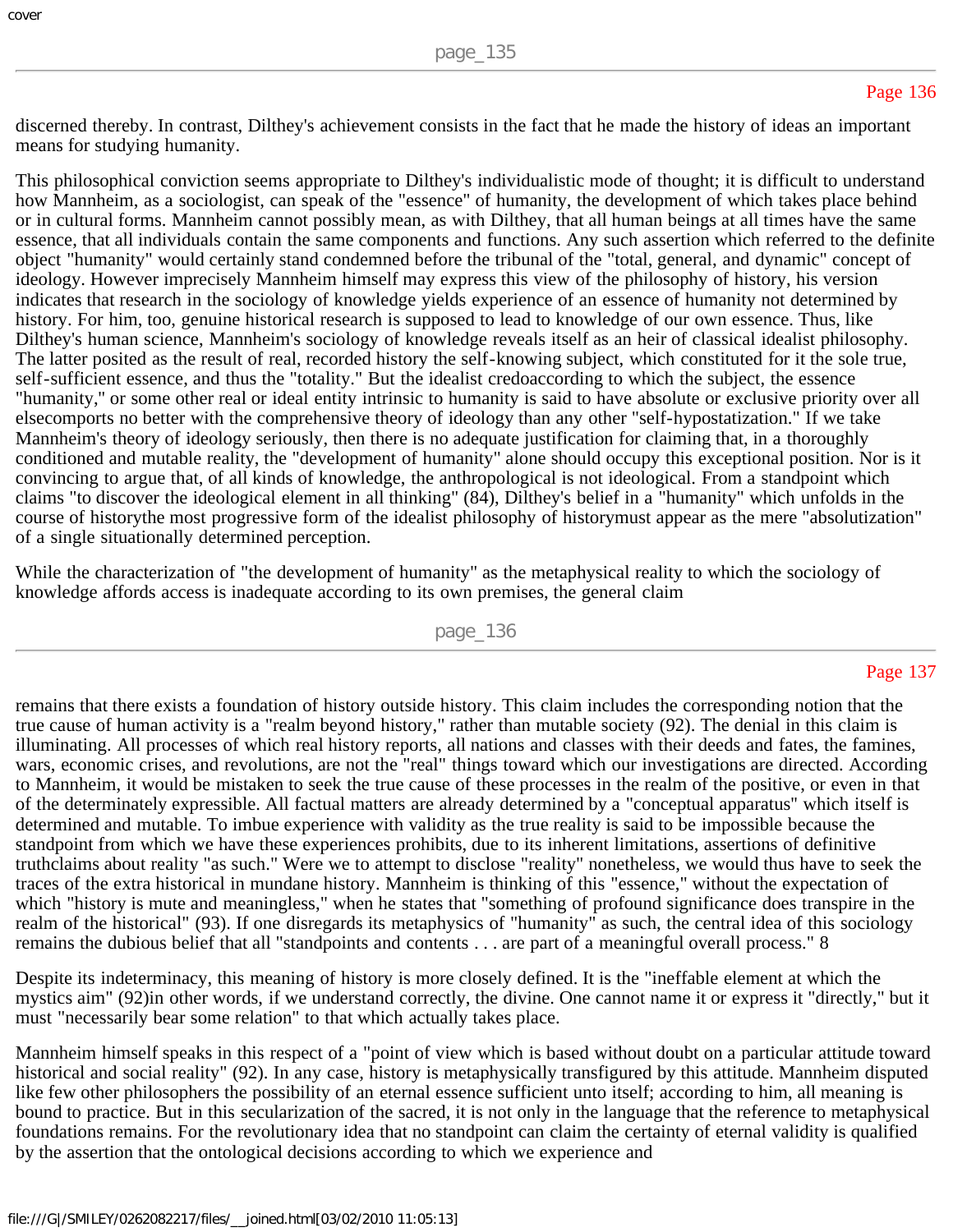# Page 138

analyze facts increasingly reveal an overarching meaning. 9 Mannheim fails to reject the concepts of a metaphysics that transfigures the overall movement of history; indeed, despite all the criticism, he retains them in an unclear and vague form. This is hardly reconcilable with his own total concept of ideology. The assertion of a unified and at the same time positively evaluated meaning of history, which plays a decisive role in the construction of Mannheim's central concepts, connects his view with contemporary philosophy yet, like the latter, is rooted in Europe in Christian theology. But given Mannheim's sociology, can unity have a greater ontological probability than multiplicityindeed, than chaos? Can the divine be more likely than the diabolical (such as Schopenhauer's blind world motive [*Weltwille*])? Why should that which we perceive from our restricted standpoint as the divine meaning not also prove to be a deceptive myth? This decisive question could be convincingly answered on the foundations of a theistic or pantheistic theology, which of course would have to reject the application of the concept of ideology to its own contents. Yet all of the terms with which Mannheim attempts either directly or indirectly to describe the "essence" belong to metaphysical systems whose validity it is precisely the intention of his theory of ideology to dispute. Whether the terms used to distinguish that essence from "a mere X" are "the ascent of human beings," "the ecstatic element in human experience which . . . is never directly revealed or expressed" (92), "the whole" (106), or "unity and meaning" (92), he is unable to reconcile them with his basic conception.

This revolutionary sociology, which dissolves everything "dynamically," requires the support of a dogmatic metaphysics. On the contrary, it sublates [*aufhebt*] the destruction of all philosophical investigation of absolute meaning by recommending itself as the latter's most progressive form. At the price of unfailing consistencywhich he maintains in all other respectsMannheim privileges the task of the metaphysician. Marx tried to overthrow the prestige of metaphysics with his concept of ideology. Insofar as the concept is not merely applied but deepened, generalized, and thought through to its conclusions and made more flexible, this new sociology seeks to reconcile it with that form of thought whose validity it was supposed to undermine. Marx correctly sought to do away with the conviction

page\_138

Page 139

that there is some essence of being which pervades all epochs and societies and lends them their meaning. It was precisely this element of Hegelian philosophy that appeared to him to be an idealist illusion. Only human beings themselvesnot the "essence" of humanity, but the real human beings in a definite historical moment, dependent upon each other and upon outer and inner natureare the acting and suffering subjects of history. Only earthly creatures have a "fate"; one cannot sensibly say of either "spirit'' or of any "essence" that the fates of "the historical and social . . . are somehow its fates as well" (92). Because the fates of human beings are extremely unequal and reveal no unified context of meaning either in different times or at the same time, indeed within the same people, Marx's theory calls it "ideology" to mitigate the real sufferings of economically underprivileged classes by asserting such a context.

Indeed, history as a whole cannot possibly be the expression of some meaningful whole. For history is the recapitulation of processes that arise from the contradictory relationships of human society. These processes reveal no spiritual or intellectual unity; they are not the effect of struggles between mere attitudes, positions, styles of thought, and systems. Instead, completely unequal human and extrahuman forces influence their development. Insofar as history does not emerge from the conscious direction of human beings determining it according to a plan, it has none. One can attempt to comprehend the various driving forces of a certain epoch under laws, but the assertion of a comprehensible meaning behind these facticities is founded upon philosophical poesywhether it is really elaborated, as it is by Hegel, or merely asserted, as it is by Mannheim. It is central to Marxian-materialism to give expression to the unsatisfactory condition of earthly reality as true being, and not to permit vague ideas of humanity to be hypostatized as Being in a higher sense. Materialism is the sworn enemy of every attempt to understand reality on the basis of some idealist paradise or of any purely intellectual order. After Marx, we are forbidden any such consolation about the world.

With Mannheim, by contrast, such a consoling idealist belief is not merely the central idea of his sociology, but the highest concern of all intellectual effort. Correspondingly, he repeatedly seeks to defend his theory against the charge of relativism. In contemporary logic, the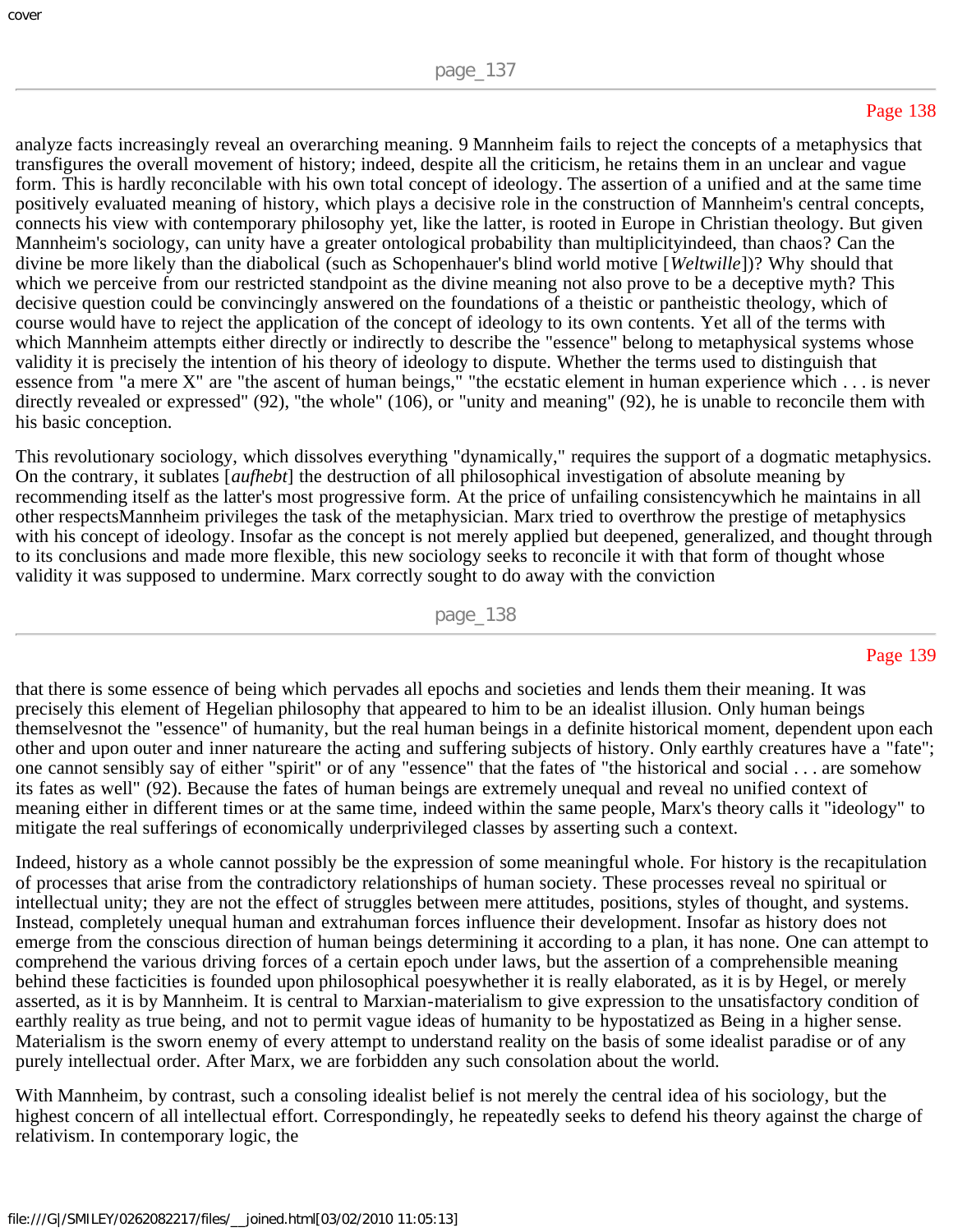# Page 140

charge was originally leveled against an epistemology that sought to derive logical principles from individual facts. Later, this accusation was extended to that theory which refuses to ascribe eternal truth to judgments about factual matters. In this broad form, the charge is only comprehensible from the standpoint of a static ontology, and it rests on an overextended concept of truth which maintains the universality of factual judgmentsthat is, their independence from the perceiving subject. In the meantime, this idea, too, has fallen into disrepute in philosophy. 10 Static ontology and a universalistic concept of truth have become untenable. For it is just as certain that all our ideasthe true ones as well as the falsedepend upon conditions that may change, and that the notion of an eternal truth which outlives all perceiving subjects is unattainable. None of this affects the validity of science. For example, the statement that a definite form of nature would exist after the death of all human beings remains binding for us, and it would be equally false to imagine this nature in terms other than those of the logical and mathematical laws that we recognize from our determinate standpoint. Such statements, whose content concerns something that reaches beyond the lifetime of humanity, certainly express something about the relationship of humanity and nature on the basis of our theory of objective time, but nothing about the relation of truth and being in general. In other words, they are in no way connected with the fate of the overextended concept of truth. Those in science concerned with the accuracy of their judgments about spiritual matters, whether about the time until their death or about a later time, have nothing to hope for and nothing to fear from a fundamental decision concerning the problem of absolute truth. But Mannheim attempts to rescue his theory of ideology from the objection to this untenable concept of truth, which is intrinsic to his own view of the overarching meaning, of history. He interprets the charge of relativism as itself relative before the judgment of eternal truth, and therefore as missing the mark. That epistemology which would characterize as relativistic an understanding of all standpoints as "particular," he argues, is itself merely particular.

The concept of particularity, which plays a central role in Mannheim's work, refers quite simply to the relationship of any given standpoint to eternal truth. It claims that every statement is inadequate to the latter due to the conditioned character of the speaker.

### page\_140

### Page 141

But the notion that the "situational determination" of any judgment should have any influence on its truth content is incoherent: why is the insight not just as situationally determined as the error? The sociology of knowledgelike every metaphysicscharacterizes every standpoint *sub specie aeternitatis*. It claims not yet to have taken possession of eternal truth; rather, it considers itself merely on the way to its attainment.

When Mannheim evaluates beliefs according to their practical applicability, the undertaking is only loosely connected with this overextended concept of truth. This concern with pragmatic evaluation is. also intended to parry the charge of relativism. But it is obvious that such an assessment of truth, which understands itself as determined, is inadequate to a philosophy for which relativism in this sense constitutes an accusation. This pragmatic conception, which confuses the contradiction between true and false with that of genuine and spurious (94), is reminiscent of *Lebensphilosophie*; the latter, however, shares "the at present widespread fear of relativism" 11 much less than does Mannheim himself.

Mannheim treats the most important aspects of the metamorphosis of his concept of ideology, as they have been set out above, as stages of a development that have led to a deepening and radicalization of the concept. There is indeed no doubt that he has "thought it out to its conclusions." The concept has become so generalized that it has gained the authority to deal with "questions of totality" in Mannheim's sense, but at the same time it has forfeited its determinate content. To think out a concept does not necessarily lead to making it a more refined tool of knowledge; if this were the case, the widespread contemporary practice of transforming concepts that have been fruitful in specific areas into worldembracing theories would have had greater success.

The determinate meaning of the concept of ideology is damaged by the first step that removes it from the realm of political critique. As we have seen, this step leads from the "particular" to the "total" ideology. It is easy to see how the "particular" concept of ideology contributes to the criticism of ideas. Wherever nations or classes have secured their domination through moral, metaphysical, or religious ideas rather than with mere force, these notions were ultimately vulnerable to attack by the dominated. The struggle against the cultural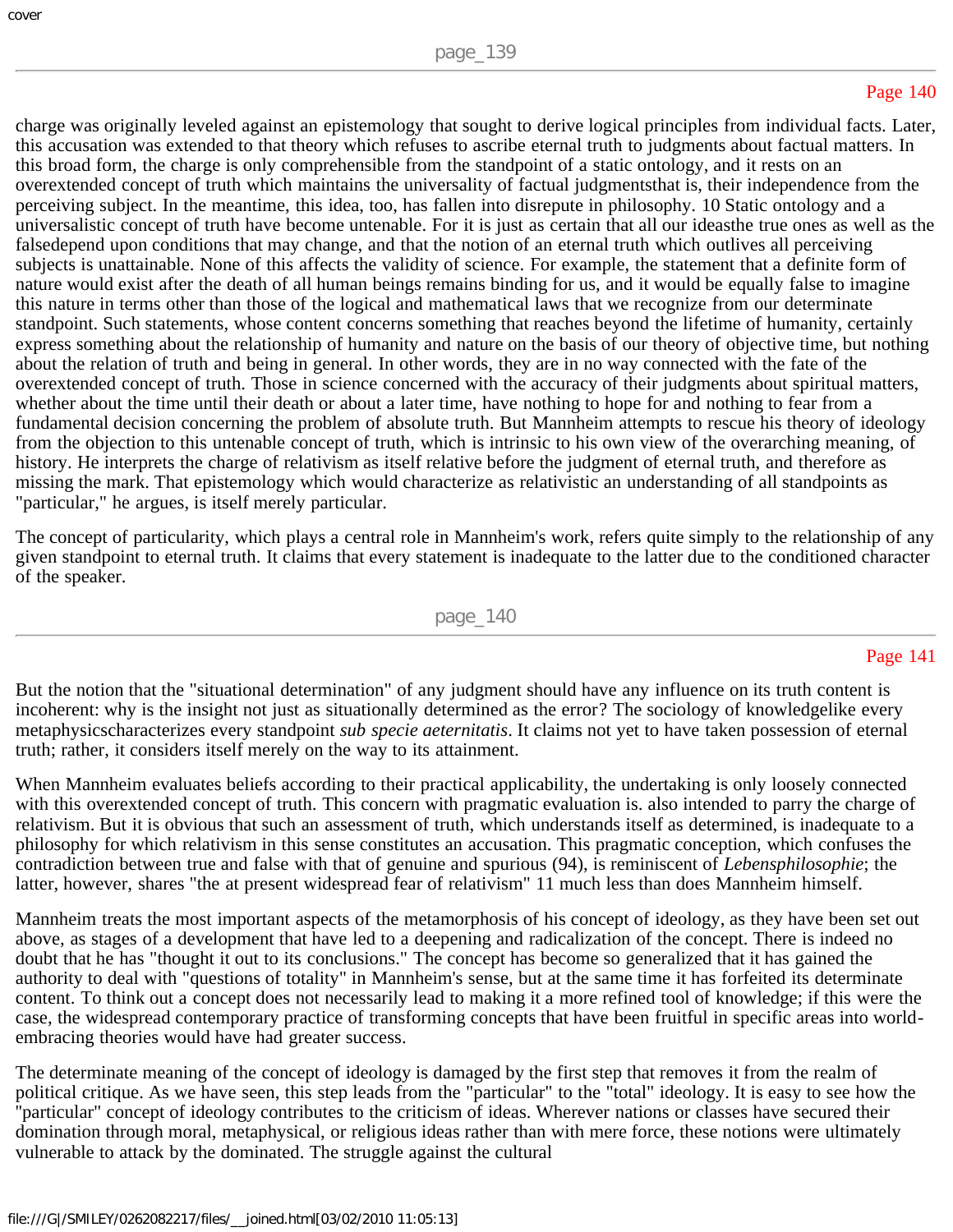props of social conditions tends to engender and accompany political opposition in such a way that the distribution of the parties in the intellectual struggle corresponds to the political-economic interest situation. Accordingly, the discrediting of certain ideas, upon which an odious situation is based, supported, and mystified, is as old as these struggles themselves. Such an attack is characterized less by the Renaissance maxim advanced by Mannheimthat one thinks differently *in piazza* than *in palazzo*than by the speech which Machiavelli puts in the mouth of the leader of a rebellion of the underclasses in his history of Florence: "If you will take note of the mode of proceeding of men, you will see that all those who come to great riches and great power have obtained them either by fraud or by force; and afterwards, to hide the ugliness of acquisition, they make it decent by applying the false title of earnings to things they have usurped by deceit or by violence." 12

The total concept of ideology leaves behind isolated theories and evaluations of one's political opponents, dealing instead with their entire consciousness, "including their conceptual apparatus" (57). Our whole life context, everything we know, even if it influences our thought without being recognized as an "option," the smallest tidbits as well as the grand aspects of the context, ultimately the perceiving subject in its "totality," its entire "world motive'' [*Weltwollen*], as Mannheim puts it, should be declared "ideological." It is asserted that every consciousness "corresponds to" a definite situation in history and in society, and thus its truth is to be doubted. Mannheim asserts that the attack is "radicalized" in that one disputes one's opponent's "capacity for correct thought." In reality, the attack is thus transformed from a determinate accusation into the unenlightening speech of a dogmatic philosopher. Neither interest nor any empirical facts whatsoever are supposed to serve as an explanation for the emergence and consolidation of a person's overall perspective; instead, an unadorned, unmediated "correspondence" is asserted. The fact that such a perspective represents a false consciousness must thus appear as fateful providence, as mystical destiny.

In this connection, Mannheim must reject not merely the oldstyle psychology of interest but contemporary psychology as well, insofar as the latter inherits the attempt to explain intellectual processes ultimately in terms of external necessity. He wants to replace

page\_142

# Page 143

psychological findings with "an analysis of the correspondence between the situation to be known and the forms of knowledge" (58). What he means by this is never clearly expressed. 13 As far as we understand him, the systems of *Weltanschauungen*that is, the intellectual totalitiesdo not develop out of the actual life situation of human beings, but rather are bound to definite social strata. To these systems of *Weltanschauungen* belong a definite "economic motive" [*Wirtschaftswollen*], as well as a style of art, a style of thought, etc. According to Mannheim, it would be incorrect to attempt to investigate the cognitive totality or its individual parts by reference to the social situation conditioning its carriers. Rather, he seeks ''correspondences of form" between the social situation and the totality of a *Weltanschauung,* conceived in terms of an "ideal type." On the basis of certain peculiarities of a style of thought or judgment, the consciousness of. an individual is ascribed to one of the ideal-typical "world postulates" [*Weltwollungen*]. Finally, and once again on the basis of very vague considerations, its origin in a social situation is "reconstructed." Even in Mannheim's work, the concept of ideology has something to do with the problem of truth; what can such "constructions" say about the truth, falsity, or problematic nature of a consciousness?

Whether this "total" concept of ideology is supposed to comprehend the perceiving subject or a dubious ideal "world" postulate," it proves in every case to be an idealistic overextension, not unlike eternal truth and "the meaning of history." This overextension is rooted in the notion of a "totality" of consciousness. When the total concept of ideology refers to such a totality, it refers not to a mere sum but to the totality in the sense of a superficial concept of the whole. Just as it is said that all parts of an organism carry in themselves the mark of the living being, the parts of consciousness are supposed to contain the characteristics of the totality to which they belong. On the basis of such formal elements as the "style" of thought and judgment, we are supposed to be able to construct an ideal totality to which it is bound by inner necessity. But the notion of consciousness as a unified whole completely contradicts its unique character. The concept of totality, conceived in terms regularly misunderstood outside the realm of Gestalt research, has proven fruitful in recent biology, and especially in "Gestalt psychology." Here it has been possible to identify real events that are governed by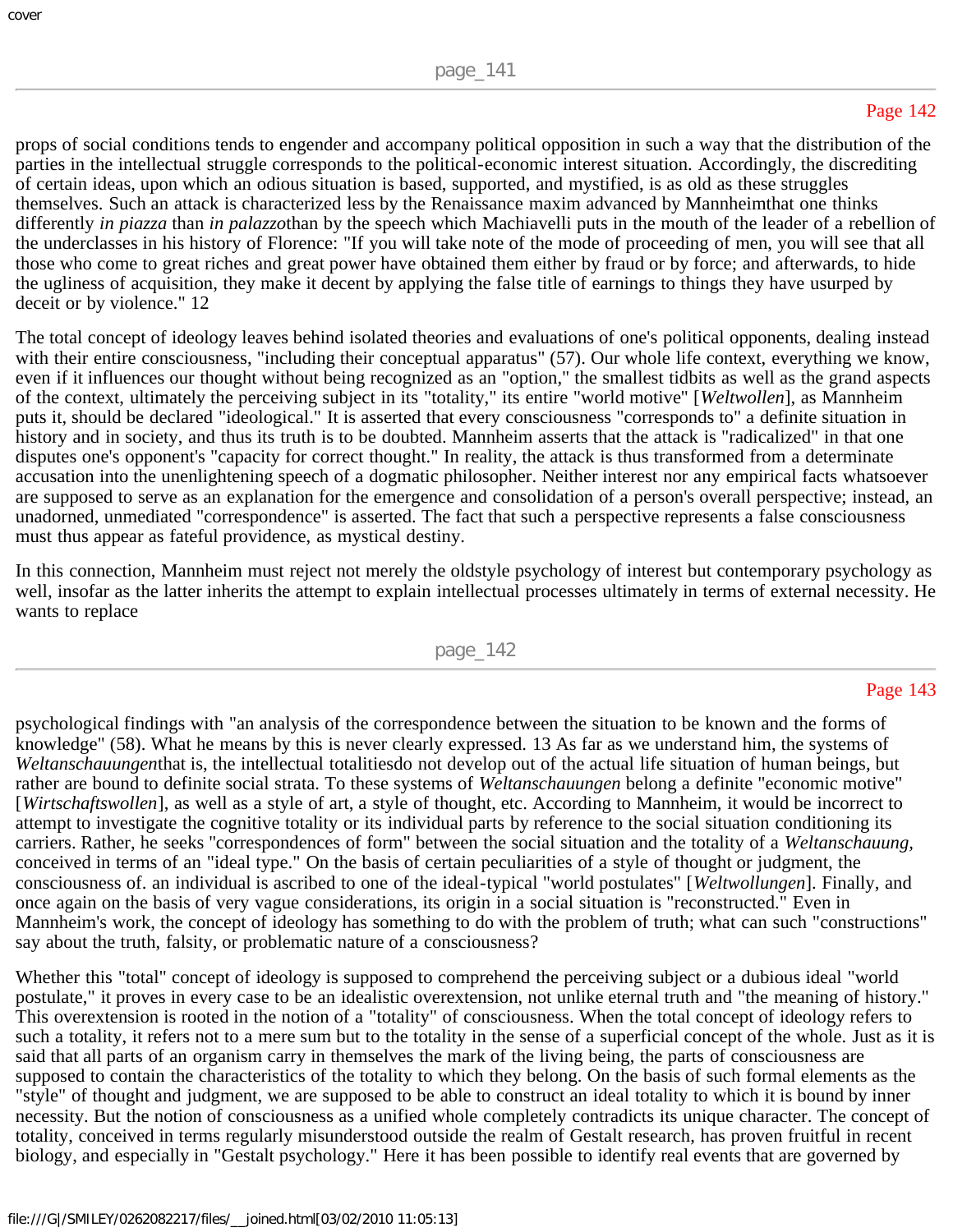Gestalt laws. But the consciousness of a human

# Page 144

being and the historical "systems of *Weltanschauungen*" have no such characteristic. A simple perception and a complex scientific theory, an isolated emotion and the enduring attitude toward one's fellow human beings, are bound up with the particular relations under which they appear. To these relations belong not only the instinctual structure of the individual but the influence of the dead and the living environment as well. Changes in the environment of individuals do not take place on the basis of the same conditions as their personal development (which is, of course, influenced by those changes). Thus conscious experience necessarily emerges in any given situation, but it is the result of quite multifarious causes. On the basis of psychological experiencethat is, given some understanding of how a certain kind of entity tends to react in certain situationswe can certainly hold well-founded expectations about what will take place in its consciousness in this or that case. But without particular attention to the relations of noncognitive reality, it is impossible to construct a unified "world motive" [*Weltwollen*] on the basis of knowledge concerning certain parts of consciousness, and from which one would be able to compreened these parts as deriving from a unifying principle. The notion that one could understand a *Weltanschauung* purely on the basis of investigations of intellectual constructs, without consideration of the material conditions of their emergence and existence, is an idealist illusion. Surely it is not difficult to recognize an idea as part of those views in the context of which it is typically found. Surely research in the most various areas has come so far as to be able to establish on the basis of apparently insignificant characteristics the society and the epoch from which an intellectual construct derives. Surely, alongside many discontinuities, elements of purely intellectual "affinity'' are to be found in the ideas and more generally in the modes of individual and social life of a given epoch. But the leap from this pedestrian historian's knowledge, so to speak, to the assertion of a "total psychicspiritual structured context belonging to the social and historical reality of a specific epoch" 14 is a leap from empirical science to Hegel's theory of the *Volksgelster,* which are resurrected as "world postulates" or "objective structural contexts."

Despite Mannheim's repeated insistence that these cognitive unities are closely bound up with the fate of the classes "committed" to their existence, his idealist project of conceiving intellectual processes as

page\_144

## Page 145

unsullied by the raw power struggles of real human beings is so strong that the vague relationship between being and consciousness appears as a merely external juxtaposition, indeed as a predestined arrangement. For him, there exist the mundane struggles of everyday historical life, and *next to them also* the conflicts of the "systems of *Weltanschauungen*." What is curious here is that each of the contending groups has laid claim to and persists in advocating one of these systemsbut one knows not why: "We find in a given stage of history not only antagonistic groups with different social interests, but also *with them at the same time* a conflict of opposed world postulates." Just as the gods associated with the warring Greeks and Trojans warred among themselves above the troops, according to this modern sociology one is supposed to see "worlds . . . against worlds" struggling above the social classes. 15

If the transformation of the concept of ideology from the particular to the total shifts our attention from real events upward to the misty regions of contending "world postulates," its further development takes the ground out from under our feet. For on the level of the total concept of ideology, upon which Marx is supposed to have stood, the "ideological character" of an overall perspective was at least judged from the standpoint of a theory understood as itself nonideological. With the removal of this restriction on the total concept of ideologythat is, with its transformation into the general conceptthis distinction falls away, and "the thought of all parties in all epochs" is branded as "ideology" (77). Herewith the concept of ideology is cleansed of the residues of its accusatory meaning, and its integration into the philosophy of mind is complete. If all thought as such is to be characterized as ideological, it becomes apparent that ideology, just like "particularity,'' signifies nothing other than inadequacy to eternal truth. There may, of course, be certain differences in the genuineness or obsolescence of given ideas, but they are all fundamentally "ideological" because they are "situationally determined."

A consistent application of the general concept of ideology would have to call into question one's own theories about "being," about the structure of *Weltanschauungen,* and about the connection between the two if one is to speakin contrast with the foregoingin a determinate sense about the ideas, about their "correspondence," and about "being." With the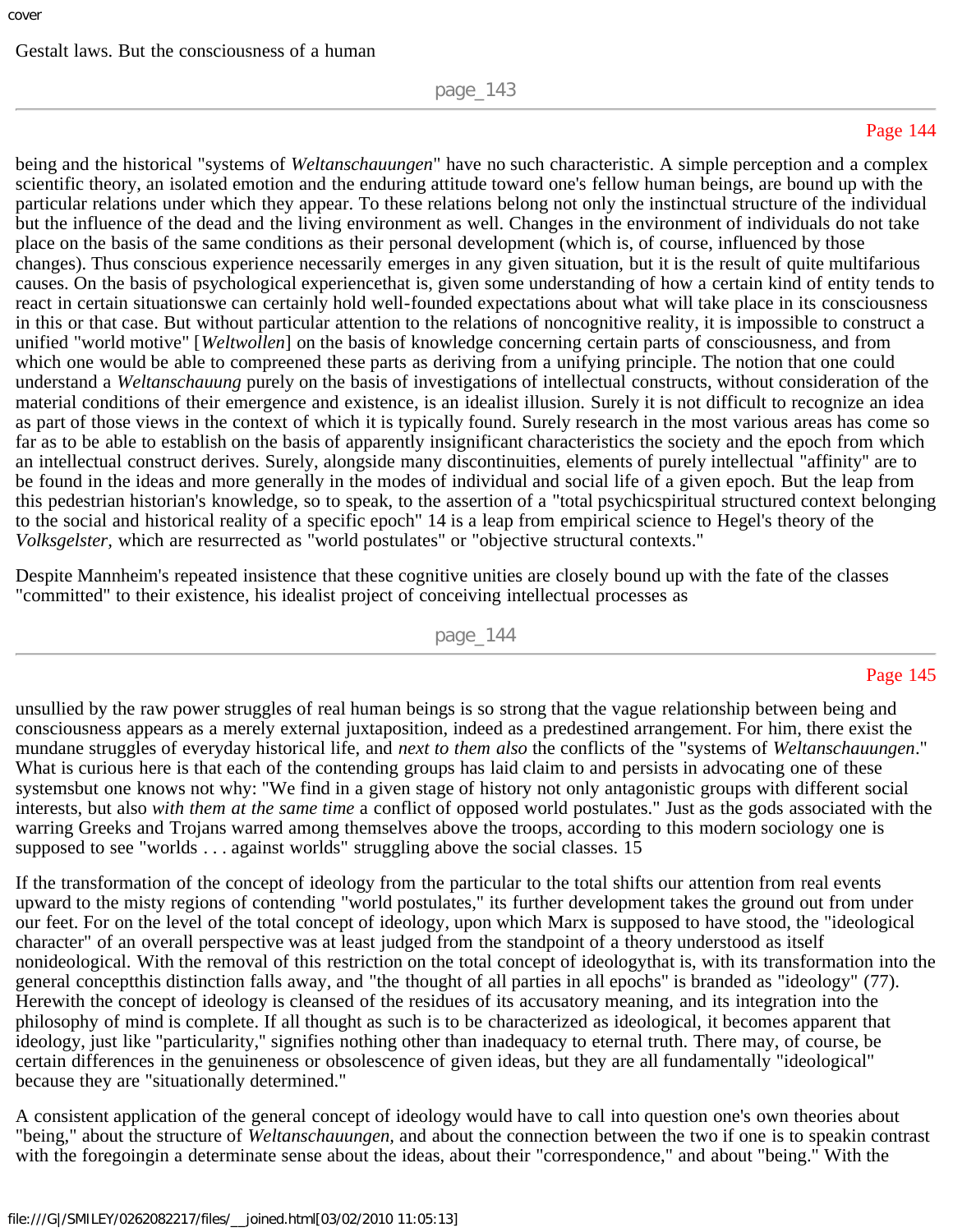"special" conception of the concept of ideology, it

# page\_145

#### Page 146

appeared as if a definite theory was considered compellingnamely, the Marxist analysis of society as classes in conflict. In the substantive portions of Mannheim's sociology of knowledge, this being is characterized among other things as "class society," 16 as aristocracy, bureaucracy, and bourgeoisie. Now that it is recognized that Marxism's "own position is subject to the same criticism" (105)now that it is emphatically demanded that Marxism reflect upon itself and recognize its own ideological characterthis basic element of Marx's theory must also fall into disrepute. What is to constitute the fundamental sociological idea with respect to the categorization of various modes of thought, if not precisely this or some other specific theory of social structure? Without such a theory, the term "situationally determined" completely lacks content and draws dangerously close to the concept of being at the beginning of Hegel's *Logic,* where it has the dialectical tendency to transform itself into that of nothingness. The ground is really pulled out from under us. "Being," upon which all ideas are said to be dependent, retains in Mannheim's usage a certain relevance to social groups. But because the theory which offers an analysis of these groups is essentially only introduced in order to call it into question, we remain completely in the dark about the actual meaning of situational determination.'' It can be interpreted by Marxists as categorization into social classes divided according to ownership relations, and by the declared enemies of the materialist conception of history, with Mannheim's agreement, as dependence upon a "particular mentality."17 When, in the central parts of this sociology of knowledge, reference is made to a very general notion of connection "to the actually existing social situation"(78) or merely to "situational determination," Troeltsch's discussion of the concept of the social is particularly appropriate: "It is impossible to speak of society, as the essence of all large and small sociological circles and their mutual interpenetration and influence, as something comprehensible and scientifically useful. In the infinitude of its construction and of the arbitrary connection of phenomena from any given perspective, society is something quite unimaginable: an abstraction, like culture and history more generally, about which only the dilettantes talk in terms of their totality."18 According to Troeltsch, the concept of "social" being "can only mean society organized according to its division of

# page\_146

#### Page 147

labor, its social classes, its production of goods, and its exchange on the basis of economic need, together with its manifold complications." 19 Clearly, such determinate concepts of society would not just bring Mannheim's theory of the situational determination of all thought closer to the historical materialism which he declares to be ideological; they would entail an expansion of Marxism itself into adventurism. For one would go well beyond Marx if one were to assert that to each determinate class situation there belongs an entire *Weltanschauung,* with form and content, including all judgments and "subconscious" metaphysical decisions. In this specific version, the untenability of the general, total concept of ideology becomes completely clear. With the empty concept of "being" that appears in the central parts of the sociology of knowledge, in contrast, one can include in this assertion all theoriesincluding one's ownas well as God and the world. The sociology of knowledge is scientifically meaningless, and has significance at best in the context of an absolute philosophy of quite dubious value.

The question of the correctness or falsity of equally situationally determined ideologies can only be put in terms of a judgment of their appropriateness for their time. The fundamentally spiritualistic attitude of this sociology emerges nowhere more clearly than in such an examination. The sociology of knowledge must remain arbitrary and unreliable because the determination of what is appropriate for the time and what is obsolete is not made on the basis of an explicit, scientific theory of society. Beyond that, however, this sociology takes to the limit its intention of substituting considerations of the history of ideas for investigation of the actual conditions which determine the relations between the real struggles of human beings and their ideas. Mannheim characterizes as an example of false (because antiquated) consciousness "a landed proprietor whose estate has already become a capitalistic undertaking, but who still attempts to explain his relations to his laborers and his own function in the undertaking by means of categories reminiscent of the patriarchal order" (96). In this case, Mannheim measures inappropriateness in terms of a theory which, like every naturalscientific theory, must raise the claim of "nonideological' correctness, and which declares on the basis of numerous observations that the relationship of the landowner to his workers is

page\_147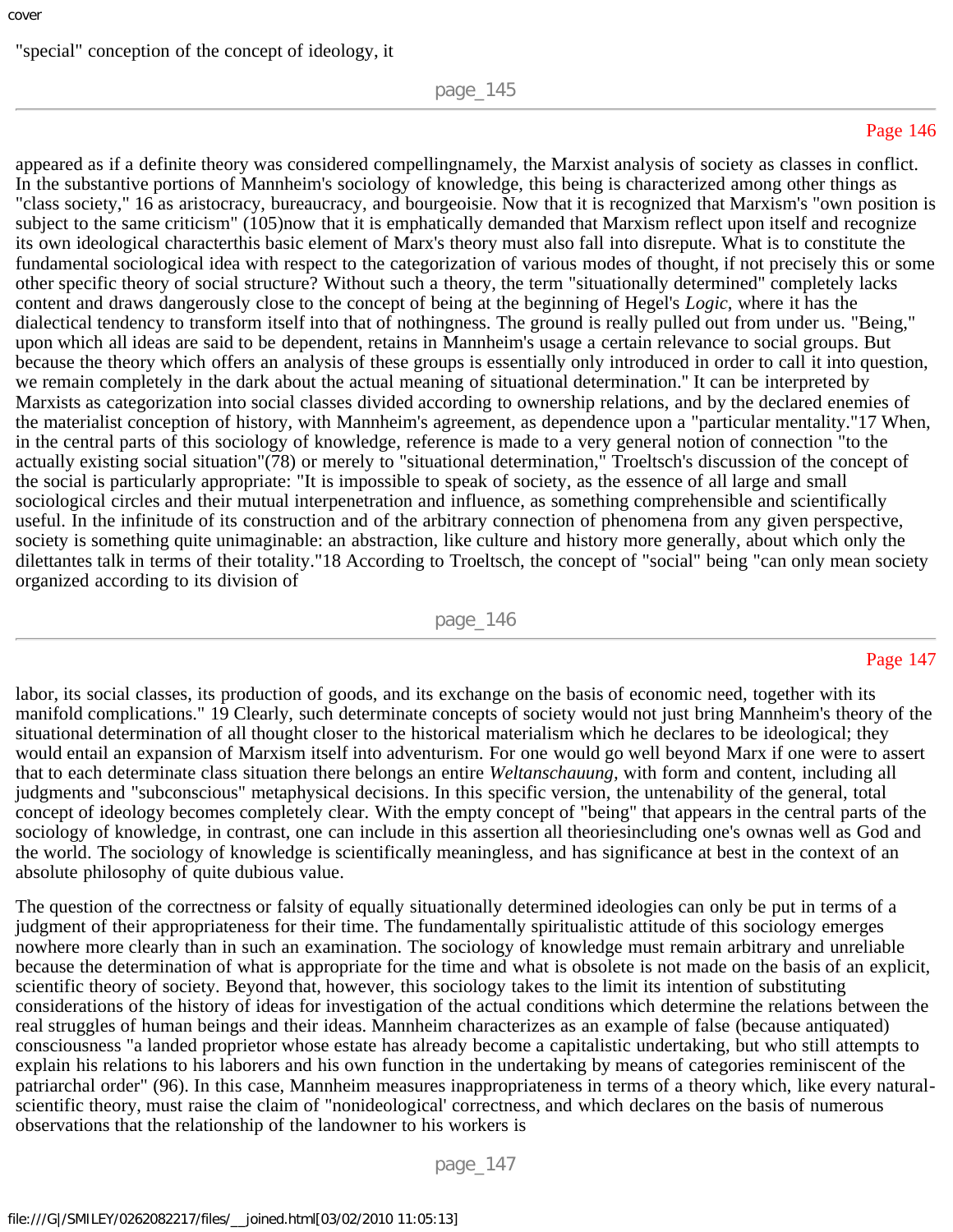# Page 148

"capitalistic," and thus cannot be comprehended in feudal terms. To base one's commitment to this theory on the grounds of its appropriateness to the epoch, which is precisely the basis upon which the theory is to be judged, would be circular. It is not this logical inadequacy that is characteristic of such efforts, however, but rather its fundamental restriction to the cognitive realm. What concerns Mannheim in this example is the fact that the landowner "fails epistemologically in comprehending the actual world [M.]" (96). Whether this "failure" in the intersubjective realityin this case, in the actual relationship between landowner and agricultural laboreralso constitutes a shortcoming, or indeed whether this failure inevitably shapes that relationship, is never considered. The most important task of a sociology of knowledge, however, would be to investigate the extent to which the nature of such relationships affects adherence to the old way of thinking and, vice versa, what effect the latter has on the former. In Mannheim's work, attention is diverted from the social function of the ''ideology" to exclusively intellectual considerations.

Throughout Mannheim, the sociological concepts are so attenuated that, in the end, they are no longer useful for understanding social life. A "diagnosis of the time" that operates primarily with the imprecise, idealist notions of this sociology of knowledge must yield an extremely one-sided picture. To be sure, it raises the claim of "analyzing ... a cross-section of the total intellectual and social situation of our time" (93), but this cross-section leaves untouched the most important parts of social reality. In its "situational report" on the present, no real misery appears under the terms "need" and "crisis"; the "curiously appalling trend of modern thought" (87) refers essentially to the fate of the "category of the absolute." The "profound disquietude which we feel in our present intellectual situation" derives not from the condition of reality, but rather from the "notion of the possibility of a totally false consciousness [M.]" (70). And the "profound dilemma from which all our questions arise can be summed up in the single question: How can human beings still think and live at all in an epoch in which the problem of ideology and utopia has once been stated in radical terms and thought out to its conclusions?" 20

Even in its application to well-defined, concrete subjectssuch as in the investigations of "conservative thought,"21 which are explicitly characterized as "sociological contributions to the development of

page\_148

Page 149

political-historical thought in Germany"there are only scant references to the connections between social reality and the group of ideas branded as "conservative." The historical relations of the carriers of this thought, their relationship to other social strata, and the overall political situation are only occasionally touched upon, as if the constellation of "conservative" ideas could possibly be understood without careful discussion of these matters. The entire work is restricted almost exclusively to "the phenomenological-logical analysis of style," "immanent analysis of *Weltanschauung,*'' analysis of "experience," analysis of the confluence of various styles of thought, and similar dissections of cognitive constructs.

According to its own convictions, the sociology of knowledge represents a form of thought "which moves at the forefront of the real problematic of an epoch, and which is capable of seeing beyond any particular controversy [M.]". In the process, it employs an extremely "radical" terminology and Marxist modes of thinking. With its attempt to restore these tools of thought to the service of a philosophy of spirit from whose Hegelian form Marx had dissolved them, however, the sociology of knowledge ultimately leads to the idealist reinterpretation of existing contradictions as mere oppositions of ideas, "styles of thought," and "systems of *Weltanschauung*." Whereas Marx was concerned to distinguish real insights from the mystifying cloak of ideology, for Mannheim everything amounts to a question of the contradictions between finite and infinite truth. Ultimately, Mannheim distinguishes himself from those irresponsible philosophers whose blindness he claims is caused by their persistence in a "'higher' realm" (104) only in that he returns there himself with a few weapons from the arsenal of Marxism.

page\_149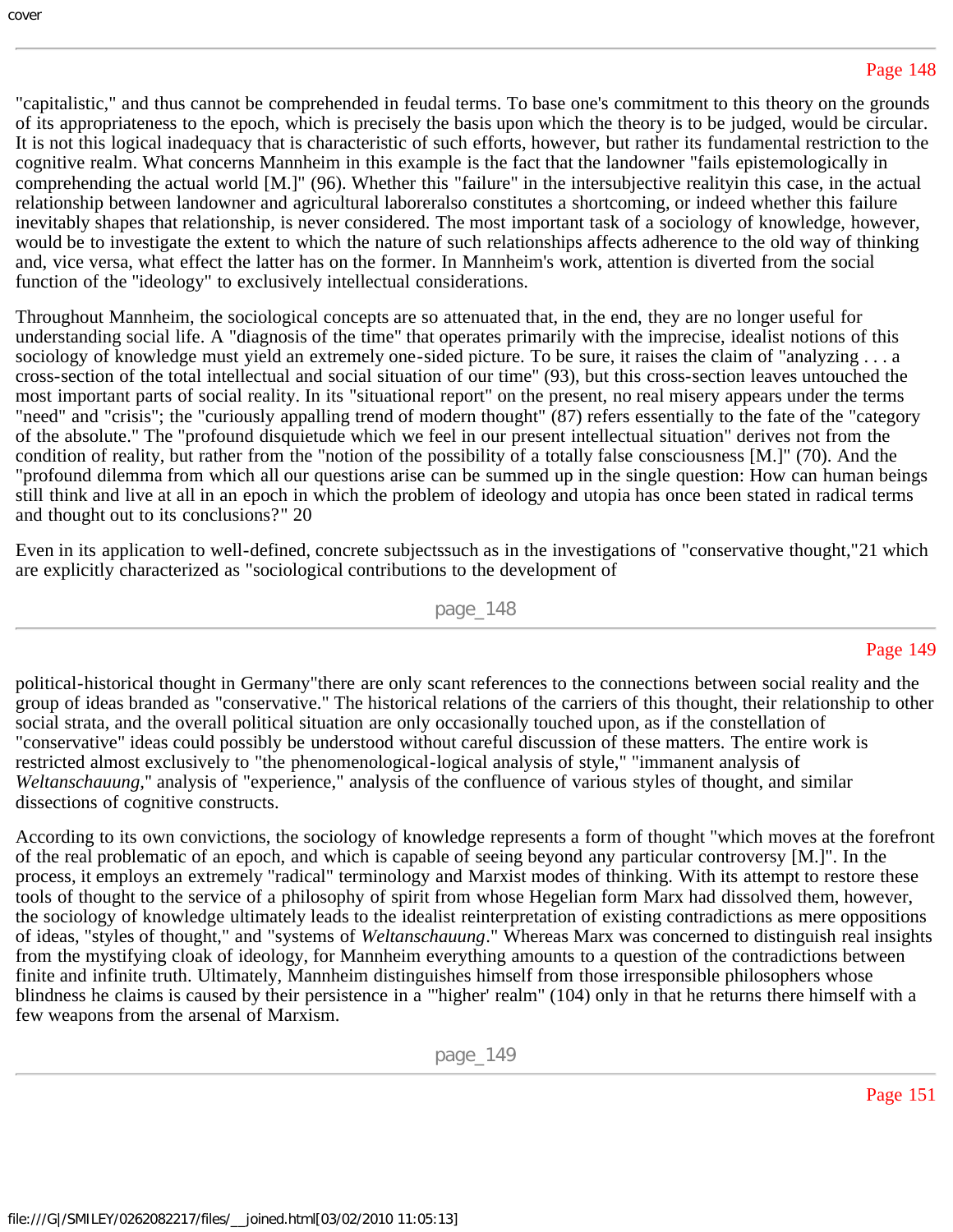# Remarks on Philosophical Anthropology

The conviction that each epoch in history expresses one facet of human nature or even that history as a whole reveals this nature stems from a point of view that is all too harmonious. It may be granted that individuals belonging to a particular historical period do indeed share certain psychological characteristics. One can justifiably speak of an Athenian citizen of the fifth century, or of a French *grand seigneur* of the ancien régime. However, such typologies designate only particular social groups. In Greece there existed not only citizens but also slaves; in France, not just *grands seigneurs* but also peasants, the bourgeoisie, and the urban proletariat. The members of one class provided the foundation for the social forms just as much as did the members of any other. Furthermore, although individual cultural monuments stem exclusively from certain social groups, their content is determined by the history of tensions and conflicts between the classes. To the symmetry and natural beauty of Greek statues belongs not only the freedom of a hero's life but also the other freedom, which consisted in his emancipation from oppressive labor and poverty. It is impossible to understand these cultural products without considering the dynamic of such conflicts.

However, it is not only the relationship between social classes that prevents us from maintaining that a constant and unchanging human nature functions as the foundation for an epoch. Research into periods in European history reveals that, when old economic forms persist even after new means of production are introduced, earlier modes of conceptualization and of psychological response remain in

page\_151

# Page 152

existence as well. Contemporary research vacillates on the question of whether certain personalities and historical trends belong to the Middle Ages or to the bourgeois world. The reason for this lies in the fact that in the Renaissance, and even into the seventeenth century, very few groups, and in fact only a few traits of the groups' members, could be shown to have represented the birth of new social relationships. Huge masses of people persisted materially and, more importantly, intellectually, within the old forms while their wretched lives and dire psychological constitution played a decisive role in the new developments.

Of course, human beings have been similar to one another in every epoch as well as in the entire history of mankind. They not only have certain practical needs in common, but they coincide in their beliefs and perceptions. Moral and religious systems tend to benefit social groups in highly diverse ways, and they fulfill extremely varied functions in the psychological household of their members: the idea of God or of eternity can serve as a justification for guilt or can provide hope to desperate people. These same ideas are often applied in a superficial way. Nevertheless, these similarities among various groups are not the result of a consistency in human nature. The social life process in which they emerge involves both human and suprahuman factors. This process consists not simply in the representation or expression of human nature in general, but rather in a continuous struggle of individual human beings with nature. Furthermore, the character of every individual within a group originates not only in the dynamic that pertains to him in his capacity as a representative product of human nature, but in his individual fate within society as well. The relationships among social groups arise from the changing constellations between society and nature. These relationships are determining factors in the creation of the spiritual and psychological makeup of individuals, while this resulting character in turn affects the social structure. Human nature is thus continuously influenced and changed by a manifold of circumstances. One could even understand the existence of a human nature that is invariable in time as a result of processes that continuously renew themselves, processes in which human beings form an inextricable part. However, one cannot understand it as the expression of a person in and for itself. Moreover, new forms of behavior and characters emerge which by no means existed from

page\_152

# Page 153

the beginning. The task that Max Scheler assigned to anthropology is unrealistic. For him, anthropology was to show precisely how "all the specific achievements and works of manlanguage, conscience, tools, weapons, ideas of right and wrong, the state, leadership, the representational function of art, myths, religion, science, history and social lifearise from the basic structure of human existence." 1 This task is impossible to fulfill. Regardless of how much the notions of change and progression are integrated into the idea of man, this way of stating the problem assumes a fixed, abstract hierarchy. It contradicts the dialectical character of historical events, in which the foundational structure of individual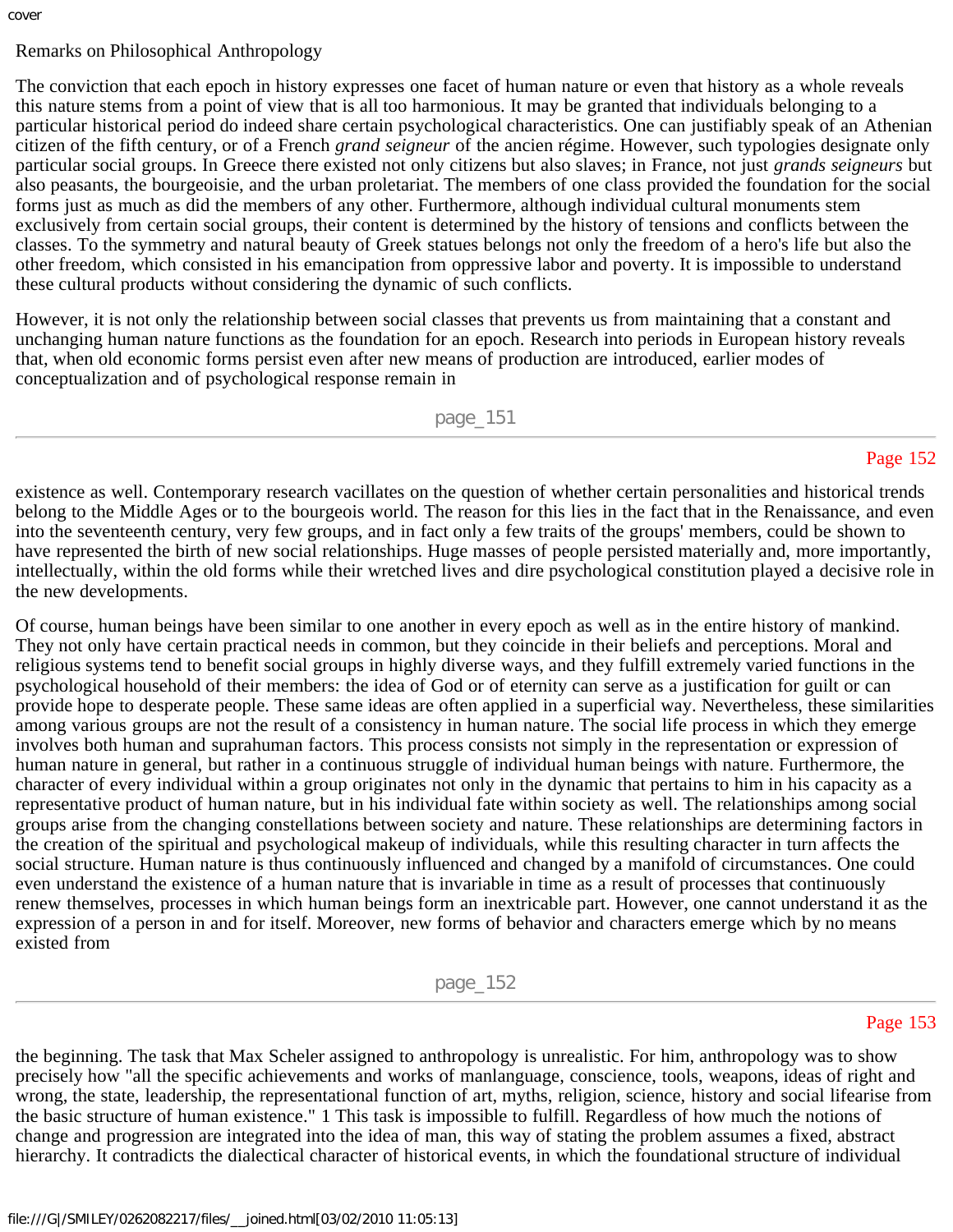existence is always interwoven with that of the group, and can lead, at best, to paradigms not unlike those of the natural sciences.

There is no formula that defines the relationship among individuals, society, and nature for all time. Even if we are not justified in interpreting history as the unfolding of a consistent, unchanging human nature, the contrary and fatalistic formulationthat of a necessity that is independent of human beings and that governs the course of thingswould be just as naive. The dependence is neither one-dimensional nor always structured in the same way. Rather, social development necessitates that particular groups and personalities be better prepared for changes and reformation in social processes than others, who in their thought and action function chiefly as products of the given circumstances. To be sure, conscious historical action is linked in its temporal circumstances and its content to certain preconditions. Yet this is different from the way in which reactive behavior and an existence that is completely dependent on present historical conditions are bound up with current social circumstances. The more these factors gain force, the more the psychology of unconscious mechanisms finds appropriate ways of explaining them. Direct understanding of the motives suffices the more historical action is undertaken independent of the authority of actual states of affairs and the more it is based on an accurate theory. Not the rational and emancipatory activity of theoretically educated human beings, but rather the intractability and helplessness of underdeveloped groups, constitutes the proper object for depth psychology.

Modern philosophical anthropology stems from precisely the same need that the idealistic philosophy of the bourgeois era tried to satisfy

page\_153

# Page 154

from its inception: namely the need to lay down new, absolute principles that provide the rationale for action. These principles were especially needed after the collapse of the medieval order and its tradition of unconditional authority. The most important tasks of idealistic philosophy consisted in delineating abstract principles that provided the foundation for a meaningful existence and in bringing spiritual endeavorsthe fate of the individual and of all of humanityin harmony with an eternal purpose. This philosophical school arose above all from the contradictory circumstance that while the modern age proclaimed the spiritual and personal independence of man, the preconditions had not yet been realized for autonomy and rationally structured communal work within society. Under the prevailing conditions, the processes of the production and reproduction of social lifethe "law of value"emerge not as a result of human labor and of the way in which labor is executed. Instead, economic mechanisms make themselves felt blindly, and thus appear as sovereign powers of nature. The necessary character of the forms in which society develops and renews itself, and within which the entire existence of individuals unfolds, remains obscure. On the other hand, individuals have learned to demand justification for social life forms which they maintain by means of their daily activity and, when necessary, defend. That is, they demand justification for the distribution of functions in labor, for the form of produced goods, for property relationships, for forms of justice, for relations between nations, etc. They want to know why they should act in one way and not in another, and they insist on an overarching rationale. The role of philosophy is to give meaning and direction to this bewilderment. Instead of satisfying the individual's demand for meaning by uncovering social contradictions and by providing a means of overcoming them, philosophy confounds the needs of the present age by analyzing only the possibility of "real" life or even of "real" death, and by attempting to cloak existence with a deeper meaning.

Overcoming the conflict between an advanced form of rationality and blind reproduction of social processes presupposes that one recognize the incongruity between social needs and powers on the one side and their entire technical and cultural organization on the other. The particular predicament of the present age and the fight for its termination stem from this growing tension. The goal of the struggle

page\_154

### Page 155

is to bring social life into conformity with the needs of all. This would result in a social form in which individuals organize their labor with a view to their own interests and goals and are thus always prepared to adjust to new forms. Only a transparent and adequate relationship between individual action and the life of the society can provide a foundation for individual existence. The rationality of this relationship gives meaning to labor. When this relationship is realized, and when a manifold of seemingly free activity among individuals is replaced by a society that unfolds and protects its life against threatening natural forces, then it is impossible to provide a deeper foundation for the activity of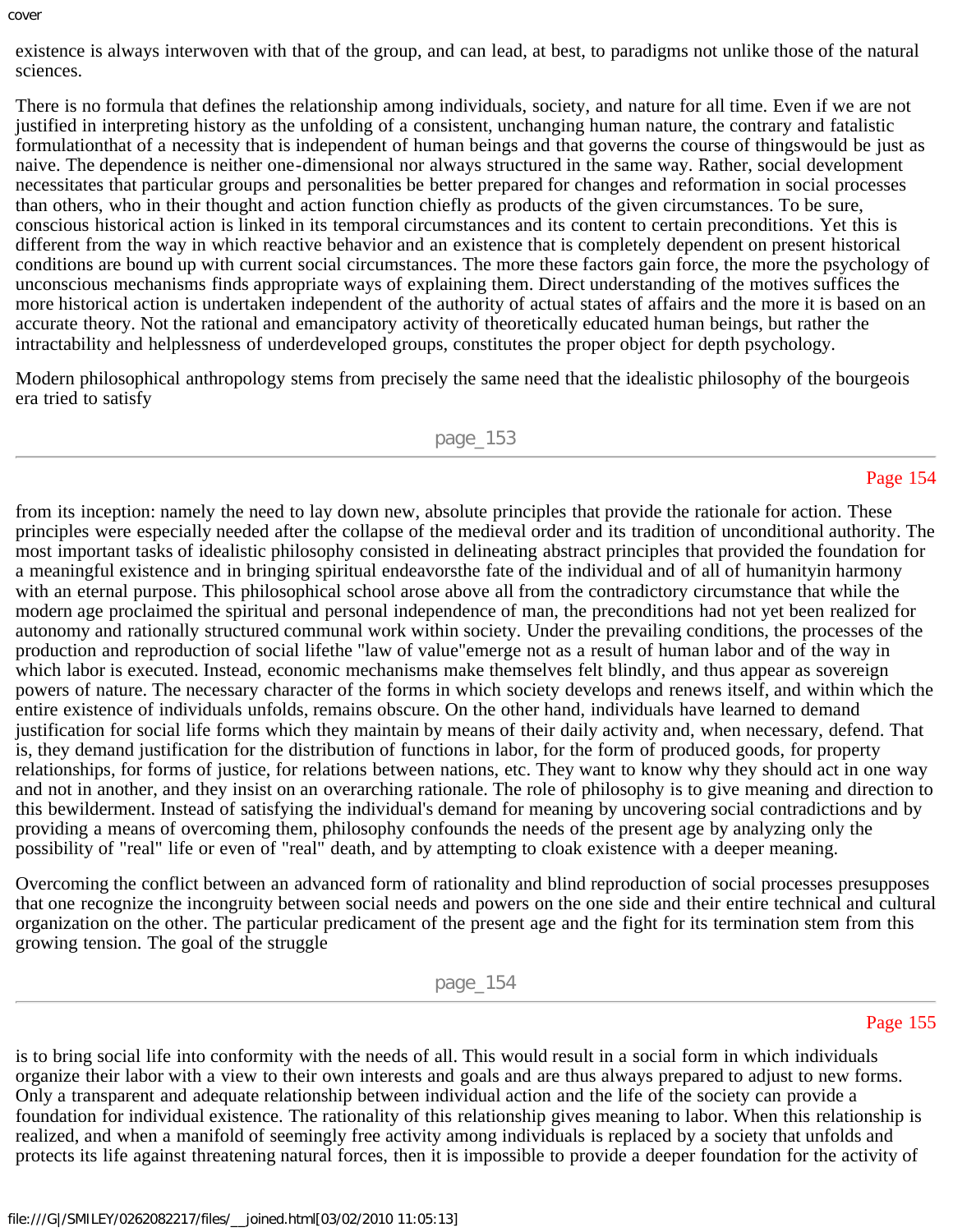free human beings. The notion of social life as a willful product of collective individual labor does not originate from the free recognition of an eternal purpose or fulfill any purpose whatsoever. Human beings satisfy their changing needs and desires and defend themselves from death not because they believe that by doing so they are fulfilling an absolute imperative, but rather because they cannot escape from the longing for happiness and the fear of death. The notion of a protective power outside of humanity will disappear in the future. As the belief in this consolation declines, awareness of its unreliability will intervene in human relationships, and so these relationships will become more immediate. When the relationship of human beings toward their work is recognized and fashioned like their relationships to one another, moral commandments will be "sublated." The precondition of these commandments was the fragmentation of interests in earlier forms of society. It is not as if the anxiety regarding the finite nature of individuals and of humanity has lost its validity. However, since energy has been sapped from this anxiety, metaphysics, this abstract pretence of security, can no longer provide protection from it. Rather, the actual social battle for real security against suffering and death assumes responsibility for the elimination of this emotion. However, the sorrow that necessarily remains preserves its own form and cannot be eliminated by any system. The application of thought to the goal of creating absolute principles, a futile undertaking that has dominated European philosophy since Descartes, is a manifestation of the strange confusion prevalent in the bourgeois age.

The project of modern philosophical anthropology consists in finding a norm that will provide meaning to an individual's life in the

page\_155

# Page 156

world as it currently exists. Since religious revelation has lost its authority, and the deduction of moral axioms, typical of philosophy from the seventeenth century to the period of neo-Kantianism, has proven futile, metaphysics has sought to show that the true conception of man lay in the goal toward which his actions were directed. Certain doctrines press spiritual and intellectual energies, whether for purposes of mere show or of analysis, into the service of a higher justification and assurance that are nonetheless impossible and confusing. One such doctrine decrees that a particular form of human behavior, for example devotion to state and nation, constitutes the only true model of human existence. However, even the more liberal doctrines of human nature that fail to establish a particular teleology for human action, and that thus assimilate a notion of "risk" into their system, do the same. Anthropology differs from a utopia in the same way that a profound interpretation of a particular state of affairs differs from a univocal will to a happier future, insofar as this will is certain of the endpoint but not of the way to reach it. The meaning of human action can be interpreted on a quite general level in anthropology, for example by portraying the telos of history as itself consisting in the unfolding and development of mankind. This philosophy strives for "security, even such a one that makes risks possible and leads to risks." 2 "It is precisely absolute insecurity that cripples humans. . . . Their crippling itself is, however, a consequence of the fact that these humans can no longer conceive of themselves in such a way that a uniform, comprehensive meaning and an overall purpose by which one can and must take risks, will ensue." Landsberg thus touches upon the conscious impulse of the entire philosophical enterprise from which modern anthropology and existentialism emerged. The desire to provide a foundation for action by way of insights into human nature has motivated phenomenology since its beginnings.

In this respect, it contradicts the theory of society. According to this theory, the formulation of the closest and the representation of the most distant goals develop in a continuous relationship with cognition. However, this theory does not provide the grounds for meaning and an eternal purpose. Rather, human needs play a role in determining goals. Thus these goals do not include a vision of the future; they originate purely from need. They mockingly transform the order of things into distorted relationships. A theory free from illusions

page\_156

### Page 157

can only conceive of human purpose negatively, and reveals the inherent contradiction between the conditions of existence and everything that the great philosophies have postulated as a purpose. The unfolding of human powers, which these days have atrophied, is thus a motif that goes back even further than the humanism of the Renaissance. However, this motif does not need to assume the mystical character of an absolute principle. The corresponding will to the realization of a better society finds an endless number of stimuli in contemporary conditions. Whether it is consistent with an ostensible human purpose or not, whether in an absolute sense it is better or worse than its oppositethese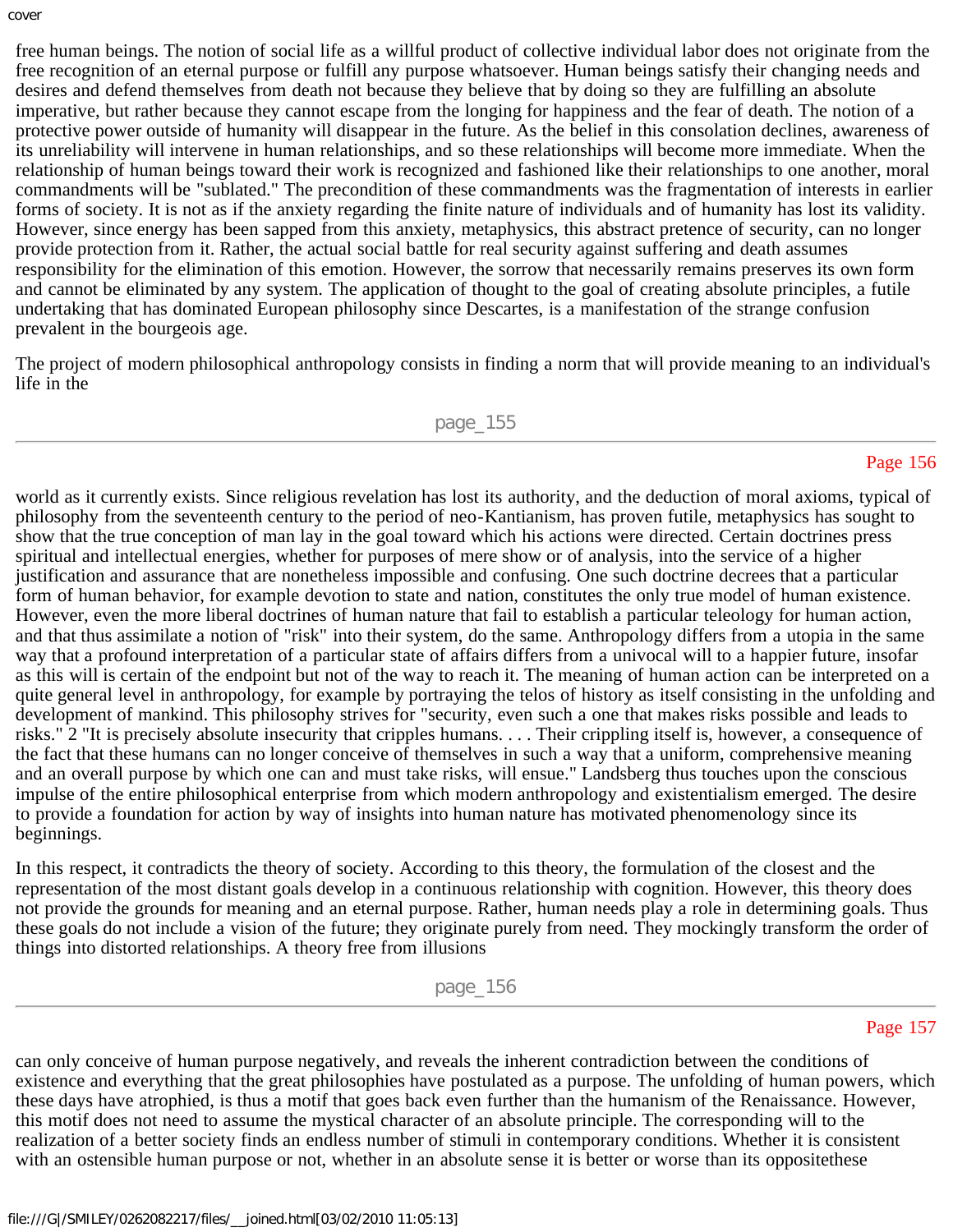questions have meaning only when one presupposes that God exists. Toward the end of his life, Scheler, the founder of modern philosophical anthropology, began to deny this "presupposition of theism: a spiritual, personal God omnipotent in his spirituality." 3 He consequently had to declare that absolute Being as a means of "support for human beings"4 was impossible. He thereby repudiated the strongest impulse to metaphysics. This step leads in the direction of a materialistic theory. It denies not objective Being, but rather an absolute meaning that, despite all the philosophies of life and other pantheistic trends of the present age, can in fact never be separated from that theistic precondition.

A theory derived from the classical and the French Enlightenments, which, in contrast to the idealistic conception, holds that the world contains no inherent meaning, has consequences for the concept of self-consciousness that follows from it. Whoever accepts this theory does not link its corresponding existential demands with an eternal, spiritual being. The hope that there is something beyond space and time appears futile to him. When things are going well, later generations will remember the martyrs who died for freedom. However, this will mean about as much for these martyrs and their convictions as it did for the three hundred men of Leonidas who died in battle long before this wanderer came to Sparta and proclaimed that he saw them lying dead, as the law required him to do. That is, it will mean absolutely nothing. However, this knowledge in no way provides action with a narrower horizon. The idea of helping other individuals become freer and happier can always boost the self-esteem of a particular human being. As long as the goals that determine his own life do not crumble along with him, but rather can be pursued in society

page\_157

### Page 158

after his death, he may cherish the hope that his death will not mean the end of his will. The goal of self-realization is not, for him, contingent on his status as an individual, but rather is dependent on the development of humanity, and the end does not appear to him merely as destruction. The attainment of his goals does not depend exclusively on his personal existence. He can be independent and brave.

This self-concept is, for various reasons, superior to other forms of courage that involve living in harmony with a truth that is immediately attainable. Simple belief, however, can provide consolation that is just as profound. Those who believe in a particular religion have even stronger views regarding a beyond or an inexhaustible, divine realm of life. The student of the Enlightenment, however, is convinced that the future generations for which he is fighting are irrevocably transitory and that, in the end, nothingness is victorious over joy. Certainly he is inspired by the notion of a higher form of society and of a brighter existence for all human beings. However, the reason why he prefers personal engagement to conformity toward existing reality and a career lies not in a commandment or an inner voice pregnant with promises, but rather only in his wishes and desires, which will one day disappear. It may appear a noble goal for humans to live on this earth more happily and wisely than they did under the bloody and stultifying conditions that tend to designate the end of social life forms. However, the future generations will die out anyway, and the earth will continue its course as if nothing had happened. Skepticism and nihilism are speaking here. In reality, a sincere consciousness and honest action begin in the place where this simple truth gains ground and is resolutely retained.

The difference between anthropological philosophy and materialism has nothing to do with the principle of recognition of values and goals. This difference, however, encompasses the structure of every theory, especially when that theory is supposed to be free from certain interests and values. The unconditional duty of science toward truth and its alleged freedom from values, which of course play an immense role in the positivism of the present age, are irreconcilable. Reflection thus constitutes an important element in how a doctrine is understood. It allows the life situation, that is, individual interests, to find expression and to determine the direction of thoughts. This process can occur only in the acts of generalization that lead to the

page\_158

### Page 159

doctrine's fundamental concepts, and in the gradual steps that lead to the comprehension of concrete developmental processes. The theory may otherwise bring valuable results to light and fulfill an immediate goal, but it dispenses with philosophical truth. This truth requires that consciousness think in social terms, since its thought processes are comprehensible only in terms of the reality in which they have meaning. Consciousness requires clarity concerning the historical context in which it evolves and the praxis within which it emerges, takes effect, and is changed. No seemingly practical, disinterested, unfocused analysis will fulfill the demand of this dialectic, since there is no such thing as merely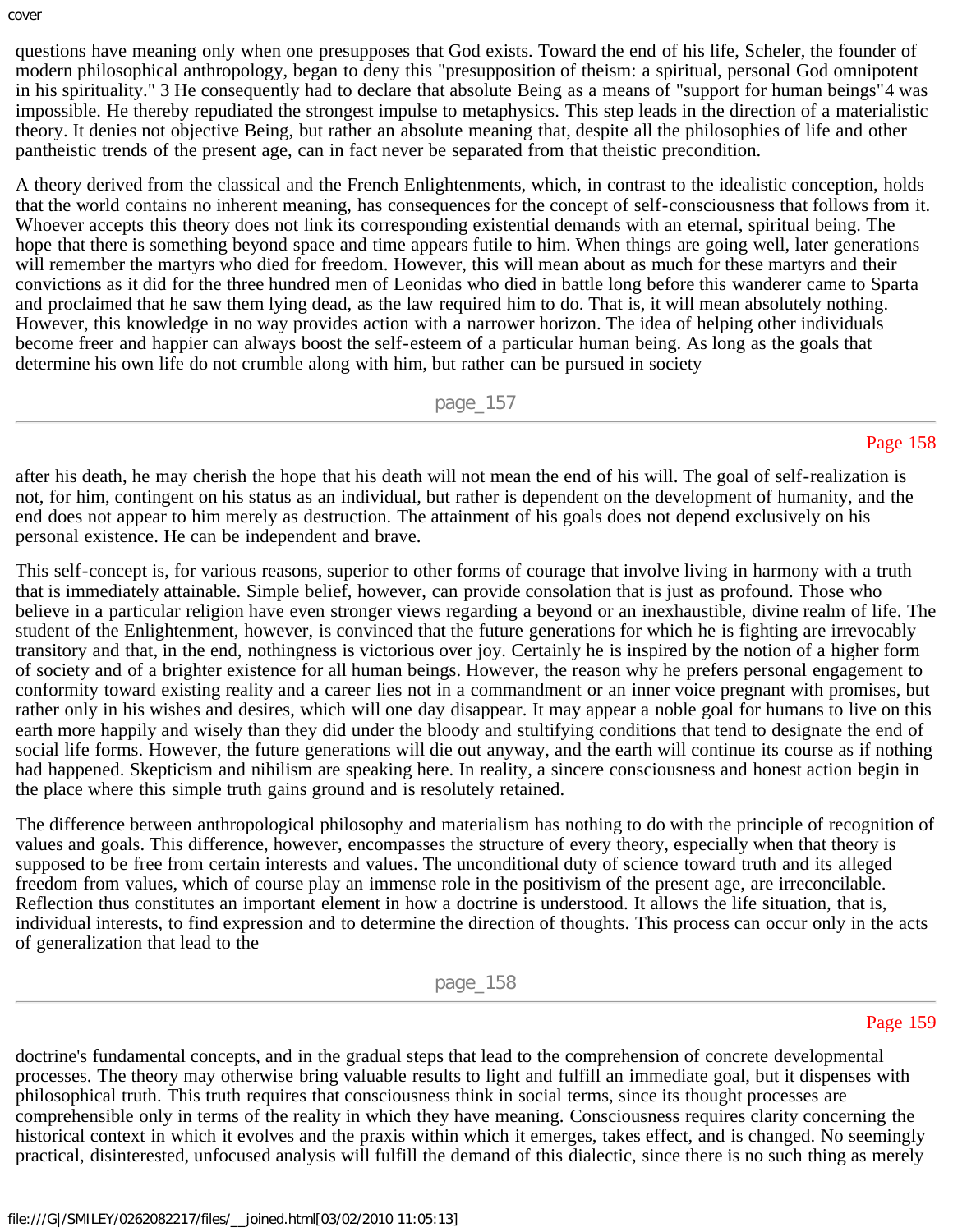intellectual cognition. The value of concrete thinking and of self-criticism is contingent on their relationship to praxis. Correct ideas in themselves can be absolutely trivial even if they are concerned with "society." There are innumerable possible assessments and analyses. When the interests of humanity and the historical conditions that give rise to them do not emerge from these analyses, then either a private conformity or the flight from reality is hiding beneath them. Anthropology shares with dialectical thinking a rejection of the notion that one can be absolutely free from values. Scheler's doctrine that cognition has moral preconditions seems like a conclusion derived from the current state of affairs. Even consciousness of one's own historicity forms a principal theme in modern anthropology: "The historical context of every philosophical anthropology, even ours, . . . cannot, in principle, be sublated and is in no way to be negatively valorized." 5 The principle that follows from this, that the particular, constantly changing association between theory and practice is to be made conscious in each individual, comes close to including anthropology in a dialectical theory of history. However, this demand is not likely to be fulfilled.

The actual difference lies not in an affirmation of values generally but in their function in thinking. The metaphysician derives an ideal "ought" from these values. This need not happen deductively. According to Scheler, the order of rank of values must "be comprehended only through the acts of preferring and placing after. There exists here an *intuitive 'evidence of preference.'"*6 When a conviction is free from illusions, action that is associated with this conviction cannot be brought into a transparent connection with clear and essential conditions. Rather, this action emerges from the longing for happiness

page\_159

# Page 160

and freedom, which does not need to be further legitimated but only historically explained. When an image of the man of the future is contained in this vision it is not represented as a prototype, but is instead perceived by its representatives as having been determined by current conditions and goals that are as ephemeral as they themselves are. On the other hand, anthropology finds itself in danger of striving for too much or too little. It asks for and seeks a definition of human nature that extends from prehistory to the end of humanity, and it avoids the anthropological question par excellence, namely: how can we overcome an inhumane reality (since all human capacities that we love suffocate and decay within it)? Insofar as the first question can be posed meaningfully, its answer depends not only practically but also theoretically on every advance made in the second.

Skepticism and nihilism, as well as the selfish and anarchistic attitudes that spring from them, belong to that philosophical mode of thought that demands absolute justification, poses final questions, and is completely radical. The skeptics want to bring their deeds into harmony with a metaphysical authority just as other dogmatic philosophers do. According to them, values ought to be realized only when they can be proved to be binding and univocal. Skeptics derive the core of their existence from the conviction that this is an impossibility, and their principles result from their confusion. They thus give themselves over to the narrow, individualistic impulses that come naturally to them, and they consider every other motive a rationalization or a lie. However, some human beings hold fast to their goals without considering them unconditionally binding or suprahistorical. A particular bond seems to exist between egoistical structures of desire and metaphysical interpretations of action. While solidarity with struggling, suffering human beings obviously tends to make one apathetic toward metaphysical assurances, a particular notion appears to reside in the passionate effort not merely to seek meaning in the world, but to contend that such a thing exists. According to this notion, all human beings who do not believe in such a meaning become purely egoistical, know nothing other than what is to their own advantage, and become simply base. A coarsely materialistic conception of man thus lurks in metaphysical systems, in contrast to materialism. This is the same anthropological pessimism that is expressed not so much by Machiavelli as by the theories of state of all restoration periods:

page\_160

Page 161

''l'homme en général, s'il est réduit à lui-même, est trop méchant pour être libre." 7

If history has as its foundation a concept of human nature that is neither uniform nor undeviating (a notion, moreover, that is rejected by modern anthropology), this concept can hardly serve as a way of lending meaning to history. Anthropological studies therefore do not need to dispose of the concept of value; they can extend and refine the understanding of historical tendencies. They would then be concerned with historically determined human beings and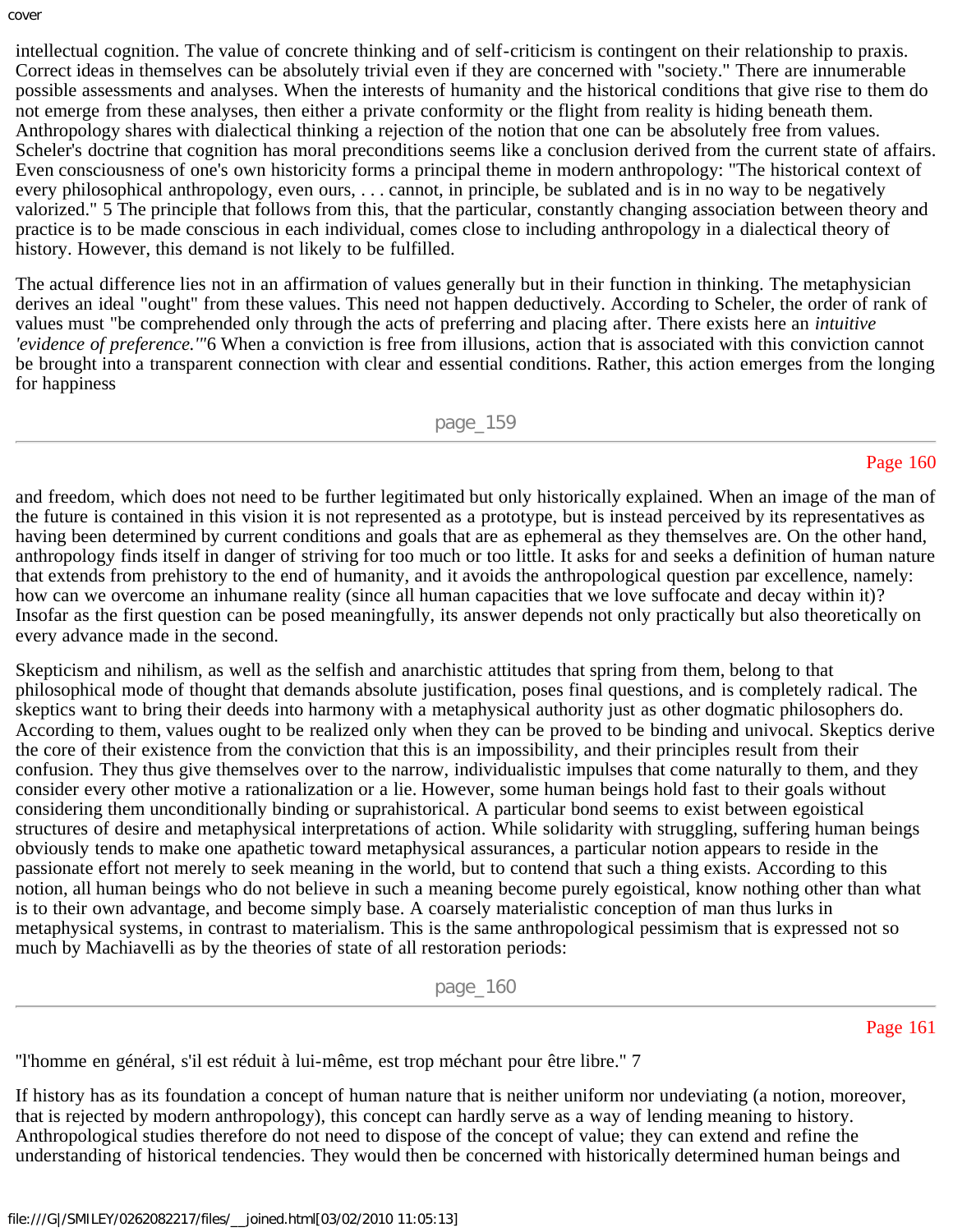groups of human beings instead of with man as such, and would seek to understand their existence and development not as isolated individuals but rather as integral parts of the life of society. This notion is here structured in a manner different from that in modern philosophy. If the concept of man developed by modern philosophy is supposed to serve as a foundation for the humanistic disciplines, then, looked at systematically and realistically, secondary nuances would come into play. Here we are not emphasizing the traits that separate man from plants and animals on the one hand and from God on the otherpassionate interest in such all-encompassing concepts must ultimately be explained by recourse to the need for metaphysical orientation in the present. Rather, we want to stress the existence and transformation of characteristics that may well determine the actual course of history. The concept of man here appears not as uniform, but as consisting in characteristics that designate certain groups. These characteristics arise together with the social life process, are transmitted from one class to another, and under certain circumstances are either absorbed by the entire society and given new meaning or else disappear. Every feature of the present age should be understood as a factor in a historical dynamic and not as a manifestation of an eternal being. The motivation for such studies lies not so much in the questionable belief of anthropology itself that "at no time in his history has man been so much of a problem to himself as he is now"8a condition that, even if true, would not appear to us as especially worrisome. Rather, their impetus must arise from the realization that real sufferings must be eliminated. It may indeed be true that the images of eternal life are losing their force and that the forms of the temporal are dispensing completely with the notion of harmony. However, this in no way implies that the time has arrived for new acts of theological fantasy.

### page\_161

#### Page 162

As a consequence of metaphysical radicalism and of the breadth of its questioning, a questioning that is not undertaken by any theory that deals with historical tendencies, it is difficult to comment upon particular views in philosophical anthropology and to criticize them productively. Individual anthropological concepts tend to be both correct and incorrect, since they set the contents that are abstracted from history into an idea and elevate them to the level of "true" conditions of existence. This holds not just for modern but also for the most recent anthropology. In the question of the individual, which is a primary theme of anthropology in the bourgeois age, a contradictory relationship to truth is especially pronounced. Here, Hobbes's notion of civil justice is predominant and, with its irrational denial of mechanistic foundations, is more viable today than it may appear to be. Hobbes considers humans to be selfish and fearful. The egoistical drives appear to him to be just as ultimate and unchangeable as the mechanistic powers of matter. The individual is by nature completely isolated and concerned only with his own advantage. Society is founded so that each individual tacitly enters into and acknowledges a contract by virtue of the fact of his existence in the state. By means of this contract each person gives himself over once and for all to any individual power and to its arbitrariness. Despite his selfishness the individual is supposed to be capable of keeping promises. This contradiction, which Hobbes himself did not see as such, is not without its foundations in reality. Neither is it written in stone, however. It emerged in history, and will disappear in it as well. There is no simple yes or no to this anthropological conception, according to which the isolated individual steps out of his loneliness through promises and contracts. In the present moment of transition its manifest simplicity appears together with its relative, theoretical and practical justification. We shall attempt to show this briefly.

The ability to make promises has become second nature to human beings in the course of history. They have learned to believe that a declaration made in the present will be fulfilled in the future. The validity of these categories was a condition of production. It contributed to making life calculable, and belongs to the development of civilization in the past two thousands years. It forms a constitutive element of the civil bourgeois world.

page\_162

### Page 163

Although promises were not only given but also kept with regularity, egoistical drives gave rise to a new condition: the highly developed legislative apparatus with the entire power of the dominating class as its basis. It became more advantageous to keep one's promise than to break it. From the beginning, both business life and the entire community were in fact based on a promise of each and every individual in the truest sense of the word, as long as unbridled slavery did not come into question. As a member of this community I abide by its provisions; I shall neither steal nor murder, nor think badly of those in power. In commerce between peoples, the conditionality of promises was even more important than among states. Contracts concerning the rights of peoples appear consistently to have formulated only power relationships. As soon as the latter changed in any significant way, the contracts and promises lost their substance. "For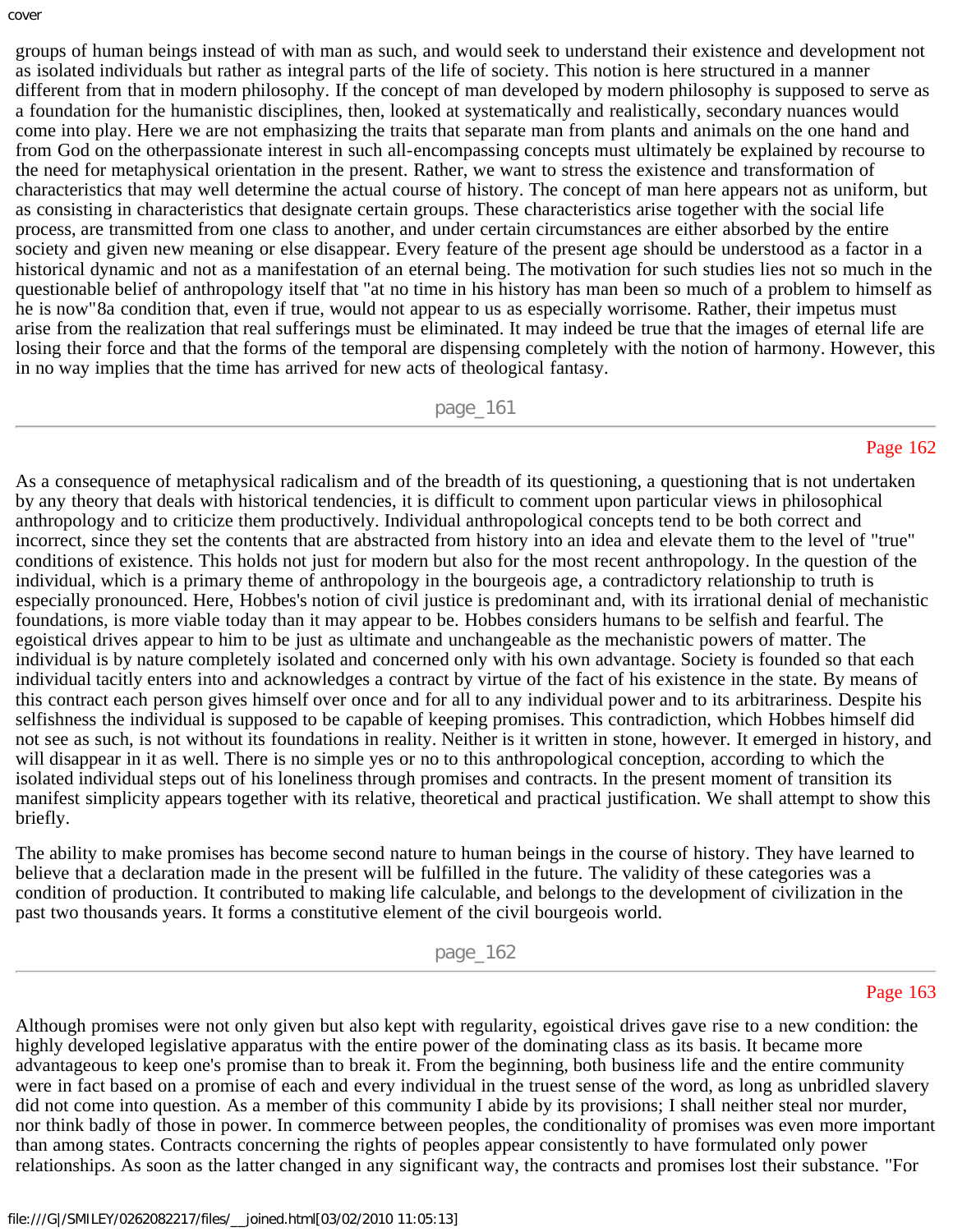to trust too much in words and promises, no matter how good they sound, is impossible in the storms of world history. The great powers push ahead on their own until they find resistance." 9 Frederick II of Prussia himself confirmed that, in the contracts among princes, "in truth, only deception and infidelity constitute the oath," and in the end one sees oneself compelled "to choose between the horrendous necessity of betraying one's work or one's subjects."10

Nevertheless, humanity has learned in the past millennia to attribute meaning to promises independently of power. "Furthermore, he that is tied by contract is trusted; for faith only is the bond of contracts."11 Regardless of whether the one to whom it is given has effective social interests, he must hold to his word, and it actually happens that the promise is fulfilled without the threat of disadvantages. Whoever pledges to carry out a promise voluntarily puts his selfconsciousness at risk. This is possible only because the fulfillment of promises has already come to be understood as a moral imperative. The social necessity of fidelity in commerce and business has come to be regarded as a moral value. It is based not merely on circumstances that bear directly on the future. Everything that in the modern age is termed "conviction" [*Gesinnung*], the affirmation of certain goals, includes a form of resolution that is identical to a promise. If the predictability of modern life is in part contingent upon the consistency of individual drive structures, that is, upon what we commonly call

page\_163

#### Page 164

"character" (with hunger and penitentiaries in the background, of course), then it belongs to our concept of man, as it has been historically formed, that he tooindependent of established character traits and of the fear of punishment, indeed against the entire world and thus against selfishnessstands by his own word and confession.

This moral resolve has nothing to do with the incapacity for spiritual development. It implies the incessant unfolding of all powers in order to protect the unity of purpose in the continuous differentiation of perception, in the changes involved in social life, and the varying demands of the situation. The capacity for this is closely linked with all values for which the bourgeoisie has sharpened its senses. Freedom means enforcing a value even against natural and social powers, standing by it, and retaining it in consciousness, such that it regulates both theoretical and practical ways of behavior and can be perceived as a nuance in even the most irrelevant thoughts and deeds. Justice requires that we not change our standards under all circumstances and situations, or organize reality in such a way that people must suffer without a significant reason. For it is not happiness but rather misery that requires justification in a world of reason.

During the last few centuries, promises were kept without continuous application of force, and this has helped to maintain commerce. With the continuous accumulation of capital, however, the possibility for this has become slighter. The ruling class no longer consists of countless subjects who sign contracts, but rather of large power groups controlled by a few people who compete with each other on the world market. They have transformed huge areas of Europe into immense work camps by the use of iron discipline. The more competition on the world market turns into a sheer power struggle, the more tightly organized and strictly structured these power groups become internally and externally. The economic foundation for meaning and promises thus becomes narrower every day. For it is no longer the contract but rather the power to command and to demand obedience that now increasingly characterizes domestic commerce.

The social relationships involved in economic processes affect the entire spiritual and intellectual world and thus the constitution of human nature. In earlier periods of history, power was considered immoral when it came into conflict with contracts. Today, a contract

page\_164

### Page 165

violates morality when it runs counter to power relationships. Everyone who has anything to do with such matters knows this, and for that reason contracts must occasionally be drawn up rather hastily, and they must be settled more quickly now than ever. Their importance remains indisputable: they are binding *praemissis praemittendis,* they travel cursorily around the atlas of interests in a particular historical moment. However, if power is now to become established as the true legislative authority whereas, before the advent of Christianity, it ruled only de facto and did not have a differentiated moral consciousness as its advocate, may Nietzsche not triumph! The power of which we are here speaking runs counter to human traits that are directed toward the future. Even by its own standards it is "decadent." Nietzsche wanted to give to the history "of the entire past a goal," 12 and stressed the possibility of higher forms of life. He thought that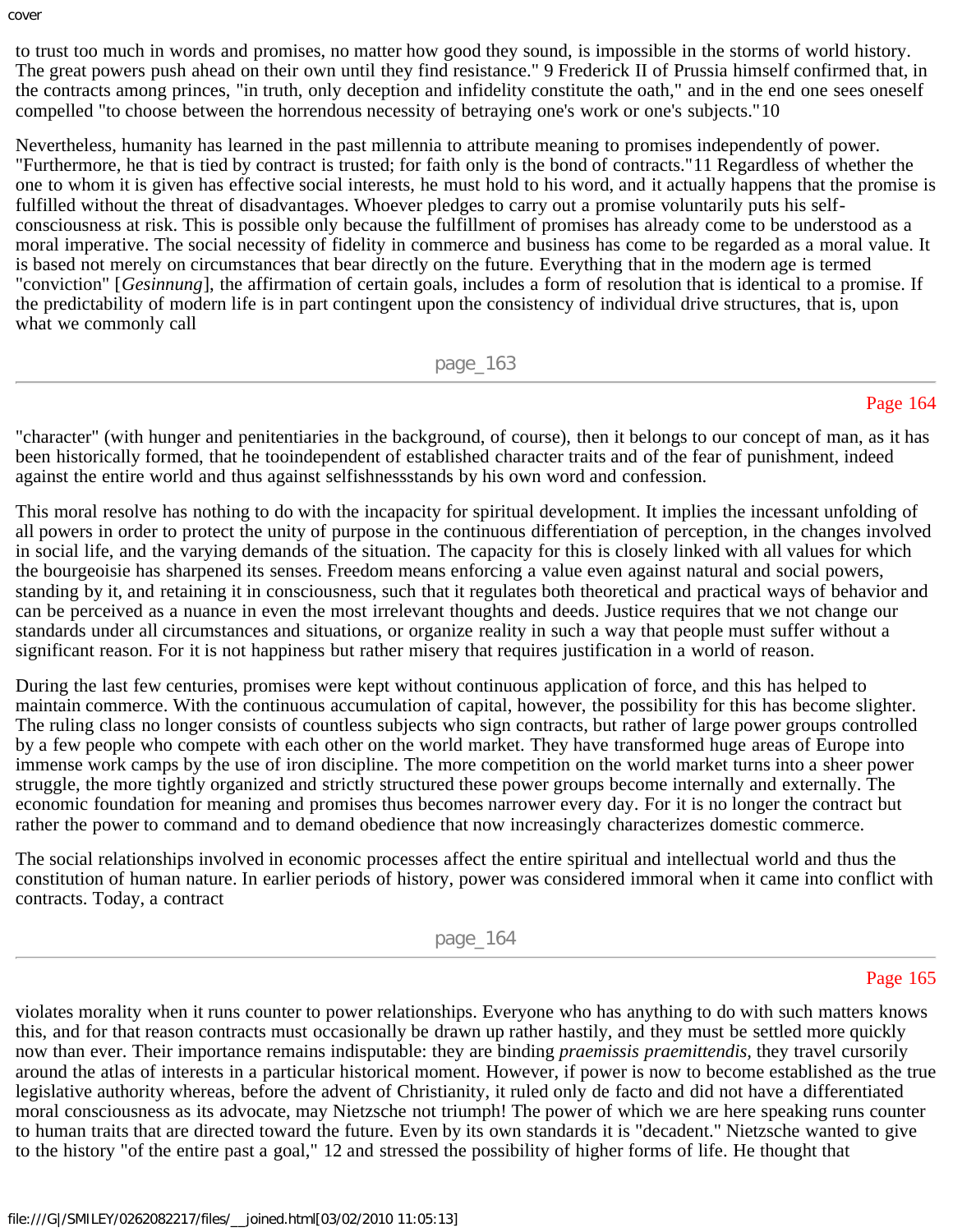contemporary expressions of power arose from the laziness and anxiety of the masses and had nothing else to claim for itself. Even the dialectical principle of the masses did not escape him: "To help the common masses to rule is of course the only means of making their kind noble: however, one must hope for this first as one who himself rules, not in a battle for the rule."13 The notion that those who are against power and for the masses are not identical to these masses is revealed in Nietzsche's view that one must force the masses to use their own faculty of reason and realize their own advantage. This maxim holds not only for those who rule but for their opponents as well. However, because Nietzsche kept the masses firmly separate from the superman without developing that dialectical principle, he remained vulnerable to the misuse that he despised, and was considered a herald for those who were ruling at the time. He understood everything that concerned the present except its inner nexus. Had he recognized and applied dialectic not just in his capacity as a classical philologist but rather in its contemporary form, he would have better understood those who considered the masses an atavism and who were striving to overcome the condition of their existence, the constant resurgence of poverty. It is unscientific to think of the superman merely as a biological type. This concept designates the higher stages of a future society that originates from the struggles in the present. The superman is either a socialtheoretical concept or the utopian dream of a philosopher. The masses

page\_165

### Page 166

can only be contemned as long as the actual power that rules over them veils itself in a fictitious image of power. This is, of course, the distinguishing mark of rule over the masses in all previous periods of history. As soon as the masses transform themselves through their correct use of power, then power itself loses its "decadence" and becomes an effect of the uniform and thus "superhuman" force of society. The bridge to the future is not erected by lonely individuals, as Nietzsche had held, but rather by organized efforts, in which his opinions regarding eugenics play only an insignificant role and the will to a freer humanity is fused with an explicit and highly developed theory of society.

One facet of the independence of the human being who has this goal in mind consists in revealing and employing the qualities that have been promulgated by classical idealism, namely human autonomy and resolution, against its own epigones. This is particularly true in a period in which the petit bourgeois masses unconditionally learn to affirm the state power as an expression of "honor." The ideas under which the society of Fichte and Kant became universal have long ago turned into charades. If they were now to be discarded it would not mean a great deal historically. Despite its deplorable nature, this condition at least has the advantage that the truth becomes clearly manifest. Whoever has no power in this world has few rights and seldom a foundation on which to build anything. Any law that is supposed to be to his advantage loses force. Justice stops when he makes a claim on it, and this surprises no one. The human type that corresponds to contemporary conditions acknowledges everything that serves power. The great aspects of what occurs and is in force constitute for him the norm of the world. As a smaller version of Aristotle, every average man of today sees more perfection in a matter the more real it is. As a smaller version of Schiller, he considers world history to be the world court. Above us stand those who are in a position to strike; everything that is below is not yet low enough. "What is falling, we should still push!" 14

The conduct of the struggling individual is not the simple contrast to this type of human being; the former is not opposed to power in general. However, his nature consists in remaining resolute irrespective of his conditions, for he lives an idea that has yet to be realized. The average member of groups left behind by historical processes

page\_166

Page 167

represents a function of the ruling power; he has no opinions of his own. Those who want to subdue him have one goal to fulfill: they must protect the status of their word and their self-respect. Instead of violating them for reasons of selfishness, they fulfill them in order to sublate their selfishness. The human trait of fidelity to oneself and to one's given word has achieved the status of a moral imperative in a long, historical process. In the age of self-interest that is now reaching its end, it constitutes an element in the compulsion that has been internalized as a conscience. In the present period, in which these relationships are becoming transparent, resolution that is founded on cognition turns into a forward-looking praxis as the will to a more humane future. This resolution is no longer clothed in mythic illusions concerning its origins, nor is it connected to the pomp of self-satisfied integrity or with the pathos of duty.

Hobbes's anthropology was ahead of its time. It stands as an important advance in the founding of the political science of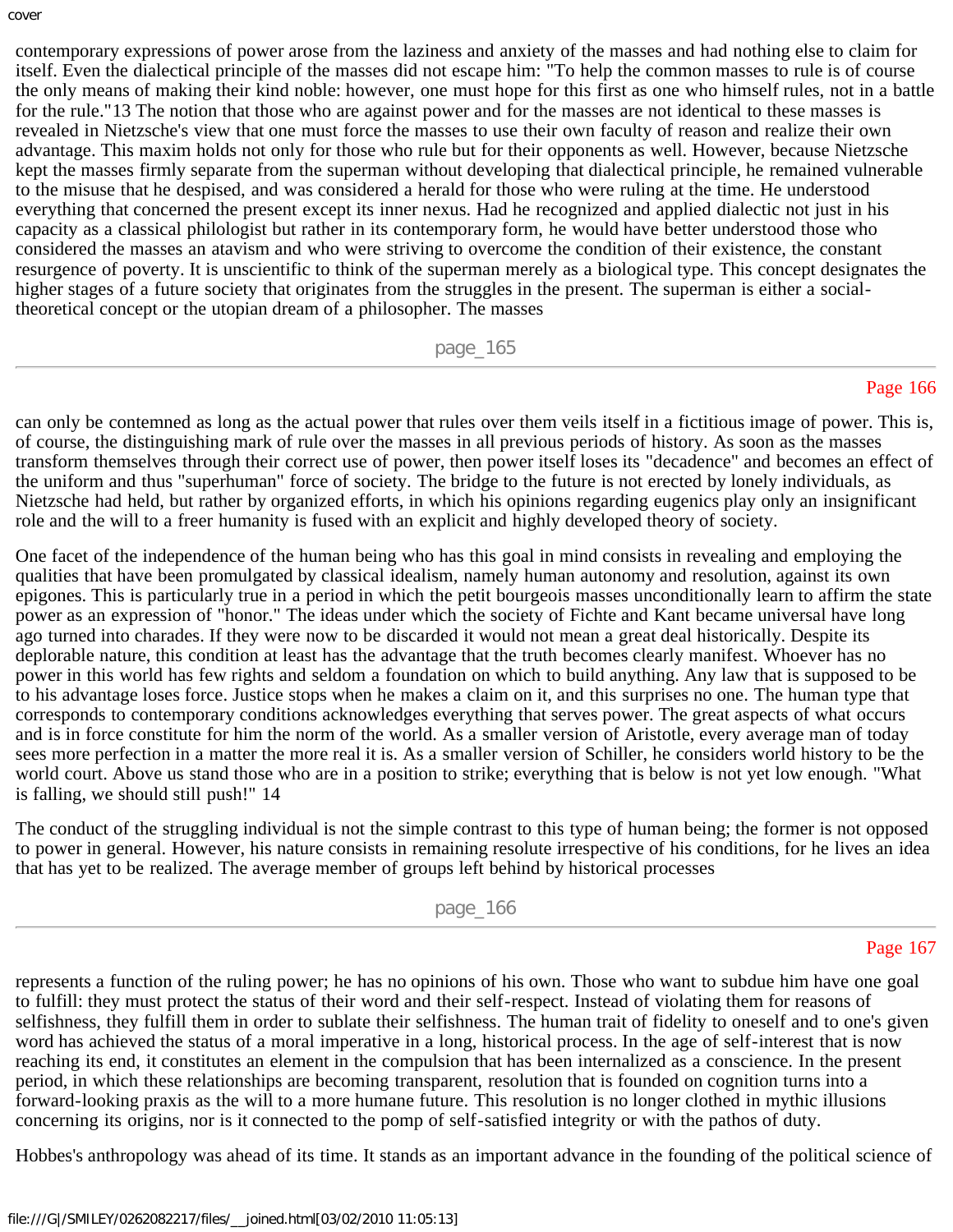the bourgeoisie. 15 This interest is today having no productive effect. The difficulty of knowing which stance to take toward this anthropology, which became obvious in the fragmentary reflection upon one of its isolated characteristics, exists to no less a degree in other theories. The conception of man that is derived from the real, historical situation of the present does not apply to the problems inherent in anthropology. In this respect, anthropology does not guarantee continuity. Thus what there is often irrelevant appears here as meaningful, and what there is of utmost importance is here worthless. The theoretical outlines are accentuated in many different ways. Another difference consists in the fact that philosophical anthropology considers every facet of its system a lasting possession, insofar as this facet is arrived at according to its principles and shows no signs of being in error. According to Husserl, philosophy is, like science, "a title standing for absolute, timeless values. Every such value, once discovered, belongs thereafter to the treasure trove of all succeeding humanity and obviously determines likewise the material content of the idea of culture, wisdom, *Weltanschauung*."16 Dialectical thinking, on the other hand, considers the interests and goals that consciously and unconsciously enter into the preformation and the processing of material as conditioned and transient, and tends to understand its own effects more in the sense of a social driving force than as an eternal possession. This does no

page\_167

#### Page 168

harm to the consciousness of the actual truth, for the relationship among duration, certainty, and truth is not as stable and uniform as it may appear to dogmatism on the one hand and to skepticism on the other.

Whatever holds for such special traits as faithfulness to a contract and resoluteness holds as well for the characteristics of the image of man. These characteristics are the focus of traditional anthropological interests: instead of seeking simple approval or immediate correction of philosophical doctrines, enlightened thinking attempts to bring the definition of "man" into association with groups and phases of the social life process and to overcome metaphysics by means of theory. In Greece there existed a famous distinction in anthropology. The view that human capabilities were determined at birth was opposed by the notion that inequality was a product of social relationships and individual fate. According to Aristotle, it was a commonplace notion that humans were born with the qualifications either of mastery or of slavery. 17 In Democritus on the other hand we read: "More men become good through practice than by nature."18 He holds that nature and education are similar to one another, for education transforms human nature and by this means creates a second nature.19 In the modern age, these anthropological concepts have been used for the justification of political systems. Aristotle's view is an integral component of conservative doctrines that incline toward feudalism and the Middle Ages; Democritus's notion belongs to the ideology of the aspiring bourgeoisie. The belief in human equality and in nobility by birth stood irreconcilably side by side. In the present age, there exists no conclusive settlement for either of these convictions. Each of them reflects a period of social reality, but naturally in a false, distorted form, and both represent a self-concept of man on two different levels. Just so, the modified position of current progressive groups toward both images of man reflects a future reality. The criticism of the distortions that each of these images contains, as well as the recognition of their relative truth, play a role in the historical praxis that looks ahead to the future. The new form of existence, which is superior to any that is reflected in past anthropological principles, is already embodied by its pioneers. Only an opinion regarding the distinction drawn by the ancient Greek thinkers, in which actual historical

page\_168

Page 169

tendencies find expression, can really lead beyond them. Both sides are correct in a limited way.

In the Middle Ages, power and status were determined by birth. Poverty was accordingly a misfortune, but was not a source of guilt. The modern age has obliterated these notions. Hegel "may therefore say, 'Never has innocence suffered; every suffering is guilt.'" 20 Power has become negotiable because it is incarnated in money. Money is easily moved, and as a rule it is subject to an accountant's manipulations. Anyone can attain money if only he performs. Earlier bourgeois thinkers, Machiavelli, Spinoza, the Enlightenment philosophers, all denounced power that was derived solely from birth and held that only those positions earned from work were a criterion of status.

As we know, with this notion the responsibility of humans toward one another ceased to exist. Each individual was supposed to be concerned only with himself. Each person was supposed to work. Everyone considered himself a competitor for prizes that could be won by achievement. People had to prove their capabilities, and when they were capable of nothing or had bad luck, they went to the dogs. This is the context in which each person observes others. A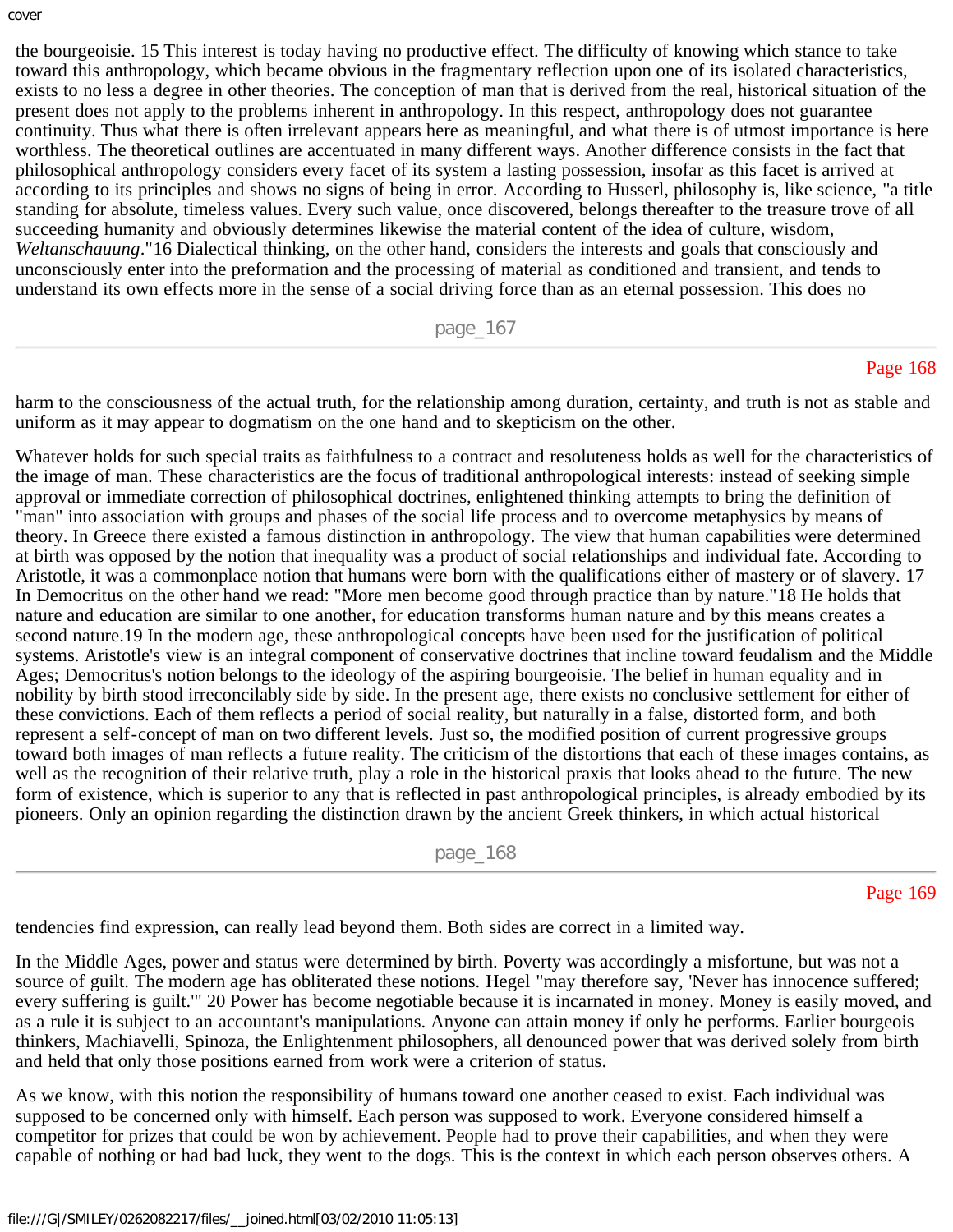benefactor of humanity can become a nothing overnight simply because of vacillations in the stock exchange. The hopelessly indigent ceases to be a subject. In the best case scenario, he becomes an object of social policy. He becomes a burden.

The totalitarian state has, in a certain way, introduced once again the status of power as derived from birth or, more precisely, from innate qualities of leadership. In earlier periods, the Christian neighbor had a right to be helped; now it is the "comrade of the people" who has. This, however, is merely the impossible repetition of the past. The entire epoch that followed the Renaissance was not in vain. The principle of achievement is basically correct. In these difficult centuries humanity learned the difficult lesson that pleasure is not contingent on the gods, but rather on one's own labor. However, in the end the acuity of human understanding led people to attack the concept of the individual and to discover that this concept, in both its form and its content, is determined by the dynamic of the entire society. Everything that this individual achieves, whether through his innate ability or from the content of his labor, is an effect not only of

page\_169

#### Page 170

his youth and education but also of the entire economic system, the legal relationships and conditions of dependence within his society, and his own past and potential failures and chances. In each individual act, subjective and objective elements are inextricably interwoven. It cannot be said of any human characteristic that it existed in embryo exactly as it exists now, and that it simply attained full growth directly from this embryo.

The achievement of the individual does not depend on him alone but on society as well. Society itself, the people or the nation, is of course not an entity in relation to which all individuals are nothing. Individuals belong to the dynamic of the society in the same way in which they developed in history. In every moment, they have a fully particular existence. The genesis of capabilities and of the labor of each human being is to be sought not in this individual human being but rather in the fate of the entire society. This society regulates personal development by means of both long-lasting relationships and intermittent and small events or catastrophes. It is true that everything depends on whether or not each person applies and cultivates his individual powers. However, this word "his" does not designate a relationship between fixed entities. "His" actions refer to effects, in whose prehistory the character of the individual need only constitute a relatively inconsequential moment.

We are here concerned not with mythological elements of the origin, but with labor that is derived from reason, and with pleasure as its benefit. This consciousness of the present will enter into considerations of a future society. However, its meaning will have changed. The category of the individual will be stripped of its metaphysical isolation, if not completely rejected. The extent to which each individual is alone and unique depends on the condition of society and the degree to which it can govern and control nature, and on the individual's inner character. Achievement will be recognized as a function of the whole in which each individual participates. However, birth will once again confer a certain kind of power, namely, that of being a member of a truly human society. In the Middle Ages, the principle of birth was identical to the rule of chance, for no one was at fault in determining it. In the age of the bourgeoisie, this concept of chance was repudiated, and the natural equality of all human beings was proclaimed. Achievement, not birth, was now the decisive element. In

page\_170

# Page 171

reality, however, chance reasserted itself, since the conditions for labor and for pleasure were contingent on class. We have now reached the point at which mere admission into the world means luck, not through the power over others but rather through the dominion of man over nature. The man who is noble by birth appears again when his opposite, the man who is equal by nature, is transformed from an ideology into a truth. The preconditions for this lie neither in the state constitution and legislaturethis was the illusion of the French Revolutionnor in the souls of human beingsthis was German idealismbut rather in the foundational structures of the social life process, in which both elements are tightly interwoven.

The meaning of all anthropological categories is changed in their very foundations concomitantly with great historical transformations. This occurs without any interruption in historical continuity. If one analyzes the meaning of the concept "equality" in two distinct historical phases, one sees that the notion has a different significance in each. Positivism and its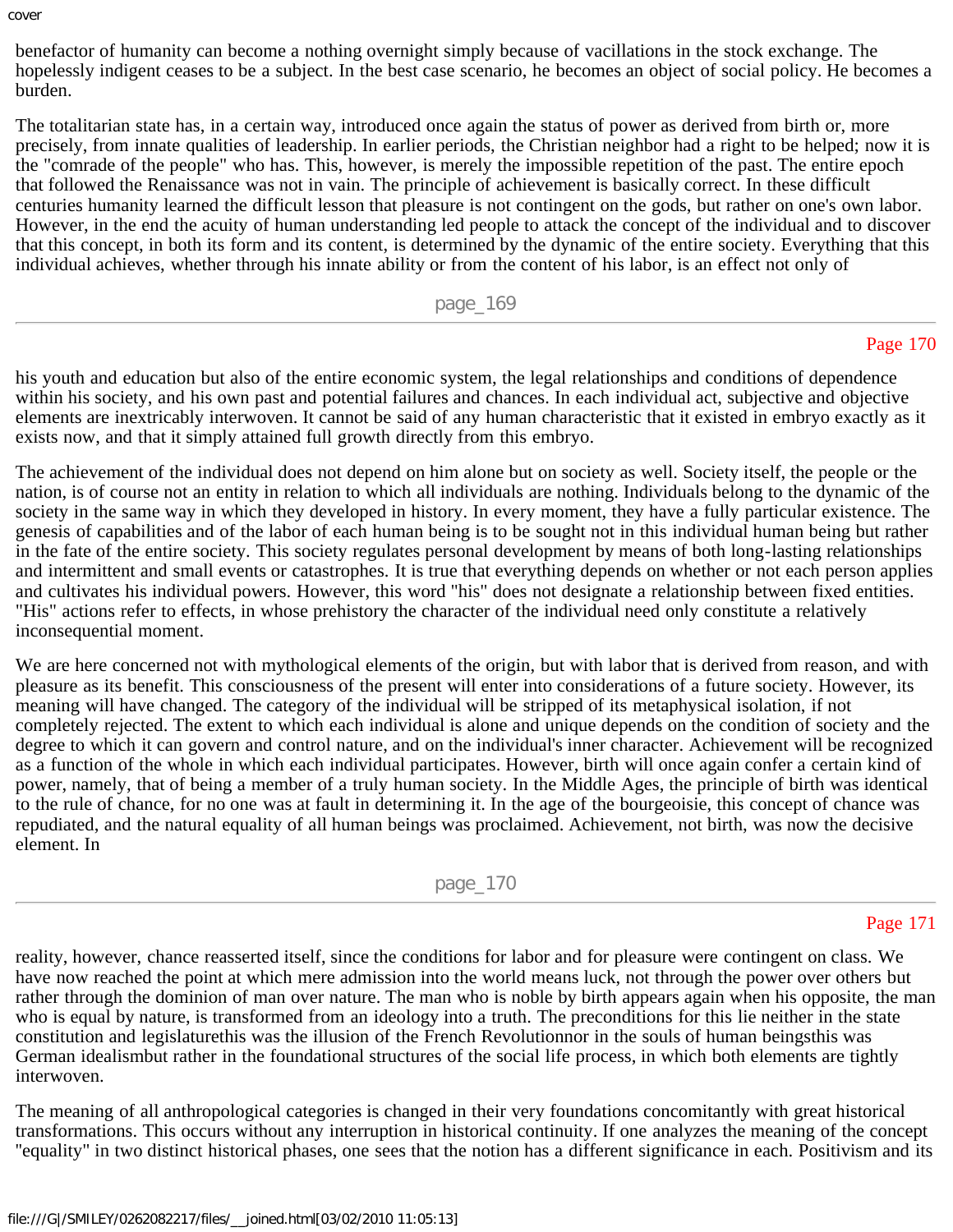contemporary scientific and logical progeny, which emphasize exact definitions, reject the possibility of speaking of a transformation within one and the same concept. However, they do allow for the possibility of one meaning taking the place of another, and of various new linguistic signs being established. They rightly demand that distinct meanings not be confused and that what should be kept separate be so. This rule, so central to mathematics and natural sciences, is opposed by another that finds its expression in historical studies and according to which elements flow into one another and form a structural unity. These are to be reconstructed as a unity and reflected precisely as such. If the meaning and the object themselves are changed, we cannot decide whether or not the same name is to be preserved on the basis of the claim that the concepts themselves remain the same. We must instead determine whether the name designates something that has continuity or not. The function of a name in the course of history, in which the transformation in meaning occurs, can entail that the name must remain the same whether or not the majority of all of its representational meanings have changed. On the other hand, when only a nuanced change in the meaning occurs, then we can, under certain circumstances, introduce a new name. This nuance can be strong enough that it requires a change of linguistic sign so that its significance becomes sufficiently clear. The

page\_171

### Page 172

revolts of the Roman slaves were quite different from the battles against the feudal power organizations of the eighteenth century. However, the goals of both were designated by the same name: freedom. In turn, English economists and jurists unjustly invoked this same word a century ago when, after the fall of absolutism, they demolished the remains of social support networks that could have been reminiscent of absolutism. The relationship between the name, the representation, and the object is extremely complex, and everything that is evil exploits this complexity as a means of confusion. In the theoretical application of a name, arbitrariness must be avoided. However, there exists no recipe for doing this. The period of transition to the monopolistic phase of economic systems is characterized by a change in human beings. The names remain the same, but the anthropological realities are altered. Love, understanding, and sympathy, for example, assume such differing functions today in the relationships between human beings that the corresponding phenomena have been changed accordingly. These processes do not occur in an independent and isolated fashion, but rather in connection with transformations in the society as a whole.

In the bourgeois age, when one was incapable of looking after others, he was termed inferior. The lack of influence and understanding associated with certain individuals vis-à-vis other group members commonly originates in their inability to love someone and their ability only to brood over their own concerns. Because such people never communicate their anxieties or express their joy to someone, they ultimately forfeit their place in their milieu and become failures. Economic development has progressed to a point where even successful advancement within society is contingent on the ability to show interest in the concerns of others. In a free market economy, other things being equal, the salesman who shows such concern for his customers has a distinct advantage over his competitor. Besides the participation of the bourgeoisie in the government, each citizen is bound by the necessities of taking pains for customers, of showing them what is to their advantage, and of guessing and influencing their inclinations. These exigencies counteract purely selfish dispositions and develop the capacity for compassion toward others. This interpersonal understanding, which even in its more sublime manifestations bears the mark of its relationship with trade and commerce, is not equivalent to the

page\_172

#### Page 173

spontaneous feeling of unity in prebourgeois forms of community or to unconditional solidarity. Nevertheless, bourgeois commerce in conjunction with egoism has nurtured its own negation: altruism. Classes that were left behind in economic developmentfor example, a segment of the farmers in certain parts of a countryappear to the more refined, bourgeois consciousness as emotional cripples, not least because of their concern only with themselves.

However, just like other economic mechanisms that originally facilitated the unfolding of human qualities but that have now lost their meaning or come to mean their opposite, hate and mistrust gain the upper hand in human relationships in times of growing economic crisis. One of the most important tasks of the latest *Weltanschauung* consists in channeling the huge amounts of aggression, which are emerging in a climate of destitution, either into self-sacrificial devotion against each particular individual or into a spirit of battle against potential national enemies. This deflection of an originally positive side of bourgeois man into destructive aims becomes more and more difficult under worsening economic conditions and requires an increasingly complicated apparatus. At the same time, however, contempt for an all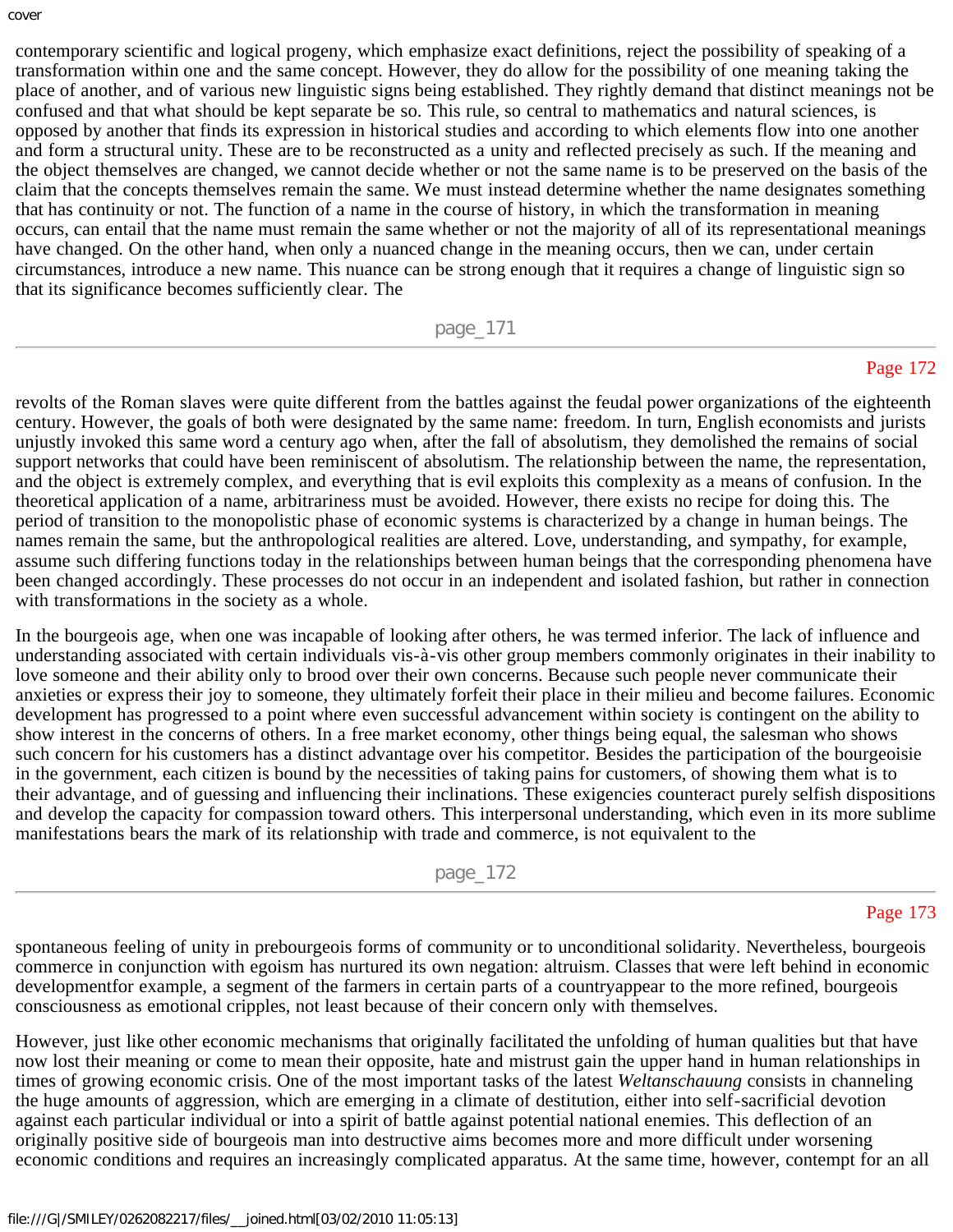too individualistic character loses its relevance. The staunchly zealous person who succeeds in steering his hatred and his love in the prescribed direction has nothing on the narrow egoist who has only his own interests at heart. In a society in which everyone is alike, the analysis of which is immediately useful, the relationship to unfamiliar individuals is no longer mediated by an understanding of their particular individuality. Love and hate originate here from commands, not from insight. Precisely because of this, there exists less that can be objectively understood. Under these conditions the individual sinks to the level of an element of the masses that ultimately looks similar to all other elements. This form of equality does not entail that each person is able to survey the whole and find his own goals sublated in it on the basis of a rationalization of the labor process. Rather, it implies only negative equality before the law, which recognizes no differences. Not everyone has the same freedom to develop his or her potentials. Rather, each person must sacrifice them equally.

It is axiomatic that those who fail because of their lack of participation in society surface again and again. However, they are difficult

page\_173

### Page 174

to identify for two reasons. First, the majority of human beings regard success as a legend whose main sources are revealed in the biographies of heroes and leaders. Second, under the conditions of current economic trends, increasingly questionable human qualities are coming to form the criteria for building a hierarchy. The virtues that decide whether or not one climbs socially are these days more often than not connected with ruthlessness. In the age of the totalitarian state, competition has become wilder and more unscrupulous not only on the world market but also among peoples. The bad elements of liberalism are proliferating madly at present, while the good ones have come under censure.

The attempt to conceive of human beings either as a fixed or as an evolving unity is futile. Anthropology assumes "that the complex of questions regarding human beings represents a matter that is closed in itself and, in a manner of speaking, primary. Modern developments lead us increasingly to destroy this unity and to challenge the claim of man in the questions that he poses to himself in order to find something original." 21 Human characteristics are inextricably linked to the course of history, and history itself is in no way marked by a uniform will. Like the object of anthropological studies, even history itself represents no autonomous entity. Our own concept of history is structured by both theoretical and practical considerations of the present. The reconciliation of theory with its object, which in fact constitutes intellectual progress, does not mean that knowledge and existence will ever be in accord, for as the function of knowledge in society changes, so too does its meaning and the reality on which it is based. When knowledge loses this insight into itself, it becomes a fetish that finds expression in philosophy and in the battle of skepticism against philosophy. The foregoing remarks challenge the notion of a uniform definition of man, since history up to now has shown us that the fate of human beings is infinitely varied. The argument that has been advanced against any concept of historically necessary transformations, namely that such a concept is contrary to human nature, must be put to rest once and for all. It may be true that the more liberal philosophical anthropologists are in fact not subject to this criticism and explicitly teach that we cannot predict what potentials mankind has yet to fulfill. However, their undialectical method has, at least for the social pessimism that emerges from allegedly conflicting experi-

page\_174

# Page 175

ence, made their appeal to essence and determination seem "plebeian" and has distorted the actual state of affairs. The denial of an unchanging, constant human nature should, on the other hand, not be taken as an absolute to the extent that the belief in a universal human nature appears only as a slight error. One must also recognize that happiness and misery run constantly through history; that human beings as they are have their limits and deserve consideration; and that there is a price to be paid for overlooking those limits.

page\_175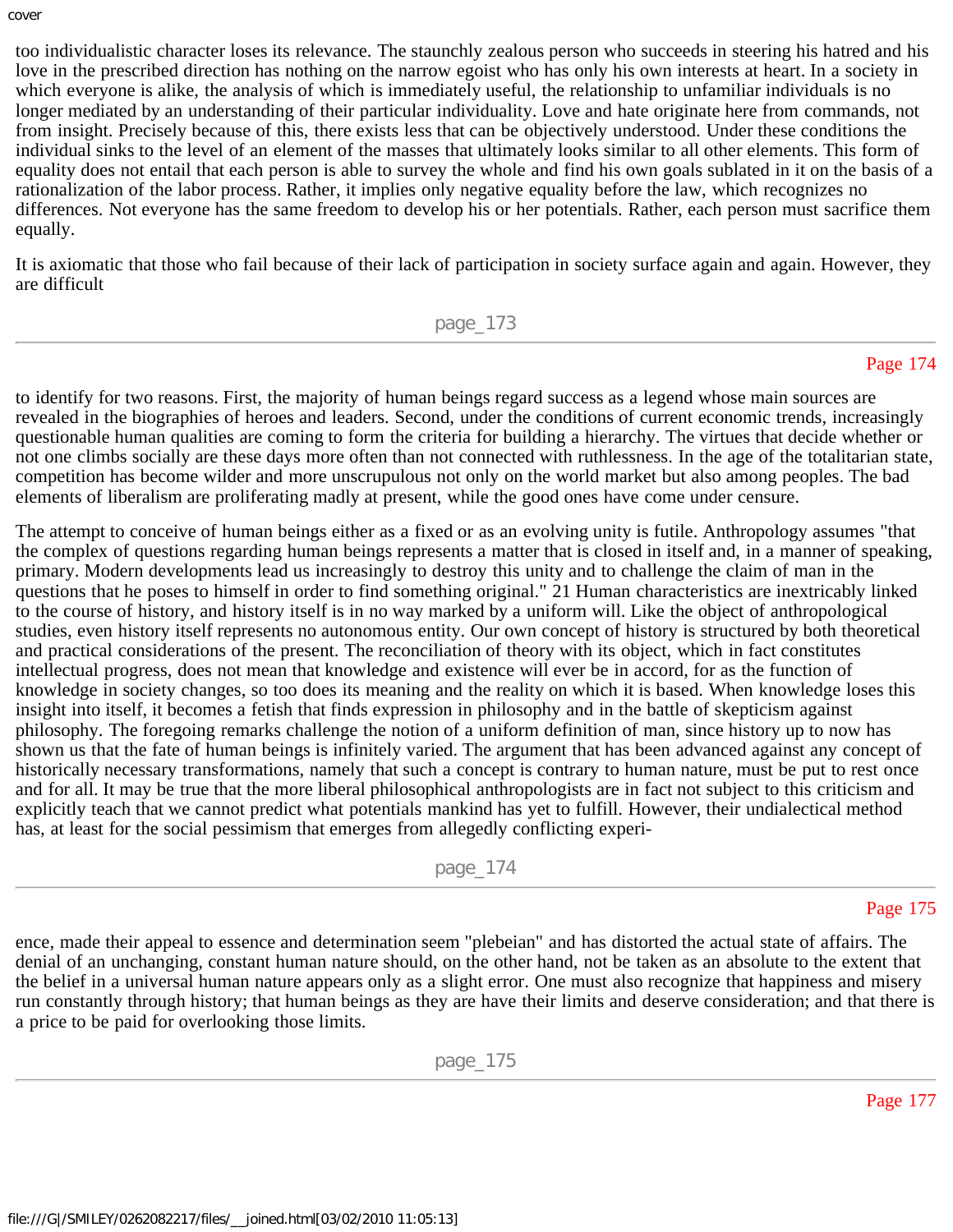# On the Problem of Truth

The philosophic thought of recent decades, shot through with contradictions, has also been divided on the problem of truth. Two opposing and unreconciled views exist side by side in public life and, not infrequently, in the behavior of the same individual. According to one, cognition never has more than limited validity. This is rooted in objective fact as well as in the knower. Every thing and every relation of things changes with time, and thus every judgment as to real situations must lose its truth with time. "Every particular entity is given to us in time, occupies a definite place in time, and is perceived as lasting for a length of time and during this time developing changing activities and possibly altering its properties. Thus all our judgments on the essence, properties, activities, and relations of particular things are necessarily involved with the relationship to time, and every judgment of this sort can only be valid for a certain time." 1 Subjectively, too, truth is viewed as necessarily circumscribed. Perception is shaped not only by the object but by the individual and generic characteristics of human beings. It is particularly this subjective moment to which the modern science of mind has given its attention. Depth psychology seemed to destroy the illusion of absolutely valid truth by pointing out that the function of consciousness only made its appearance together with unconscious psychic processes, while sociology made a philosophically developed discipline out of the doctrine that every idea belongs to an intellectual pattern bound up with a social group, a "standpoint." Present-day relativism, in particular, has subjectivist characteristics, but it is by no means the sole representative of this

page\_177

### Page 178

period's intellectual attitude toward truth. Rather, it is opposed by the impulse to blind faith, to absolute submission, which has always been necessarily linked with relativism as its opposite, and is once again characteristic of the cultural situation today. Since the metaphysical reworking of the concept of the intuition of essence, which at first had been understood in the strictest sense, a new dogmatism has developed within philosophy. This development in the history of ideas reflects the historical circumstance that the social totality to which the liberal, democratic, and progressive tendencies of the dominant culture belonged also contained from its beginning their opposite compulsion, chance and the rule of primal nature. By the system's own dynamic, this eventually threatens to wipe out all its positive characteristics. The role of human autonomy in the preservation and renewal of social life is completely subordinated to the effort to hold together mechanically a dissolving order. The public mind is increasingly dominated by some rigid judgments and a few postulated concepts.

The appearance of this contradiction in our time repeats in distorted form a discord which has always permeated the philosophy of the bourgeois era. Its prototype in the history of philosophy is the linkage of Descartes's universal methodical doubt with his devout Catholicism. It extends to the details of his system. It reveals itself not only in the unreconciled juxtaposition of faith and contradictory knowledge, but in the theory of cognition itself. The doctrine of a solid *res cogitans,* a self-contained ego independent of the body, which serves as an absolute resolution of the attempt at doubt and is preserved immutable in the metaphysics of Descartes and his idealistic successors, reveals itself as an illusion corresponding to the situation of the bourgeois individual and present before the inquiry rather than based on it. The independent existence of individual souls, the principle which for Descartes makes the world philosophically intelligible, is no easier to reconcile with the criteria and the whole spirit of the analytic geometry which he himself invented than is his proclamation of empty space as the sole physical substance with the theological dogma of transubstantiation. Complete doubt as to the reality of material truth, the constant emphasis on the uncertainty, conditional character, and finiteness of all definite knowledge, immediately next to ostensible

page\_178

#### Page 179

insights into eternal truths and the fetishization of individual categories and modes of beingthis duality permeates the Cartesian philosophy.

It finds its classic expression in Kant. The critical method was supposed to perform the task of differentiating the purely conditional and empirical from "pure" knowledge and reached the conclusion that pure knowledge was possible only in regard to the conditions of the conditional. The system of the necessary subjective conditions of human knowledge is the exclusive goal of transcendental philosophy. To Hume's skepticism, Kant opposes nothing but the sensory and conceptual forms of knowledge and what can be deduced therefrom. But what comes into existence on the basis of these conditions,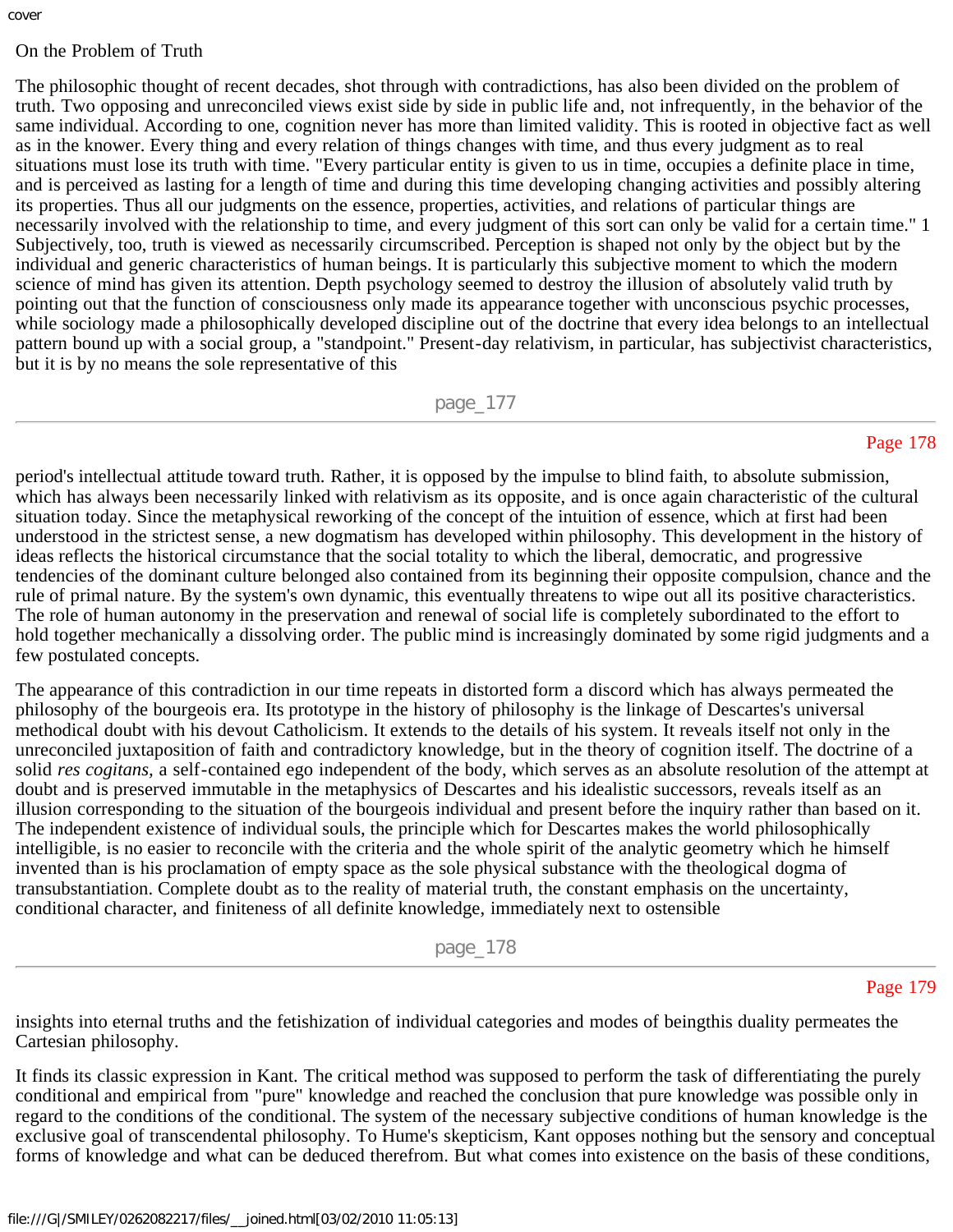the theory of our actual world and not a merely possible one, knowledge of actual nature and existing human society, lacks for Kant the criteria of genuine truth and is only relative. Everything that we know of reality, of conditions in space and time, relates according to him only to appearances, and of these he claims to have shown "that they are not things (but only a form of representation), and that they are not qualities inherently belonging to the things in themselves." 2 In regard to knowledge of the world, he is no less a skeptical relativist than the "mystical" and ''dreaming" idealists whom he combats. In the latest phase of transcendental philosophy, this subjective relativism is clearly formulated: "In the last analysis, all being is relative (as opposed to the false ideal of an absolute Being and its absolute truth), and is nevertheless *relative in some customary sense to the transcendental subjectivity*. But this subjectivity alone is 'in and for itself.'"3 Along with the careful and differentiated theoretical philosophy, which did indeed keep thought rooted in the ahistorical sphere of transcendental subjectivity, there are in Kant the postulates of practical reason andlinked to them by conclusions which are in part extremely questionablethe transformation into absolutes of the existing property relations under prevalent public and private law. In the *Critique of Practical Reason,* which fetishizes the concept of duty, he did not in any way overcome the need for an immovable intellectual foundation but merely met it in a way more fitting to the time than that of the rationalist ontology of the period. The theoretical philosophy itself assumes that there is absolute knowledge, independent of any sensory experience,

page\_179

#### Page 180

and indeed that this alone deserves the name of truth. Even the *Critique of Pure Reason* depends on the assumption that pure concepts and judgments exist "a priori" in the consciousness, and that metaphysics not only has always existed but will of right exist for all eternity. Kant's work embraces in itself the contradiction between the German and English schools of philosophy. The resolution of the contradictions it produces, the mediation between critique and dogmatic system, between a mechanistic concept of science and the doctrine of intelligible freedom, between belief in an eternal order and a theory isolated from practice, increasingly and vainly occupied his own thought till the last years of his life: this is the mark of his greatness. Analysis carried through to the end and skeptical distrust of all theory on the one hand and readiness to believe naively in detached fixed principles on the other, these are characteristic of the bourgeois mind. It appears in its most highly developed form in Kant's philosophy.

This dual relationship to truth is again mirrored in the failure of the progressive methods of the scholar to influence his attitude toward the most important problems of the time, the combination of notable knowledge in the natural sciences with childlike faith in the Bible. The association of that particularly strict tendency in modern philosophy, positivism, with the crudest superstition has already been noted in this journal. 4 Auguste Comte not merely laid the groundwork for a whimsical cult, but prided himself on his understanding of the various theories of the beyond. William James turned to mysticism and even mediumism.5 The brain appears to him not so much to promote as to obstruct the enlightening intuitions which exist "ready-made in the transcendental world" and come through as telepathic experiences as soon as the brain's activity is "abnormally" reduced. ''The word 'influx' used in Swedenborgian circles" describes the phenomenon very well.6 The pragmatist F. C. S. Schiller, whom James quotes, declares on this point, "Matter is not that which produces consciousness but that which limits it," and he conceives of the body as "a mechanism for inhibiting consciousness."7 This inclination to spiritualism can be followed through the later history of positivism. In Germany, it seems to have reached its culmination in the philosophy of Hans Driesch, in which a scientism carried to extremes goes together with unconcealed occultism in all questions of this world and the beyond. In this, the occultist dilemma finds a grotesque expression in his logic

page\_180

### Page 181

and theory of knowledge through intentional formalism and rigidity and through the monomaniacal reference of all the problems of the world to some few biological experiments. On the other side, the misconception of a self-sufficient science independent of history appears through the pseudoscientific dress of his barbarous errors in religion and practice.

Only in the decline of the contemporary epoch has it become the typical behavior of scholars to develop high critical faculties in a specific branch of science while remaining on the level of backward groups regarding questions of social life and echoing the most ignorant phrases. In the beginning of the bourgeois order, the turn to specific juristic and scientific studies without regard to social and religious demands immediately produced a moment of liberation from the theological tutelage of thought. But as a result of the alteration of the social structure, this sort of production without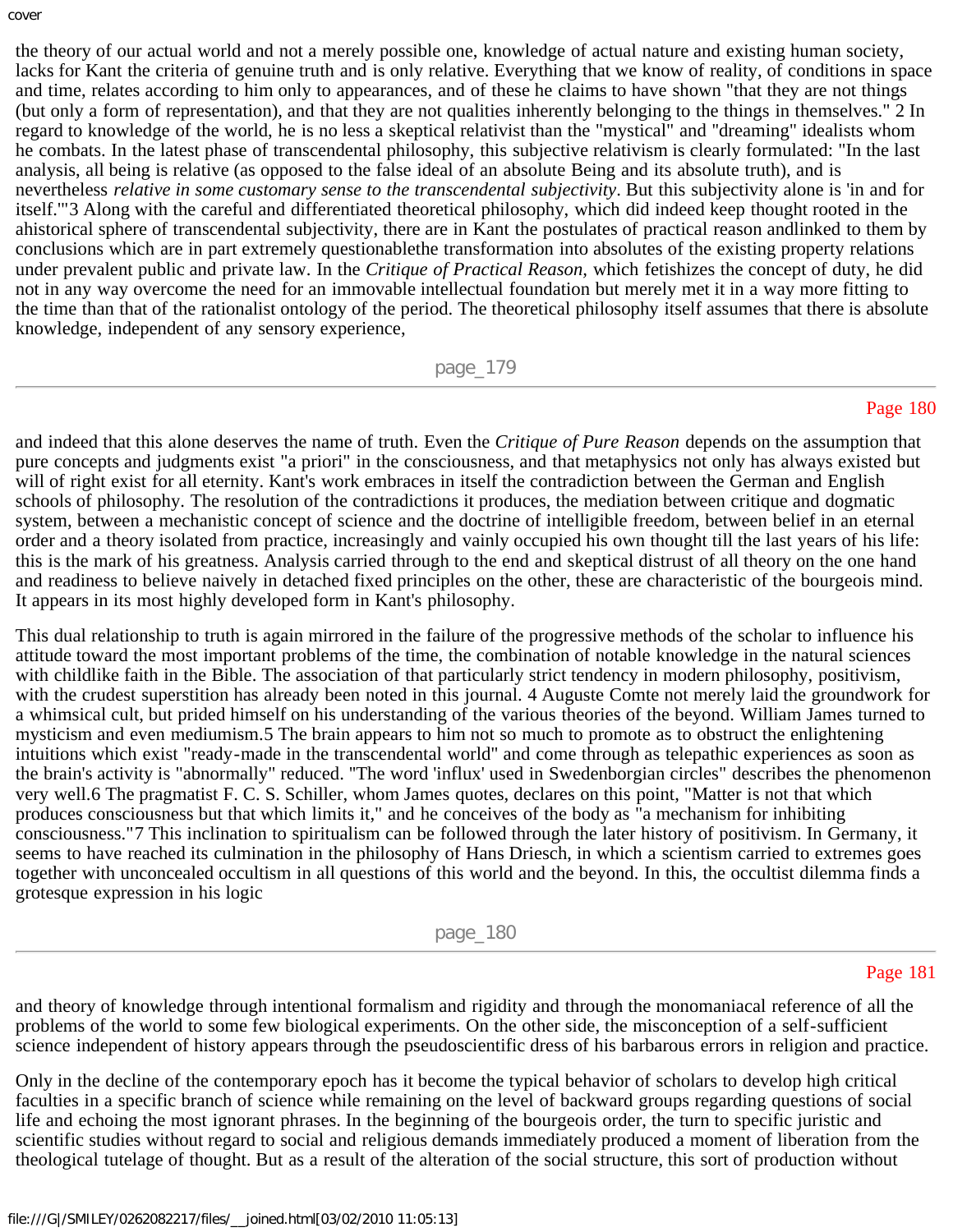regard to the rational relation to the whole has become regressive and obstructive in all fieldsin science just as in industry and agriculture. This abstractness and ostensible independence of the bourgeois science industry shows itself in the mass of isolated individual empirical studies, not related to any sort of theory and practice by clear terminology and subject matter. It is likewise visible in the efforts of scientists, without any significant reason, to divest their concepts of all empirical material, and especially in the inordinate mathematization of many intellectual disciplines. The conventional attitude of the scholar to the dominant questions of the period and the confinement of his critical attention to his professional specialty were formerly factors in the improvement of the general situation. Thinkers ceased to be concerned exclusively with the welfare of their immortal souls, or to make concern for it their guide in all theoretical matters. But subsequently this attitude has taken on another meaning: instead of being a sign of necessary courage and independence, the withdrawal of intellectual energies from general cultural and social questions, the placing of actual historical interests and struggles in a parenthesis, is more a sign of anxiety and incapacity for rational activity than of an inclination to the true tasks of science. The substance underlying intellectual phenomena changes with the social totality.

It is not the intention here to go into detail in regard to the historical causes of this dual relationship to truth. The competition within

page\_181

#### Page 182

the bourgeois economy, in the context of which the forces of this society unfolded, produced a critical spirit which not only was able to liberate itself from the bureaucracies of church and absolutism but, driven by the dynamic of the economic apparatus, can to a fantastic degree place nature at its service. But this power only seems to be its own. The methods for the production of social wealth are available, the conditions for the production of useful natural effects are largely known, and the human will can bring them about. But this spirit and will themselves exist in false and distorted form. The concept of having power over something includes deciding for oneself and making use of it for one's own purposes. But domination over nature is not exercised according to a unified plan and purpose, but merely serves as an instrument for individuals, groups, and nations which use it in their struggle against one another and, as they develop it, at the same time reciprocally circumscribe it and bend it to destructive ends. Thus, the bearers of this spirit, with their critical capacity and their developed thinking, do not really become masters but are driven by the changing constellations of the general struggle which, even though summoned up by men themselves, face them as incalculable forces of destiny. This seemingly necessary dependence, which increasingly bears fruit in disruptive tensions and crises, general misery and decline, becomes for the greatest part of humanity an incomprehensible fate. But to the extent that the alteration of basic relationships is excluded in practice, a need arises for an interpretation based purely on faith. The conviction that a constricting and painful constellation is essentially unalterable prods the mind to give it a profound interpretation so as to be able to come to terms with it without despairing. Death as the inevitable end was always the basis of the religious and metaphysical illusion. The metaphysical need which permeates the history of this period stems from the fact that the inner mechanism of this society, which produces insecurity and continuous pressure, does not emerge into clear consciousness and is put up with as something necessary and eternal, rather than as an object of effective change. The firm faith which was part of the mortar of the medieval social structure has disappeared. The great systems of European philosophy were always intended only for an educated upper crust and fail completely in the face of the psychic needs of the impoverished and socially continually sinking sections of the citizenry and peasantry, who are

page\_182

#### Page 183

nevertheless completely tied to this form of society by upbringing, work, and hope and cannot believe it to be transitory. This is why the intellectual situation has for decades been dominated by the craving to bring an eternal meaning into a life which offers no way out, by philosophical practices such as the direct intellectual or intuitive apprehension of truth, and finally by blind submission to a personality, be it an anthroposophic prophet, a poet, or a politician. To the extent to which individual activity is circumscribed and the capacity for it eventually stunted, there exists the readiness to find security in the protective shelter of a faith or person taken as the vessel and incarnation of the truth. In particular periods of the rise of contemporary society, the expectation of steady progress within its own framework reduced the need for an interpretation that would transfigure reality, and the rational and critical faculties achieved greater influence in private and public thought. But as this form of social organization becomes increasingly crisis-prone and insecure, all those who regard its characteristics as eternal are sacrificed to the institutions which are intended as substitutes for the lost religion.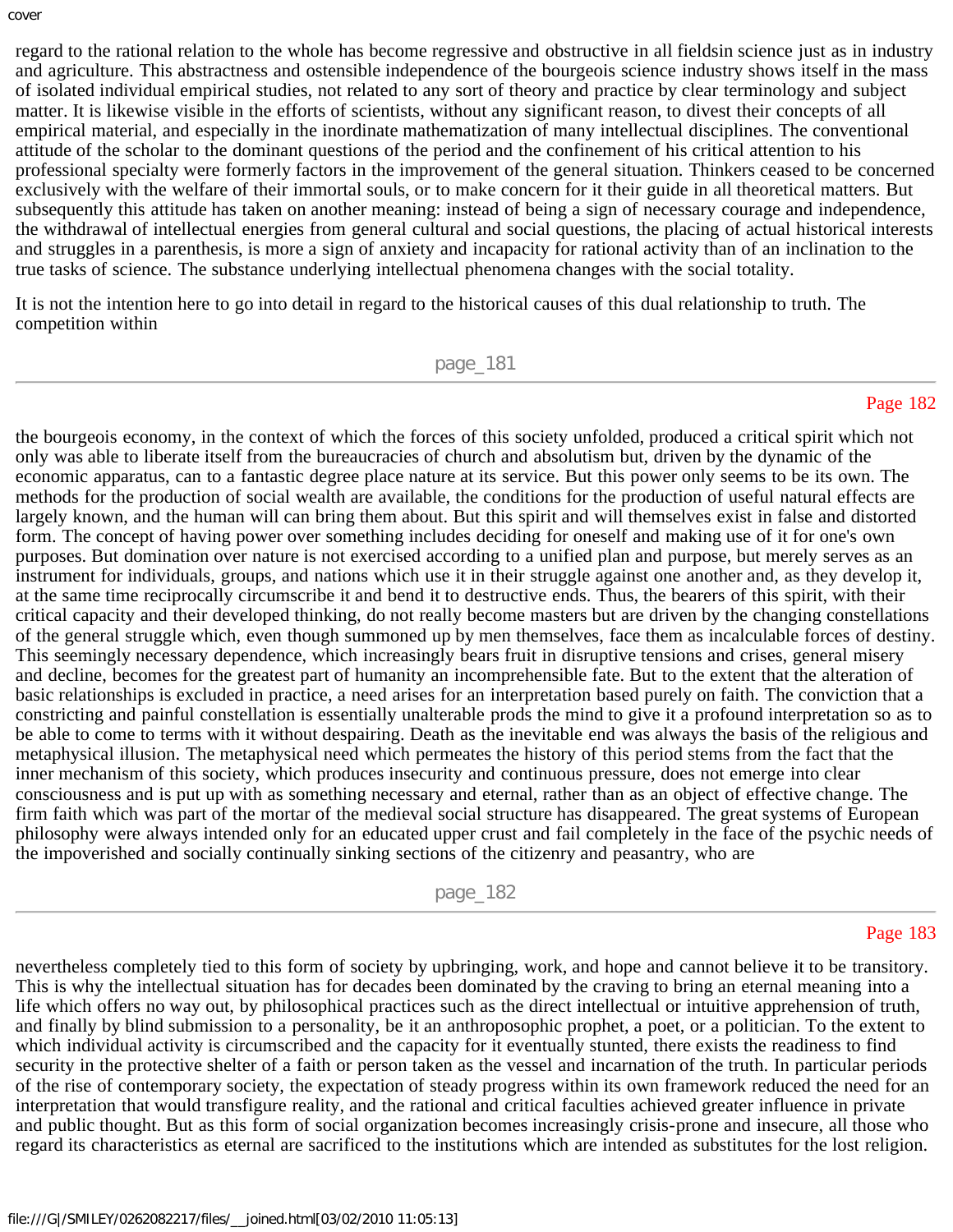This is, to be sure, only one aspect of the social situation out of which the shaky relationship to truth in modern times arises. A fundamental analysis of the fallacious bourgeois self-perception, which preserves the ideology of complete inner freedom in the face of the dependence and insecurity of its bearers, could show that the liberal validation of alien ideas (the mark of relativism) has a common root with the fear of making one's own decisions, which leads to belief in a rigid absolute truth: the abstract, reified concept of the individual which inescapably dominates thought in this economic system. But here the question is less one of the derivation of the phenomenon than of its practical significance. Is there really only the choice between acceptance of a final truth, as proclaimed in religions and idealistic schools of philosophy, and the view that every thesis and every theory is always merely "subjective," i.e., true and valid for a person or a group or a time or human beings as a species, but lacking objective validity? In developing the dialectical method, bourgeois thought itself has made the most ambitious attempt to transcend this antinomy. Here the goal of philosophy no longer appears, as in Kant, to be merely the system of the subjective factors of cognition; perceived truth is no longer so empty that in practice one must take refuge in the solidity of faith.

page\_183

#### Page 184

While the concrete content is perceived as conditional and dependent and every "final" truth is just as decisively "negated" as in Kant, it does not for Hegel simply fall through the sieve in the sifting out of pure knowledge. Recognition of the conditional character of every isolated view and rejection of its absolute claim to truth does not destroy this conditional knowledge; rather, it is incorporated into the system of truth at any given time as a conditional, one-sided, and isolated view. Through nothing but this continuous delimitation and correction of partial truths, the process itself evolves its proper content as knowledge of limited insights in their limits and connection.

To skepticism, Hegel opposes the concept of determinate negation. The progressive recognition of partial truths, the advance from one isolated definition to another, certainly does not mean for him a mere lining up of attributes but a description which follows the actual subject matter in all particulars. This critique of every concept and every complex of concepts by progressive incorporation into the more complete picture of the whole does not eliminate the individual aspects, nor does it leave them undisturbed in subsequent thought, but every negated insight is preserved as a moment of truth in the progress of cognition, forms a determining factor in it, and is further defined and transformed with every new step. Precisely because of this, the methodological form of thesis, antithesis, and synthesis is not to be applied as a "lifeless schema." 8 If at any given time the antithesis expresses the critical and relativizing impetus in opposition to the assimilation and establishment of a pattern of thought, thesis and antithesis together immediately form a new insight, a synthesis, because the negation has not simply rejected the original insight but has deepened and defined it. Hegel does not end up with the bare assurance that all definite knowledge is transitory and unreal, that what we know is only appearance in contrast to an unknowable thing in itself or an intuitively perceived essence. If for Hegel the true is the whole, the whole is not something distinct from the parts in its determinate structure, but is the entire pattern of thought which at a given time embraces in itself all limited conceptions in the consciousness of their limitation.

Since the dialectical method does not rest with showing that a thing is conditioned but takes the conditioned thing seriously, it escapes the relativistic formalism of the Kantian philosophy. Hegel therefore does

page\_184

#### Page 185

not need to make a fetish out of an isolated concept like that of duty. He recognizes the vain effort of all idealistic philosophy before him to make the whole content of the world disappear in some conceptual generalization and declare all specific differences unreal as opposed to such attributes as the infinite, will, experience, absolute indifference, consciousness, etc. The second-rate thought to which the world always appears as a mysterious presentation in which only the initiate knows what goes on behind the scenes, which sets philosophy to solving an ostensible riddle in order to know once and for all or even to despair that such a key is not to be foundthis sort of dogmatism does not exist in Hegel. Rather, the dialectical method quickly led him to become aware of the stupidity of such philosophical work and to see in development and flux what presents itself as absolute and eternal.

But insofar as this method, in Hegel, still belongs to an idealistic system, he has not freed his thought from the old contradiction. His philosophy shares relativism's indifference to particular perceptions, ideas, and goals. It is also marked by its hypostatization of conceptual structures and by the inability to take theoretical and practical account of the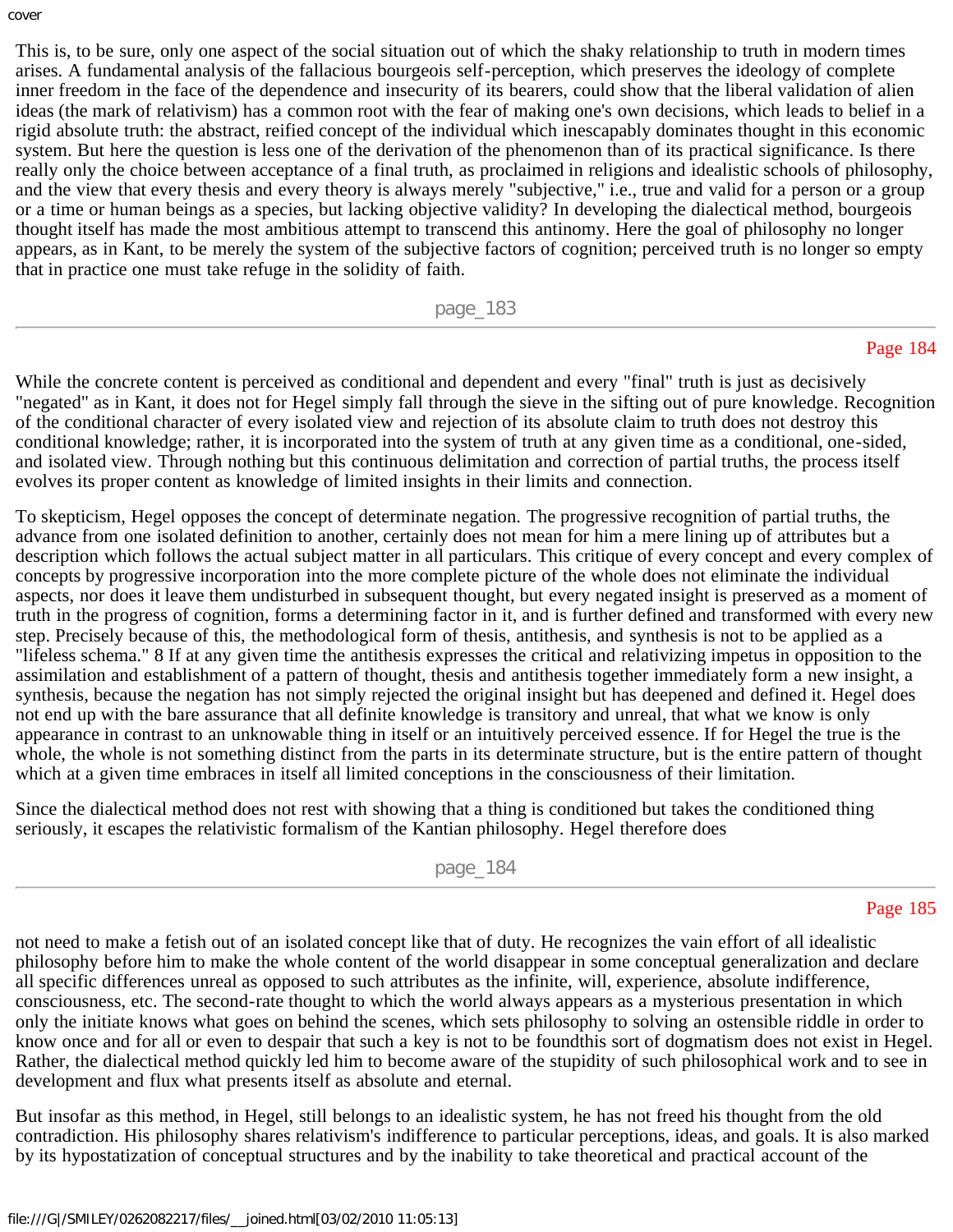dogmatism and historical genesis of his own thought. Its dogmatic side has been especially often attacked in the critique of cognition since the middle of the nineteenth century. In place of those doctrines that made an abstract concept into substance, that is, that made this limited aspect identical with Being by dirempting it from history and that thus degenerate into naive faith, Hegel puts the hypostatization of his own system. In his polemic against skepticism and relativism, he himself says, "But the *goal* is as necessarily fixed for knowledge as the serial progression; it is the point where knowledge no longer needs to go beyond itself, where Notion corresponds to object and object to Notion. Hence the progress towards this goal is also unhalting, and short of it no satisfaction is to be found at any of the stations on the way." 9 Hegel believes that he guarantees this satisfaction through the whole of his thought. For him, philosophy has the same absolute content as religion, the complete unity of subject and object, a final and eternally valid knowledge.

What mankind, pressed on all sides by the boundaries of his purely terrestrial life, in fact requires is that region of more essential reality, in which every opposition and contradiction is overcome, and freedom can finally claim to

page\_185

### Page 186

be wholly at peace with itself. And this is, of course, nothing other than absolute Truth itself, no merely relative truth. In the Truth, according to its highest notion, all must be brought home to one unity. In it there can be no more opposition between freedom and necessity, Spirit and Nature, knowledge and the object of knowledge, law and impulse, between whatever form, in fact, the opposition of these contradictory phenomena of human experience may assume. . . . Our ordinary conscious life fails to overcome this contradiction, and either plunges desperately into the same, or thrusts it on one side and makes its escape from it in some other way. Philosophy will, however, so address itself to the two determinating factors of the contradiction as to show that they are apprehended as isolate from each other in abstraction, not according to their concrete notion; and by the grasp of this latter it will demonstrate the one-sidedness in its relative character, placing these opposing aspects in the fuller union and harmony which is truth. It is the function of philosophy to grasp and formulate this notion of truth. . . . Philosophy has no other object than God. In its substance it is in fact rational theology, and in its service of the truth a continual service of God. 10

According to Hegel himself, the doctrine of an absolute self-contained truth has the purpose of harmonizing in a higher spiritual region the "oppositions and contradictions" not resolved in the world. Especially in his later lectures and writings, he stresses that "the sphere of truth, freedom, and . . . satisfaction"11 is to be found not in the mechanism of reality but in the spiritual spheres of art, religion, and philosophy. He opposes this peace and satisfaction in thought not only to skeptical despair but to the active attitude which tries to overcome the incompleteness of existing conditions "in some other way."

This dogmatic narrow-mindedness is not some sort of an accidental defect of his doctrine which one can strip off without changing anything essential. Rather, it is inextricably bound up with the idealistic character of his thought and enters into all the details of his application of the dialectic. Hegel cannot be reproached for the role in his thought played by external observation, which as Trendelenburg points out in his criticism12 gives rise to the basic concept of the dialectic: movement. He himself emphasized the importance of experience for philosophy. Rather, in contemplating his own system, Hegel forgets one very definite side of the empirical situation. The belief that this system is the completion of truth hides from him the significance of the temporally conditioned interest which plays a role in the details of the dialectical presentation through the direction of thought, the choice of material content, and the use of names and words, and

page\_186

### Page 187

diverts attention from the fact that his conscious and unconscious partisanship in regard to the problems of life must necessarily have its effect as a constituent element of his philosophy. Thus, his conceptions of nation and freedom, which form the backbone of many parts of his work, are not perceived in terms of their temporal presuppositions and their transitory character; on the contrary, as conceptual realities and forces, they are made the basis of the historical developments from which they are abstracted. Because Hegel does not recognize and consistently embrace the specific historical tendencies which find expression in his own work, but presents himself as absolute Spirit through his philosophizing and accordingly preserves on ostensible distance and impartiality, many parts of his work lack clarity and,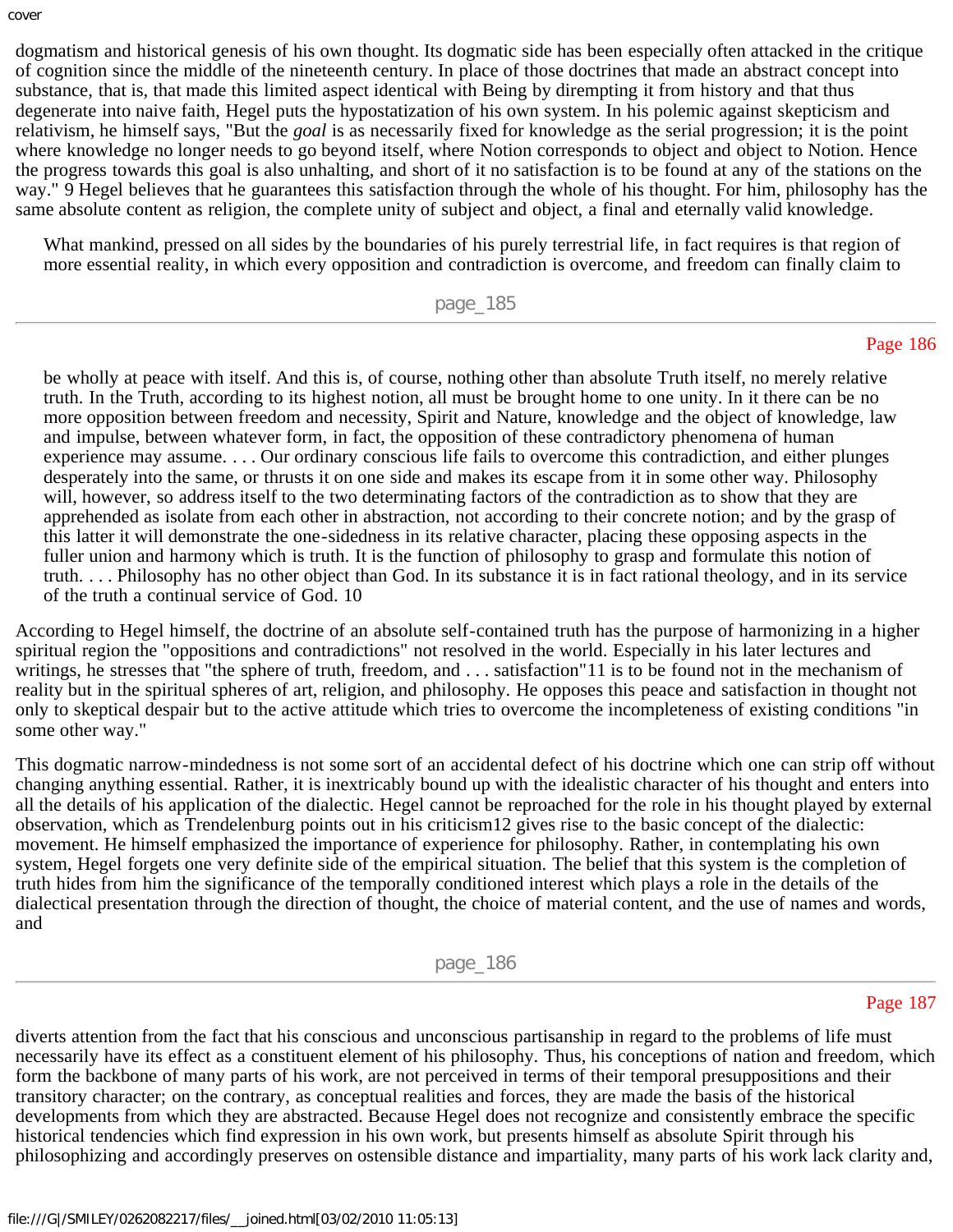in spite of the revolutionary sharpness and flexibility of the method, take on the arbitrary and pedantic character that was so closely bound up with the political conditions of his time. In the idealistic thought to which it owes its existence, dialectic is beset by dogmatism. Since the abstractions at which the method arrives are supposed to be moments in a system in which thought "no longer needs to go beyond itself," the relationships comprehended by it are also regarded as unalterable and eternal. If a great deal may happen in history yet to come, even if other peoples, e.g., the Slavs, 13 should take over leadership from those nations which have in the past been decisive, nevertheless no new principle of social organization will become dominant and no decisive change will take place in the organization of humanity. No historical change which brought about a new form of human association could leave the concepts of society, freedom, right, etc., unaltered. The interconnection of all categories, even the most abstract, would be affected thereby. Hence, Hegel's belief that his thought comprehended the essential characteristics of all beingthe unity of which remained as it appeared in the system, a complete hierarchy and totality undisturbed by the becoming and passing of individualsrepresented the conceptual eternalization of the earthly relationships on which it was based. Dialectic takes on a transfiguring function. The laws of life, in which according to Hegel domination and servitude as well as poverty and misery have their eternal place, are sanctioned by the fact that the conceptual interconnection in which they are included is regarded as something higher, divine and absolute. Just as religion and the deification of a race or state or the worship of

page\_187

#### Page 188

nature offer the suffering individual an immortal and eternal essence, so Hegel believes he has revealed an eternal meaning in the contemplation of which the individual should feel sheltered from all personal misery. This is the dogmatic, metaphysical, naive aspect of his theory.

Its relativism is directly bound up with this. The dogmatic assertion that all the particular views which have ever entered the lists against one another in real historical combat, all the creeds of particular groups, all attempts at reform are now transcended and canceled out, the notion of the all-embracing thought which is to apportion its partial rightness and final limitation to every point of view without consciously taking sides with any one against the others and deciding between themthis is the very soul of bourgeois relativism. The attempt to afford justification to every idea and every historical person and to assign the heroes of past revolutions their place in the pantheon of history next to the victorious generals of the counterrevolution, this ostensibly free-floating objectivity conditioned by the bourgeoisie's stand on two fronts against absolutist restoration and against the proletariat, has acquired validity in the Hegelian system along with the idealistic pathos of absolute knowledge. It is self-evident that tolerance toward all views that belong to the past and are recognized as conditioned is no less relativistic than negativist skepticism. The more the age demands unsparing outspokenness and defense of particular truths and rights, the more unequivocally such tolerance reveals its inherent inhumanity. If, in spite of the lack of a conscious relationship between his philosophy and any particular practical principle, Hegel was guided in detail not simply by the conservative Prussian spirit but also by progressive interests, his dogmatism nevertheless prevented his recognizing and defending these tendencies that found expression in his science as his own purposes and progressive interests. He seems to speak of himself when he describes how "consciousness drops like a discarded cloak its idea of a good that exists [only] in principle, but has as yet no actual existence." 14 In Hegel, as in Goethe, the progressive impulses enter secretly into the viewpoint which ostensibly comprehends and harmonizes everything real impartially. Later relativism, in contrast, directs its demonstration of limiting conditionality mainly against the progressive ideas themselves, which it thereby seeks to flatten, that is, to equate with everything already past. In its conceptual

page\_188

#### Page 189

projections, the new as well as the old easily appear as simple rationalizing and ideology. Since the recognition of the truth of particular ideas disappears behind the display of conditions, the coordination with historical unities, this impartial relativism reveals itself as the friend of what exists at any given time. The dogmatism concealed within it is the affirmation of the existing power, what is coming into being needs conscious decision in its struggle, while the limitation to mere understanding and contemplation serves what is already in existence. That impartial partisanship and indiscriminate objectivity represent a subjective viewpoint is a dialectical proposition that indeed takes relativism beyond itself.

In materialism, dialectic is not regarded as a closed system. Understanding that the prevalent circumstances are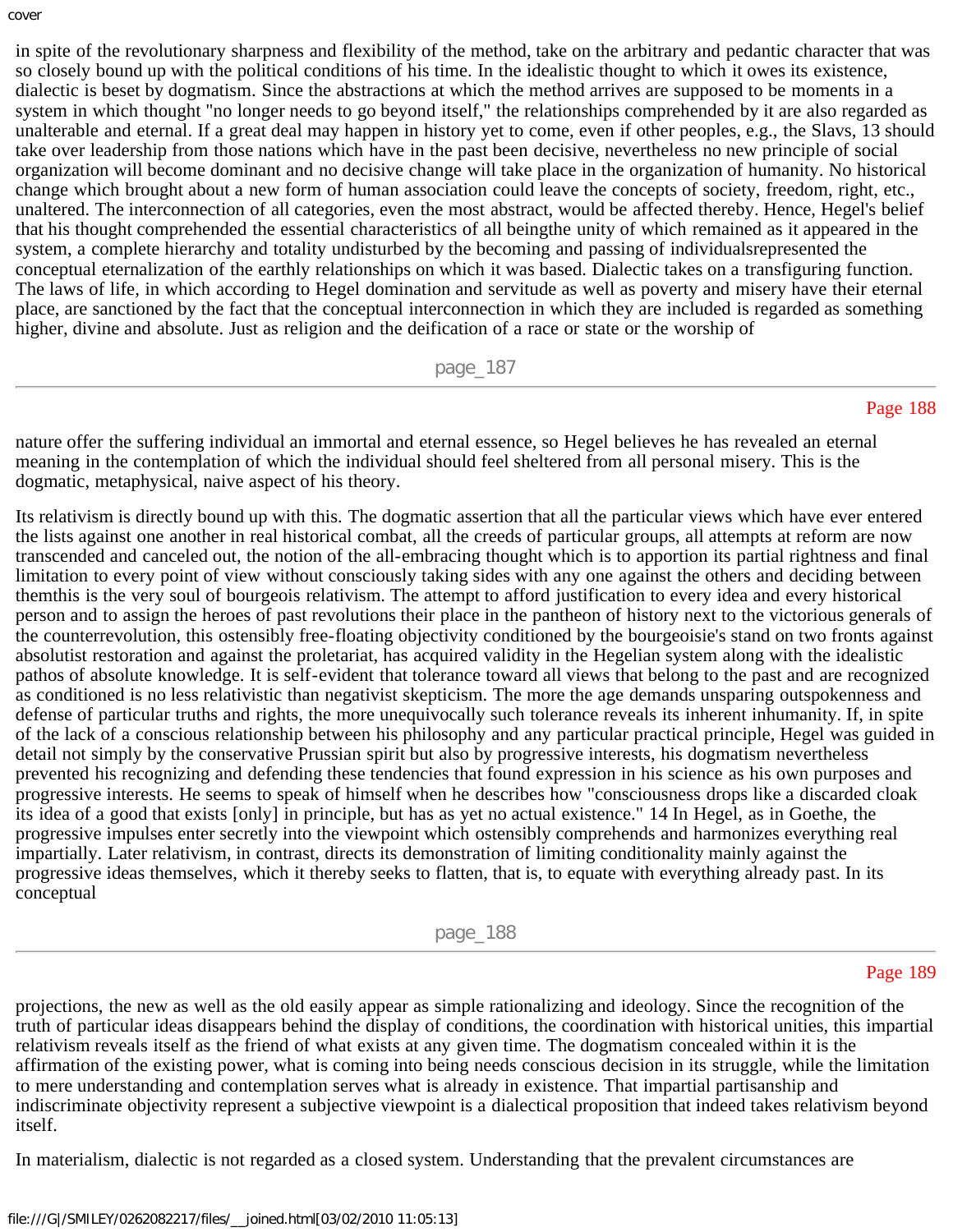conditioned and transitory is not here immediately equated with transcending them and canceling them out. Hegel declares: "No one knows, or even feels, that anything is a limit or defect, until he is at the same time above and beyond it. . . . A very little consideration might show that to call a thing finite or limited proves by implication the very presence of the infinite and unlimited, and that our knowledge of a limit can only be when the unlimited is *on this side* in consciousness." 15 This view has as its presupposition the basic postulate of idealism that concept and being are in truth the same, and therefore that all fulfillment can take place in the pure medium of the spirit. Inner renewal and exaltation, reformation and spiritual elevation were always the solution to which he pointed. Insofar as dealing with and changing the external world was regarded as at all fundamental, it appeared as a mere consequence of this. Materialism, on the other hand, insists that objective reality is not identical with man's thought and can never be merged into it. As much as thought in its own element seeks to copy the life of the object and adapt itself to it, thought is never simultaneously the object thought about, unless in self-observation and reflectionand not even there. To conceptualize a defect is therefore not to transcend it; concepts and theories constitute one moment of its rectification, a prerequisite to the proper procedure, which as it progresses is constantly redefined, adapted, and improved.

An isolated and conclusive theory of reality is completely unthinkable. If one takes seriously the formal definition of truth which runs through the whole history of logic as the correspondence of cognition

page\_189

### Page 190

with its object, 16 there follows from it the contradiction to the dogmatic interpretation of thought. This correspondence is neither a simple datum, an immediate fact, as it appears in the doctrine of intuitive, immediate certainty and in mysticism, nor does it take place in the pure sphere of spiritual immanence, as it seems to in Hegel's metaphysical legend. Rather, it is always established by real events and human activity. Already in the investigation and determination of facts, and even more in the verification of theories, a role is played by the direction of attention, the refinement of methods, the categorical structure of the subject matterin short, by human activity corresponding to the given social period. (The discussion here will not deal with the question of how far all connection with such activity is avoided by Husserl's ''formal ontology" which refers "to any possible world in empty generality"17 or by formal apophantic, which likewise relates to all possible statements in empty generality, or by other parts of pure logic and mathematics, nor with how far they possess real cognitive value without regard to such a connection.)

If certain philosophical interpretations of mathematics correctly stress its a priori character, that is, the independence of mathematical constructions from all empirical observation, the mathematical models of theoretical physics in which the cognitive value of mathematics finally shows itself are, in any case, structured with reference to the events that can be brought about and verified on the basis of the current level of development of the technical apparatus. As little as mathematics needs to trouble itself about this relationship in its deductions, its form at any given time is nevertheless as much conditioned by the increase in the technical capacity of humanity as the latter is by the development of mathematics. The verification and corroboration [*Bewährung*]18 of ideas relating to humanity and society, however, consist not merely in laboratory experiments or the examination of documents, but in historical struggles in which conviction itself plays an essential role. The false view that the present social order is essentially harmonious serves as an impetus to the renewal of disharmony and decline and becomes a factor in its own practical refutation. The correct theory of the prevalent conditions, the doctrine of the deepening of crises and the approach of catastrophes, does, to be sure, find continuous confirmation [*bestätigt*] in all particulars. But the picture of a better world that is intrinsic to this theory and guides the assertion of

page\_190

### Page 191

the badness of the present, the idea of men and their capabilities immanent in it, finds its definition, correction, and confirmation in the course of historical struggles. Hence, activity is not to be regarded as an appendix, as merely what comes after thought, but enters into theory at every point and is inseparable from it. Just for this reason pure thought does not here give the satisfaction of having sure and certain grasp of the question and being at one with it. It is certainly impossible to speak too highly of the conquests of the human spirit as a factor in the liberation from the domination of nature and in improving the pattern of relationships. Social groups and possessors of power who fought against it, all propagandists of every sort of obscurantism, had their shady reasons and always led men into misery and servitude. But if in particular historical situations knowledge can, by its mere presence, obstruct evil and become power, the effort to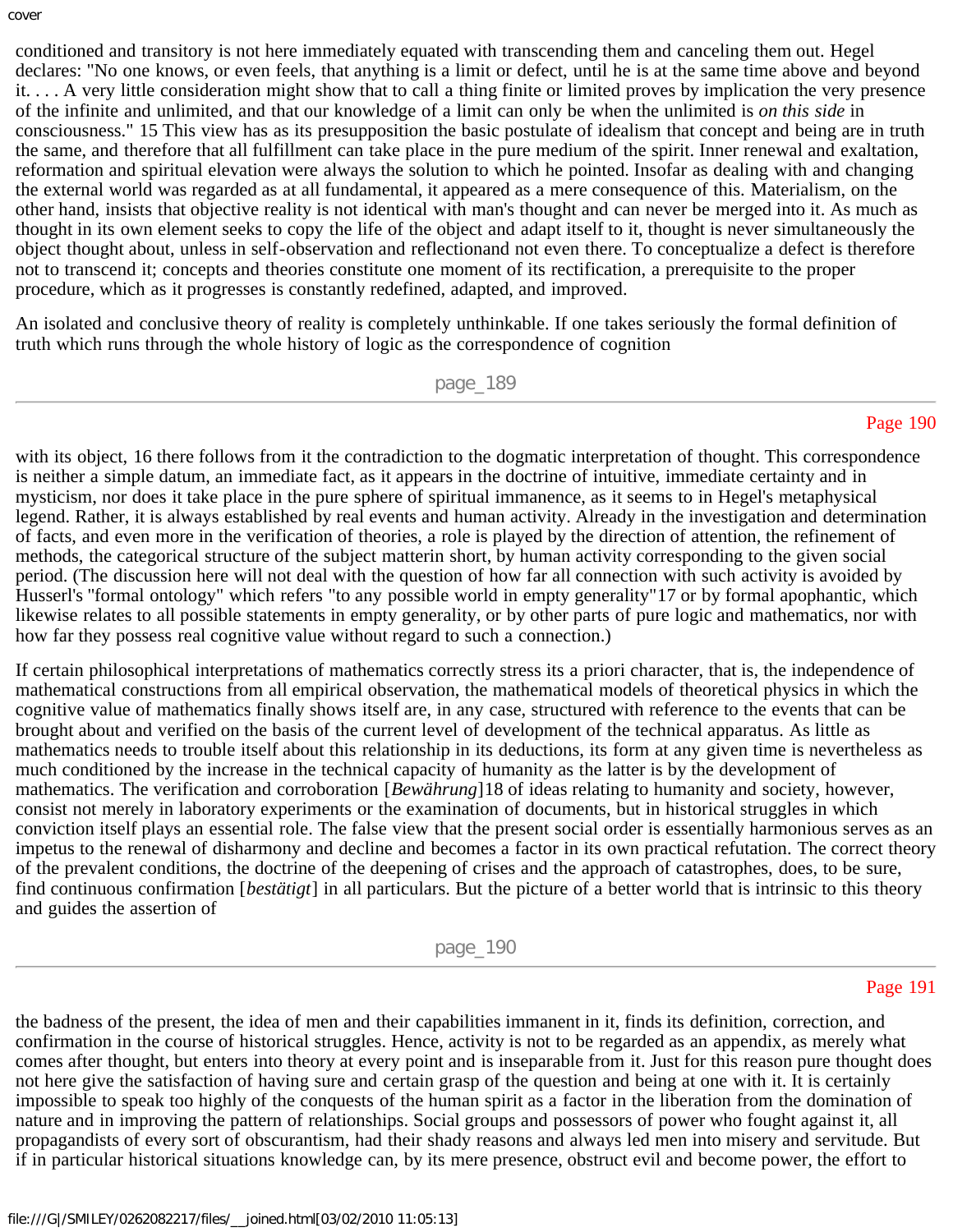make it in isolation the highest purpose and means of salvation rests on a philosophical misunderstanding. It cannot be said in general and a priori what meaning and value some particular knowledge has. That depends on social conditions as a whole at the particular time, on the concrete situation to which it belongs. Thoughts which, taken in isolation, are identical in content can at one time be unripe and fantastical and at another outdated and unimportant, yet in a particular historical moment can form factors of a force that changes the world.

There is no eternal riddle of the world, no world secret whose penetration once and for all is the mission of thought. This narrow-minded view, which ignores the constant alteration in knowing human beings along with the objects of their knowledge as well as the insurmountable tension between concept and objective reality, corresponds today to the narrow horizon of groups and individuals who, from their felt inability to change the world through rational work, grasp at and compulsively hold to universal recipes which they memorize and monotonously repeat. When dialectic is freed of its connection with the exaggerated concept of isolated thought, self-determining and complete in itself, the theory defined by it necessarily loses the metaphysical character of final validity, the sanctity of a revelation, and becomes an element, itself transitory, intertwined in the fate of human beings.

But by ceasing to be a closed system, dialectic does not lose the stamp of truth. In fact, the disclosure of conditional and one-sided aspects of others' thought and of one's own constitutes an important

page\_191

# Page 192

part of the intellectual process. Hegel and his materialist followers were correct in always stressing that this critical and relativizing characteristic is a necessary part of cognition. But being certain of one's own conviction and acting upon it do not require the assertion that concept and object are now one, and thought can rest. To the degree that the knowledge gained from perception and inference, methodical inquiry and historical events, daily work and political struggle, meets the test of the available means of cognition, it is the truth. The abstract proposition that once a critique is justified from its own standpoint it will show itself open to correction expresses itself for the materialists not in liberality toward opposing views or skeptical indecision, but in alertness to their own errors and flexibility of thought. They are no less "objective" than pure logic when it teaches that the relativistic "talk of a subjective truth which is this for one and the opposite for another must rate as nonsense." 19 Since that extrahistorical and hence exaggerated concept of truth is impossible which stems from the idea of a pure infinite mind and thus in the last analysis from the concept of God, it no longer makes any sense to orient the knowledge that we have to this impossibility and in this sense call it relative. The theory which we regard as correct may disappear because the practical and scientific interests which played a role in the formation of its concepts, and above all the facts and circumstances to which it referred, have disappeared. Then this truth is in fact irrecoverably gone, since there is no superhuman essence to preserve the present-day relationship between the content of ideas and their objects in its all-embracing spirit when the actual human beings have changed or even when humanity has died out. Only when measured against an extraterrestrial, unchanging existence does human truth appear to be of an inferior quality. At the same time as it nevertheless necessarily remains inconclusive and to that extent "relative," it is also absolute, since later correction does not mean that a former truth was formerly untrue. In the progress of knowledge, to be sure, much incorrectly regarded as true will prove wrong. Nevertheless, the overturning of categories stems from the fact that the relationship of concept and reality is affected and altered as a whole and in all its parts by the historical changes in forces and tasks. To a large extent the direction and outcome of the historical struggle depends on the decisiveness with which people draw the consequences of what they know, their

page\_192

### Page 193

readiness to test their theories against reality and refine them, in short by the uncompromising application of the insight recognized as true. The correction and further definition of the truth is not taken care of by History, so that all the cognizant subject has to do is passively observe, conscious that even his particular truth, which contains the others negated in it, is not the whole. Rather, the truth is advanced because the human beings who possess it stand by it unbendingly, apply it and carry it through, act according to it, and bring it to power against the resistance of reactionary, narrow, one-sided points of view. The process of cognition includes real historical will and action just as much as it does learning from experience and intellectual comprehension. The latter cannot progress without the former.

Freed from idealistic illusion, dialectic overcomes the contradiction between relativism and dogmatism. As it does not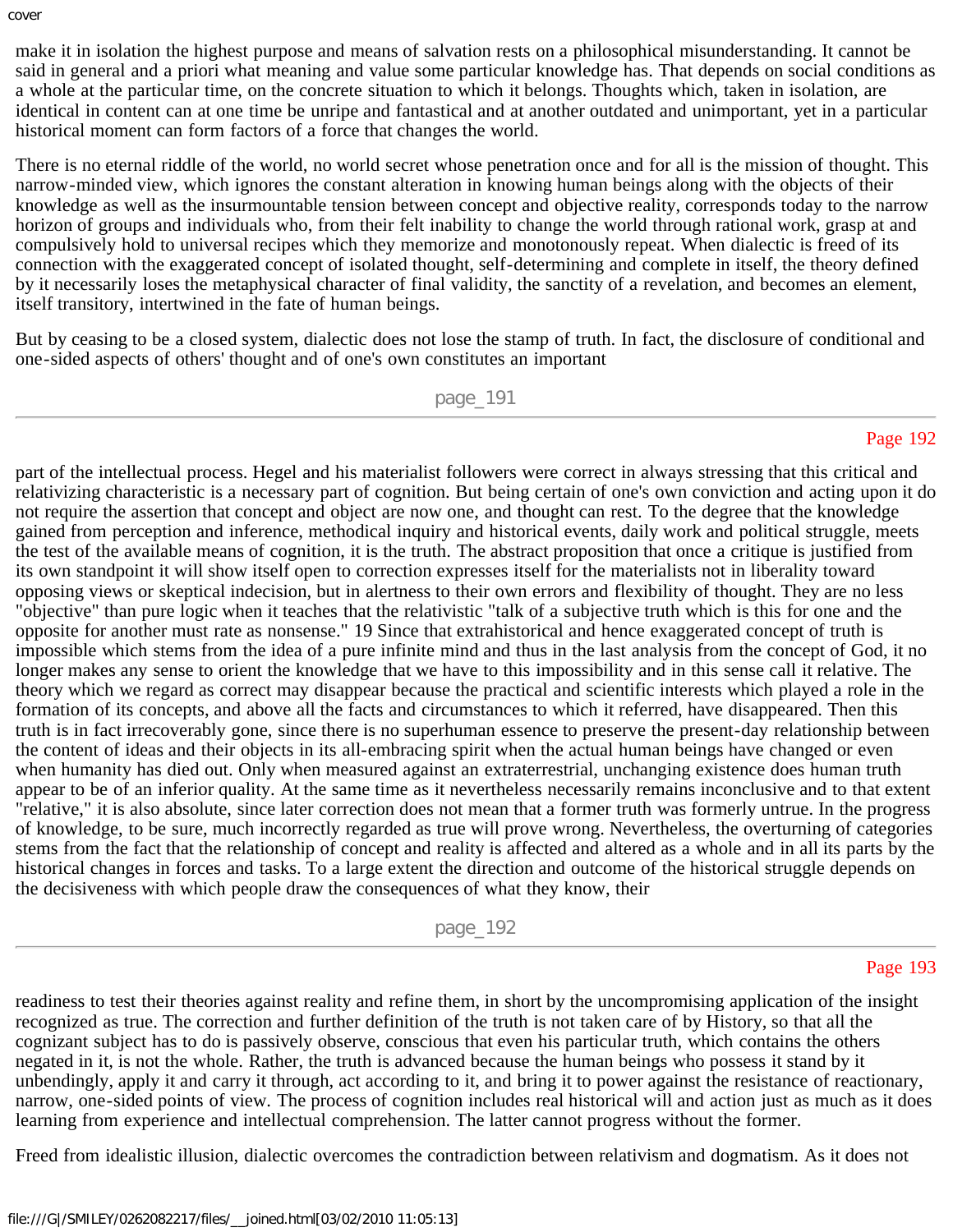imagine the progress of criticism and definition to have ended with its own point of view and consequently does not hypostatize the latter, it by no means abandons the conviction that, in the whole context to which its judgments and concepts refer, its insights are valid not only for particular individuals and groups but in generalthat is, that the opposing theory is wrong. Dialectical logic includes the principle of contradiction, but in materialism it has completely stripped off its metaphysical character, because here a static system of propositions about reality, indeed any relation of concept and object not historically mediated, no longer appears meaningful as an idea. Dialectical logic in no way invalidates the rules of understanding. While it has as its subject the forms of movement of the advancing cognitive process, the breaking up and restructuring of fixed systems and categories also belongs within its scope along with the coordination of all intellectual forces as an impetus to human practice in general. In an era which in its hopelessness tries to make everything into a fetish, even the abstract business of understanding, and would like thereby to replace the lost divine support, so that its philosophers rejoice in ostensibly atemporal relations between isolated concepts and propositions as the timeless truth, dialectical logic points out both the questionable character of the interest in such "rigor" and the existence of a truth apart from it that it in no way denies. If it is true that a person has tuberculosis, this concept may indeed be transformed in the development of medicine or lose its meaning entirely. But whoever makes a contrary diagnosis

page\_193

#### Page 194

today with the same concept, not in terms of a higher insight which includes identifying this man's tuberculosis but simply denying the finding from the same medical standpoint, is wrong. The truth is also valid for whomever contradicts it, ignores it, or declares it unimportant. Truth is decided not by individuals' beliefs and opinions, not by the subject in itself, but by the relation of the propositions to reality, and when someone imagines himself the messenger of God or the rescuer of a people, the matter is not decided by him or even by the majority of his fellows, but by the relation of his assertions and acts to the objective facts of the rescue. The conditions to which those opinions point must really occur and be present in the course of events. There are at present various opposed views of society. According to one, the present wretched physical and psychological state of the masses and the critical condition of society as a whole, in the face of the developed state of the productive apparatus and technology, necessarily follow from the continued existence of an obsolete principle of social organization. According to the others, the problem is not the principle but interference with it or carrying it too far or a matter of spiritual, religious, or purely biological factors. They are not all true, only that theory is true which can grasp the historical process so deeply that it is possible to develop from it the closest approximation to the structure and tendency of social life in the various spheres of culture. It too is no exception to the rule that it is conditioned like every thought and every intellectual content, but the circumstance that it corresponds to a specific social class and is tied up with the horizon and the interests of certain groups does not in any way change the fact that it is also valid for the others who deny and suppress its truth and must nevertheless eventually experience it for themselves.

This is the place to define the concept of corroboration which dominates the logic of many otherwise opposed tendencies. Epicurus says: "Just as we desire the knowledge of the physician not for the sake of its technical perfection itself but for the sake of good health, and the skill of the helmsman possesses its value not for its own perfection but because it masters the methods of correct navigation, so wisdom, which must be perceived in skill in life, would not be sought after if it did not accomplish something." 20 The motif of accomplishment and corroboration as a criterion of science and truth has never disappeared in the subsequent history of philosophy. Goethe's line "What

page\_194

#### Page 195

is fruitful is alone true" and the sentence "I have noticed that I regard as true that idea which is fruitful for me, fits in with the rest of my thought, and at the same time benefits me" 21 appear to imply a pragmatic theory of cognition. Many phrases of Nietzsche suggest a similar interpretation. "The criterion of truth lies in the enhancement of the feeling of power. . . . *What is truth? that* hypothesis which brings satisfaction, the smallest expense of intellectual strength, etc."22 "True means 'useful for the existence of human beings.' But since we know the conditions for the existence of human beings only very imprecisely, the decision as to true and untrue can, strictly speaking, only be based on success.''23

With Goethe and Nietzsche, such views, to which contradictions exist in their own writing, must be placed in the context of their entire thought in order to comprehend their meaning properly. But a special school of professional philosophy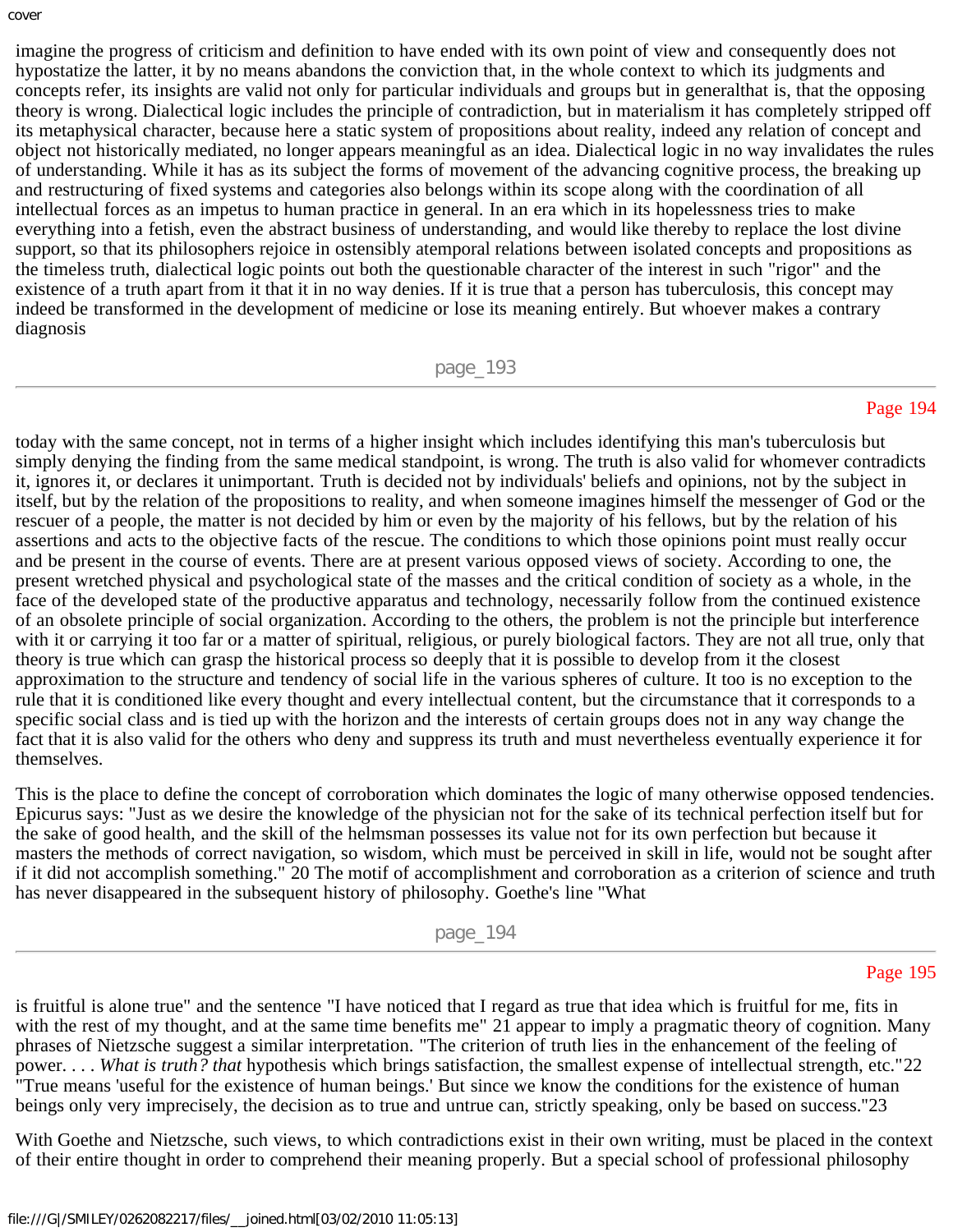has grown up since the middle of the nineteenth century which places the pragmatic concept of truth in the center of its system. It has developed principally in America, where pragmatism has become the distinctive philosophical tendency through William James and subsequently John Dewey. According to this view, the truth of theories is decided by what one accomplishes with them. Their power to produce desired effects for the spiritual and physical existence of human beings is also their criterion. The furtherance of life is the meaning and measure of every science. "Our account of truth is an account of truths in the plural, of processes of leading realized *in rebus,* and having only this quality in common, that they pay."24 If two theories are equally well fitted to produce a particular desired effect, it is at most still necessary to ask whether more intellectual energy is required with one than with the other. The corroboration of thoughts in practice is identical with their truth, and indeed pragmatism, especially in its most recent development, places the principal emphasis not so much on the mere confirmation of a judgment by the occurrence of the predicted factual situation, as on the promotion of human activity, liberation from all sorts of internal restraints, and the growth of personality and social life.

*If* ideas, meanings, conceptions, notions, theories, systems are instrumental to an active reorganization of the given environment, to a removal of some specific trouble and perplexity, then the test of their validity and value lies in

page\_195

#### Page 196

accomplishing this work. If they succeed in their office, they are reliable, sound, valid, good, true. If they fail to clear up confusion, to eliminate defects, if they increase confusion, uncertainty and evil when they are acted upon, then are they false. Confirmation, corroboration, verification lie in works, consequences. . . . That which guides us truly is truedemonstrated capacity for such guidance is precisely what is meant by truth. 25

This view is closely related to positivism in France. If Bergson had not taken over the pragmatically restricted concept of science from Comte, it would be impossible to understand the need for a separate, supplementary, vitalistic metaphysics. The isolated intuition is the wishful dream of objective truth to which the acceptance of the pragmatic theory of cognition must give rise in a contemplative existence. The pragmatic concept of truth in its exclusive form, without any contradictory metaphysics to supplement it, corresponds to limitless trust in the existing world. If the goodness of every idea is given time and opportunity to come to light, if the success of the trutheven if after struggle and resistanceis in the long run certain, if the idea of a dangerous, explosive truth cannot come into the field of vision, then the present social structure is consecrated andto the extent that it warns of harmcapable of unlimited development. In pragmatism there lies embedded the belief in the existence and advantages of free competition. Where in regard to the present it is shaken by a feeling of the dominant injustice, as in the farreaching pragmatic philosophy of Ernst Mach, the problem of necessary change forms a personal commitment, a utopian supplement with a merely external connection to the other part, rather than a principle for the development of theory. It is therefore easy to separate that ideal from the empiricocritical way of thinking without doing it violence.

There are various elements contained in the concept of corroboration that are not always differentiated from one another in pragmatist literature. An opinion can be completely validated because the objective relationships whose existence it asserts are confirmed on the basis of experience and observation with unobjectionable instruments and logical conclusions, and it can moreover be of practical use to its holder or other people. Even with the first of these relationships, a need arises for intellectual organization and orientation. In this connection, James speaks of a "function of guidance, which repays the effort."26

page\_196

### Page 197

He sees that this theoretical corroboration, the agreement between idea and reality, delineation, often means nothing more than "that nothing contradictory from the quarter of that reality comes to interfere with the way in which our ideas guide us elsewhere." 27 If the difference between this theoretical verification of truth and its practical meaning, the "furtherance of life," is nevertheless often eliminated in a given moment of history, there comes into existence that idea of a strictly parallel progress of science and humanity which was philosophically established by positivism and has become a general illusion in liberalism. But the more a given social order moves from the promotion of the creative cultural forces to their restriction, the greater the conflict between the verifiable truth and the interests bound up with this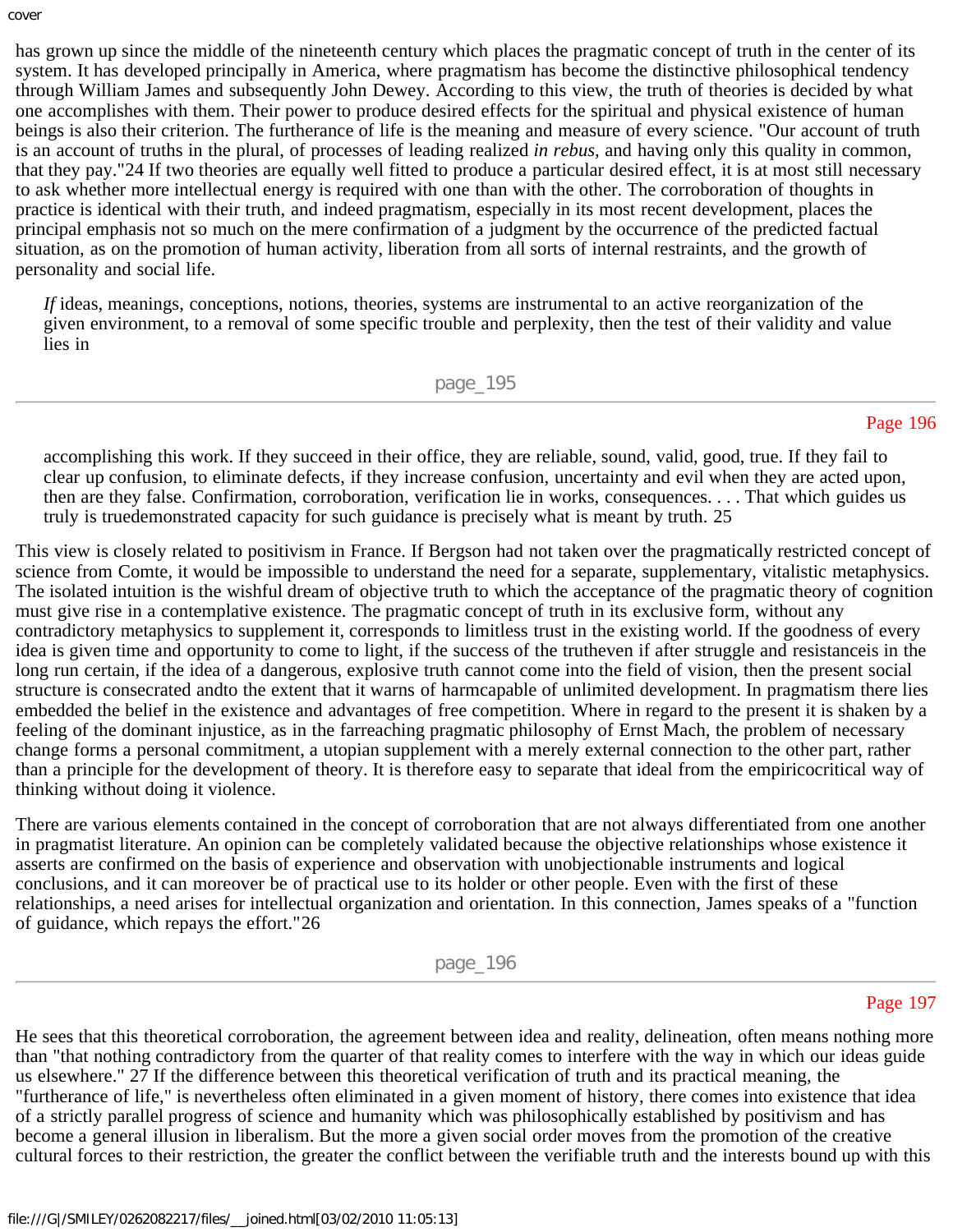form, bringing the advocates of truth into contradiction with the existing reality. Insofar as it affects the general public rather than their own existence, individuals have reason, despite the fact that proclaiming the truth can endanger them, to sharpen it and carry it forward, because the result of their struggle and the realization of better principles of society is decisively dependent on theoretical clarity. Pragmatism overlooks the fact that the same theory can be an annihilating force for other interests in the degree to which it heightens the activity of the progressive forces and makes it more effective. The epistemological doctrine that the truth promotes life, or rather that all thought that "pays'' must also be true, contains a harmonistic illusion if this theory of cognition does not belong to a whole in which the tendencies working toward a better, life-promoting situation really find expression. Separated from a particular theory of society as a whole, every theory of cognition remains formalistic and abstract. Not only expressions like *life* and *promotion* but also terms seemingly specific to cognitive theory such as *verification, confirmation, corroboration,* etc. remain vague and indefinite, despite the most scrupulous definition and transference to a language of mathematical formulae, if they do not stand in relation to real history and receive their definition by being part of a comprehensive theoretical unity. The dialectical proposition is valid here too that every concept possesses real validity only as a part of the theoretical whole and arrives at its real significance only when, by its interconnection with other concepts, a theoretical unity has been reached and its role in this is known. What is the life promoted by the ideas to which the predicate of truth is to be

page\_197

#### Page 198

attributed? In what does promotion consist in the present period? Is the idea to be considered valid when the individual who has comprehended it goes down while the society, the class, the public interest for which he fights strides forward? What does confirmation mean? Is the power of the slanderers and scoundrels to serve as confirmation of the assertions with whose help they attained it? Cannot the crudest superstition, the most miserable perversion of the truth about world, society, justice, religion, and history grip whole peoples and prove most excellent for its author and his clique? In contrast, does the defeat of the forces of freedom signify the disproof of their theory?

The concept of corroboration also plays a role in the materialistic way of thinking. Above all, it is a weapon against every form of mysticism because of its significance in the criticism of the acceptance of a transcendent and superhuman truth which is reserved for revelation and the insight of the elect, instead of being basically accessible to experience and practice. Yet as much as theory and practice are linked to history, there is no preestablished harmony between them. What is seen as theoretically correct is not therefore simultaneously realized. Human activity is no unambiguous function of insight, but rather a process which at every moment is likewise determined by other factors and resistances. This clearly follows from the present state of the theory of history. A number of social tendencies in their reciprocal action are described there theoretically: the agglomeration of great amounts of capital as against the declining share of the average individual in relation to the wealth of society as a whole, the increase of unemployment interrupted by ever shorter periods of a relative prosperity, the growing discrepancy between the apportionment of social labor to the various types of goods and the general needs, the diversion of productivity from constructive to destructive purposes, the sharpening of contradictions within states and among them. All these processes were shown by Marx to be necessary at a time when they could only be studied in a few advanced countries and in embryo, and the prospect of a liberal organization of the world still seemed excellent. But from the beginning, this view of history, now in fact confirmed, understood these developments in a particular way, that is, as tendencies which could be prevented from leading to a relapse into barbarism by the effort of people guided by this theory. This theory, confirmed by the course of history, was thought of not

page\_198

#### Page 199

only as theory but as a moment of a liberating practice, bound up with the whole impatience of threatened humanity. The corroboration of the unswerving faith involved in this struggle is closely connected with the confirmation of the predicted tendencies that has already taken place, but the two aspects of the verification are not immediately identical; rather, they are mediated by the actual struggle, the solution of concrete historical problems based on theory substantiated by experience. Continuously in this process partial views may prove incorrect, timetables be disproved, corrections become necessary; historical factors which were overlooked reveal themselves; many a vigorously defended and cherished thesis proves to be an error. Yet the connection with the theory as a whole is in no way lost in this application. Adherence to its confirmed doctrines and to the interests and goals shaping and permeating it is the prerequisite for effective correction of errors. Unswerving loyalty to what is recognized as true is as much a moment of theoretical progress as openness to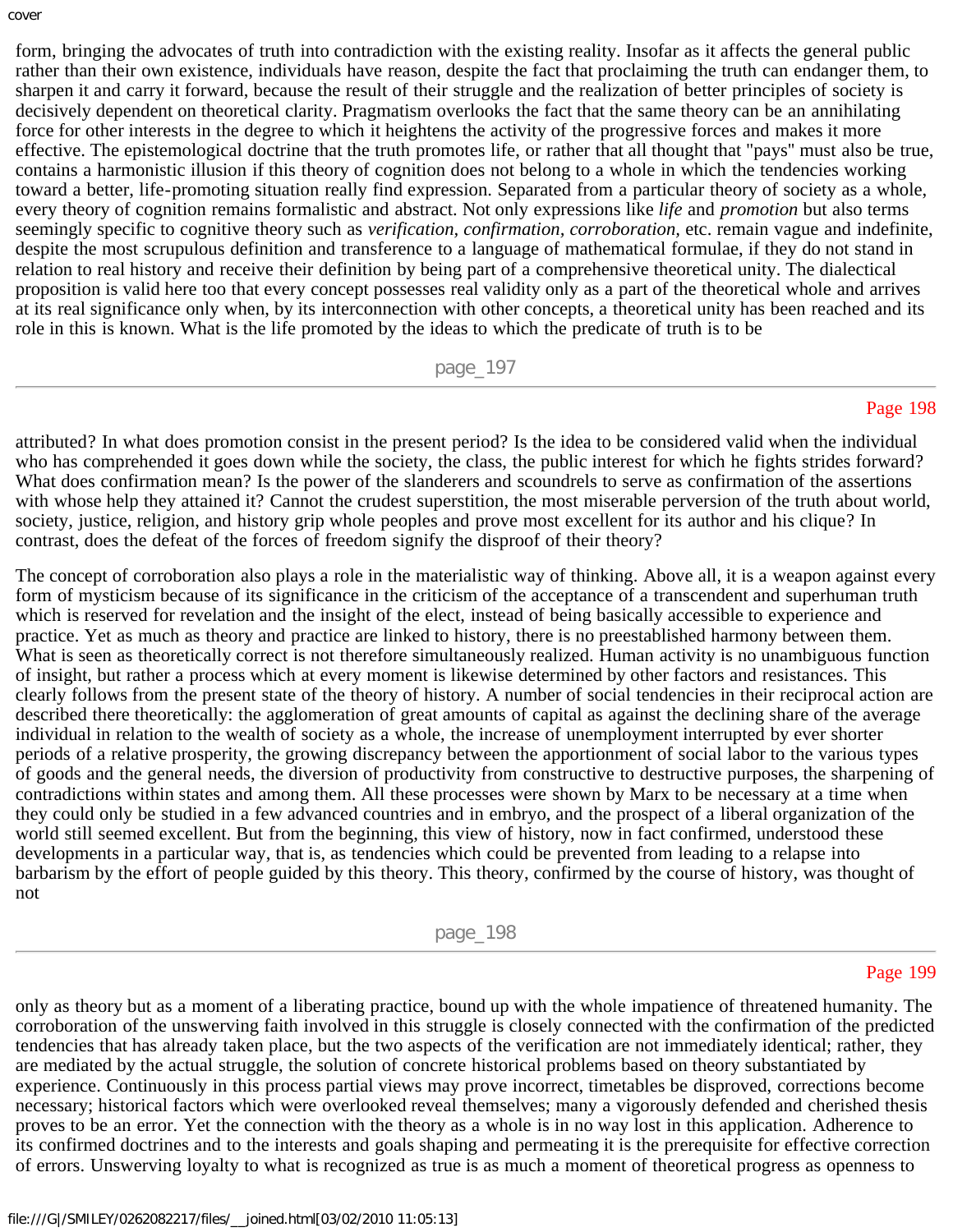new tasks and situations and the corresponding refocusing of ideas.

The possibility must be considered of whether, in such a process of corroboration, the individuals and groups struggling for more rational conditions might succumb completely and human society develop retrogressively, a conceivable possibility which any view of history that has not degenerated into fatalism must formally take into account. This would refute the trust in the future which is not merely an external supplement to the theory but belongs to it as a force shaping its concepts. But the frivolous comments of well-meaning critics who use every premature claim, every incorrect analysis of a momentary situation by the adherents of the cause of freedom as evidence against their theory as a whole, indeed against theory in general, are nevertheless unjustified. The defeats of a great cause, which run counter to the hope for its early victory, are mainly due to mistakes which do not damage the theoretical content of the conception as a whole, however far-reaching the consequences they have. The direction and content of activity, along with its success, are more closely related to their theory for the historically progressive groups than is the case with the representatives of naked power. The talk of the latter is related to their rise only as a mechanical aid, and their speech merely supplements open and secret force with craft and treachery, even when the sound of the words resembles truth. But the knowledge of the falling

page\_199

# Page 200

fighter, insofar as it reflects the structure of the present epoch and the basic possibility of a better one, is not dishonored because humanity succumbs to bombs and poison gases. The concept of corroboration as the criterion of truth must not be interpreted so simply. The truth is a moment of correct practice. But whoever identifies it directly with success passes over history and makes himself an apologist for the reality dominant at any given time. Misunderstanding the irremovable difference between concept and reality, he reverts to idealism, spiritualism, and mysticism.

One can find in Marxist literature formulations close to pragmatist doctrine. Max Adler writes: "Theory turns directly into practice because, as Marxism has taught us to understand, nothing can be right which does not work in practice; the social theory is nevertheless only the recapitulation of the practice itself." 28 In regard to the identity of theory and practice, however, their difference is not to be forgotten. While it is the duty of everyone who acts responsibly to learn from setbacks in practice, these can nevertheless not destroy the confirmed basic structure of the theory, in terms of which they are to be understood only as setbacks. According to pragmatism, the corroboration of ideas and their truth merge. According to materialism, corroboration, the demonstration that ideas and objective reality correspond, is itself a historical occurrence that can be obstructed and interrupted. This viewpoint has no place for a basically closed and unknowable truth or for the existence of ideas not requiring any reality, but neither does it conceptually equate a conviction with untruth because a given constellation of the world cuts it off from corroboration and success. This also holds true for historical conflicts. The possibility of a more rational form of human association has been sufficiently demonstrated to be obvious. Its full demonstration requires universal success; this depends on historical developments. The fact that meanwhile misery continues and terror spreadsthe terrible force which suppresses that general demonstrationhas no probative force for the contrary.

The contradictions appear plainly in Max Scheler's extensive refutation of pragmatism in postwar Germany. Scheler did not fail to recognize the relative truths of pragmatism: "So-called 'knowledge for knowledge's sake' . . . exists nowhere and cannot and also 'should' not

page\_200

### Page 201

exist, and has never existed anywhere in the world. When pragmatism attributes to the positive, exact sciences a primary purpose of control, it is certainly not wrong. Rather, it is vain foolishness to consider positive science too 'good' or too 'grand' to give men freedom and power, to guide and lead the world." 29 He also understood that the criteria for practical work in this doctrine were modeled exclusively on the inorganic natural sciences and then mechanically transferred unchanged to knowledge as a whole. Had he analyzed the concept of practice itself, it would have been evident that this is by no means as clear and simple as it seems in pragmatism, where it reduces and impoverishes truth. The meaning of the criterion is indeed not developed in experiments in natural science. Its essence consists in neatly isolating assertion, object, and verification. The undefined and questionable aspect of the situation lies in the unarticulated relationship between the specific scientific activity and the life of the individuals involved and people in general, in the ostensible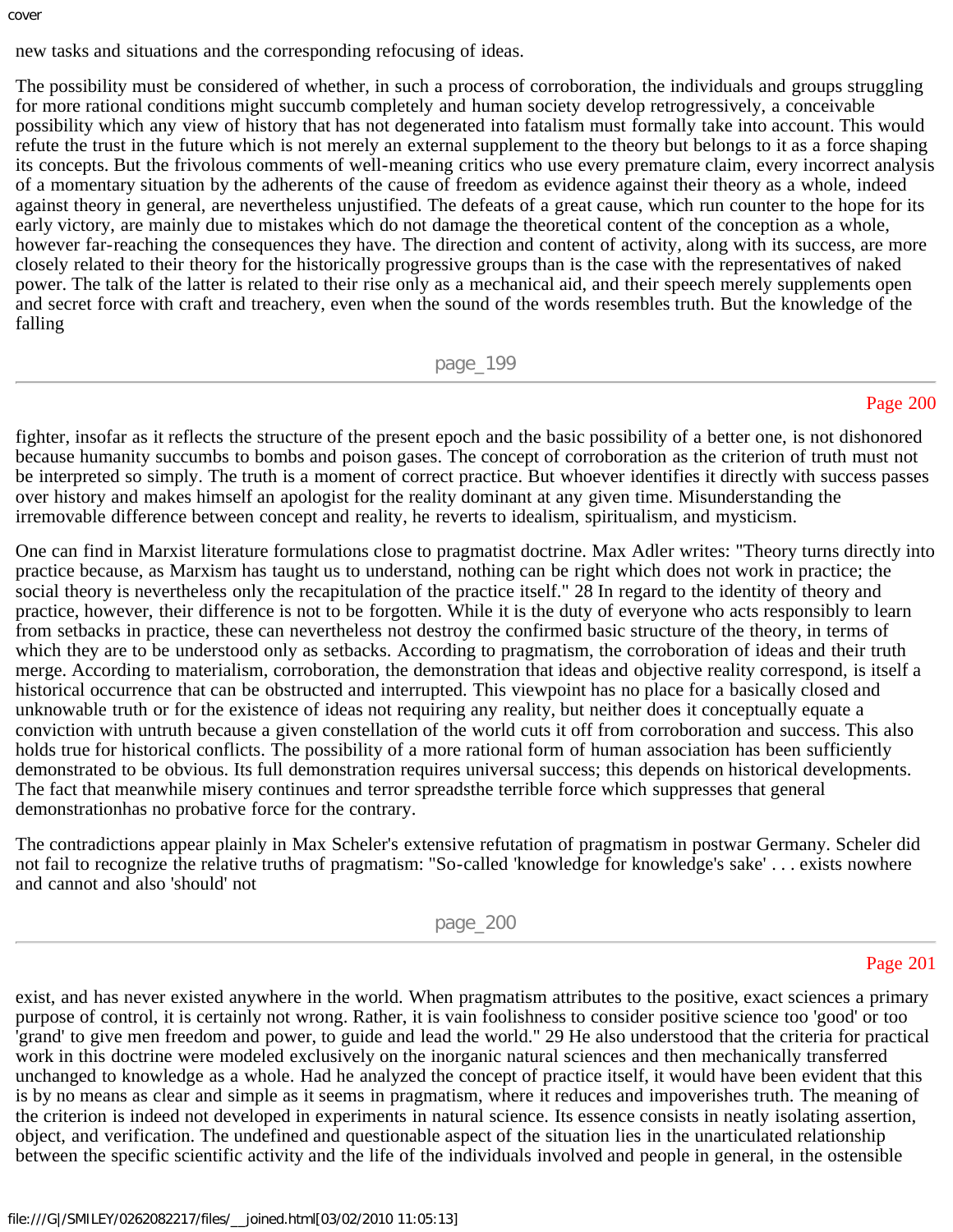natural and self-evident character of the theoretical act. The unresolved and problematical aspect of its relationship to the concrete historical life with which it is obviously interwoven appears as soon as one more closely investigates the controlling categories and the choice of objects and methods. Practice as corroboration itself leads to a critique of positivist philosophy's hypostatization of natural science and its basic concepts. The help of metaphysics is not required. However much the problems of natural science are soluble within its boundaries and with its specific means, independent of anything else, technical knowledge is in itself abstract and acquires its full truth only in the theory which comprehends natural science in this particular historical situation as an aspect of society's development as a whole. If, in addition, practice is understood as the criterion not merely in the special case of physical science and the technique based on it but in the theory of history, then it becomes clear without further ado that it embraces the whole situation of society at any given moment. It takes more than attention to isolated events or groups of events, or reference to general concepts such as that of progress, to apply the criterion of practice in deciding such questions as whether one or another judgment of the contemporary authoritarian states is correct; whether they can develop only in politically backward countries with strong remnants

page\_201

#### Page 202

of a landed aristocracy or whether they should be regarded as an adequate state form for the present economic phase, hence necessarily to be expected in other areas; whether this or that theory of colonial expansion applies; whether, to come to more abstract problems, the progressive technical sealing off and mathematization of logic and economics is more suited to their present situation than sticking to the development of concepts reflecting the historical situation. For this one needs a definite theory of society as a whole, which is itself only to be thought of in terms of particular interests and tasks with one's own point of view and activity.

Scheler does not pursue this conceptual movement in which it becomes clear that practice as an abstract criterion of truth changes into the concrete theory of society and casts off the formalism lent to it by the undialectical thought of the pragmatic school as such. He does not push this category to consequences that contradict the system of bourgeois thought in which it is firmly frozen. Instead, he opposes to the knowledge which can be verified and criticized through practice other forms of knowledge which according to him exist along with it and unconnected to it. He fails to recognize, in the elevation of mechanical natural science to a philosophical absolute, the ideological reflection of bourgeois society which was able greatly to increase reason and thereby human "power and freedom" in the technology of material production, and yet must block the ever more urgently necessary reorganization of human relations in production in accordance with its own principle. Thus it negates and destroys the same criteria of reason, power, and freedom which in cognitive theory it recognizes in isolated areas. Nor does he relate the bourgeois reality and science which he combats to their own ideas and standards, thus showing both society and ideas in their one-sidedness and abstraction and contributing to their supersession. Instead, like Bergson and other philosophers of this period, he goes on to proclaim his own special higher forms of cognition. In the face of the deepening contradictions between use in science and use for humanity, between use for privileged groups and for society as a whole, use for facilitating production and for easing life, the criterion of utility has become a dubious principle. Scheler does not further pursue the dialectic sketched out in his work, but rather places useful science at the very bottom in his ranking of knowledge. Turning back to earlier stages of human development, he

page\_202

### Page 203

advocates in opposition to "mastery or production knowledge" the two types of "cultural knowledge" and ''redemption knowledge." He declares himself in complete agreement with the "new sub-bourgeois class" in the pragmatist interpretation of "the pretentious rationalist metaphysics of the bourgeois entrepreneurs," 30 attacking most sharply classic German idealism and the historical materialism which issued from it. For him it is nonsense "that the human spirit and the ideal factors could ever control the real factors according to a positive plan. What J. G. Fichte, Hegel ('Age of Reason') andfollowing them, only postponed to a future point in timeKarl Marx, with his doctrine of the 'leap into freedom,' have dreamed will remain a mere dream for all time."31 In contrast to this freedom, in which science would in fact have an important role to play, Scheler prophesied that the world should and could expect the rise of noble and spiritually elevated groups. If bourgeoisie and proletariat are "completely uncreative of all cultural knowledge and redemptive knowledge,"32 this will be remedied from now on by the fact "that growing and advancing capitalism will gradually again be able to produce a whole class of purely cognitive people, and likewise of such people who have broken with the authoritative class doctrines, with bourgeois and proletarian metaphysicsthat is, with the absolute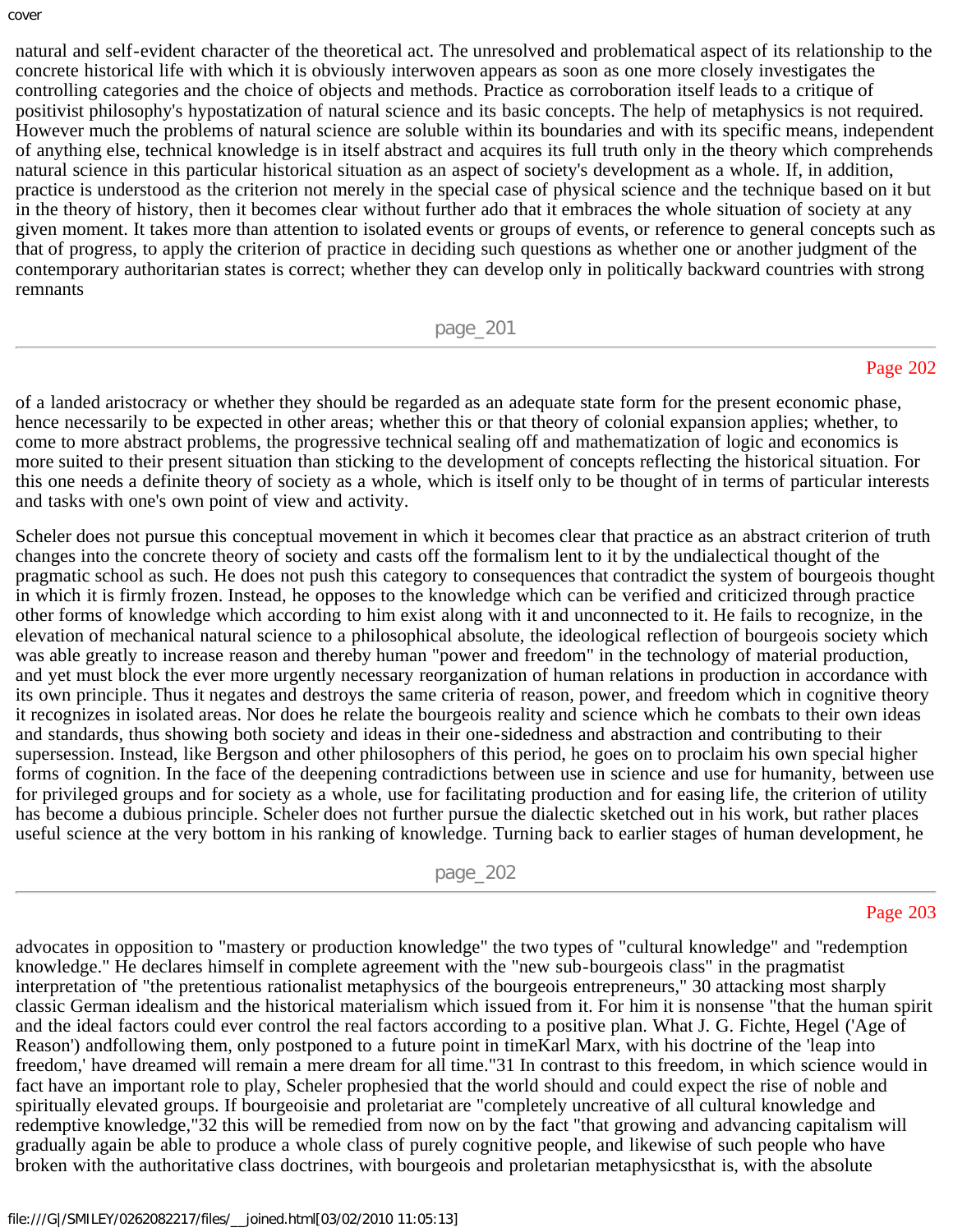mechanistic view and philosophical pragmatism. In this elite and its hands alone rests the future development of human knowledge. . . . But the future will have a new independent rise of the genuine philosophical and metaphysical spirit."33 In connection with the passage previously cited, Epicurus defines the goal of knowledge and wisdom as the happiness and good fortune of humanity. Scheler's view and the present heralded by him are in irreconcilable opposition to this materialistic pragmatism.

In the analysis of the concept of corroboration and its role in open-ended, dialectical thought, it is shown that the decision on particular truths depends on still uncompleted historical processes. Progress in theory and practice is conditioned by the fact that, in contrast to relativistic neutrality, a definite theory corresponding to the highest available level of knowledge is adhered to and applied. This application reacts on the form of the theory and the meaning of its concepts. This is not merely a question of the correction of errors. Categories such as history, society, progress, science, and so on experience a change of function in the course of time. They are not independent essences

page\_203

### Page 204

but aspects of the whole body of knowledge at a given time, which is developed by human beings in interaction with one another and with nature and is never identical with reality. This also applies to dialectic itself. It is the sum total of the methods and laws which thought adheres to in order to copy reality as exactly as possible and to correspond as far as possible with the formal principles of real events.

What are the characteristics of dialectical thought? It relativizes every many-sided but isolated definition in the consciousness of the alteration of subject and object as well as their relationship. (What results in idealism from a postulated absolute takes place in materialism on the basis of developing experience.) 34 Instead of ranging attributes alongside one another, it seeks to show, by analysis of each general characteristic in respect to the particular object, that this generalization taken by itself simultaneously contradicts the object, and that in order to be properly comprehended it must be related to the contrary property and finally to the whole system of knowledge. From this follows the principle that every insight is to be regarded as true only in connection with the whole body of theory, and hence is so to be understood conceptually that in its formulation the connection with the structural principles and practical tendencies governing the theory is preserved. Bound up with this is the rule that, while maintaining unswerving fidelity to the key ideas and goals and the historical tasks of the epoch, the style of presentation should be characterized more by "as well as" than by "either-or." A basic principle is the inseparability of the regressive and progressive moments, the preserving and decomposing, the good and bad sides of particular situations in nature and human history. Instead of accepting the legitimate analyses and abstractions of professional science but turning to metaphysics and religion for an understanding of concrete reality, it tries to place the analytically achieved concepts in relation to one another and reconstruct reality through them. These and all the other characteristics of dialectical reason correspond to the form of a complicated reality, constantly changing in all its details.

Such very general intellectual laws of motion, which are abstracted from previous history and which form the content of dialectical logic in general, seem relatively constant and also extremely empty. But the special dialectical forms of description of a particular subject matter correspond to its characteristics and lose their validity as forms of the

page\_204

# Page 205

theory when their bases change. The critique of political economy comprehends the present form of society. In a purely intellectual construction, the concept of value is derived from the basic concept of the commodity. From this concept of value Marx develops the categories of money and capital in a closed system. All the historical tendencies of this form of economythe concentration of capital, the falling rate of profit, unemployment and crisesare placed in relation to this concept and deduced in strict succession. At least in terms of the theoretical intention, a close intellectual relationship should exist between the first and most general concept, whose abstractness is further transcended with every theoretical step, and the unique historical event, in which every thesis necessarily follows from the first postulate, the concept of free exchange of commodities. According to the theoretical intention, whose success will not be examined here, knowledge of all social processes in the economic, political, and all other cultural fields will be mediated by that initial cognition. This attempt to carry the theory through to the end in the closed form of an inherently necessary succession of ideas has an objective significance. The theoretical necessity mirrors the real compulsiveness with which the production and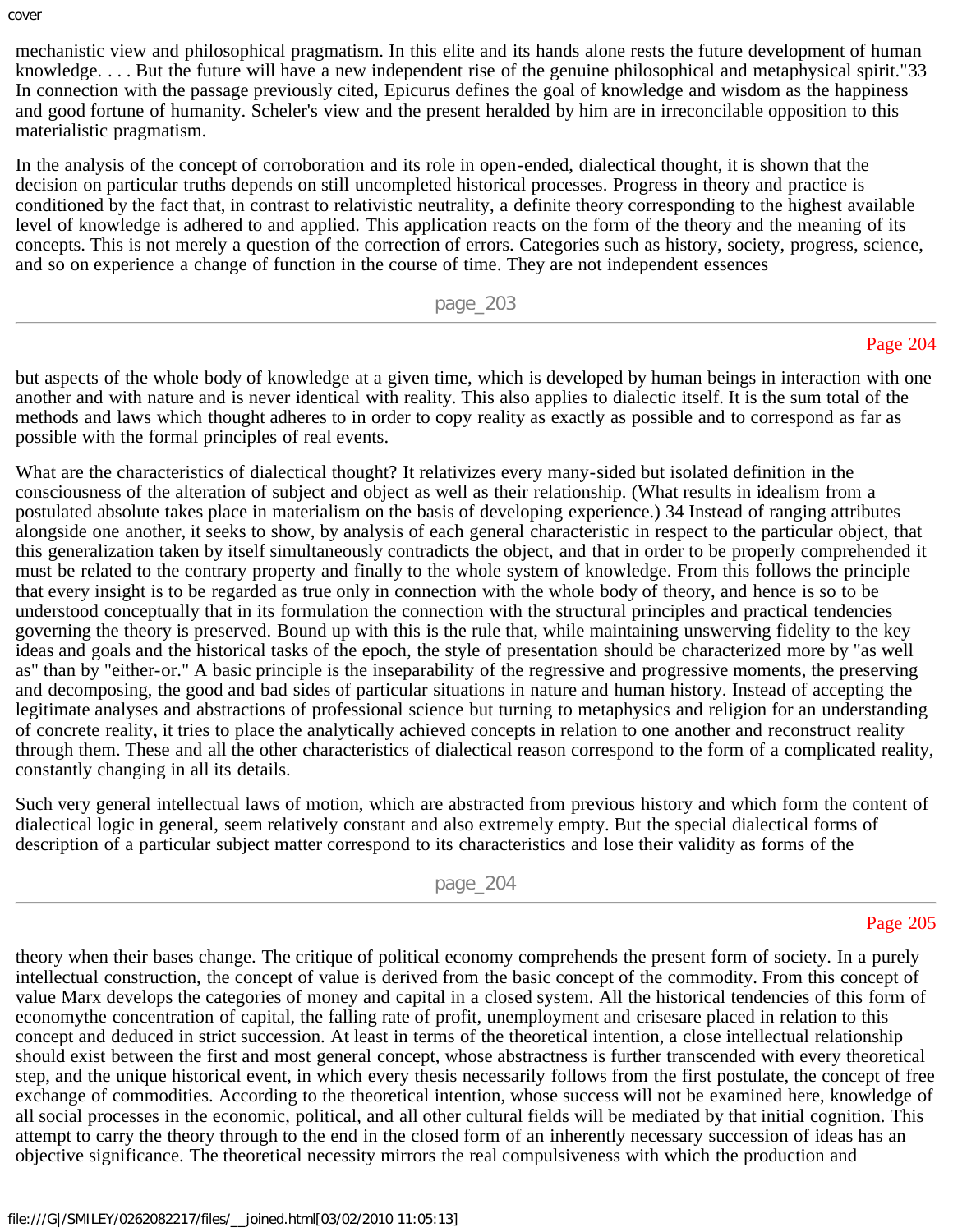reproduction of human life goes on in this epoch, the autonomy which the economic forces have acquired in respect to humanity, the dependence of all social groups on the self-regulation of the economic apparatus. That men cannot shape their labor according to their common will but, under a principle which sets them against one another individually and in groups, produce with their labor not security and freedom but general insecurity and dependence, that they fall into misery, war, and destruction instead of using the immeasurably increased social wealth for their happiness, and are the slaves instead of the masters of their fatethis finds expression in the form of logical necessity, proper to the true theory of contemporary society. It would therefore be wrong to think that events in a future society could be deduced according to the same principles and with the same necessity as the lines of development of the present one.

The meaning of the categories will change along with the structure of the society from which they are drawn and in whose description they play a role. The concept of historical tendency loses the compulsive character that it had in the present historical period while

page\_205

### Page 206

preserving a relation to the category of natural necessity, which may indeed be narrowed but can never be transcended completely. The concept of the individual will lose the character of an isolated monad and simultaneously the unconditionally central place it has held in the system of thought and feeling in recent centuries at the moment when individual and general goals really coincide and are supported in the whole society, when each person no longer merely imagines himself or herself to embody absolute self-determination but is in reality a member of a freely self-determining society. With the ending of the situation in which the contradiction between particular and general purposes necessarily follows from the economic structure, and in which the idea that the individualistic principle has been fully transcended rests partly on conscious deception and partly on impotent dreaming, the concept of the I loses its function of controlling the entire relation to the world and acquires another meaning. As long as the life of society flows not from cooperative work but from the destructive competition of individuals whose relationship is essentially conducted through the exchange of commodities, the I, possession, the mine and not-mine play a fundamental role in experience, in speech and thought, in all cultural expressions, characterizing and dominating all particulars in a decisive way. In this period, the world disintegrates into I and not-I as in Fichte's transcendental philosophy, and one's own death means absolute annihilation insofar as this relationship is not alleviated by metaphysical or religious faith. Like the categories of tendency and the individual, all other social concepts will be affected by the alteration of reality. The more formal categories such as the lawful nature of society, causality, necessity, science, etc., as well as the more material ones such as value, price, profit, class, family, and nation, acquire a different look in the theoretical structures which correspond to a new situation.

In traditional logic, this alteration of concepts is interpreted in such a way that the original divisions in the system of classification of a field of knowledge are made more specific by subdivisions. The general concept of tendency then includes the historical tendencies of the present society as well as the possible tendencies of a different sort in a future society. In spite of all historical changes, Aristotle's definition of the poliscomposed of individuals and groups and differing not only quantitatively but qualitatively from its elementscan be

page\_206

### Page 207

absorbed into a supreme formal category of society, valid for all forms of society, and thus preserved in its general validity. For Aristotle himself slavery belonged to this highest category, while in later conceptual systems it is only one of the subcategories of society, contrasted to other definite types. The conceptual realism which dominates Platonic and in part medieval philosophy, and whose remnants have by no means yet been surmounted in modern logic (for instance, in modern phenomenology), has the character of discursive logic. It interprets all changes as mere additions of new subtypes under the universal types, made absolute and subsumed under the metaphysical view that all change is to be understood as the incarnation or emanation of permanent ideas and essences in ever-new particulars and exemplars. Thus, the essential would always remain in the old, there would be an eternal realm of unalterable ideas, and all change would affect only the lower levels of being. Indeed, it would not be genuinely real and would only exist for the dull senses of men. Since the Hegelian system hypostatizes the categories dealt with within its framework, it still preserves something of this realism and falls into the dualism of essence and appearance which it opposed so vigorously. The given fate of historically determined individuals and the changing circumstances of present and future history become null and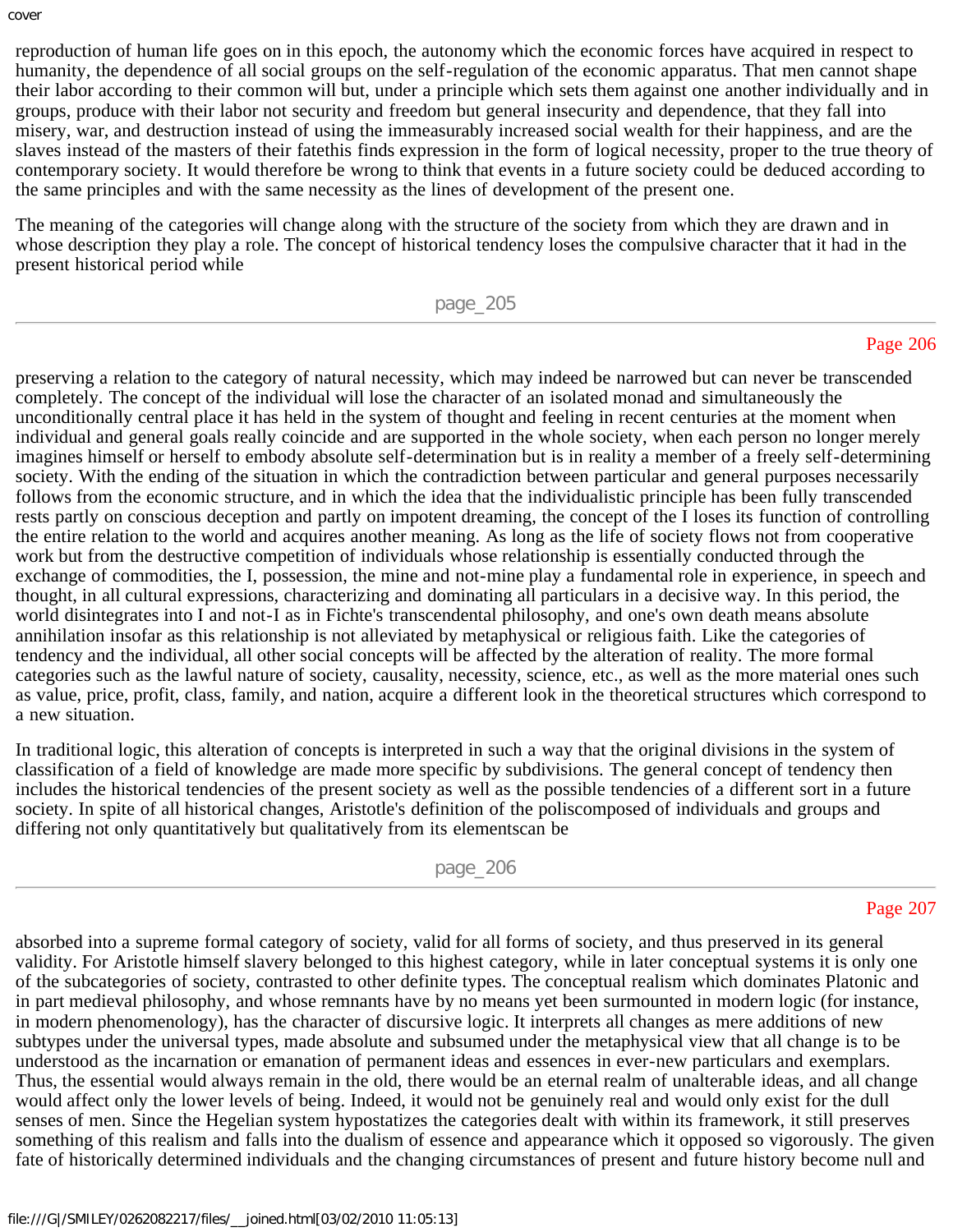void in comparison with the ideas which are supposed to underlie the past. The discursive logic of "understanding" is only limited inside Hegel's system; in the sense of a metaphysical legend, it retains its reifying power over his philosophy as a whole. The logic of the Understanding abstracts from the fact that in the face of the changed content of concepts, lumping them indiscriminately with those which formerly went under the same headings can become distortion, and a new definition, a new ordering and hierarchy of concepts can become necessary. Perhaps the category of tendency later becomes so restructured as to revolutionize its relation to the concept of systematic purpose on the one hand and that of the power of nature on the other. The concept of the state alters its relation to the categories of will, domination, force, society, etc. Such definite perspectives do not flow from observation of today's valid system of classification of social phenomena, but from the theory of historical development itself, of which the former is only an ordered, abstract inventory. The connection between the concrete movement of thought, as it develops in constant

page\_207

### Page 208

interrelation with the life of society, and the systems organized by the Understanding is not examined in detail by traditional logic, which relegates it to a separate discipline as the subject of the history of science or culture. It itself deals with the relations of unchanging concepts: how one passes from one to another judiciously and conclusively and how one develops from each what it contains. Traditional logic is "a science of the necessary laws of thought, without which no employment of understanding and the reason takes place, which consequently are the conditions under which alone the understanding can and should be consistent with itselfthe necessary laws and conditions of its right use." 35 Their function is "*to make clear concepts distinct*."36 This proceeds analytically, drawing out of the concept what is in it. The concept itself "remains the same; only the form is changed. . . . Just as by mere illumination of a map nothing is added to it, so by the mere clearing up of a given concept by analysis of its attributes this concept itself is not in the least degree enlarged.''37

Traditional logic has nothing to do with the alteration of the "map" and the construction of new systems of classification. But if concepts are used without being strictly tied in to the existing system of reference, in which all previous discoveries of the branch concerned have been arranged, if they are used without that correct reading of the "map" which is required by the laws of logic, every intellectual outline remains blurred, or rather meaningless. The accurate description of the object results from the methodical collaboration of all cognitive forces in the theoretical construction. Aside from the "table of contents" for this content, which it does not itself produce, "the understanding in its pigeonholing process" also gives conceptual material.38 From time to time "the empirical sciences," investigation and analysis, "are able to meet" dialectical description "with materials prepared for it, in the shape of general uniformities, i.e. laws, and classifications of the phenomena."39 The real significance of this work, the cognitive value of understanding, rests on the fact that reality knows not only constant change but also relatively static structures. Because development proceeds not gradually but in leaps, there are between these junctures, leaps, and revolutions periods in which the tensions and contradictions trying to break through appear as elements of a relatively closed and fixed totality, until the particular form of being turns into another. This determinate and organized state is therefore a

page\_208

Page 209

necessary condition of truth but not its real form, movement, and progress.

Thus, traditional logic is inadequate for, and comprehends only individual aspects of, the historically conditioned alteration of the fundamental categories and every thought process about the subject matter. Since a concept plays a determinate role in the dialectical construction of an event, it becomes a nonautonomous aspect of a conceptual whole which has other qualities than the sum of all the concepts included in it. This whole, the construction of the particular object, can indeed only come into existence in a way appropriate to the existing knowledge if the concepts are interpreted in the sense that belongs to them in the systems of the individual sciences, in the systematic inventory of scientifically based definitions, insofar as it is a question of concepts for which special branches of science exist. In *Capital,* Marx introduces the basic concepts of classical English political economyvalue, price, labor time, etc.in accordance with their precise definitions. All the most progressive definitions drawn from scientific practice at that time are employed. Nevertheless, these categories acquire new functions in the course of the presentation. They contribute to a theoretical whole, the character of which contradicts the static views in connection with which they came into being, in particular their uncritical use in isolation. Materialist economics as a whole is placed in opposition to the classical system, yet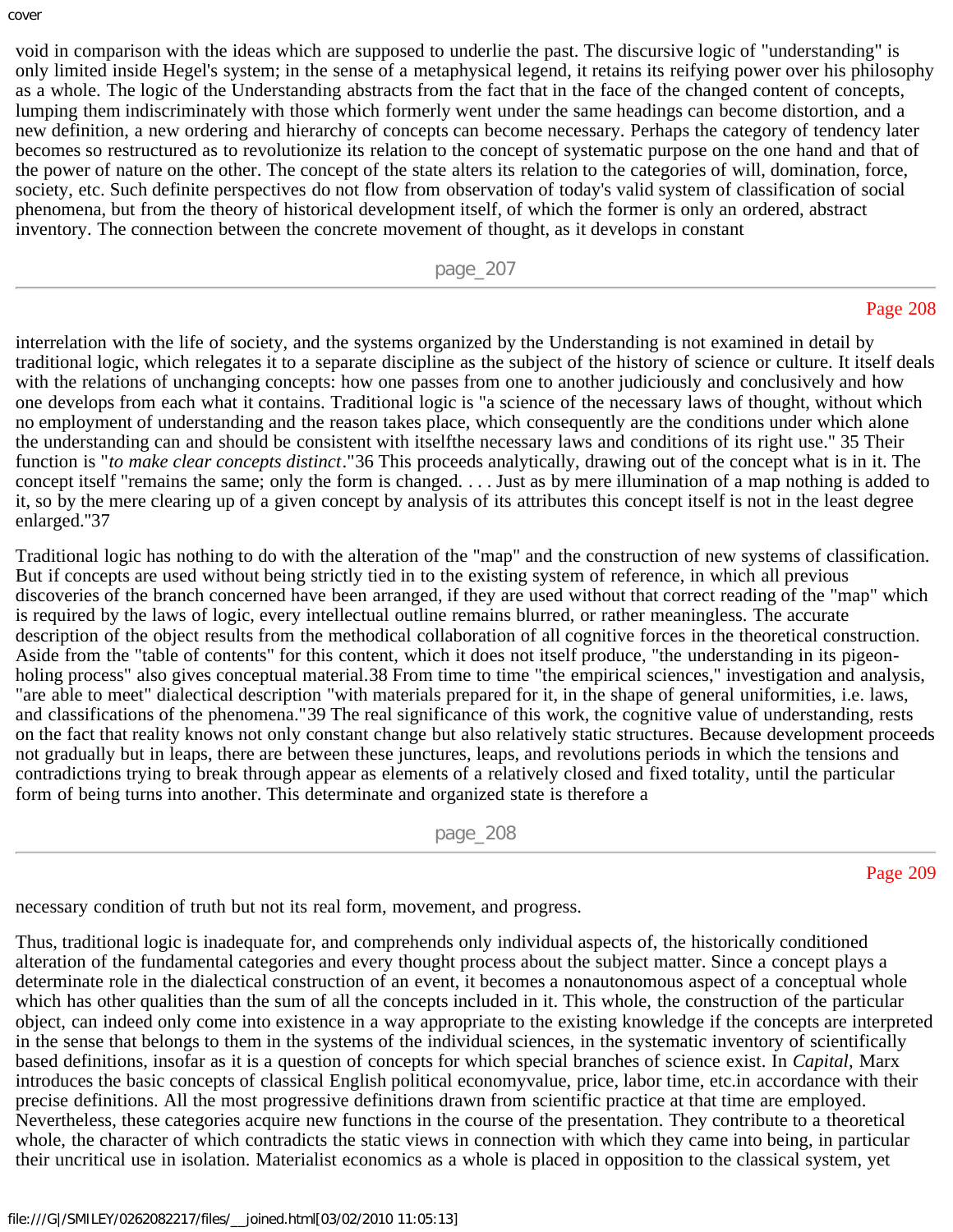individual concepts are taken over. The dialectical forms of the movement of thought show themselves to be the same as those of reality. A hydrogen atom observed in isolation has its specific characteristics, acquires new ones in molecular combination with other elements, and displays the old ones again as soon as it is freed from the combination. Concepts behave in the same way; considered individually, they preserve their definitions, while in combination they become aspects of new units of meaning. 40 The movement of reality is mirrored in the "fluidity" of concepts.

The open-ended materialistic dialectic does not regard the "rational" as completed at any point in history and does not expect to bring about the resolution of contradictions and tensions, the end of the historic dynamic, by the full development of mere ideas and their simple consequences. It lacks the aspect of the idealistic dialectic which Hegel described as "speculative" and at the same time as "mystical,'' namely, the idea of knowing the ostensibly unconditioned and thereby

page\_209

#### Page 210

being oneself unconditioned. 41 It does not hypostatize any such universal system of categories. To attain the "positively rational," it does not suffice to resolve and transcend contradictions in thought. It requires the historical struggle whose guiding ideas and theoretical prerequisites are indeed given in the consciousness of the combatants. But the outcome cannot be predicted on a purely theoretical basis. It will be determined not by any firmly outlined unity such as the "course of history," the principles of which could be established indivisibly for all time, but by human beings interacting with one another and with nature, who enter into new relationships and structures and thereby change themselves. The resolution of contradictions in subjective thought and the overcoming of objective antagonisms can be closely intertwined, but they are in no way identical. In a particular historical period, a free society in the sense of the free development of the individual and in the sense of free enterprise on the basis of inequality will be conceptually and actually full of contradictions. The resolution in terms of ideas occurs through the concept of a differentiated higher form of freedom. It has a decisive voice in the real overcoming, but in no way coincides with it and predicts the future only abstractly and inexactly. Since the logic of the open-ended dialectic allows for the possibility that change will affect the entire present content of the categories, without therefore considering the theory formed from it as any less true, it corresponds exactly to the Hegelian conception of the difference between dialectic and understanding without overlaying it with a new dogmatism. "The Understanding stops short at concepts in their fixed determinateness and difference from one another; dialectic exhibits them in their transition and dissolution.''42 To be sure, the first is immanent in the second; without the definition and organization of concepts, without understanding, there is no thought and also no dialectic. But the understanding becomes metaphysical as soon as it absolutizes its function of preserving and expanding existing knowledge, of confirming, organizing, and drawing conclusions from it, or the results of that function as the existence and progress of truth. The revolutionizing, disintegration, and restructuring of knowledge, its changing relation to reality, its changes of function resulting from its intertwinement with history, fall outside the thought processes which traditional logic, whose theme is understanding, comprehends. Taken by itself, it leads to the erroneous concept of a

page\_210

### Page 211

detached thought with fixed, eternal, and autonomous results. Nietzsche said that a great truth "wants to be criticized, not worshiped." 43 This is valid for truth in general. He might have added that criticism includes not only the negative and skeptical moment but also the inner independence that does not let the truth fall but remains firm in its application even if it may sometime pass away. In the individual, the process of cognition includes not only intelligence but also character; for a group, not merely adaptation to changing reality but the strength to declare and put into practice its own views and ideas.

The division in the bourgeois spirit with regard to truth, in contrast to dialectical thought, finds especially clear expression in the attitude toward religion. In the face of the primitive materialism which dominates economic life, religion has become more and more internalized. The practice of general competition which characterizes contemporary reality was pitiless from the beginning, and with the exception of a few periods has become increasingly inhuman. Its means and con-sequences, which at particular historical moments have led to domination by small economic groups, the abandonment of power to the most culturally backward elements of society, and the extermination of minorities, notoriously contradict the basic teachings of Christianity. In a period in which, despite great resistance, reading and writing had to become common skills for economic reasons, and the contents of the Bible could not remain a permanent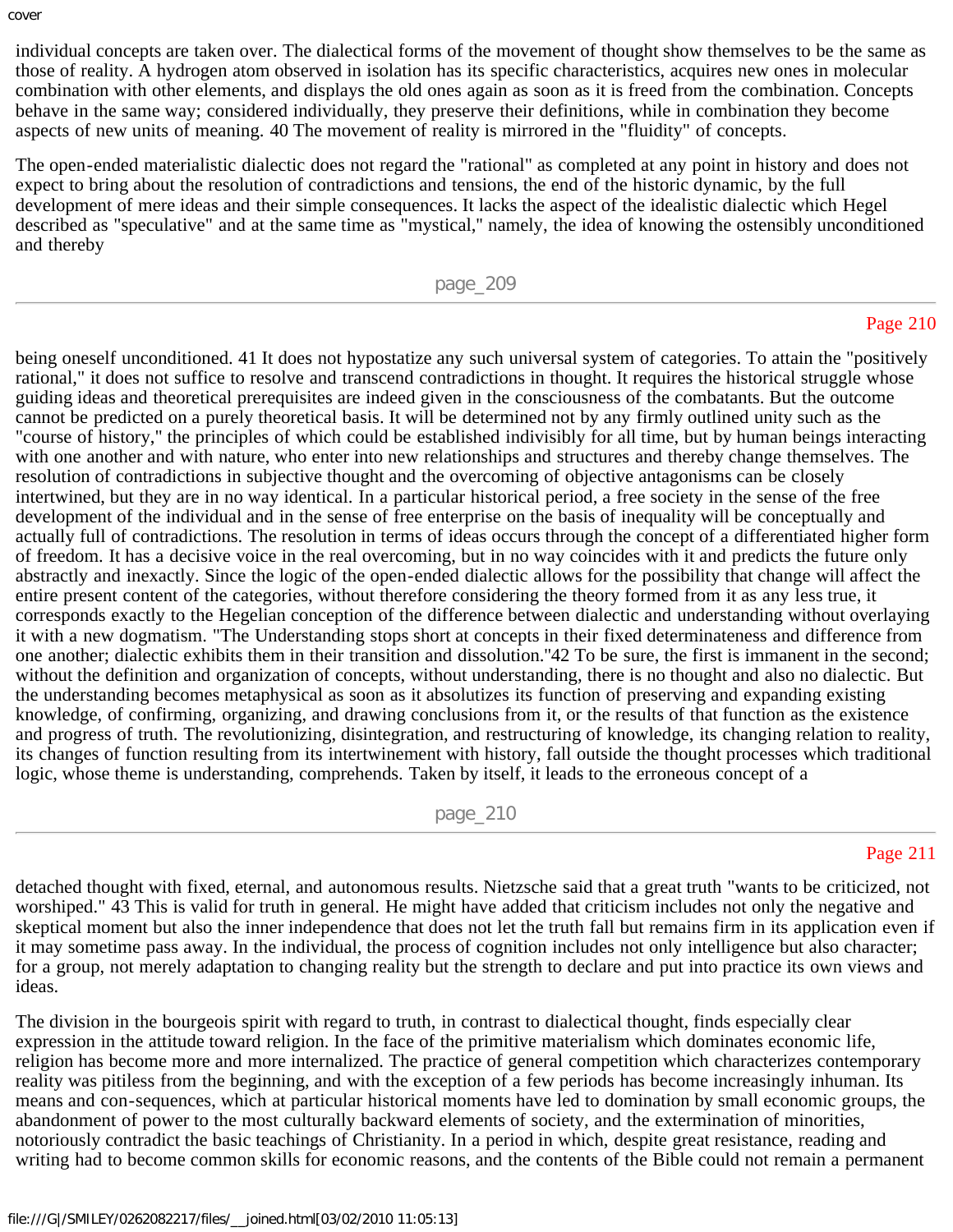secret from the masses, it had long been inevitable that the opposing principle of Christianity would be openly sacrificed to reality, and the vulgar positivism of bare facts along with the worship of success, immanent in this lifestyle, would be propagated as the exclusive and highest truth. But the gross contradiction that existed was really understood within the bourgeoisie only by religious outsiders such as Kierkegaard and Tolstoy. The monistic propaganda of Strauss and Haeckel, who proclaimed it on the basis of scientific research, saw only the difference which it implied between natural science by itself and revelation and misunderstood both the spirit of the Gospels and historical reality. These materialists on the basis of natural science had to remain sectarians, for religion was indispensable for the social groups to which they belonged. The predominant intellectual attitude in recent centuries was not that of exposing the split. Instead, religion was so robbed of any clear and definite content, formalized, adapted, spiritualized,

page\_211

# Page 212

relegated to the innermost subjectivity, that it was compatible with every activity and every public practice that existed in this atheistic reality.

Since individuals began to think more independently, that is, since the rise of the new economic order, philosophy in all fields has ever more clearly fulfilled the function of erasing the contradiction between the dominant way of life and Christian or Christian-oriented theoretical and practical doctrines and ideas. The reason for this coincides with the root of bourgeois dogmatism in general. The isolated individual, who is simultaneously regarded as free and responsible, is in the present epoch necessarily dominated by anxiety and uncertainty. In addition to this inner need, which is directly grounded in the atomistic principles of the existing order, the external concern for social peace has led to great efforts to gloss over the irreconcilability of modern science and the way people conduct their lives with the religious views on the origin and structure of the world as well as the ideas of love for one's neighbor, justice, and the goodness of God. Troeltsch, a typical philosopher of religion in prewar Germany, openly states what he fears:

To anyone even moderately acquainted with human beings, it will be inconceivable that divine authority could ever disappear without damage to the moral law, that the generally coarse-thinking average person could do without this supplement to the motivation of morality. The abstraction of a self-validating law will be forever unrealizable for him; in connection with law, he will always have to think of the lawgiver and watcher. He may think of this a bit coarsely, but not so irrationally. . . . Where atheistic morality has undone divine authority among the masses, experience shows that there is little sense of that law left. A fierce hatred of all authority and an unbounded unchaining of selfishness as the most obvious thing in the world has been, with few exceptions, the easily comprehensible logical consequence. 44

A social situation in which there would be no "watcher," either in the form of a transcendent being or "a self-validating law," to hold the "unbounded" selfishness of the masses in check is something Troeltsch cannot conceive of. Dogmatic adherence to the inherited conceptual world seems to him a self-evident proposition, a *thema probandum*. Nevertheless, he also sees

that the Protestant confessional axiom must be self-revised and more freely interpreted; that its accomplishments must find a broader, more general basis

page\_212

Page 213

and make themselves far more independent of immediate clerical reality; that its style must leave room for detailed historical research and the definitive results of natural science, and be constantly prepared for new revisions on the basis of this work. Indeed, the possibility exists that eventually Christianity itself will cease to be axiomatic. 45

The axioms to which earlier liberal theology could reach back have meanwhile been overturned. "Kant and Schleiermacher, Goethe and Hegel still lived under the influence of an axiomatic validation which no longer exists."46 He therefore recommends resorting to Kant's critical philosophy "which undertakes to discover the ultimate presuppositions in the organization of consciousness instead of metaphysics."47 He seeks refuge in a "critique of religious consciousness"48 and hopes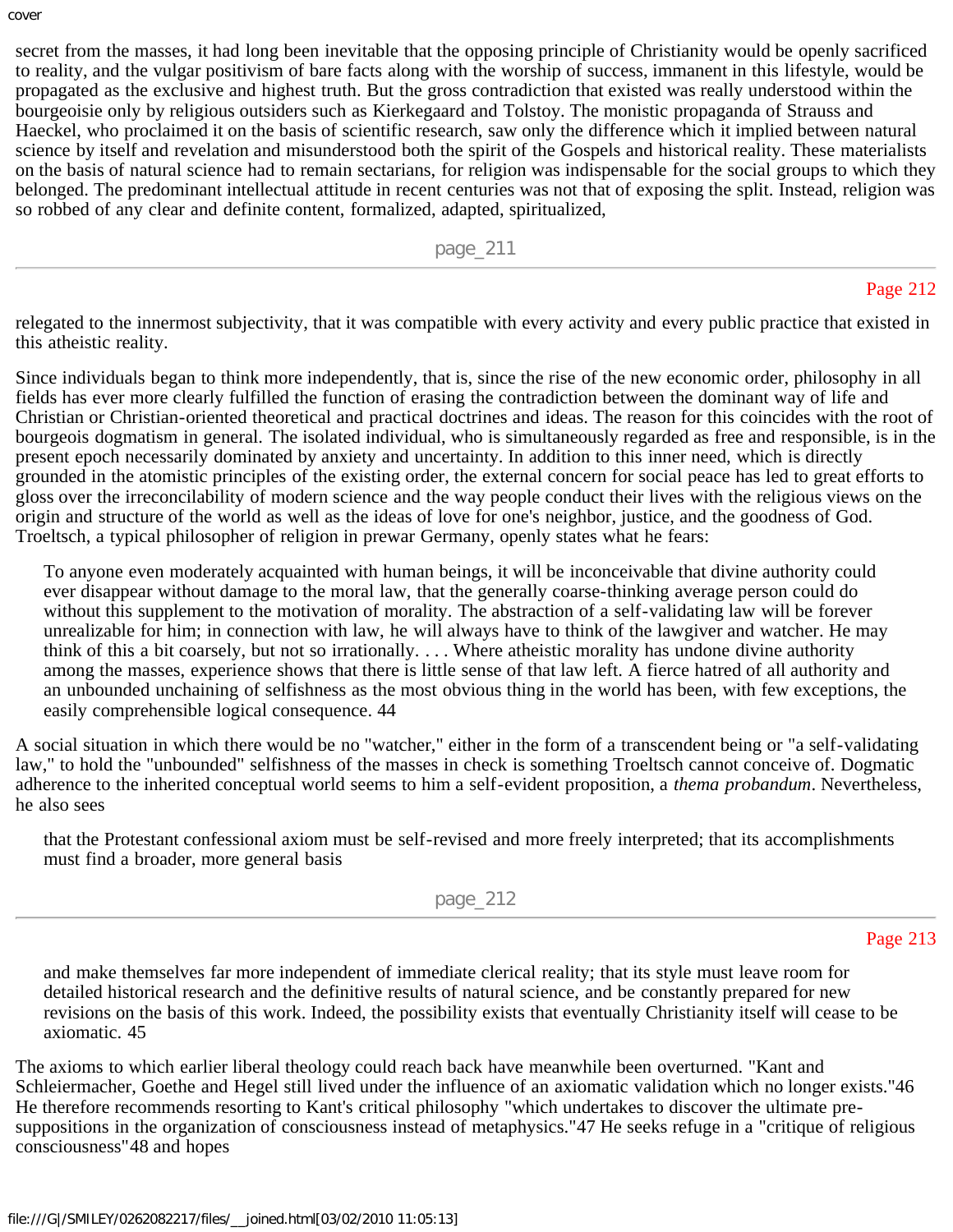to find a firm footing through a general theory of religion and its historical development. But this theory itself would have to be rooted in a transcendental theory of consciousness and to answer, from this ultimate basis of all scientific thinking, this ultimate and correct presupposition, two questions: the question of the justification of religion in general, and that of the difference in value between its historical forms. Theology is thereby referred to the philosophy of religion. On this basis only will it be able so to construe the essence and validity of Christianity as to satisfy the modern spirit of taking nothing for granted. The ultimate presuppositions lie in the philosophy of transcendentalism.49

According to this, the "justification of religion in general" and even the advantages of Christianity are still the question, and the whole uncertainty, the relativistic readiness for concessions not to the selfishness of the masses but to ostensibly nonaxiomatic science, becomes clear. Only one thing is preserved at any cost: "In all change there must be a permanent truth. This is a requirement of that ideal faith, to renounce which would be to renounce the meaning of the world."50 If this so necessary faith only remains attached to an eternal meaning, one can come to terms with idealistic philosophy, Judaism, Islam, Confucianism, Brahmin and Buddhist ideas of salvation.51

This ambiguous relationship to religion characterizes the whole period, and only finds a particularly clear ideological expression in phenomena like Troeltsch. It is one aspect of the objective dishonesty which, despite the good conscience of the participants, dominated the spiritual atmosphere. If one looks closely at previous history, the fact

page\_213

Page 214

that in many areas of public discussion the crude and obvious lie is now treated with honor represents no incomprehensible change. The situation of the bourgeoisie has resulted in the setting aside of intellectual development in moral and religious questions and the keeping in twilight of central areas, as if by tacit agreement. The religious philosophy of the Middle Ages outlines the spiritual horizon which corresponded to society at the time. Its most important results therefore form historical evidence of obvious greatness. Since the irreligion immanent in modern natural science and technology, these specifically bourgeois achievements, has found no corresponding place in the general consciousness, and the conflicts that this involves have not been arbitrated, official spirituality is characterized by hypocrisy and indulgence toward particular forms of error and injustice, and this has eventually spread over the cultural life of entire peoples. The only great spirit who, in the face of the gross thickening of this fog which has taken place since the middle of the last century, has achieved the freedom from illusion and the comprehensive view which are possible from the standpoint of the haute bourgeoisie, is Nietzsche. It must indeed have escaped him that the intellectual honesty with which he was concerned did not fit in with this social standpoint. The reason for the foulness against which he fought lies neither in individual nor national character but in the structure of society as a whole, which includes both. Since as a true bourgeois philosopher he made psychology, even if the most profound that exists today, the fundamental science of history, he misunderstood the origin of spiritual decay and the way out, and the fate which befell his own work was therefore inevitable. ("Who among my friends would have seen more in it than an impermissible presumption, completely indifferent to happiness?") 52

The philosophically mediated dishonesty in questions of religion cannot be eliminated by psychological or other explanations. Whereas Nietzsche makes the religious question and Christian morality negatively central and thereby makes an ideologue of himself, this aspect of the existing situation also can only be eliminated by transcending it through higher forms of society. In dialectical thought, religious phenomena too are related to knowledge as a whole and judged at any given time in connection with the analysis of the whole historical situation. As important as it is to see the incompatibility of the religious

page\_214

Page 215

content with advanced knowledge, the present shows that making religious questions central to the whole cultural problem can be foolish. One can find more penetrating analysis of bourgeois society in the literature of the Catholic counterrevolution in France, in Bonald and de Maistre and the writings of the Catholic royalist Balzac, than in the critics of religion in Germany at the same period. The devout Victor Hugo and Tolstoy have more nobly depicted and more vigorously fought the horrors of existing conditions than the enlightened Gutzkow and Friedrich Theodor Vischer. In the practical questions of daily life, efforts guided by dialectical thought can lead to temporary collaboration with religiously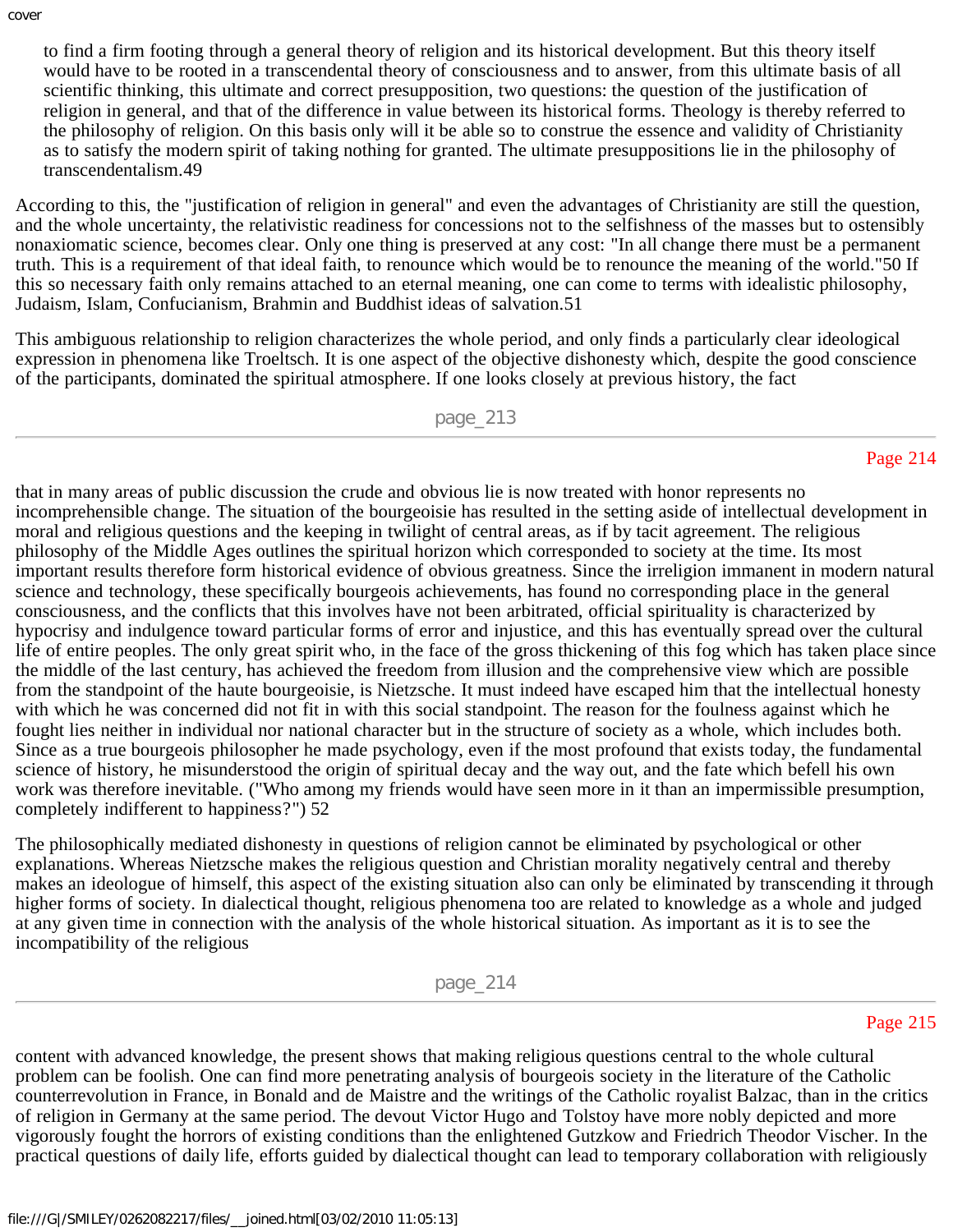motivated groups and tendencies and radical opposition to antireligious ones. The complex of historical tasks which is decisive for an illusion-free and progressive attitude today does not divide people primarily on the basis of their religious preference. Groups and individuals may be characterized more quickly today on the basis of their particular interest (theoretically explicable, to be sure) or lack of interest in just conditions which promote the free development of human beings, in the abolition of conditions of oppression which are dangerous to and unworthy of humanity, than by their relation to religion. It follows from the differing cultural levels of social groups, the miserable state of education on social problems, and other factors, that religion can mean altogether different things for different classes and different ways of life. It requires not merely experience and theoretical education but a particular fate in society to avoid either inflating thought into the creation of idols or devaluing it as the sum total of mere illusions, making it an absolute lawgiver and unambiguous guide for action or separating it from the practical goals and tasks with which it interacts. It is a utopian illusion to expect that the strength to live with the sober truth will become general until the causes of untruth are removed.

page\_215

Page 217

## The Rationalism Debate in Contemporary Philosophy

In the historiography of modern philosophy, rationalism is understood as that orientation which began with Descartes. One of its main doctrines consists in the division of the world into two independent realms, that of mental or spiritual substance and that of corporeal or extended substance. If, in Descartes's thought itself, this fundamental notion seems to be transgressed for theological reasons by the occasional assertion of a connection of the two separated parts at a certain point in the human brain, subsequent developments have eliminated this inconsistency: from now on, mental substance is to be regarded as completely independent of bodily reality.

Cartesian rationalism, which has dominated philosophical discussion since the seventeenth century, acquired its uniqueness from this fundamental division. According to it, the mindwhich is separated from matter and is only externally coupled with it in the human beingis capable of producing valid knowledge out of itself. Its true activity consists in pure thought. In consequence of the fundamental separation of mind and matter, the experiences of the senses can in no way be considered as effects of, and thus as testimony to, the external world; they amount to murky, mutable, confused foundations of the life of the mind, not to sources of knowledge. The isolated ego discovers the eternally valid truths about God and the world through its application of mind to itself, through reflection on its own essence. In this exclusive recognition of pure thought, a static structure of the world is predetermined: its outlines must be absorbed in firm conceptual frameworks. As with all of idealist philosophy, rationalism thus

page\_217

Page 218

presupposes a constant relationship between concept and reality, independent of human praxis.

The philosophical opponents of rationalism have not attacked its foundations. The well-known objections of the English empiricists to Continental rationalism were almost all directed toward its underestimation of the facts of experience in favor of conceptual construction. The questions of the justification and the reach of conceptual thought in general stood in the forefront of the rationalistic systems of the seventeenth century. But the increasing development of the bourgeois mode of production made necessary an orientation to this new world by means of experience. The general problem of shaping and dominating nature and society, which pervades Continental ontology and philosophy of law, developed on English soil into the concern of individuals to orient themselves quickly. The intellectual achievement that must have seemed increasingly important to the leading social groups was that of drawing conclusions from the observation of human beings and things in commercial life. From Locke to John Stuart Mill, English philosophy is largely characterized by the theory of thought processes of this type, though of course such problems did not necessarily constitute the conscious motivation of the individual philosophers. In the process, significant epistemological discoveries emerged, but the aforementioned assumptions of Cartesian philosophy remained untouched. Even among those French and German heirs of Descartes who denied one of the two halves of the worldnamely, the materialthe consequences of the division were retained to the extent that they continued to consider the part they did recognize as pure, isolated mind, as monad.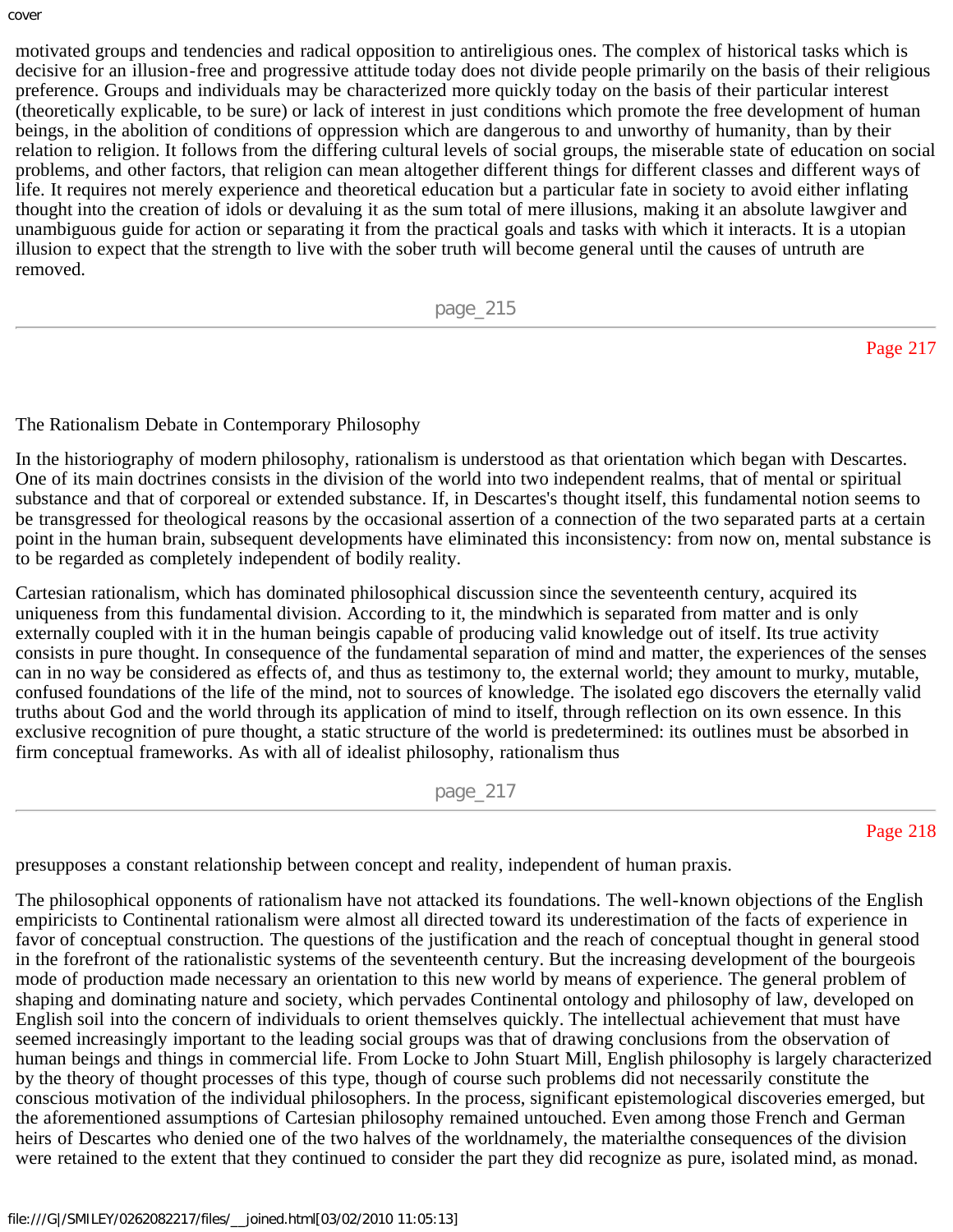Among them, however, this detached ego is preoccupied not with the self-actuated production of thought, but rather above all with the establishment and connection of sensuous impressions. Just like the Cartesians, the English empiricists view human existence as comprised of individual processes of consciousness, of *cogitationes*.

In both philosophical approaches, truth consists in judgments whose concepts are related to individual sense data as the general is to the particular. According to the empiricists, these concepts arise from the sensuous material and are derived by a process of progressive omission of substantive differencesthat is, through abstraction. According to the rationalists, in contrast, they are fundamental unities inherent

page\_218

### Page 219

in reason. As the Cartesians assert, the truths concerning the processes of reality exist a priori in each individual; each individual cognition must in principle be developed by deduction from the highest judgments given to every rational being.

Similarly, empiricism asserts that each monad is capable of knowing reality on the basis of pure processes of consciousness. Knowledge is independent of forces external to or fundamentally different from consciousness. Its relation to the object, its task, the limits of its capacity, indeed its most important contents may be determined or at least classified once and for all. A firm world view can be outlined, however skeptical it may be, because one can be certain of that which is essential for all future time. The emphasis on our ignorance, as it is to be found in positivist writings since Humethe assurance that "the essence of the mind [is] equally unknown to us with that of external bodies" 1is every bit as much a dogmatic metaphysics as the eternal truths of Cartesianism. From its analysis of consciousness positivism arrives at an agnostic world view, Cartesian rationalism at a substantively more determinate one. Both hold that we must subject ourselves to the business of metaphysics, "in order to live at ease ever after."2 Hume wishes to relax contentedly when "we have arrived at the utmost extent of human reason,"3 and establishes this limit on the basis of the selfreflection of consciousness. Kant unites the notion of innate concepts with Hume's more modest belief in the limits of our knowledge, and then likewise promulgates the outcome of the reflection of consciousness upon itself as the content of an immutable, universal theory. In these controversies of modern philosophy, the closed individual consciousness is set on a par with human existence. According to the rationalist tendency, all problems were resolved when the individual had gained a clear and concrete concept of itself; according to the empiricist, the matter depends more on bringing order to the panoply of given experiences. In both cases, truth is supposed to emerge from the introspection of the rational individual. Action is judged essentially in terms of the degree to which it is the correct consequence of this truth. Once the intellectual tasks that all individuals are capable of conducting in their own consciousness are carried out on the basis of competent clarification of the matter at hand, practical execution appears to take care of itself; it is regarded as a mere consequence of reflection. The well-being of each individualor

page\_219

Page 220

at least the fulfillment of each individual's destinydepends therefore upon the adequate functioning of his or her intellectual apparatus.

Early on, however, not just Cartesianism but the whole of modern philosophy came to be associated with the term *rationalism*. The role ascribed to thought by both Cartesianism and empiricism was an expression of the attitude of enlightened bourgeois strata which hoped to put all questions of life under their own control. Still, attacks on the Cartesian-empiricist philosophy of consciousness have gained ground in certain periods among those social groups that opposed the further diffusion of bourgeois dominance, and which indeed had serious apprehensions concerning its consequences for the bourgeoisie itself. Here we refer not so much to such phenomena as the opposition among German academic youth to a rationalism grown increasingly pedantic (especially in theology) during the first half of the nineteenth century. Rationalism appeared here more in its original connection with the first phase of the bourgeois era, the absolutist regime, and came into conflict with the second, liberal phase. In particular, the disinclination to abolish traditional, "historically developed"but in reality obsolescentinstitutions in favor of more functional forms had an antirationalist character. Since the French Revolution, this opposition blithely counterposed the "historical" and "organic" conception to the "rationalistic'' passion for renewal, especially in Germany. The rationalism they wished to oppose consisted essentially in the resolve to judge views and relations not according to their venerability, but instead in terms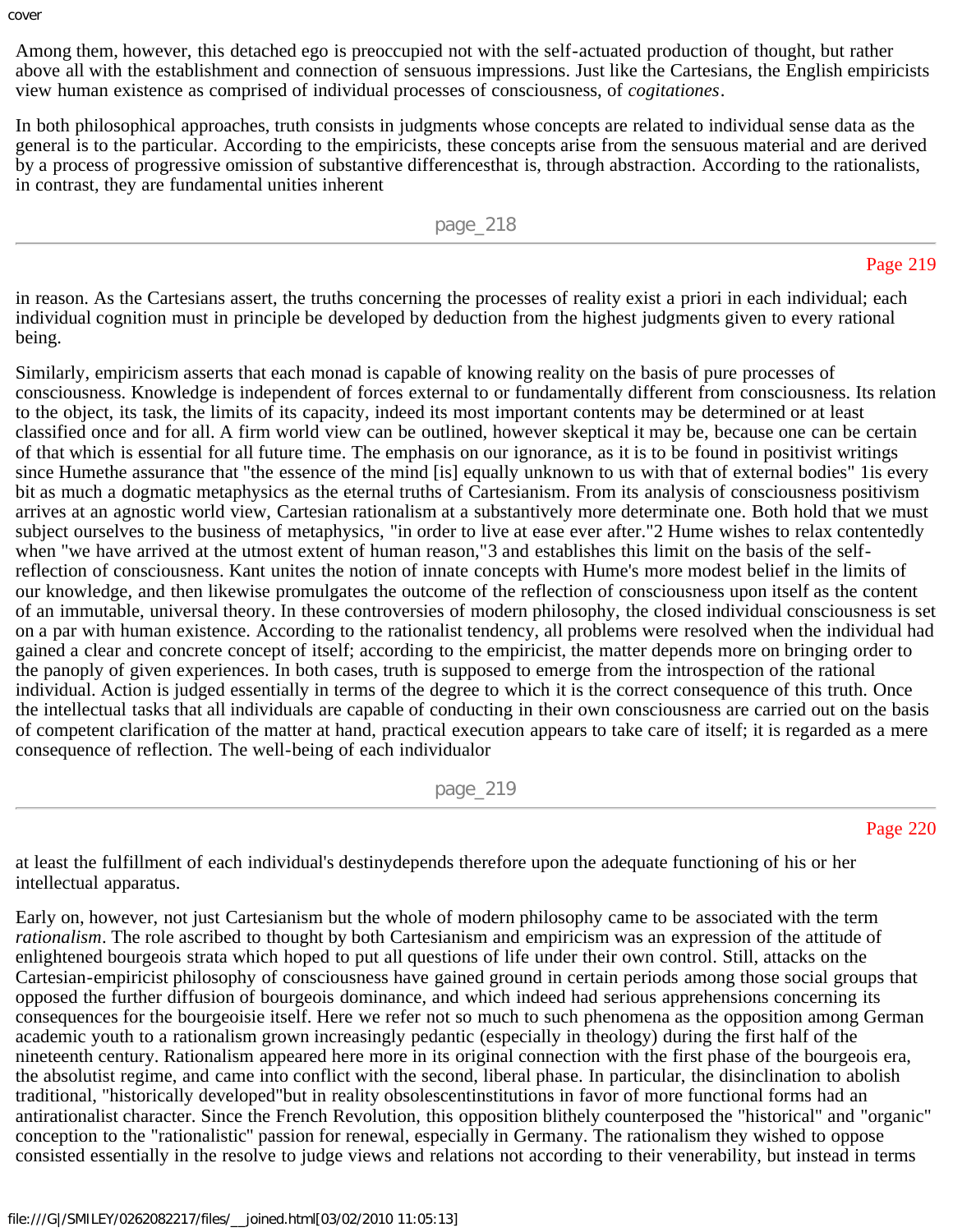of their adequacy to the needs of human society. This interpretation of the term in Germany from the era of Metternich acquired such common usage so early that even Helmholtz spoke occasionally of the "tendency of the French to throw overboard everything of historical development to suit some rationalistic theory." 4 Hegel made himself into a defender of this besieged rationalism when he wrote:

Age has nothing to do with what "old rights" and "constitution" mean or with whether they are good or bad. Even the abolition of human sacrifice, slavery, feudal despotism, and countless [other] infamies was in every case the cancellation of something that was an "old right." It has often been repeated that rights cannot be lost, that a century cannot make wrong into right, but we should add: "even if this century-old wrong has been called right all the time,"

page\_220

# Page 221

and further that an actual positive right a hundred years old rightly perishes if the basis conditioning its existence disappears. 5

Moreover, the modern struggle against rationalism carried on since 1900 in philosophy and other cultural realms is hardly directed exclusively at Cartesianism. To be sure, antirationalism criticizes theories that have precise meaning only in terms of the latter; for instance, it rejects "pure" thought, itself a variation on the concept of autonomous reason that was attacked with equal fervor by the empiricists. Today, however, there is a facile tendency to ascribe these traits to the entire philosophy of consciousness without paying too much attention to nuances. In the most varied academic disciplines and realms of life, rationalism is viewed as a posture that must be eliminated. Just as the meaning connected with the term has grown vague and has come to include the most diverse contents, the most disparate motives and aims are at work in this antirationalist movement. The rejection of rationalism that has steadily risen in the last decadesand that seems already to have passed its zenithreflects the history of the transition from the liberal to the monopoly capitalist period of the bourgeois order. The development from what was at first a relatively progressive antirationalism into a universalistic version closely associated with a totalitarian theory of the state shares numerous similarities with the course of romanticism during the "restoration period," as Troeltsch has characterized it.6

The turn against rationalism in impressionist literature and painting, as well as the philosophy of Nietzsche and Bergson, already offered insight into the insecurity of the bourgeoisie in its humanistic tradition; at the same time, however, this tendency expresses a protest against the fettering of individual life by the increasing concentration of capital. In contrast, the contemporary versions of irrationalism have completely broken with those traditions. In them, too, the suffering of individuals is reflected in an order which has become irrational, but this reflection is distorted, so to speak, for this irrationality and the individual suffering that flows from it are accepted as necessity and transformed in thought into a positive good. The lives of the masses of the petite bourgeoisie in town and country, excluded from any part in economic power, are reduced to pawns in the inner and outer aims of the dominant groups, to being a mere means. Adaptation to this

page\_221

# Page 222

situation occurs, as always, by way of ideological mystification. The sign that a social stratum has accepted its lot is the consciousness of its members of the metaphysical meaning of this form of existence. The glorification of the dutyconscious but simultaneously autonomous person, as it appears in rationalistic philosophy from Leibniz to Fichte, becomes (with Max Scheler, for instance) the song of praise for the meaning of suffering. Self-abnegation and the readiness to sacrifice, which in the end must be recognized as the virtues of obedience and the denial of one's own interests, become a general sentiment and reveal the adjustment of a large part of society to its contemporary circumstances. The human being no longer constitutes an end in itself, but only a means. "Autonomous individuality no longer exists." 7 Life and "service" coincide. "Every attitude which has a true relationship to power can be identified by the fact that it conceives the human being not as an end but as a means, as the bearer of power as well as freedom. The human being develops its highest power, develops domination wherever it serves.''8

The point here is not to indicate the extremely varied motifs and arguments that come together in the contemporary rejection of rationalism, along with their social roots. Rather, it is exclusively to discuss the relation of materialist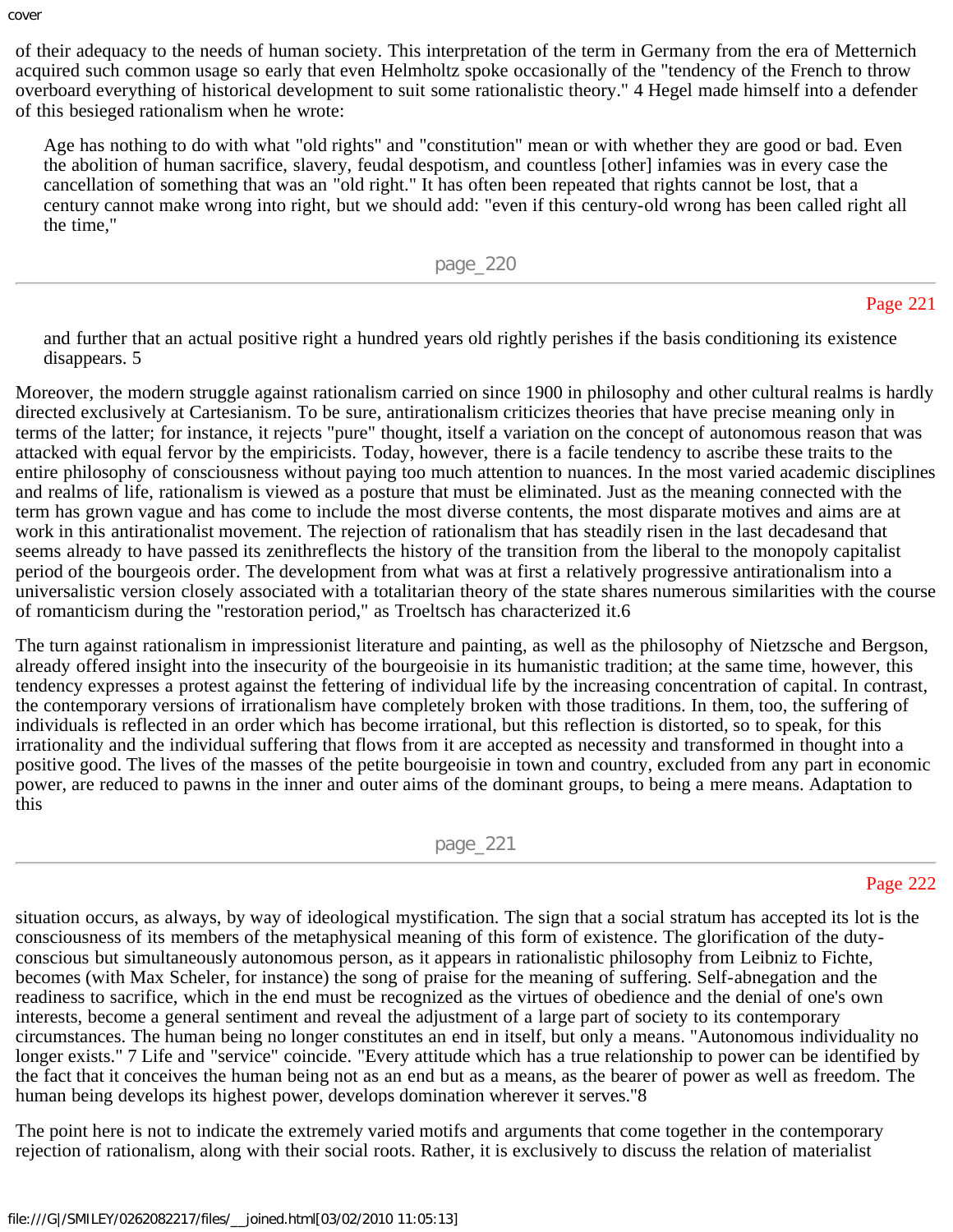philosophy to certain elements of the controversy over rationalism. Describing this relation may facilitate a substantive clarification of the problems to the extent that the commonalitiesas well as the differencesbetween rationalism and irrationalism must be discussed. For both tendencies are in many respects to be contrasted with materialism: both the philosophy of consciousnessCartesian rationalism and English empiricismand the modern irrationalist world view bear an idealist character. The spiritual [*seelische*] forces to which the various irrationalist doctrines refer are supposed to offer human beings insight into the permanent essence or the foundation of the world, just as the rationalistic systems expect this result from conceptual efforts. Powers of the soul or of the mind are supposed to reveal an eternal truth. The contemporary debate concerning rationalist and antirationalist thought leaves untouched the idealist notion that human beings can gain access to the primordial ground of being in the worldand can thus derive the norm of their actionsthrough internal capacities. Indeed, the de-

page\_222

Page 223

bate plays itself out on the basis of this conviction, and stands to that extent over against materialism.

This proposition has also been criticized in idealist philosophy; because it belongs to the essence of idealism, however, this must lead to the denial either of the very possibility of philosophy or at least of its idealist foundations. The former was the case with Hume's skepticism and in modern historicism; they rejected theoretical truth. The second alternative occurred with those philosophers who proceeded from idealist notions to a materialist mode of thought. This was the case for those among the French Enlightenment who treated universal ontological questions with complete open-mindedness while observing actual historical praxis with extreme rigor; it was especially true of Hegel's dialectical method, which explodes his starting point in identity philosophy as well as his closed system. In any case, the idealist character intrinsic to both rationalism and irrationalism as ideological [*weltanschauliche*] tendencies constitutes one of the most decisive contradictions between them and materialism.

According to materialism, neither pure thought, nor abstraction in the sense of the philosophy of consciousness, nor intuition in the sense of irrationalism, is capable of creating a connection between the individual and the permanent structure of being. The individual within itself is incapable of discovering either the deepest foundations or the highest essence; nor can it discern supposedly ultimate elements of being. Such final determinations of thought and its object, which disregard the historical situation and the theoretical tasks created by it, lie at the basis of the whole of idealist philosophy. They all contain a dogmatic concept of totality. All questions based on that concept are alien to materialism. The attitude of the latter toward the individual arguments involved in the current controversy over rationalism is not simple: it sides with neither of the contending parties. The philosophical positions within irrationalism are extremely varied; essential to it is their rapid change, and the fact that much of what yesterday was characteristic of this standpoint today appears worthy of condemnation, even to its previous adherents. In his attempt "to construct the 'hidden philosophy' of the historical school as a context of meaning," 9 Rothacker appropriates Wilhelm Scherer's characterization of the contradiction. It reads:

page\_223

Page 224

In contrast to cosmopolitanism, nationality; in contrast to factitious cultivation, the power of nature; to centralization, autonomous forces; to benevolence from above, self-government; to the omnipotence of the state, individual freedom; to the constructed ideal, the supremacy of history; to the pursuit of novelty, veneration of the old; to the willfully created, pure development; to understanding and evaluation, mood and perception; to the mathematical form, the organic; to the abstract, the sensuous; to the rule, the inborn power of creation; to the mechanical, the "living." 10

These antitheses are viewed from the perspective of irrationalism. A number of them still retain their validity; those concerning the state have been turned around in several countries. Here, only two of the main traits of the irrationalist critique are to be treated: the attack on thought itself, and that on the individualism of the liberal era.

The first objection relates to the claim that the Understanding [*der Verstand*] is not universal but applicable only to a limited realm of issues. Before manyindeed, the most importantaspects of life, the conceptual approach fails: more still, it destroys its objects. This assertion of the deadening effect of thought, whose unconstrained application constituted one of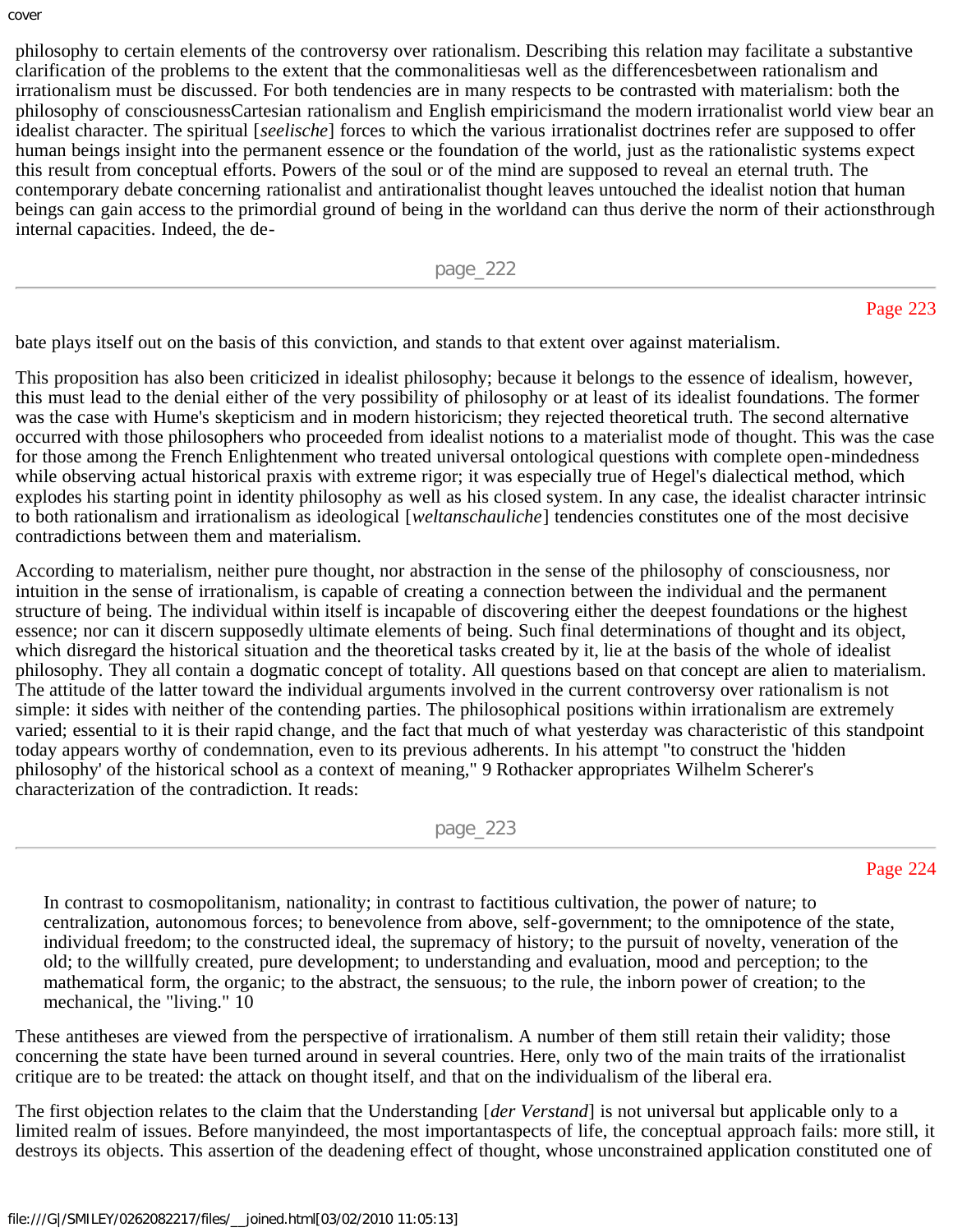the principles of the bourgeoisie during its entire ascent, touches a fundamental attitude of the liberal era. As *Lebensphilosophie*above all, Bergsonraised this accusation against thought, the social order developed by the bourgeoisie with the help of its science and technology had already become intolerable for a large part of that group. As *Lebensphilosophie* took up cudgelsin the name of the unfolding of lifeagainst that thought which originally helped to liberate precisely this life from the fetters of an obsolete feudal order, it revealed in its sphere the deepening contradiction between the bourgeois order and the founding ideas of the bourgeoisie. The untrammeled application to all life's problems of a reason liberated from its medieval tutelage, the free rein of each individual's intellectual powers promised the unconstrained ascendance of society and the steady increase of the general welfare. The irrationalist restriction of thought to individual domains contained from the outset two contradictory elements: the protest against a social order gone sour, and the rejection of the possibility of transforming that order with the aid of the application of theoretical thought to the problem of society as a whole. *Lebensphilosophie* declared from the very beginning that all great humanquestions elude the power of

page\_224

Page 225

thought, and that they can only be hopelessly distorted by the Understanding.

According to this perspective, not merely the metaphysical ground of events, the creative life, and the inner conditions of the individual, but all creations of intellectual culture are closed to thought in their true essence. Neither love for the individual or the community nor a religion nor a work of art are said to be accessible to conceptual judgment. The intellectual dismemberment of these phenomena would lead to the identification of a series of abstract characteristics; it would be an illusion to believe that the original meaningful content from which they were derived analytically could be reconstructed from these pieces. Those who subject value-laden phenomena to conceptual analysis will destroy their object and, in the end, replace it with an impoverished distortion. According to them, the only possibility for understanding consists not in critical judgment but in surrendering oneself to the living content. Originally, *Lebensphilosophie* held onto the theoretical character of understanding [*Einsicht*] to the extent that the effort of intuition, which was to move one into the center of living events, was not necessarily identical with taking up a specific practical position. As early as Max Scheler's notion that philosophical knowledge is bound to certain ethical presuppositions (among which he includes love and humility), 11 the opinion gained ground that engagement, emotion, and the deepest devotion belong to the knowledge of genuine essences. In the end, subordination became the pre-condition of understanding. Today it seems to be taken for granted that theoretical comprehension of the dominant powers must be replaced by the inspiration of those subjected to them.

The successors to the old rationalism and empiricism have countered the growing slander of thought with penetrating arguments; indeed, certain among them have indicated some of the social functions of irrationalism. Rickert thus characterizes Scheler's "genius of war," which "serves to justify war as the zenith of the state's efficacy,"12 as entirely consistent with the meaning of *Lebensphilosophie*. "Those who see more than mere growth in natural, vital life, those who also glimpse in this biologistic 'law' a norm for all cultural life, must, in fact, think like Scheler.''13 Despite the logical subtlety of the arguments that rationalism marshals against *Lebensphilosophie,* however, it is incapable of wounding irrationalism decisively. It is as correct in its critique of

page\_225

### Page 226

rationalism as the latter is of it. The devaluation of conceptual thought in favor of a mere surrendering to experience is, of course, an antiintellectual and thus simply a regressive standpoint, and indeed contradicts the philosophical work of *Lebensphilosophie* itself. "Where the will to conceptual mastery has disappeared, the best that can emerge is holy passivityand we are then near to Schlegel's laziness as the last remnant of the divine." 14 This objection to the romantic and mystical element of *Lebensphilosophie* is quite justified. At the same time, the representation of thought in the philosophy of consciousness has become manifestly untenable. According to the latter, the task of conceptual work is to let something formed or structured emerge from the world, which in itself is a mere confusion of facticities. In the rationalistic systems, it remains for the most part unclear whether thought is to be ascribed to a given individual subject or to a general, anonymous consciousness. Nonetheless, thoughtas an active yet completely empty formis supposed to bring forth "the world" from the sensuous material of knowledge. Even Rickert distinguishes himself from the older rationalism in essence only by way of the recognition of an irrational, ''if one will, empirical" moment:15 "For those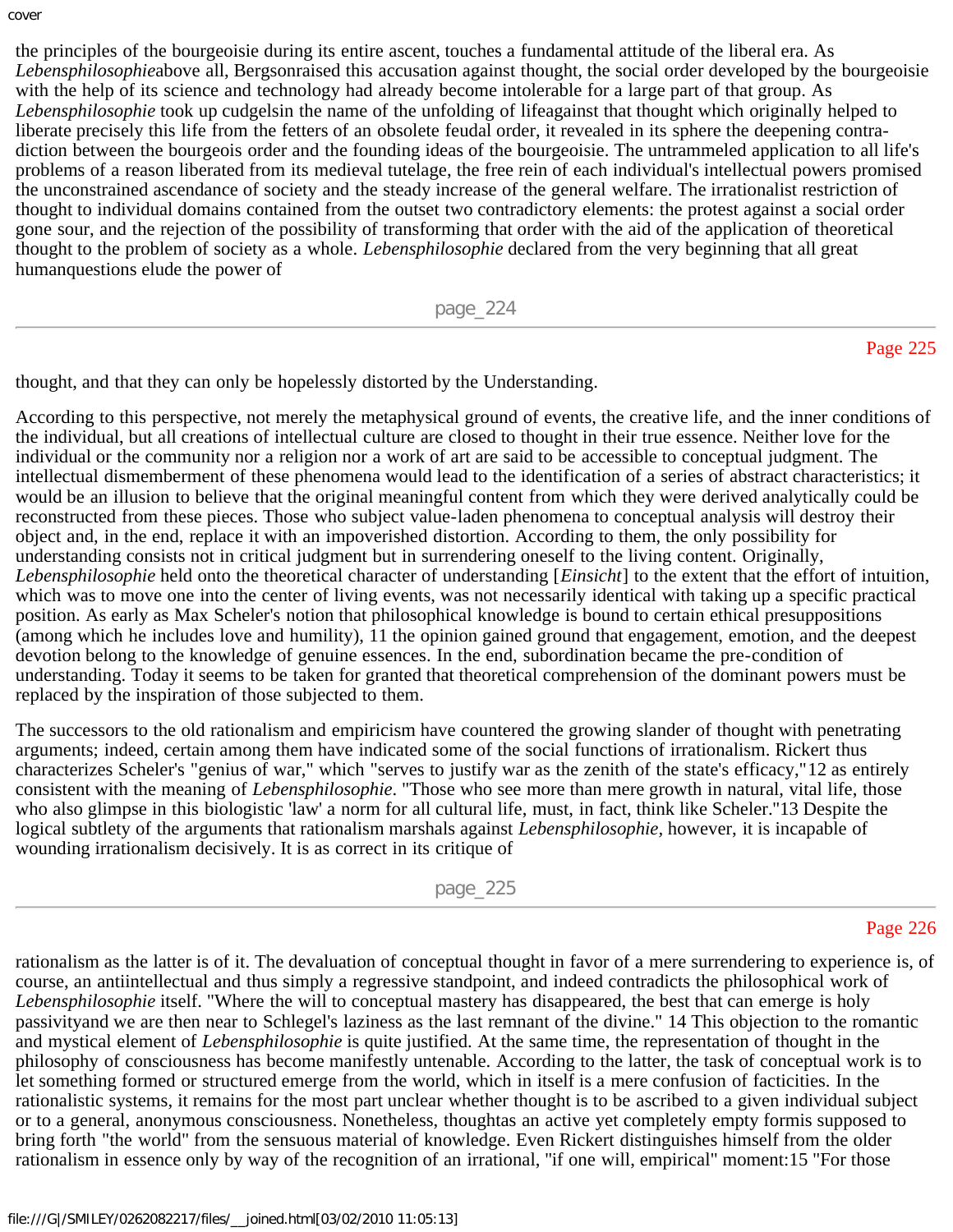engaged in theoretical pursuits who remain pure of all extrascientific evaluations, the world is, at the outset of their investigationsthat is, independent of any conception whatsoevernot a 'world' at all in the sense of a cosmos or an ordered whole, but rather a chaotic confusion, the recounting of which is . . . factually impossible."16

This rigid juxtaposition of the two principles, out of whose combination the world is supposed to emerge, is every bit as much a mystical legend as irrationalist metaphysics itself. Despite all caution, it must lead to the nonsensical assertion of a suprahistorical dynamic, since it itself claims that history arises only from the process in which thought and empirical material play a role.

*Lebensphilosophie* and its related tendencies in philosophy and psychology have carried the day against this rationalistic myth. One of the most important means here was the demonstration that the structures found in the material were not brought in by the thinking and observing subject, but rather were objectively grounded. The belief that there exists originally a chaos of sensuous elements from which only the concept creates an ordered world can be refuted both by the

page\_226

description of that which is intuitively given [*des anschaulich Gegebenen*] and by the study of acts of the intellect. Gestalt theory, 17 in particular, demonstrated the structured quality of the given, and uncovered through painstaking investigations the mythological character of the notion of independent intellectual factors. To be sure, *Lebensphilosophie*'s critique of rationalism goes beyond this. For it is always tempted to confuse the correct assertion of the unique structure of the givenand the corresponding rejection of the notion that all order in the world is produced by thoughtwith the false belief in an unmediated truth. It overlooks the fact that all knowledge is codetermined by the people who bring it about. Lacking insight into the indissoluble tension between knowledge and object, it takes on the character of an identity philosophy that remains every bit as ahistorical as the doctrine it criticizes.

Rationalism and irrationalism mutually negate each other's metaphysical claim; thought exerts upon them both its destructive effect, and something can certainly be done away with in consequence of the criticism they level at one another. For irrationalism, this would be the philosophical form as a whole: that is, irrationalism itself as well as its opponent, rationalism. Even if the controversy, here only sketched roughly, were to be related in detail, the philosophical doctrines they criticize would still remain. Contrary to the irrationalist theory, these doctrines could in principle be reconstructed by one's opponent on the basis of the relevant documents. The achievements attained in connection with both metaphysical tendencies in a number of individual fields of knowledge remain completely untouched. To the extent that it is unjustifiably raised, only the claim to truth is destroyed, not the statements through which it acquires validity. No one who considers those statements with the assistance of contemporary resources of knowledge can continue to believe in them. Yet thought by itself is incapable of achieving even this result. For every step on the road to knowledge depends upon more than purely logical considerations. The objective falsity of assertions is merely a necessary, not a sufficient condition of their rejection, especially if the false view belongs to the reigning intellectual mood. The direction of the individual steps that lead to acceptance or rejection is by no means determined only by the desire to discover the truth, but rather by the overall psychic

page\_227

Page 228

constitution of the personality, and this derives from the fate of the knowing subject in the social environment. Even mathematics, which as an abstract science particularly removed from social struggles was able to isolate its intellectual functions and to develop through signally autonomous processes, is hardly as free from atheoretical influences as is often assumed. The discovery of truths, furthermore, says little about whether others can assimilate them. Due to their role in the production process, a psychic constitution is produced among broad social strata that diverts them from insight into the most important questions of life, and thus also from their own true interests. In all previous history, only certain groups were driven to recognize the reigning intellectual mood as limited, and to develop new ideas by way of confrontation with the old perspectives. For the other parts of society, it was relatively insignificant whether a certain matter should be considered true given the current state of knowledge. There are large social groups for whom theoretical clarity would only constitute a hindrance for adjustment to their situation, a cause for inner conflict for the individual. The interest in the decisive truth of a given historical moment emerges under circumstances which point human beings to the transformation of the existing, and which force them to go to the root of social and thus also of metaphysical and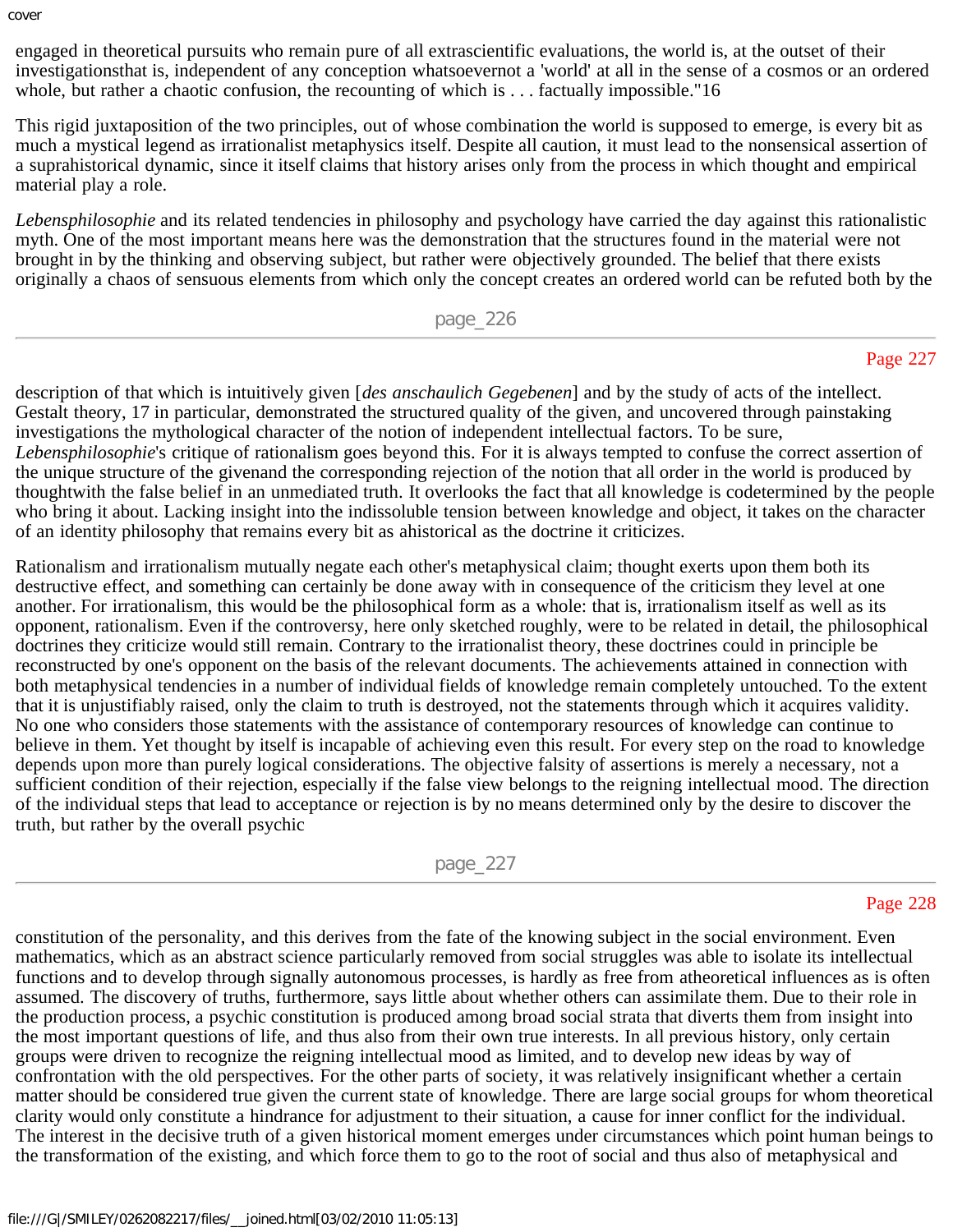religious questions. These preconditions exist only in certain strata and certain periods. Generally speaking, conceptual thought alone is incapable of destroying even the darkest superstition if this sort of thinking performs an important function in the dynamics of a moderately stable social structure.

There are, of course, situations in which the historical significance. of thought increases. The skeptical attitude that it is necessarily powerless is just as false as the assertion of its overpowering force. The historical significance of certain ideas [*Erkenntnisse*] depends upon the social struggles of the periods involved. For instance, the theory that the earth moves, which was calmly discussed along with other questions in the High Middle Ages, assumed revolutionary force during the Renaissance. In the present, as during other critical epochs, ideas gain greater historical significance than in the centuries of stability. The ideology of progress, which facilitated the adaptation of the bourgeois middle class and the higher strata of the working class, crumbles during economic crisis, and threatens to clear the way for a

page\_228

## Page 229

deeper understanding of the social process. The philosophical defense of the oldest prejudices and of crude superstition has moved in to check the spread of this understanding, the effects of which are unpredictable. The coarse denigration of thought as such, the admonition concerning its deadening effect, is an element in this struggle. The *Lebensphilosophie* of Bergson, Simmel, and Dilthey, which has yet to deliver the arguments for the denigration of thought, nonetheless includes progressive aspects; among other things, these find expression in the relation of their concept of intuition to the history of rationalism, and in particular to the philosophy of Spinoza. In contrast, the popular sloganeering against thought as such, according to which it is primarily a tool of destruction, has mostly been propagated by dilettantes. Their talent lies more in the grandeur of their facades than in their capacity for theoretical truth. They no longer confine themselves to the limitation of science, but instead contest thought as the manifestation of decline:

Scientific worlds are superficial worlds, practical, soulless and purely extensive worlds. The ideas of Buddhism, of Stoicism, and of Socialism alike rest upon them. Life is no longer to be lived as something self-evidenthardly a matter of consciousness, let alone choiceor to be accepted as God-willed destiny, but is to be treated as a problem, presented as the intellect sees it, judged by "utilitarian" or "rational" criteria. This, at the back, is what all three mean. . . . Culture-men live unconsciously, Civilization-men [*Tatsachenmenschen*] consciously. 18

As a rule, the farmer is considered to be the "culture-man"; Spengler warns us against the urban dweller, the worker. "The Cosmopolis itself, the supreme Inorganic, is there, settled in the midst of the Culture-landscape, whose men it is uprooting, drawing into itself and using up."19 Similarly, Klages takes up arms for superstition and against science and a scientific praxis:

The Understanding supplants plenitude with "order," extracts from the ocean of images the indissoluble rigidity of objects, replaces the innate with lifeless things for which time becomes a gnawing tooth and events the maelstrom of destruction; in short, it deprives the world of its reality and leaves behind a mere mechanism. . . . The clouds cease to be tempestuous hordes of demons once one becomes aware of the law of the expulsion of steam, whichdead though it may befollows the regular vacillations of air pressure.20

page\_229

## Page 230

Recognition is denied all experiment or practical demonstration of theory. The confirmation of science by technology, of thought by action, is considered impossible.

Proof on the basis of hypotheses and machinism [*Machinalismus*] is a gross self-deception! The machineitself also nature, but a nature outwitted and forced to prostitute itselfcan destroy life, to be sure, but it can never create it! The "unreality" of the physical world does not inhibit mind [*Geist*] from using concepts drawn from that world to create the tool with which to kill reality. 21

The factcertainly true of the current social situationthat human beings increasingly use the means and methods of production they create for the purpose of conflict with one another and for their own decline, is promulgated quite naively as an eternal law. The machine can "destroy life"; that it might also contribute to maintaining, easing, and promoting it never occurs to Klages. This distinction between fantasy and correct theory seems not to matter. The more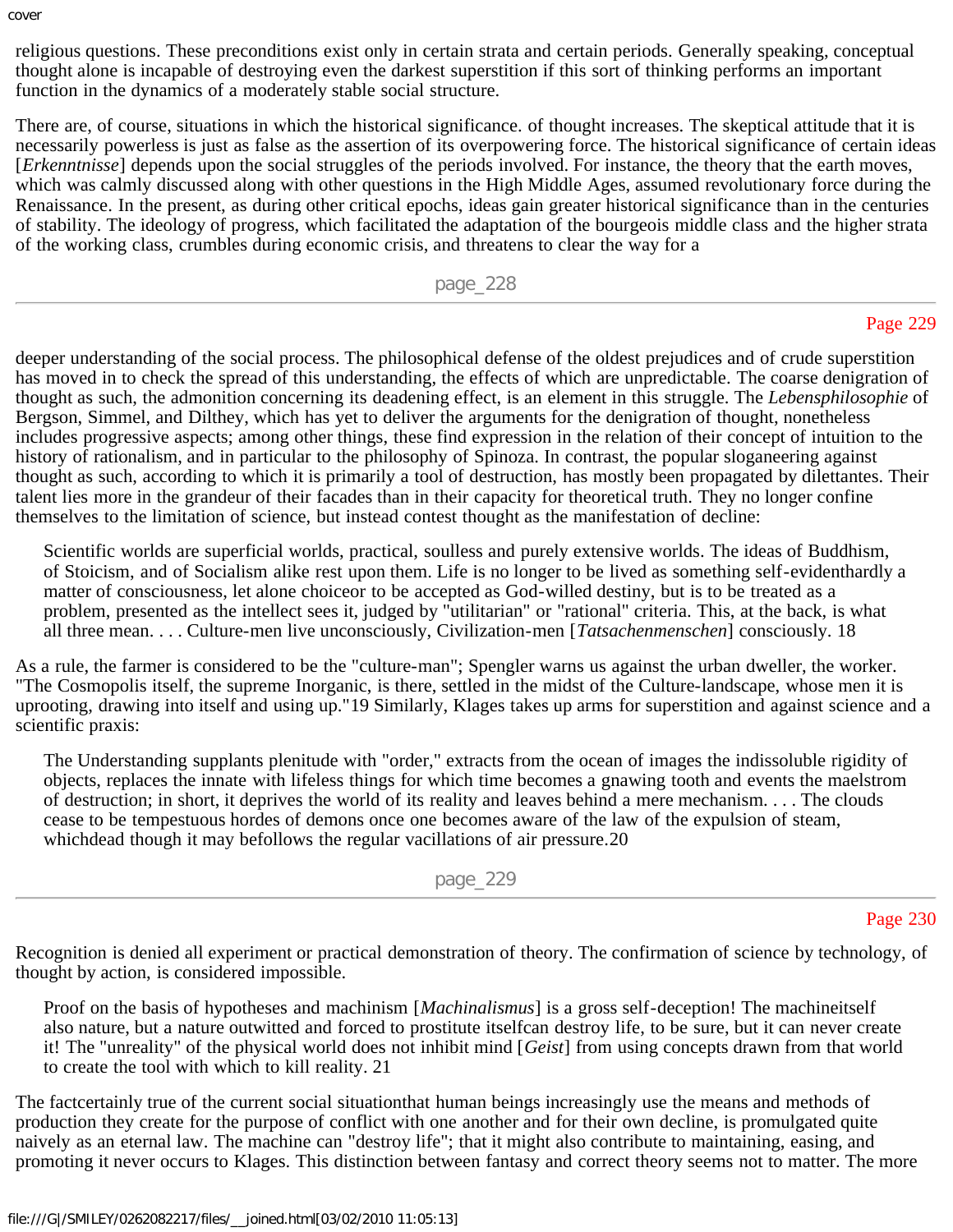retrograde, the more primitive the consciousness, the better.

As far as "superstition" and the "fantastic" are concerned, one should not forget that being free of them only constitutes the dubious preference of the "educated" [*der 'Gebildeten'*], whereas we have delved ever more deeply into both the further we descend to the level of folk consciousness [*Volksbewusstsein*], where alone the strands of human prehistory come together.22

Today, the strivings of progressive social groups toward the realization of a more rational society appear to have been brought to a stand-still for some time to come. The forms of social life have largely been adapted to the requirements of the monopoly economy. This embittered successor of *Lebensphilosophie* is thus no longer characteristic of the current intellectual temperament. It is increasingly contested precisely in those countries that have progressed furthest in this adaptation. This defeatist posture stands opposed to the form of domination under which the return to domestic social stability takes place. The ideological inclusion of broad masses of workers into the "*Volksgemeinschaft*" and the compulsion, in connection with the external contradictions, to increase continuously the efficiency of the entire population and to elicit their intensive participation in national politics yields a new overall social situation that carries within it its own dialectic. Forces that were unleashed with the aim of suppressing

page\_230

#### Page 231

indeed, of eradicatingprogressive tendencies, and of forcibly preserving obsolete forms of life, now promote elements which, due to social contradictions, lead to the dissolution of the order they protect. Among these contradictions, in addition to raising great masses of the urban and rural middle class to a more up-to-date existence, are the development of their rational thought and thus their awakening from vocational and political lethargy. Despite the artificial rejuvenation of a dying form of the family that must be promoted to sustain the reproduction of the indispensable psychic constitution of the masses, a number of old customs and prejudicesincluding the residues of the feudal spirit of casteare being abolished. Irrationalism is now being constrained, just as it once constrained science. Reason and technology are no longer simply laid open to vilification; now only certain matters are kept beyond the reach of conceptual thought by "banishing [them] to the sanctuary of the irrational." 23 These matters are grouped above all around the concept of sacrifice. In wide areas, however, the new attitude acclimates human beings to a rational conduct of life. Concrete thought is promoted to a greater extent than before, and technology affirmed. The ethos of work, which includes this positive relation to rational forces, is itself of course irrational. Technology is not understood as an aid to human beings and brought clearly into connection with their happiness; this would indeed contradict its role in contemporary society. Instead, technology undergoes an ethical and aesthetic mystification. Spengler celebrates it as an expression of Faustian striving; for Dacque, the construction of a machine signifies "a glimpse and a realization of an eternal idea, if we view this activity as the physical realization of a primal image through an act of the mind"; "what is [a machine] but a true homage to the ideal meaning of iron, which receives life through our spirit, so to speak, and which thus symbolically shows us its inner countenance."24 Ernst Jünger declares ''that technology itself is of cultic origins, that it disposes over peculiar symbols, and that behind its processes is hidden a struggle between forms [*Gestalten*]."25 Rationality is affirmedthough in an irrational, distorted formto the extent that it contributes to the competitiveness of the dominant powers in war and peace. However, thought is accused of being destructive wherever it runs counter to the glorification of power and its various ends.

page\_231

Page 232

In reality, reason is capable only of destroying falsehood. The claim that correct thought obliterates the object is selfcontradictory. The truth or falsity of many general beliefs eludes verification in principle: to that extent, however, they lack meaning, for every assertion makes a claim to truth, and every truth has a basis in knowledge. The groundless convictions of an epoch are not destroyed by thought alone; as long as they are maintained by powerful social forces, knowledge may run riot over them, but the fetish stands while witnesses against it meet their demise. "La révélation de la verité n'est funeste qu'à celui qui la dit." 26 Thought, which uncovers the groundlessness of certain ideas, only remains victorious if the forces that sustain an ideology lose their effectiveness for other reasons as well. Theory is only *one* element in the historical process, and its significance can be determined only in connection with a circumscribed historical situation. Liberal idealism, which expects salvation from the mere unfettering of thought in every human being (just as it claims that general prosperity will emerge from the unfettering of the private pursuit of profit), overlooks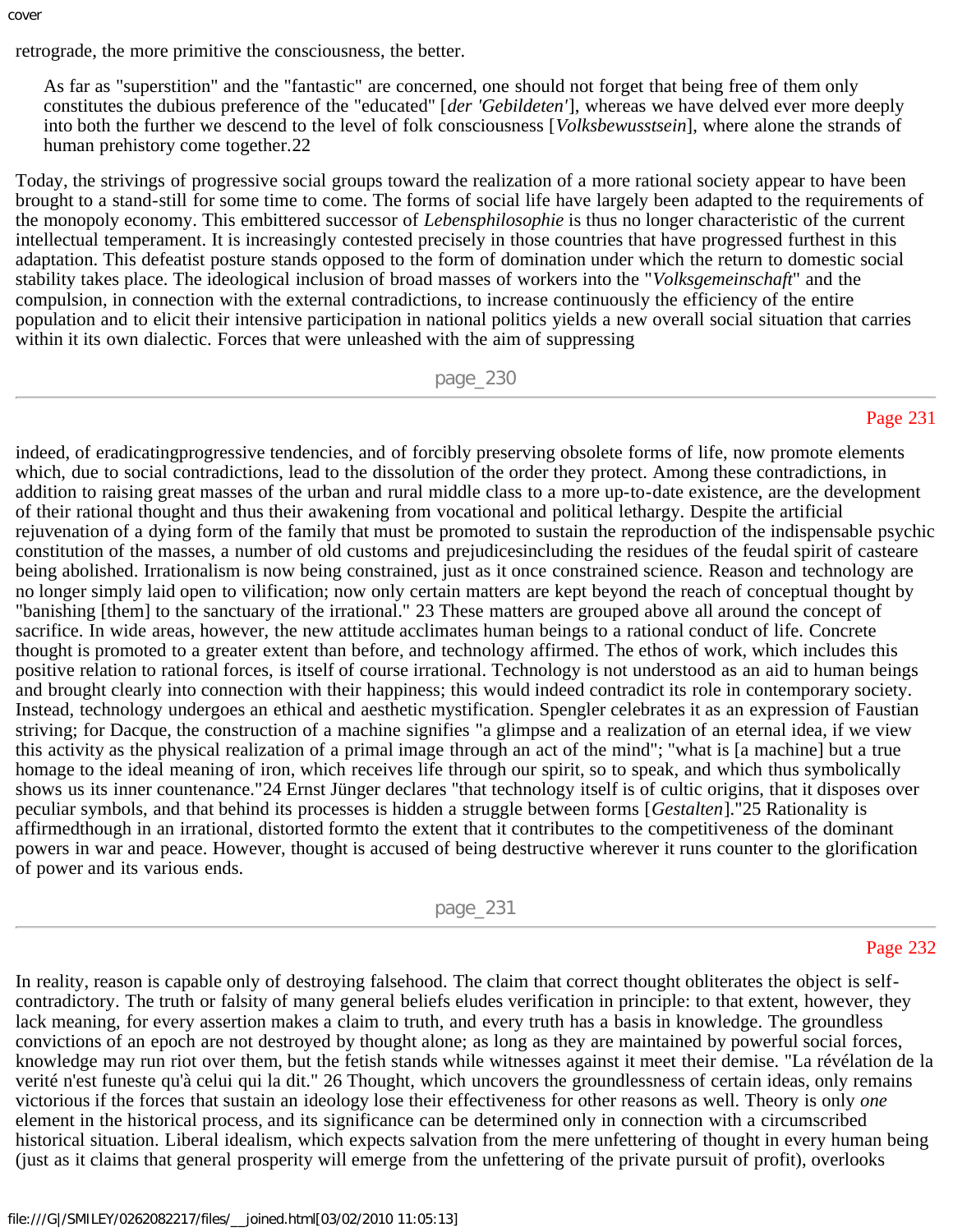historical distinctions. In the eighteenth century, the promotion of the private freedom of conscience and of entrepreneurial initiative had another meaning than under contemporary conditions, for freedom of expression essentially serves to hasten its own elimination in those places where it still exists. The power of thought in history cannot be established once and for all, any more than can its decisive categories or its structure.

In *Lebensphilosophie,* thoughtwhich it accuses of being destructiveis understood in a particular form, namely as conceptually dissecting, comparative, explanatory, generalizing thought: in short, as analysis. To that extent, the critique has a certain justification, for a number of rationalistic systems have in fact confused this type of thought with intellectual activity *tout court*. As *Lebensphilosophie* correctly emphasizes, abstract features of the object are characterized with concepts. Regardless of whether the conceptual apparatus is developed through abstraction, in accordance with the old empiricist theory, or through "essential intuiting" [*Wesensschau*] as phenomenology recommends, concepts referto the extent that they are more than mere namesnot to the object in its full concretion, but to individual traits that it shares with other objects. Science depends largely upon distinguishing and grasping such traits, in order then to discern

page\_232

### Page 233

connections between them. To the extent that each of these traits can be found not just in one but in principle in an unlimited number of these objects, these connections are general and have the significance of laws. Their category is causality. Certain scientists consider as their objects of investigation individual abstract elements of reality. Physicists are concerned with the mass and movement of bodies; a concrete process that occurs at a certain place and time concerns them only to the extent that something can be learned about these general processes. Chemists investigate the changes in substances generally, physiologists the bodily processes of living things. The needs of human society have determined the development and division of the sciences in accordance with the necessary investigation of such abstract qualities. Descartes even believed that one could get along with the thorough study of one single feature, namely the spatial relations of bodies; all other features, including the entire sensuous world, were thus declared insignificant, mere appearance. In his time, however, it was less the rationalist confusion of an abstract quality with the whole of reality than trust in self-conscious human beings and their rational powers that helped win recognition for this theory, which reduced the world to calculable relations. Later, to mathematics as the only science was added a physics differentiated from it, and then the chemistry developed by the English. Ultimately, the system or the sum of a whole series of scientific disciplines came to be viewed as the very image of reality. This conception of science as the aggregate of fixed relationships of abstract elements sufficed for the needs of the nascent bourgeois world, when the socially necessary intellectual tasks consisted primarily in the progress of the arts of government, in the growth of technology, and in the diffusion of a minimum of industrially indispensable background knowledge. The equation of knowledge with a stable system of general axioms or with a plethora of individual investigations grew inadequate and regressive once the developmental tendency of the society as a whole became the decisive practical and thus also the decisive theoretical topic.

*Lebensphilosophie* emphasizes that the abstract elements derived from conceptual analysis cannot be added up to reconstruct the living object. The sum of the strokes in a drawing is hardly the same as the picture. The enumeration of human instinctual impulses does not represent an episode in an individual's inner life.

page\_233

Page 234

Psychology [writes Bergson], in fact, proceeds like all the other sciences by analysis. It resolves the self, which has been given to it at first in a simple intuition, into sensations, feelings, ideas, etc., which it studies separately. It substitutes, then, for the self a series of elements which form the facts of psychology. But are these *elements* really *parts?* . . . The very idea of reconstituting a thing by operations practised on symbolic elements alone implies such an absurdity that it would never occur to any one if they recollected that they were not dealing with fragments of the thing, but only, as it were, with fragments of its symbol. 27

What is asserted here concerning the psychology of the individual human being is also true of history as a whole. The belief that the infinite specialized studies collected in libraries, from the most varied national and personal viewpoints, could yield a picture of the true course of events was indeed an illusion of the liberal era. It constituted part of the general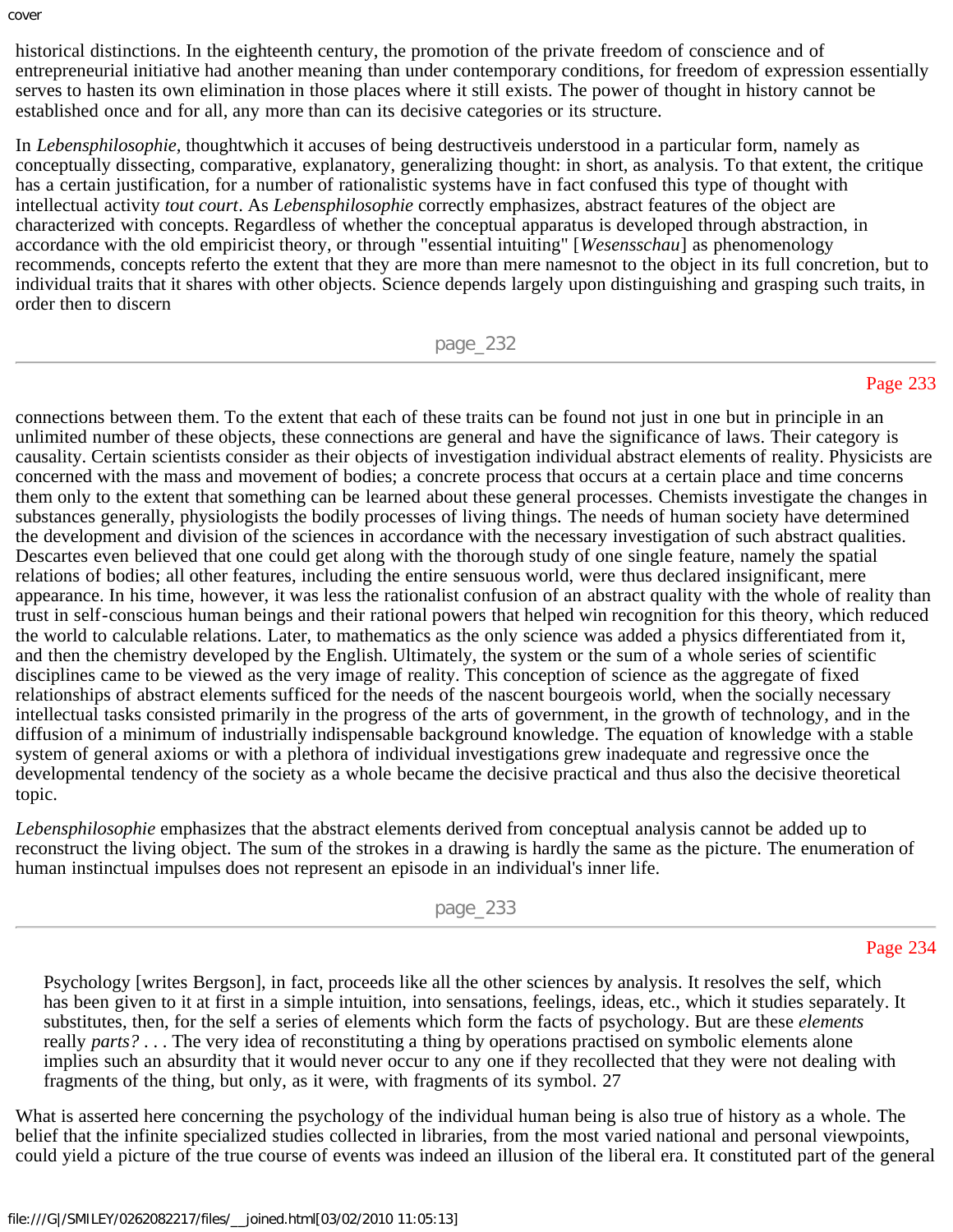conviction that the diligent activity of the individual in all realms of life must come together in a harmonious whole. *Lebensphilosophie* rejects root and branch the value of the pain-staking work of analysis. The act of intuition that is supposedly only possible in certain moments is for *Lebensphilosophie* the only means of philosophical knowledge. Its methodology is radical.

The materialism schooled in Hegel's logic has always been aware that the abstract elements derived from analysis cannot be simply added up to coincide with the original phenomena. Abstraction and analysis are transformative activities. Their effect must be sublated again in the act of knowing, by taking into consideration the various peculiarities of the analysis in the process of reconstruction. Even if this precept can never be completely fulfilled, every dialectical exposition is based on the attempt to take it into account.

Cognition, it is often said, can never do more than separate the given concrete objects into their abstract elements, and then consider these elements in their isolation. It is, however, at once apparent that this turns things upside down, and that cognition, if its purpose be to take things as they are, thereby falls into contradiction with itself. Thus the chemist e.g. places a piece of flesh in his retort, tortures it in many ways, and then informs us that it consists of nitrogen, carbon, hydrogen, etc. True: but these abstract matters have ceased to be flesh. The same defect occurs in the reasoning of an empirical psychologist when he analyses an action into the various aspects which it presents, and then sticks to these aspects in their separation. The object which is subjected to analysis is treated as a sort of onion from which one coat is peeled off after another.28

page\_234

## Page 235

From the circumstance that analysis distances thought from the original object, however, *Lebensphilosophie* concludes that knowledge mediated by concepts is entirely useless for the discovery of truth. It seeks to replace the effort of comprehension in the pursuit of truth by mere intuition, by immediate perception, or indeed by sympathetic inspiration [*zustimmende Begeisterung*]. In so doing, it regresses well behind the Hegelian logic.

The dialectical method is the quintessence of all intellectual tools for making fruitful the abstract elements derived from the analytic Understanding [*trennendes Verstand*] for the representation of the living object. There are no universal rules for this purpose. Even within a particular science such as individual psychology, observation of almost every individual human being demands a different form of theoretical construction. The psychologist must attempt to understand the actual psychic situation with its peculiar dynamic on the basis of the fundamental analytic conceptsdeveloped from the observation of innumerable cases and comprising the general understanding of the typical evolution of the individual psycheand the data obtained by the special analysis of an individual's history. The data as well as the manner of the dialectical construction are different in each case; the meaning of the general concepts that go into them are never exactly the same from one individual to another. If, for instance, the categories of resentment or of the instinct of selfpreservation are taken up into a description, they receive in this whole a different meaning in each case. The function and thus also the content of the concepts applied are affected by every step in the representation of a living process. Conceptual realismthat is, the doctrine of the reality of the general concepts themselvesis just as incorrect as its nominalist opposite, according to which general concepts are mere names. Or, rather, both doctrines are correct. General concepts have real meaning, but this is only determined in the overall representation of a concrete object, which has its own principles appropriate to the object. Aristotle's axiomthat general concepts exist only to the same extent as the individual objects that fall under themwas transformed by Hegelian philosophy into the axiom that the *meaning* of concepts changes according to the individual object in which they are realized. This entails that a definite meaning be ascribed to each conceptual term. In thought, it is not permissible to use a symbol arbitrarily to mean

page\_235

### Page 236

this now and something else later. As soon as a concept is thought out in isolation, it has a firm meaning; if, however, it goes into a complex intellectual construction, it acquires in this whole a particular function. Thus, for example, the instinct of self-preservation can be unambiguously defined to the extent that it is considered in isolation; in the total picture of a particular human being, as the instinct of self-preservation of a concrete, living person, it is affected in its content by other psychic characteristics. The fact that chemical compounds consist of certain elements and can be separated back into them does not mean that these elements retain the same characteristics in compound as they had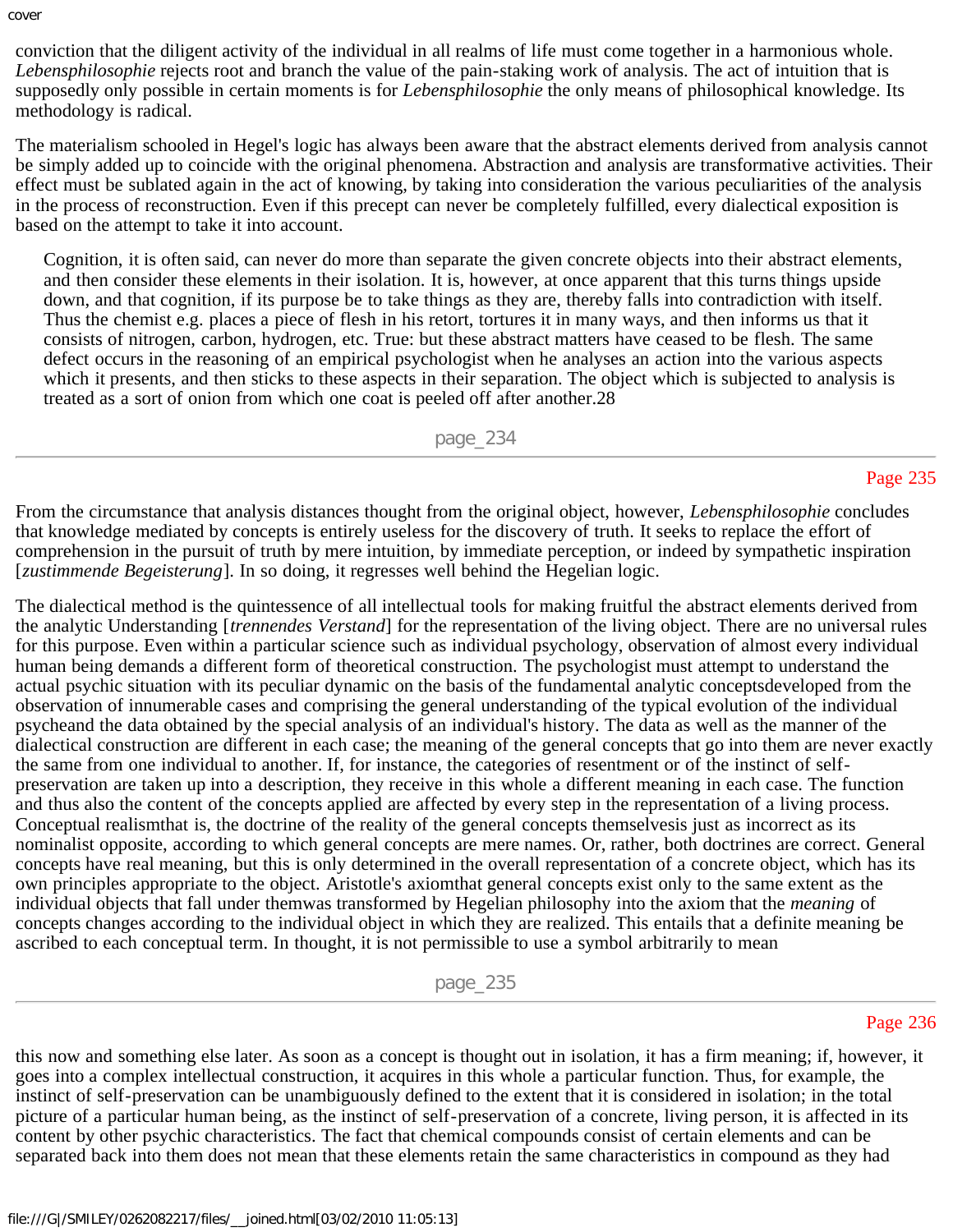before their inclusion in the whole. Neither is it true that the strict definability of abstract concepts precludes them from being affected by their involvement in the mental image of a concrete whole. When concepts are realized, they become elements in complete theoretical constructs, and are no longer isolated symbols.

Hegel's doctrine that true thought contains contradictions is grounded in this simple insight. Concepts derived from abstraction change their meaning as soon as they come into relation with each other in the representation of a concrete whole; at the same time, they remain identical to themselves to the extent that they retain their established definitions. The principles of traditional logic, the "logic of the Understanding"above all the principle of identity, but the other rules of analytic thought as wellare by no means simply expunged in dialectical logic. The abstract conceptual elements and their fixed relationships, which are investigated in specialized scientific research, constitute the material for the theoretical reconstruction of living processes. *Lebensphilosophie* and the other irrationalist tendencies are thus incorrect to claim that insight into true being has nothing to do with analysis, and that thoughtless "surrender" must replace it. The product of the analysis, the abstract concepts and rules, are not, of course, identical with knowledge of events in reality. The individual disciplines yield only the elements of the theoretical construction of the historical process, and these do not remain what they were in the individual disciplines but acquire new meanings. All true thought is thus to be understood as a continuous critique of abstract determinations; it contains a critical oras Hegel put ita skeptical moment. The dialectical side of logic is at the same time "that of negative reason." 29 If, however, concept formation in physics, the definitions of organic

page\_236

## Page 237

processes in biology, the general description of an instinctual impulse, the characterization of the typical mechanism of inflation or of capital accumulation, and other results of the individual sciences constitute not the representation of real events in nature living and dead but only their presuppositions, the research has abstracted these concepts and judgments from real phenomena. They are thus already distinguished from fantasy images and arbitrary constructions; they stand in a positive relationship to reality by their origin and their applicability. The faithfulness of the mental reflection of reality depends upon the precision of the results of analysis.

Analysis proceeds from the particular to the general. It suffices to the extent that thought has only to isolate from actual events that which repeats itself. Science thus fulfills its true task for those activities that depend upon the relative immutability of natural and social relations. In the liberal period, miracles were expected from the mere development of specialized research, because the foundations of the current form of society were considered static. The mechanistic approach fails, however, in the effort to understand history. Here, the issue is to understand the dominant tendencies of incomplete, unique processes. To be sure, analytic knowledge must be brought to bear, but the task demands going beyond such knowledge. The process of discovery and that of representation are here fundamentally different. In the reconstruction of the tendencies of society as a whole, quite different psychic functions play a role than in the development of the individual science; even "intuition" is included among them. "Empiricism," writes Hegel, "prepares the empirical material" for the dialectical Notion, ''so that the latter can then receive it ready for its use. . . . [The] process of the origination of science is different from its process in itself when it is complete, just as is the process of the history of Philosophy and that of Philosophy itself. . . . The working out of the empirical side has really become the conditioning of the Idea, so that this last may reach its full development and determination." 30 Research "has to appropriate the material in detail, to analyse its different forms of development, to trace out their inner connexion. Only after this work is done, can the actual movement be adequately described" (Marx).31

Irrationalism understands that analysis "really transforms the concrete into an abstract."32 It fails to grasp, however, that "that division

page\_237

### Page 238

must take place" if comprehension is to be possible at all. This failure in the realm of the positive is characteristic not only of the attack on rationalist thought but of the contemporary struggle against liberal forms of life in all spheres. The representatives of the reigning intellectual mood are, to be sure, largely correct in their critique of an obsolete culture, but they are incapable of deriving progressive conclusions from that critique. They would prefer to return to a precapitalist form of society. To the overspecialized and ultimately empty life of the more recent era, they offer only articles of faith;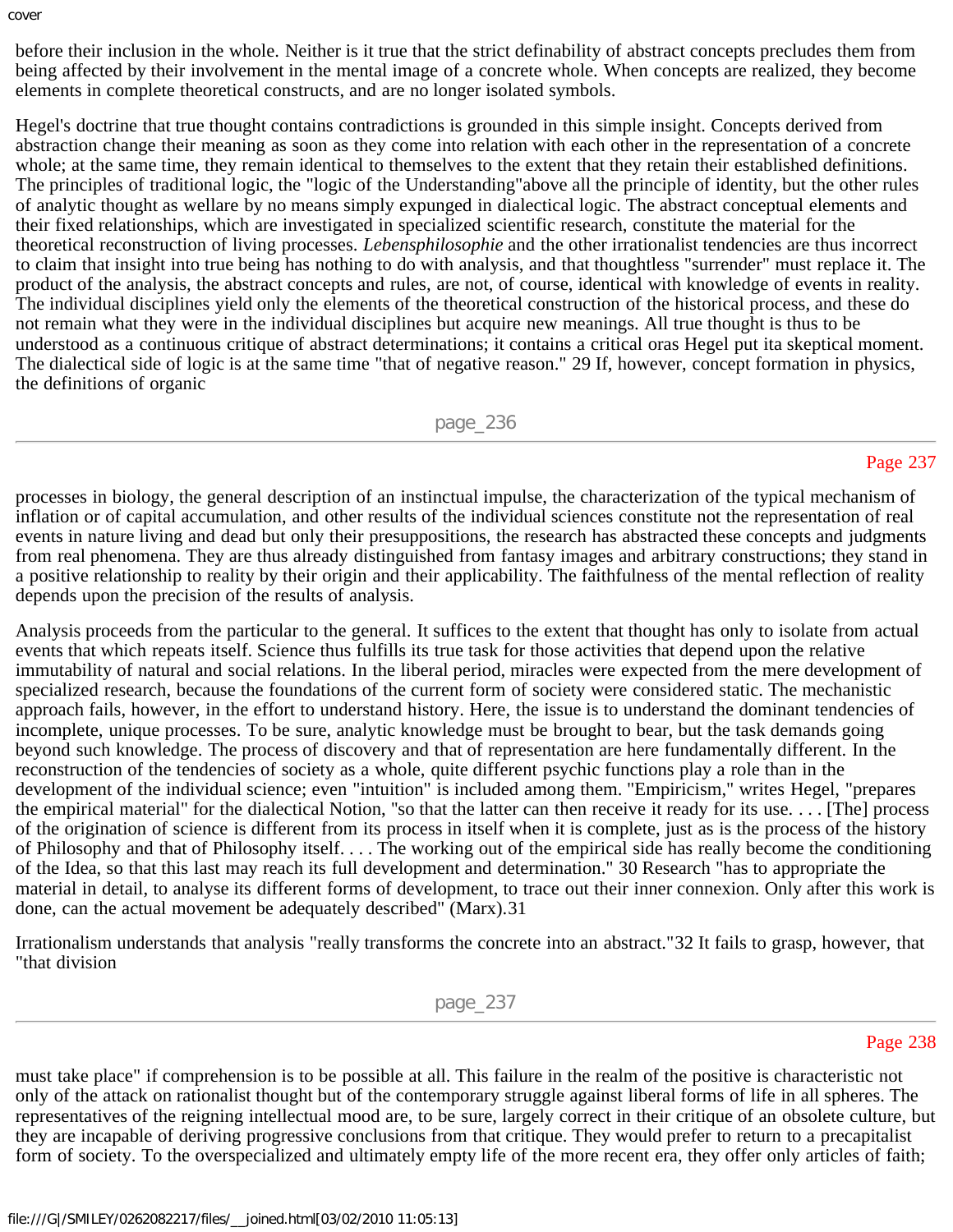blind obedience is supposed to take the place of an analytic thought which is nonetheless rich with nuance. The spirit is thus renewed regressively rather than progressively. The vacuous intellectual work in many disciplines is not abolished in favor of the application of all intellectual forces of production to the true interests of human beings; instead, thought is merely simplified. The requirements of progressive economic development lend to most contemporary political, social, and cultural tendencies a dual character of which its bearers are not necessarily aware: the violent simplification of thought goes hand in hand with its diffusion among the masses. The same holds for the other elements of the irrationalist world view. Among broad segments of the bourgeois strata, the denial of the individual in favor of a merely imagined community [*Gemeinschaft*] replaces the false consciousness of their supposed individual autonomy with incipient social considerations: the glorification of a social order which breeds poverty and the constant danger of war despite a wealth of raw materials and means of productionand the ferocious struggle against every effort to improve that orderunintentionally contain the admission that this house of humanity is actually a prison. The regression conditioned by the general hostility toward thought embodies the revision of a form of progress that had already reversed itself and turned into the opposite of progress.

Rather than denying it, materialism proceeds to the correct application of analytic thoughtwhich, like other aids to society, is transformed under contemporary conditions from a productive force into a constraint. As a result, however, analytic thought plays a different role in materialism than elsewhere in philosophy. The materialist dialectic is also to be fundamentally distinguished from the Hegelian. With his development of dialectical principles, and even more through

page\_238

### Page 239

his dialectical representations [*Darstellungen*], Hegel showed in detail how analytically derived concepts could be made fruitful for the intellectual reconstruction of living processes. In Hegel's thought, however, there is in truth only one great process that contains in itself all concepts as its moments, and the philosopher can grasp and represent this processthis "concrete," this "one"once and for all. The individual stages of this representation are thus considered to be eternal relations not just in logic but in the philosophy of nature and of spirit as well. All relationships in the completed system are conceived as immutable. Thus moralitywhich in Hegel is determined in a particular sense by the Good and by conscienceappears together with abstract bourgeois law [*Recht*] as an eternal moment of ethical life; in that realm, the state also has a fixed meaning that comprehends and supersedes family and society in a particular fashion. The abstract categories of all parts of the systemboth those of pure logic (such as quantity and quality) and those of individual realms of culture (such as art and religion)are to be put together in an enduring image of concrete Being. Whoever wishes, at any given time, to grasp the real meaning of any category will have to construct the same image of Being, driven by the inner logic of the object. Until its completion, the entire conceptual material is in movement in the minds of those who reconstruct it, because the meaning of the individual categories is only fulfilled in the whole. As moments of the mental unity, which for Hegel is not merely a pure reflection but is itself the Absolute, they are supposed to have immutable validity, however. "Accordingly, logic is to be understood as the system of pure reason, as the realm of pure thought. This realm is truth as it is without veil and in its own absolute nature. It can therefore be said that this content is the exposition of God as he is in his eternal essence before the creation of nature and a finite mind." 33 However, the logic contains *in nuce* the entire system. The complete theory itself is, in Hegel, no longer drawn into history; it yields an allcomprehending thought, the product of which is no longer abstract and transient. The dialectic is closed.

The materialist cannot have faith in such certainty. There is no conclusive image of reality, either in essence or in appearance. Even the proposition of a suprahistorical subject which alone could grasp reality is a delusion. Furthermore, the overcoming of the one-sidedness of abstract concepts through the art of dialectical construction does

page\_239

### Page 240

not lead to absolute truth, as Hegel claims. That process always takes place in the thought of definite, historical human beings. "It is man who thinks, not the ego, not reason." 34 Materialist philosophy "therefore regards as its *epistemological principle,* as its *subject, not the ego, not the absolute*i.e., abstract spirit, *in short, not reason for itself alone*but the *real* and the *whole essence of man*."35 If this essence were immutably the same, as the early materialists including Feuerbach still believed, its mental constructions would at least have had one and the same subjective foundation. These constructions would have been theoretical projections of that essence concerning the entire world with which it was confronted. Dilthey, too, understood the intellectual culture of humanity in the same way. Dialectical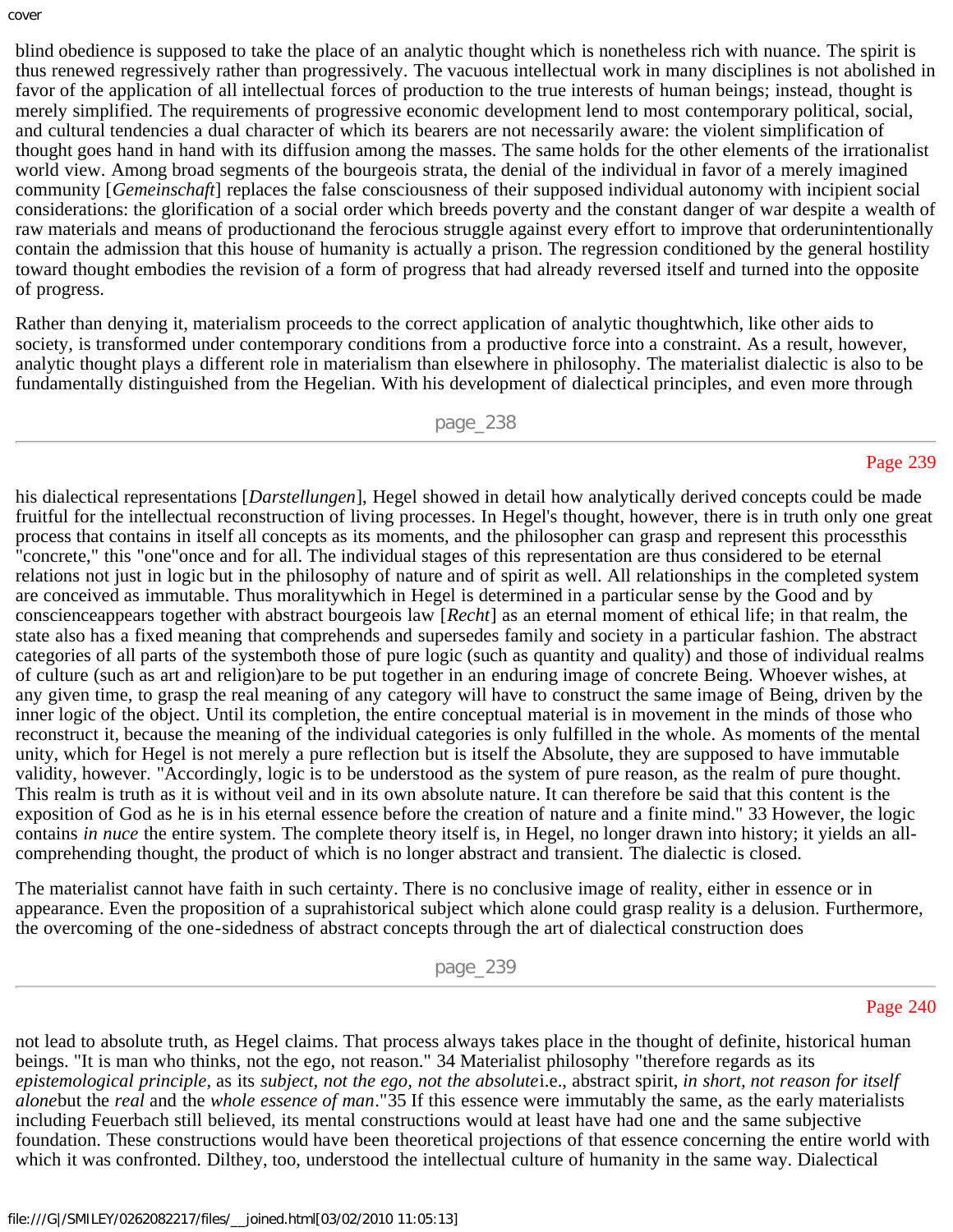materialism, however, understands the subject of thought not as itself another abstraction such as the essence "humanity," but rather as human beings of a definite historical epoch. Moreover, these human beings are not hypostatized as isolated units, closed off from one another and from the world; their entire being and thus also their consciousness depend upon their natural endowments every bit as much as upon the overall social relations that have taken shape in their time. According to materialism, therefore, the theory of the social life process is on the one hand the most comprehensive mental construction to which analytic research in all areas contributes; on the other hand, this theory is necessarily aimed at the intellectual and material situation, and the impulses deriving from it, that are characteristic for one of the various social classes. Many viewpoints, of course, are determined less by the psychic structure of a certain group in the production process than by the private peculiarities of their originators. Such opinions, however, either tend not to acquire social significance or receive a more or less unambiguous reinterpretation in the understanding of a certain class.

Since especially in the present historical period the solution of the decisive, real problems from which humanity suffers depends upon the outcome of struggles between social groups, a theory's significance is determined above all by the extent to which its principle of construction is codetermined by the tasks of such a group rather than by the private situation of its author. According to Hegel, the course of the universal dialectic is established by the immanent dynamic of the concepts; for materialism, in contrast, every dialectical construction is a product that human beings develop in their confrontation with their social and natural environment. The entire process of

page\_240

#### Page 241

developing such a construction, therefore, is guided not merely by the object but by the level of intellectual development and the conscious and unconscious strivings of the subjects as well. The formal criterion of truth does not alone decide the value of a theory. (How many investigations have been conducted during just the most recent past which fail to further knowledge one bit, but which may nonetheless claim to be true! How many writings have their *raison d'être* merely in their function of diverting attention from the decisive problems, despite the fact that they could not be accused of logical errors!) The value of a theory is decided by its connection to the tasks that have been taken in hand by the most progressive social forces in a given historical moment, and a theory is valuable not for the whole of humanity directly, but only for the group with an interest in those tasks. The fact that thought has in many cases distanced itself from the questions of a strife-ridden humanity is one of the reasons underlying mistrust toward intellectuals. The criterion for this distancing is not the unsophisticated consciousness; that criterion can only be the actual demonstration that the connection to the decisive questions has been lost. This accusation against an apparently free-floating [*unbedingte*] intelligentsiawhich is linked with that against rationalismis nonetheless correct to the extent that the disconnected character of thought does not signify freedom of judgment, but rather the insufficient control of thought with respect to its own motives. The surrender of a historically determined terminology, the constant coining of new concepts and the philosophers' starting-from-square-one, the preoccupation with neutral expressions and the search for originality are all manifestations of this tendency. The fault lies not with the intelligentsia itself, however, but with its insufficient connection to the relevant historical problems. The most abstract thought processes can have a more real meaning than an apparently concrete approach to a problem couched in the most everyday, commonplace terms. The craft and agrarian sphere are given preference here. The more the conscious connection to historical struggles is lost, the more strongly the philosophers insist that their thought stands on and is rooted in solid grounda notion whose untenability makes that inadequacy completely clear.

Concepts, judgments, and theories are phenomena that develop in the confrontations of human beings with each other and with nature. Utility is by no means the criterion of knowledge, as the pragmatists

page\_241

### Page 242

would have it; knowledge in the various realms of science and life can be distinguished in many ways. The claim that all knowledge is usefulthat is, that it must lead directly to the satisfaction of a practical needis false. But the theoretical need itself, the interest in truth, is determined by the situation of the knowers. If their fate, in which material and psychic factors are interwoven, leads to penetration of their intellectual labors by the needs of humanity rather than merely by private whims, those efforts can take on historical significance. A god is incapable of knowing anything because it has no needs. Thought processes are hardly guided in detail by the demands imposed directly by the material situation, but just as much by unconscious instinctual impulses which themselves ultimately comprise individuals' reactions to their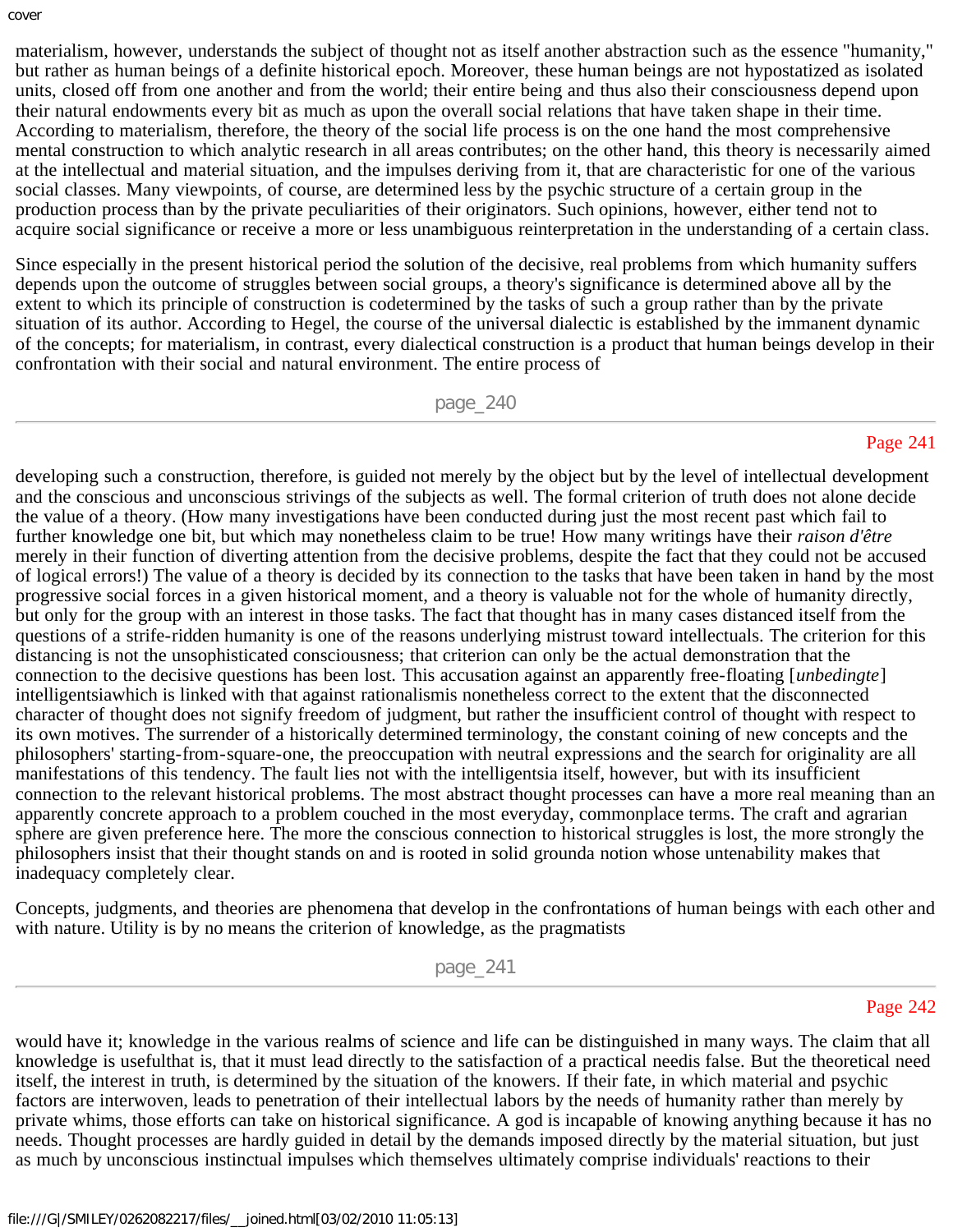situation in society. Regardless of its correctness or falsity, the need for self-affirmation that remains unsatisfied in real life can be expressed in a theory. Such irrational factors play a smaller role in the intellectual life of a group the less their situation drives them toward repressions; the intellectual task itself and the means to its resolution derive, however, from the demands placed upon specific people in a specific situation.

Even the establishment of truth according to the relevant criteriawhether through mere psychic processes (such as memory), through experiments, or through events independent of the subjecthas, as a procedure in the real world, historical conditions. The correspondence between judgment and the true facts of the matter is never given directly; there is no identity between the two. The problem that thought must solve, the manner of this thinking, and the relation of judgment to object are all transient. Nonetheless, in every given case there remains a distinction between true and false. The relativistic denial of this distinction contradicts itself. It is, for instance, quite possible to decide which of the many theories of the economic crisis is correct. True and false are distinguishable characteristics of theoretical constructs; they have to do with their relationship to the object. Human beings in the process of making distinctions by no means create this relationship arbitrarily; it is, however, mediated, and without this mediation there would be no truth. Theory is thus not a fact of nature separable from human beings. One cannot reflect upon one-self or indeed upon humanity as if one were a subject freed of definite historical conditions. To be sure, individuals may choose to disregard

page\_242

### Page 243

certain personal interests, to tune out all possible peculiarities conditioned by their own fate; nonetheless, every step of a thought process will be the reaction of a specific human being from a specific social class in a specific period. This is certainly obvious on its face, but the whole of idealist philosophy runs contrary to this manifest truth. In idealism, philosophical thought is understoodeither explicitly (as in classical German idealism) or implicitly (as in Berkeley)as something that appears to be carried out by empirical human beings, but which in reality is the timeless precondition of these empirical human beings, or at least a process independent of them. In the bourgeois age, idealist philosophy has largely replaced revelation, at least among the enlightened bourgeoisie. Comprehensive meaning, insight into the foundations of the world, is no longer promulgated from on high; instead, it is discovered or even brought forth by spiritual powers dwelling in each individual. The world view of idealism, like the affirmative content of religion, is supposed to bear not the traits of the socialized human beings who brought it about but the pure reflection of eternal orders. The irrationalist currents in idealism have nothing on the rationalists in this respect. To be sure, they replace analytic thought with intuition or other transient stimuli, such as feeling, joy, boredom, anxiety, credulousness, or fellow feeling, as the conditions of insight. 36 But the essence of which the individual becomes aware in this moodwhether it be life, existence, or communion [*Volkheit*]is considered the standard to which one can hold unconditionally, even if this consists only in the command always to call into question one's own principles and actions, or to affirm freely the place in which given individuals find themselves as a result of their fate. The solemnity accorded to certain positions and aims by idealist philosophy necessarily goes along with the incoherent notion of a timeless subject. By uncovering this connection, materialism dethrones the deified spirit more fundamentally than irrationalism, which rejects analysis in order to deliver itself over to blind faith.

Dialectical materialism recognizes the justification in the critique of merely analytical thought. Old and new philosophical doctrines that hypostatize the results of analysis and posit the products of abstraction as the foundation or the elements of being are one-sided and limited. The reified categories of irrationalist philosophy such as life and existencehowever much they may be held to be spiritually

page\_243

#### Page 244

motivated, historical, and concreteare no less abstract than the ontological principles of tendencies attacked as rationalist, such as the ego, the absolute idea, and the sum of sense impressions. Where the process from which they are derived is forgotten or considered insignificant, all these isolated unities today fulfill the ideological functions of fundamental metaphysical concepts. In contrast to irrationalism, materialism attempts to transcend the one-sidedness of analytic thought without dismissing it altogether. Dialectical theory itself has, of course, an abstract character. For despite the efforts to reflect the object in its various forms of development, the very act of observing itas well as every step of those developmental processesdepends upon specific historical conditions. Knowledge of the totality is a self-contradictory concept. Consciousness of one's own conditionedness, which distinguishes materialist thought, is identical in the current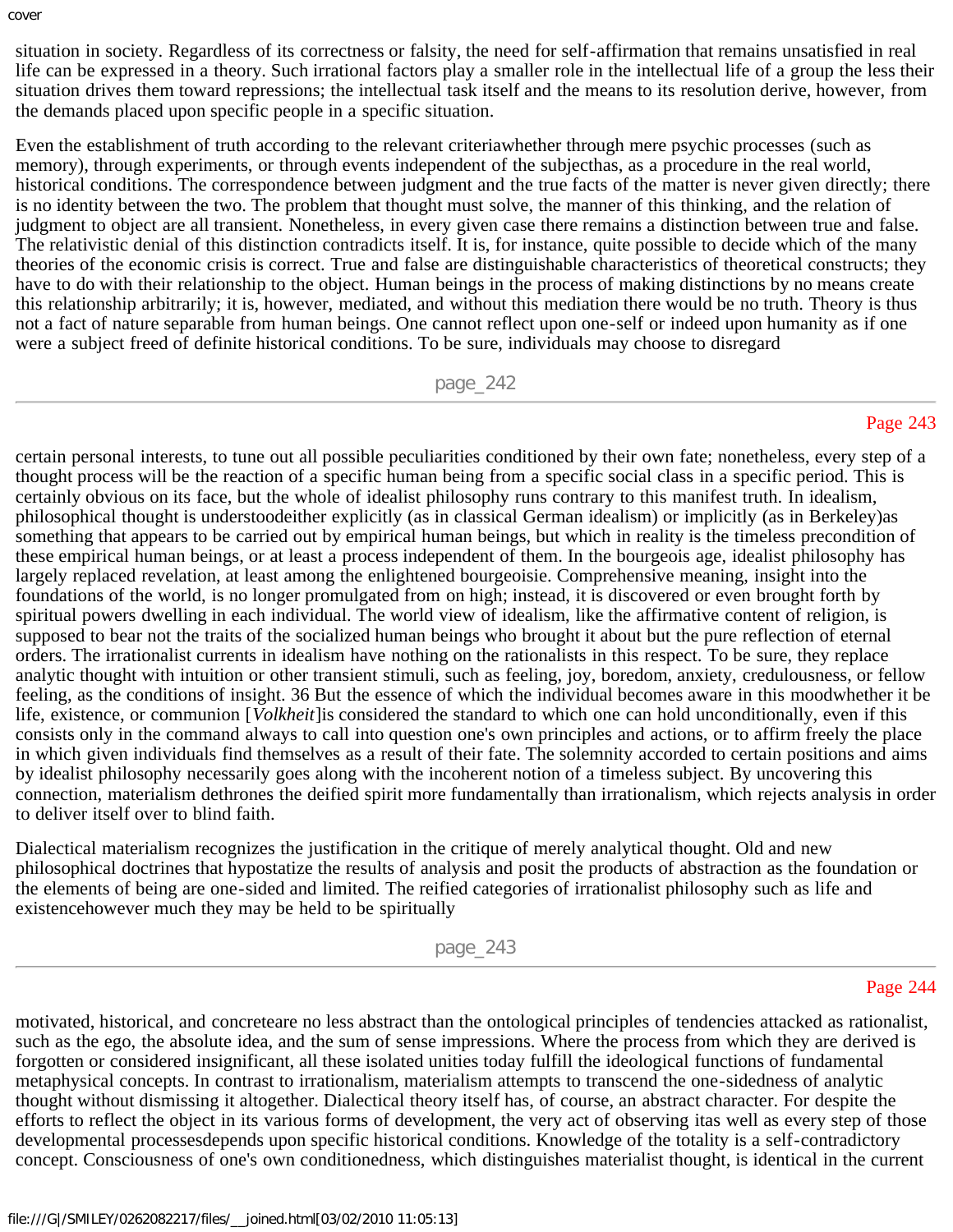state of theory with an understanding of the social conditionedness of individuals. Just as the notion of the autonomy and self-sufficiency of thought is intrinsic to the concept of the closed, monadic individual, the notion that every individual is caught up in the overall social life process belongs to the materialist view of the finitude of thought. In materialism, as in Hegel, the overcoming of the errors of abstract thought takes place through the attempt to grasp the individual categories as dependent upon the process that creates them. In materialism, however, this process itself is not viewed as intellectual in nature; its result is not the self-comprehending and thus infinite Idea. Rather, according to materialism, individuals with all their categories depend upon social development; this is laid out in the economic theory of history. Subject and object never entirely coincide here; rather, they find themselves in a variable tension according to the role which theory plays in society, and to the level of domination of human beings over each other and over nonhuman nature.

While society by no means comprises the totality of the conditions determining individual fates, and though individuals' membership in a certain social group does not necessarily entail that they must have the capacities and views typical of this group, such conditioning goes much further than is commonly assumed in philosophy and psychology, which are predominantly oriented to the individual. In addition to the fact that the factors determining the action of the members of a class, despite great variation among them, tend to be much more

page\_244

#### Page 245

unitary than they appear to the superficial observer, the genuine variations should not be considered simply "natural." As we now know, character differences derive not merely from conscious educational processes but even more from childhood experiences. The inventory of these experiences and their various causes are determined for the individual by the peculiarities of the family as they have developed in various social classes in the course of history, as well as by the particular fate of each family. Each personality has its own nature, but this nature is socially determined in ways not yet comprehended scientifically.

From this materialist conception of the individual derives not just materialism's critical stance toward the hypostatization of analytic thought (indeed, toward that of dialectical thought as well). Rather, this conception also constitutes the basis for materialism's attitude toward individualism, the second major criticism directed today at rationalist approaches in philosophy. To be sure, the actions and, more importantly, the happiness of individuals have always been functions of society. Yet in some epochs, above all in the early periods of capitalist development, individuals (socially determined, to be sure) in broad social strata were in a position to improve their situation through their own particular calculations, decisions, and undertakings. Due to economic conditions, the lives of human beings even in the most highly developed countries are, with ever fewer exceptions, dominated by factors that are not at all subject to their will. All their calculations of individual advantage are ineffectual with respect to great social events, such as economic crises and the wars so closely related to them. Indeed, the temporary successes of an individual or indeed an entirely successful lifeinsofar as the resolute individual does not belong to the small circle of the economically powerful or their immediate servantsseems like a mistake, one of the minor inaccuracies in the apparatus that can never be completely eliminated. In earlier periods, materialism justifiably exhorted human beings to look after their individual well-being; today it clearly grasps the nearly complete hopelessness of such activity. Attention to personal fate has been widely transformed into participation in social struggles. This should not be misunderstood in a mechanistic fashion. Those who work on social tasks in the sense of materialist theory do not seek to pursue, on the basis of abstract considerations, their own well-being via social change.

page\_245

### Page 246

This would indeed be an extremely one-sided kind of thought that would prove vain simply due to the time span of social change. The transition from individualistic thought to knowledge of the social situation is characterized less by individual subjects changing their views than by correct theory being taken up by social strata especially prepared for this by their position in the production process. In the contemporary social order, great masses repress for long periods their understanding of the hopelessness of individualistic striving, no matter how clearly this may be demonstrated to them practically and theoretically. The conditions of socialization to be found among most social groups contribute to the steady reproduction of psychic mechanisms through which this knowledge is perceived as intolerable and processed accordingly. Such knowledge, so painful from the perspective of the immediate interests of the individual, is suffered only when individualistic values are no longer felt to be the highesteither in the sense of a good personal life or of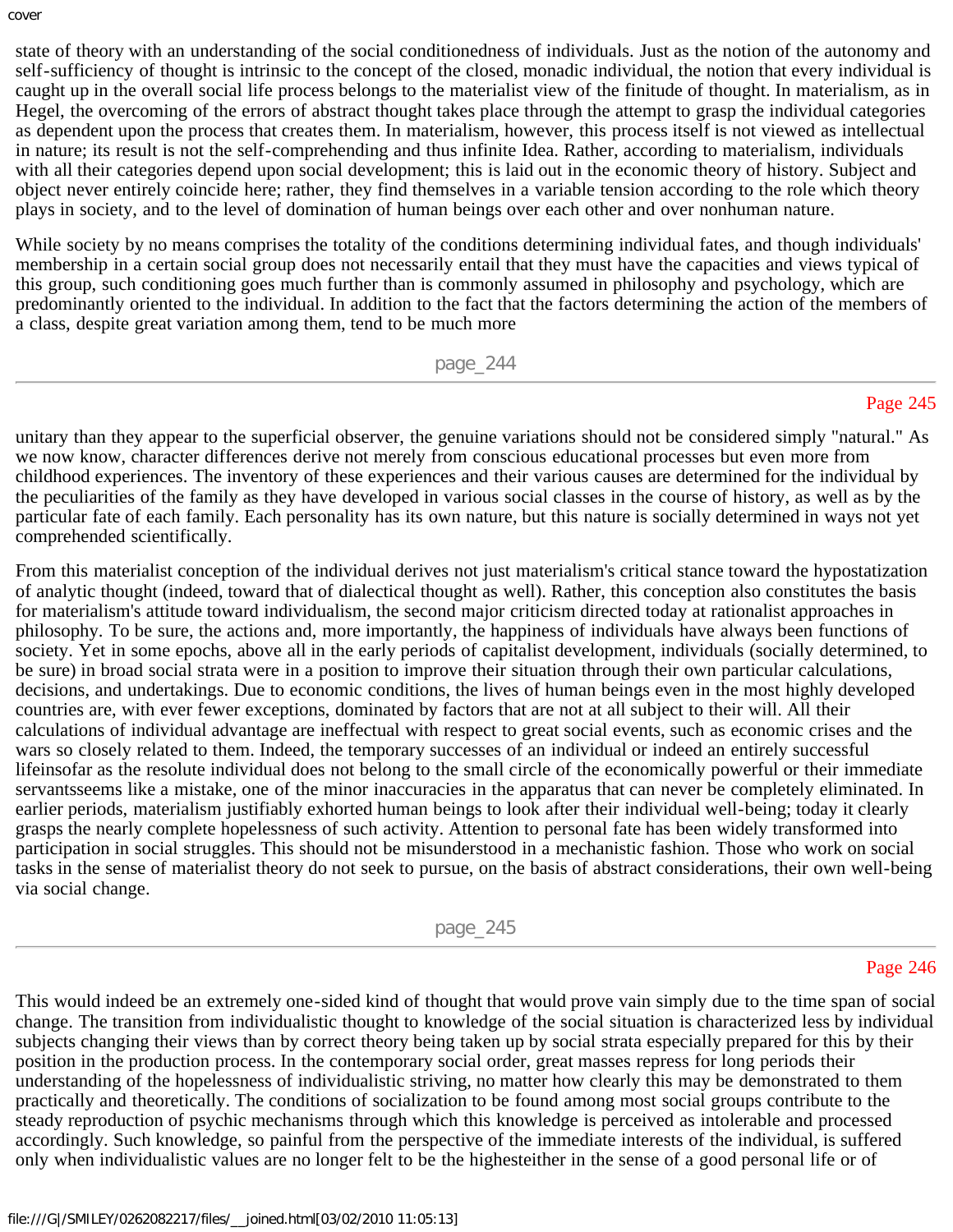individual mobility. The type of person in whom the clear knowledge of the contemporary situation of society really gains force transforms the meaning which this knowledge had in the skeptical reflection of the disappointed bourgeois. In this type of person, knowledge constitutes a progressive force. For all those who are condemned to a hopeless existence by the maintenance of obsolete forms of social life, it points toward a goal that can only be attained through solidarity: the transformation of this society into a form adequate to the needs of the whole society. In this solidarity, self-interest is not utterly rejected, foras insight into the hopelessness of individual striving in the world as it isit constitutes a constant stimulus to activity. But self-interest loses the character intrinsic to it in the bourgeois eranamely, its contradiction to the interest of society at large.

The irrationalist concept of "decomposition" ["*Zersetzung*"] connects the objection that thought destroys the object with the accusation that it is also individualistic. This concept aims not only at the attitude of human beings who, incapable of surrendering to the great matters of life, conceptually pick apart the experiences others find inspiring. It also asserts that the analytic devaluation of everything significant takes place in the service of an individual preoccupied only with selfpreservation and indifferent to the rest of society. Rationalist critique is attacked not only because it exposes religious, metaphysical, or other

page\_246

### Page 247

ideological doctrines to thought and thus to the danger of a just demise, but also because it measures norms and values against individualistic ends. Cartesian rationalism was indeed individualistic to the extent that it viewed the contradiction involved in judgments against innate human reason as the criterion of the falsity of those judgments. Increasingly, the standard for norms and theories became an individual posited as absolute, and the various ends of the monadic ego were hypostatized. Contrary to the axiom of the equality of human beings, which the bourgeoisie transformed from a demand into an assertion after its ascension to power, individuals are historically determined. The socially conditioned differences are great enough. In contemporary irrationalism, these differences are mystified as ''natural" and God-given just as they were during the time of slavery; in the liberal period they were dogmatically denied. An individual exclusively oriented to economic advantage appeared as the prototype of the human being. Its *ratio* became *ratio* as such; purposive activity was reduced to concurrence with its ends and, ultimately, with the ends of a social enterprise following its own dynamic. The foundation of this development lay in the principle of the free commodity economythe same one which, after promoting the whole of social life, has today become a fetter. In it, the law of economic utility dominates the psychic reactions of human beings like a natural law. Irrationalism discards the type of thought that corresponds to this law. It opposes self-interest every bit as much as it opposes the Understanding.

The rationalist division of the individual into the two independent halves of body and mind had withdrawn all unconscious and half-conscious psychic activity from scientific theory. With a few exceptions in French psychology (especially La Rochefoucauld and Vauvenargues) and German philosophy (especially in Goethe's theoretical writings and in romanticism), the genuinely emotional part of human life received attention only in literature. Nonindividualistic impulses were thus withdrawn from the attention of rationalism; its psychology become the theory of "self-interest." 37 Modern irrationalism is to be credited for attacking this deficiency. At least initially, Freudian theory, which belongs according to its structure to the liberal period, understood the individual as the product of a conflict between conscious and unconscious, a dialectic between the ego and the id that plays itself out under the compulsions of the social environment.

page\_247

### Page 248

Irrationalism, however, began to deify the unconscious. It dogmatically singles out individual factors that are quite vague theoretically, such as the unconscious influence of historical rootedness, race, or landscape, and puts them directly in place of individual rational thought, which it denigrates. But it is just as great a mistake to reduce the conditioned quality of thought, which is guided by the entire life situation as well as by the object, to allegedly eternal individual factors, as it is to deny this conditioned quality in the rationalist manner.

The laying bare of pure egoistic reflection, of "self-interest"like that of analytic thoughtcontains a correct insight in incorrect form. Action oriented only to individual values is today futile for the great majority of humanity. The concentration of all concerns on mere survival, the greatest possible accommodation of one's own life to given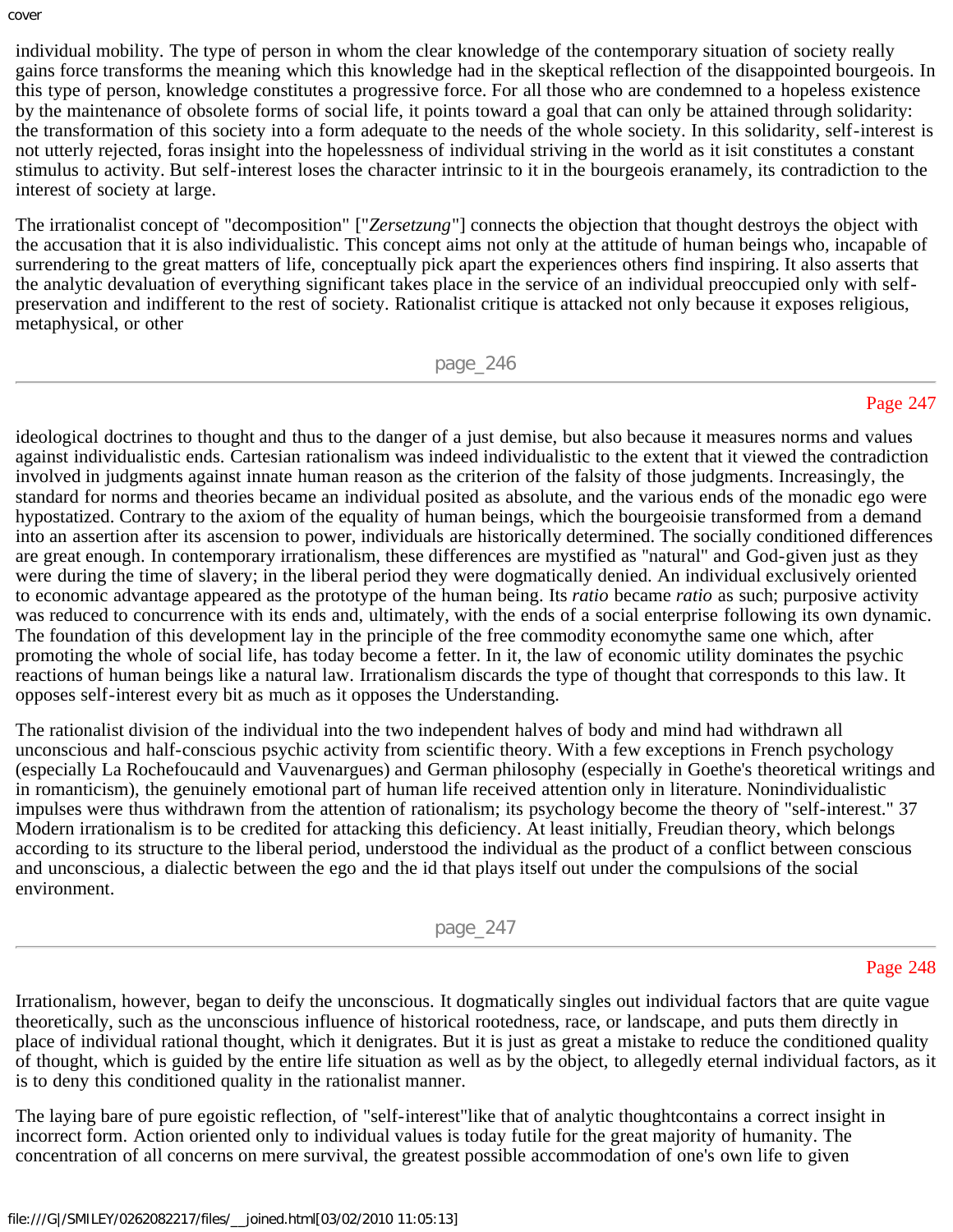circumstances, the constant measurement of all events against one's own well-being and that of one's immediate group constitutes the appropriate form of reaction of enlightened individuals in a declining economic situation. To the extent that it has exclusively this quality, thought is indeed not rational but rationalistic. But if it is true that the individual is dependent upon the whole of society, and attention to the whole has to stand today above blind devotion to individual interests, the foundation of this truth lies in the fact that society in its current form stands in contradiction to the selfinterests of most people. According to materialist theory, the task is not the suppression of those interests but the overcoming of this contradiction, which can be resolved only by a definite transformation of the relations of production, the basis of the entire social order. In contrast, irrationalism denies the right to individual self-preservation and sees the whole as the meaning and aim of all human activity, as if the interest in the whole were mediated by unconditional subordination rather than by the interests of the individuals for themselves and their kind. Just as it wishes to derive the image of living processes from immediate experience rather than through intellectual reconstruction from the results of analysis, participation in social and political events is supposed to take place not with respect to the real needs of human beings but rather through the individual's unreserved surrender to the whole as it is. In both respects, irrationalism makes itself the servant of the powers that be. As demonstrated above, hostility to thought protects only

page\_248

#### Page 249

untruthnamely, the false contents of metaphysics and religion. Surrender to the whole, to the "common good," is an especially welcome principle to a bad form of rule. As long as the whole is not constantly judged against the standard of human happiness, the notion of the "common good" is just as dogmatic as that of self-interest. Without the fulfillment of the Hegelian dictum that the "end [of the state] is the universal interest as such and the conservation therein of particular interests since the universal interest is the substance of these,'' 38 the demand of total surrender to the interests of the state remains mere dogmatism.

From the point of view of world history, the pressure exerted upon large backward strata in town and country to learn to repress their own narrow interests may be a treatment that would be unavoidable in other circumstances as well. Corresponding to their obsolete mode of production is an intellectual attitude which makes possible only an assimilation to the contemporary state of knowledge mediated by authority, not a rational one. The demand of a sacrifice of one's own interests, the call to discipline and heroism, and the praise of poverty are directed primarily to the progressive social groups, however, which have the universal interest much more "as their substance" than is the case with the various "totalities" in the name of which that demand is raised. As with its attack on thought, therefore, irrationalism falls well behind liberalism in its otherwise correct critique of individualism. It is a "countermovement." In criticism, in destructionwhich it detests in principleit remains successful. In "creation" ["*Aufbau*"]which it affirms as a principlein the conquest of new realms of life, it is capable of achieving anything only to the extent that the elements opposed to irrationalism necessarily come to effect in it: with the aid of thought and of the motor of particular interests.

The striving for mere self-preservation, the purely egoistic aim next to which other instinctual impulses pale, typifies today's miserable life. If this insight is transformed from a theoretical reflection into a principle of domination, it takes on a particular ideological function. The philosophical irrationalism of Nietzsche and Bergson had challenged the dominant strata themselves to resist their economically conditioned inner impoverishment by reminding them of their own possibilities, the possibilities of "life." When the dominant invoke the

page\_249

Page 250

same challenge vis-à-vis the larger society without offering a rational justification connected to individual self-interest, it becomes a convenient rationalization for demanding that these people suffer patiently the life of privation they must lead under prevailing conditions. It entails the denial of accountability. While rational thought cannot be narrowedas extreme liberal ideology would have itto the standard of egoistic ends, rational justification of any action can ultimately be related only to the happiness of human beings. A government that scorns any demonstration that its actions have this significance for the governed is mere despotism. Despotism need not be necessarily bad or even retrograde; the zenith is long since past of those theories of the state that treat the forms of government while ignoring their content, and that devote more attention to the representation of interests than to their fulfillment. There exists such a thing as an enlightened, indeed a revolutionary despotism. Its character is determined by its relation to the real interests of the masses subject to it. There is no unconditional standard against which to judge this relation in various periods, if for no other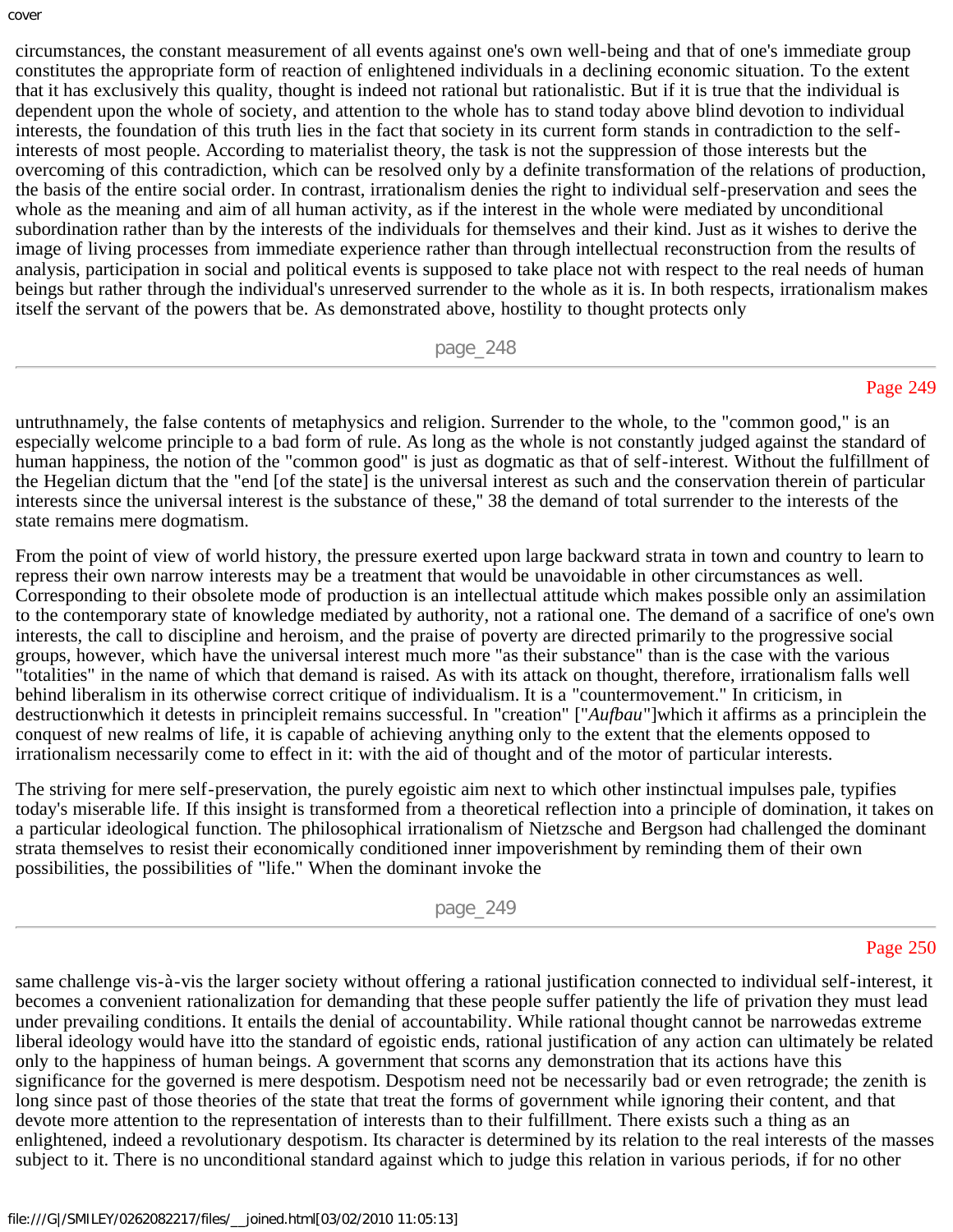reason than that the harshness and injustice of despotism is to be explained not alone in terms of its rule, but also with respect to the general level of development of the subjugated masses. Nonetheless, during the whole of the modern period their social function, their progressive or reactionary significance, is determined by the extent to which their exercise of power corresponds to either general or particular social interests. Even if one were to consider the most gruesome periods of human history only teleologicallythat is, with respect to their evolution, their development toward a stage in which they kept in mind "a few basic requirements of communal living" 39the aim of this development can only be defined in terms of specific human interests. At present, the contradiction between the life interests of human beings and the maintenance of forms of life that run counter to these interests dominates all historical events. By denying the individual interests of the masses via the demand of thoughtless obedience and blind sacrificeinstead of transforming them through reflection on the foundations of the social process and raising them above the mere pursuit of advantageirrationalism today unconsciously serves the particular, indeed unconcealed interests of the dominant, who continue to benefit from the persistence of the given in its old form.

page\_250

Page 251

The logical error here lies in the undialectical usage of the concepts "whole" and "part." To be sure, in contrast to the positivist methodology of liberalism, the whole is correctly understood as not simply more than but something entirely different from the sum of its partsor, better, the sum is a limiting case of the whole. This insight was already present in the irrationalist critique of abstract thought. In the exclusive emphasis on the independence of the whole, it expresses "only the tautology that *the whole as whole* is equal not to the parts, but to *the whole*." 40 From this perspective it appears that the relationship between whole and part is one-sided, so that the part in the whole seems to be determined by the latter alone and not at all by itself. The simplistic truth that the whole is nothing without the partsto which the positivist theory of knowledge holds one-sidedlyplays a subordinate role in the irrationalist theory of totality. It must be understood, however, that the dynamics of every whole, each in its own way, are determined just as much by its elements as by its own peculiar structure. Indeed, in human history, the point is precisely that even the structure of the whole, the forms of social life, fall under the control of their elements, namely the human beings living in them.

In the liberal period, and certainly in that following it as well, society and its institutions, the whole of cultural life, were only apparently governed by human beings. They imagined that they made the important decisions themselveswhether in their social undertakings, in parliaments, or in the person of their political leaderswhile precisely the sphere that ultimately determines the course of history, namely the economic sphere, was withdrawn from any rational control. The necessities that arose from it, the genuine questions of human survival, thus operated blindlythat is, with the unnecessary development of social deprivation, wars, and regressions to barbaric social conditions. Because the human productive process lacks any true organization or control despite all the monopoliesindeed, because, as isolated attempts at organization, modern monopolies multiply the general disorganizationthe whole of social life, which in the end depends upon economic factors, is withdrawn from human will. It confronts individuals as an alien power of fate, as nature. Chance and death rule over life, however, precisely to the extent that conscious beings are determined by blind nature, and to the extent that the realm of freedom is limited by that of necessity. It is therefore

page\_251

### Page 252

crucial that the social whole not just apparently but actually comes under the control of its parts. At the same time, these parts will continue to be dominated to a certain degree by the whole, for what they create must in turn influence them. This is obvious; it is an axiom that holds for all living processes.

The undynamic use of the concepts "whole" and "part" lies at the root of the irrationalist conception of individual and community [*Gemeinschaft*]. At present, this usage is especially prominent in the universalistic philosophy deriving from Othmar Spann. Two particular methodological errors dominate contemporary talk about the individual and the community. First, the unique character of the process being investigated, in which the totality and the elementary factors determine each other in different ways, is inadequately considered in the one-sided determination of the relationship. This error finds expression in conclusions that can hardly be surpassed in their metaphysical primitiveness, but which are therefore easily comprehensible. For example, it is said of the assertion "The whole precedes the parts" 41 that this does not refer to a causal relationship, but only to logical priority; causal reasoning has ''no place in thinking about society."42 It quickly becomes clear, however, that only terminological and not substantive significance is imputed to this position,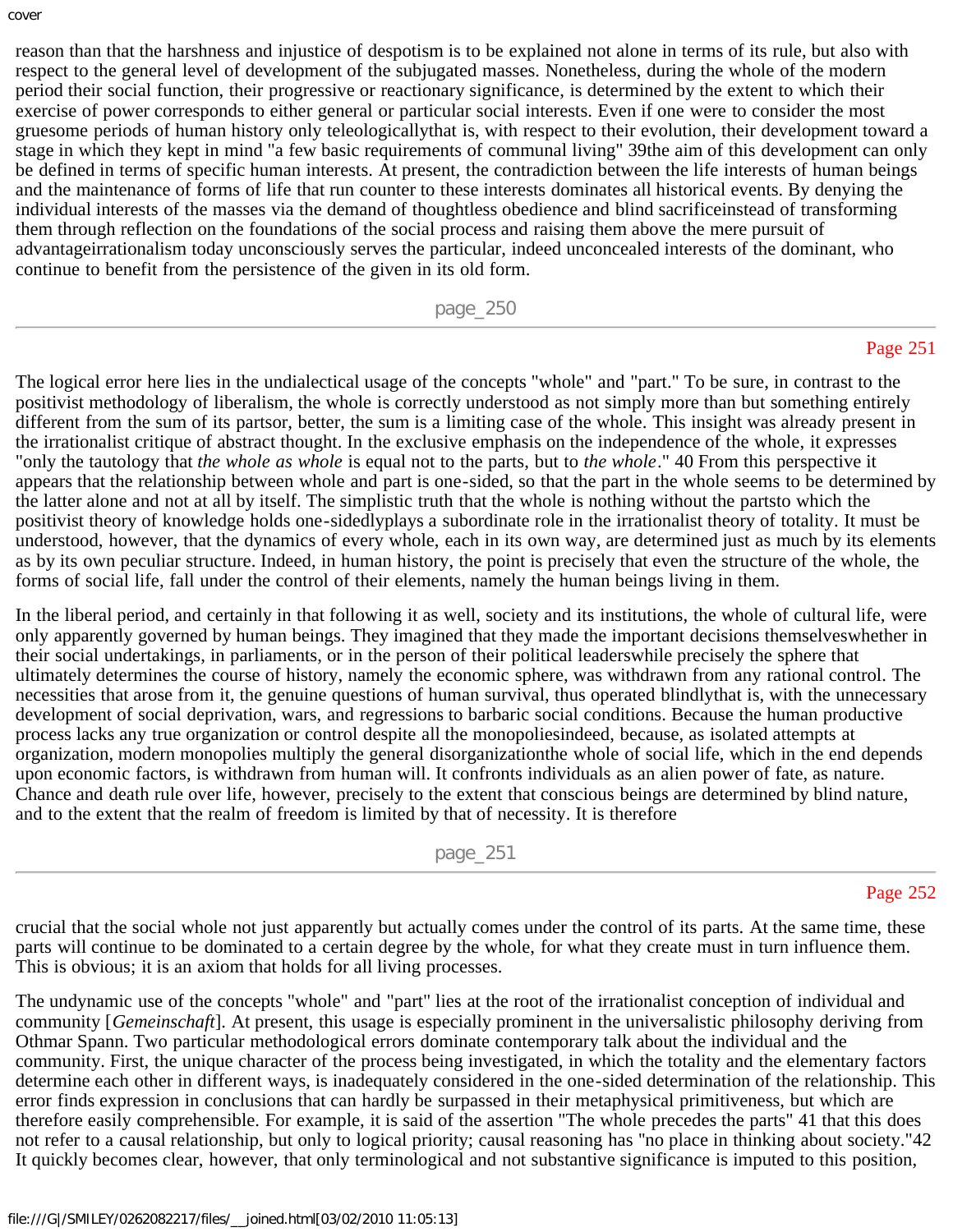for the assertionmeaningless in purely logical terms, to be sureis blithely related to genetic problems of reality. Its application to social questions is entirely mechanical:

Once the fact is recognized that spiritual community or totality [*geistige Gemeinschaft oder Ganzheit*] constitutes the foundation and essence of all social phenomena, it becomes obvious that the quintessential reality lies in "society," and that the individual emerges derivatively (as a part) from it. The individual reveals itself now not as self-generative (autarkic), but as a member; society not as an agglomeration, but as a totality that divides itself up.43

Thus emerge two characteristics: (a) the whole, society, is the true reality; and (b) the whole is the primary (conceptually prior); the individual exists so to speak only as constituent part, as a member of it, and is thus derivative.44

Most contemporary philosophical and sociological discussions of the individual and community tend to be based on equally loose perspectives. They are in no way superior to their individualistic opponents, who maintain the reverse thesisnamely, the logical and ontological

page\_252

### Page 253

priority of the parts over the whole. Indeed, these are nearer the truth to the extent that their doctrine is accurate for the mechanical natural sciences, at least superficially, and to the extent that, in sociology, individuals have priority at least in the sense of the pursuit of control over society as discussed above. Neither party sees that the exclusive emphasis on one side of the relation is "an empty abstraction"; they both fall into pure metaphysics.

The contemporary discussion concerning the relation between the individual and the community contains still another error, however. The problem tends to be stated not in conscious connection to the real needs of specific groups of peoplethat is, in terms of historical praxisbut rather as if active human beings had to orient themselves forever in the same way toward the universally valid answer to the philosophical problem of whole and part, individual and community. Philosophical conclusions are taken as eternal norms that give meaning and aims to action, instead of as a moment in the mastery of the tasks of human beings which, to be sure, has its own effect. Philosophers believe that they determine the aims of human beings and, due to a lack of clarity about the implication of thought in the real needs and struggles of those human beings, fall into blind dependence upon the powers that be. Investigation of the relation between whole and part in the abstract realm of logic, or a fundamental examination of the individual and the community, may play a minor role even in the theory involved in the struggle for an improvement of contemporary society. But rigid norms derived from such investigations can only perform extrascientific functions. Recourse to such distant problems, conceived as eternallike the return to a supposedly original, actual, or genuine (in any case, prehistorical) essence of human beinghave an ideological function insofar as they are undertaken with respect to a goal for which they are unsatisfactory in principle: namely, the attainment or justification of a certain behavior demanded of human beings consisting in passive subordination. The notion rarely arises that ontology, anthropology, folklore, or psychology are mere derivatives from the past and not models for the future. Indeed, not only the prehistory of humanity but extrahuman nature as well are supposed to serve as ideals. If a misbehaving child wanted to point to its "nature" or a petty trickster to the pursuit of power as a primal human drive, one would certainly point out to them that human beings

page\_253

Page 254

are supposed to outgrow such impulses. The philosophers, however, serve up the most tasteless comparisons from theories of plants, races, and evolution as justification for the miserable condition of the world today. Such considerations from distant areas of knowledgeand, even more, of ignorancecan only confuse human ends. These certainly depend in various respects upon the current state of scientific knowledge. Max Weber's radical separation of ends and science is untenable. But even an advanced sciencenot to mention contemporary philosophical biology 45is incapable of prescribing the ends, or of grounding or `justifying them by itself alone. Rather, in the struggle for a better order, the refinement of theory plays an important role as a critical, corrective, forward-driving, and strengthening element. If one presses contemporary science and philosophy for an abstract demonstration that the community is always everything and the individual nothing (with the exception of a few heroes), these efforts have little to do with the progressive function of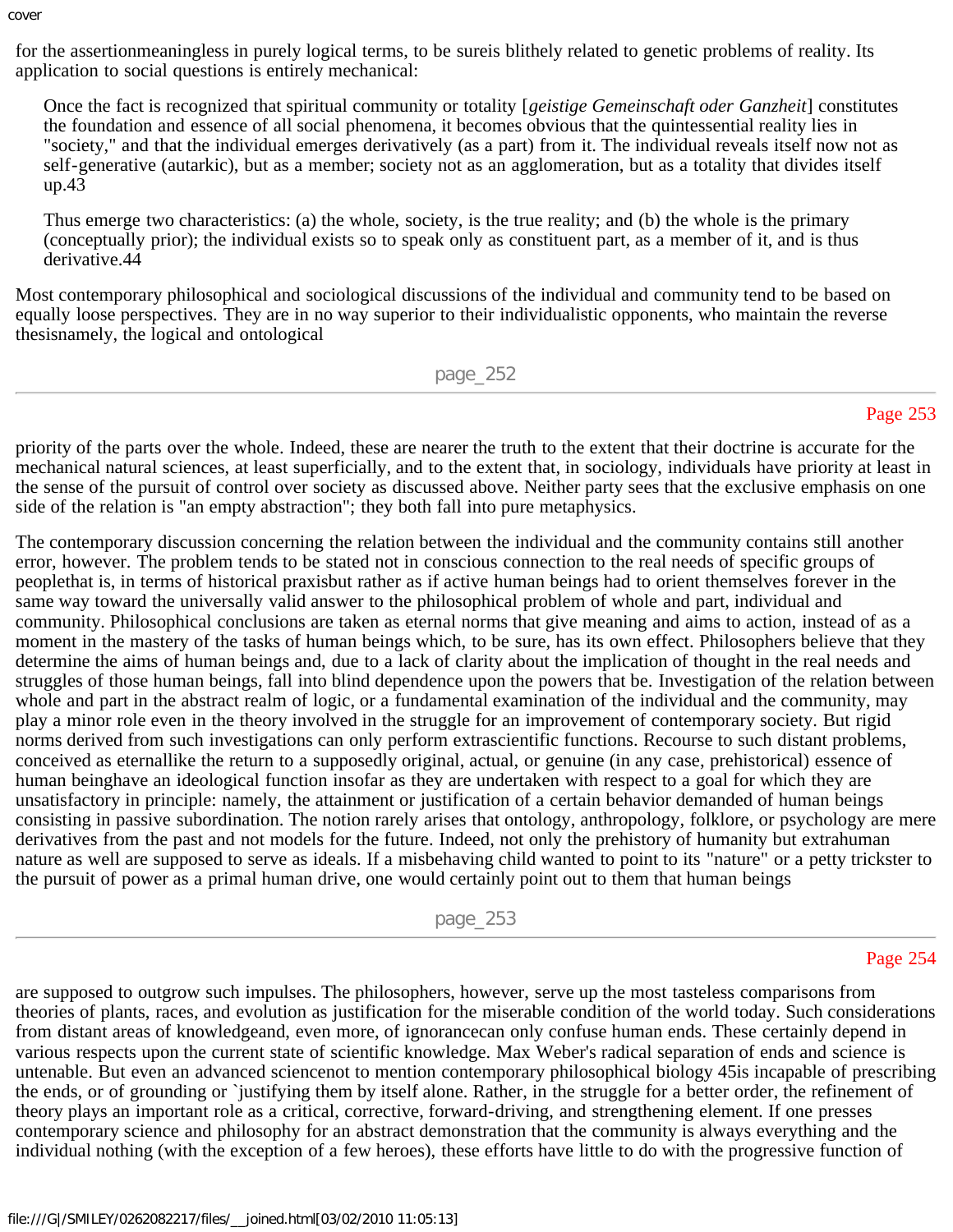science. They belong to the history of ideological methods of domination, not to that of human knowledge.

Irrationalism does not surmount merely individualistic thought with the aid of the insight that the vast majority of humanity has a common interest in the rational organization of society. On the contrary, it demands the renunciation of individual happiness in favor of metaphysical essences. Knowledge of the causes of mass miserywhich consists in the current poverty, and in the prospect of a painful demise in the wars connected with this systemwould facilitate a change in humanity not `just with respect to its consciousness, but indeed to its entire psychic essence. The straightforward preoccupation with personal gain, the exclusive orientation to economic advantage, and "rational" compulsions have taken on a life of their own in the course of the bourgeois era. They have reduced the human beings of those strata that still think they have a chance in the current system to automata of individual self-preservation. The impossibility of adequately satisfying the individualistic instincts denies the real individual as the meaning of life, and the given community is thus put in its place as the true self. Accordingly, these individuals divert their unfulfilled desire for upward mobility in part toward the collectivity to which they belong, and in their thoughts and feelings ascribe directly to the state those individualistic values that the liberal epoch had instilled in

page\_254

### Page 255

them. They satisfy their own desires, as socially prescribed, through representative individuals. Individualistic thought is thereby hardly overcome but simply transferred. Correspondingly, rationalistic considerations that are supposed to be negated in the individual are viewed as highly legitimate. With respect to the state, thought can hardly be egoistic enough. In contrast, the rational concept of community rests on the recognition of common life interests. These interests bind together those dominated groups who, as a consequence of the contemporary social order (which is promoted, even eternalized by irrationalism), must injure each other in peace and destroy each other in war. The apparent but also partially real conflict of interest among human beings divided into nationswith which the world view of irrationalist philosophy may with some rational justification connect in its call for the subordination of the individual to the wholederives from the retrograde organization and division of the world. At one time, this meant the advancement of life; its persistence today is in the interest only of a tiny portion of humanity, which must transform this conflict of interest or face its demise.

By ideologically [*weltanschaulich*] glorifying the economically determined denial of instinct, irrationalism contributes to reconciling human beings to such denial. Irrationalism facilitates the adaptation of the masses to their current situation and, through the psychic satisfaction that it offers, puts in the service of the dominant politics forces otherwise unavailable to it. The notion that the immediate gratification of the physical needs of the masses can, at least partially and temporarily, be replaced with substitute satisfactions is an important social-psychological axiom. The mental attitude that arises everywhere on the basis of the adaptation to poor conditions of existence with the aid of contemporary irrationalism is a certain kind of willingness to sacrifice. Human beings are just as fixated upon individualistic values in this ascetic attitude as they are in the most brutal egoism. Here, however, these values are transferred positively to the whole, and appear in the individual itself with reversed premises: in place of personal power stands only obedience; in place of wealth, poverty; in place of libertinism, chastity.

In a life that transcends the bourgeois forms of existence in a progressive sense, individualistic values are neither opposed nor suppressed, but recede behind the aims decisive for the entire society.

page\_255

### Page 256

The morality of sacrifice and self-abnegation derives, in contrast, from the adaptation of egoistic beings to a situation which makes impossible the adequate satisfaction of their instincts. In this case, individuals only change the manifestation of their drives, and even with this transformation at least a portion of the egoistic drive [*Triebmasse*] remains. Next to their asceticism, therefore, a bit of wild self-interest, ambition, and striving for social power tends to live on in the hearts of those ready to sacrifice, and finds expression wherever reality allows it a little room. The fact that denial is exercised consciously for the sake of the existing community in no way entails that the capacity for love supersedes the instinct for self-preservation in the character of these human beings. In such a case, the notion of sacrifice would certainly not play so important a role in their attitudes, and their attitude toward the world would hardly have the "tragic" cast upon which contemporary literature puts so much value. Nor does the concept of community at issue here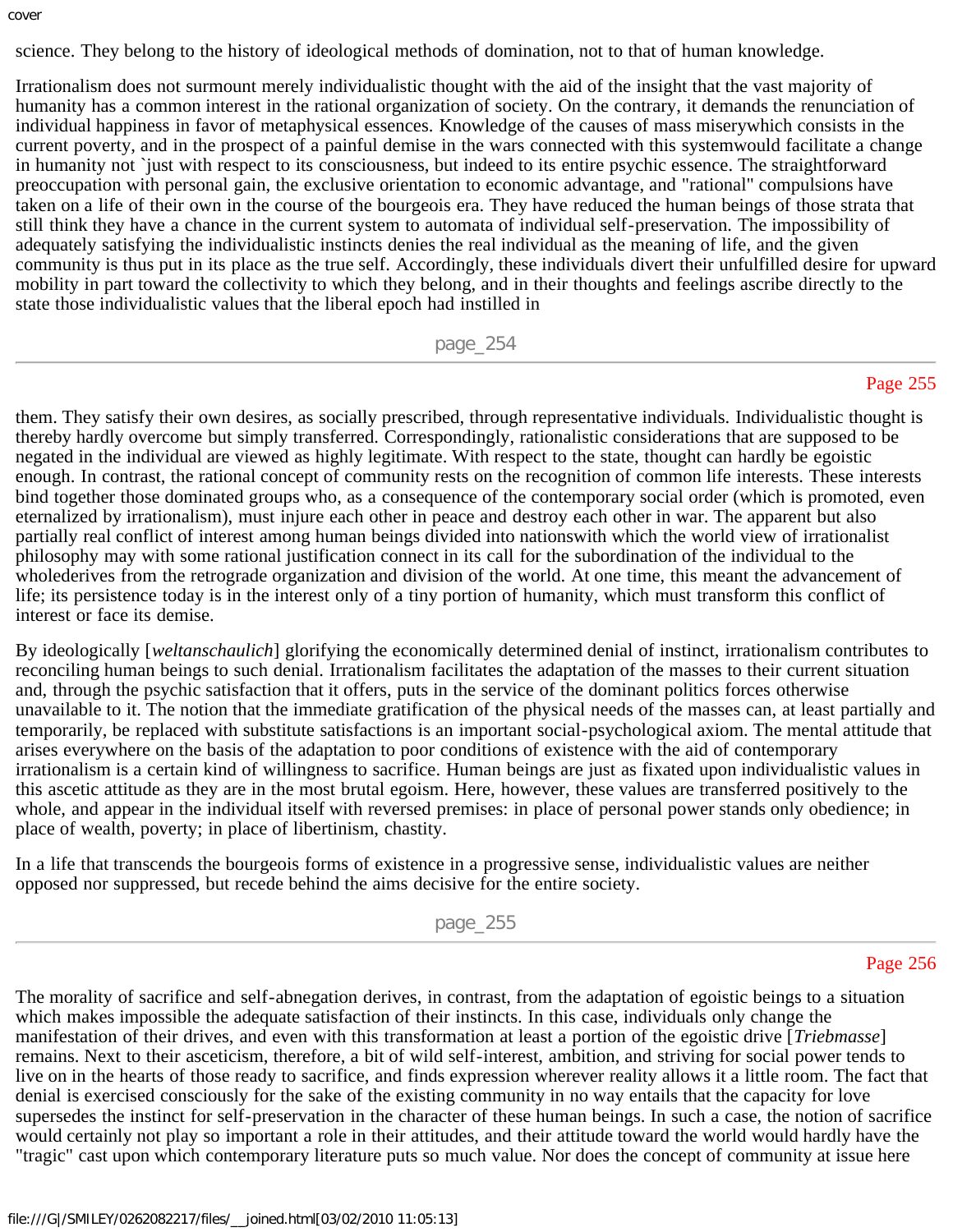rest upon insight into the common sources of one's own impoverishment and that of others; if this were the case, it is primarily impoverishment that would be perceived as shared, and community as the mark of social life would appear not as real but rather as something that still remained to be achieved. The community to which sacrifice is related is simply posited from above as an essence to be venerated. It can be promulgated as something apparently existing because its realization is not merely distinct from the fulfillment of material demands, but has nothing to do with them. It is a symbol by means of which individualistic drives are reversed and reconciled with things as they are. Psychic forces which otherwise could have been directed toward changing that reality now operate in the service of maintaining a system that runs counter to the interests of most individuals. To the extent that this system sustains and renews the life of the societydespite the accidental character and the tremendous losses with which it does sosurrender to the existing, taking action in the interest of this bad reality, is not completely without a positive, rational foundation. At the same time, the struggle for its transformation must at first cripple some of the forces toward whose liberation that struggle aims. All activity in this contradictory reality has itself a contradictory character. The renunciation of individual interests and their transferrence to the symbol of the community may therefore be relatively useful and rational not only for the most

page\_256

#### Page 257

economically powerful, but for a time for other strata and indeed for the majority within a given structure of power as well. From the perspective of the theory as a whole, however, this rationality appears in its limited nature. The small advantage that human beings within one of the contending power groups might gain at the expense of another by throwing into the scales their claim to happinessindeed, their very livesis purchased not merely at this cost, but indeed with a prolongation and exacerbation of the senseless misery, and with the injustice and barbarism in the entire world. The implications of this condition must ultimately affect those who originally had the advantage. Irrationalism retains this awareness of the senselessness of sacrifice for the individuals who make it; indeed, this awareness belongs to its essence. In its eyes, therefore, the victims of our era "must be the more highly esteemed as they have been brought to the edge of senselessness." 46

The psychological mechanism through which the transformation [*Vorzeichenänderung*] of instincts takes place has been widely studied in psychology. With the concepts of ambivalence and reaction formation, Freud described the fundamental characteristics of psychic life.47 It was above all Nietzsche, however, who understood the social significance of the psychic capacity for making a virtue of necessity by way of a reinterpretation of powerlessness. According to him, the ascetic ideal is "a dodge for the preservation of life."48 He has studied in detail the psychic means by which the underclass resists the depressive effects of the economic sacrifice demanded of it. In addition to the "hypnotic damping of the sensibilities," he mentions "mechanical activity, with its numerous implications (regular performance, punctual and automatic obedience, unvarying routine, a sanctioning, even an enjoining of impersonality, self-oblivion)."49 Of course, Nietzsche's analysis relates in the first instance to the priest. He describes the priest's technique, however, in a manner quite appropriate to recent irrationalism:

All he has to do, especially when dealing with sufferers of the lower classes, slaves or prisoners (or women, who as a rule are both things), has been to exercise a little art of name changing in order to make them see as blessings things which hitherto they had abominated. The dissatisfaction of the slave with his lot has not, at any rate, been an invention of the priest.An even more highly prized specific against depression has been the ministration of

page\_257

Page 258

small pleasures, which are readily accessible and can be made routine. This form of medication is frequently associated with the preceding one. 50

Social development since Nietzsche has, however, in many ways outpaced his investigation, which referred primarily to the practice of Christianity and which only captured some of its historical functions. Though in the modern period religion had assumed certain humanistic traits, it now adapts itself to changed circumstances by its broad forfeiture of these traits, and has moved strongly in the direction of the biological side of Nietzsche's philosophy. Furthermore, in its efforts to overcome dissatisfaction, it has been substantially supplemented by new socializing forces. Despite its inadequacies, however, Nietzsche's "revaluation" also retains its significance for these new social functions. Symbolic categories of another order replace religious concepts, or they are both valid together. That which in religion is demanded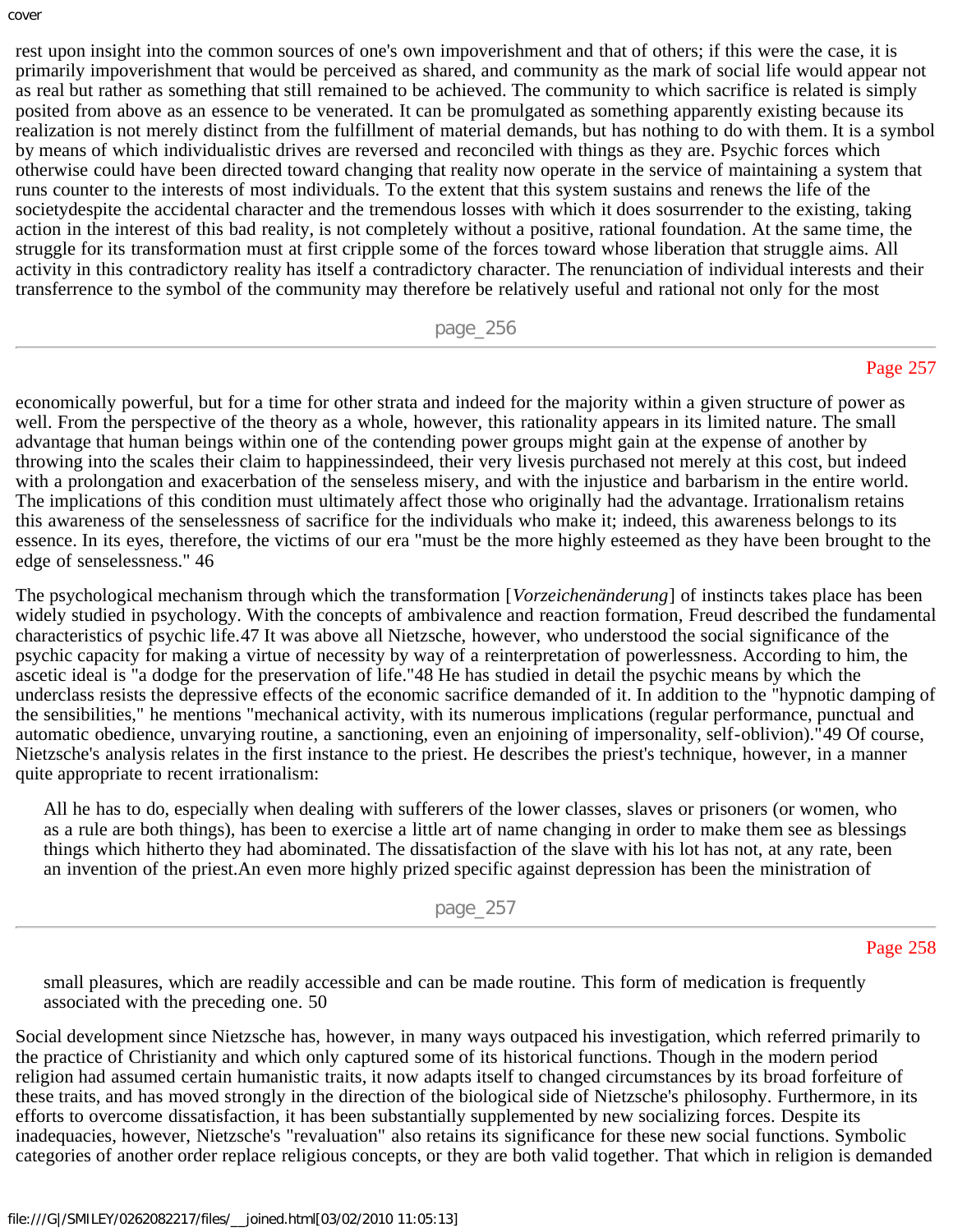for the sake of God now takes place for the whole, for the community. The true lifewhich was once to be achieved through graceis now supposed to emerge from a vital connection to nature, from the powers of blood and soil [*Blut und Boden*]. Contrary to a declining rationalism, it is correct to say that the Understanding is not wholly created of itself, and that intellectual powers are an expression of the overall human condition. This view is unjustifiably hypostatized, however, where the differences in this condition among individuals and peoples are conceived as directly posited by nature, and not as the result of a developmental process including both social and extrasocial factors. Nature is thus arbitrarily given evaluative accents according to which group is referred toone's own or one's opponents. Occasionally, it is confused with God or, indeed, deified.

Materialist thought cannot offer a view of the problem of sacrifice that is valid once and for all; it is not radical in the manner of metaphysics. The historical tendencies with which it is connected are co-determined by the threat to individual happiness and life, but it is not oriented merely to the self-preservation of the individual. For materialism, existence is by no means the highest or the only end. The sacrifice of one's existence can unquestionably be demanded in the course of historical practice, and exclusive preoccupation with existence can completely debase the individual. The motives with which the individual participates in this practice are certainly not rooted in

page\_258

#### Page 259

the intellect alone; they derive from the overall character of the acting subject. But without the correct theory of society as a whole, social actionhowever clever it might be in technical detailsis abandoned to mere accident. It only pretends to serve its own ends; in truth, it serves a constellation of interests unknown to the actor. Rational action is oriented to a theory of society thatas elaborated aboveis no mere summation of abstract conceptual elements. Rather, it is the attempt, with the aid of all the various disciplines, to reconstruct an image of the social life process that can assist in understanding the critical condition of the world and the possibilities for a more rational order. This theory is based on analysis, and the dogmatic concept of community has a great deal to fear from it. What contradicts materialism is not the engagement of life as such, but its engagement for antihuman intereststhat sacrifice that presupposes the *sacrificium intellectus,* or at least a dearth of intellect. The demand to stay at the forefront of available knowledge is not "rationalism" for the most progressive social groups; rather, it derives of necessity from their life situation. To be sure, knowledge in itself means little to them. Like the action it informs, knowledge first gains significance in connection with the struggles concerning a humanization of life. Cut adrift from all need and hope, even the genuine thoughts of human beings have little value for them.

But doesn't the struggle for the realization of a dignified human order itself have a deeper meaning? Is there not some determination of history, perhaps hidden to individuals, so that those who intervene in their specific situation serve a higher, unknowable, and yet venerable aim? Rationalism and irrationalism have both given a number of positive answers to these questions. They thus fall prey to an optimistic metaphysics, and make even easier their current social pessimism. Materialism knows no second reality, whether above us or below us. The happiness and peace that human beings do not receive on earth is not just apparently but actually lost to them, and for all eternityfor death is not peace, but truly leads to nothingness. Love of one's fellow human beings, as materialism understands it, has nothing to do with beings that find eternal security after their death, but with individuals that are quite literally ephemeral.

The escape hatch of modern philosophywhich, given the demise of the hope of an afterlife, posits death as "the necessary fulfillment

page\_259

## Page 260

of the meaning of life" 51is a specific attempt to make an intellectual accommodation to a senseless reality; it cannot stand up before the materialist view. The latter lacks any trace of an ideological [*weltanschaulich*] optimism, and thus has a more difficult time reconciling itself to the course of world history. It diverts all energies, even the most desperate, toward this world, and thus exposes to disappointment the only belief that it permits: the hope for the earthly possibilities of humanity. In contrast, metaphysical and religious optimism is not forced to clutch at even the tiniest prospects for human beings in this world and hold onto them energetically.

The future of humanity is extremely endangered and the regression to barbarism seems to threaten directly that part of the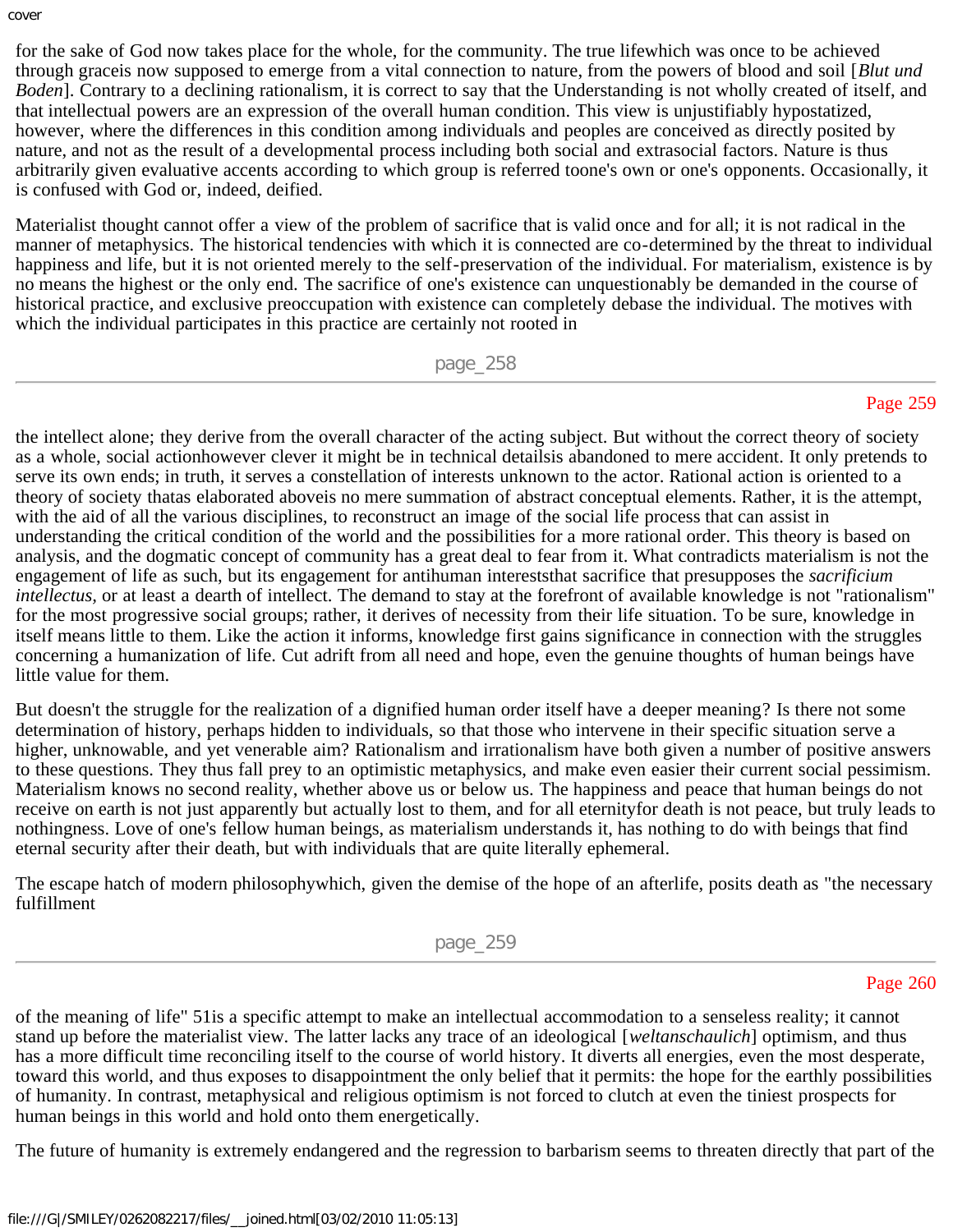world most promising for the development of cultural potentials. In times like these, materialism's unconditional rejection of any possibility of an ideal harmonization comes to the fore in an especially striking way. All the various conclusions imparted in the gloomiest moments by rationalism and irrationalism as branches of idealist metaphysicsthe eternal ideas and inexhaustible life, the autonomous ego and the true meaning of existence, the indestructible core of personality and the mission of one's own peopleprove to be abstract concepts in which are immortalized the reflection of a transitory reality. Rationalism and irrationalism have both assumed the function of accommodating human beings to things as they are. Rationalism bestowed upon the liberal period the conviction that the future is anticipated in the reason of the individual. World history was, so to speak, the unfolding of the rational essence that each individual carried in its core; in its substance, the individual could feel itself immortal. The rationalist belief in progress was not merely an expression of respect for the unlimited possibilities of the development of human powers and the moral desire for a better human future. It was at the same time a narcissistic projection of the individual, timebound ego into all eternity. In monopoly capitalism, which holds most people in its thrall as mere elements of a mass, irrationalism passes along the theory that the essence of these individuals exists in the overarching historical unity to which they belong. And, as long as they are obedient, they have nothing to be concerned about: their better selves will be sublated in the community after their deaths. Thus rationalism and irrationalism both provide the service of mystification.

page\_260

#### Page 261

That materialism should entirely lack this quality seems to contradict its historical origins. To ban fear and despair from the soul through thought was the stated fundamental motive of Epicurean philosophy; it ascribed to theory the power to heal. 52 But in contrast to idealist philosophy, materialism never provided this psychological service, even in antiquity, by pointing to the eternal and creating for human beings a home to which they could hope to return, as had Plato in the immortal concepts or the Stoics in a deified nature. By unmasking the metaphysical idols which have long constituted a centerpiece of its theory, materialism directed the human capacity for love away from the products of fantasy, away from the mere symbols and reflections, and toward real living beings. For many of them, a greater composure may emerge not only from their solidarity with one another but from a clarity of consciousness. The simple establishment of commonality in suffering and the description of oppressive relations, which tend to be hidden from the light of consciousness by the ideological apparatus, can be liberating.

Neither is it simply thought as such that can acquire such signficance, but rather the structure in which the various ideas stand to each other and toward reality. However differentiated and meticulous, thought in itself means little to materialism. What matters is that a few insights stand at the center of knowledge, capable of illuminating the reality of a particular historical moment. The mere quantity of knowledge plays a decidedly subsidiary role. Whereas at various periods in antiquityand even then only for certain ruling strataa precise concept of matter and liberation from fear of the gods were of decisive significance, correct knowledge in the Renaissance was centered around a progressive anthropology and cosmology. At that time, men [*Männer*] and ideas were characterized by subtle differences of opinion concerning matters which in other times may have been irrelevant for the character of philosophical theories and that of their adherents. At present, certain fundamental insights into the essence of society are more decisive for the truth of an overall view than the possession or lack of extensive specialized knowledge. In these fundamental insights themselves, the most apparently trivial shadings are crucial. The boundary that one could draw today between human beings with respect to the weight of their knowledge would thus be oriented less to the extent of their academic training than to certain

page\_261

#### Page 262

features of their behavior, in which are expressed their stance toward social struggles. When it becomes necessary, those who have the decisive insights can acquire the knowledge developed in other areas; beginning from an anachronistically structured education, however, the path to such knowledge can be strewn with serious obstacles. It is sometimes but a short stop from the limited individual discipline to superstition: some representatives of such sciences, themselves outstanding contributors to their fields, prove this as soon as they discuss things that cut close for all human beings. The mass of specialized knowledge, which is certainly extremely important for the overall society as a means of production, means less today for the individual than it had in the positivist period of science because, since Hegel's dialectic, the view gained sway that the progress of knowledge no longer takes place through the summation of data. It is not the growth of facts and theories but the spasmodic reconfiguration of the basic categories that characterizes the stages of science. Of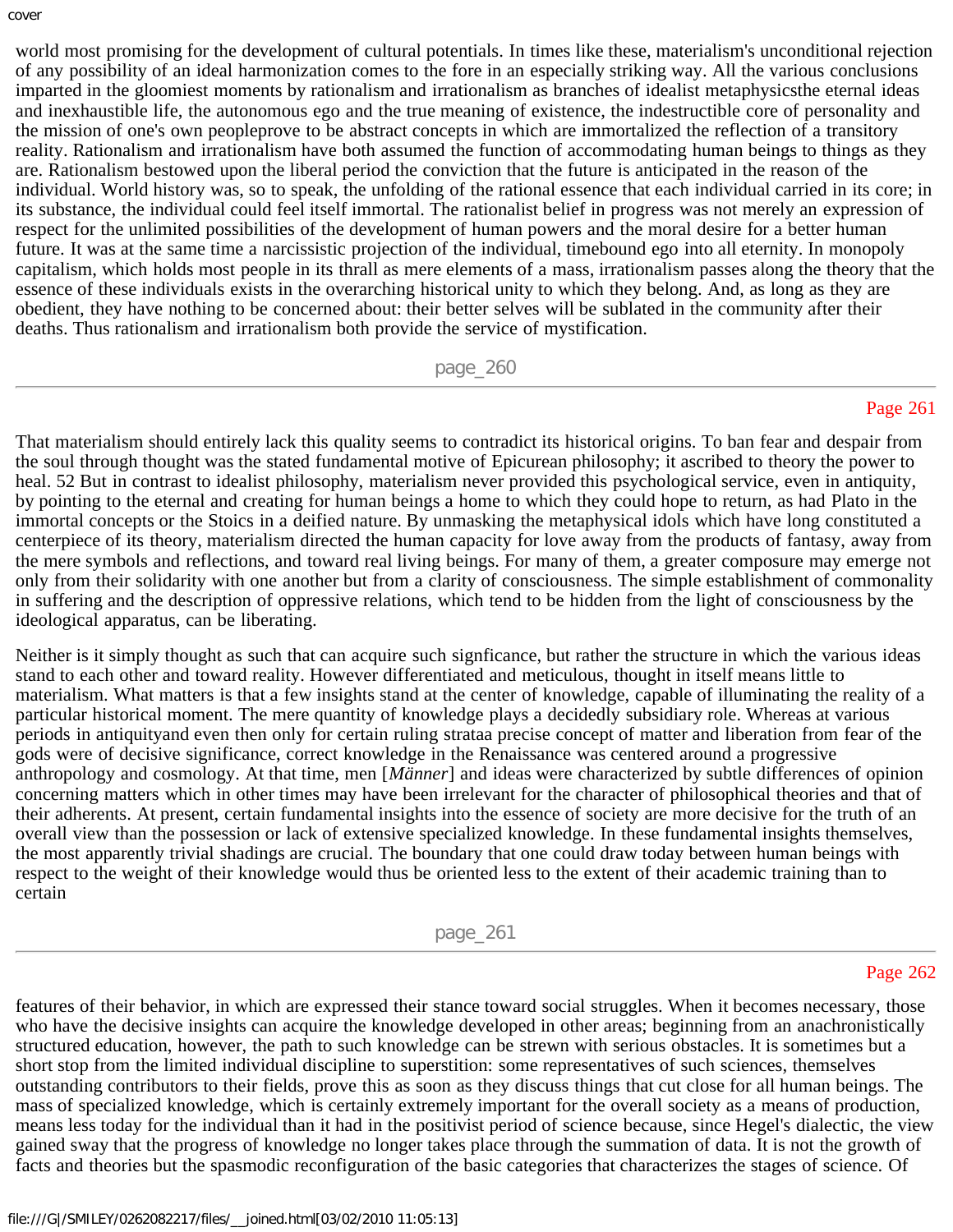course, that is preceded by the progressive revision of specialized knowledge; this takes place necessarily with respect to the highest system principles, which supply the standards for correction. The revolutionizing of the fundamental categories, which are only prepared in this way, raises knowledge as a whole to a higher level and affects its entire structure. Thus, next to its historical role as a weapon in social struggles, materialist thought may exert a liberating and affirming effect on the individual and thereby constitute a psychic aid. If it does so, this is not only because it values highly the possession of knowledge irrespective of all practical tasks and aims, but because some psychic fetters under which human beings suffer today burst when the right word is sounded, and because this word can to a great extent dissolve the tremendous isolation of human beings from one another peculiar to the current period. This force is characteristic of truth, though truth not only rejects all ideological consolation but is indeed intent upon destroying it.

Materialism supports neither side in the controversy between rationalism and irrationalism. Since the Cartesian isolation of mental substance from all spatial reality, rationalism has absolutized a specific form of thoughtnamely, the discovery of abstract concepts and the establishment of purely statistical relationships among themas the

page\_262

### Page 263

highest human activity. In the process, it has clung to an intellectualistic psychology and explained human actions exclusively on the basis of their conscious motives. Its anthropology was determined from the very beginning by a concept of isolated mental substance, by the monad, which expresses faithfully the one-sidedness of human beings in the bourgeois epoch. Because this anthropology overlooks the individual's dependence upon the total social life process, however, either the claims of the social whole were seen only as a furtherance or an obstacle to egoistic purposes, or these claims were mythologized as Conscience or divine commandments. ''When irrationalism, as the counterplay to rationalism, talks about the things to which rationalism is blind, it does so only with a squint." 53 With its concept of the community, it pushes unresolved problems off into the "sanctuary of the irrational." It has its logical genesis in the failure of rationalism in the face of social problems. Its power stems from the current decline of a society of self-conscious individuals. The false rationalist concept of equalitywhich is grounded logically in the hypostatization of the capacity for abstract thought, and transformed from a demand for the rational ordering of relations into a metaphysical doctrinetoday flies in the face of truth. Given the emerging laws of the economy, only very small groups emerge truly victorious from the competitive struggle among bourgeois individuals concerned solely with their own interests. The vast majority of people lose their individuality and become a mass capable only of acting heteronomously, even if their own interests must, for better or worse, to a certain extent be incorporated in the ends that are set for them. Irrationalism correctly grasps the bankruptcy of rationalism, but draws from it the wrong conclusion. It does not criticize one-sided thought and egoistic interest in favor of a construction of the world according to the powers available to humanity. Instead, it leaves untouched the essentials of the economic laws that have ushered in the contemporary situation, and serves the ends of the economically powerful people who are merely the executors of those economic forces. It promotes blind affirmation of them with its precept of subordination to an allegedly universal whole. It is an obstacle to the reorganization of society in that it apparently acknowledges the necessity of such a reorganization but limits that process to an inner conversion and mere spiritual renewal. It makes a primitive

page\_263

Page 264

pedagogical issue of a complicated social problem, which may suffice for the regressive strata that stand in intimate relation to this philosophy. The negative character of irrationalism derives from the peculiarities of the period in which it plays a role, just as the positive character of rationalism is connected to the great creative achievements of the bourgeoisie. In the present, rationalism becomes easy prey for its opponent; history has long since left behind the era of rationalistic systems. The reason inherent in rationalism lives on today in the theory whose method was developed by rationalism itself under the rubric of dialectics.

page\_264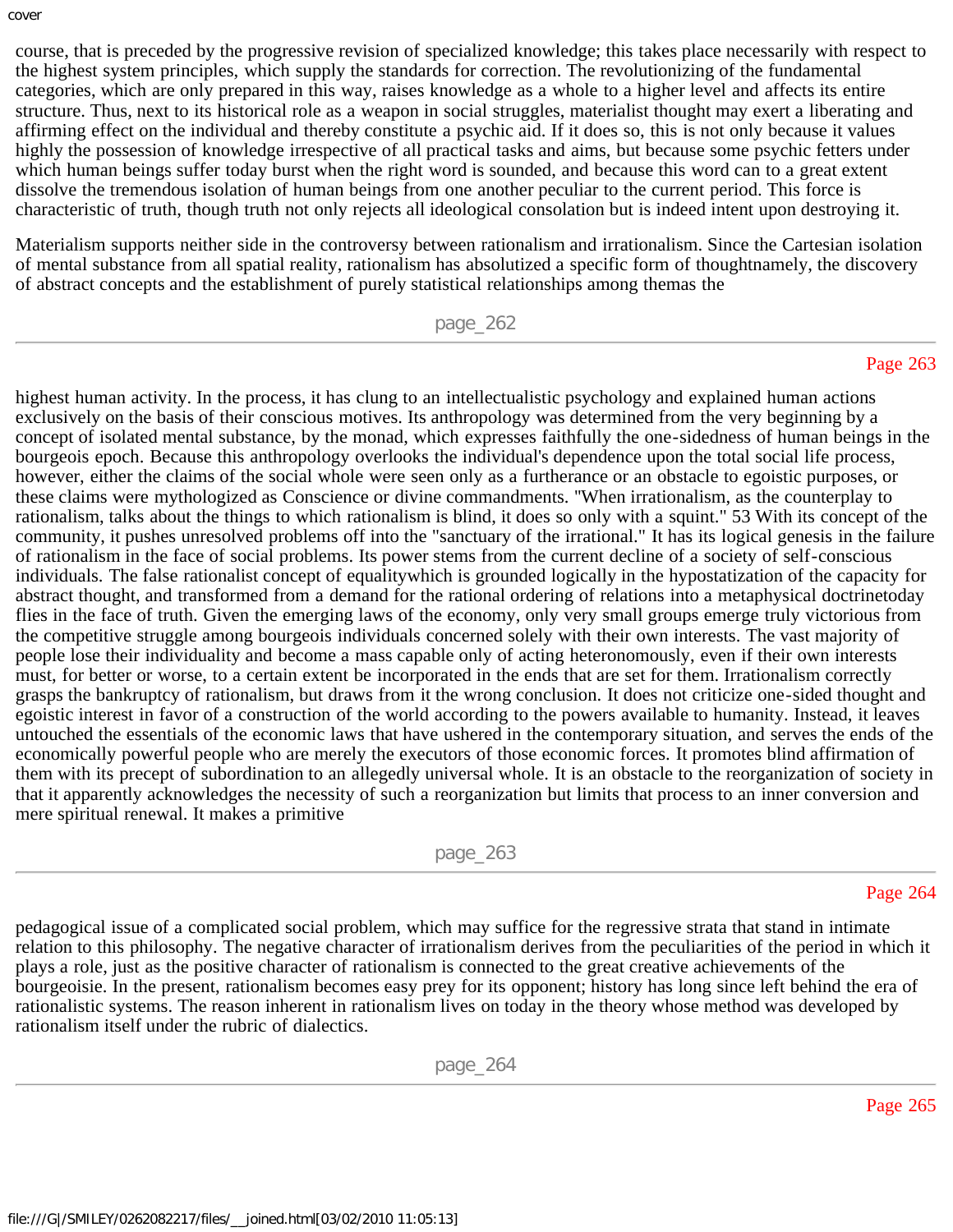Montaigne and the Function of Skepticism

Philosophical skepticism has had outstanding representatives in two periods of European history: at the end of antiquity and in the Renaissance. Despite the deep differences between the economic forms of the Greek polis and of those citystates that heralded the emergence of modern nation-states, the transitional phenomena nonetheless reveal certain similarities. In both instances, social struggles and social reorganization take place on the terrain of an older urban culture. Centrally organized forces set about the task of assuming a leading historical role. Highly developed individuals from the urban bourgeoisie see the world caught up in a process of political development that calls into question the values of an ordered life: long-term efficacy, personal security, cooperation of parties, the cultivation of commerce, art, and science. In both instances, the process extended over centuries. The order had already been threatened earlier; now the unrest becomes permanent. Economic progress alternates with deep crises; wealthy bourgeois penetrate into the old patrician strata and even dispossess them; all social contradictions become differentiated and intensify. The urban boom lasted long enough, however, that the refinement of needs and capacities proceeded apace with the division of labor; there were human beings who knew what happiness was, and who had an education too thorough to flee into religious and metaphysical illusions in the face of the transformations that constantly called that happiness into question.

The birth of Pyrrhus, the founder of ancient skepticism, occurred during the epoch of the victories and of the death of Epaminondas. As Burckhardt writes:

page\_265

## Page 266

After Epaminondas threw one more spasm into these miserable times, it gradually becomes dark in this nation; the definitive destruction of the polis follows. While the cities of the lands under the Diadochi 1 at least led a tranquil economic existence and only the largest rose up in occasional revolts, the ground shook constantly in a great number of the old Greek polises. . . . And now, next to the development of factions among Macedonians, Achaeans, and Aetolians, the degeneration of the state into the latest forms of tyranny goes relentlessly forward with a terrifying military economy and in violent oligarchies and democracies, which distinguish themselves by butchery, expulsions, and the partitioning of land. The unavoidable final consequence of all democracystrife over propertyleads to a true purgatory; communism emerges again and again, both parties enter into every alliance that contributes to the goal, and they allow themselves any means whatsoever. With everything that happened falling into worse and worse hands, the bankruptcy of the Greek idea of the statewhich essentially had begun with that senseless upward-striving of the bourgeoisiebecame complete. The genuinely Greek feature amidst all this was that delight could be taken in a conspiracy prepared with all due subtlety, whereas one would become quite unsettled if one were to consider the internal solidity of advancing Rome, where individuals were not yet spiritually separated from the state, and cooperated with rather than persecuted one another. If one were unaware of what had happened before and later, Polybius' accounts of the last twenty years of the third century would lead one to believe that the greatest loss of life struck the nation at that time.2

Montaigne must be considered the founder of modern skepticism. His life spanned the stormy years of a rising absolutism. In 1533, the year of his birth, the relatively peaceful period into which France had entered at the end of the Hundred Years' War came to an end. An elevated bourgeoisie had emerged.

It consists of people who have made their fortunes in such branches of commerce as meat butchering, cloth trading, and goldsmithing; of shipowners; and especially of financiers with currency-trading firms or who grew rich as civil servants of the king or of the great fiefdoms. These wealthy bourgeois buy up country real estate and even large demesnes, and thus invade the ranks of the nobility. The incumbents of royal offices also often receive patents of nobility. . . . Thus begins a social transformation that would spread dramatically in the course of the sixteenth century.3

The means of circulation are multiplied by the extension of trade, inflation ruins the old nobility, and the lower social strata suffer widespread impoverishment. Workers' wages sink tremendously with the currency devaluation. Naturally, the entire rise in prices

page\_266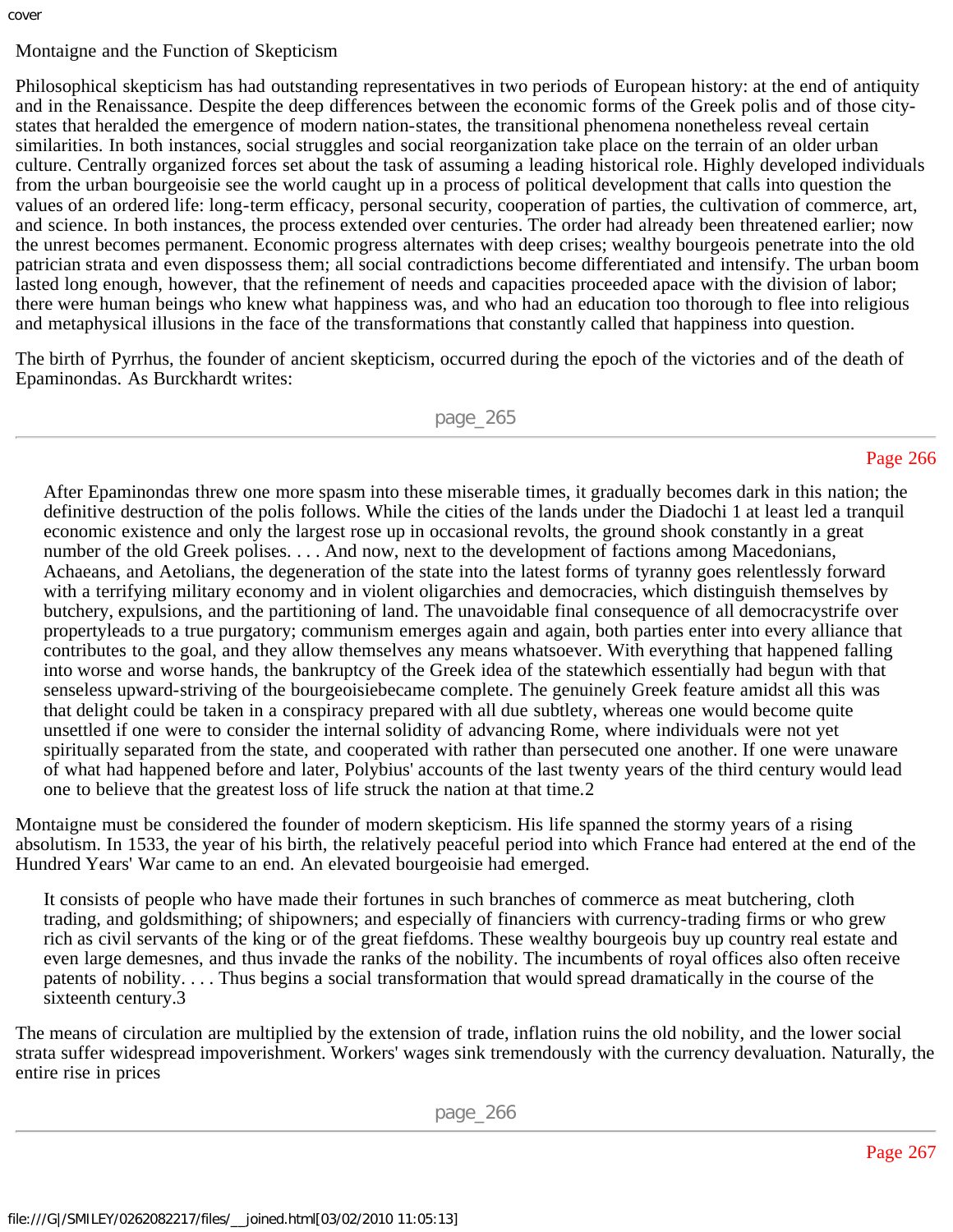is blamed on the rise in wages, which lag pathetically behind the rapid price increases. The authorities rush to the aid of the employers, establish wage ceilings, hinder proletarian organization, and forbid strikes. Popular rebellions animated by poverty follow one another in the cities; plagues and famines become the order of the day. 4

The class struggles between bourgeoisie and proletariat were complicated by those among the ruling strata. Reinforced by the financial disarray of the feudal nobility, the court under the last Valois vacillates between alliance with the old powersthe Church and an aristocracy oriented toward Spainon the one hand, and with progressive bourgeois and the Reformation on the other. The religious civil wars are largely traceable directly to the economic conflicts among the ruling groups. The impoverishment of the masses served as a lever to mobilize them for the various purposes of these parties. The mob was an especially useful tool in the hands of the clergy. Michelet sees the origins of the St. Bartholomew's Day massacre in the proposal, made in Paris in 1561, that the goods of the clergy be sold. "From the day when the church beheld the king wavering, and tempted by the hopes of that booty, she turned hastily, violently towards the people, and employed every means in her power, by preaching, by alms, by different influences, and by her immense connection, her converts, trades-people, and mendicants, to organize the massacre."5 The condition of France after the civil wars mirrors that of the German Empire during the Thirty Years' War. The peasants, for whom military and other bands prepared a gruesome fate,6 surged into the cities, whose tasks became insoluble.

Pressed by the poor, whose numbers had been multiplied by unemployment and the decline of business among their bourgeois, [the cities] watched with growing concern as people from the flatlands streamed to their gates. Hungry mouths, hands without work, demoralization, infectious diseases, treason, insurrectionall of these could be expected from them. The gates were closed to them, but they circumvented the sentries and snuck into the cities individually, or forced their way in *en masse,* partially with permission and partially by force. They were repulsed by citizens deputized for the task with the telling name of "rogue-chasers" [*chasse-coquins*] or they were pressed into concentration camps for excavation or demolition work, in which they wore distinguishing marks. Plague and starvation came periodically, and decimated an urban population weakened by poverty.7

page\_267

### Page 268

The miserable condition of the roads, the innumerable tolls and duties everywhere one passed on land or on the waterways, and the hordes of wolves and bandits made the insecurity so great that in many areas trade was completely paralyzed. 8 Plunder was the order of the day. "I have a thousand times gone to bed in my own house," writes Montaigne, "with an apprehension that I should be betrayed and struck dead that same night."9

In the face of the horrors of the transition to modernity, Montaigne flees no more than the ancient skeptics into a strong faith. He scorns the illusion of unconditional certainty. There are far too many who consider their views absolute, whether theoretically or morally, and who mutually contradict one another. One need only peruse literature and the world in order to see that. No one can sit in judgment and determine which of the authorities, so certain of their opinions, is correct. In essence they are simply uneducated. The senses themselves are uncertain, not to speak of concepts. To pledge oneself to a theory is always limited. The wise person sees the mass of unconditionally certain judgmentsthe one overthrowing the otherand smiles. Such a person notes the appearance of a new doctrine with the thought that it was preceded by another, once equally prevalent, and that yet another will come to replace it. Human beings tend to acquire their socalled convictions through custom, socialization, material interest, or other circumstances. They drift

without judgment and without choice, nay, most often before the age of discretion. . . . Is there not some advantage in being free from the necessity that curbs others? Is it not better to remain in suspense, than to be entangled in the many errors that the human imagination has brought forth? is it not better to suspend one's conviction than to get mixed up with those seditious and wrangling divisions? . . . Take the most reputed school theory, it will never be so sure but that, in order to defend it, you will be obliged to attack and combat hundreds of contrary theories. Is it not better to keep out of this scuffle?10

Montaigne's reaction to these frightful circumstances is to retreat from any kind of unconditional certainty to a moderate self-interest. Pyrrhus was quite correct.

He had no wish to make himself a stock or stone; he wished to be a living, discoursing and reasoning being, enjoying all natural pleasures and amenities,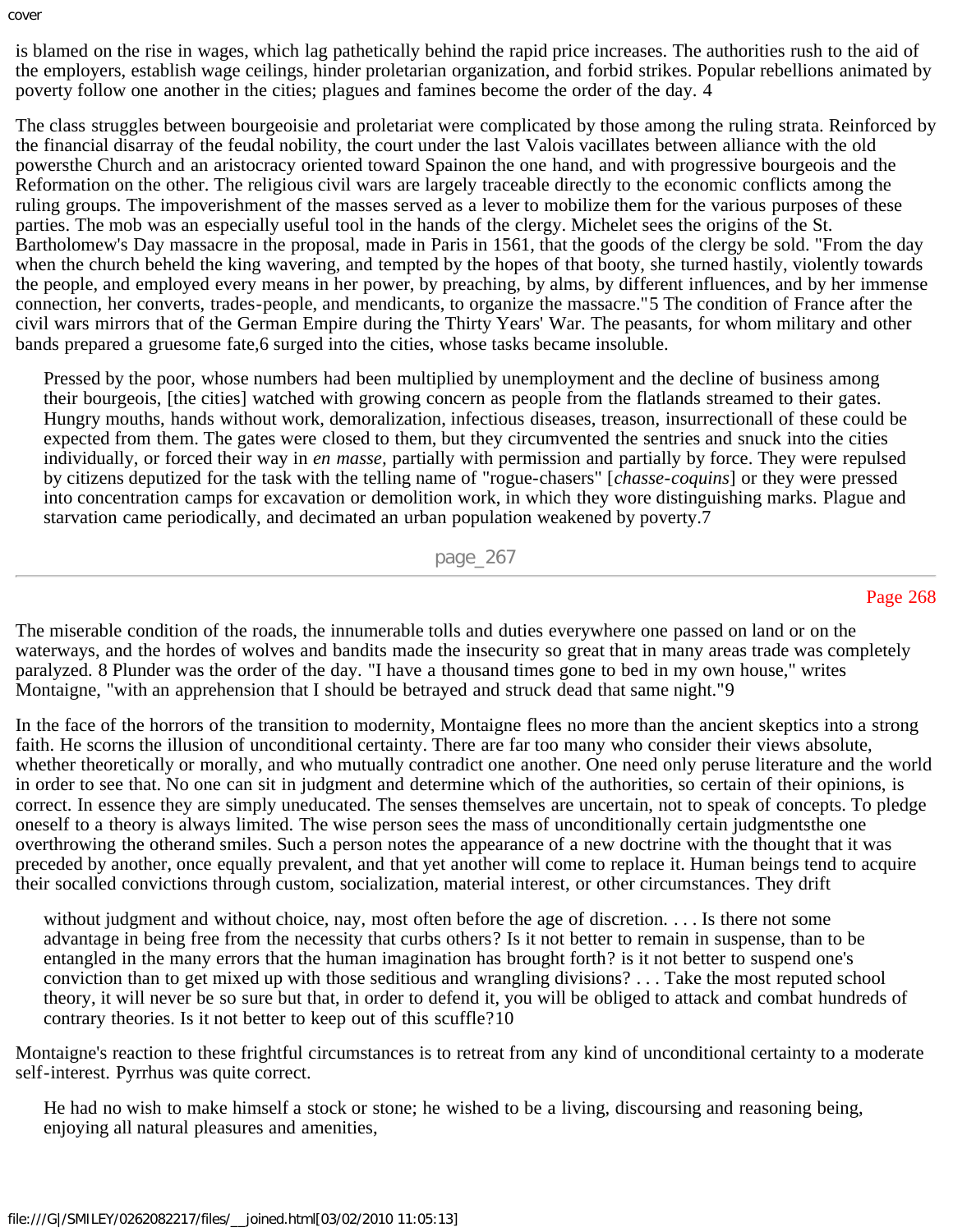using and bringing all his bodily and spiritual gifts into play, in right and orderly fashion. The fantastic, imaginary and unreal privileges which man has usurped of lording it, of laying down the law and setting up the truth, he honestly renounced and abandoned. 11

Montaigne also shows himself a rejuvenator of the old skepticism through his knowledge of the world and his statesmanlike abilities. Pyrrhus went to India with Alexander's army.12 Carneades, the most significant representative of academic skepticism, participated in the mission of Greek philosophers to Rome and had great success due to his adroit behavior.13 By character, Montaigne was a diplomat. He belonged to the new nobility arising from the bourgeoisie, and thus considered himself fully a noble. Though as a conservative he was a strict adherent of the state religion, Catholicism, and declared during the religious conflicts that it is "neither handsome nor honorable to be a wobbler and a hybrid, to be unmoved in one's affections and to incline to neither side,"14 he saw his role essentially as that of a negotiator rather than an antagonist. As mayor of Bourdeaux, he showed exemplary objectivity. His moderate position in general questions corresponds to that of the party of the "politicians" who believed it dangerous to exchange Catholicism for the fanatical Protestantism of Calvin as the state religion, but who also did not want to enter into alliance with a retrograde Spain. The motto "one faith, one law, one king" hardly appeared to them beyond question. They began to assert that "between the intolerance of Rome and that of Geneva, two religions exist in one state."15 Montaigne did not put it so explicitly, but he held talks with both parties, the Parisian court and the Huguenots. The representative of the Inquisition promised him his favor, and the Protestant majesty from Navarre was a guest in his quarters. Goethe admired that "a knight loyally and enthusiastically devoted to the Roman Church as well as to the monarchy . . . could conduct animated, open discussions with Catholic as well as Protestant clerics and school-teachers in Germany concerning divergent faiths and opinions.''16 As with the ancients, philosophical skepticism presupposes a broad horizon. It is the opposite of narrow-mindedness. Its style is that of description, not theory. "I don't teach, I tell stories," says Montaigne, and Goethe repeats it enthusiastically.17

The relativism of the Greek skeptics had already been accused of making action impossible. They replied that in order to act, one does

page\_269

## Page 270

not need knowledge; probability suffices. 18 Human beings act not on the basis of absolutes, which do not exist, but primarily out of prejudice and habit. Since no opinion is better than any other, it is never advisable to contravene existing customs and institutions. According to Zeller, Carneades "acted like a true Sceptic. He expressed doubts as to whether anything could be known about God, but for practical purposes he accepted the belief in God as an opinion more or less probable and useful."19 In practice, skepticism means a sympathetic stance toward the traditional and mistrust toward all utopias. If there is no such thing as truth, it makes little sense to stick up for it. At times, of course, even the display of reserve can be dangerous. There are times in which the state fails to guarantee even the freedom to consider the dominant ideology as merely probable, even though one obeys it. In such periods, skepticism tends to blossom in silence, for struggleeven that concerning its development as a particular doctrineis not its element. Where conflicts arise and the skeptics prove themselves courageous, they are driven not so much by their philosophy; even the liberality and tolerance occasionally connected with it is insufficient for that. At times like these, a militant love of humanity comes to the fore which can slumber behind a skeptical attitude and take hold of the individual. The skeptic typically lets experience and healthy, sensuous common sense reign. To be sure, our senses are a paltry thread; even the animals have sharper and perhaps more numerous ones than we. Nonetheless, sciencewhich has not yet come very farbegins and ends with the senses; "they are our masters."20

The skeptics are of one mind with respect to sensualism. They have consistently opposed those schools that gave an independent role to thought, and particularly to constructive theory. If it is completely vainindeed meaninglessto speak of the essence of a thing, there remain observation and the connection of phenomena with conjectures regarding their repetition. The basis of practical skills and occupations is experience, against which there is no objection. But the skeptic loathes as dogmatism and speculation all thought that goes beyond given appearances, any kind of judgment that contradicts the plausible. Immediate perception and reflection, natural need, laws and tradition, honed dexterity and customary knowledge are considered the norms of action.21 The firmly grounded order with its relative freedom, which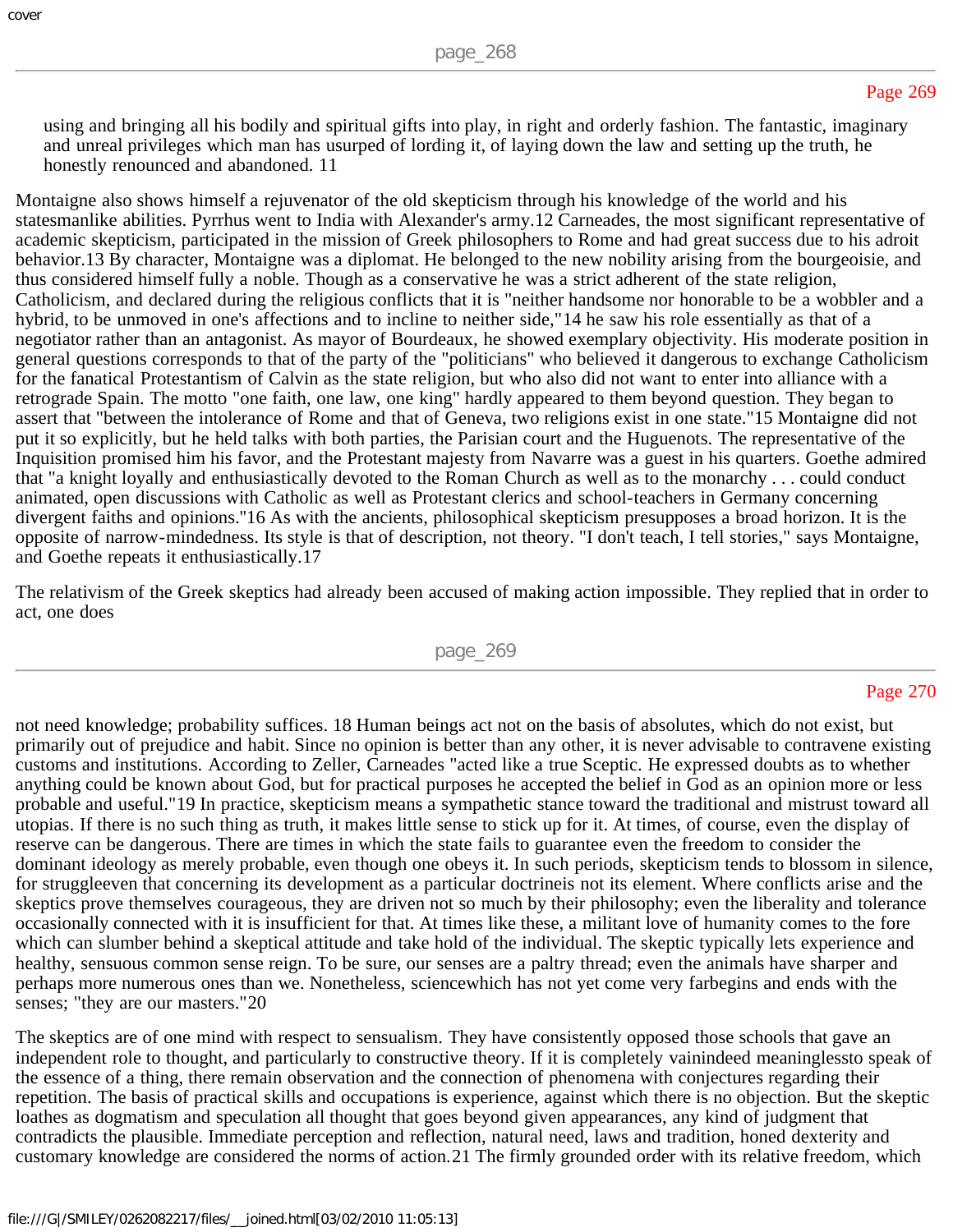belongs to the presuppositions of bourgeois commerce, has become a decisive personal need for the representatives of

page\_270

## Page 271

the skeptical attitude. The diffusion of economic relations advances itself through these representatives by means of their enthusiasm for general practical and theoretical refinement [*Bildung*]. Social life appears to them only as the reproduction of the given. They do not seriously attack the practical and intellectual activities associated with reproduction. However, the thought or the deed that calls the whole thing in question, which they come to know in transitional periods in the form of civil and international wars, is a horror for them. Philosophical skepticism is the exact opposite of destruction, which it occasionally appears to be to its adherents and opponents. It is in essence conservative.

The conservative traits emerge more strongly in Montaigne than in the ancients with whom he links up. In Alexander's empire or under the Roman emperors, no new forms of life arose that offered optimism to the educated individual. Hopelessness and emptiness are characteristic of the skeptical philosophy of antiquity; there was no rational worldly content in the power of the *Imperatores* before which it bowed. There is no reasonable prospect for the individual to find contentment in the world. Ancient skepticism prepared the way for mystical Neoplatonism and Christian asceticism. In contrast, Montaigne sees a rising absolutism with which he can identify because it guarantees the conservation of bourgeois property. Despite the horrors of the civil wars, he knows that life goes on and that this, too, shall pass. The national state will protect the new bourgeoisie and establish calm. Montaigne's stoical indifference [*Ataraxie*] 22 consists in the contented ordering of the inner spirit, in which one recovers from any inequity. The reservation of judgment, the *Epoché,* here becomes the retreat into private interiority, in which one can replenish oneself, freed from the compulsions of occupational duties. Interiority plays in individual life the role that falls to churches, museums, and places of entertainmentto leisure generallyin social life. In the bourgeois era, the cultural spheres are separated from the economy, in the individual as well as in the social whole. Outside, in work and the economy, duty and the economic law of value arising from the competitive struggle call the tune. In the realm of culture, however, eternal harmony reigns.

The skeptics assure us that no particular mode of action follows from philosophy. With them, the consequences of thought appear only in their being good, loyal citizens. Montaigne chides the Stoics

page\_271

## Page 272

and Christians, "who [are] slaves to themselves, lie hard, put out [their] eyes, throw [their] riches into the river, court pain (either, as some do, to win the beatitude of another life by torturing [themselves] in this, or, like others, to be safe from falling anew by standing on the lowest step)." 23 He himself practices another method. "It is enough for me, while under Fortune's favours, to prepare for her disfavours, and to picture to myself, whilst I am well off, the ill that is to come, as far as my imagination can reach: just as we exercise ourselves in jousts and tournaments, and mimic wars, in the midst of peace."24 That is the Stoicism of the rich. According to Pascal, Montaigne "preserve[s] a happy moderation in [his] deportment; [he does] as other people do; and what they do, in a mistaken fancy that they are pursuing true happiness, [he does] from a different principle, which is, thatprobabilities on both sides being balancedexample and convenience are the counterpoises of [his] conduct."25 In short, he acts not so much according to what he thinks, as according to what he has. He describes his independence characteristically:

We should have wife, children, worldly goods, and, above all, health, if we can; but not be so strongly attached to them that our happiness depends on them. We must reserve a little back-shop, all our own, entirely free, wherein to establish our true liberty and principal retreat and solitude. In this retreat we should keep up our ordinary converse with ourselves, and so private, that no acquaintance or outside communication may find a place there; there to talk and laugh, as if we had neither wife, nor children, nor worldly goods, retinue or servants: to the end that, should we happen to lose them, it may be no new thing to do without them.26

He retreats into his inner sanctum, such as into his castle Montaigne (and there into his library) or when he travels. Life decomposes into one's responsibilities, on the one hand, and diversion, edification, and so on, on the other. One's responsibilities also include taking care of the family and the duties of citizenship. Beyond this begins the passing of time. Responsible thought belongs exclusively to those realistic spheres; seriousness is exhausted in them, and otherwise one wants to let go. "To those who ask me why I travel I usually reply, 'I know well what I am fleeing from, but not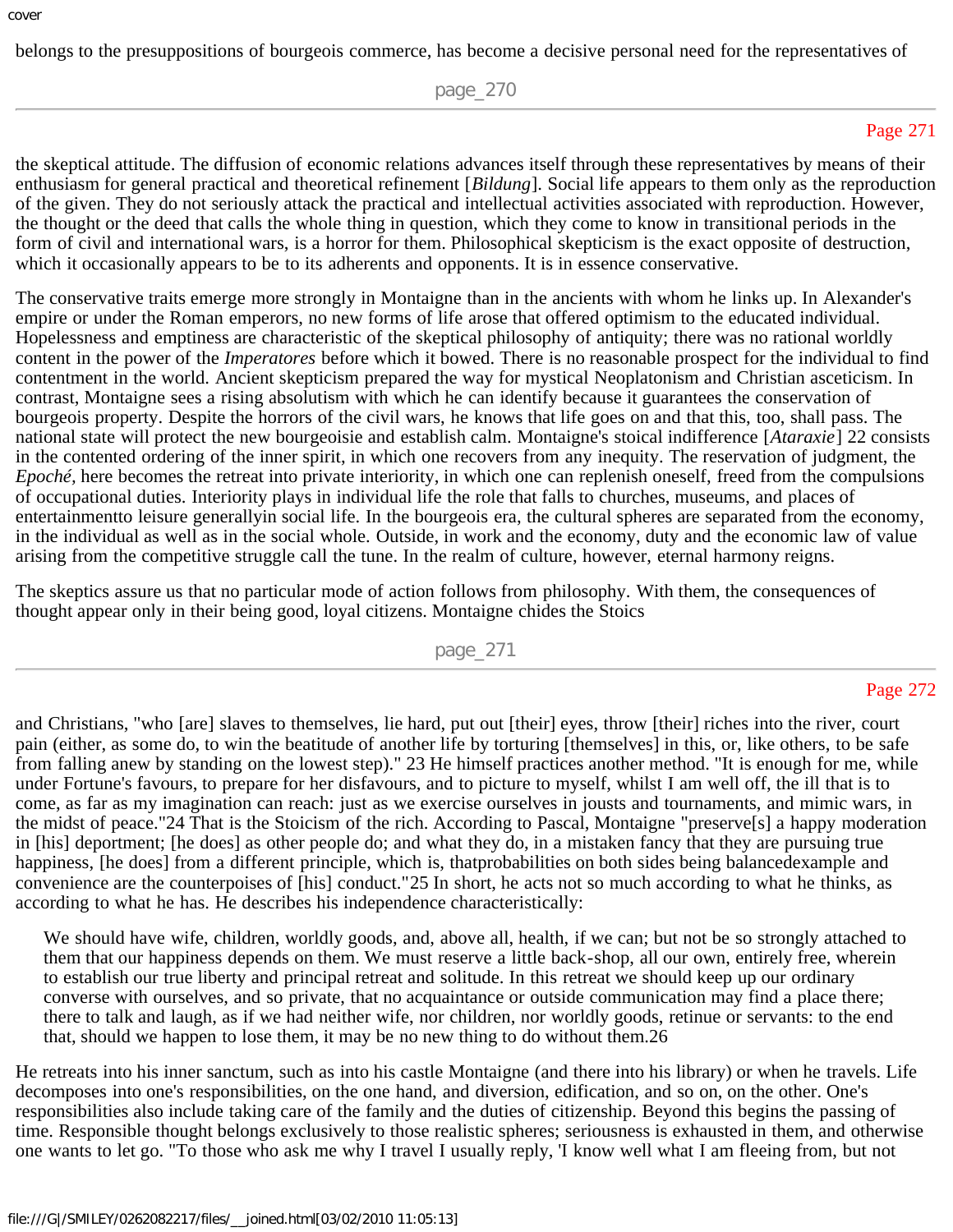what I am in search of.' "27 That is, I travel "pour mon plaisir."28 In modern skepticism, both diversion and a relationless and comfortably appointed interiority arise from stoical indifference. Worldly enjoyment and retreat into interiority

## Page 273

are identical for Montaigne. Those who sit in their libraries or who take a pleasant trip rest contentedly by themselves. The social stratum in France to which he belonged had the means to create a pleasurable private life.

At the same time, a kind of interiority developed among the masses that had nothing to do with restfulness. The collapse of the feudal [*ständische*] order drove the poor into unaccustomed and arduous work in manufactures. Unemployment and the rising price of food compelled people to hire themselves out at every opportunity. A new labor discipline became necessary. The comfortable mode of work still dominant in France in the sixteenth century was less and less compatible with modern competition. The many holidays, indeed leisure in general, had to be cut down; work itself had to be made more intensive. The process began whereby workers were forced into ever greater responsibility and increasing output, on the one hand, and sustained deprivation, on the other. The adaptation of the masses to this situation took place with the renewal of Christianity, in Protestantism and also in Catholicism after the Council of Trent. One side of Protestantism corresponds exactly with skepticism: we are incapable of perceiving a meaningful order in the world. The lower strata should no longer look to the higher, nor individuals to God in the expectation that the powerful will take care of the powerless. Such hopes are silly and reprehensible. Individuals must make demands not on the higher-ups but on themselves. They must take themselves in hand. Their material needs are directed inward as so many indictments of their own wretchedness. If therefore the individuals of the mass withdraw into their interiority, they find there no such pleasurable relaxation as the cultivated bourgeois of the transition period, but rather their own strict conscience, which accuses them of sin, explores their mistakes and oversights, and drives them to further work. An interiority hostile to enjoyment and opposed to the person becomes increasingly widespread in subsequent centuries. The wealth and education Montaigne received were the fruits of a declining feudal order. In the nascent bourgeois order, culture exists only on the basis of the capitalist form of labor.

Just as the mystical religiosity of antiquity bore skeptical traits, 29 Protestantism is in agreement with Montaigne's critique of knowledge. Luther's attack on reason and science distinguishes itself from

page\_273

## Page 274

skeptical irony only by virtue of its coarseness of expression. He sees in reason a whore raped and insulted by God. 30 According to Calvin, all thoughts of the wise person are vain. They cannot condemn theoretical thought enough. Human beings should submit to God's word and to authority, and should not think themselves capable of coming up with a better understanding of the truth and with a standard for His actions. Montaigne goes still further. The most famous chapter of the *Essais* is devoted to a defense of Raymond Sebond's *Natural Theology,* which, in accordance with Thomist tradition, did not wish to do without the light of reason in spiritual mattersindeed, sought to ground faith in it. Sebond's defender, however, denies reason any value whatsoever, and not merely in theology but in the realm of science as well.31 In genuine Reformation style, he says, "Is it possible to imagine anything more ridiculous than that this miserable and puny creature, who is not so much as master of himself, exposed to shocks on all sides, should call himself Master and Emperor of the universe, of which it is not in his power to know the smallest part, much less to command it?"32 Among the opinions of the ancients, Montaigne prizes most highly "those that are most contemptuous, most humiliating and most crushing. To me Philosophy never seems to have so easy a game as when she attacks our presumption and vanity, when she sincerely admits her own indecision, weakness, and ignorance."33 Not Luther but the humanistically schooled Calvin thought more highly of reason. To be sure, according to him, "The dulness of the human mind renders it incapable of pursuing the right way of investigating the truth . . . ; thus, in its search after truth, it betrays its incapacity to seek and find it. . . . Yet its attempts are not always so fruitless, but that it makes some discoveries, particularly when it applies itself to inferior things."34 Montaigne is more definitive. ''The conviction of wisdom is the plague of man."35 "The things that come to us from heaven have alone the right and authority to persuade, they alone have the stamp of truth, which also we do not see with our own eyes, nor receive by our own powers. That great and holy image could not remain in so mean a habitation, unless God prepared it for that purpose, unless God repaired and strengthened it with his particular and supernatural grace and favour."36 Human reason is not simply weak; it is harmful and dangerous. "People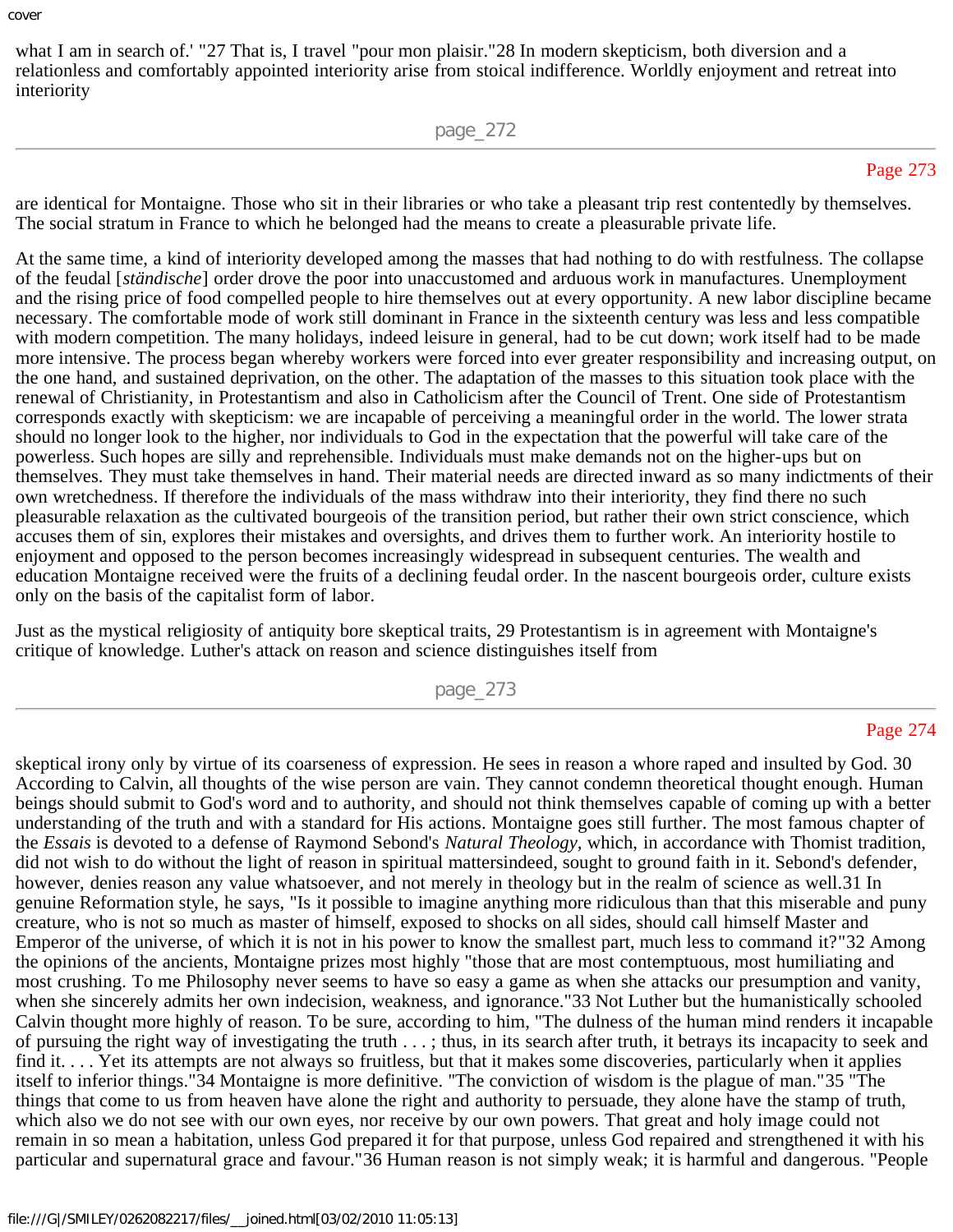who judge and find fault with their judges never submit to them as they should. How much more

page\_274

docile and tractable, both to the laws of religion and to the civil laws, are simple and incurious minds, than those wits who supervise and pedantically hold forth on divine and human causes!" 37

If human beings were to assume the skeptical viewpoint, they would see themselves as

naked and empty, confessing their natural weakness and ready to receive from on high some power not their own; stripped bare of human knowledge, and all the more fit to harbour within themselves divine knowledge; suppressing their own judgement to leave more room for faith; neither disbelieving nor setting up any teaching contrary to the common observances; humble, obedient, docile, zealous, a sworn enemy to heresy and consequently free from the vain and irreligious beliefs introduced by the false sects. They are blank tablets prepared to take from the finger of God such forms as he shall be pleased to engrave upon them.38

The attack on the sects here is undoubtedly directed at the Huguenotsthough not at their faith but at their claim as a French party, which would threaten the steady advance of national power. This attack is consistent with the attitude of a triumphant Protestantism. Even Calvin excused and promoted political thought and activity against the Papists; in the Republic of Geneva, however, humility was preferred to vanity, and faith was more important than science. As he put it in the *Institutio,*

To every noble mind it appears very absurd to submit to an unjust and imperious despotism, if it be possible by any means to resist it. A uniform decision of human reason is, that it is the mark of a servile and abject disposition patiently to bear it, and of an honest and ingenuous mind to shake it off. Nor is the revenging of injuries esteemed a vice among the philosophers. But the Lord, condemning such excessive haughtiness of mind, prescribes to his people that patience which is deemed dishonourable among men.39

The reasoning of private persons is idle and vain with respect to the form of the state.40 Luther imposes complete passivity on human beings. In contrast to his opinion concerning the arrogance of human reason, Montaigne's skeptical *Epoché* appears feeble, and Calvin looks like a crass Catholic. "Like a cripple, with limp hands and feet, the human being must beseech mercy as the taskmistress of action."41 We must, he says, "return to the point at which we know nothing, desire nothing, are nothing. That is a short path, a *Via Crucis* (Way of the Cross), upon which we shall attain life most readily."42 Human beings ''sin

page\_275

# Page 276

though they do what they can [to stop themselves], for of themselves they are capable neither of desiring nor of thinking." 43 In other words, Montaigne shares with the Protestants the doctrine of the feebleness of human reason. To be sure, both reject thought only insofar as it comes into contradiction with the given legal order, but they do not reject science as such. Calvin, too, had a sense for Montaigne's ancient philosophers.

Now, shall we deny the light of truth to the ancient lawyers, who have delivered such just principles of civil order and polity? Shall we say that the philosophers were blind in their exquisite contemplation and in their scientific description of nature? Shall we say that those, who by the art of logic have taught us to speak in a manner consistent with reason, were destitute of understanding themselves? . . . On the contrary, we shall not be able even to read the writings of the ancients on these subjects without great admiration.44

Melanchthon moderates Luther's bluntness on this point. The mind is bad only as critical theory and practice; to the extent that it falls in line and subordinates itselfas custom, bourgeois efficiency, practical understanding, and cultural worksit is tolerated in Protestantism as well as in skepticism.

In contrast to the Protestant Reformers' attitude, however, Montaigne considers the highest virtue to be moderation, not absolute self-abnegation. He views the antagonistic parties from the standpoint of an enlightened diplomat; for him, freedom of conscience is the precondition of peace. According to him, no one is in the right; indeed, there is no such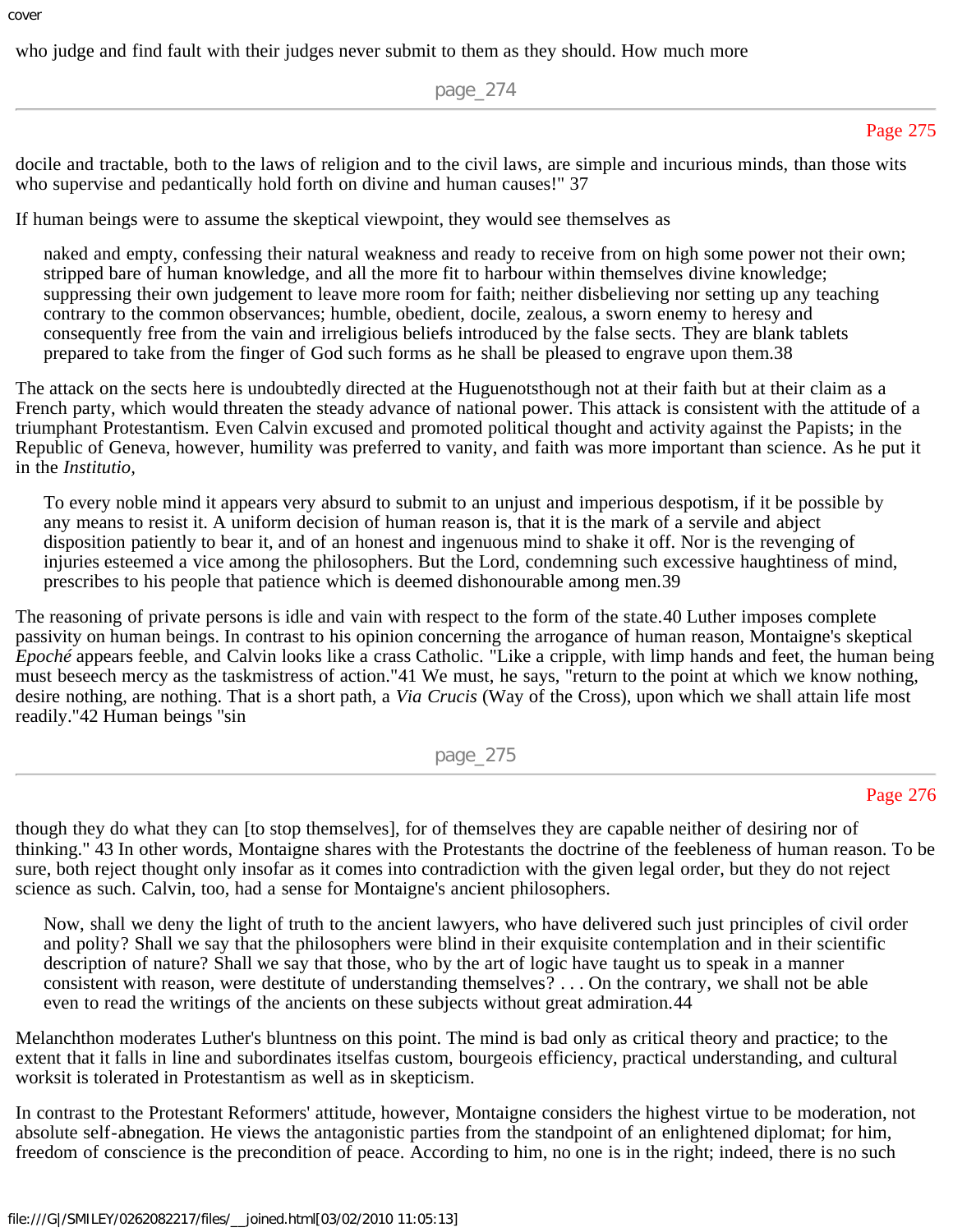thing as "the right," only order and disorder. From his discussions with German Protestants he drew the conclusion that the religious question amounts to a semantic debate. Luther interprets the Bible differently than the Papists. Luther formed a faction; factions then form concerning how to interpret Luther.45 Montaigne regards Protestantism as dangerous in France for political, not religious reasons; he fears civil unrest.

For the common people, lacking the power to weigh things by themselves, and being easily misled by chance appearances, when once they have become possessed with the temerity to despise and criticize the beliefs they once held in the utmost reverence, such as those on which depends their salvation; and when once certain articles of their religion have been called in question and placed in the scales, they will soon be ready to throw into a like uncertainty

page\_276

## Page 277

all the other articles of their faith, which had no more authority or foundation in their eyes than those which are already shattered; and will shake off . . . all the impressions they once received from the authority of the laws or the reverence of ancient usage; "for, once too dreaded, with more greedy zest/trampled beneath the rabble heel" (Lucretius); resolved henceforth to accept nothing to which they have not applied their judgement and given their special sanction. 46

To be sure, the orthodox Catholics are not much better. The alliance of the Church, Spain, the house of Guise and the whole decaying aristocracy defended the feudal forms of life in which the partners' parasitic existence was still possible. According to Montaigne, they too stir up the people, and not only "out of true zeal to their religion and a godly desire to maintain the peace and the present state of their country,"47 but for the sake of their own personal advantage. Neither the common man in the army nor the leaders take religion so seriously. Indeed, when the Dukes of Guise moved against the Calvinists, even the Lutherans were acceptable to them.48 According to Montaigne, the Catholics' legitimate concern "is only there as an ornament and a cloak: it is indeed alleged, but is neither received nor harboured nor espoused. It is there as on the lips of an advocate, not as in the heart or affection of a suitor."49 Montaigne's position corresponds to that of his contemporary Bodin, who recommended to the king "the mildest and most holy ways'' in the treatment of the Protestants,50 and who opposed the violent repression of Protestantism for the same reason Montaigne opposed its expansion. Otherwise, says Bodin,

they which are destitute of the exercise of their religion, and withall distasted of the religion of the other, shall become altogether Atheists (as wee daily see) and so after that they have once lost the feare of God, tread also underfoot both the lawes and magistrats, and so inure themselves to all kinds of impieties and villainies, such as is impossible by mans lawes to be redressed. . . . For as the greatest tyranny is nothing so miserable as an Anarchic, . . . [s]o the greatest superstition that is, is not by much anything so detestable as Atheisme.51

The inclination to remain personally neutral in religious questions, to subordinate religion to reasons of state, to turn to the strong state as the guarantor of secure trade and commerce corresponds to the conditions of existence of a moneyed bourgeoisie and its alliance with the absolute monarchy. That alliance had its happiest period in France

page\_277

Page 278

under Henry IV and, however much against its will, came to an end only at the close of the eighteenth century.

Important aspects of the bourgeois spirit are expressed in Montaigne's attitude. Representative thinkers of other countriesMachiavelli in Italy, Spinoza in Holland, Hobbes in Englandhave asserted the irrelevance of the content of religion in comparison with the interests of state. The tendency to subordinate the truth to power did not first emerge with fascism; irrationalism, just as deeply rooted in the economic situation of the bourgeoisie as the liberal traits, pervades the entire history of the modern era and limits its concept of reason. Religious ideasindeed, universal aims as suchrecede behind the exigencies of capital accumulation. Yet Montaigne introduced a characteristic development with respect not only to religion but to science as well. His thought stands closer to the classical rationalists Descartes and Leibniz than it might appear. It does not contradict the science they founded, only alchemy and the other kinds of charlatanry that he saw before him. Montaigne's influence on Cartesian doubt, and thus on the critical attitude of modern natural science [*Naturerkenntnis*], is regularly emphasized. Many passages in the *Essais* seem to point to Kant. Human beings "are right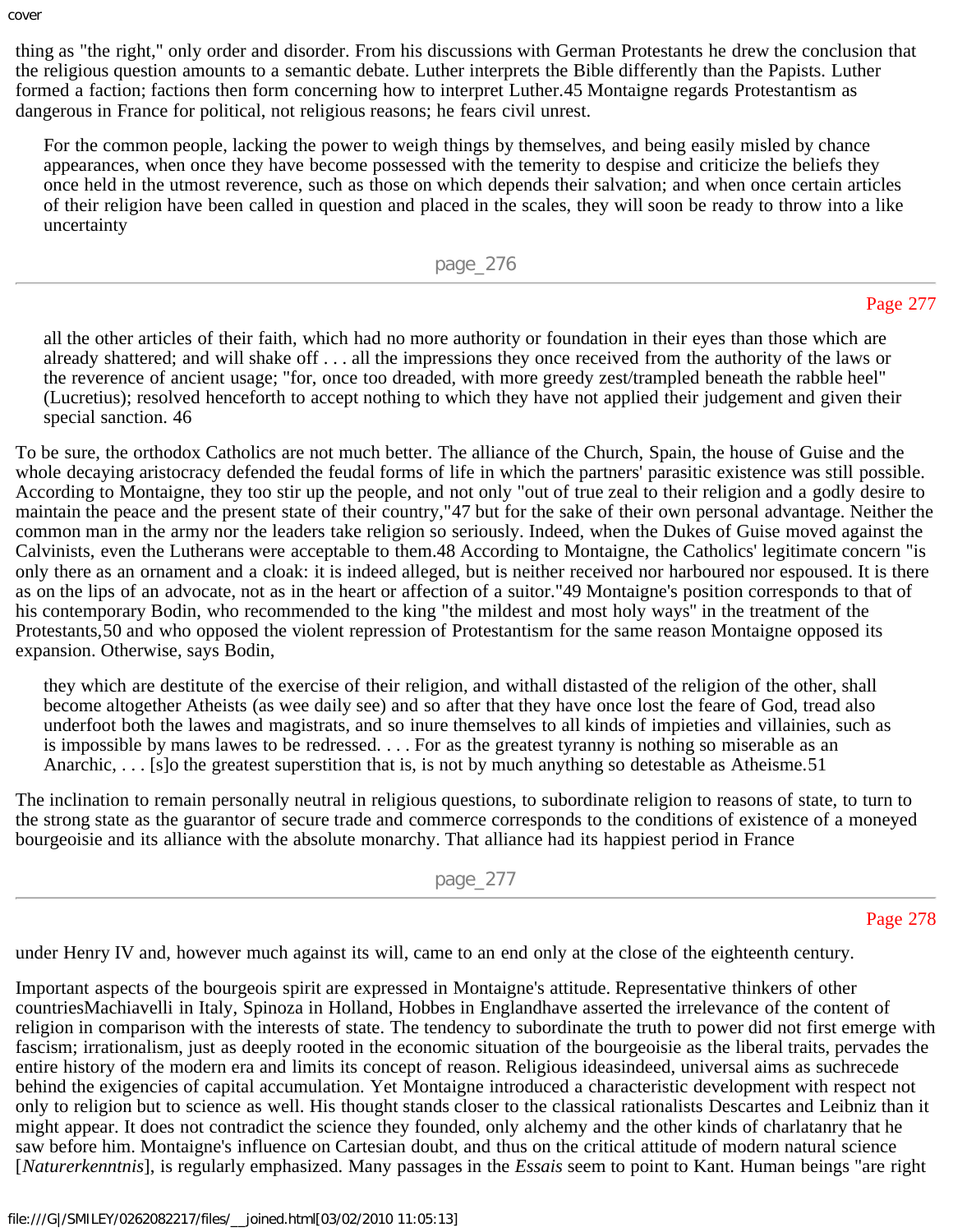in setting up the strictest possible barriers for the human mind. In study, as in all else, its steps should be counted and regulated; its hunting rights should be artificially prescribed." 52 Montaigne's project of describing himself, to which his entire oeuvre is devoted, was significant for the genesis of the great French psychology. The unsystematic form of representation found adherents even among the systematic philosophers. It has been remarked that Descartes first expressed his doctrines in essay form.53 The *Discourse on Method* contains a biographical sketch. Like Montaigne, Descartes announces his ideas as personal views. In England, the concept of the *Essais* had a sparkling career,54 and Voltaire reintroduced it into France, probably stimulated by that experience.

As subjectivism, skepticism constitutes an essential aspect of all modern philosophy. Science was held to be objective as long as religious and worldly knowledge had not been separated and the earthly order appeared as posited by God. The structure of the universe which human beings strove to comprehend was its true structure; the central concepts mirrored objective relations, genuine ideas according to which nature, human beings, and society were ordered. Nominalism

page\_278

# Page 279

shook this conception. The Aristotelian doctrine that things have their essence within them, and that we know them according to that essence, lost its authority. Its dissonance with the reality of the new society became apparent with the advancing disintegration of the medieval *Ordo*. Reality is not characterized by the harmony of form and matter, but rather by their opposition: the opposition between a refractory external world that must be conquered and the individuals confronting it with their own purposes and ideas. Skepticism is the quintessence of nominalism. It lies hidden in all those tendencies at the advent of the modern era that ran counter to Aristotelian scholasticism. For the subjectivization of knowledge, about which the most antagonistic systems concur, is a skeptical function. The Platonist Ficino also opposes the view that objective reality makes its way into the mind in any sense. In truth, thought comprehends only itself and that which it brings forth. Knowledge is by no means the reflection of an object. "Judgment follows the form and nature of those judging, not of the object judged." 55 In this respect, Descartes, Hume, and Kant belong to the same school. At the same time that progressive science experienced the triumph of extending the validity of natural laws infinitely in spatial and temporal terms and of no longer giving any quarter to heavenly bliss, it itself sank to the level of a subjective medium of information. Its concepts amount to signposts. As long as this philosophical tendency went together with an exalted conception of the human being, as with Pico, its skeptical content remained obscure. But such beliefs founder in the Renaissance.56 The reduction of philosophy to a logic and an epistemology whose object is the general, eternal forms of thought was completed in the next few centuries. Accordingly, the sciences are the manner in which individuals find their way by means of these forms in the chaos of given facts. The isolated ego, a point of power [*Kraftpunkt*], is the only comprehensible reality; there is no meaningful connection with the rest; the world becomes an incomprehensible "outthere," the existence of which is not even certain but must rather be demonstrated by way of complicated inferences. The ego is alone in an uncertain, ephemeral, deceptive world. Montaigne's style of thought thus fits in with modern philosophy's concept of knowledge.

The individual is the positive content of skepticism. Despite all the talk of its inconstancy and triviality, its incapacity for true knowledge, the ego with its powers remains the only principle we can rely on in

page\_279

### Page 280

theory and practice. Our happiness depends upon us ourselves. Hegel clearly recognizes this in the analysis to which he subjected skepticism. "The sceptical self-consciousness thus experiences in the flux of all that would stand secure before it its own freedom as given and preserved by itself. It is aware of this stoical indifference of a thinking which thinks itself, the unchanging and genuine certainty of itself." 57 The genuine skeptics' irony toward the weak, ephemeral, empirical ego in which we must trust is quite different from the pathos with which rationalism speaks of the subject as the principle of knowledge. Nonetheless, both see in the knowledge and action of the isolated individual the substance of an adequate philosophy. "We need little learning to live happily," says Montaigne. "And Socrates tells us that we have it in us, and instructs us how to find it and make use of it. All these acquisitions of ours that exceed the natural are wellnigh vain and superfluous. It is enough if they do not burden and cumber us more than they do us good."58 Human beings must rely on their own powers.

Montaigne's opinion of what we can expect from them is tempered. The position of the human being in the universe is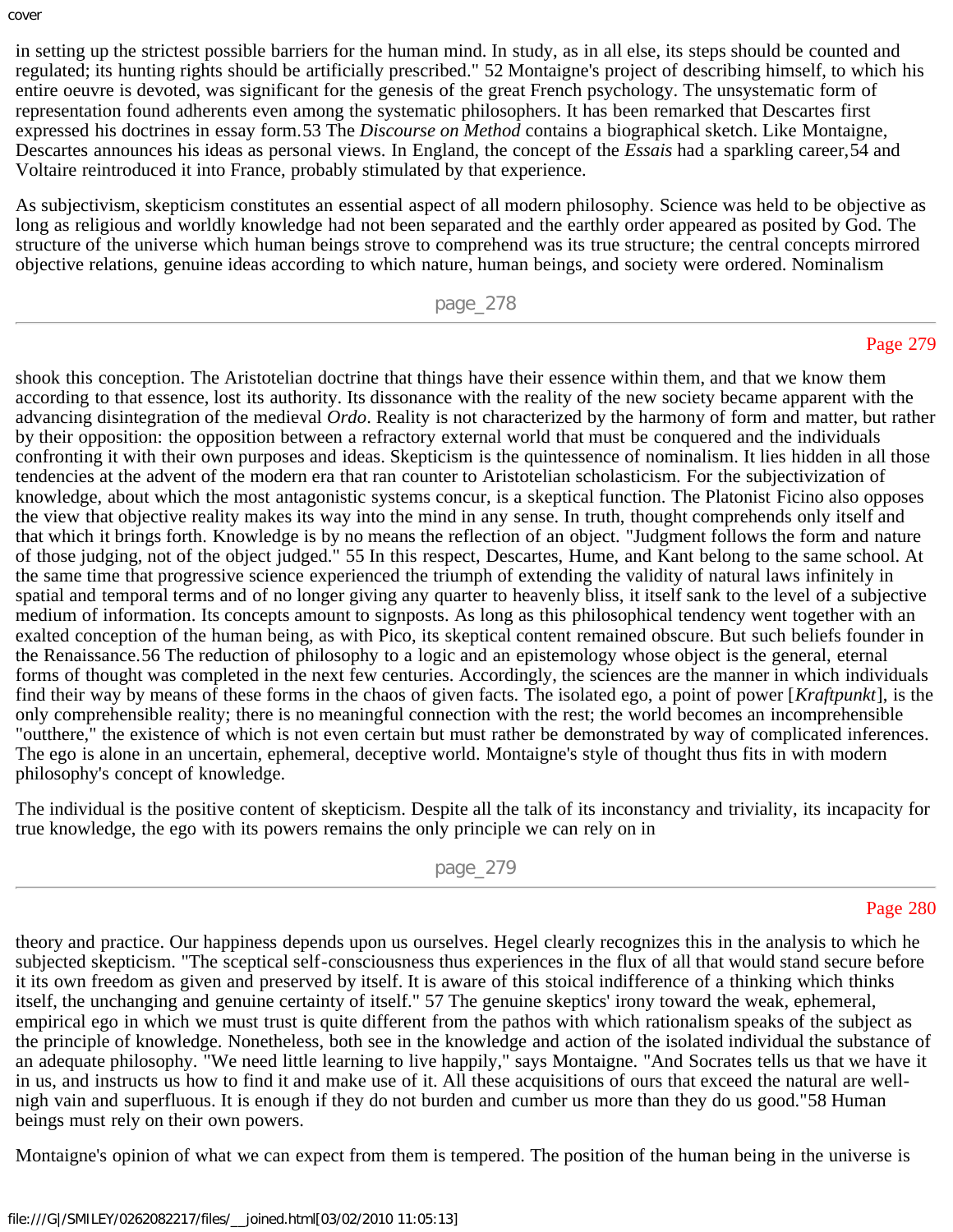not impressive, and each individual is irrelevant in the overall course of things. The highest wisdom consists in developing our talents with common sense, pursuing calmly the happiness afforded us by nature, and adapting to nature as it is given to each of usas the passage of life's stages, as physical and psychic temperament, as fate in the world. The maxim is to act naturally. Violence against oneself and others, against people and animals, is foolhardiness. There is no logical proof against tyranny and cruelty. Montaigne simply turns away from them. Free development, education without compulsion, the unfolding of naturally given individual powers is his humanistic program, which to be sure he lays out not as a doctrine but as his preference and private, opinion. He makes no great distinction between Stoicism and skepticism. The essence of philosophy is *amor fati et naturae:* in the end, overcoming the fear of death. That is the quintessence of the wisdom of life that he sought to practice, at first through unceasing methodological preparation and later through observation of the common man, the "natural" human being.59 Proper death as well as proper life are in the hands of individuals; they can make themselves independent of external vicissitudes. "The profit of life is not in its length but in the use

page\_280

#### Page 281

we put it to: many a man has lived long, who has lived little; see to it as long as you are here. It lies in your will, not in the number of years, to make the best of life." 60 With respect to the possibility of suicide, he writes falsely: "No one suffers long but by his own fault."61 Yet not only nature but the prison wardens have always taken precautions against this path of escape. The easy death within the reach of everyone reduces one's anxiety in the face of the terror that ultimately holds society together.

The natural, unconstrained manner of presenting oneself implied by Montaigne's view was the very paragon of the cultivated man throughout the bourgeois epoch. This is the goal of a good upbringing, and more recently of psychoanalysis. Those who demonstrate shortcomings in this respect draw suspicion upon themselves. They have not adapted; their relation to reality is out of order. They add something to reality, but are secretly aggressive. At the pinnacle of society and business, a refined instinct has developed for the unnatural quality of a personality. Those. who do not move freely and without rancor in their dealings with the world can be quickly recognized through invisible signs, and have little success. At best they are neurotic; at worst, oppositional. The demand to give nature its due that went along with the emancipation of the bourgeoisie comes to mean that one should address oneself directly and without bias to a world in which nothing is in order. At the beginning of modernity, humanistic figures such as Montaigne emerge and assert the natural behavior of the cultivated personality as the norm of action. In the nascent bourgeoisie they can see that human beings can dispense with physical as well as religious compulsions. Despite all the differences between their theories and temperaments, these broad-minded spirits are united by the enjoyment of the intellectual and material fruits of culture, great political insight, sharp psychological judgment, and religious toleration. Relaxed satisfaction of individual needs in the status quo is their mode of life; they themselves belong to the cultivated bourgeoisie. There are among them examples of great personal courage and of solidarity with the oppressedparticularly Agrippa of Nettesheim, the deepest of these skeptics, but also Montaigne himself.62 Any obligation is denied, however. Montaigne quotes an old philosopher "who said that the wise man should do nothing but for himself, seeing that he alone was worth doing any-

page\_281

Page 282

thing for." 63 It is simply a matter of taste if at times he behaves differently.

In the face of such good sense, the Reformers seem inhuman. Mediated by their fanaticism, there emerges the bourgeois mass individual, who grows out of the childish condition of the medieval individual by way of the inversion of material desires, the subjugation of sensual impulses to a relentlessly driving ego, and the psychic incorporation of economic and political pressure as duty. Such individuals adapt themselves to the nascent bourgeois orderbut with rancor and a strong faith, with jealousy and guilty feelings, with sexual envy and misanthropy. The idea of the maternal Church lost its historical basis to the extent that the church surrendered its protective function due to economic upheaval and took on parasitic traits. The Pope's unifying leadership of Christianity yields to the politics of national states, while ministering to spiritual needs gives way to the economic self-reliance of the individual. The devout assume a detached character, like the god in whom they believe, and God takes on the characteristics of the world he rules. They need the ruse of an inscrutable god in order to adapt, for their existence contravenes natural needs and any idea of justice. The size of their income, which is irrationally distributed according to the capitalist law of value, becomes the sign of grace which the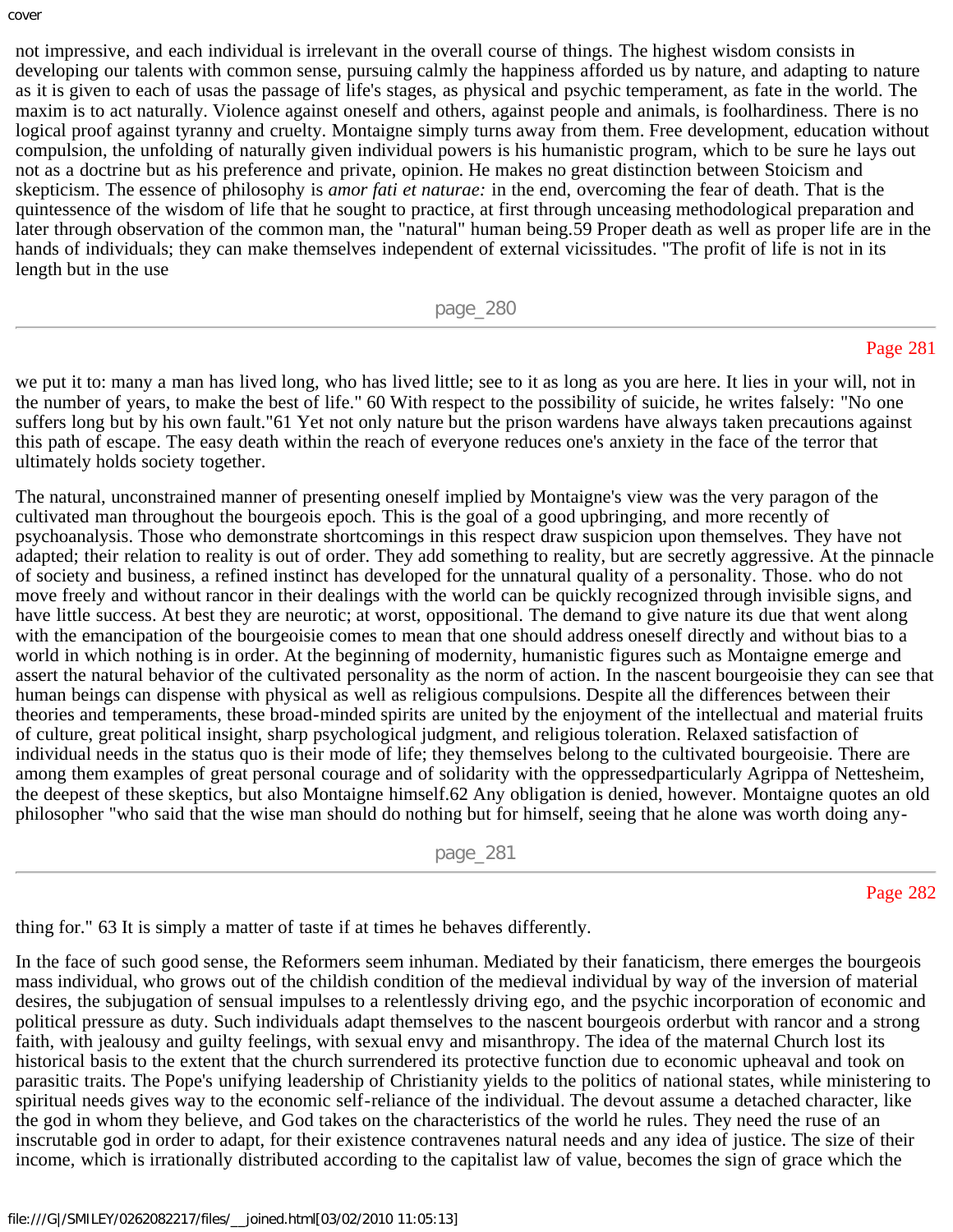hard-working can hope for, but not build upon. In this barbaric doctrine with which the spiritual leaders habituated the people to the new order, however, a concession is made to them: while God may abide in a distant inscrutability, while the heavenly orderwith its dark predestination or its irrational justification through gracemay reveal itself as the image of earthly fate, a principle nonetheless exists that is not strictly identical with the world. Human destiny is not exhausted by humans' role in this order. To be sure, Luther conceived of inner freedom as the affirmation of external servitude, and reconciled Christian love and equality with oppression, exploitation, and massacre so long as this was directed at the rebellious masses and not the ruling authorities. Yet the very necessity of taking up Christian concepts and speaking of the Gospel in accessible language played a critical function, even if this ran counter to the will of the Reformers. To be sure, Calvin's concept of freedom was reduced almost to nothing; those who are not blessed choose evil of necessity, but without being forced. Despite such intricate doctrines, despite the careful

page\_282

#### Page 283

limitation of the right of resistance incorporated into Calvin's teachings, even he is incapable of fully dissolving the tension between the ultimate sovereignty of God and the earthly powers. 64

The Reformers were unable to fulfill their mission of creating individuals who freely subordinate themselves without incorporating into their doctrine, however distortedly, the contradiction between human beings and the order into which they had to deliver themselves. God and world, freedom and servitude, natural instinct and conscience, divine and earthly commandment remain in those teachings unresolved contradictions obscuring the real contradiction of the individual that seeks to develop itself with the relations of an emergent capitalism. The historical resolution of the contradiction can only take place at the end of the era, when the material conditions have developed for the abolition of classes. At the outset, no way out can be glimpsed; social inequality reveals itself as the means of progress and individuals are sacrificed to World Spirit, so to speak. However, the new religiosity was the form in which humanity came to know such injustice and in which it measured the existing against an ideal. The notion of a holy commandment or a duty which at that time constrained the Protestants to the repression or sublimationor at least the postponementof their material impulses has no direct connection with a rational society. Indeed, the function of the Reformers consisted in the introversion of the desires of the masses, the diversion of the demands of the dominated away from the rulers and toward their own inner nature.65 Economic compulsion was mystified as divine. But humanity had come too far to consider the princes, officials, rich bourgeois, etc. as gods, and to view obedience to them as the absolute good. It had transcended the condition of a primitive fetishism. Renewed Christianity was no naked idolization of power and success, even if some tendencies promoted this attitude; rather, its concept of God contains the idea of human indifference toward social distinctions and points beyond the relations of class society. The insight that "they say Christ and mean cotton" illuminates the age, but it is valid in different measure for different classes. The oppressed said "Christ" and have always meant an existence worthy of human beings. Whether peasant rebellionwhose immediate intention was the realization of a more just manorial orderis considered simply a reactionary or, due to its ideas of equality, fraternity, and fairness, a progressive

page\_283

### Page 284

movement, the suffering peasants and proletarians who identified the reawakened Gospel with their demands did not simply fall prey to an illusion. That Luther knew no bounds in his instigation of a bloodbath among them is reminiscent of the rage of the renegade. He dimly recognized that his doctrine contained elements to which they could with some justice subscribe. 66 The more a superior, rational form of human organization becomes visible with the evolution of bourgeois society and emerges as a conscious objective of social groups, the more inappropriate the religious form of expression becomes for these progressive historical tendencies. In the entire period of early capitalism, from the emergence of the mendicant orders into the early nineteenth century, however, the Gospel had not simply a mystifying but a revolutionary significance as well. The Reformers, at least, did not identify it directly with the earthly order, and oppositional religious thinkers from Mänzer to Tolstoy have held it up to the status quo as ,,a law as it is written in the heart."67

The Gospel is thus the negation of skepticism, according to which action is a matter of taste or a question of individual cleverness. To the skeptics, humaneness appears as a sort of adornment of their persons, as a temperamental idiosyncrasy like a fondness for travel. Their concept of the human being is exhausted in the notion of the isolated, empirical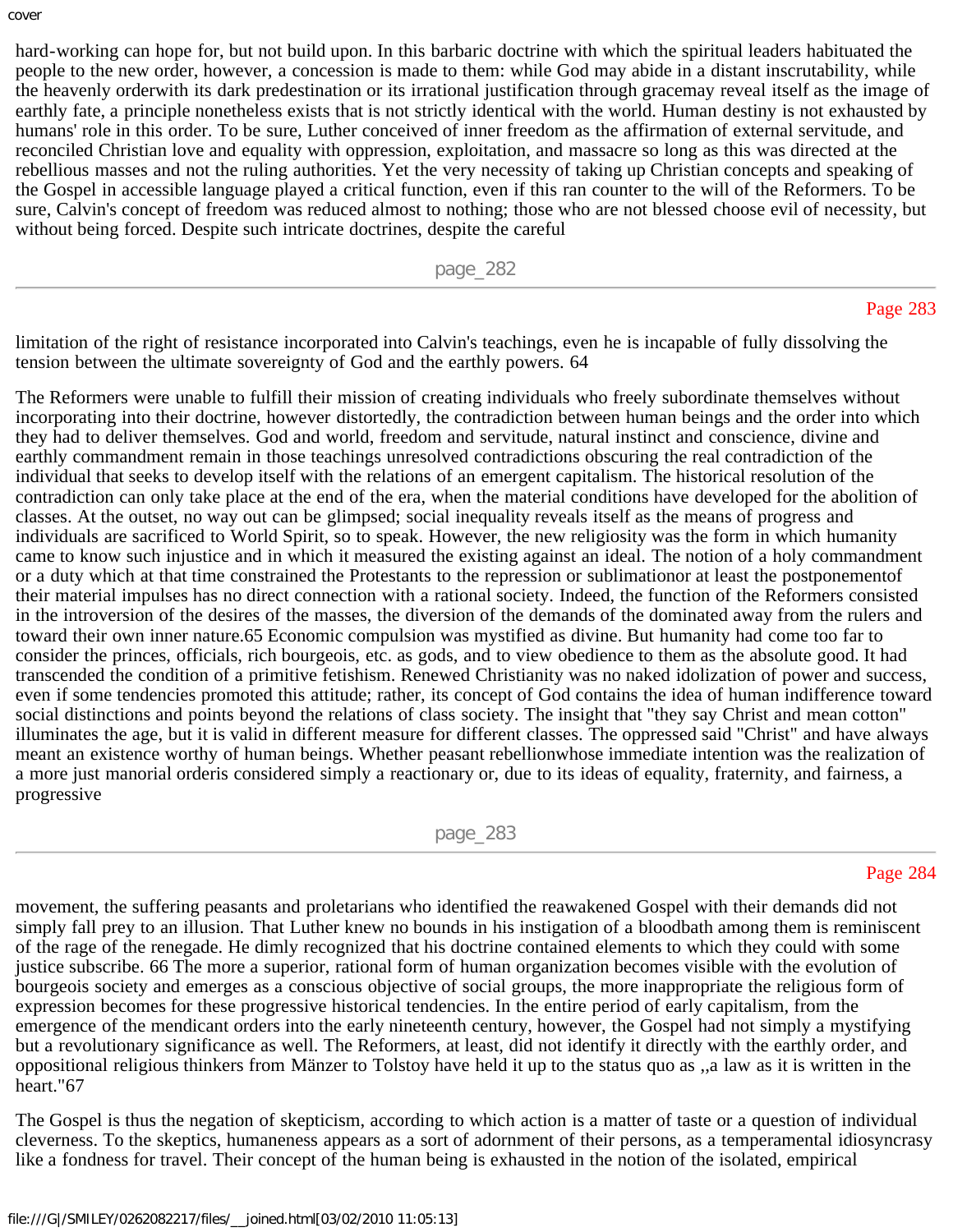individual put together out of life's many moments. However mild they may be toward human beings and animals, their thought remains logically centered around the internal tranquillity and security of the empirical ego. They refuse to accepteven in thought, and contrary to their own existence and capacity for experienceanything against which the ego would decline in importance, or where the ego would extend beyond itself in solidarity. Thus, for the skeptics, the psychological condition of an extremely impoverished and abstracted soul becomes the highest structuring principle and the highestindeed, the solephilosophically relevant value (despite the rejection of all objective values). A more transcendent interest plays no conscious role for them, and is in their opinion not necessarily immanent in human beings. Montaigne hates oppression, whether social or private. But to assume the effort to abolish that injustice is, according to his own testimony, beyond his ken. According to a modern study of him, "Montaigne wishes neither to rule, nor to rule himself, nor to be ruled; he is moved and blinded by moral phenomena;

page\_284

#### Page 285

he surrenders himself to contemplation of the manysided play of the inner life; he grows, ages, and dies in the condition of a pleasant and lax passivity; he rejects exertion; he does not practice it. 68

More recently, the relationship between skepticism and religiosity has changed. In the seventeenth century the emphasis was primarily on the contrast between the two. Pascal recognizes Montaigne's quietism, saying that the latter made a "soft pillow" of the correct principle that human reason understands itself to be inadequate and that everything outside of faith is uncertain. Fearing that he would probe too deeply into problems by remaining with them for a long time, according to Pascal, he skimmed over them too lightly.69 Vauve-nargues later repeated the judgment. He despises Montaigne's indecisiveness and neutrality.70 Rationalist philosophy also distanced itself from Montaigne. The same historical tendencies which, in religious terms, saw human beings as divided between conscience and instinct, lead in epistemology to the doctrine of the rational ego that must master the emotions. Religion corresponds to the masses whose historically necessary subordination is not grounded in rational motives, but must rather be taken on as a burden; philosophy refers to the behavior of the bourgeoisie, which postpones immediate gratification out of self-interest. The straightforward description of the empirical conditions of one's own ego, of customs, of worries and predilections, of physiological and anatomical idiosyncrasies, as they can be found in the *Essais,* has, according to Malebranche, nothing to do with the study of mind [*Geist*]. To him, Montaigne's fabled psychological insight is superficial.71 Descartes, too, seems to have turned away in later years from the conformist worldly wisdom deriving from it.72 Even Locke, who strongly followed Montaigne in epistemological and pedagogical teachings, calls him (in good Puritan fashion) "full of pride and vanity."73

But the contrast lost its clarity; with the transition from the abolutist to the liberal period, the progressive aspects of religion were obscured. Under the particular conditions of Germany's historical underdevelopment, they found a new form in German idealism, whose development as the official philosophy was arrested in the face of a triumphant liberalism, and continued only in the proletarian opposition. Among the dominant classes, however, religion became the uninterrupted affirmation of social forms. Its moral teaching coincides

page\_285

Page 286

with the praxis of the decent businessman, and its pedagogy with socialization into frugality and profit making. The distinction is eradicated between the ways of God and the capitalist mechanism for distributing wealth. Troeltsch has described the difference between old and new Protestantism in detail:

Faith becomes simply trust and devotion to the blessed and holy will of God, as it is expressed in the contemporary decision of a conscience shaped by the community. . . . Dogma moves well behind ethics. At the same time, the tension is moderated between Christian and non-Christian ethics, between mundane and Christian life; the idea of conversion is transformed into that of purification. However much sin may constrain and hinder the human being, . . . the world of creation has not in essence been changed by original sin. The greater part of Protestant ethics makes its infinitely multifarious compromise with the new ethical theories . . . , and no longer concerns itself with the old Protestant contradiction between this world and the next, or with the old Protestant unity of a Christian cultural life. 74

Liberal theology abandons the significant distinction between action based on custom and tradition tempered by inner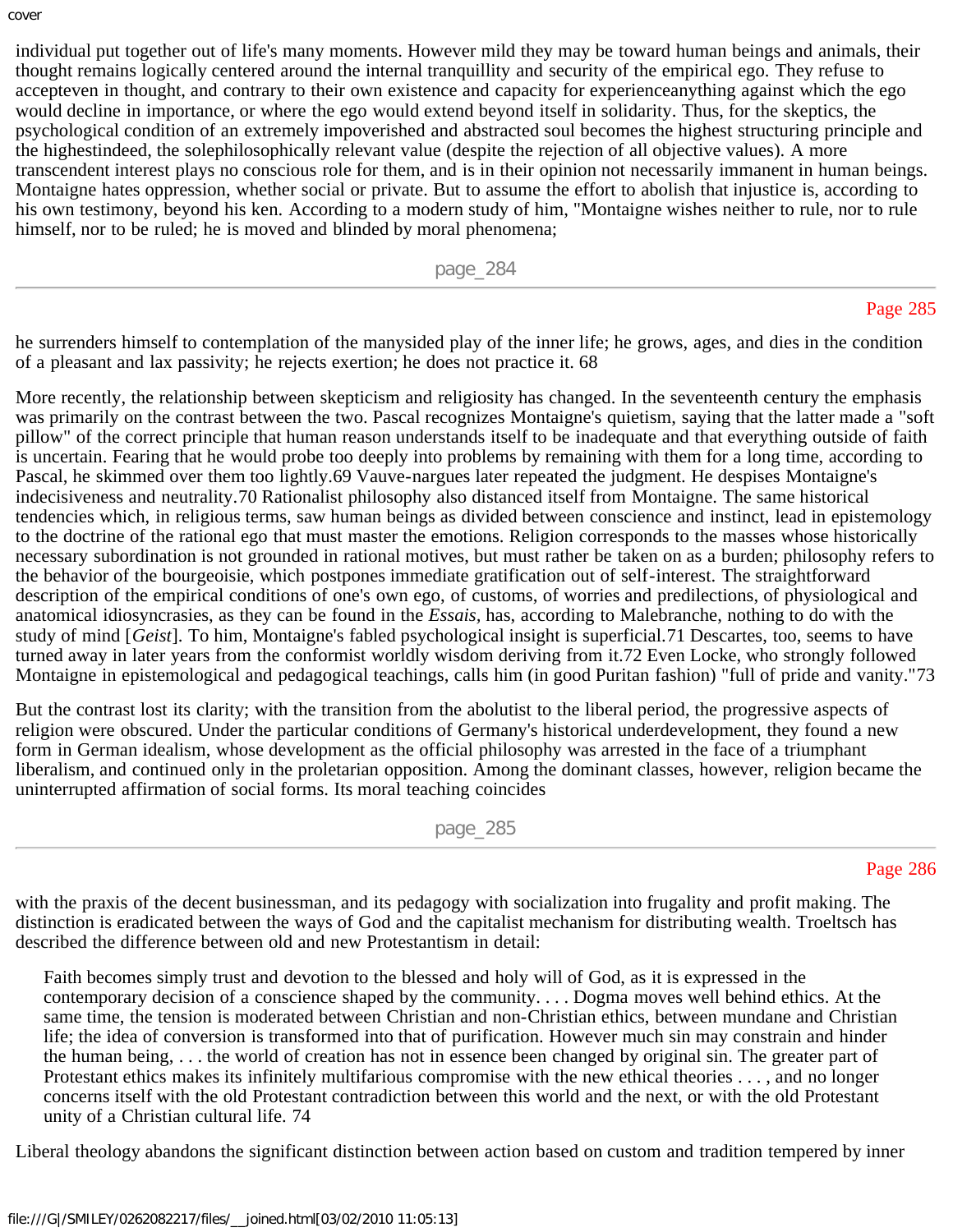reserve, which skepticism teaches, and the absolute religious demand. There remains only the matter of prospering in business, of which "culture" only constitutes another branch.

The liberal's relation to religion corresponds to the skeptical mode of thought. This is nothing less than a militant atheism. The belief in a hidden meaning cannot disappear in an order in which the results of human beings' social labor, the vicissitudes of the market, economic laws and crises appear to them in the form of autonomous powers, as fate or natural law. Religion plays diverse roles in the lives of members of different classes. It may be a consolation to those who must carry the burdens of societya consolation which is supposed to keep them from despair as well as from revolution. For the individual of the dominant class, however, it sanctions his personal relations and those of the bourgeois organization of society as a whole. In the liberal period, it is also indispensable as a tool of education, even in the upper classes. The bourgeois virtues rest on the postponement of material impulses behind the more enduring interests of the abstract ego. Economic gain is pursued not for the enjoyment it yields but rather for the sake of further gain, and with each new success this striving asserts itself anew as its own true aim. The individual becomes the

page\_286

#### Page 287

agent of capital. This attitude cannot be developed through reason, or through physical force alone. In religious belief, therefore, the pedagogy gives disciples the means for developing the socially required qualities in themselves. Where in education the notion of reason (or indeed that of ''cooperation") 75 takes the place of God, as is common in the contemporary American system, it is also irrationalan imperious, quasi-religious power that instructs human beings to rely on themselves, to subordinate the present to the future, to recognize economic utility as the law of their action, and to persist in competition. Later, in the consciousness of adults, the irrational, religious grounding of their rationalist mode of thought recedes into the background, and they come to view their conduct in their calling and in other aspects of life as the product of their own character, or even of some human essence. Montaigne helped to usher in the relation to religion in this period. No negative judgment is made of it, even if it is only "esoteric," only held in secret.76 But its role in thought and action changes. The specifically religious contents and the particular affairs, concerns, and aims of the individual go separate ways; the spheres of bourgeois life, the private and the public as well as the social, the religious, and the political come to oppose each other. The adult's freedom from religion, the peculiarly bourgeois unbelief consists in the fact that anyone can think anything without this coming into conflict with their faithindeed, without drawing from it any other consequence than that which is socially required in any case. The mediation between thought and existence, which have diverged since the emancipation of the individual, grows infinitely differentiated. The most highly esteemed ideas are secretly considered a sham. Repressed into the unconscious, the most despised attitude, misanthropy, dominates this world of classes and competition. The interruption of mediation no longer disturbs anyone. Everyone knows what prisons and madhouses are all about; everyone is familiar with the condition of freedom, equality, and justice, those divine ideas; everyone tolerates the condition and reproduces it. In this period, the whole is kept going only by individuals, and all individuals wipe their hands in innocence; they appeal to the superior power, which in turn appeals to them. Society is dissolved into innumerable spheres and subjects, and has not yet put itself together as a subject.

page\_287

Page 288

Hume, whose skepticism is representative for liberal philosophy and science, distances religion still further from cognition and action than does Montaigne. He, too, has a sharp eye for misery and injustice; he anticipates Schopenhauer. "Were a stranger to drop, on a sudden, into this world, I would show him, as a specimen of its ills, an hospital full of diseases, a prison crowded with malefactors and debtors, a field of battle strewed with carcasses, a fleet floundering in the ocean, a nation languishing under tyranny, famine, or pestilence. To turn the gay side of life to him, and give him a notion of its pleasures; whither should I conduct him? to a ball, to an opera, to court?" 77 However, according to Humeand in this he is only a consistent disciple of Montaignethese insights are not in the least prejudicial to the state religion. Religious ideas assume such an exalted position in consciousness that they can neither influence the understanding [*Einsicht*] linked to praxis nor be undermined or confirmed by it. Where the contradiction between religion and the conditions of reality is taken seriously, and has advanced to the negation either of religion or of realityas is the case with genuine religious thinkers as well as with militant atheiststhe skeptic is appalled. Philosophy accords religion its due respect.

'Tis certainly a kind of indignity to philosophy [Hume begins in a genuinely antique frame of mind], whose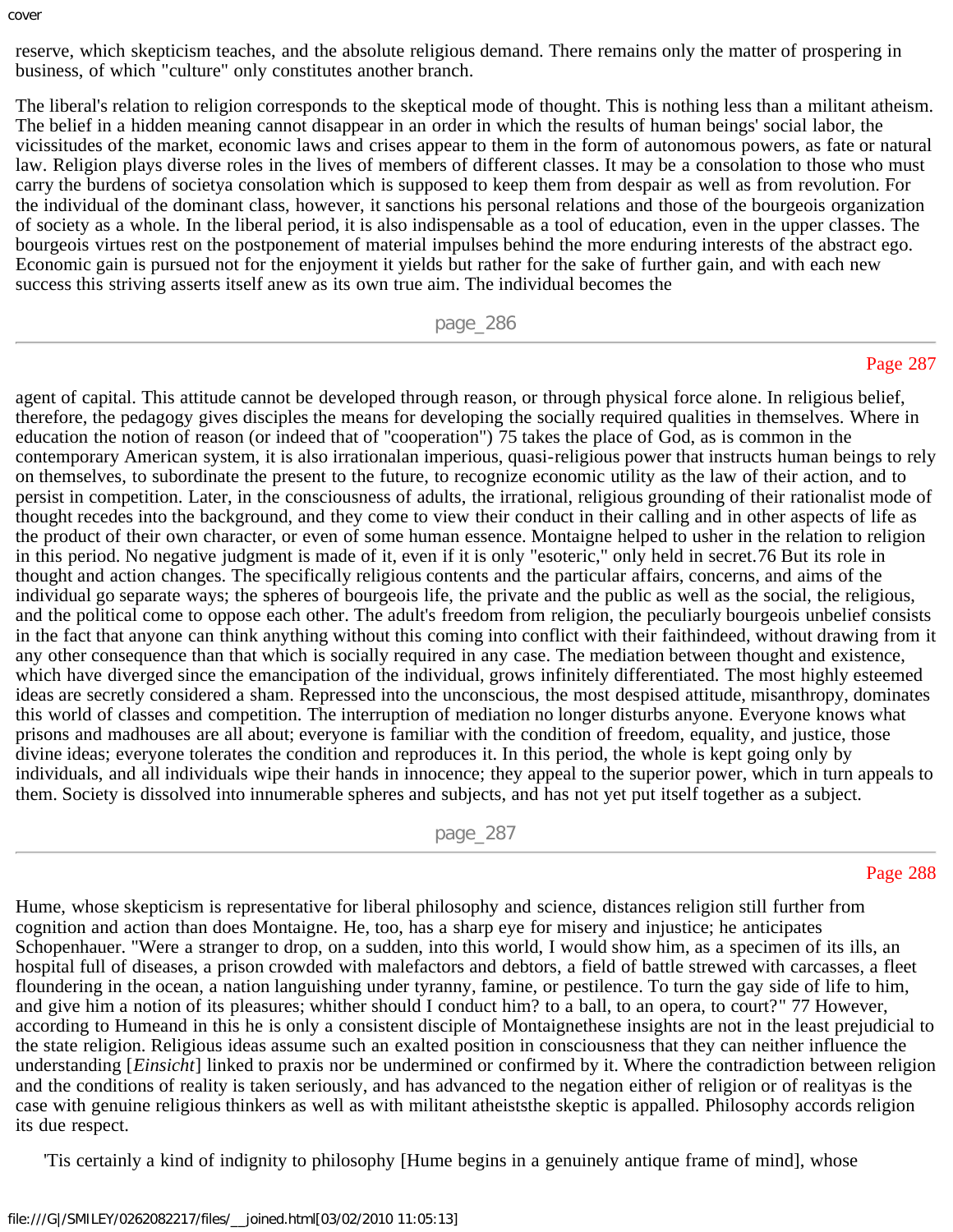sovereign authority ought every where to be acknowledg'd, to oblige her on every occasion to make apologies for her conclusions, and justify herself to every particular art and science, which may be offended at her. This puts one in mind of a king arraign'd for high-treason against his subjects. There is only one occasion, when philosophy will think it necessary and even honourable to justify herself, and that is, when religion may seem to be in the least offended; whose rights are as dear to her as her own, and are indeed the same. . . . If my philosophy . . . makes no addition to the arguments for religion, I have at least the satisfaction to think it takes nothing from them, but that every thing remains precisely as before.78

The philosophical thought of the liberal bourgeois does not go to the root of social matters. To the extent that it does not exercise occupational functions in one of the branches of this order, it grows increasingly idle, even to itself. In the nineteenth century, philosophy and literature are still rooted in the whole. On the one hand, however, they serve the continuation of the economic process in its given form through transfiguration, diversion, and reassurance. On the other,

page\_288

### Page 289

the works of radical writers who call into question the whole of reality in either religious, artistic, or philosophical terms are absorbed as mere topics of discussion in academic environments. Labor and economic gain as the content and aim of existence have become flesh and blood among the members of the bourgeoisie and large parts of the dominated strata. They sit so deeply that they no longer come to the level of reflection. That which, according to Balzac, "skepticism recognizesnamely, the omnipotence, the omniscience, the all-congruity of gold," 79 has become the true god. Those who own the means of production of social wealth dispose over labor. The freedom of the others consists in their ability to buy. The type and extent of the goods that serve the maintenance and enrichment of life are determined by the process of capital accumulation. In itself, human life has no value in this system. It acquires value only to the degree that it is inserted in the economic dynamic, and even here not for its own sakebecause the individual should livebut rather as a cost element in the profit-oriented economy. In the dominant scholarship, this fact is not indicated, except as one view opposed to others. Critical literature, which represents it in the form of the novel, is received as a mere work of art. Just as bourgeois individuals reserve philosophy for their leisure hours and thus turn it into idle thought, knowledge and critique are isolated in the society as particular aspects of business. They are supposed to procure culture, which under these conditions of production is reduced to entertainment. The distinction between truth and mere fun is socially eradicated. After the victory over feudalism, the critical spirit of the bourgeoisie is transformed from a general to a private affair, from a practical to a contemplative reaction. Thus spreads the skeptical mode of thought.

With the disappearance of liberalism in the monopoly capitalist period, skepticism once again changes its meaning. As at its inception, it sees itself confronted by an absolutism that it leaves untouched. This absolutism, however, is different from that of the sixteenth and seventeenth centuries. At that time, the role of the state consisted in the (admittedly antagonistic) protection of a burgeoning trade and commerce. In the present, the state tends to act as the organ of the strongest capitalist groups, even where reformist governments seek to make of it a guardian of the economically weaker groups. Its apotheosis is the Führer state, in which the consolidation of the industrial and

page\_289

### Page 290

political bureaucracies is realized. The Führer state advances by political means the economic expropriation of the smaller capitalists by the larger, and regulates trade and commerce in the interest of the industrial and political groups arising from the concentration and centralization of capital. The unprincipled character of skepticism reveals itself under these circumstances. Skeptical negation was quite conscious about not sparing the ego. Hume denied his own existence, and Montaigne, in his dedication to the reader, refers to himself as "a matter . . . frivolous and empty." 80 And yet they make the ego into almost the exclusive theme of philosophy. Indeed, the independence of the ego from external eventsthe attempt not to lose oneselfconstitutes the very meaning and aim of the skeptical mode of thought. But the retreat to the ego is itself a process in the empirical world. It presupposes inner strength and personality. But personality doesn't fall from the sky; it is socially produced and dissolves with the conditions that created it. In bourgeois democracies it is in any case arbitrary which individuals have the potential for such development; the stratum involved is small enough. Under the domination of the totalitarian state, it completely disappears as a possibility. The ego not only no longer has the opportunity to develop itself into a personality; even the stability of the existing character types is accidental. If the individual falls into the clutches of power, it might be not just destroyed but twisted and turned upside-down, depending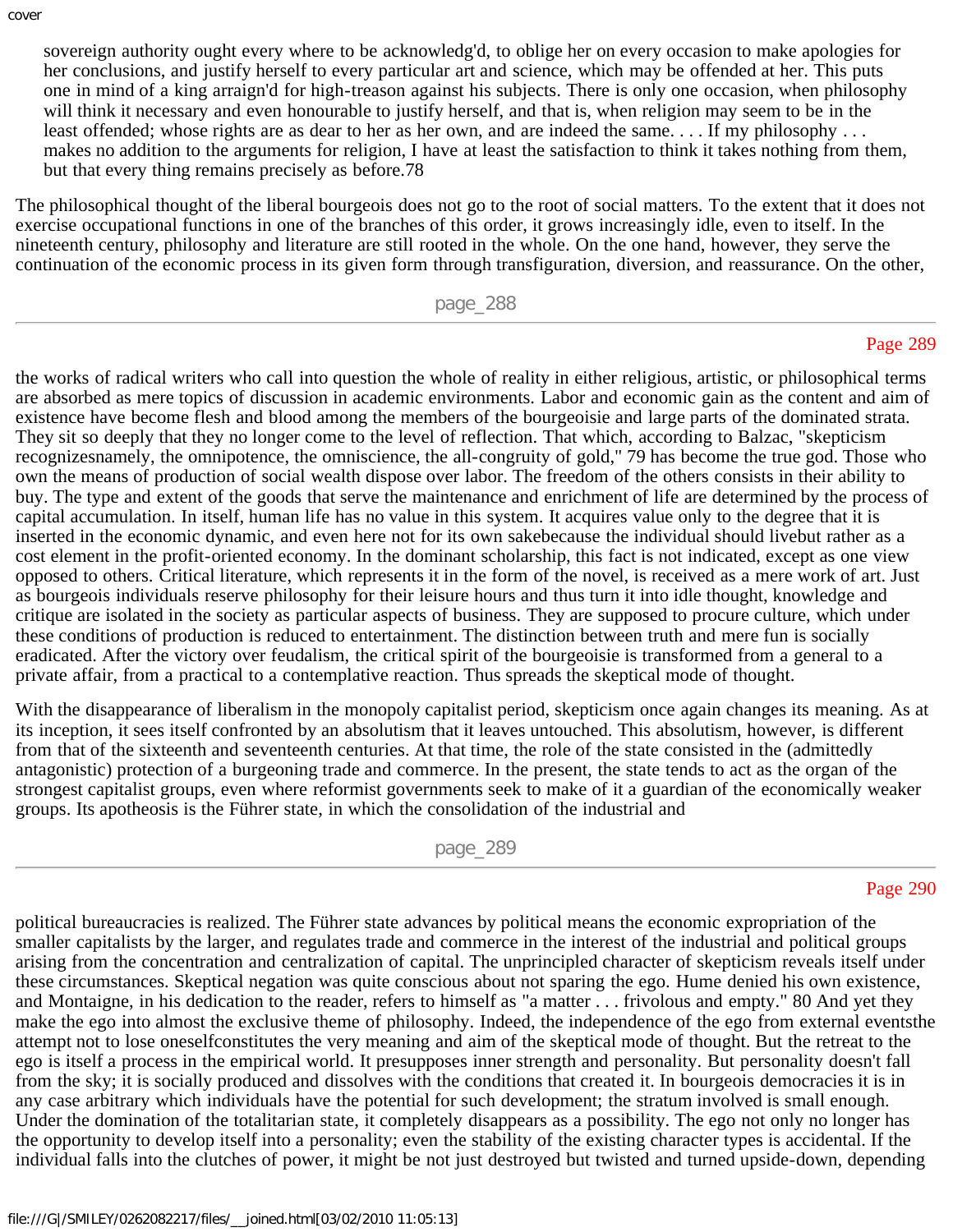on the degree to which chemical and psychological technique is advanced. The illusion of skepticism is that in spite of everything it holds the ego to be a safe harbor. Yet its every sinew is bound up with material reality. The capacities that make it upthe senses, memory, and understandingdepend not only on a well-functioning body but on the steady unfolding of the social process. The social environmentits language, rules, and beliefsdetermines the existence and forms of reaction of every single ego. The ego consists of reciprocal influence, even down to the nuances. The opinion that there is something permanent in it, something inherent, is mere superficiality. However active the individual ego may be, in itself it is merely abstract; those who reify it in its isolation into a principle or an inner anchor only make of it a fetish. The tension with the environmentthe resistance an independent ego is capable of offering itis heightened independence vis-àvis the

#### page\_290

### Page 291

contemporary situation, not vis-à-vis history as a whole. In confrontation with reality, it has developed a relatively firm shape. Its elasticity and the ideas that it opposes to reality grew out of that reality itself. The skeptical ego creates not so much definite ideas as doubt about its essence, which it takes to be its element. It has yet to discover that it is equally capable of being anxiety and pain, affirmation or indignation. The self-consciousness and independence in which the ego seeks to maintain itself in the face of doubt can be traced back, as psychological factors, to the decline of liberal society. The freedom of judgment which constitutes the lifeblood of skepticism can only be realized through the freedom of the social whole which, contrary to skepticism's aloofness, requires personal intervention. If skepticism fails to sustain itself as a rational mode of thoughtnamely, by sublating itself and consciously becoming its other, a belief in the concrete possibilities of the human being; if, instead of opposing the dominant conditions, it leaves the present untouched as a result of its characteristic inner reservations, it thus seems to persist unchanged but in fact has already lost the quality of being an expression of mind [*Geist*]. The ego can sustain itself only by seeking to sustain humanity as a whole.

According to Montaigne, *Epoché,* the reservation of judgment, and inner tranquillity are not "frivolous." Indeed, they were not so at that time in the same degree as they are today. To keep oneself free from the historical upheaval: in the sixteenth century, skeptical moderation constituted a progressive attitude. "We may both love virtue too much, and carry a just action to excess. . . . I like temperate and middle natures. Want of moderation, even in the direction of the good, if it does not offend me, astonishes me, and I am at pains how to baptize it." 81 Therein lay historical reason; such moderation was identical with the preservation of one's own person, with going the objectively correct way of tolerance in the national state. It amounted to independence from the illusions of the religious parties. Attentiveness to one's own development, keeping an appropriate distance from popular movements with their veiled aims, was a progressive position conducive to the solution of the problems on the historical agenda. Like religion, it contains a dynamic element despite the conscious quietism. Montaigne's *Epoché* is not without solidarity with humanity. To practice it

page\_291

#### Page 292

entails promoting the happiness with which he was preoccupied for the individual ego not just in particular, but in general. At present, however, only the futility of the principle is evident. The peace that the liberal skeptic today concludes with the authoritarian order expresses not humane praxis but its renunciation. Unlike the absolute state power of those times, fascism does not take under its aegis the most important social forces. The obedience preached by Montaigne, as a good skeptic, was owed to a monarchy locked in battle with reactionary forces. Obedience toward contemporary dictatorships, to which today's skeptics accommodate themselves, is a lockstep into barbarism. Montaigne's relative neutrality in the wars of the Huguenots and Guisards was his retreat into the library and into hostile foreign territory. Neutrality in the struggle against the Führer and the bureaucracies, accommodation to the relations of the authoritarian state in the twentieth century, is tantamount to participation in total mobilization. The alliance between absolutism and the bourgeoisie, to which Montaigne's attitude belongs, arises from the emancipation of the bourgeoisie from a bankrupt feudalism. The alliance between bourgeoisie and fascist organizations arises from anxiety about the proletariat. Out of the skeptical tolerance concerning freedom of conscience comes conformism with the regime of the secret police.

After all, Montaigne wrote: "I am so hungry for freedom that if any one were to forbid me access to some corner of the Indies I should feel my life to be a little more constrained. And as long as I can find earth and air free and open elsewhere, I will never lurk in a place where I must hide. Good heavens, how I should chafe if I were reduced to the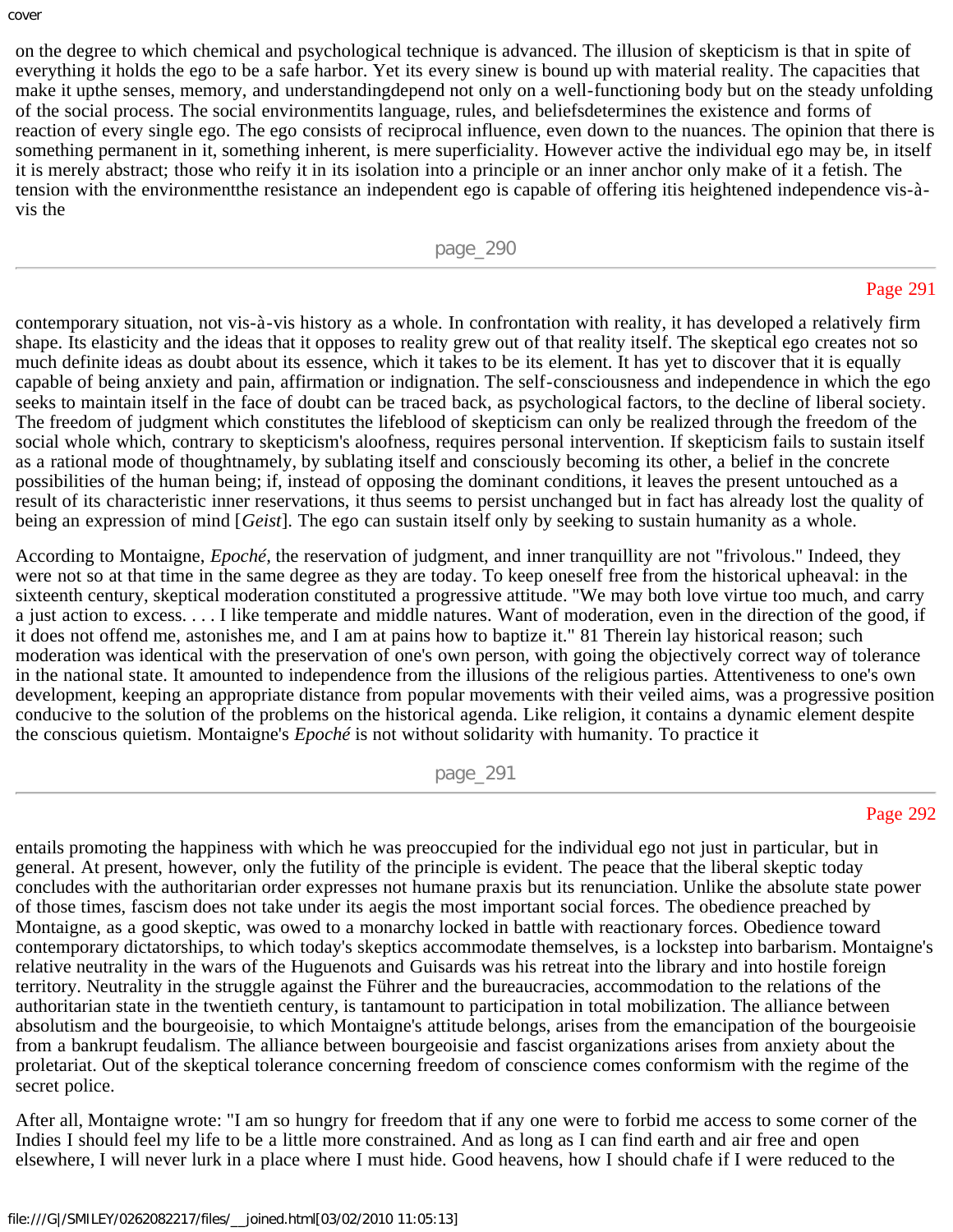condition of so many people I know of, riveted to a district of this kingdom, deprived of the right to enter the chief towns and courts and to make use of the public roads, for having quarrelled with our laws! If those laws I observe were to threaten only the tip of my little finger I should immediately go in search of others, wherever they may be." 82 These words express not only reactionary indifference, but a revolutionary humanism as well. Today's skeptics don't leave the country as long as the bureaucracy lets them be. In any case, it makes no sense to leave, for "earth and air" are no longer open anywhere, and that stretch of land in the Indies is ruled by the same laws that one seeks to flee. The authoritarian order imposed by capital upon some countries in its current phase is already beginning to span

## Page 293

the world, and the skeptical statesmen of the other countriesthe disciples of Montaigne and Montesquieufall collectively before it. Negotiation has different faces at different times. Today it consolidates the domination of the biggest capital throughout all of Europe. The national contradictions between the European industrial powers are at present subordinated to the necessity of political reorganization. In both domestic and foreign policy, the world creeps softly or strides boldly toward dictatorship, the most appropriate form of government for monopoly. Just as before the war the bourgeoisie came to know better technical methods and the so-called spirit of innovation of the expanding industrial countries, it must now become familiar with something that did not come easily to the conservative industrialists of Western Europe.

Due to the economic laws intrinsic to it, the reigning social order has reached a level in which individuals have completely lost that arbitrary and abstract freedom that they had under liberalism. If they are not congenial to power by nature and attitude, they can no longer find any way out, for the earth is rapidly becoming more uniform. The affirmation of personal freedomnot to speak of its modest usebelongs to that excess of virtue from which Montaigne was so estranged. Humanity, despite its infinitely advanced capacities, is hindered in the rational organization of its affairs by the terror of national cliques. When things have reached this point, skepticism's evasiveness, relativism, and liberal tolerance become the rationalization of misanthropyan attitude that negates every value, not just theoretically but practically as well. This attitude fails to reveal solidarity with human beings, even unconsciously or in contradiction to itself. Humanity, which expressed itself among such figures as Montaigne and even Hume as diplomacy and a world citizenry, has long since cast off its peaceful form; at present, that attitude reveals only the desire to participate a bit in a decadent power. The idiocy of the notion that an individual or collectivity can save itself or the world by conciliation with the spreading rule of violence has now become so patently obvious that it can only be understood as a thinly veiled sympathy with that rule, or as an anxiety about sunk capital. The skeptical diplomats of the nonauthoritarian countries of Europe, who make concessions to barbarism out of a "love of culture," have behind them dogmatic bankers nervous about their assets. Indeed, even these assets will be

page\_293

# Page 294

difficult to rescue. Machiavelli writes "that a general who wishes to keep the field cannot avoid a battle when the enemy is determined upon fighting." 83 He scoffs at the "indolent princes or effeminate republics"84 that instruct their generals only to be cautious. This accusation does not touch the skeptical individuals and polities that pursue this ineffectual tactic at the end of the bourgeois epoch; they don't even want to triumph. Neither the bourgeoisie as a whole nor its members see in the authoritarian order their true enemy: that perspective is illusorily attributed to them only in the wishful thinking of a few of its scattered members who have met misfortune for one reason or another. The style according to which those emigrants who have fled authoritarian states seek to "influence" the democratic environment by denouncing those stateshow naive is this clever style, whereby the host countries are supposedly warned in their greatest interest! Despite all the internal and external contradictions that promote war, the representatives of the old order have a common and greater enemy: the rational community of humankind, the possibility of which takes on firmer outlines in popular consciousness, and which can be extinguished in the longer term only by naked terror. Today, skepticism stands opposed to nothing other than the interest in a better future.

The transformation of skepticism from a humanistic cast of mind into pure conformism is anticipated in the economic principle of the epoch. The independence of the ego to which the skeptic retreats is rooted in the freedom of the individual that each subject enjoys in a commodity economy. In contrast to the slave states of antiquity, this freedom is universal in the modern period. Individuals exist by receiving in exchange for the labor they contribute to the life of society a quantity of goods equivalent to the effort expended. All are free; "every man carries within him the entire form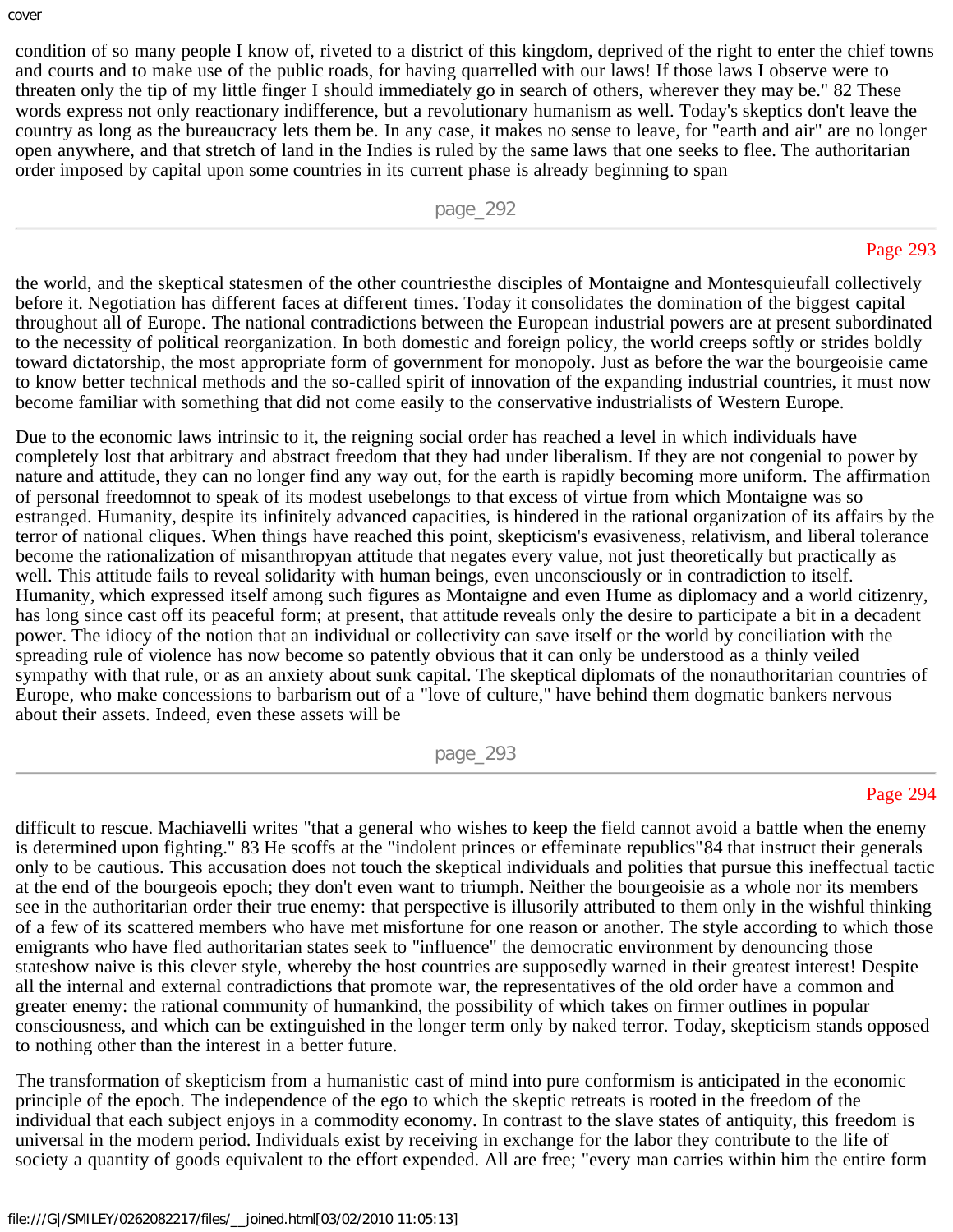of the human constitution."85 Humanity is not undermined by the fact that the individual stands in the center of philosophy, or that the author of the *Essais* thematizes himself. In a society that rests on such a principle of exchange, all persons may retreat to themselves, they are their own masters, and their relations with others proceed in an orderly fashion. Given an existence regulated in this manner, the skeptical rejection of revolutionary activity and the hostility toward critique of the totality has nothing cynical about it. Individuals are recognized as equals. But

page\_294

### Page 295

the principle of bourgeois society has another side whose unfolding in capitalism governs history and drives it toward its own dissolution. Where labor and disposition over the means of production are not unitary but socially dividedthat is, distributed among different classesfree exchange takes place as a labor contract. One party offers its productive capacity, while the other furnishes the money to replenish that capacity via food. This act corresponds to the principle. Normally, the labor power expended by workers can be replenished with the products they can buy with their wage; they can get by. The social result, however, is that equality disappears. Infinitely more labor time than is necessary for the reproduction of the workers' lives is congealed in the products that laboring humanity brings forth on the basis of these contracts. Capital disposes over the difference. The equality of free individuals, which renews itself through the exchange, the labor of each as the basis of their possessions and power, in short, the principle of the bourgeoisieupon which rest its ideology, its justice, and its moralitythus reveals itself as a mere facade that masks the true relations. The further society develops, the more obviously this principle, and with it that of bourgeois freedom, reveal their internal contradictions. The continued dominance of this principle, the skeptical rejection of revolutionary activity, and the hostility toward critique of the totality thus have something cynical about them. They reveal subordination to irrational relations, not integration into rational ones. Skepticism is prepared to respect the freedom of each individualto the extent that individuals do not forfeit it through the effects of the economic laws and their political consequences. With this contradiction, the modern skeptical attitude together with its tolerance, subjectivism, and liberalism bears a harsh, misanthropic quality; it is not as just and open as it sometimes appears. The essential harmony with forms of life that rest on social inequalityand that are mediated through the life-and-death struggle of competitionmakes the reigning version of skepticism deeply unjust and destructive, even if it is occasionally cooperative and open within the framework of the possible (that is, without touching upon its basis). The notions of equality and fair chances for the virtuous, so successfully promulgated by the upper classes, should be evaluated according to the feelings with which one of them loses their fortune. Because they have enjoyed the goods which all could enjoy with the current development of social powers,

page\_295

Page 296

they would become aware that a life is hell in which one has nothing to sell but one's labor power.

Montaigne's successors since Hume have only slightly changed their rhetoric. In essence, the same thing is repeated over and over: that all conceptual knowledge is subjective, a mere ordering, while theory is relative and separate from praxis. The skeptics remain liberal now as before; they demand that an intellectual substance be accorded even to those who are not necessarily congenial to the dominant party. Such professions do not have far-reaching consequence. On the one hand, the skeptics believe that, in the universities, critical tendencies should be voiced only toward fantasiesso-called ideologiesand not at all toward things as they are. This is harmless if for no other reason than that the foundation of authoritarian domination lies not in the delusions with which it rationalizes itself, but in the social structure of production that rules the age and shapes the character of human beings according to their place within it. Ideologies are not primary. Precisely because the conditions of existence make the bourgeois type so sober, and because skepticism toward mind [*Geist*] reveals itself as an essential characteristic in the monopoly capital period as in liberalism, fascism can change its slogans almost as often as it does its generals. What human beings consider important today remains individual advancement; any other kind is superficial. With the establishment of mind in its own spherethat is, precisely through its emancipation as mindit also became ideology, mere appearance. In liberalism, ideology proves itself relatively constant and substantial; the abstract consciousness of freedom is its essential content. Under the domination of monopoly, in the period of bourgeois decline, one slogan after the other takes hold of manifest thought. The skeptics, who stand up against racial and other misguided doctrines without theory and purely in the name of doubt, are Sancho Panzas who dress themselves up as Don Quixotes. They know that they are, in essence, tilting against windmills. 86 On the other hand, their campaign has the merit that, in the eyes of the public, the truth may easily slip through under the guise of another misguided doctrine. The skeptics no longer traffic in ideas, but only in illusions: the distinction no longer exists.87 Those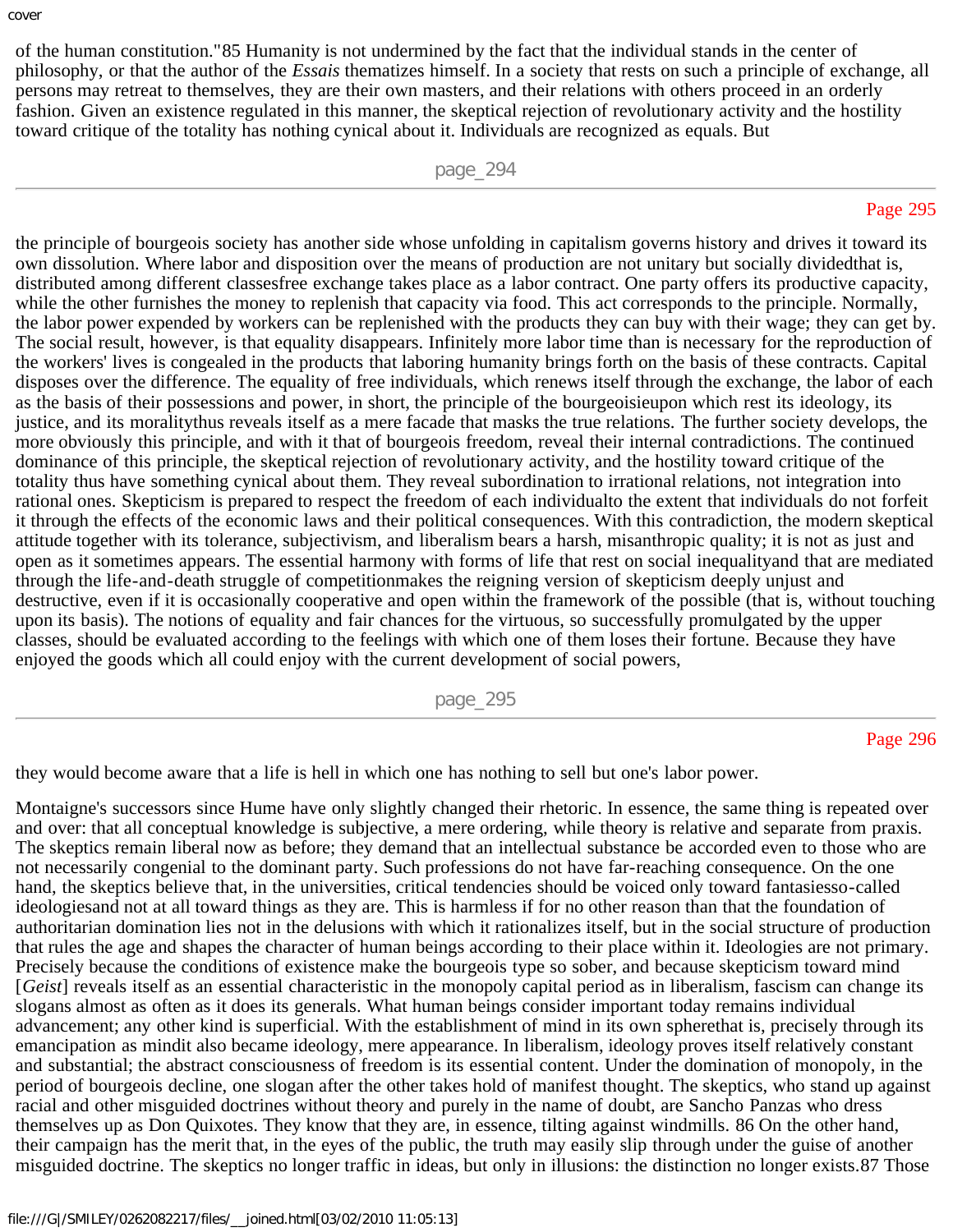who attack ideology without analysis of the base criticize badly, or indeed not at allregardless of the incisiveness of the criticism. The so-called penetration and dissolving of ideology undertaken without

page\_296

Page 297

a definite theory, which Montaigne adopted from the ancients as the confrontation of temporally and spatially distinct moral and religious views, carries the day now. But the proper object of a theoretical and practical critique is the social totality, not ideology.

Not only the intellectuals who seek to make their peace with the domination of monopoly capital, but the common man, too, remains fundamentally the same. It is mistaken to think that the mass individuals of the modern period, particularly as they appear in the authoritarian states, are free of skepticism. The economic conditions from which they arise have not changed their essence since the era of liberalism; instead, they have created a social form in which the individual counts even less. The period has a crippling effect on thought; it replaces the idea of the universal [*Allgemeinheit*] with the fetish of the *Volk*. But ''free, philosophic thought has this direct connection with practical freedom, that as the former supplies thought about the absolute, universal and real object, the latter, because it thinks itself, gives itself the character of universality. Thinking means the bringing of something into the form of universality." 88 The emancipation of civil society89 from the Middle Ages was a reaction, so to speak, "of the element of Universality against the Real World as split up into particularity."90 The principle that governs civil society has a higher universality than that of the feudal order. According to it, all should find their justice and their happiness. The ambiguity of the economic principle discussed above, however, necessarily reproduces and widens inequality, and in such a way that its foundation disappears from human consciousness. Thought loses its character in that fascism, under the rubric of the nation and the "people's community" [*Volksgemeinschaft*], abolishes certain formal residues of feudalismexternal signs of status privileges, religious upbringing, and the other remnants of childishness and idlenessand indeed corrupts some groups with material advantages, in order the more brutally to sharpen the economic inequalities. This result emerges, too, from the fact that fascism organizes the whole militarily in the service of the dominant groups, and thus forces the life of the community "totally" under the profit motive of the few. The concepts *Volk,* nation, and fatherland have real validity, but they are not concrete, goal-oriented ideas. Separated from the interest in a rational society, removed from the reach of all critical thought and puffed up in its given form into the Most

page\_297

## Page 298

High, the concept of the *Volk* sinks to the level of a false idol. In revolutionary France, death had a different meaning than did military service under Napoleon or MacMahon. In the mouth of the Führer, however, the fatherland of freedom tends to remain the same father-land, even if freedom has already been eradicated and the last opponent banished or slain. The compulsion imposed upon thought to remain unconditionally in tune with such reified conceptsthis prescribed aim that is contrary to its essencebecomes a fetter upon it under which it decays. Because people today are too advanced to take very seriously such a prescribed attitude, and at the same time are too dependent to overcome it consciously, they absorb the *völkisch* content superficially (in the same way that the liberal bourgeois always appropriated mind), but internally they become disappointed skeptics who, like the liberal bourgeios, believe in nothing beyond advancement and success. As at the demise of antiquity and in the Renaissance, skepticism and mysticism today reveal their affinity; today, however, skepticism is no longer religious but *völkisch*.

The insubstantiality of all the motifs upon which each person draws in order to explain the relationsfrom the belief in the Führer's God-given talents to the notion of the Jewish world threatis experienced in varying degrees of vagueness. This feeling leads to cynicism, and this has progressive implications. Underneath uniform action and speech, the needs of modern life give rise to the development of correct knowledgethe loosening of the relation of ideology and faith, the hidden development of rationality even among retrograde strata if only as instinct, as vague intuition, precisely as deep skepticism toward all that exists. These processes take place independent of the will of the dominant powers. They accelerate the pace of older tendencies. After liberalism, society has by no means consolidated itself into a subject. It still has no consciousness with which it could develop in freedom and justice. In the Führer, however, it has a voice acknowledging society's injustice and oppression. Together with more rigid economic organization (which anticipates a historical necessity, even if in a distorted way), the thoroughgoing lack of illusions of a fascist mentality misunderstood as idealistic and frenzied lends it superiority over the liberal environment. Individual freedom in domestic policy and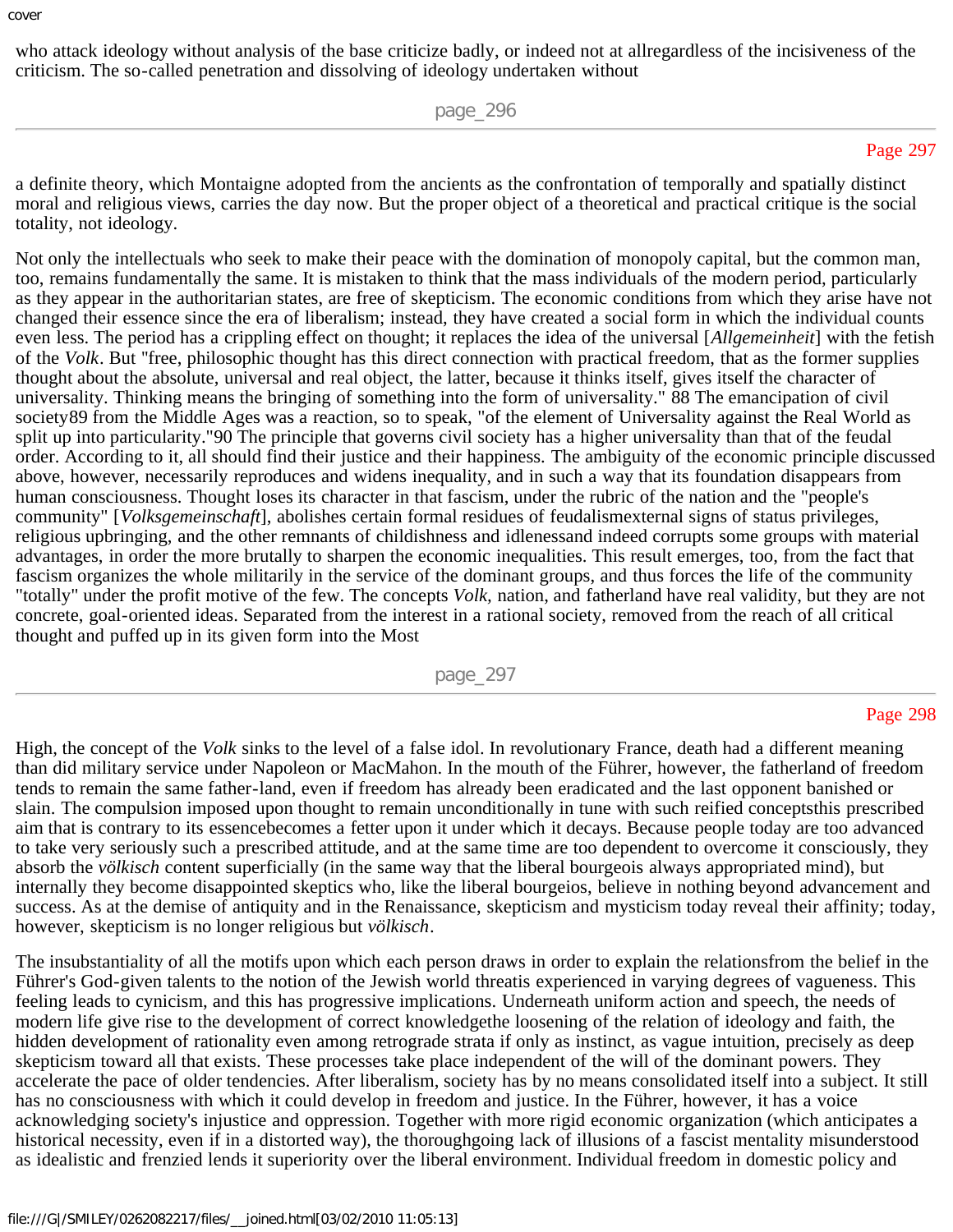even the idealistic embellishment of an imperialist foreign policy was an ideology whose contradiction with reality became increasingly

page\_298

### Page 299

apparent. To the extent that the religion of power and a brutal realism serve the maintenance of the social hierarchy of monopoly better than does Christianity, as Machiavelli had already intuited, fascism's cynical and enthusiastic skepticism is well beyond the idealistic skepticism of the previous century.

Fascism is not opposed to bourgeois society, but is rather its appropriate form under definite historical conditions. Given the lawlike quality intrinsic to the system, capital in the contemporary period is capable of occupying a growing majority of the population with tasks unrelated to the satisfaction of general needs. It takes on the character of the oligarchical cliques that prepare to divide the world anew in order to exploit it with modern means. That is the direction of European development. In this period, the mediating categories cast off their humanistic appearance. Money, the universal equivalent, which seemed to equate human beings to each other in a fundamental way, sheds the ephemeral character of independence. It has always mediated and expressed social relations. This becomes openly manifest today. The national group that has good apparatuses of production and repression, and which develops on this basis a rigid military and social organization, becomes increasingly independent of moneyor, rather, presses it into its service. Domestic finance is formally taken in hand by capital and its state. The latter determines how the dominated groups shall live. State expenditures with the purpose of binding the masses to the regime, dividing them from themselves, and organizing them instrumentally; public works; official charities, etc. so-called socialismencounter serious resistance only in the transition to fascism, so long as the government is not unambiguously sworn to big industry. The complaints of smaller employers are harnessed until the proper authoritarian power is formed, in the face of which rebelliousness is reduced to harmless grumbling. Obstruction goes only this far, and demonstrates the powerlessness of all but the fascist approach. The apparent independence of financial power disappears along with that of parliament. The stratum that controls the means of material production, the industrial and political bureaucracy, emerges formally as authoritative. Competition has always functioned merely as a mediating factor; now it recedes in domestic affairs. In Germany, heavy industrywhich came to open domination with the authoritarian statewas at that moment insolvent, remaining far behind other

page\_299

### Page 300

industries. Measured on liberal principles of competition, it was quite unsound despite its power. In fascism, however, power competes in essence only internationally; domestically, it carries on the struggle against competing industries as well as against the labor force with state resources. Furthermore, it becomes clear that the work relationship was only formally based on the contract; decree and command now openly take its place. It wins new significance as agreement between equally strong cliques within the state, not unlike many relationships in the Middle Ages. In the new system of justice, the universality of law and the independence of judges are openly abandoned. 91 Under liberalism, inequality was masked by equal rightswhich guaranteed a minimum of freedom because the mask itself was not without substance. Now, a clean sweep is made of human rights as just another ideology. Specific groups, indeed individuals are affected by the law; laws are enforced retroactively. The judges are freed from the pedestrian obligation of merely interpreting and promulgating the law; they are promoted to the immediate executors of higher orders, and thus become equals of the executioner. This unmasking takes place along with other decisive social factors.

In the face of the horror emerging from the current destruction of a historical form of human life, it looks as ifnext to the *völkisch* mysticism that carries within it a skeptical nihilismthere returns the age of a more noble skepticism, which in antiquity was the despondent individual's final word. But history has advanced in the meanwhile, and humanity has conquered the means to create happiness on earth. Thus the skepticism of the educated, who quietly make their peace with things as they are, is today no more noble than the everyday skepticism of the fellow-travelers. Montaigne would find himself at odds with contemporary skeptics. It is Montaigne's desire, "and perhaps a little more than it should be, . . . [that I] would embrace a Pole as I would a Frenchman, subordinating this national tie to the common and universal one."92 The basis for such professions can be sought only in part in the fact that Montaigne was bound to the Middle Ages and could not follow the national principle, which later proved so revolutionary. Brotherly love is never simply reactionary. It has nothing to do with neutrality toward fascism, with today's decadent skepticism. The fascist type of "human being" and its ideal, the abasement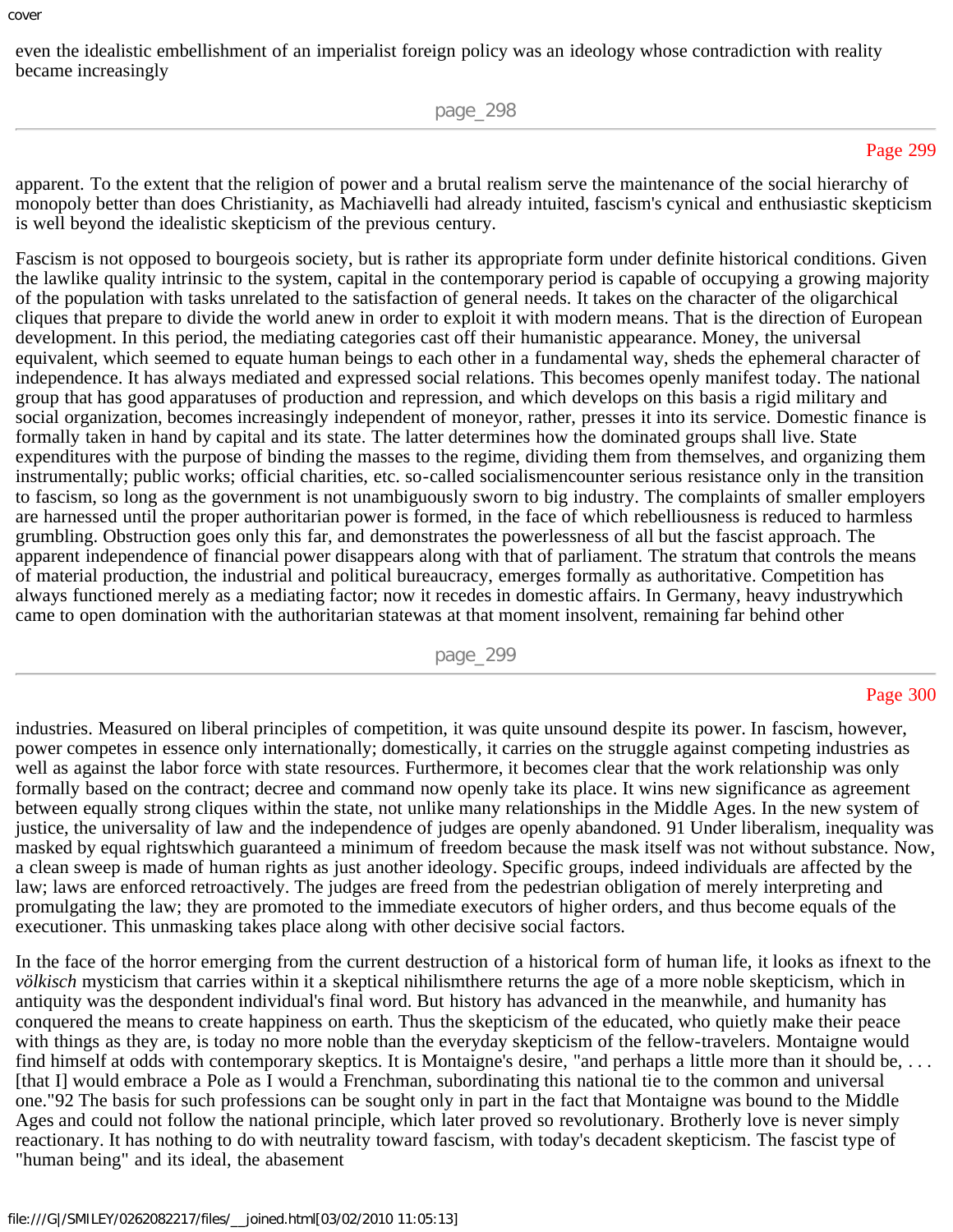of the human being under others, are the opposite of humanism, whether religious or skeptical.

The majority of free people [says Montaigne, putting animals above human beings], for a very slight consideration, surrender their life and being into the power of others. . . . Have tyrants ever failed to find enough men pledged to devote themselves to their service, some of whom were besides obliged to accompany them in death as in life? Whole armies have so bound themselves to their captains. The form of oath in that rude school of men who fought to the bitter end contained this promise: "We swear to suffer ourselves to be fettered, burned, beaten, killed with the sword, and to endure everything that real gladiators suffer at the hands of their masters; most religiously lending both body and soul to his service": "Burn, if thou wilt, my head with fire,/With sword my body strike, and cut/My back with twisted thong" (Tibullus). That was a covenant indeed; 93 and yet there were, in some years, ten thousand who entered into it and rushed to perdition.94

Despite all the admonitions to obedience that move Montaigne close to the Reformers, he nonetheless saw through a sadomasochism masked as personal loyalty to the bitter end. Conformism with a bad reality, the excision from thought of the idea of the universal, the limitation of thought to business and specialized knowledge leads in the present to the falsification of all essential concepts, even among the educated. Even the wise man cannot in the long run remain immune theoretically, if in practice he accommodates himself to the enemies of humanity.

The emergence of a new spirit can be traced in the nineteenth century's judgment of Montaigne. Increasing emphasis is laid on his personality, on his distance from actual events, and above all on his hatred of the masses. Montaigne is considered a great man. Some of the best bourgeois thinkers have recognized the impoverished condition of human beings and the mendacity of the public spirit in the liberal period, without seeing any way out other than the romantic illusion of a new aristocracythe "noblemen," as Ibsen puts it. The harmonious, isolated personality, independent of the social environment and raised above the man-in-the-mass, was for them the historical goal. They could find support for this position in Montaigne. Mass culture was not his cup of tea. There are differences between human beings. Knowledge is to be valued very highly; what matters is only who possesses it. "A very useful accessory in a naturally gifted mind,

page\_301

## Page 302

pernicious and harmful to another. Or rather it is a thing of very precious use, which is not to be purchased at a low price; in some hands it is a sceptre, in others a fool's bauble." 95 His attitude toward the civil wars seems similar to that of Goethe, if one ignores the differences between the religious wars in France and the great French Revolution. "All the little caution I possess, in these Civil wars in which we are engaged," says Montaigne, "is exercised to prevent their curtailing my freedom of coming and going."96 More directly, he writes: ''I dislike innovation in any disguise whatever, and have reason to do so, for I have witnessed its very injurious effects."97 Even in the nineteenth century, mistrust of popular movements contains not just a reactionary element, butas in the social pessimism to which it belongsinsight as well. Pessimism's bitterness conceals the suspicion that things do not look good for the general happiness in the reigning social order, despite the assurances of its apologists. Conservative thinkers take seriously the contradiction between the achievements of technology and the growing pressure on the masses, between the successes of natural science and the increasing uncertainty, which the liberals seek to paper over with the notions of social harmony and of the possibility of unlimited progress. In the political movements that run through the age, the masses are furthermore not yet capable of achieving their own aims. They appear as the material of bourgeois politics, and are used for the development and renewal of the system whose burdens they themselves must bear. They set out to liberate themselves, and in the process liberate the bourgeois form of property. Their action is as contradictory as the order which, in the end, that action consolidates. The social-psychological experience articulated not only in the gruesome doctrines of de Maistre and Bonald, but by Goethe and Nietzsche as well, is better grounded than the myth of the strength of the people [*Kraft des Volkes*], the unswerving belief in the healthy instincts of the masses. For the theoretician of the proletarian groups which today push beyond the bourgeois order, naive respect is simply harmful. In the struggle for a society without classes, which has been on the historical agenda since the middle of the nineteenth century, the masses must first organize themselves from a mere material into a subject; they must cast off the character of a mass. The attitude of adulation toward theoreticians is inappropriate. The deprivation of the masses or the *Volk* as they are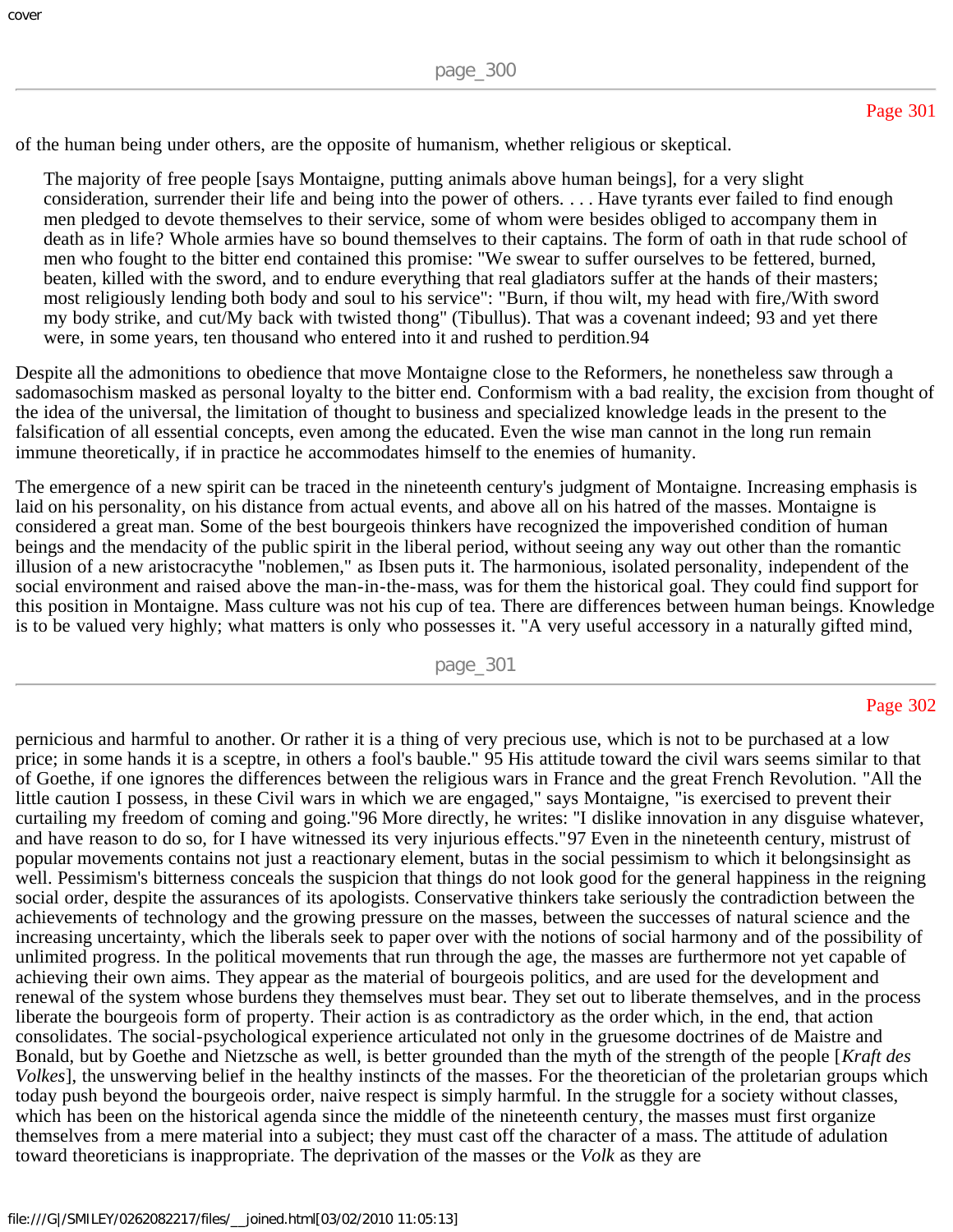manipulated in bourgeois politics is included and sublated in the solidarity of the theoreticians with the plight of the oppressed. Solidarity refers not just to human beings as they are, but as they might be as well. The negative momentknowledge of the darker traits of human beingsis not absent from dialectical thought; critique is its element.

Penetrating though the hostile analysis of the condition of certain bourgeois masses may be, the damning verdict of the conservatives is rooted in an untenable aristocratic ideal. The isolated conception of personality, whose essence that condemnation leaves untouched whether the personality exists in a cruel society or a rational one, had a more progressive function in the Renaissance than in the current period of decay. Nietzsche first distanced himself gradually from history.

The individual cannot live more fairly than in being prepared to die in the struggle for love and justice and in sacrificing himself to it. . . . We cannot be happy so long as everything around us suffers and creates suffering; we cannot be moral so long as the course of human affairs is determined by force, deception and injustice; we cannot even be wise so long as the whole of man-kind has not struggled in competition for wisdom and conducted the individual into life and knowledge in the way dictated by wisdom. 98

Such judgmentswhich to be sure were already weakened by that which is ultimately demanded, namely the tragic attitudestill have little to do with the aristocratic attitude of hostility toward the masses. Nietzsche put Montaigne in the proper relation to the present.

What the individual Montaigne signifies within the agitation of the spirit of the Reformation, a coming to rest within oneself, a peaceful being for oneself and relaxationand that was certainly how his best reader, Shakespeare, experienced himis what history is for the modern spirit. If the Germans have for a century been especially devoted to the study of history, this shows that within the agitation of the contemporary world they represent the retarding, delaying, pacifying power: which some might perhaps turn into a commendation of them. On the whole, however, it is a dangerous sign.99

Nietzsche's praise is ambiguous. "If I were set the task, I could endure to make myself at home in the world with him." 100 Later on, his admiration for the skeptical Frenchman grows along with repulsion for the Germans, as well as with his error concerning the meaning of the revolution. He glorifies the personality. Montaigne declares that he

page\_303

### Page 304

was ill-treated by all sides, that he was a Guelph to the Ghibellines and a Ghibelline to the Guelphs, but the accusations remained mute because he stayed meticulously within the law. 101 Nietzsche thus sees him already during his lifetime as "on the *Index librorum prohibitorum* of the Vatican, under suspicion from all parties," and speaks of "his dangerous tolerance, his reviled nonpartisanship."102 He makes of him a hero, which he certainly was not.103

Nonetheless, Nietzsche expresses more the critique of a bourgeoisie in decline than veneration of capital's consolidation of its power. His admiration for Montaigne points to the human meaning of the utopia of the Superman, and permits us to see how the "leaders" of the present constitute its distortion. They represent the historical answer, so to speak, to Nietzsche's error that personalities can still exist in the future while the bourgeois mass continues, that the enslavement rather than the emancipation of the mass is the condition for a humane future. Nietzsche is contradictory, like Montaigne himself. The persistent tendency to reconcile Montaigne with imperial Germany by emphasizing his harsher characteristics emerges, by contrast, in a slip on the part of Dilthey. He claims that Montaigne concurs "with the Stoics in preferring strong, masculine, and joyful feelings to the compassion that he ascribes to women, children, and the conceited crowd."104 But in the passage cited by Dilthey,105 Montaigne does not so much agree with the Stoics as simply indicate that they had asserted this position. And according to Montaigne, not just women, children, and the common man106 were subject to compassion, but he himself as well. As he puts it in the *Essais,* "Among other vices, I cruelly hate cruelty, both by nature and reason, as the worst of all the vices. But then I am so soft in this that I cannot see a chicken's neck wrung without distress, and cannot bear to hear the squealing of a hare between the teeth of my hounds, although the chase is a vehement pleasure."107 He is more concerned here with dissipation than with killing and booty. Dilthey's minor error is only a symptom. The professorial disdain for the masses in the Wilhelmine era consisted not in enmity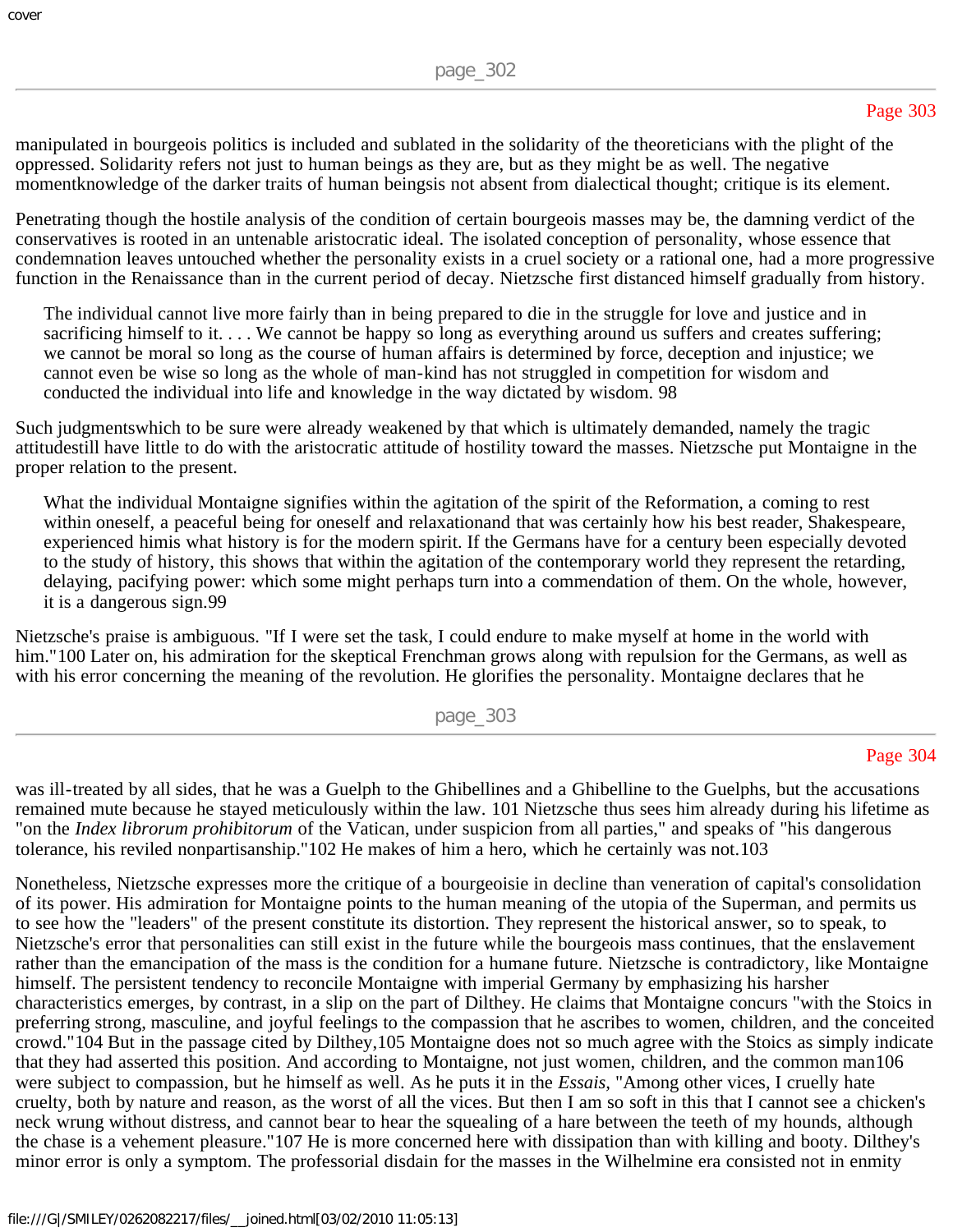toward the system that produces the masses, but in hatred for the forces that could overcome it. Herein was registered the enthusiasm for the world war, whichinseparable from the economic conditionsfound renewed ascendancy in the defeat and brings recovery to the entire world as a *völkisch* awakening, as was promised at the

page\_304

### Page 305

time. The nonpartisan skepticism of modern science thus adds the German scholars to this triumphal march, whether they intended this or not.

Liberal theology pointed the way to the new mentality even earlier than scholarship. D. F. Strauss had already shown how the transition could be made from theology into a naked, authoritarian attitude, hostile to workers. 108 This vulgar materialist theologian virtually anticipated fascism. The Ritschl school, which "owed much" to him, reached the apotheosis of the reconciliation of capitalism and Protestantism with its skeptical agnosticism. "It is in principle an unphilosophical and antiphilosophical theology. It only employs as much philosophy or epistemology as it needs to avoid competing with philosophy and metaphysics."109 Reverend Traub was one representative of this school; his rebellious liberalism drove him into conflict with the Church before the war. The essence of the rebellion revealed itself during the war as the tireless affirmation of imperialist policy. For his iron propaganda he received a place in the High Consistory. Agnosticism, skeptical hostility toward any theory transcending specialized disciplines, and reconciliation with the reigning order characterize his theological viewpoint.

As well as in isolated Catholic circles, retrieval of the progressive elements of religionof the Gospel as a tribunal that can also come into opposition to the status quocan be found in various orthodox tendencies in Protestantism. Like many political conservatives and above all the small sects, Jehovah's Witnesses, and others who today count their martyrs, they at least have a faith whichlike any faith in a divided societyconsistently affirms the idea of justice. Within the limits of positive religion, however, faith can only continue to exist in a distorted way. In contrast to the total nihilism of the liberals, to be sure, the courage of the orthodox reveals a higher truth. The totalitarians drive them to the right side against their will, so to speak. But the latter cannot count on them, for their restriction to the biblical word and to cult status is already an obdurate faith, bearing conformism within it despite everything. Christian freedom is promulgated in the Gospel; each individual should possess and act upon it. This cannot be an exclusively inner condition, if only because even freedom of conscience is not compatible with every kind of political and social order. Luther and Calvin knew this; it was not for no reason

page\_305

## Page 306

that they themselves and their immediate supporters were drawn into political conflict. As capitalism developed out of its liberal phase and into the authoritarian, the illusion was more concretely refuted that inner freedom can be guaranteed by a clause in the constitution or the benevolent nod of the Führer. Christianity is not identical with the middle or late Academy of Athens. The notion that the Gospel espouses, like Arcesilaus and Carneades, a retreat into oneself and obedience toward existing authoritywith the difference that the Christian can hope for salvationwould not merely sublate [*aufheben*] Christianity: it would destroy it entirely. The principle of conscience does not demand unmitigated subordination in all social questions, except for occasional outbursts when the state intervenes in the constitution of the Church leadership.

Conscience emerged from the introversion of social demands. In contrast to skeptical *Ataraxie,* it pushes toward the selfactuation of the individual, toward activity, toward labor. Even in the bourgeois economy, however, labor is not as formal a concept as it appears. Its significance lies rather in that it makes a contribution to the life of the society with all its individuals. The moment of freedom as well as of universality are both inconceivable without it. Conscience, too, thus has a direction in history; like the concept of god, it points beyond the relations of class society. "Christianity," writes Hegel, "in its adherents has realised an ever-present sense that they are not and cannot be slaves; if they are made slaves, if the decision as regards their property rests with an arbitrary will, not with laws or courts of justice, they would find the very substance of their life outraged." 110 This is true not only for the particular individual as an exclusively egoistic being, but for society as a whole. It does not mean that conscience can be at ease as long as Christians themselves are not slaves in the given sense while others are.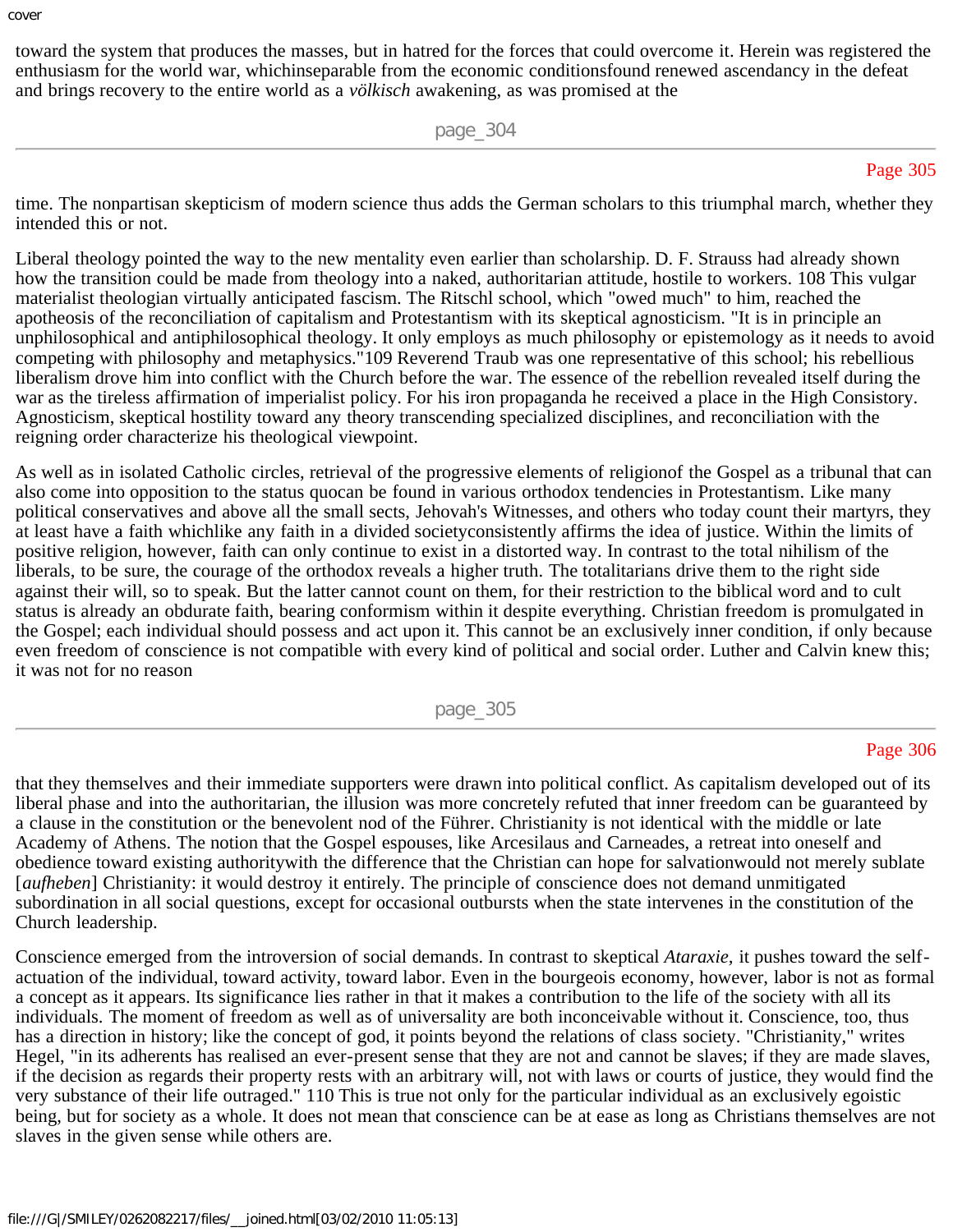Law, property, ethical life, government, constitutions, etc. must be conformed to general principles, in order that they may accord with the idea of Free Will and be Rational. Thus only can the Spirit of Truth manifest itself in Subjective Willin the particular shapes which the activity of the Will assumes. In virtue of that degree of intensity which Subjective Free Spirit has attained, elevating it to the form of Universality, Objective Spirit attains manifestation. This is the sense in which we must understand the State to be based on Religion.111

page\_306

Page 307

Religious freedom bears within it a dialectic that drives it beyond interiority.

What set the Reformation and skepticism against each other in the sixteenth centuryfanatical spontaneity, on the one hand, and humanism on the otherhas been released from these forms and transformed into a theory and praxis which, as active humanism, overcomes and retains the contradiction. It is critical theory, and the historical effort to which this belongs. It is to be met concretely among those in the authoritarian states (and in those that would like to become such) who build the cells of a new world. To them, even after the defeat, thought has not become an internal matter that remains internal and adapts itself to a contradictory reality. They do not wash their hands in innocence. It is possible that everything will go to rack and ruin, but even the most sober analysis demonstrates that a rational society is possible. Humanism consists in committing oneself to its creation. Knowledge without connection to a definite historical praxis that concerns the whole of humanity, the mass of apparently atheoretical facts with which one obstructs the thought of children and especially of students, the philosophical and political doctrines distributed cheaply in the used bookstores of relativistic intellectual historyall of this creates chaos. Its function is more to make one unaccustomed to the truth than to represent it. To say that religion and skepticism are rooted in past cultural achievements is misleading. They have been transformed at their core: not because their wording has changed, but rather because the world has changed. Far from them, splintered into theoretical and political groups and apparently already conquered, the spirit once immanent in them carries on a desperate struggle whose duration and outcome cannot be foreseen. There is spontaneity in this new attitude, because it does not languish by itself, but rather expresses itself in the will to bring reason and freedom into the world; there is humanity, because it maintains the cultural resources and the capacity for enjoyment within just this spontaneity.

Skepticism is a pathological form of intellectual independence; it is immune to truth as well as to untruth. If, according to Pyrrhus, Diogenes Laertius showed his traveling companion a pig that calmly continued to eat and declared that such *Ataraxie* must be that of a wise being, 112 the naturally carefree human attitude toward deathto be attained through reasonmay also be appropriate. With respect to

page\_307

## Page 308

the interests of humanity, toward which the skeptical bourgeois practices it, the behavior of the pig is neither natural nor rational, however widespread it may be. Like dead religiosity, the churches, and hierarchy, a moribund skepticismthe closing off of human beings toward one another, their retreat into their own empty individualitybelongs to an intellectual disposition in contradiction with the current level of development of human powers. Despite all the horror, the superficial appearance of a depraved humanity, overwhelming and discouraging enough, is deceptive. As in those previous transitional periodsat the end of civic freedom in antiquity and in the Renaissanceconditions are likely to make the individual skeptical or religious or both. It is not this repetition, however, but active humanism as it arises from historical developments themselves that now plays the role that once fell to the skeptical philosophers and Reformers. Not just any old ideas but the true ones, in their historically adequate form, distinguish cultural development [*Bildung*] from mere knowledge. The pedagogical effort to make the pragmatic bourgeois immune from barbarism by means of tradition, Greece, and occasional doses of Thomism is quite naive. There is no humanism without a clear position toward the historical problems of the epoch; it cannot exist as a mere profession of faith to itself. The humanism of the past consisted in the critique of the hierarchical feudal order, which had become a fetter on the development of humanity. The humanism of the present consists in the critique of the forms of life under which humanity now perishes, and in the effort to transform them in a rational manner.

Hegel pronounced the ultimate judgment concerning the relation of critical and dialectical theory toward the specific content of skepticism. Dialectics bears a skeptical element within it, in that it reveals the one-sided, limited, and transient in isolated ideas and opinions. Unlike skepticism, however, dialectical thought does not therefore consider these views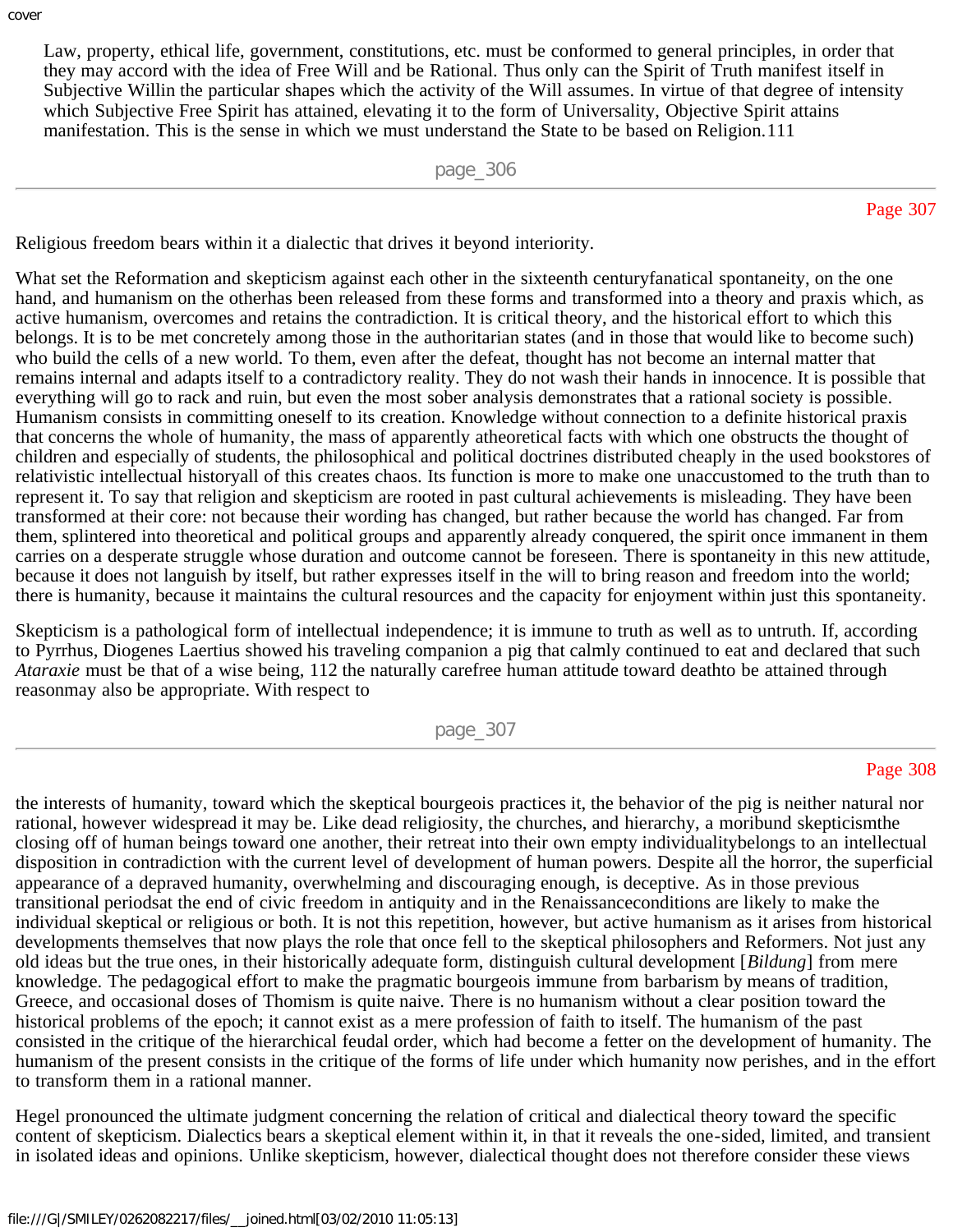destroyed, and then retreat to the ego that created them until the ego itself appears as a deception or fiction absurdly triumphing over itself. Like the ancients, Montaigne concluded from the uncertainty of knowledge based on the senses or the understanding, as well as from the multiplicity of moral, metaphysical, and religious perspectives, that one simply cannot know anything. In contrast, the dialectic, in its negative application to ideas that consider

#### Page 309

themselves firm and absolute, sees the essence of the power of thought as that of the "negative." Theory consists not in mere repudiation but precisely in the analysis of the forms and contents that have consolidated themselves in thought and life, in the concrete knowledge of the reasons why they are one-sided and contradictory. The result is thus not that one can forget everything as worthlessthe emptiness of consciousness as the ideal, so to speak. The result, rather, is the entire process of thought with all its assertions, analyses, limitations, etc. That process comprehends both the manifest opinions and the real relations in which they appear, in all their relativity and transitorinessnot as simply true or false, but rather as they are known according to the level of knowledge attained at the given historical moment. 113 Hegel called truth in this critical and historical form the speculative Idea; it has the power in itself to apply the negative to every determinate structure, to each of its own moments. According to him, truth coincides not merely with philosophical consciousness but with concrete history, which thus shows itself as the negativethat is, history in which all transitory things fall apart due to their limitedness and internal contradictions, and are transformed into a more differentiated, better-adapted form. "The Idea, as abstract Idea," writes Hegel, "is the quiescent and inert; it only is in truth in as far as it grasps itself as living. This occurs because it is implicitly dialectical, in order to abrogate that inert quiescence, and to change itself. But if the philosophic Idea is thus implicitly dialectical, it is not so in a contingent manner. Skepticism, on the contrary, exercises its dialectic contingently, for just as the material comes up before it, it shows in the same that implicitly it is negative."114

Unlike Hegel, the materialist dialectic in critical theory rejects the unity of thought and history. At present, real historical forms of life exist whose irrationality has already revealed itself to thought. The dialectic is not closed. There is no harmony between thought and being; rather, contradiction still proves to be the driving forceand not just that between human beings and nature, but between human beings with their needs and capacities and the society that they bring forth. Its overcoming thus takes place in the real historical struggle between the individuals who represent those needs and capacities, i.e., the universality, and those others who represent their ossified forms, i.e., particular interests. Thus the skeptical and critical moment in thought

page\_309

### Page 310

goes over into concrete historical activity rather than back into the ephemeral ego. And, as a consequence of this relation between thought and history, critical theory in its totality cannot claim for itself the purely logical criterion of uncontestable certainty, the search for which as an always-already-existing transforms skepticism into nihilism. Although many features distinguish true theories from false, theoretical certainty can no more be presupposed than practical, for it is subject to a historical process which includes both the rigor of understanding and, if necessary, the commitment of one's life.

In the concluding pages of the *Essais* can be found the sentence: "A man who can rightly and truly enjoy his existence is absolutely and almost divinely perfect." 115 Classical German idealism has already indicated that such a demand cannot be fulfilled in direct affirmation of the individual ego. According to it, the fulfillment of one's essence consists in the realization of the transcendental, not the empirical ego. In the course of development of this philosophy it became clear that the transcendental tribunal works itself out not just in the processes of the isolated consciousness but in the shaping of human relations as well. Hegel's concept of Spirit and the idea of a rational society as the meaning of the transcendental subject are rooted in Kant's notion of original apperception.116 In a divided and repugnant society, the ego, too, is divided and repugnant. That it is at peace does not necessarily mean that it is happy, for happiness is not merely a feeling but a real condition of human beings.117 One cannot deceive oneself about happiness. A social condition in which the dependence of human beings upon the universality, as well as their contribution to it, are masked and withdrawn from their will necessarily constrains the unfolding of their powers and thus their happiness, even if such shortcomings can hardly be conceived of. They cannot come to the enjoyment of their reason because reason exists in particular terms, as the calculation of individual advantage, and thus in inadequate form. In addition to the universal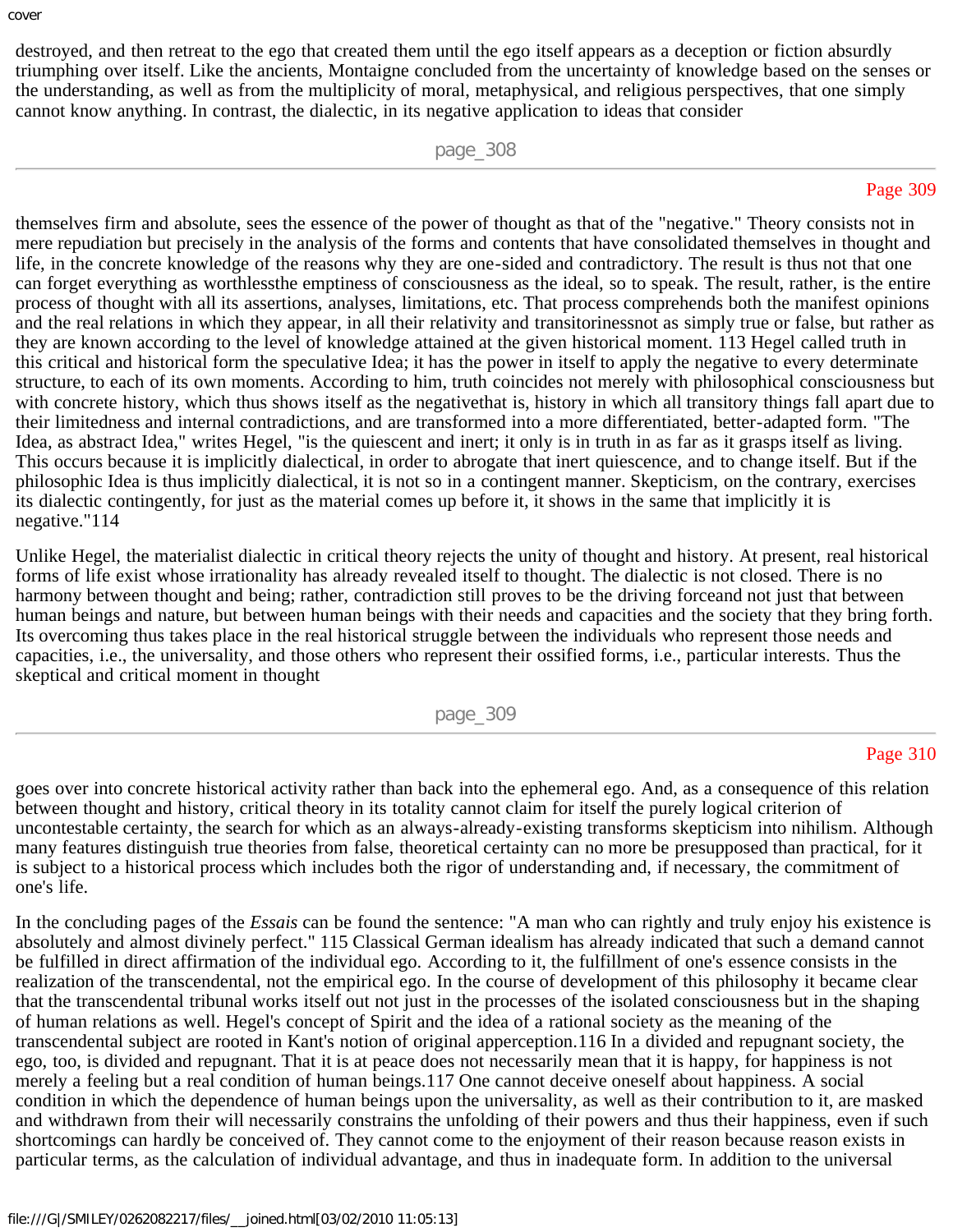limitation connected with the organizational principle of all hitherto existing society, the capacities of most individuals are constrained physically and psychically by the pressure of labor, by indignities and deprivations. The degradation of the individual; the taboo on the display, not to mention the practice, of decisive instinctual impulses; the prohibition on enjoyment; the continuous anxiety about defeat in the competitive struggle and the false ambition that goes

page\_310

## Page 311

along with it: these "psychological" influences deform the individual every bit as much as the direct material damage to the senses due to hunger, sickness, and hard work. Montaigne's words can only be fulfilled in a more free organization of humanity. Skepticism transcends itself in this respect. Where happiness is made into a principle, revolutionary action is required.

Though this is manifest, skepticism in its liberal and authoritarian forms constitutes an aspect of the dominant bourgeois type of individual. The reason is that characterological structures are consolidated and transformed not by knowledge and enlightenment but by material conditions. The advances in weapons technology, by means of which entire peoples are held in check by a well-stocked army, are much more decisive for the persistence of skepticism as an anthropological characteristic than the arguments with which the skeptical attitude seeks to rationalize itself. One could counter that insights such as these constitute the very essence of skepticism. To be sure, it is typical of skepticism, as well as of the dominant character as such, to ascribe the vulgar motivesaccording to which alone the rulers of the world actnot to them and their principle, but to the idea of humanity itself. The difference here is that the critical theory which we espouse, in contrast to skepticism, does not make an antitheoretical absolutism of the insight into the inadequacy of things as they are and the transitoriness of cognition. Instead, even in the face of pessimistic assessments, critical theory is guided by the unswerving interest in a better future.

page\_311

Page 313

Beginnings of the Bourgeois Philosophy of History

## Preface

The work before you is comprised of several studies that were undertaken toward the goal of self-clarification. Its purpose is not to provide any new solutions to questions of philological research. The author is of the opinion that current reflections upon history are themselves part of a more comprehensive set of historical relations whose roots go deeper than the present. This has given him cause to explore several traditional approaches to this topic (particularly their important earlier formulations) that seem essential for comprehending the set of issues currently facing the philosophy of history, for the quite practical purpose of learning something in the process.

Nevertheless, there may be some value in publishing this work. The author's basic convictions regarding the philosophy of history are not set forth here in any great detail; nevertheless, as a consequence of the original aim of this work, the problems dealt with are presented in their essentials, and are considered with an eye to the present.

Accordingly, the discussions of the Machiavellian *psychological conception of history* may be relevant not only to modern theories of history which are influenced by psychology, but to questions of philosophical anthropology as well.

The objections to Machiavelli's views essentially revolve around the concept of society one finds in his work, and this concept is taken up by Hobbes's *doctrine of natural law*. The fundamental ideas of the latter are still to be found in many current theories of the state and of the

page\_313

law. Even the problem of *ideology,* which has a specific function in social struggle, turns up in Hobbes's system. This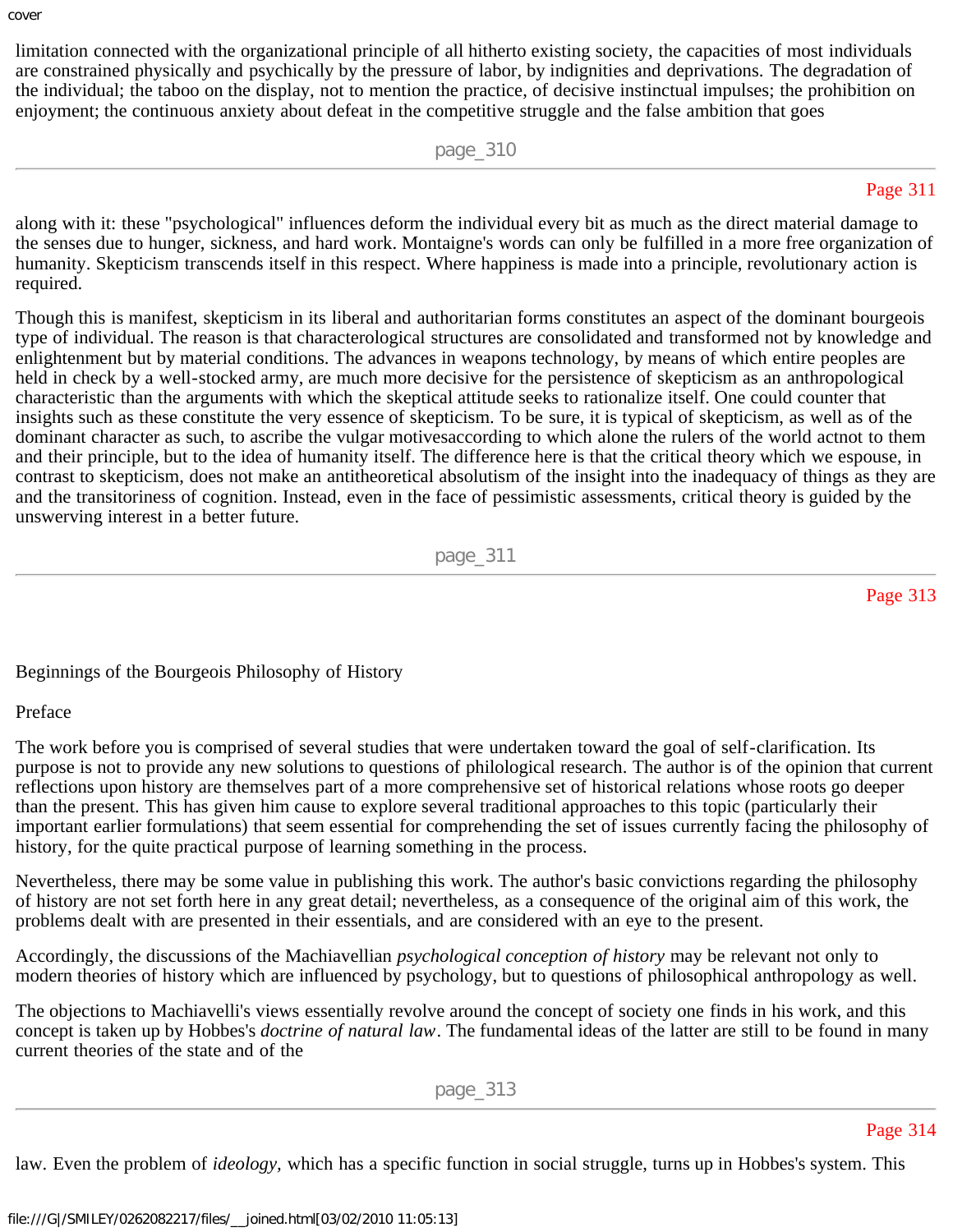problem is at the center of current philosophical and sociological discussions.

If ideology effects appearances, then *utopia* is the dream of the ''true" and just ordering of life. It manages somehow to play a role in every philosophical consideration of human society. Ideology and utopia are to be understood as orientations of social groups that are derivative of the whole of social reality.

The lawlike dependence of cultural spheres upon the course of development of humanity as a whole was the main theme of Vico's *New Science*. His treatment of *mythology* as a mirror of political relations is nothing short of brilliant. At present mythology has attracted the attention of philosophers not only as an ideological form of consciousness, but equally as a means of getting at the essence of primitive thinking.

The problems in the philosophy of history to be treated here are united by more than their significance for current issues; in their early form, which is our focus here, they all arose out of the same situation: namely, the bourgeois society that was in the process of consolidating itself and freeing itself from the fetters of the feudal system. They are necessarily related to the determinate needs, desires, exigencies, and contradictions of this society. This is the reason why they have been identified here as questions of the "*bourgeois philosophy of history*."

Finally, a note on the notes: In light of the purpose of this work, the employment of notes has been kept to a bare minimum. Bibliographic documentation of our authors' works on the philosophy of history is therefore not to be found; such can be gleaned from various texts on the history of philosophy and of theories of the state. Similarly, reference to original editions has been avoided; as much as possible, citations are from the most readily available German [here, English] translations.

# 1

Machiavelli and the Psychological Conception of History

The foundation of modern natural science was established during the Renaissance. The aim of this science is to identify, with the support of systematically employed empirical knowledge, regularities in nature's course, by means of which one can then either effect or hinder

page\_314

# Page 315

certain effects as are requiredin other words, to dominate nature to the greatest extent possible. The intellectual approach during the Middle Ages had concentrated on discerning the meaning and purpose of the world and of life, and was for the most part consumed by biblical exegesis and the interpretation of ecclesiastical and classical authorities. With the Renaissance, however, focus shifted away from the otherworldly purpose taken from tradition and toward inquiry into the secular causes of this world, which were to be established by means of empirical observation.

Accordingly, the conviction that there was a certain uniformity to nature's course lies at the heart of the new science. Observations such as the fact that a free-falling body falls at a particular velocity, or that the combining of two substances yields a new substance that exhibits properties different from its constituents, or that certain medicines act as antidotes to certain types of poisoningsuch observations are of value to society only insofar as these results regularly recur in the same manner, i.e., only if the formula used to calculate the velocity of free fall remains constant, the combination of the two substances always yields the same results, and the efficacy of the antidote extends to future cases of poisoning as well. No matter how loosely one may wish to conceive of the similarity between future and past events, no matter how much one may wish to focus on the variation exhibited by each particular case, the possibility of contaminating factors, or the variability of conditions, one point remains: the value of laws of nature, everywhere so central to the new science established during the Renaissance, is dependent upon the future recurrence of those cases in which the laws are supposed to be valid, and hence upon the practicability of such laws. 1 In the new science of the Renaissance, the possibility of laws of natureand therefore also of the domination of natureappears to be logically dependent upon the premise of an orderliness to the workings of nature.

This belief in uniformity lies at the root of the development of physics and chemistry, the introduction of mathematical knowledge to these disciplines, and the emergence of a scientific anthropology and medicine. This uniformity is something that is not subject to scientific proof itself, but is instead a hypothetical model. The positivists of the nineteenth century tried to make an empirical fact out of this uniformity. They argued that we observe instances of such regularities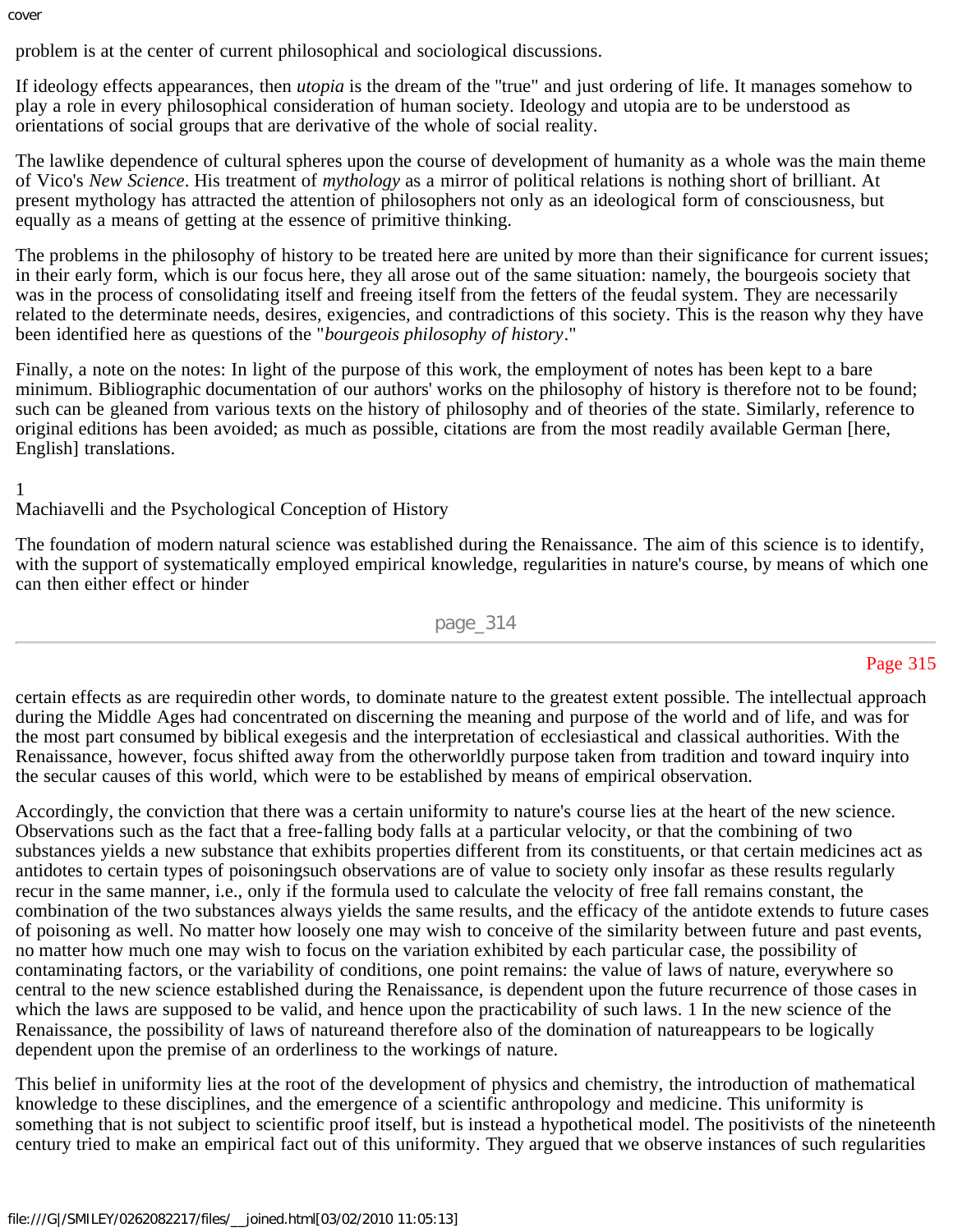everywher, and that we can readily observe that an event in nature that has occurred in a certain way at any given place or time will occur in exactly the same way at any point in time thereafter, and that this is to be taken as an inductive proof of the claim of uniformity. 2 Ignored here is the fact that this very chain of reasoning is cogent only when the proposition to be proven is already presumed. The uniformity of nature in the past gives grounds for the proposition of uniformity in the future only insofar as we assume that the future will correspond to the past; this just begs the question. No ontological law in the usual sense, much less any insight of the kind typified by mathematical laws, gives grounds for this assumption. This is due to the fact that mathematics deals with pure possibilities, and the postulation of uniformity makes an assertion about something in the real world. To be sure, the distinctively modern concept of nature formed essentially by the mathematical-mechanical natural sciences certainly would have been impossible without this assumption. In its origins, bourgeois science is inextricably linked to the development of technology and industry, and cannot be understood apart from bourgeois society's domination of nature.

But society is not just based on the domination of nature in the narrower sense, nor merely on the invention of new methods of production or the construction of machines, nor on the maintenance of a certain standard of healthit is equally based on the domination of human beings by other human beings. The aggregate of the paths that lead to this condition, and of the measures which serve to maintain this domination, goes under the name of politics. The greatness of Machiavelli was to have recognized, on the threshold of this new society, the possibility of a new science of politics whose principles corresponded to those of modern physics and psychology, and to have expressed its fundamentals with such simplicity and certainty. This is not the place to examine the extent to which Machiavelli was conscious of this analogy himself, or to determine for which of his ideas he was indebted to the writings of ancient authors or contemporary researchers: his objective is quite obvious. In real society, human beings are dominated by other human beings; what was needed was to impart knowledge, on the basis of observations and of a systematic study of facts, as to how one achieves domination and how one maintains it. This is the exclusive purport of all of his writings (save his artistic

## Page 317

endeavors): above all of his major work, *Discourses on the First Ten Books of Titus Livius*not to mention the famous text *The Prince,* which can be seen as a self-contained portion of the latterbut also of his excellent *History of Florence*. 3

Natural scientists, in the course of pursuing their objective of discovering regularities, generally have the objects of their investigations directly at hand. Apart from certain problems in astronomy, geology, and several other branches of the natural sciences, the material to be observed may be directly viewed in as much depth as the scientist desires. As a rule, scientists can generate their own experimental procedures. Their concepts and theorems for the most part are founded on some kind of empirical knowledge, which at least in principle can be replicated by other scientists. Physics and chemistry, as well as psychology and medicine, encounter their objects of observation as given and in the present; furthermore, there is a certain amount of latitude regarding whatever experiments one may wish to carry out. The material for Machiavelli's science, however, is furnished primarily by the past. To be sure, as a high official of Florence, one of the most advanced political systems of the time, he witnessed important political events both within and outside of Italy. During his downfall and his attempts to win influence again, social movements of no small significance took place before his eyes. His works prove that he followed the events of his own time to the utmost degree of detail. However, he essentially saw himself as relying mostly upon history: side by side with the present, it is the past which must furnish the political scientist with examples from which he can detect regularities. Thus when Machiavelli, with the aid of Livius, makes his thorough inquiry into Roman history, he is seeking the timeless rules by which people allow themselves to be dominated.

Accordingly, the proposition of the uniformity of events cannot be separated from this objective of Machiavelli. If groups of subjects in certain states in the present and the future do not react in the same manner as in the past, and if the passions connected with the reactions of such individuals do not remain the same, then all the writings of Machiavelli would have failed to achieve their author's goal, and he would have to view his own science as just a dream. This pragmatic conception even determines the outward form of Machiavelli's writings. Whoever looks at his main work, the *Discourses,* will find that, as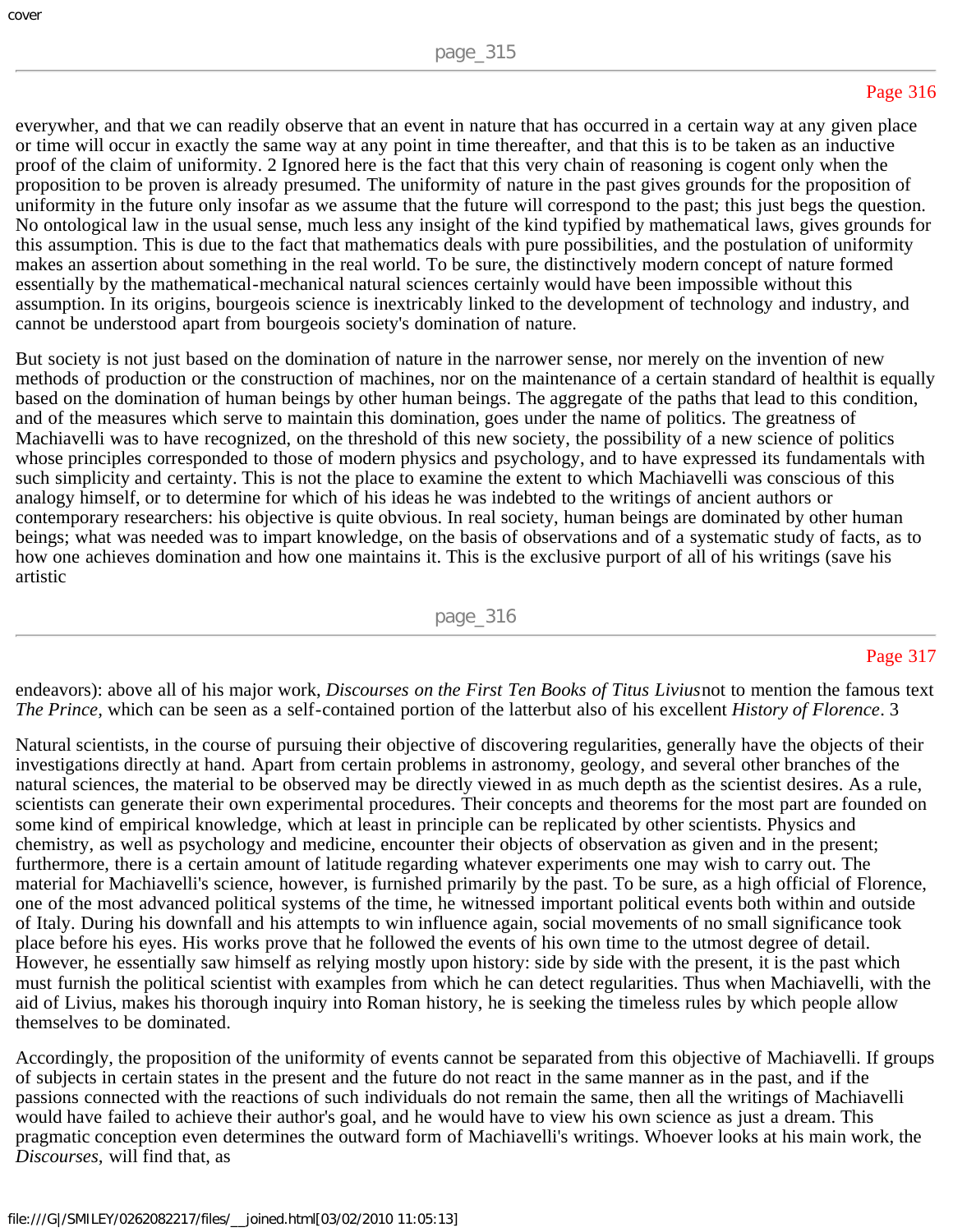## Page 318

often as not, the chapters begin with excerpts taken from Livius's description of an event, from which (usually on the basis of further examples cited from ancient or more recent history) a general proposition is then derived. In *The Prince,* political questions that would be important mainly for a prince are taken up one at a time in each of the small chapters, and as a rule are also treated in terms of examples. The whole of the *History of Florence* amounts to one single, extended historical example: it is a collection of recollections to serve the politics of the future.

In the *Discourses,* the claim that human beings are of the same essence takes the form that "all men . . . are born and live and die in the same way, and therefore resemble each other." 4 The theory of a uniform human nature determines Machiavelli's work at every turn. "Whoever considers the past and the present," he says in his major work, "will readily observe that all cities and all peoples are and ever have been animated by the same desires and the same passions; so that it is easy, by diligent study of the past, to foresee what is likely to happen in the future in any republic, and to apply those remedies that were used by the ancients, or, not finding any that were employed by them, to devise new ones from the similarity of the events.''5 In another place Machiavelli states, "Wise men say, and not without reason, that whoever wishes to foresee the future must consult the past; for human events ever resemble those of preceding times. This arises from the fact that they are produced by men who have been, and ever will be, animated by the same passions, and thus they must necessarily have the same results."6 Those who consider his method impracticable and who do not want to believe that one can imitate the past and apply what occurred in it to the future are considered by Machiavelli to be uneducated and narrow, "as though heaven, the sun, the elements, and men had changed the order of their motions and power, and were different from what they were in ancient times."7

This raises a question that has always occupied the research on Machiavelli: whom does the science of politics serve? Who, according to Machiavelli, is supposed to rule over human beings? To phrase the question more in terms of the philosophy of history, which form of ruleor for Machiavelli, which form of statehas proven historically to be the best, or which ought yet to be created in the course of things? The most varied interpretations exist regarding Machiavelli's position

### page\_318

## Page 319

here, all of which appear to rest on solid evidence. In *The Prince,* which he presented at the feet of a Medici, he praised monarchy in its most brutal form as the only way to unify Italy. Yet in the *Discourses* he just as unambiguously considers a republic the best form of state, and reveals thoroughly republican, indeed even democratic, sympathies.

In any case, Machiavelli holds the view that no form of state can exist indefinitely. Just as in the past one form of government broke up another, so it will occur in all eternity. There exists a determined cycle that runs its course with the regularity of a natural law. The original governmental form, which emerges out of the convergence of scattered individuals, is monarchy, which arose through the selection of the bravest, and later of the most intelligent and just. As soon as the princes are determined by descent, monarchy degenerates into tyranny, which leads to revolution, mutiny, and conspiracy against the princes. The instigators of unrest are not primarily the masses; rather, those of the greatest rank and power put an end to tyranny and form an aristocratic regime. The sons of these nobles are similarly incapable of sustaining their power in the long run since, according to Machiavelli, they always gave themselves over to "ambition, libertinage, and violence, and soon caused the aristocratic government to degenerate into an oligarchic tyranny, regardless of all civil rights." 8 This leads to their downfall and to the establishment of democracy. However, this form of government has the tendency to disintegrate in corruption and hence into anarchy, from which a people can again only be saved by a dynamic individual, a dictator or a monarch. Then the cycle begins anew. According to Machiavelli, one should of course not imagine that this entire sequence, much less its repetition, need occur in one and the same state, "which results from the fact that their duration is not sufficiently long to be able to undergo these repeated changes and preserve their existence."9 Powerful states decline or end up under the power of neighboring states; but even in variations of those sorts the cycle of governmental formswhich Machiavelli, relying on Polybius, outlinedstill continues.

Provinces often in the changes they make, pass from order to disorder, and after the disorder pass over to order again; for mundane affairs not being by nature conducive to stopping, as they arrive at their ultimate perfection,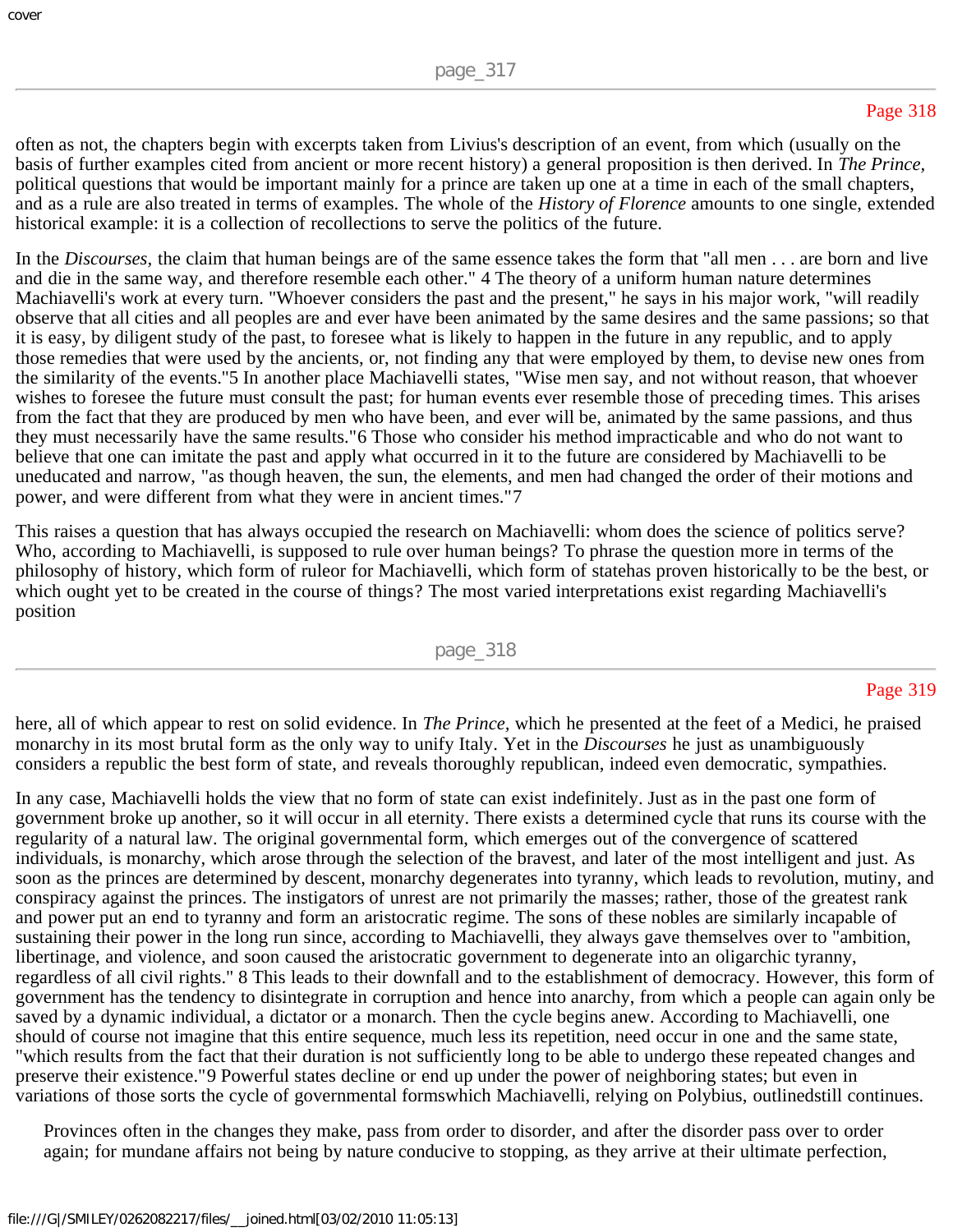not being able to rise further, they must descend; and similarly, when they have descended and, through disorders, come to the ultimate baseness, of necessity

page\_319

### Page 320

not being able to descend further, they must rise; and thus from the good they always descend to the bad, and from the bad they rise to the good; for virtu brings forth tranquillity; tranquillity, idleness; idlenesss, disorder; disorder, ruin; and similarly from ruin arises order; from order virtu; and from this, glory and good fortune. 10

Thus even if a particular governmental form may be the best possible, it will not have eternal duration, for each form contains the seeds of its own destruction within itself. Machiavelli discusses the advantages and disadvantages of individual governmental forms. He ultimately does not show an unconditional preference for any one of them. Of course, he vacillates basically only between monarchy and republic, and he rejects the rule of an aristocracy, for reasons that will be discussed later. As for the rest, he explains, "Let republics, then, be established where equality [of wealth] exists, and, on the contrary, principalities where great inequality [of wealth] prevails; otherwise the governments will lack proper proportions and have but little durability."11

We now know that, in Machiavelli's view, his suggestions could be of advantage to princes and republicans: he discusses the interests of the former with the same exhaustiveness with which he analyzes the measures that their opponents must take to overthrow themand this often occurs even in the same chapter. He gives just as much advice to the respective government as he does to those who are conspiring against it. Was all that mattered for him thus only the play of powers in social life? Did the struggle for power as the most profound expression of life captivate him when, enthralled by the political battles of his age, he undertook to examine their laws out of passionate interest, unconcerned with the possible results? Under the influence of modern *Lebensphilosophie,* this is indeed how Machiavelli has come to be understood. The ardent propaganda for the independence of Italy in the final chapter of *The Prince* might suggest that his ostensible delight in the great and vital unfolding of power, and not its actual foundation, stands in the forefront. However, such an interpretationeven if it is not fully incorrect psychologicallyfails to appreciate the objective meaning of Machiavelli's thought.

Amongst all the apparent contradictions, however, there exists a single evaluative standard, one which Machiavelli held to be self-evident. His reliance on this standard is invariable and unambiguous.

page\_320

# Page 321

He does not lend counsel to monarchs and republican governments for their own sakes; rather, he wanted to promote the power, greatness, and the unshakable security of the civil state as such. While all of the commentaries devote a considerable amount of discussion to the political events in the Italy of Machiavelli's time and his personal participation in politics, there is little focus on the theoretically most important result of his experiences. Expressed precisely, this consists in the insight that the welfare of the whole depends upon the unfolding of trade, upon the unchecked spread of bourgeois efficiency in business and industry, and upon the free play of economic powers, and that such social development can only be secured by means of a powerful state authority. He reached this conclusion not only as a consequence of his participation in diplomatic projects and in the Florentine civil war, but also because he thought it confirmed by the entirety of world history, above all the period when ancient Rome was at the height of its power. For Machiavelli, politics becomes the most noble task of the thinker only insofar as the state is the condition for the development of the civic powers of the individual and of the whole.

A decisive concept in his science is *virtù*. Much has been written about the meaning of this term, and with good reason, for in fact one touches here upon a very important point in Machiavelli's historical thinking. The notion of *virtus* has played a decisive role in the history of philosophy. Its nuances in meaning are difficult to demonstrate because the respective meaning of the term can always be grasped only within the context of the entire life relationships of a certain age. In general, its content is best described when one adheres to the following: *virtus* (*virtù, vertu*) designates the sum of essential qualities deemed to be desirable and respectable in the social circle in which the notion is used. A man who possesses *virtus* is a "just man," a man as he should be. The devotion to the state and the martial enthusiasm embodying the Roman ideal, which left common labor to the slave, was considered to be *virtus,* just as much as Christian humility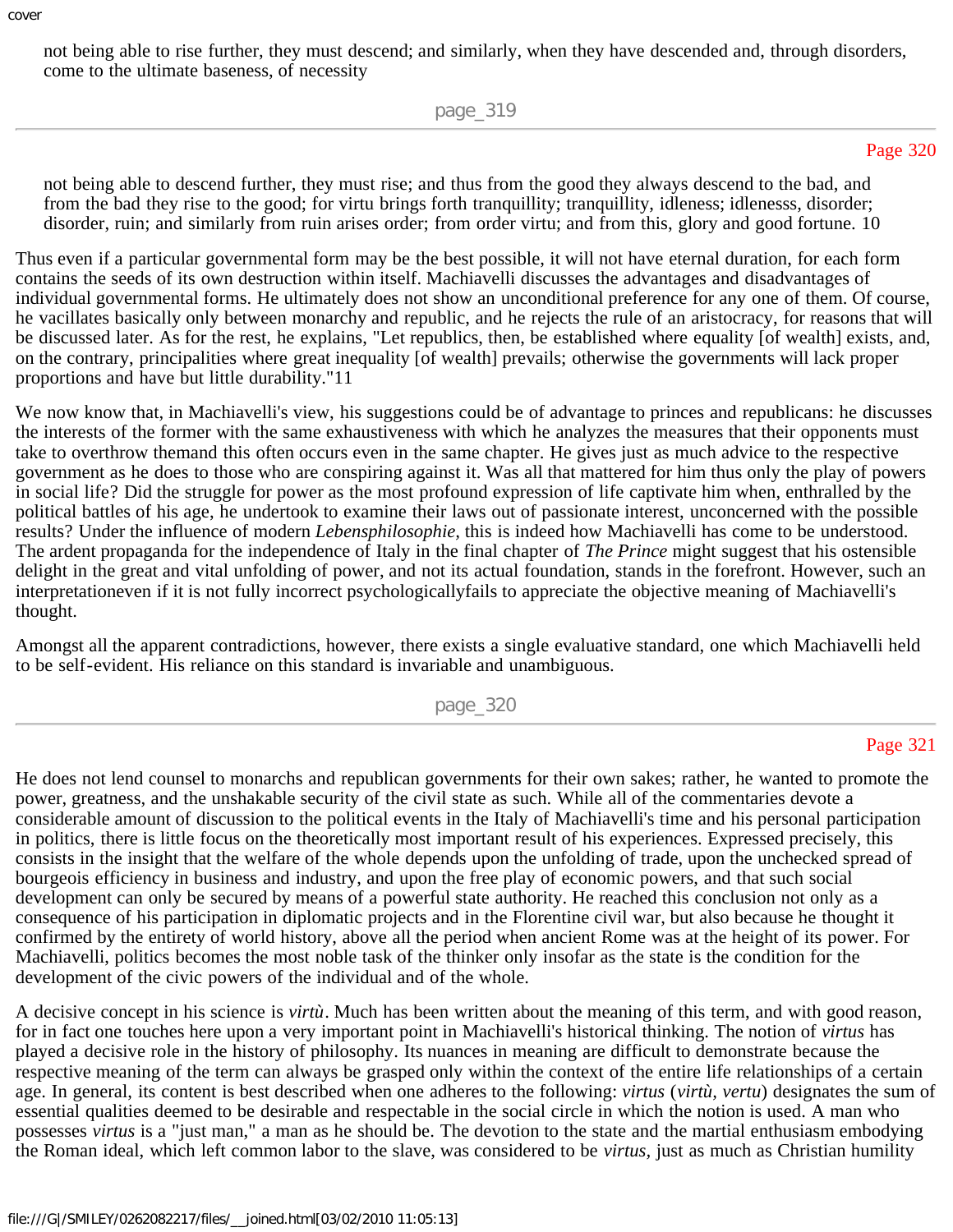later was. For Machiavelli, this notion encompasses the classical qualities of nobility and bravery, but it further contains the modern moment of industriousness and efficiency. Machiavelli detests the noble not only because the latter regards reforms with spite, and generally stands in the way of civic development by thwarting the formation of central governmental authority and of large states, but also because he

### Page 322

performs no civic labor. "And to explain more clearly what is meant by the term 'gentlemen,'" he thus states in his *Discourses,* "I say that those are called gentleman who live idly upon the proceeds of their extensive possessions, without devoting themselves to agriculture or any other useful pursuit to gain a living. Such men are pernicious to any country or republic; but more pernicious even than these are such as have, besides their other possessions, castles which they command, and subjects who obey them." 12 Whoever wishes to found a republic, according to Machiavelli's words, "will not succeed until he has destroyed" all of the nobles.13 A state is good, it possesses *virtù,* if the conditions prevail in it whereby its citizens may develop *virtù*. They should be confident, strong, uninhibited individualswhich happen to be the very qualities that, under the conditions of that age, were required of a great entrepreneur, merchant, shipmaster, or banker. According to Machiavelli, the common weal depended upon the flourishing of these occupations. The fact that the rise of the bourgeois class in the Renaissance was indeed the condition for great social progress demonstrates his political vision. The full import of what is generally referred to as ''Machiavellianism," in the sense of radical political unscrupulousness, of completely "amoral" action, can only be understood within this context. Machiavelli demands the subordination of all considerations to the goal that appeared to him to be the highest: the creation and maintenance of a strong, centralized state as a condition for civic welfare. If one wished to summarize the content of *The Prince* and of the *Discourses* with the phrase "the end justifies the means," one would at least have to append to this what end is at issue here, namely the creation of the best possible commonwealth. According to Machiavelli, religion and morality should be subordinated to this highest goal of human action. In the service of this goal one may, according to him, employ lies, deception, duplicity, cruelty, and murder.

The means of controlling people that Machiavelli derived from history have in fact always found application in politics, but as a rule they were employed without any intention whatsoever of advancing this highest end. When the famous eighth chapter of *The Prince* explains that the prince may break contracts, that he does not need to keep his word; when Machiavelli shows how religion has been useful in every age to keep the dominated social classes in line during times of peace; when he coolly calculates whether pagan or Christian religion is better

page\_322

## Page 323

suited for this purpose; when he discusses the extermination of entire groups of human beings under certain conditions as one such means; in short, when he demonstrates that the holiest expressions of loving kindness as well as the darkest of crimes have one and all been means in the hands of rulers throughout history, in so doing he has formulated a significant historical-philosophical doctrine. His mistake, which the ensuing period committed even more egregiously in the doctrine of *raison d'état,* was that his justification of means of domination that were essential for the rise of the bourgeoisie in the Italy of his time was extended by him to cover the past and the future as well. Such eternalizing of the temporally bound is a characteristic deficiency of modern philosophy of history.

Machiavelli wants the rulers from now on consciously to make use of the means that up to now had frequently been applied only instinctively. But the Renaissance man's naive joy in discovery comes to light in the fact that he completely neglected the most important maxim of such an application, namely concealment, secrecy, illusion. Religion is unusable as an instrument of politics when it is explicitly designated as such; crimes which become transparent to the public as necessary tools of government are of little use to the latter. For all of the structural similarities between Machiavelli's science and the disciplines of the natural sciences, whose foundations also were established in the Renaissance, a major difference exists between them in their application. When the natural scientist openly expresses the laws that he has discovered, he has nothing to fear regarding the possibility of their application. But the possibility of effectively exploiting the relationships identified by Machiavelli depends upon their being viewed as a calamity of the past whose continued existence into the present is denied. The very thing that so inspired the philosopher and statesman Bacon, as well as Hegel a few centuries laternamely that Machiavelli expressed what is, and not what should be according to some private opinion or some prevailing prejudicefundamentally contradicts Machiavelli's own intention. When Frederick II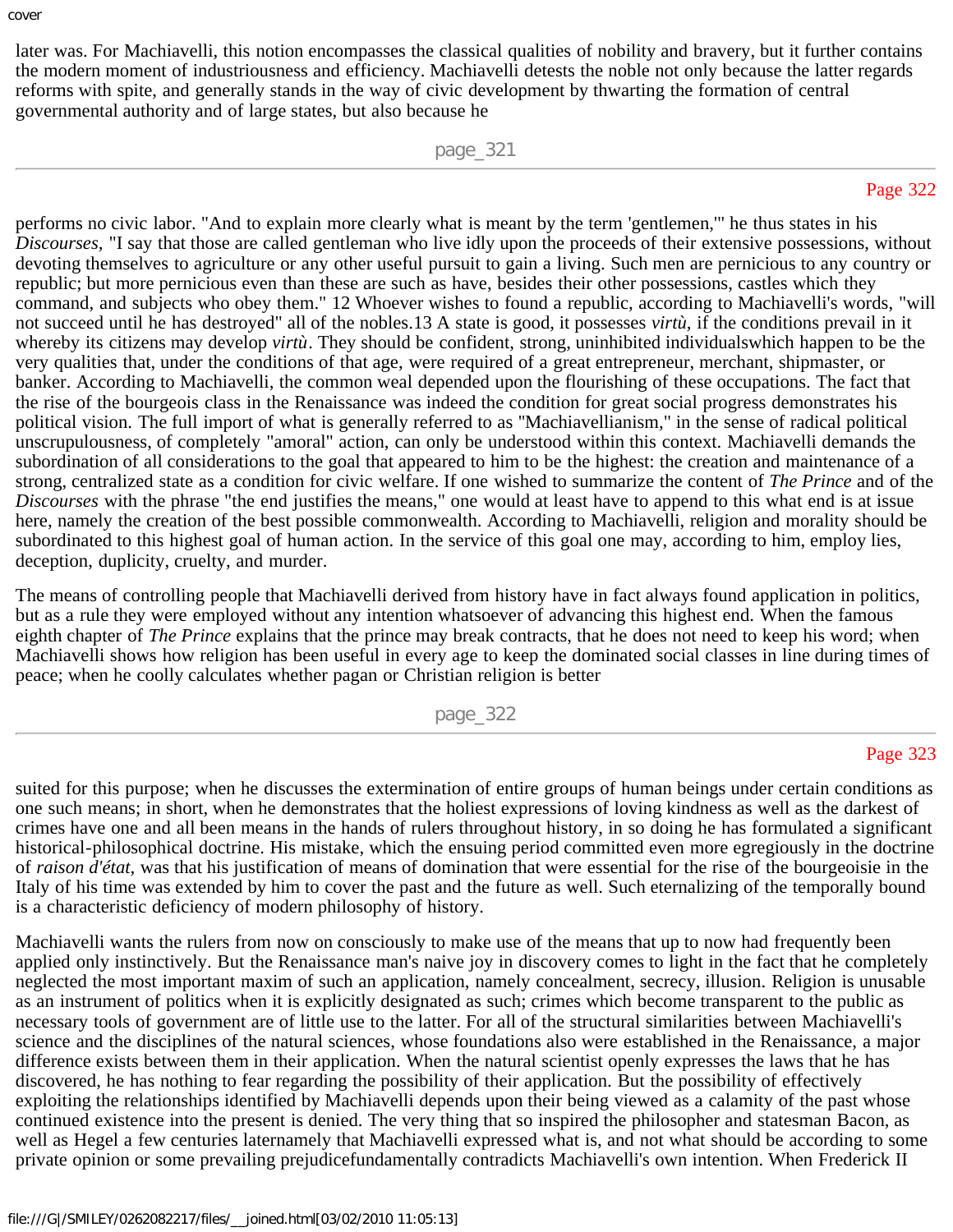wrote his *Anti-Machiavelli,* Diderot reports 14 that a great philosopher supposedly said to him, "Sire, I think that the first lesson Machiavelli would have given to his pupil would have been to reject his work."

Machiavelli's passionate proclamation of the strong state is based on his belief in the possibility of spiritual and moral progress. Culture's advance, and indeed its very emergence, both have material

### Page 324

causes in his view. In the *Discourses* he teaches, "men act right only upon compulsion; but from the moment that they have the option and liberty to commit wrong with impunity, then they never fail to carry confusion and disorder everywhere. It is this that has caused it to be said that poverty and hunger make men industrious, and that the law makes them good." 15 Thus all life conditions relating to work in the end are not based upon an ideal origin, but rather are driven by material need. Even morality does not emerge from some set of cultural intentions worked out in the beginning, and it is certainly not based on any sort of moral instinct; rather, it is derived from social conditions that are themselves determined by need. Consequently, an action is "moral" when it corresponds to the laws and mores governing the civilized society. Neither humanity as a whole nor the particular individual possesses predilections toward nobility, grace, charity, or justice in complete form upon entering the world; rather, causal connections exist: education and the particular contents of a moral code are determined by the changing needs of social development. The status of human culture in general is indicated by the amount of *virtù,* which in the present means the amount of bourgeois freedom.

According to Machiavelli, an important vehicle of cultural progress up to now has been the history of conflicts between social classes. Accordingly, for Machiavelli such conflicts, which he was familiar with mainly in the form of civil wars, were certainly not to be taken as simply pernicious, but rather as an essential condition for advancement. The form in which he experienced them most directly stemmed from the bloody confrontations between the nobles and the bourgeoisie. "I maintain," he says in his major work, "that those who blame the quarrels of the Senate and the people of Rome condemn that which was the very origin of liberty, and that they were probably more impressed by the cries and noise which these disturbances occasioned in the public places, than by the good effect which they produced; and that they do not consider that in every republic there are two parties, that of the nobles and that of the people; and all the laws that are favorable to liberty result from the opposition of these parties to each other."16 In the preface to his *History of Florence* Machiavelli explains, ''And certainly, according to my judgment, it seems to me that no other example so much shows the power of our City as that which depends on these divisions, which have had the strength to destroy

page\_324

### Page 325

every great and most powerful City. None the less, ours seemed that it had always become great." 17 Discussing the means that the Roman plebs used in such battles"to hear constantly the cries of the people furious against the Senate, and of a Senate declaiming against the people, to see the populace rush tumultuously through the streets, close their houses, and even leave the city of Rome"18he makes the point that though these are matters that may horrify those who read of them, they are necessary in the life of the state. "The demands of a free people are rarely pernicious to their liberty; they are generally inspired by oppressions, experienced or apprehended."19 Machiavelli argued that better and freer institutions are the usual result of such movements.

Furthermore, Machiavelli was well aware of the struggles between the nobles and the princes, but especially those between *popolo,* i.e., the bourgeoisie, and *plebe,* i.e., laborers employed in manufacturing, shipping, and navigation as well as the unemployed who scraped by in the countries or in the cities of the Renaissance. We see here the first beginnings of the modern proletariat: "But in Florence, at first the Nobles became divided among themselves; then the Nobles and the People [*popolo*]; and finally the People and the Plebs; and many times it happened that one of these parties remained superior although divided in two. From which divisions there resulted so many deaths, so many exilings, so much scattering of families, as never before had resulted in any other City of which there is a record."20 In the *History of Florence* Machiavelli exhaustively outlines a wage and reform movement among workers who were active in the wool and other guilds. Machiavelli presents us with part of a speech given by one of "the most passionate and, at the same time, most experienced revolutionaries":

And it appears to me that we are going to a certain gain, because those who could impede us are disunited and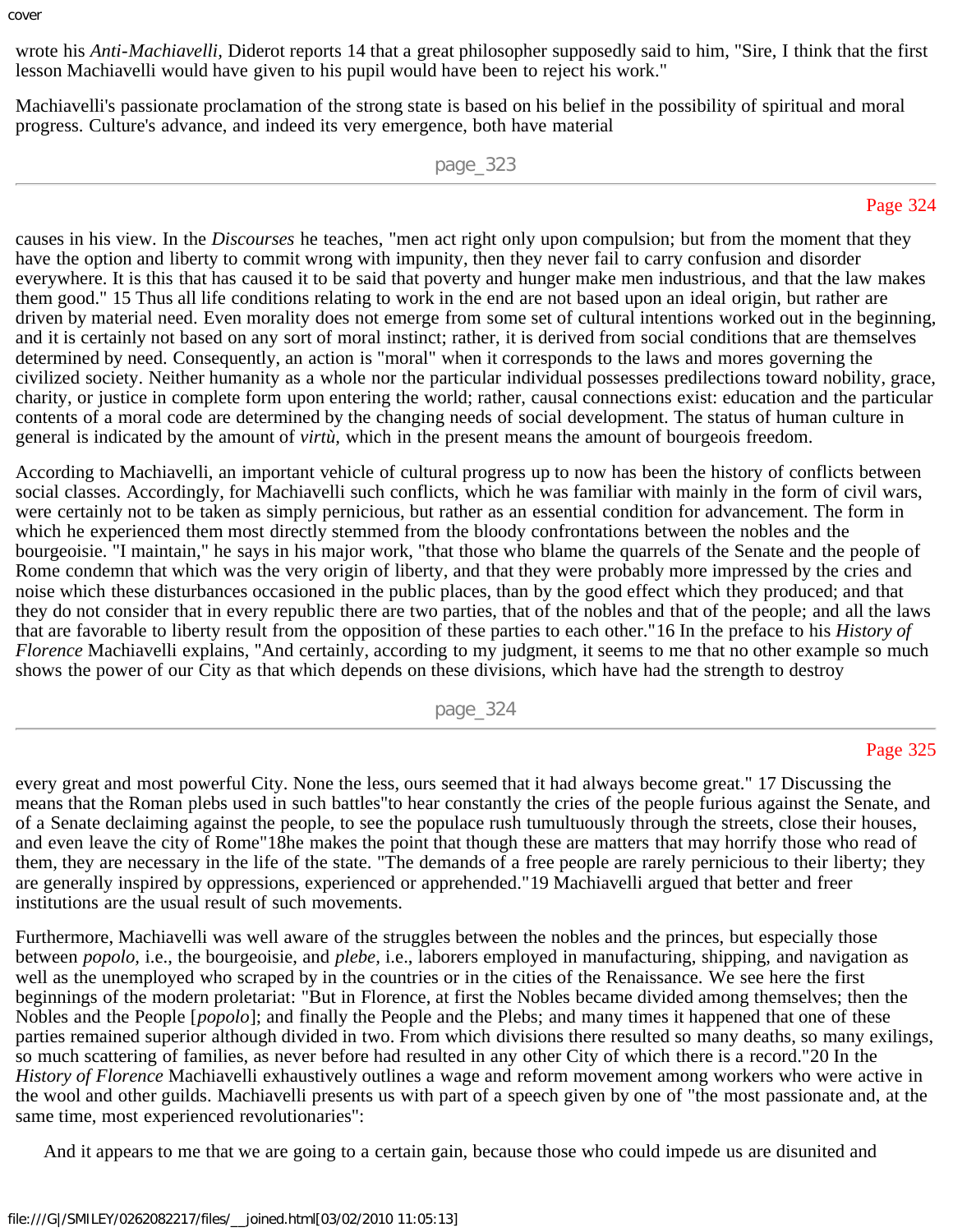rich: their disunion, therefore, will give us the victory, and their riches (when they become ours) will maintain us. Nor should you be deceived about that antiquity of blood with which they reproach us. For all men having had the same origin, are equally ancient, and by nature have been made in one way. Undress us naked, and you will see us all the same. Dress us in their clothes, and them in ours, and we, without doubt, will appear noble, and they ignoble; for only poverty and riches makes us different. It grieves me much to think how many of you repent of those

## Page 326

things that have been done, and want to abstain from new ones. And certainly, if this is true, you are not the men I believed you to be. For neither conscience nor infamy should dismay you, since those who conquer, in whatever manner they win, never bring back shame. And we should not take conscience into account; for where there is (as there is in us) fear of hunger and prisons, the fear of hell cannot, and should not, hold sway. But if you note the manner in which men proceed, you will see that all who attain great riches and power, have attained it either by fraud or force; and those things which they have usurped either by deceit or violence, to disguise the brutishness of the attainment, they excuse (themselves) under the false title of honest gains. And those who, either from little prudence or too much foolishness, avoid those methods, always suffocate in servitude and poverty. For the faithful servants are always servants, and the good men are always poor. 21

Hence we can see that Machiavelli knew and clearly described the various forms of class conflict in his age. Despite the sacrifices that they demand, this observer of world history thought them to be a necessary condition for human development. Humans are driven to these violent encounters by their external living conditions, and thus here too need reveals itself as the cause of progress. But is not the meaning of Machiavelli's undertaking thus thrown into question? Is this materialist theory compatible with his conviction that knowledge of historical laws can make things better? Are human beings at all able to participate in the course of history with conscious awareness?

Machiavelli addresses this question at one point in *The Prince,* and as always he has a practical purpose in mind: "How much fortune can do in human affairs and how it may be opposed."22 By "fortune" he understands everything that is not dependent on human will:

It is not unknown to me how many have been and are of opinion that worldly events are so governed by fortune and by God, that men cannot by their prudence change them, and that on the contrary there is no remedy whatever, and for this they may judge it to be useless to toil much about them, but let things be ruled by chance. . . . When I think about them, at times I am partly inclined to share this opinion. Nevertheless, that our freewill may not be altogether extinguished, I think it may be true that fortune is the ruler of half our actions, but that she allows the other half or thereabouts to be governed by us. I would compare her to an impetuous river that, when turbulent, inundates the plains, casts down trees and buildings, removes earth from this side and places it on the other; every one flees before it, and everything yields to its fury without being able to oppose it; and yet though it is of such a kind, still when it is quiet, men can make provision against it by dykes and banks,

page\_326

Page 327

so that when it rises it will either go into a canal or its rush will not be so wild and dangerous. So it is with fortune, which shows her power where no measures have been taken to resist her, and directs her fury where she knows that no dykes or barriers have been made to hold her. 23

We will always have to reckon with natural elements; even the history of technology, in which man grapples with nature, is governed by certain inner laws that we cannot get around. But even if the forces of nature cannot be completely effaced, they are at least to a great extent controllable. This holds not merely for the processes of nature in the narrow sense, for the objects of natural science, but rather just as much for the processes in the nature of society. Even Machiavelli's cycle of governmental forms is fundamentally an unshakable law of nature. One can attempt to shorten the bad phases and lengthen the good ones; one can undertake by means of a combination of forms of rule such as existed in republican Rome (consuls, senate, tribune of the people), according to Machiavelli and his ancient source Polybius, to maintain a particular state of affairs for as long as possible. But to reverse the cycle, to act contrary to the course of time,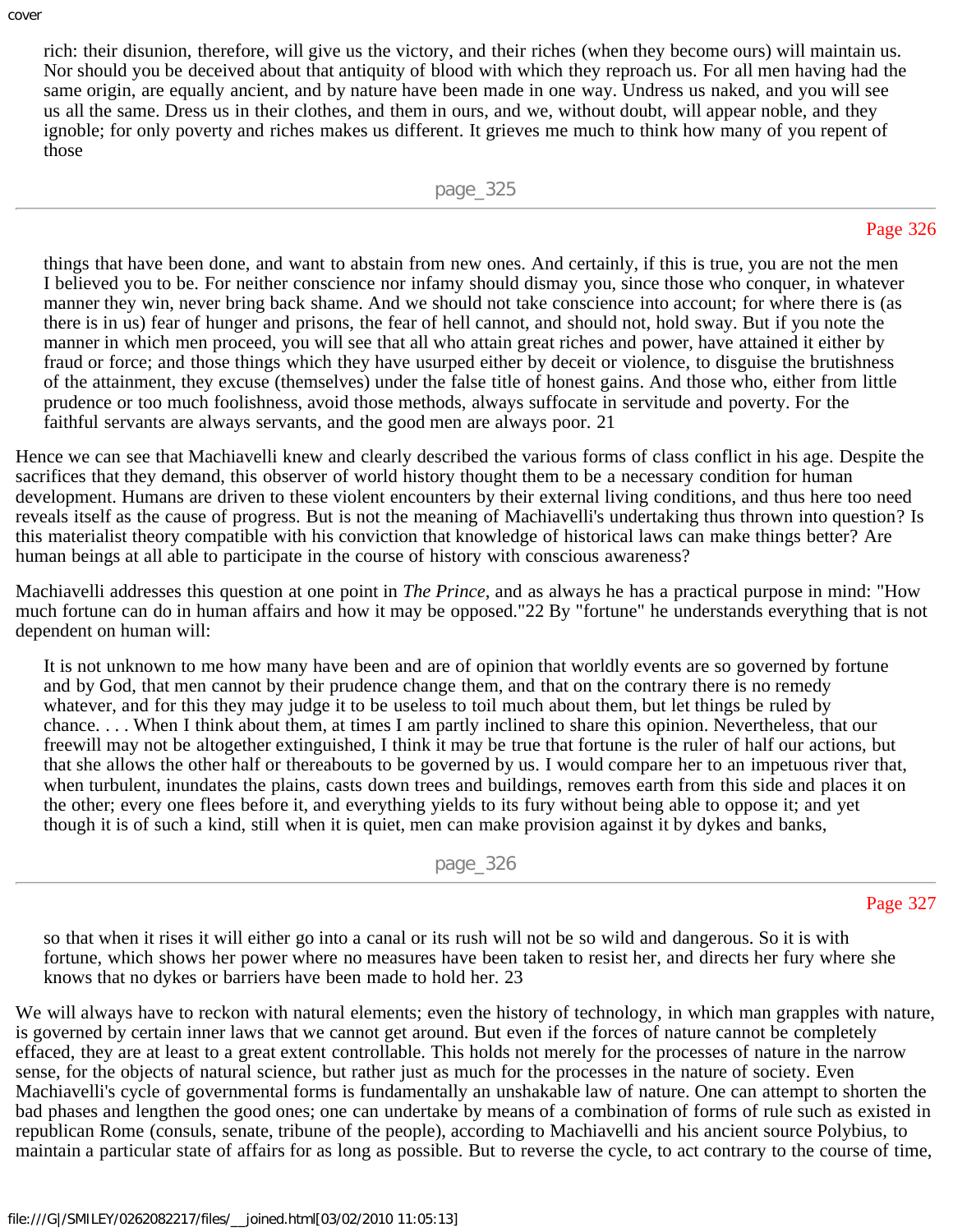leads to ruin. Machiavelli believes "that he is happy whose mode of procedure accords with the needs of the times, and similarly he is unfortunate whose mode of procedure is opposed to the times."24 We thus find here already *in nuce* Hegel's doctrine of great men, who differ from the fantast in that they express and do what is timely, while the fantast dreamily disregards reality.

Machiavelli allowed room for human activity, within which the course of nature and of society could be influenced on the basis of resolutions of the will. But are these resolutions themselves free? Is there anything in human beings that is not attributable to natural factors, but rather to something that transcends nature, to an absolute, to mercy or to a free will? In contrast to Protestant currents, the thinker of the Italian Renaissance answered this question in the negative. When Machiavelli speaks of free resolution, he in no way means a faculty independent of the course of nature. Rather, the will is no less conditioned by natural elements, namely instincts and natural tendencies against which no one can act, than is the fall of a stone because of gravity. Though never fully established or developed by Machiavelli, his work paves the way for the philosophical view that human instincts

page\_327

#### Page 328

are part of the great causal mechanism. Human beings are parts of nature and can in no way elude its laws. They possess freedom inasmuch as they can act on the basis of their own decisions; they do not possess it insofar as the term is understood to mean freedom from the conditions of nature. We shall discuss this more in the next section.

Great statesmen and princes of the epoch of absolutism that arose in his age subscribed to Machiavelli's view that all historical movement was political. They agreed with him as well when, to assure the strongest possible development of *virtù,* he proclaimed the powerful state as the wisest political course for historically acting individuals. But the more the economic and cultural leadership was transferred from the Italian republics to the great national monarchies, the more the republican *Discourses,* his major work, lost significance, leaving all attention to focus solely on *The Prince*. By the century of the Enlightenment one read almost exclusively the latter work, yet by then it was rejected both as a defense of tyranny and as an attack on justice and humanity. Machiavelli appears to defend the prince who despises people, who subjects himself to no moral law, who rules with poison and dagger, who breaks his word, and who protects the religion that he actually considers false. The deficiency that Machiavelli's critics have charged him with, up to the present day, is his moral indifference. He is blamed not only for having given immoral advice to governments, but also for failing to recognize moral strength as a factor in political power. In fact, Machiavelli did not overlook morality as a factor in power; for him, however, issues of authenticity or disingenuousness of character, or of whether there was a concurrence or a distinction between a moral phenomenon and the personal disposition of its medium, were meaningless. Disposition, as long as it remains socially ineffectual, was also brushed aside both by Hegel as the impotence of particular individuality and by Nietzsche as the insignificance of pure inwardness. Machiavelli, whose main concern is the founding of a good social order as the highest goal of historical action, had to judge characters not by their subjective morality but rather by their political importance.

The common feature of Machiavelli and the critics of his "morals" lies rather in the overestimation of the historical role of character. Both his opponents and his disciples, Richelieu and Frederick the Great, Diderot and Fichte, are in agreement with Machiavelli that whether

page\_328

### Page 329

those who make up a governmental body rule others justly or unjustly, cruelly or gently, fanatically or tolerantly is purely dependent on their psychological constitution. For the subjects, all that matters is an ultimate, personal aspect, which is, of course, dependent on a manifold of natural conditions: the character of the rulers. Frederick explains that the kings have power to do good or evil "after they have decided it," and to prove his point, as it were, he balances out the likes of a Nero, Caligula, Tiberius by listing the names of the good Roman Caesars, "the sacred names of a Titus, a Trajan, an Antoninus." 25 Therefore, when in the Enlightenment not only philosophers but even princes condemn Machiavelli's principles, then according to the above psychological view of history, this must be because the princes in that later time coincidentally were better human beings than were the rulers of the Renaissance and Baroque, who entered the world as holy terrors. According to this view, human passions and instincts determine the course of things and explain even the modulation between order and disorder and the cycle of governmental forms. The basic powers of the mind should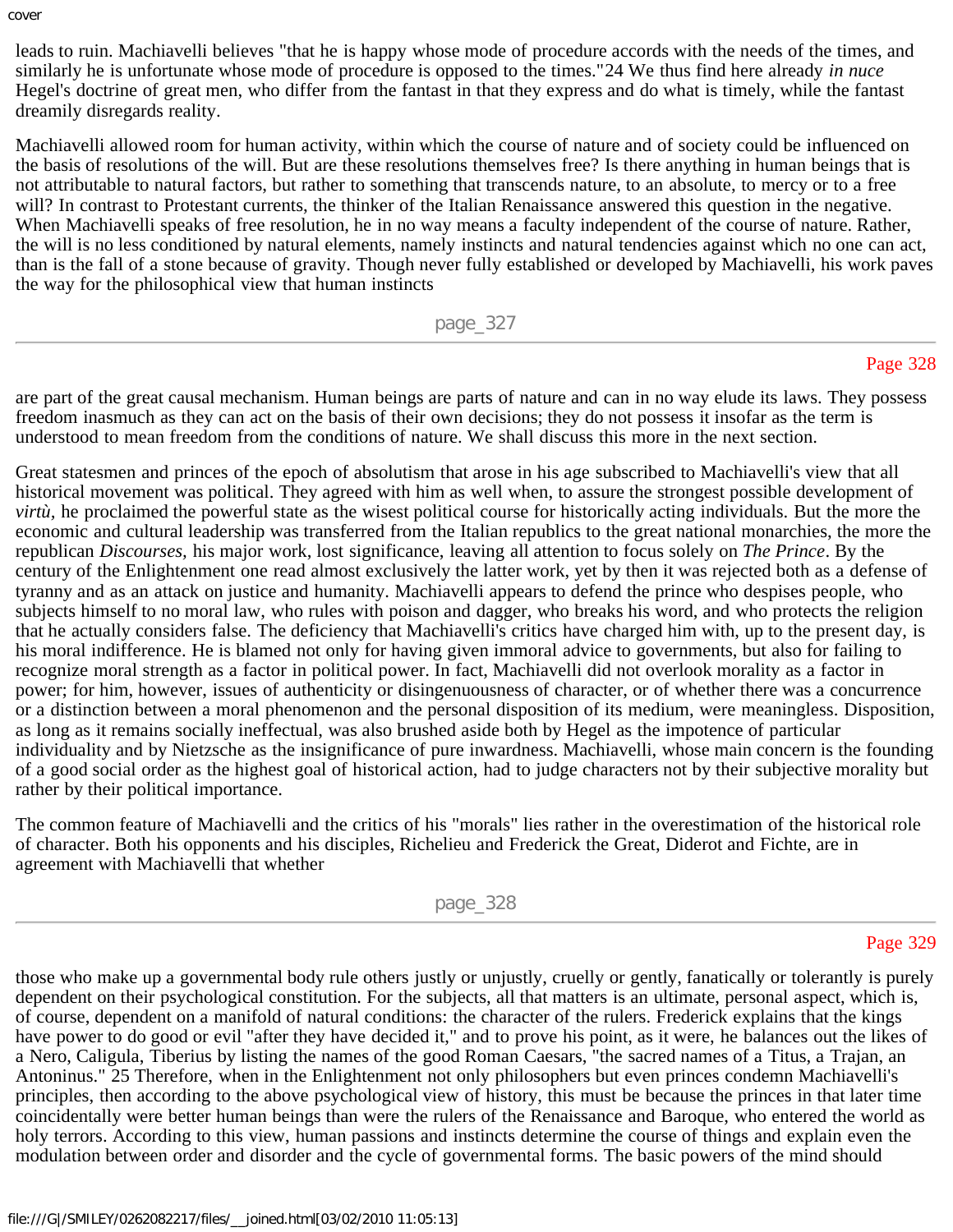remain essentially the same in any age; they are conceived as the other natural powers are, as ahistorical. The various combinations of these same basic elements, which constitute the character differences of the rulers, are not explained in this view of history but are just taken to be incidental. Even the real battles in history, as well as the ideas that people have, are to be explained primarily by an examination of various characters. The characters react to external influences, and to human and suprahuman environments. Thus a benevolent prince responds to the poverty of his subjects with social-political measures, a cruel one with despotic violence.

Physics and psychology explain the whole of human events. "I believe," Machiavelli says in a letter, "that as Nature has given men different faces, so she has given them different temperaments and imaginations; and each acts according to his own temperament and imagination."26 The deficiency of Machiavelli's view of history lies in the fact that he allowed this particular manner of "thinking and feeling" to be dependent only upon historically unchangeable elements of nature and in no way upon social transformations that occur in the course of history. Within the context of the new science, the only thing amenable to his explanatory model is whatever remains constant relative to what is changeable. As long as one considered atoms to be

page\_329

#### Page 330

unchangeable units, they constituted the ultimate explanatory material of physics. Similarly, for Machiavelli the characters of human beings constitute the ultimate explanatory material of the course of history, because they are composed of undeviating psychic elements, of eternally fixed instincts and passions.

But this conception is dogmatic. It disregards the fact that both psychical and physical elements, which determine the structure of human nature, are incorporated into historical reality. These may therefore not be taken as fixed and invariable units which one may always depend upon as if they were ultimate explanatory factors. Certainly the enlightened princes of the eighteenth century ruled more humanely than did Alexander Borgia or Louis XIV. But if it is correct to say that the King of England had respect for his subjects because of his humanity, then it is just as true that he is humane out of respect for his subjects. Respect too is dependent upon historical conditions. Not only the manifest behavior of a government but also its character is determined by the real relations of power in the state, and these in turn are formed by social life as a whole. In the Renaissance, the bourgeoisie needed a brutal ruler armed with all means of power so that all hindrances to trade could be eliminated; the first philosopher of history of the modern age outlined a corresponding ideal. By the time of the Enlightenment, the bourgeoisie had already become so powerful, and had already achieved such a position of actual power by way of the functions it served that were necessary for the life of society, that it no longer needed to tolerate the arbitrariness of an authoritarian ruler or even just an overly extravagant court. Absolutism had already fulfilled its historical task, the suppression of feudalism, and had produced the necessary governmental centralism. A successful prince who considers himself the first servant of the state is a product, and not the cause, of the social transformation that has been effected. In the Renaissance his rule would likely have met a quick end.

Machiavelli, along with the proponents of the psychological conception of history, could perhaps submit to this viewof course with a decisive qualification. Certainly, they might concede, the prospects for particular character types change along with the times. Nevertheless, the very same types of people that existed, for example, in the Renaissance also existed in the eighteenth century, but historical

page\_330

## Page 331

conditions excluded them from prominence and ruled out the possibility of their having any impact. As Machiavelli writes, "because times vary and condition of things change, one man's efforts result as he desired them; and he succeeds who does things according to the times; but conversely, he is not fortunate who does things in opposition to the times." 27 But even this cannot save the doctrine of the unchangeable nature of human beings. In the Renaissance, no Fredericks or Voltaires blossomed behind the scenes; rather, they never existed. Among the guild masters of the medieval city, there were no modern entrepreneurial types or trust managers who simply lacked appropriate outlets for their activity nor, among guild journeymen, was there the unnoticed and silent consciousness, as it were, that is characteristic of the industrial worker today. Only the vaguest of analogies can be made. Characters abstracted from their age are entirely unreal; if one separates these persons from the contents of the Enlightenment itself, then all that remains is a phantom. Similarly, there existed no Cesare Borgia in Frederick's Prussia; it is just so much idle talk to designate some fallen noble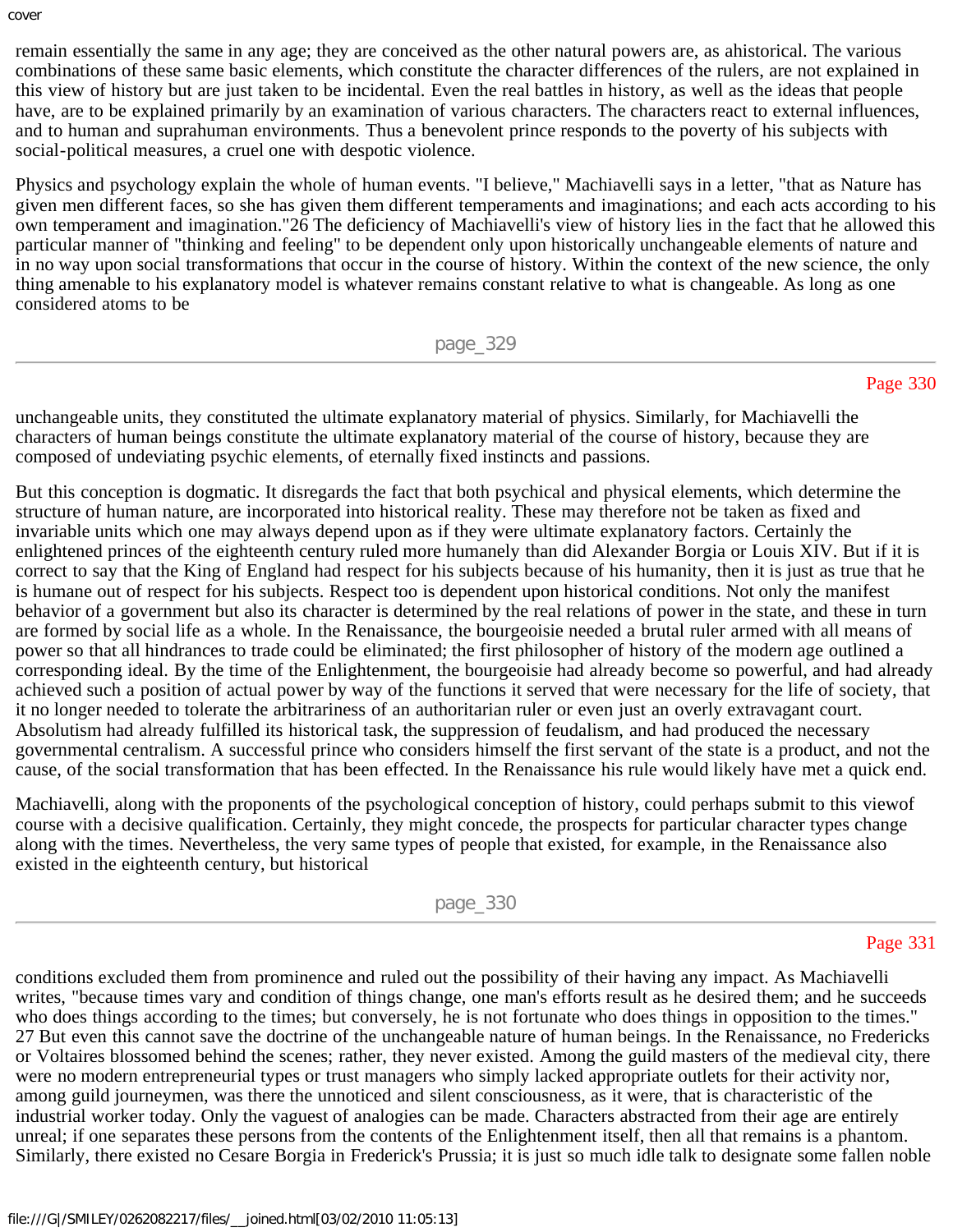adventurer who ends up on the gallows as a "Borgia character" who simply was born at the wrong time. Practical institutions, forms of government, and laws are not the only things changed by a radical transformation of actual conditions; human nature is changed as well. The basis of all human relations, i.e., the way in which people sustain their lives, is subject to a process of change, which provides the impetus to transformations in the spiritual and intellectual realms, hence in science, art, metaphysics, and religion.

The doctrine is false that even though the times change, the psychological makeup of human beings remains the same. Whether rulers want to govern human beings justly or unjustly, cruelly or gently, fanatically or tolerantly, does not depend on the character of the rulers. The doctrine of an eternally fixed human naturean idea that turns up again and again in the historical-philosophical thinking of the modern agethis doctrine of the same instincts and passions is a mistake. Of course, neither can we maintain the opposite, that people of different times and cultures differ radically from one another and that we therefore have no access whatsoever to an adequate understanding of individuals of past epochs. Such historical agnosticism would leave no option but to renounce any understanding of history. A corresponding psychological doctrine would be one of mutually

page\_331

#### Page 332

inaccessible milieu-worlds of particular human beings and animals. In the domain of history this skeptical radicalism is opposed primarily by the following consideration: only exceptionally can a human being at a primitive stage of civilization conceive of or predict a more developed life; but our more highly organized faculty of reason, together with the fact that we ourselves remain rather primitive on important psychic levels and often react like the human beings from earlier stages of development, makes it possible for us to perform successful research on those human beings whose psychological makeup is structured differently from our own. Furthermore, we understand people from other cultures because our own life in society is formed in such a way that we have thoughts, feelings, and goals that in substance are in agreement with theirs. Thus the social forms that are known to us were founded essentially on the basis of an organization that allowed only a relatively small portion of the population full enjoyment of the respective culture, while the great masses were forced to continuously renounce their instincts. The form of society dictated by material conditions up to this point was separation of management and labor, of ruler and ruled. This is why, for example, the will to justice in the sense of social equality, i.e., the will to the overcoming of these oppositions, must form a subject matter for consciousness that will surpass that of former times. The demand for justice as the elimination of privileges and the institution of equality stems from the lower, dominated classes. To this are opposed the notions of the rulersefficiency, nobility, worth of the personalitywhich serve to maintain the social inequality. Such notions could disappear only with the social foundations that determine them. However, because of the social conditions that have prevailed up to now, they easily appear as eternal characteristics of human nature.

Machiavelli's error does not simply consist in his assertion of uniformities of character shared by all who have emerged in the course of history, but rather in his neglect of the social conditions underlying the preservation or transformation of psychological traits. With the exception of Hegel, scarcely a philosopher of the modern age has avoided Machiavelli's mistake. In contemporary analytic psychology, the mental life of the individual is understood in terms of a development conditioned by environmental situations. We have learned to regard the family as the most important environmental factor; but

page\_332

Page 333

the family itself varies according to the historical epoch and the position of its members in society. Though certain patterns of human reaction have doubtless up to now remained relatively constant, it is now possible to go a long way toward a scientific explanation of the dependence of character upon the social conditions in which a particular individual develops. A philosophical anthropology, i.e., a doctrine of a particular human nature that consists of definitive pronouncements about some immutable concept of human essence that is untouched by history, is thus impossible. Insofar as such current attempts strictly adhere to the state of current empirical research and, at the same time, recognize their provisional nature, they have the value of broadening the range of questions and inquiries emerging out of the specialized spheres of science and of fruitfully applying them to a framework for examining the interconnections of reality. Further, they are able to sharpen our ability to sense which conception of humanity is implied by our historical and sociological theories. We can, of course, only speak of the essence of humanity insofar as it manifests itself. All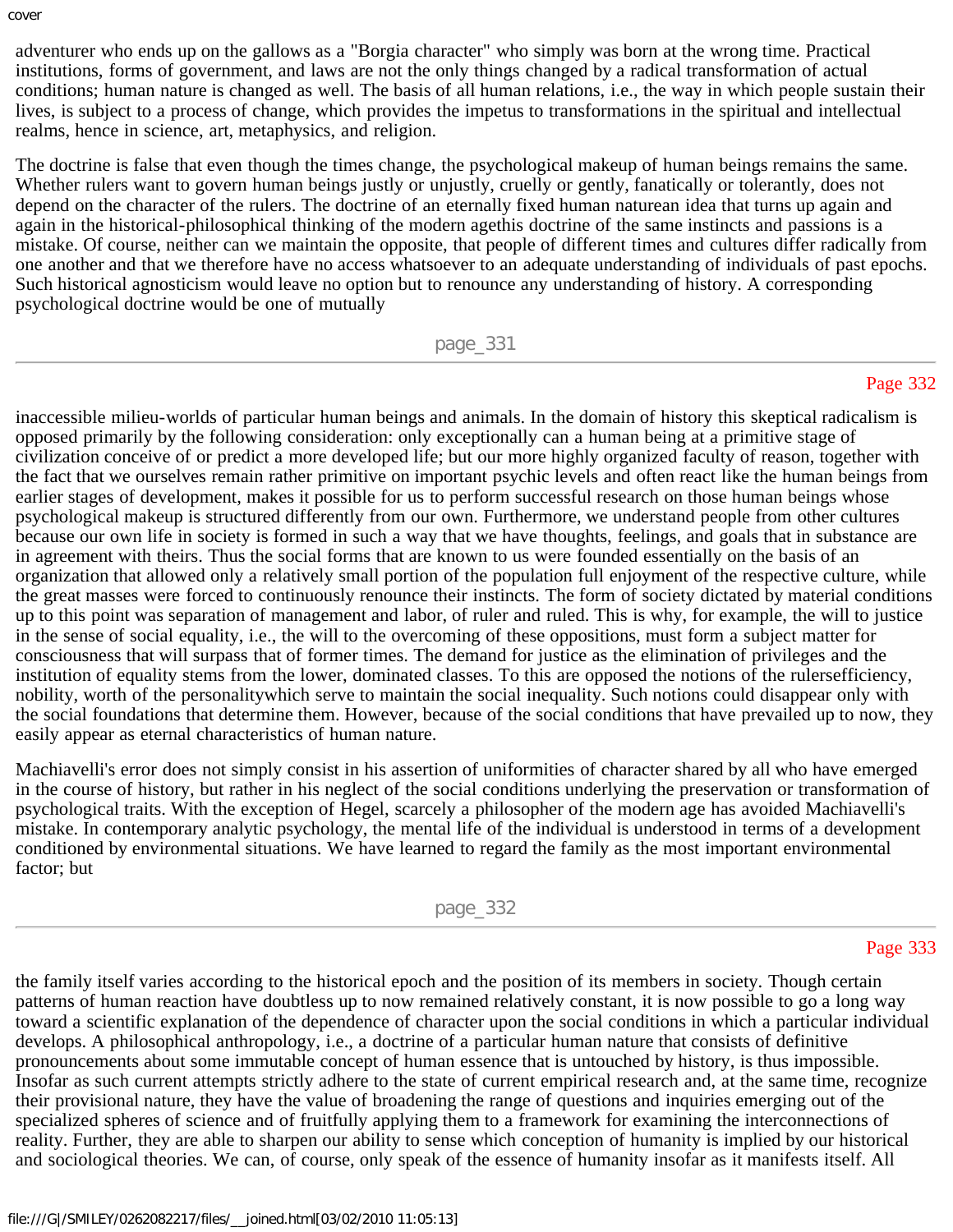finality in statements about the essence of what is real contradicts the fact that all predictions regarding actual events include an element of probability. Today we can avoid Machiavelli's ontological assumption of an unalterable human psyche without thereby having to renounce psychological explanations in history.

Criticism of Machiavelli does not at all tend to be directed against his static notion of man, but against what is called his naturalism. He is accused of looking at historical events as natural processes, of wanting to derive all occurrences in a strictly causal manner on the basis of material need and of the natural inclinations of human beings engaged in political struggle. But this cannot hold as a sound objection. Just as for every event in the world as a whole the task of science consists in explaining this event from known conditions within the context of an established law, so also is the attempt to research historical events within the context of their causal complexity similarly justified. The accusation of naturalism dogmatically assumes a fundamental, methodological difference between the investigation of nature and of history. To criticize the notion of naturalism on these terms means to reject enlightening research into historical relationships. Human action is here hastily hypostatized as unconditioned, not unlike in the abovementioned error in Machiavelli's psychology.

page\_333

### Page 334

The accusation of naturalism can justifiably be raised against Machiavelli only if one understands this term to mean that the dialectical relations between nonhuman and human nature are simplified inasmuch as they are examined in a manner essentially suited only to nonhuman nature. Machiavelli in fact treats human beings as genera within nature just like any other animal genus. Each individual, irrespective of the group or time to which it belongs, is regarded as an exemplar of a single and well-defined genus, just as one can always take a particular bee or ant or even an atom as an example of all individuals of the genus. When one speaks of differences between individuals, these are natural differences only in a rather narrow sense, meaning only that one cannot take a worker bee for a drone or an especially weak, sick, or abnormal exemplar for a normal one of the genus. Human beings appear here as interchangeable exemplars of a biological genus: the influences of inorganic and organic nature are brought to bear upon individuals, to which each reacts according to the characteristics of the genus, and the sum of individual reactions is then history. What is naturalistic in this is that human beings' modes of reaction are derived from the notion of individuals belonging to a biological genus, without taking into consideration those moments through which the individual is determined not by nonhuman nature, but by the developing society and by the encroaching social patterns. Society has its own laws. Absent an investigation of these laws, one can no more understand human beings than one can understand society without individuals or individuals without nonhuman nature.

The exclusively biological conception of human beings, no less in the case of Machiavelli than of anyone else, corresponds to a naturalistic conception of nature, in which nature is essentially viewed as something that ''surrounds" and determines human beings, and not as something determined, shaped, and changed by the latter. What we call nature is dependent upon human beings in a twofold sense: first, humanity's process of development continuously transforms nature through the course of civilization; second, the very conceptual elements through which we give content to the word "nature" depend upon the epoch in which humanity finds itself. In other words, the object of the knowledge of nature, like this knowledge itself, is conditioned. Hence the naive acceptance of natural laws and of the concept of nature determined by those laws as an absolute starting point

page\_334

#### Page 335

for all explanations is similarly naturalistic. What nature is depends just as much on the life process of human beings as, conversely, this life process depends on nature. The same holds for the relationship between individual and society; we cannot recognize the content of either side of this relationship apart from the determinations of the other, and all of these determinations are themselves not fixed but have their own history. Initial steps toward the overcoming of naturalism, i.e., toward the recognition of specifically social laws, are found in Machiavelli partly in his doctrine of the necessary succession of governmental forms, and partly in his chapters where conflicts between classes are presented as decisive for cultural advances. But the fact remains that he did not fruitfully apply these insights into the driving forces of society to his principal ideas, for he thought he could explain even the activity of classes, along with political life in general, entirely in terms of isolated individuals.

2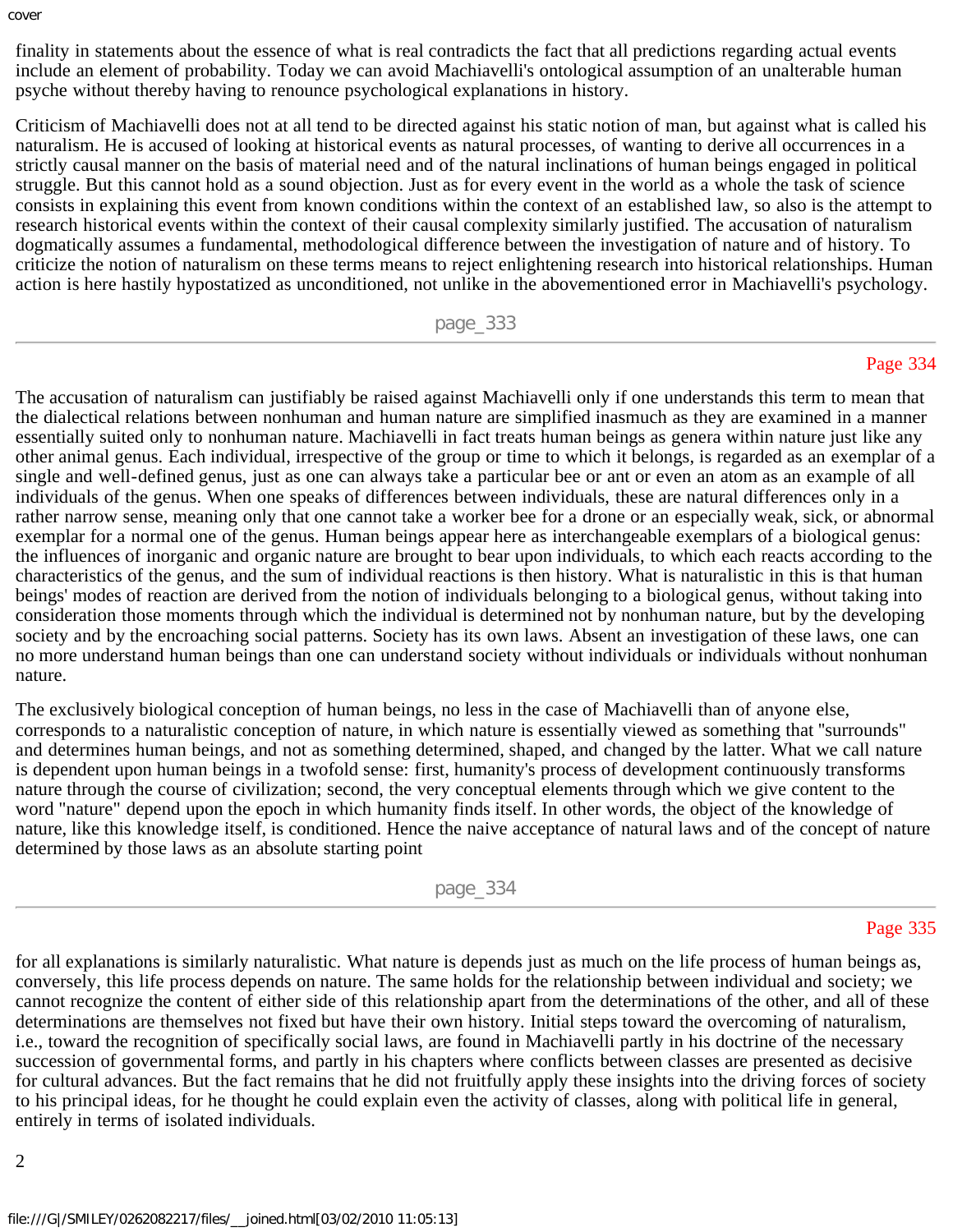# Natural Law and Ideology

Machiavelli, the first modern philosopher of history, championed the ascent of civil society. The principles of his examination of history oriented themselves toward the advancement and development of this rising sector. During his time, a unified Italian nation was required in order to make the Italian bourgeoisie competitive. Yet Machiavellianism is characteristic of all countries that required a strong, centralized government in order to eliminate the barriers posed by the constraints of a fettered medieval economy and the associated vestiges of feudalism. Such governments had to overcome recalcitrant and disruptive elements. On top of all the human horror and misery that always accompanies periods of transition, relentless force was further required to make unhampered, secure, and uniformly regulated commerce possiblein short, to clear the way for a bourgeois order whose territorial domain was to be as extensive and autonomous as possible. It was with Machiavellian principles that Richelieu created the centralized nation-state in France. Napoleon, whose historical mission was to introduce civil security and order after the turmoil of the French Revolution (and who was left in the lurch by the French bourgeoisie immediately after fulfilling this function), wrote an essay on Machiavelli. Fichte, who advocated bourgeois freedom and values,

page\_335

#### Page 336

wrote a defense of Machiavelli. The philosophy in which the German bourgeoisie (whose economic and political development was being impeded throughout the prerevolutionary period) found the clearest expression of its ideas was that of Hegel, who not only found himself to be in agreement with Machiavelli on many practical and factual matters, but who personally held him in the utmost esteem. Hobbes was the son of a country that, during his lifetime, was in the process of laying the foundations for the unimpeded development of civil society. In contrast to Machiavelli, whose ideas initially had no actual influence in his own country, Hobbes's philosophy of history may be taken to be just as much a cause as an effect of praxis.

Hobbes was born in 1588, the year of the destruction of the Armada. Son of a modestly educated preacher, he was to become one of the most important philosophers in modern history. Though a devotee of Machiavelli in the domain of the philosophy of history, in all other disciplines he was a student of the great Francis Bacon, whoin contrast to views widely held todaymust be given due regard as a thinker who first brought many of the seminal ideas of modern philosophy to the fore. The life of Hobbes, spanning some 91 years, largely coincides with the period of the final struggle between the English bourgeoisie and feudalism. He had occasion to see how the crown required unconditional authority in order to save itself from falling; yet he also saw how, for the sake of preserving its continued existence, it had to devote this authority to "national" interests, i.e., to those bourgeois interests in England that at the time essentially coincided with those of the Protestant plutocracy.

Hobbes witnessed the last part of Elizabeth's reign, the weak rule of James I, and, ultimately, the fall of the English crown, this last the result of the royal family's single-minded political goal of augmenting dynastic power. He always personally considered monarchy the best form of government, and consequently had to flee London and seek refuge in France for eleven years when the "Long Parliament" convened in 1640. This personal conviction notwithstanding, he never strayed from the viewquite in the spirit of Machiavellithat the *form* of the state was relatively inconsequential when weighed against the factual existence of a strong sovereign authority of whatever sort. These factors explain how Hobbes as an emigrant could tutor and

page\_336

Page 337

eventually even befriend the exiled Prince of Wales (the future King Charles II, who at the time was holding court at St. Germain), yet subsequently have a falling out with him over Hobbes's recognition of Cromwell's republican government. Indeed, he returned to London under the amnesty of Parliament as a loyal citizen of the new regime toward the end of 1651. When Charles II upon his own return made reconciliatory gestures toward Hobbes, the king doubtless knew that Hobbes had remained a monarchist. Yet this he was only as a private individual, so to speakas a philosopher he was the servant of whatever strong government happened to be at the helm and considered it his highest duty and mission to strengthen the government's power. He devoted his political science neither to a monarch nor to a republic; rather, like Machiavelli, he devoted it to the strongest political power. 28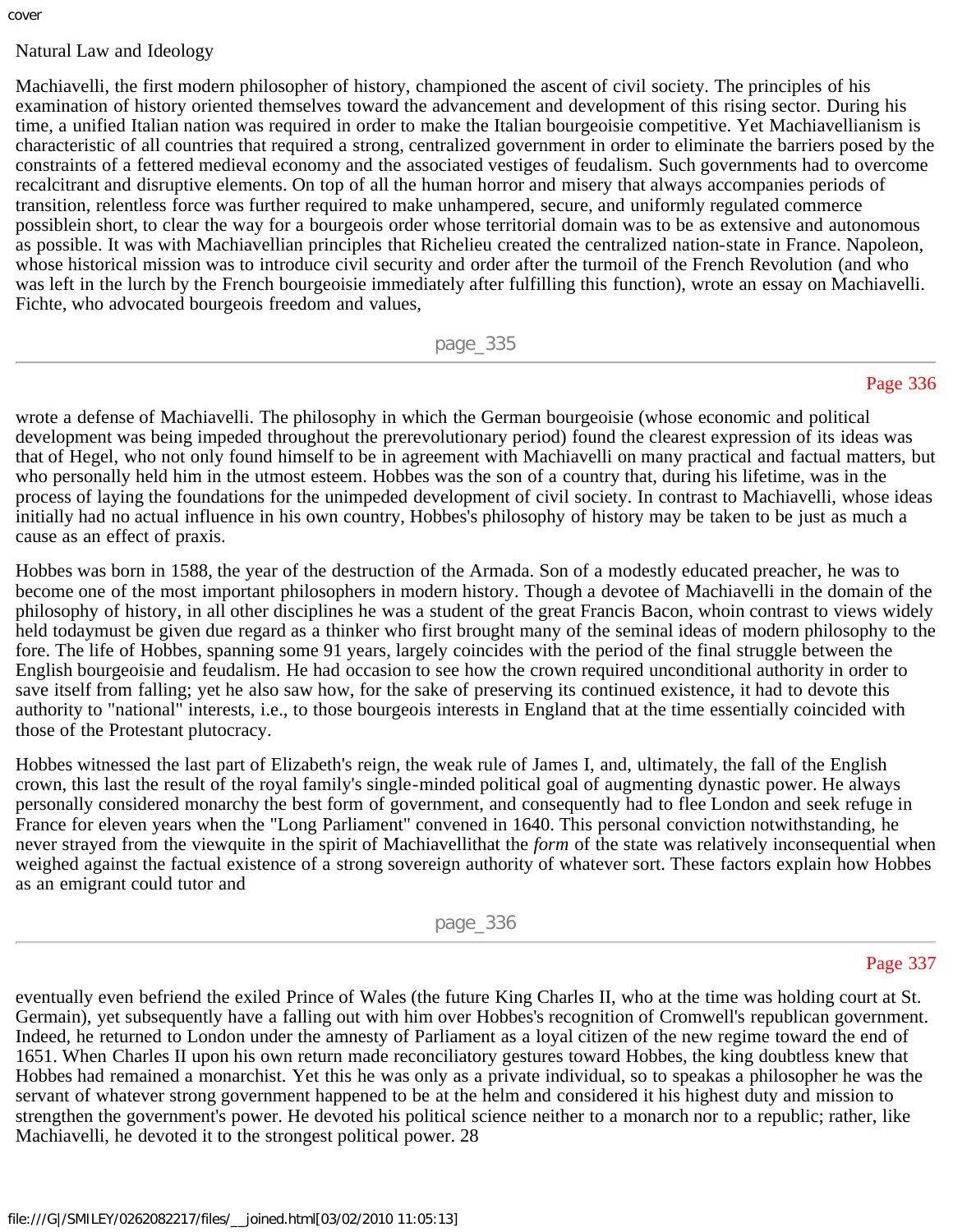The Florentine statesman, in whose work abstract considerations or foundational questions are only rarely to be found, never moved beyond a naive understanding of the analogy between politics and physics, between the modes of explanation of natural science and of history. In contrast, Hobbes's philosophical system, one of the most brilliant and subtle intellectual documents of its time, is essentially based on a theoretical analysis of this analogy in the structure of natural and social formations, i.e., of physical systems and the union of human beings in a state. His doctrines concerning the state and history cannot be understood without some knowledge of his conception of nature, itself founded on the mechanistic understanding of nature with which the rising new society confronted the medieval cosmos.

Galileo had traced back all events to mechanical events, indeed to movements of the smallest particles of matter. Even the most complicated processes, such as the transformation of great masses, he attributed to the motion of atoms. Against the medieval ideastill encountered today in the "natural" conception of the worldthat the state of rest is the original and, as it were, appropriate state of all things, Galileo's doctrine that uniform and linear motion was to be taken as the most elementary physical conceptor, more generally, that rest and motion had to be regarded as relativewas a world-historical achievement. According to Galileo, it is not motion as such that is to be explained, but rather acceleration, deceleration, and change

page\_337

#### Page 338

of direction. As a consequence, the God of Aristotle, the unmoved mover of the world, the prime mover and at the same time the preserver of motion, became superfluous, at least in natural philosophy.

In a radical fashion, Hobbes gave full systematic expression to this new view that was established during the Renaissance. According to him, all science is knowledge of causes, and therefore must never rest content with the mere determination or description of facts. The causes of all changes of bodies are movements of their parts. However, Hobbes was not, strictly speaking, an atomist. For this school, whose adherents included Hobbes's friend Gassendi, everything that exists consists of final, immutable, indivisible, independent particlesthe atoms. These atoms have specific properties such as weight and impermeability, if no actual sensible qualities. Hobbes did not acknowledge any such smallest particles of matter: for him, small and large are relative concepts that only have meaning in relation to the apprehending subject. Even what appears to the physicist to be the smallest particle is not necessarily such in any absolute sense. Yet Hobbes was convinced that nothing that has its place in space is real as such. Such real entities he referred to not as matter (which was for him just an abstract and general idea that was too reminiscent of Aristotle) but as bodies. Everything that can rightly be referred to as substance or reality is a body; all changes were movements of the components of bodies, which must in turn be traced to ever smaller submotions. Extension and shape are fixed properties of bodies; color, odor, sound are merely subjective modes of apprehending them. The supreme laws of motion are the supreme laws of the natural worldand no other world exists.

What distinguishes the human beingwhich for Hobbes is also a mechanism consisting of bodily partsfrom all other bodies in nature is not that there are any human processes that obey other than mechanical laws; rather, it is distinguished solely by the greater complexity of its organization and functions. Hobbes compared the heart to a spring, nerves to strings, and joints to wheels, which all set the body in motion. Although Hobbes may have been occasionally bothered by the problem that the human being must at minimum be distinguished from some of the other bodies by virtue of its consciousness, and even though he approached this problem from various angles at several points in his life, he nonetheless never really addressed the issue in a clear or consistent manner. He vacillated between the doctrine that

page\_338

### Page 339

even sensations and processes of consciousness are as much completely material processes as everything else, and the view that certain processes could alternatively be considered as either physical or psychological (in which case it is not really a matter of any real differences, but only of different possibilities of classification). In any case, he was of the opinion that the fact of consciousness warrants no other explanation of human activity than a mechanical one; in any case, human movements are to be understood in precisely the same manner as, for instance, movements of particles are understood as the causes of movements of the atmosphere.

The relation of the state to the individual is the same as the relation of the latter to the material components of its body,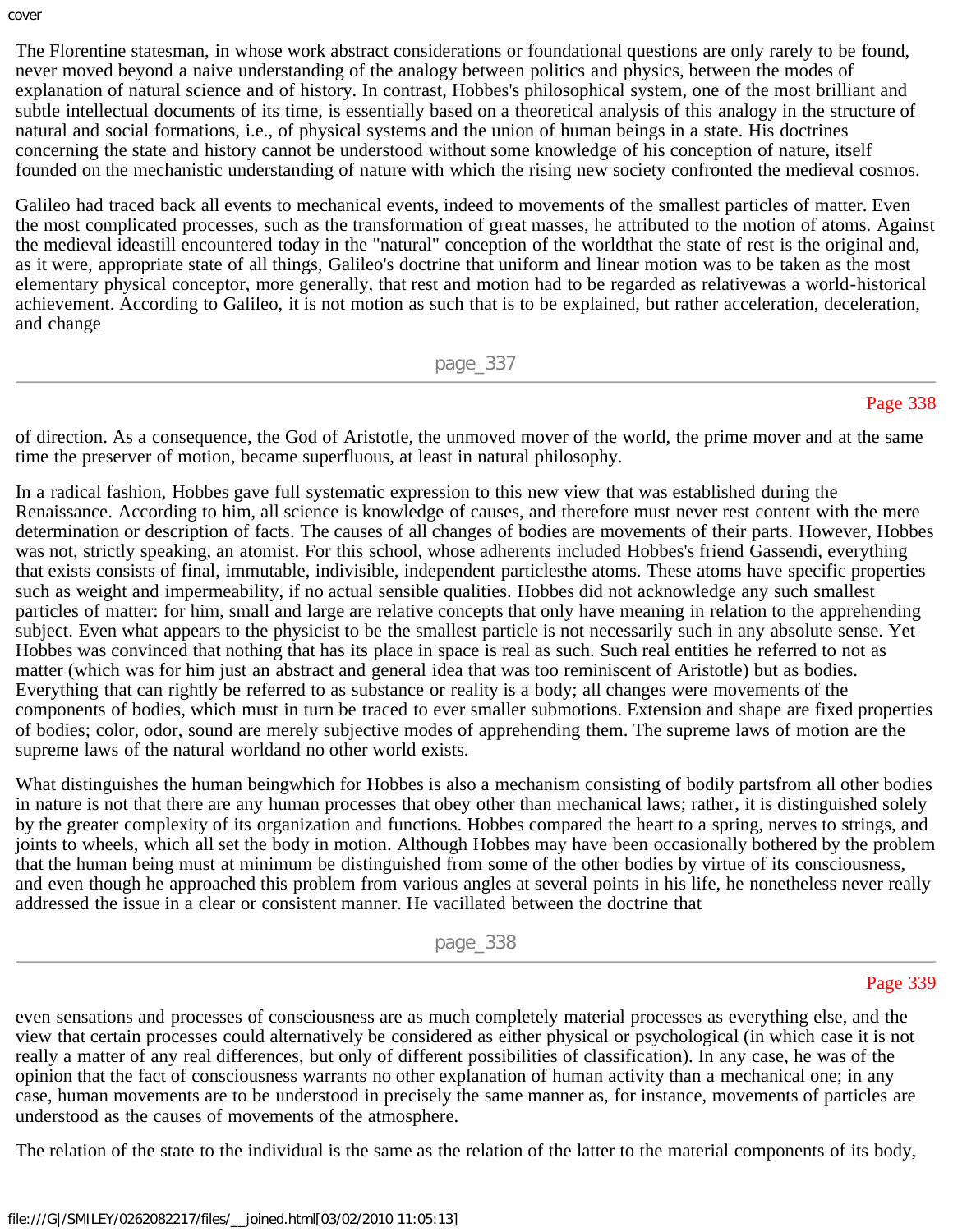i.e., the same as the relation of any physical system to its material components.

For as in a watch, or some such small engine, the matter, figure, and motion of the wheels, cannot well be known, except it be taken in sunder, and viewed in parts; so to make a more curious search into the rights of States, and duties of Subjects, it is necessary, (I say not to take them in sunder, but yet that) they be so considered, as if they were dissolved, (i.e.) that wee rightly understand what the quality of humane nature is, in what matters it is, in what not fit to make up a civill government, and how men must be agreed among themselves, that intend to grow up into a well-grounded State. 29

For Hobbes, just as one must examine the properties of the smallest particles of matter in order to understand large objects, and just as in physics one must probe ever further into the infinitely small, so too must the formation and maintenance of the state, the larger entity, be explained in terms of the properties of its smallest constitutive parts, namely human beings.

This move in Hobbes's systematically grounded theory illuminates even more sharply the fundamental error of Machiavelli's explanation of history. All social changes in the various spheres of the state, politics, religion, ethics, and law are to be explained on the basis of the notion of the isolated individual, whose properties Hobbes, by means of a deliberate analogy to the properties of inorganic bodies, takes to be eternal and immutable. Each of these individuals reacts to external movements out of unconditional necessity. Viewed internally, human reactions manifest themselves as specific experiences, feelings, and instinctual impulses. Hobbes's anthropology is based on the fundamental idea that all affects, the basis of our action, are strictly

page 339

### Page 340

necessary consequences of mechanical processes within our body and within the external world as well. The functions of the human body are set into motion and sustained by the heart, whose action in turn is sustained by the continuous impulses produced by certain materials during respiration. The heart pumps blood through the body and in this manner sustains the activity of the organs. Whatever stimulates circulation causes pleasure, and whatever impedes it causes aversion. Aesthetic delight, for instance, is determined by ethereal vibrations emanating from luminous bodies, which are transmitted through the retina, the optic nerve, the brain, and finally to the heart, at which point pleasure is produced. Movements which originate in the natural environment, or in the interior of the body itself, are in every respect the causes which regularly lead to pleasure and aversion. With lawlike necessity, furthermore, the individual's acts of will arise from pleasure and aversion, or considered physically, from the stimulation and impediment of the circulation. In an exact analogy to mechanics, the "movements" of the soul are divided up between those which attract and those which repel. Under the former are classified love, desire, and the wish to acquire and to keep; under the latter, pain, antipathy, and fear. To the extent that common sense makes the distinction between mental and corporeal pain, this is only due to an unawareness of the fact that, in both instances, what is at issue is qualitatively the same: the only difference is that in corporeal pain only a circumscribed part of the body is affected, whereas in mental pain the whole body is affected in its function. It is along these lines that Hobbes divides up all passions between those directed at attraction and acquisition and those that resist or repel.

Hence there can be no room for so-called freedom of the will in this philosophy; and indeed, textbooks on the history of philosophy usually portray Hobbes as having this view. Yet more important than this is the distinction Hobbes makes between freedom of the will and freedom of action; this was his fundamental contribution to the problem of freedom. The doctrine of freedom of the willwhich in the heyday of Scholasticism had not yet acquired the significance that it would later attain during the Reformation and Counter-Reformation in express opposition to the growth of the new natural sciencesis based upon the proposition that human action cannot be explained in terms of natural causes. On the contrary, according to Hobbes,

page\_340

### Page 341

there exists within us a faculty [*Instanz*] that possesses the *liberum arbitrium indifferentiae,* which realizes a particular possibility of action out of the many that are available; it does this not in conformity to natural law, but of its own accordwhich is to say, arbitrarily. At stake in this doctrine is not just a religious interest but a social interest as well.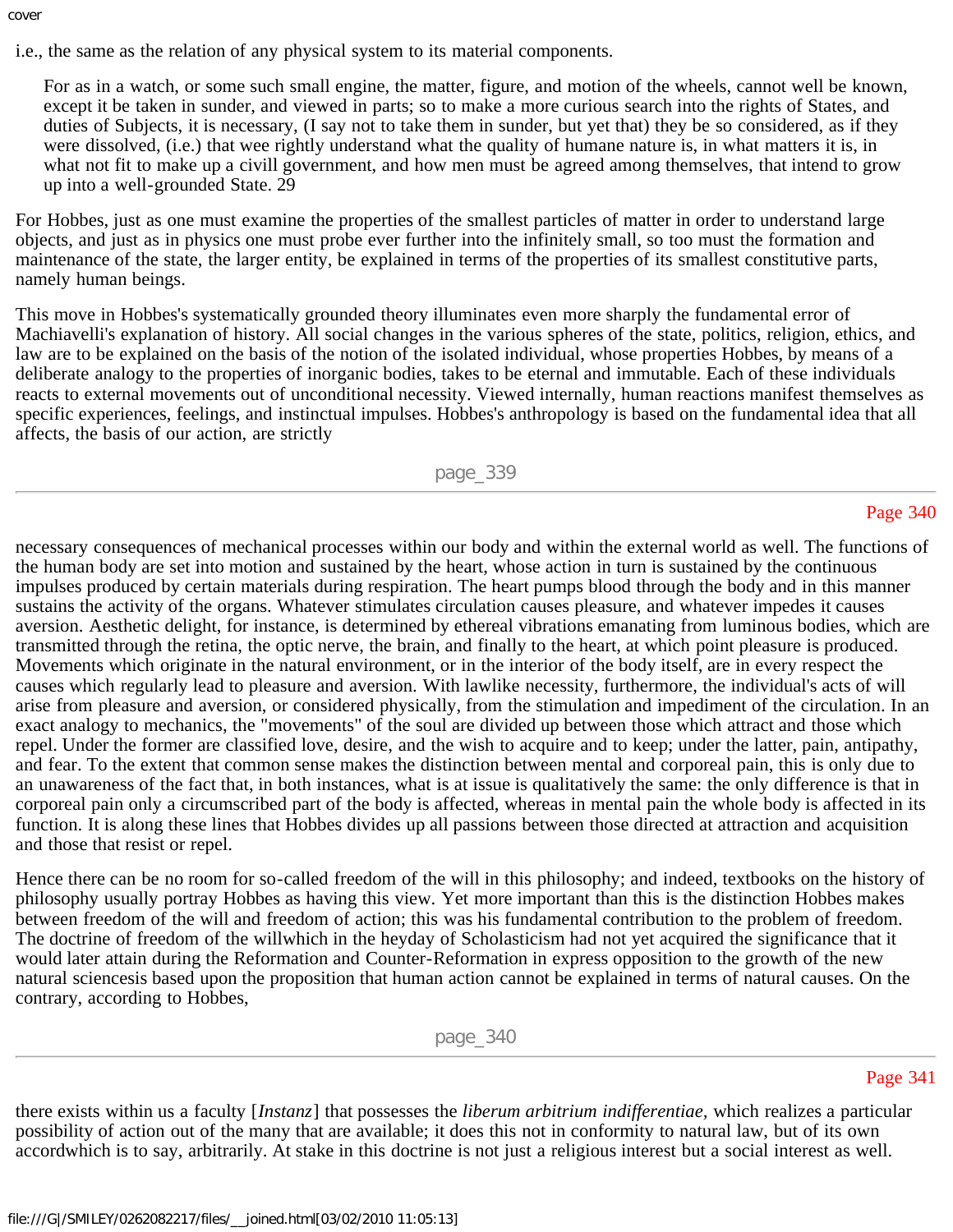Without freedom of choice it becomes difficult to defend the notion of one's accountability to God, or of damnation either in this world or the hereafter. Scholars of jurisprudence have only recently taken it upon themselves to decry the standard practice of justifying the legal system in terms of the doctrine of freedom of the will; yet this only gives us occasion to observe that Hobbes (and afterward the Enlightenment) had long since refuted this theory with powerful arguments.

Should a particular case come to our attention in which the instinctual causes of a behavior are unknown to us, this need not lead us to conclude that the reaction in question cannot be causally related in any way. For Hobbes and the Enlightenment, the theoretical assumption of positive freedom in lieu of an explanation amounts rather to an artificial restriction of the sciences, whose very nature precludes ever stopping short at any point in research. In those cases where the mechanisms of human action are unknown to us, it is true that we have no right dogmatically to construct causal chains of eventsyet neither may we block off further inquiry on account of some notion of freedom which has the effect of prematurely setting limits to science. For, writes Hobbes,

LIBERTY, that we may define it, is nothing else but an *absence of the lets, and hindrances of motion,* as water shut up in a vessell is therefore not at liberty, because the vessell hinders it from running out, which the vessell being bro ken, is *made free*. And every man hath more or lesse *liberty,* as he hath more or lesse space in which he employes himself: as he hath more *liberty,* who is in a large, then he that is kept in a close prison. And a man may be *free* toward one part, and yet not toward another, as the traveller is bounded on this, and that side with hedges, or stone walls, lest he spoyle the vines, or corne, neighbouring on the high way. And these kinde of lets are externall, and absolute; in which sense all *Servants,* and *Subjects* are *free,* who are not fetter'd and imprisoned. There are others which are arbitrary, which doe not absolutely hinder motion, but by accident; to wit, by our own choyce, as he that is in a ship is not so hindered, but he may caste himselfe into the Sea, if he will: and here also the more wayes a man may move himselfe, the more *liberty* he hath, and

page\_341

### Page 342

herein consists civill *liberty*. . . . But this priviledge *free subjects* and *sonnes* of a family, have above *servants,* (in every government, and family, where servants are) that they may both undergoe the more honourable offices of the City or family, and also enjoy a larger possession of things superfluous. And herein layes the difference between a *free subject,* and a *servant,* that he is FREE indeed, who serves his City onely; but a SERVANT is he who also serves his fellow subject: all other liberty is an exemption from the Lawes of the City, and proper only to those that bear Rule. 30

These remarks of Hobbes clearly show that he is not speaking of the freedom to will, but of the freedom to act. Freedom of the will in the idealistic sense does not exist for him, but only freedom from hindrances which restrict our possibilities of action. Such freedom varies according to the individual, situation, and class position. Our actions are restricted not only by external obstacles but by internal ones as well, e.g., by the consequences anticipated from action. No ocean traveler will jump into the sea if he is "normal," even though this path is open to him. To the uninterested passerby, it is irrelevant whether entry into a house is physically blocked off or punishable by death. In both cases, which Hobbes divides into indirect and direct hindrances, the will itself is not free but determined by a series of causes.

The metaphysical freedom of the will rejected by Hobbes would be an element [*Moment*] which would unite people from all stations in life without exception: rich and poor, infirm and robust, young and old. It would be a joint property [*ein gemeinsames Vermögen*] in the sense of theology, which views all people equally as children of God, and would have a similar meaning for the Enlightenment, which emphasizes the equality of all people for political reasons. On the other hand, freedom of action, which Hobbes does acknowledge, differs from case to case; in his treatment of it, greatest prominence is accorded to disparities in the social situation. In the last quotation, mention was made, with respect to the servant and his lord, of "things superfluous," i.e., luxury. Should both servant and lord possess the will to take pleasure in such things, or to derive enjoyment with their aid, then they are completely indistinguishable according to the concept of idealistic freedom: the purely philosophical debate, as to whether their desire is in this sense free, pertains equally to both. The theoretical result of such a debate indiscriminately unites the two under a common concept and attributes to both either a common dignity or a common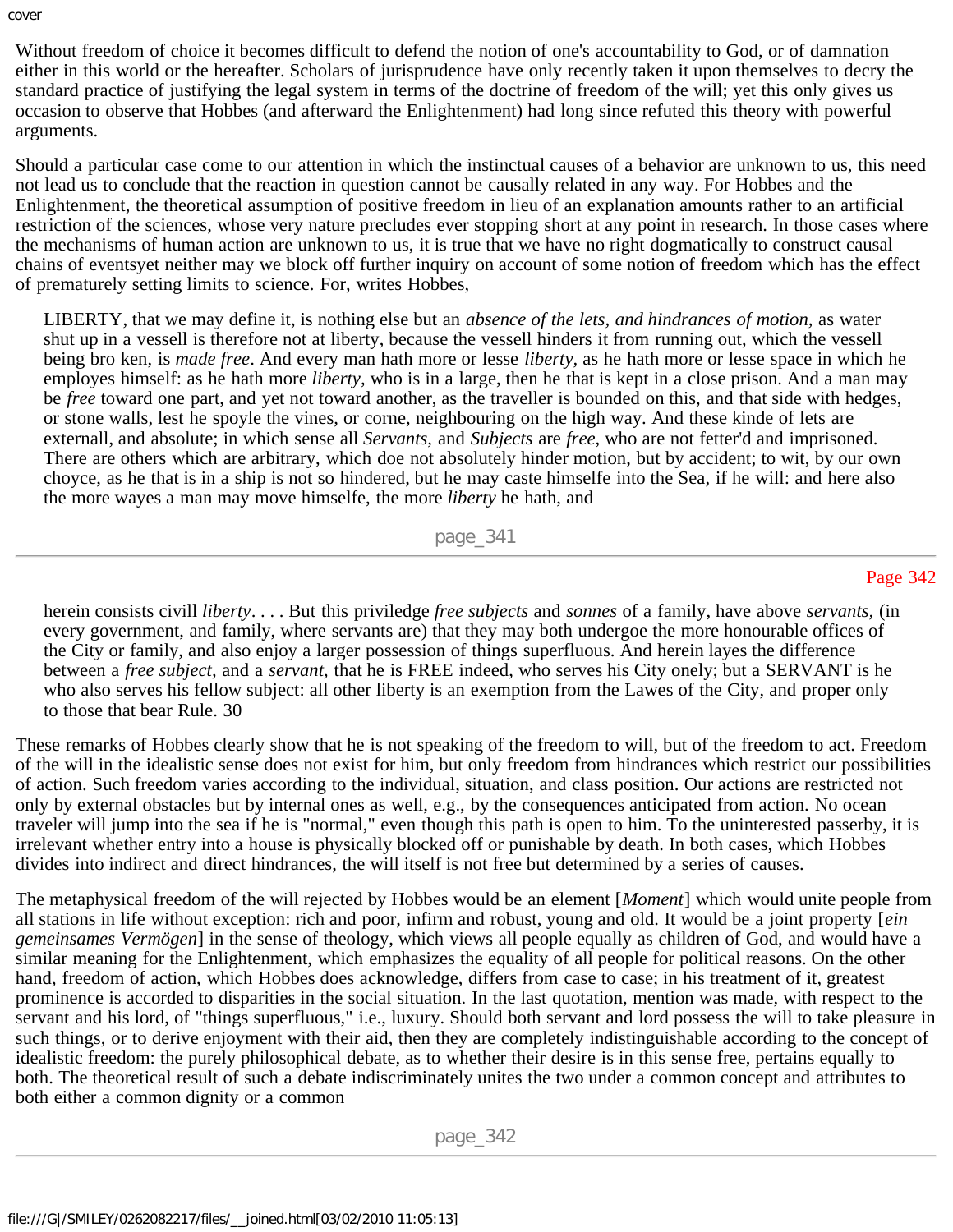tragedy, and hence to that extent diverges from reality, "goes beyond it." By comparison, the Hobbesian concept of freedom leads to reality. For the physical mechanist and the follower of Machiavelli, it is a matter of a priori certainty that the servant and his lord must desire and will by their very nature. But when the lord takes his pleasure, he can enjoy it to the fullest; were the servant to satisfy the same yearning, he would pay for it with his life. It is this difference in freedom that matters in social reality; in any case, the other concept of freedom contributes nothing to an examination of this difference.

In order to understand Hobbes's inquiry into how human beings (whose actions, as we have seen, are to be explained in terms of causes) unite themselves in a state, create culturein short, make their historyit needs to be emphasized that Hobbes did not primarily want to depict the actual emergence of the state. His reasoning, rather, which is characteristic of many philosophers of history from Rousseau to Kant and beyond along the lines of the doctrine of the social contract, leads him to the following: in order to discover the actual causes which in all times and places occasion the existence of the state, we need not study history any more than the scientist, according to Hobbes, needs to map out how something in nature actually comes into being in order to be able to identify the causes that gave rise to it. For the physicist knows the properties of the material particles of which nature is composed, apart from their relationship within a particular body. This is the reason why, based on their knowledge of the properties of the constituent parts (in this case, the laws of motion of matter), physicists can construct conceptual models of how things physically come into being. In like manner, we need only reflect upon individuals in abstraction from their relations within the statewhich is to say, how they would have to act in the absence of a state, or in a "natural" statein order to identify the causes that lead to the formation of the state. The physics of the time regarded the properties of particles, corpuscles, or atoms as the key to understanding the objects formed by them, as well as to understanding how they caused the world to emerge out of chaos, i.e., out of matter thought to be intrinsically relationless. The idea, then, was similarly to abstract from the social relations of individuals, such that the state could be seen to have emerged out of a set of relations within which the isolated individual was the basic unit. In order to understand the historically given

page\_343

Page 344

state, it was thought that one need only look at how relationless individuals in the ''state of nature" [*im "Naturstaat"*] were impelled by virtue of their innate qualities to forge relationships and consolidate them in the state.

For Hobbes, therefore, neither world history nor natural history, properly understood, should be confused with the actual science of politics; on the contrary, the latter is taken to be constructed out of pure thought. Its principles can be defined as follows: since human beings are only motivated either by pleasure or aversion, then life must be the highest good, and death the greatest evil. In the state of nature [*Naturzustande*], the life of the individual is highly precarious. Although each person has a natural right to everything in such a state of lawlessness, one must also continually expect to be robbed of everything by someone stronger, or occasionally even by someone who is weaker. Indeed, it is even possible for the weaker person to rob the stronger of the highest good, i.e., of life. The vitalistic romantic claim that, in nature, the biologically superior will always triumph over the inferior, is wrong. The state of nature [*natürliche Zustand*] is characterized by the boundless appetite of the individualas well as by the individual's fear of everyone else. The "bellum omnium in omnes" reigns supreme. From such fear arises the need for security, and from the latter arises the willingness to forego unlimited (and continually threatened) freedom in order to be able to peacefully enjoy a measure of limited freedom. And so the social contract arises out of horror and hope, a compromise between our boundless aggression and our boundless anxiety.

The original contract could not have been between some government and the people it governed, since no government exists in the state of nature; rather, it was agreed to amongst the future citizens of the state. On the strength of their concurrent will, individuals transfer their sovereignty to *one* person or to *one* assembly, which is henceforth empowered by this contract to exercise authority. All the power and might of those who entered into the contract is placed at the disposal of the sovereign, whose will represents the will of all. Authority hence has its origin in the people, and its basis in the will of all individuals, or at least in that of the majority of the originally assembled group. Beyond this origin, however, individuals have no freedom whatsoever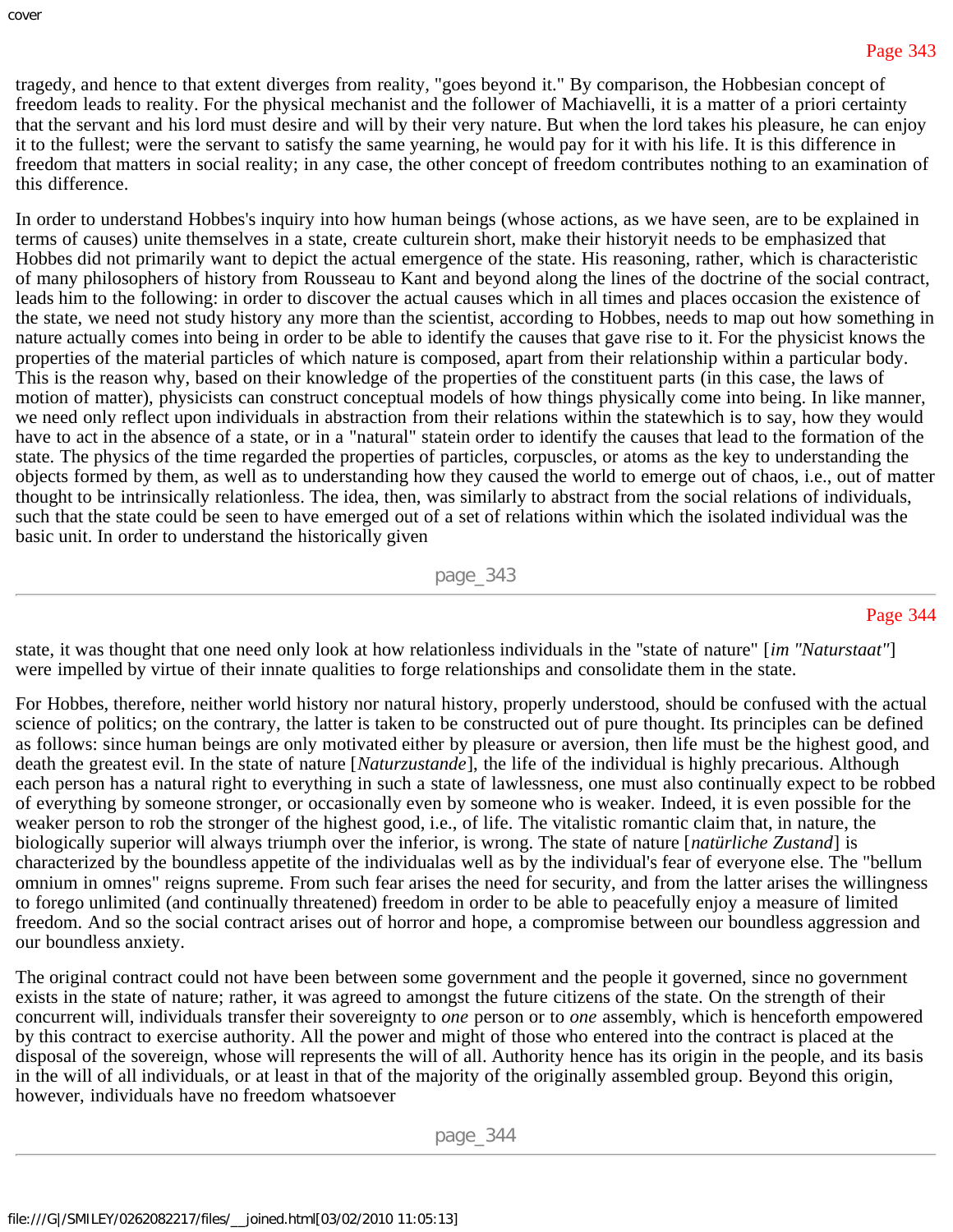vis-à-vis the state (i.e., the sovereign), to whose laws they must wholly submit: the will of the state is identical with the will of the ruler, whether it has its origin in a single person (in a monarchy) or in a presidency (in a republic). As an unqualified absolutist, Hobbes regards any limitation placed upon the highest authority as contrary to the intent of the original contract. Of course, the contract also ascribes responsibilities and duties to whomever holds the power of state; but citizens cannot bring such obligations to bear against the ruler, who is accountable only to God and Reason.

Once such authority has been relinquished and handed over to the sovereign, no individual can revoke this transfer of power, even if he can manage to get many others to join forces with him. Hobbes develops here the analogy from natural philosophy between the state, whose source is convention, and mathematical concepts, which are established by convention. One has the freedom of determination, to define one's concepts as one wishes, only once. As soon as general agreement has been achieved, however, it is no longer subject to alteration. To contravene definitions in geometry is to commit an error; to contravene the laws of the state is to be a criminal or a rebel. Geometrical conventions were ultimately established in order to build machines; likewise, the convention of the original contract was arrived at in order to erect the greatest machine of all: the state. The function of this gigantic machine is to hold at bay the horror and anarchy of the original condition, to keep down all the monsters capable of endangering civil peace and security, above all the "behemoth": the monster of rebellion. Yet in truth, the state itself is none other than the most powerful monster, the "leviathan": the "mortal god'' that governs as it pleases, and before whom the will of all other mortals keeps dumb.

Thus for Hobbes, the state arises of necessity from the intrinsic character of individuals. This derivation also provides natural law's basis for fundamental political obligations. While positive law is identical with the actual laws of the state, for Hobbes natural law refers to everything that necessarily ensues from human nature for individuals' action, insofar as it involves rational reflection. Moreover, it applies to everything which, in his own words, we must do or omit "for the constant preservation of Life, and Members, as much as in us

page\_345

#### Page 346

lyes." 31 The task set by natural law [*die naturrechtliche Aufgabe*] for the state (which itself is supposed to arise from natural law [*natürlichen Gesetz*]) is to be the guarantor of civil peace.

When the professors and students at Oxford condemned Hobbes's writings and burned his books, they were well aware of the threat posed by theories of the social contract and of natural law. The medieval belief that those who governed (and by extension, the whole system of guilds and estates) were all ordained by God was irreconcilable with the view that both state and society derived their existence and justification from the will of the people, whose welfare was supposed to be their whole purpose. The feudal authorities had to justify the backward social hierarchy and its institutionsas well as their own special rights, privileges, and high-handed waysin terms of their sanctification by God and tradition. The "venerable" and the "divine" (later romanticism called it "*das organisch gewachsene*") was defended in opposition to the emerging bourgeois rational determination of ends in terms of the greatest possible happiness for the greatest possible number. Along with the classical contractarians and theorists of modern natural law such as Grotius and Pufendorf, Christian Wolff and Rousseaunot to mention Fichte as well as most of the great bourgeois philosophers until the beginning of the nineteenth centuryHobbes uses the original contract and natural law [*natürlichen Recht*] to undergird the demands of those classes wishing to free themselves from feudal forms that had become fetters. For according to these doctrines, even rulers have certain obligations. Although they need not submit to any bourgeois authorityfor Hobbes, this would be logically excluded by the definition of the sovereignrulers must indeed satisfy the spirit of the contract. According to Hobbes, the ruler has to provide for more than mere domestic tranquillity, even for more than just the bare preservation of life; the ruler must also proclaim, promulgate, and uphold laws whose aim is the most pleasurable existence possible for all citizens.32

Hobbes closely examines the way in which governmental measures appertaining to bourgeois welfare fit the situation at the time. In order to promote business and trade, which at that time were still just beginning to be developed, state measures in support of such activities had to be accorded far greater latitude than would be granted a few centuries later. Mercantilistic politics is essentially based on the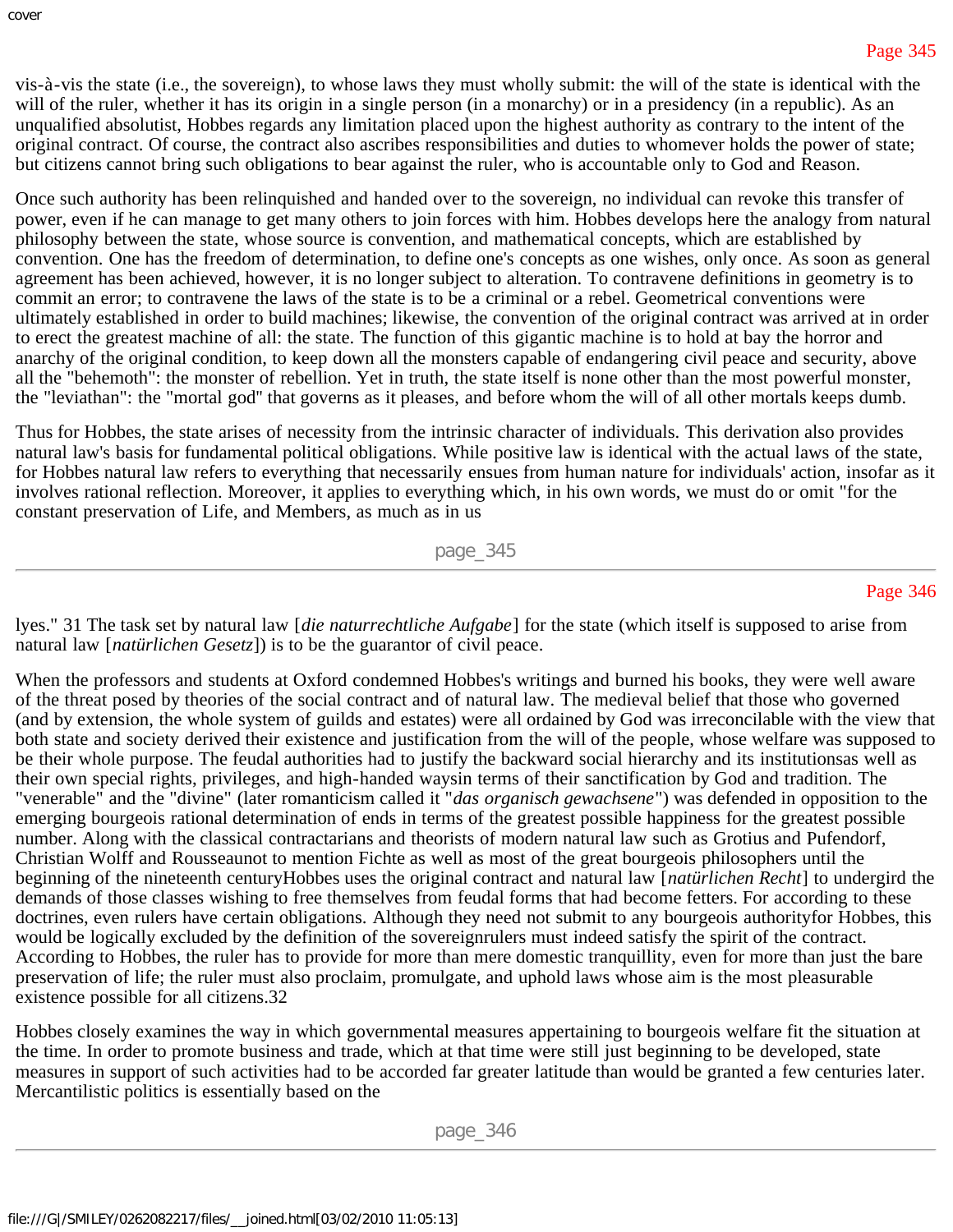necessity of the state's active engagement in and nurturing of bourgeois business operations. Hobbes derives such claims from the natural rights of the original contract [*urvertraglichem Naturrecht*]. For instance, he writes: "Since there are three things only, the *fruits of the earth and water, Labour,* and *Thrift,* which are expedient for the enriching of subjects, the duty of Commanders in chief, shall be conversant onely about those three. For the first, those lawes will be usefull which countenance the arts that improve the increase of the earth, and water, such as are *husbandry,* and *fishing*. For the second, all Lawes against idlenesse, and such as quicken industry, are profitable" 33 (in this context we may also make mention of the laws against begging and vagrancy, by means of which the unemployed were pressed into the terrible conditions in the manufactories, as well as of subsidies, for shipping in particular). Apart from navigation, Hobbes mentions as especially important "the *Mechanicks,* (under which I comprehend all the arts of the most excellent workmen) and the *Mathematicall sciences,* the fountains of navigatory and mechanick employments."34 It is expressly stated that "because such lawes are beneficiall to the ends above specified, it belongs also to the Office of the supreme Magistrates, to establish them."35

Hobbes's understanding of the bourgeois doctrine that the welfare of the state must be the highest law, and in general the sense in which the doctrine was understood by many of its earlier advocates, has since been greatly modified by modern developments. While formerly the emphasis had been placed primarily on the need to promote the welfare of the state, since this was taken to be the only way in which the welfare of the individual could be secured, today this ethical position in many respects signifies quite the opposite: the individual means nothing as compared with the whole, on the contrary, the individual is supposed to sacrifice himself and his life for the whole. The reason for this transformation in the function of the concept of the state's welfare, for this reifying and absolutizing of the concept of the state, is to be sought primarily in the following circumstance: in the time of Hobbes, the challenges to the state and the legislative demands made by the bourgeoisie were made entirely in the spirit of raising the material condition of what was far and away the largest sector of society. In the course of history since that time, state interest and general interest have, by and large, hardly been equivalent concepts.

page\_347

#### Page 348

Consequently, it has often been difficult to muster support for complying with the edicts of the state on the basis of the latter's identification with the real interests of the individual. If, in the concept of the common weal, ends and means were originally linked in a naive relational unity, in the realm of theory it has gradually come to pass that the state has become an end in itself, reified into an independent entity.

To be sure, lack of clarity was characteristic of the earlier doctrines. The state as an undifferentiated national unit on the one hand, and the state as an amalgam of disparate social classes with disparate interests on the otheror in other words, state and societystill remain to be conceptually unraveled. However, in reality these differences are continuing to develop; from the mercantilist period to the present day they have been making themselves felt ever more sharply as contradictions of actual life, even if the conceptual matrices of numerous theories remain tied to Hobbes. The philosophical depreciation of evidence taken from reality, which in contemporary philosophy is being carried out principally amongst the various offshoots of phenomenology, may be viewed in the context of these problems. Even if the unity of state and society is no longer salvable factually, one nonetheless claims to see such a social form as a pristine essence. In thought [*in der Idee*], there is a tendency to embrace as "truth" that which is not susceptible to verification in reality, a tendency to look down upon mere "crude facts" that may indeed deviate from the idea, but which supposedly offer no evidence against it. It can nonetheless be demonstrated that state and society are distinct from one another. Society is not homogeneous but internally rent; and the role of the state depends upon which social groups it objectively represents in a given situation.

Hobbes expressly declares the absolutist regime to be a prerequisite for the well-being of all. Yet his naïveté is most tellingly revealed by his reluctance to make this the primary basis for a straightforward argument in favor of such a regime. Rather, he deems it equally necessary to deduce his position on the basis of natural law, particularly the obligations of the social contract. In essence, Hobbes substitutes natural law for the medieval divine commandment. There was an element within modern philosophy, right up to the eighteenth century, that sought to sanctify the new order by appeal to nature and reason,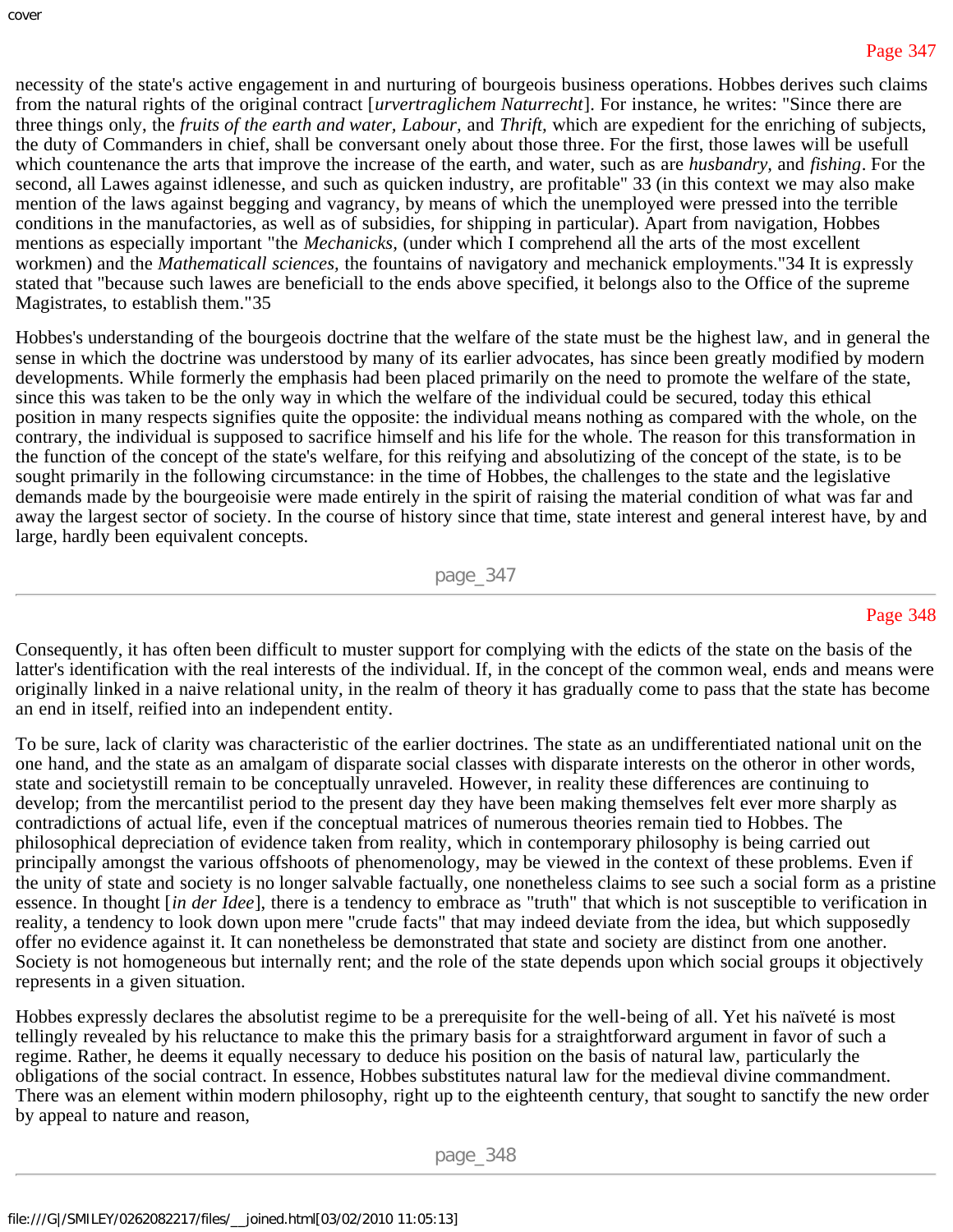much as the old order had been consecrated by a steadfast religiosity. Such a consecration was crucial for the philosophers not only in relation to their reading audience but in relation to themselves as well; this is not a consequence of purposeful deliberation, but of a socially operative psychological mechanism. In a philosophical debate that spanned from Hobbes to the Enlightenment, the central question was whether state institutions were to be taken as having been established by God or by natural reason. Even if the latter supposition was indeed the more progressive at the time, the fact remains that both postulations are illusory, and that both conceal the real reasons for the rise of the state. The founding of the state in terms of natural law and social contract contains the veiled notion that the state was a product of the natural and vital interests of human beings. The fact that such interests are not uniform, that they can become divergent and transformed, and that consequently the state can change from an expression of objective universal interests into an expression of particular interestssuch an insight is obscured by the myth of the contract. Machiavelli's doctrine of the change and deterioration of the forms of the state, in which revolution was not just a crime but a historical necessity as well, is more comprehensive and balanced than the rigid doctrine of natural rights of Hobbes and his successors. For this latter doctrine is blind to the transformations in the depths of social life; moreover, it just bolsters the belief (which has since grown even stronger) in the eternal persistence of the state of affairs proclaimed by the philosophical theorists of the state.

In this respect, then, Hobbes proves to be inferior to the instincts of the great Renaissance politician. Yet he set forth Machiavelli's fragmentary observations on the relationship between politics and nature in a systematic form. At least part of the reason why accusations of immorality, as well as the hostility that arises from unveiling the actual connections between thought and reality, have not been directed at Hobbes with even greater intensity than at Machiavelli is that, as a function of their unsystematic manner of organization, Machiavelli's books have been of greater accessibility than the more abstract accounts of Hobbes. Hobbes certainly has just as sharp a tongue as that of the Italian; indeed, Hobbes's causticity is thrown into even greater relief as a consequence of his theoretical comprehensiveness. Perhaps hostile attention was also diverted away from Hobbes by the fact that

page\_349

Page 350

Spinoza, whose *Tractatus theologico-politicus* shortly afterward shook the world, focused on the same key questions and resolved them in a manner similar to that of Hobbes. Already advanced in his years, Hobbes read Spinoza's book shortly after it appeared andmost probably out of fear of the still smoldering ash heaps in Englandindicated in only the vaguest of terms that Spinoza's treatise echoed the thoughts of his own works, only in bolder language.

Drawing upon his general philosophical principles, Hobbes arrives at conclusions about politics and culture as a whole that converge with a number of other thinkers' views of the philosophy of history. One might call this the materialistic tendency in the philosophy of history of the rising bourgeoisie. It is characterized by Machiavelli, Spinoza, Pierre Bayle, and Mandeville, as well as by certain radical thinkers of the French Enlightenment, such as Holbach, Helvétius, and Condorcet.

The chain of thought runs as follows: apart from natural objects which extend in space, there is no reality. Human beings themselves are of a piece with nature, and are thus just as subject to its general laws as all other beings. History is nothing more than the account of a series of events in human nature, just as the rest of natural history describes events within other realms of nature. True knowledge always refers to natural reality, which is to be found as much in inorganic, vegetative, animal, and human nature as in individuals and the society they constitute. As organizational forms of individuals, state and society (which have yet to be conceptually distinguished from each other) belong to reality as well. Like any other functioning machine, they must be considered real since they are themselves a relationship of real elements. Even the problem of the connection between body and soul does not conceptually take us beyond the natural world; for there exist no self-contained souls, disconnected from or independent of the body. Nor are there ghosts or spirits, nor angels nor devils, which are to be taken as anything more than nature: all human actionsunconscious or conscious, voluntary or involuntaryare subject to the necessity of natural law.

But if such is the case, then the question arises as to how ethical, metaphysical, and religious notions arose in the first place, how belief in the existence of unnatural and otherworldly things held sway over people for millennia. What gave rise to these peculiar and erroneous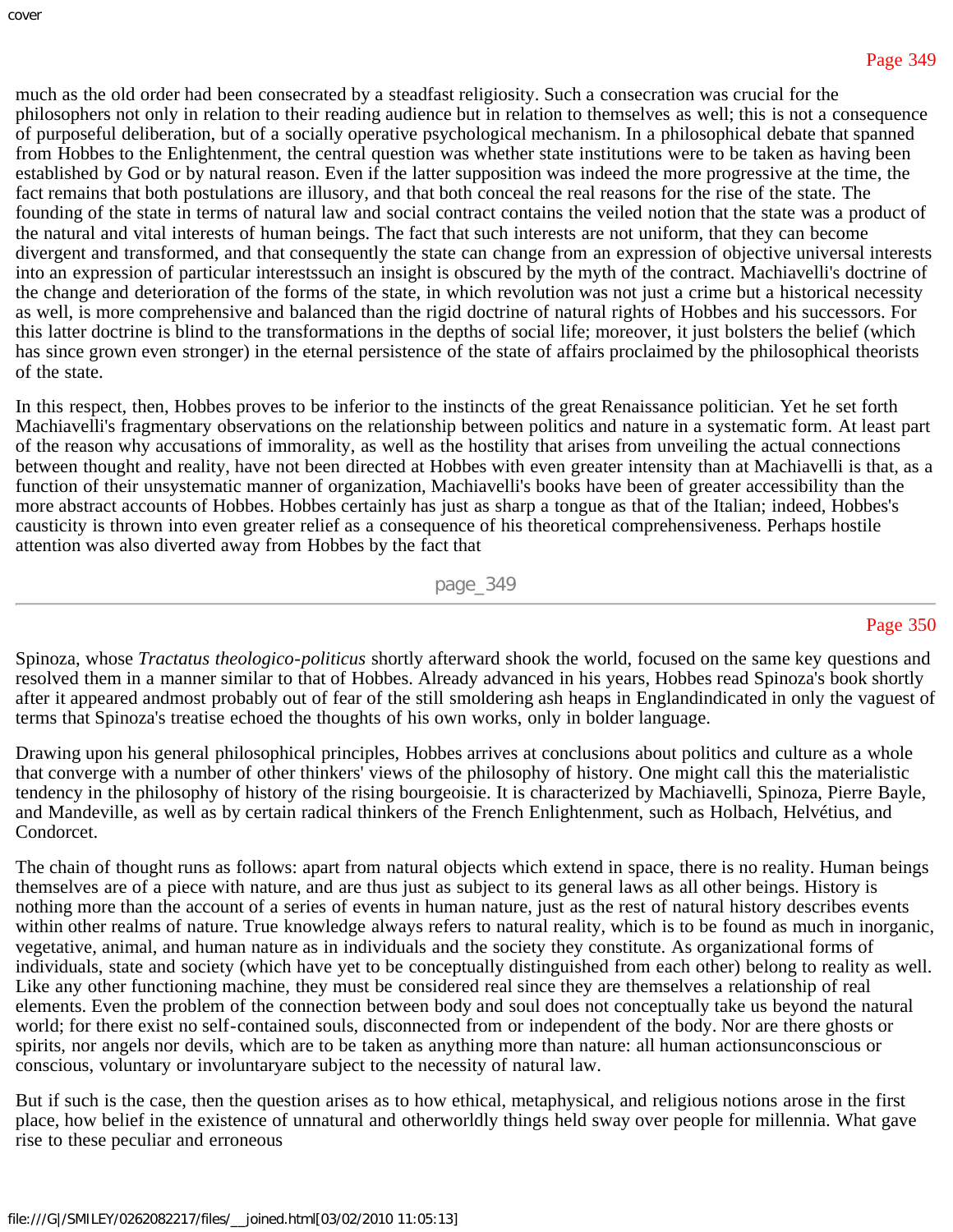ideas, and to what end are they sustained? These questions fundamentally bring to bear the problem of ideology, a problem that was first addressed with adequate methods in the post-Hegelian period. To be sure, the solution of Hobbes and his successors (and adumbrated by Machiavelli as well) was rather simple: all ideas which deviate from the exact theory of human and nonhuman nature are invented by human beings in order to dominate other human beings. Cunning and deception stand by the cradle of all these ideas. Their cause is the will to dominate on the one hand and ignorance on the other; their purpose is the maintenance of the power of those who propagate them. Consistent with the antagonism toward the form of society these modern theories oppose, it is the church and priesthood that end up appearing as the authors of these errors in the history of ideas. This doctrine enters the scene with a universal historical claim. Its scope was intended to extend even beyond all the social strata of past history that ever exerted a determining influence on governmentfor Machiavelli, Hobbes, and Spinoza are united in the view that these methods were indispensable to any conceivable form of social domination, which would therefore include even the new state. In fact, so they would argue, the state must seize the ideological instruments of power from the old authorities and turn them to its own use, albeit within prudent limitations. The fact that these thinkers made their shared view on the necessity of ideology into a general principle of the philosophy of history is surely a reason for their rejection in the later literature. Consider the following passage in *Leviathan:*

For I doubt not, but if it had been a thing contrary to any mans right of dominion, or to the interest of men that have dominion, *That the three Angles of a Triangle should be equall to two Angles of a Square;* that doctrine should have been, if not disputed, yet by the burning of all books of Geometry, suppressed, as farre as he whom it concerned was able. 36

Hobbes produces closely detailed analyses of the advantages accruing to the clergy by religion; he relates even the most obscure philosophical doctrines of the Scholastics to real interests. An example of this is to be found in the first dialogue of *Behemoth,*37 a book which treats this problem in a particularly characteristic manner. The interlocutors are called A and B. After a lengthy consideration of Scholasticism, A expounds on the question of what significance the adoption

page\_351

Page 352

of Aristotelian philosophy is supposed to have had. This philosophy was also

made an ingredient in religion, as serving for a salve to a great many absurd articles, concerning the nature of Christ's body, and the estate of angels and saints in heaven; which articles they thought fit to have believed, because they brought some of them profit, and others reverence to the clergy, even to the meanest of them. For when they shall have made the people believe that the meanest of them can make the body of Christ; who is there that will not both show them reverence, and be liberal to them or to the Church, especially in the time of their sickness, when they think they make and bring unto them their Saviour?

*B:* But, what advantage to them, in these impostures, was the doctrine of Aristotle?

*A:* They have made more use of his obscurity than of his doctrine. For none of the ancient philosophers' writings are comparable to those of Aristotle, for their aptness to puzzle and entangle men with words, and to breed disputation, which must at last be ended in the determination of the Church of Rome. And yet in the doctrine of Aristotle, they made use of many points; as, first, the doctrine of *Separated Essences*.

- *B:* What are *Separated Essences?*
- *A:* Separated beings.
- *B:* Separated from what?
- *A:* From everything that is.

*B:* I cannot understand the being of any thing, which I understand not to be. But what can they make of that?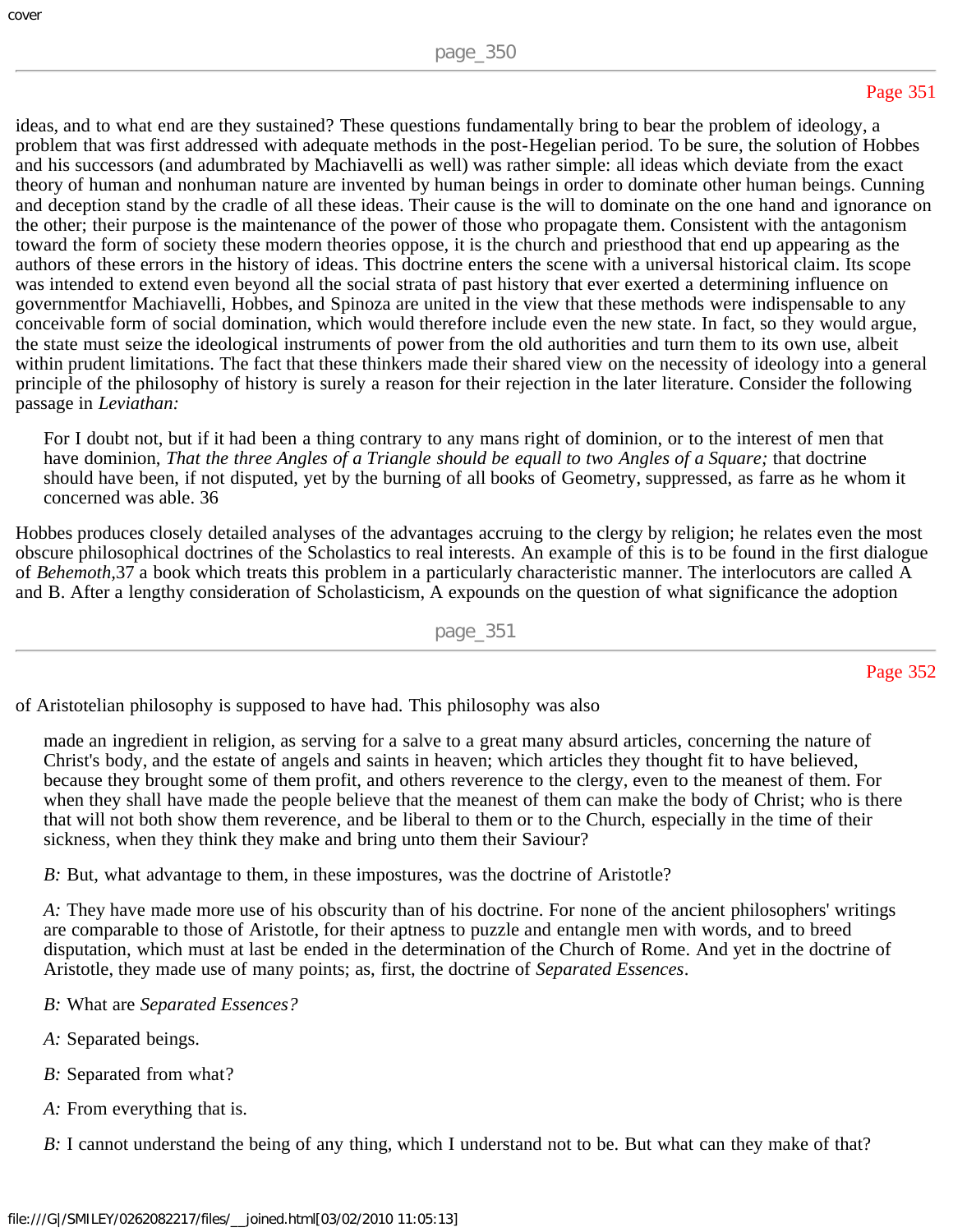*A:* Very much, in questions concerning the nature of God, and concerning the estate of man's soul after death, in heaven, hell, and purgatory; by which you and every man know, how great obedience, and how much money they gain from the common people.Whereas Aristotle holdeth the soul of man to be the *first giver of motion* to the body, and consequently to itself; they make use of that in the doctrine of *free will*. What, and how they gain by that, I will not say

The discussion touches further on several other doctrines of Aristotle, including the differences between him and the Scholastics, and then suddenly takes the following turn:

*B:* I see what use they make of Aristotle's logic, physics, and metaphysics; but I see not yet how his politics can serve their turn.

*A:* Nor I. It has, I think, done them no good, though it has done us here much hurt by accident. For men, grown weary at last of the insolence of the priests, and examining the truth of those doctrines that were put upon them,

page\_352

began to search the sense of the Scriptures, as they are in the learned languages; and consequently (studying Greek and Latin) became acquainted with the democratical principles of Aristotle and Cicero, and from the love of their eloquence fell in love with their politics, and that more and more, till it grew into the rebellion we now talk of.

That which the radical Frenchmen of the eighteenth century wanted propagandistically to transform into a motor of historical events for the awakening bourgeoisie of their country was the very thing that had earlier struck Hobbes (in whose country the bourgeoisie had already secured for themselves a wide share of public power) as a direct, if pernicious, cause of previous historic events: enlightenment arising from material motives, which paves the way for revolution.

But unlike the French philosophers, who for the most part enter the historical scene storming the last bastions of feudalism, Hobbes heralds the dawn of the new order. Hence his immediate interest in this insight is to spell out its consequences for the new state. Since as a consequence of their instinctual predisposition, human beings are easily directed by means of moral and religious ideas, and since the past certainly shows such ideational influences to be an important instrument of rulers, it is essential that the state wrest this instrument from the powers of old and deliberately use it for its own ends.

According to Hobbes, in the Middle Ages this kind of influence on ideas was brought to bear primarily through the universities. Great numbers of scholars were trained at these universities; they had to master no small amount of intellectual skills in order to maintain their status as the only group qualified to render judgments on the most critical human issues. At the universities they learned

the trick of imposing what they list upon their readers, and declining the force of true reason by verbal forks; I mean, distinctions that signify nothing, but serve only to astonish the multitude of ignorant men. As for the understanding readers, they were so few, that these new sublime doctors cared not what they thought. These schoolmen were to make all the articles of faith, which the Popes from time to time should command to be believed. . . . From the universities also it was, that all preachers proceeded, and were poured out into city and country, to terrify the people into an absolute obedience to the Pope's canons. 38

This tool, whose obvious importance has been demonstrated throughout the course of history, must now be placed in the service

page\_353

Page 354

of a new and noble cause: the bourgeois state. According to Hobbes, internal peace for the most part depends on the ideas instilled in people. Thus for Hobbes it follows that scholarly activity at universities, the most important sites where dominant ideas are inculcated, must be organized in a manner consistent with the aims of the state. What the universities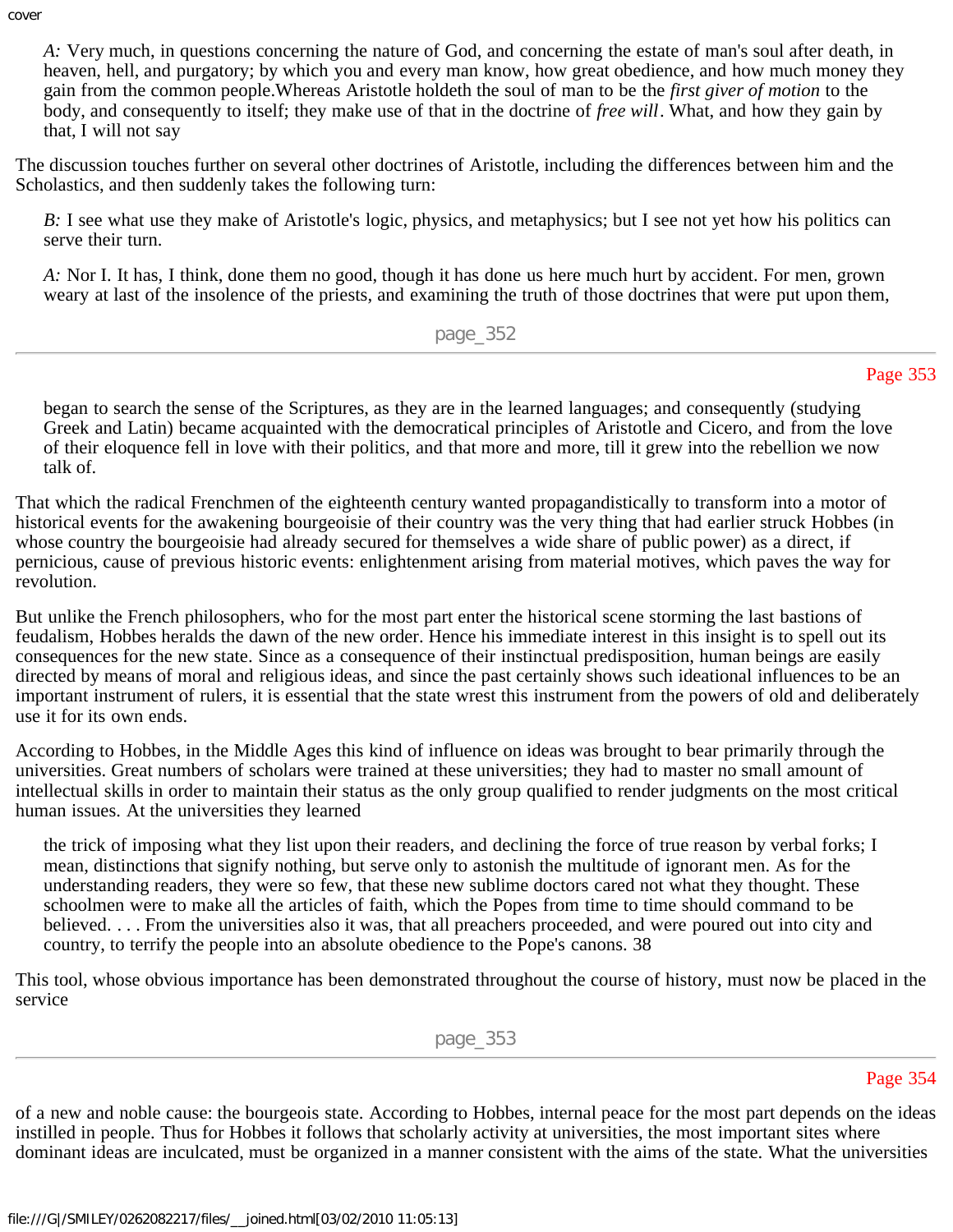achieved for the church in the Middle Ages, they should now achieve for the powerful new nation-state, which is of course the best form of government from the perspective of natural rights. Hobbes is unequivocal on this point:

Those errors which [are] inconsistent with the quiet of the Commonweal, have crept into the mindes of ignorant men, partly from the Pulpit, partly from the daily discourses of men, who by reason of little employment, otherwise, doe finde leasure enough to study; and they got into these mens mindes by the teachers of their youth in publique schooles. Wherefore also, on the other side, if any man would introduce sound Doctrine, he must begin from the *Academies:* There, the true, and truly demonstrated foundations of civill Doctrine are to be laid, wherewith young men being once endued, they may afterward both in private and publique instruct the vulgar. And this they will doe so much the more cheerfully, and powerfully, by how much them selves shall be more certainly convinced of the truth of those things they profess, and teach. 39

The marvelous simplicity with which these views are expressed is even more in evidence in his discussion of what public institutions of learning should be teaching in the areas of ethics and the exposition of religion. Since it was just at that time that the interests of the state he was promoting corresponded to those of the social strata in England that enjoyed the best economic prospects, he was in a position to strongly advance his proposal that the security of the state be openly presented to students as the one and only legal basis for all individuals' obligations. Since the distinction between state and society had yet to be recognized, there was a good deal of credibility to the proposition that all moralityto the extent that it had not already been deduced from natural law as a bourgeois virtue of sociabilitywas to be seen as identical with the laws enacted by the state. Otherwise it wouldn't have been possible for Hobbes to continue to overlook that which had eluded Machiavelli: the effective use of ideational instruments of power, whose usage is inherited from the past, cannot dispense with the mysterious obscurity that in the past had cloaked their purpose. For Hobbes,

page\_354

Page 355

the state is identical with the guarantee of the greatest possible prosperity for the greatest possible number of its citizens. It should be no surprise, then, that in those instances where the state fails to meet this condition, which consequently puts it in greatest need of its instruments of power, Hobbes's method of laying bare the connections between the state's power and intellectual commodities [*ideelen Gütern*] yields the most dire of consequences. He had himself claimed that a condition of the success of public instructors was a firm conviction in the truth of what they taught and promulgated. Yet this idea takes on a peculiar twist in regard to the historical use of truth as an instrument of power. In fact, there seems to be something of an alliance between truth and ascending classes. Truth, however, is labile as well as unfaithful. It gradually extracts itself from the ideas that attained currency through the consolidation of these strata. Although the actual words, originally proclaimed with great conviction, may remain the same, they come to be as much abandoned by truth as the ''liberté, égalité, fraternité" posted over the prisons of the French Republic.

Furthermore, there was never any doubt in Hobbes's mind that the truth by itself was not enough to ensure the ruler's political survival. When he says that the state must enlist the services of the church and religion, he is talking about the state's exploitation of illusionsindeed he identifies knowledge with natural and political science. "I like not the design of drawing religion into an art, whereas it ought to be a law; and though not the same in all countries, yet in every country indisputable." 40

Hobbes believes it necessary that the state declare as a religion those illusions most useful for its own purposes, make its form of worship a matter of law, and (following the example of the English High Church) sustain and extend it by means of state-sponsored ecclesiastics. Just as priests had deliberately invented and maintained religion to serve their own ends, reasoned Hobbes, it has now fallen to the state to do the same thing: "The fear of invisible powers, whether it be invented or handed down from tradition, is religion when established for the sake of the state, and superstition when not established for the sake of the state."41 Hence fear, the most basic element of human nature, is to be delivered by religion into the service of the state, principally to foster obedience to the law, or more broadly, to induce the proper conduct of the citizenry.

page\_355

All that is required, both in faith and manners, for man's salvation is (I confess) set down in Scripture as plainly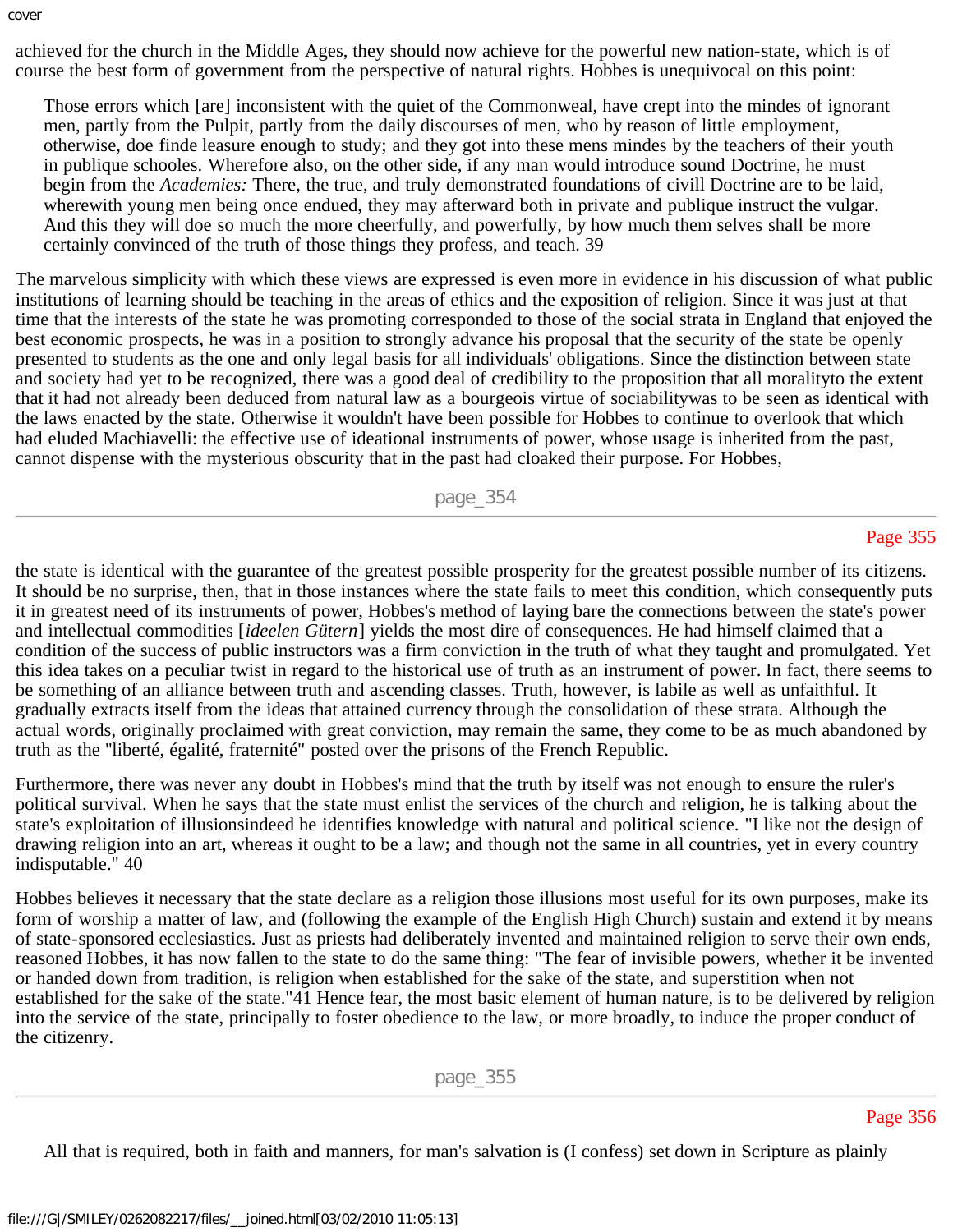as can be. *Children obey your parents in all things: Servants obey your masters: Let all men be subject to the higher powers, whether it be the King or those that are sent by him: Love God with all your soul, and your neighbour as yourself:* are words of the Scripture, which are well enough understood; but neither children, nor the greatest part of men, do understand why it is their duty to do so. They see not that the safety of the commonwealth, and consequently their own, depends upon their doing it. 42

Acceptance as an article of faith that Christ was the savior promised in the Old Testament was for Hobbes a sufficient condition for salvation; for this makes one inclined to accept that obeying the commandments is the key to everlasting bliss. As we find at the conclusion of the important first dialogue of *Behemoth,* "I am therefore of your opinion, both that men may be brought to a love of obedience by preachers and gentlemen that imbibe good principles in their youth at the Universities, and also that we never shall have a lasting peace, till the Universities themselves be in such manner ... reformed; and the ministers know they have no authority but what the supreme civil power gives them."43 This amounts to a conscious use of religion, the "fear of invisible powers," to facilitate the control of society.

Quite in accord with the historical position of this early bourgeois philosopher, Hobbes's style of thinking is marked not only by a marked propensity toward stability but by an equal propensity to critically penetrate social ideas and theories. As he himself wrote, "A private man has alwaies the liberty, (because thought is free,) to beleeve, or not beleeve in his heart, those acts that have been given out for Miracles, according as he shall see, what benefit can accrew by mens belief, to those that pretend, or countenance by them, and thereby conjecture, whether they be Miracles, or Lies."44 This view contains an explosive historical dialectic at precisely the point when merely "private" thoughts and those restricted to the belief in miracles acquire public efficacy as a sweeping critique of prevailing ideas.

The fundamental problem which Hobbes's philosophy of history raises at this point isas just mentioned abovethat of ideology. This concept (which in reality is a much richer one) is to be found in Hobbes's texts in spirit if not by name. Yet he ends up reducing the concept to the sum of those beliefs holding sway during a specific period in a specific society that are particularly suited to maintain the form of

page\_356

Page 357

that society. Hobbes's view, not to mention that of Spinoza as well as the thinkers of the Enlightenment, may be roughly formulated as follows: the course of all previous history can be fully understood only if we take into account the direction of individuals by ideological means as one of the most important factors. During the late Middle Ages, it was primarily the nobility and the priesthood that were to be seen as having preserved a social formation by means of ideology; their predominance fundamentally depended on the long-term continuity of this formation. Ideology becomes contrasted with reason. The latter, which Hobbes frequently calls "right reason," is identical with science and natural law; it is the sum of all propositions based upon genuine insight. 45

Hence for Hobbes and the Enlightenment, reason consisted of a series of cognitions that at any time can be extended on the basis of experience or as a consequence of logical thought. But the items in such a series are to be taken as established facts that, once discovered, should be unassailable and unalterable from that point forward. Such a view entails not only a concept of nature (whose validity is taken to be self-evident), but also a concept of morality and of the true interests of all peoplea concept of universal validity through time and space. All categories associated with an idea of society and the state that were once recognized to be correct are deemed to be eternal categories. Hence history essentially appears as the process whereby humanity acquires full possession of reason, among the immediate consequences of which would be the best arrangement of society, which is aspired to as an ultimate state of affairs. Since the latter is determined by the principles of natural lawpreservation of the general welfare by means of the ensured activity of individual egosand since these principles formulate the basis of civil society, the objective significance of this theory is its conception of history as progress toward the ideal of bourgeois society, with its property arrangements and free competition. This process is measured against these thinkers' own historically conditioned ideas (which they nonetheless regard as timeless).

There is a distinction to be made here between Hobbes and the Enlightenment thinkers. The former naively assumes that reason was a completed whole that had been given from the very beginning, so to speak, and which has been concealed as a consequence of certain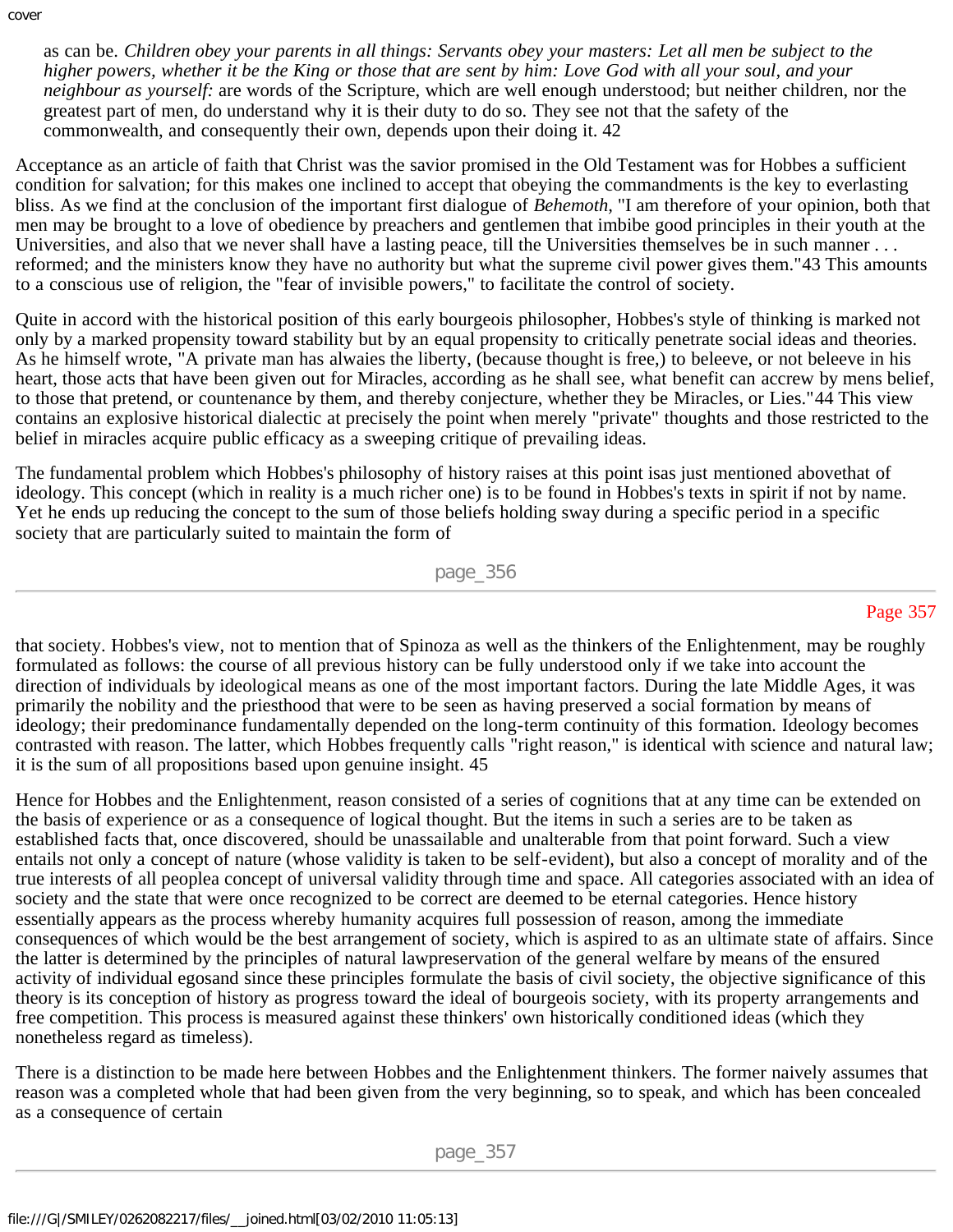machinations, particularly tactics of confusion on the part of the church. Yet for the thinkers of the Enlightenment (with the exception of Rousseau), reason can only be acquired on the basis of socially organized experiencewhich on their view, of course, would include overcoming the difficulties posed by the ruling class. For Hobbes, knowledge is present from the beginning, much as the Bible would have it, obscured by human wrongdoing and consequently impeded in its efficacy. But for the Enlightenment, it is a natural law that ideology is present from the beginning, and can only be thrust aside in the course of the historical process.

Yet what unites all of these conceptions is the idea that reason remains forever the same, and that we are able, here and now, to grasp truth in all its manifold varieties for all time. Whether truth is an object toward which individuals draw closer or from which they distance themselves, it remains something untouched by history or human fortunes. Hence this theory, whose dubiousness first becomes clear in the philosophy of Hegel, exhibits a similarity with that which it rejects as ideological, namely religion: both promise to deliver absolute and final truth. It is simply taken for granted that the moment at which the theory itself appears has come into possession of the truth as such.

And so, naturally, modern philosophy considers its theory of nature and society to be definitive and final; just as naturally, it depicts history exclusively in black and white terms. All previously held convictions that stand in opposition to modern philosophy are attributed to deception, or error at best; past intellectual achievements are a product either of an impoverished conscience or of an impoverished understanding. To be sure, one can point to quite a number of medieval thinkers, and to even more thinkers of antiquity, whose ideas have certain things in common with current thinking. In contrast to their received status in the Middle Ages, for instance, one tends to heap encomia upon the likes of a Democritus or an Epicurus as a pioneer or a herald, or perhaps as chance occurrences of genius. But it is precisely this kind of assessment that reveals even more sharply the confidence of the belief in itself and in a transtemporal truth which, in contrast to the temporal and spatial world around us, one firmly possesses. What this has in common with the religious thinking criticized here is that ideas perceived at some

page\_358

Page 359

remove are torn out of their original context, compared to one's own views, and then either cast aside or approved ofand through all this one never reaches the point of being able to grasp the historical role of such views. Just as the true believer sorted out heretics from saints on the basis of revelation taken to be eternal truth, bourgeois materialist philosophy distinguishes deceivers and fools from martyrs and sages based on its own "reason."

Evaluating cultural phenomena of the past with a curt thumbs-up or thumbs-down, simply comparing them instead of understanding themsuch an attitude was portrayed by Hegel as follows:

The whole of the history of Philosophy becomes a battlefield covered with the bones of the dead; it is a kingdom not merely formed of dead and lifeless individuals, but of refuted and spiritually dead systems, since each has killed and buried the other. Instead of "Follow thou Me," here then it must indeed be said, "Follow thine own self"that is, hold by thine own convictions, remain steadfast to thine own opinion, why adopt another? . . . But following upon what has gone before, it would rather seem that other words of Scripture are just as applicable to such a philosophythe words which the Apostle Peter spoke to Ananias: "Behold the feet of them that shall carry thee out are at the door." Behold the philosophy by which thine own will be refuted and displaced shall not tarry long as it has not tarried before.... The facts within [the history of philosophy] are not adventures and contain no more romance than does the history of the world. They are not a mere collection of chance events, of expeditions of wandering knights, each going about fighting, struggling purposelessly, leaving no results to show for all his efforts. Nor is it so that one thing has been thought out here, another there. 46

Whatever happens, every individual is a child of his time; so philosophy too is its own time apprehended in thoughts. It is just as absurd to fancy that a philosophy can transcend its contemporary world as it is to fancy that an individual can overleap his own age, jump over Rhodes.47

According to Hegel, we can grasp the meaning of the ideas that emerge in the course of history only after we understand their specific historical contexts, i.e., once we see their relation to all spheres of social life.

A nation's religion, its laws, its ethical life, the state of its knowledge, its arts, its judiciary, its other particular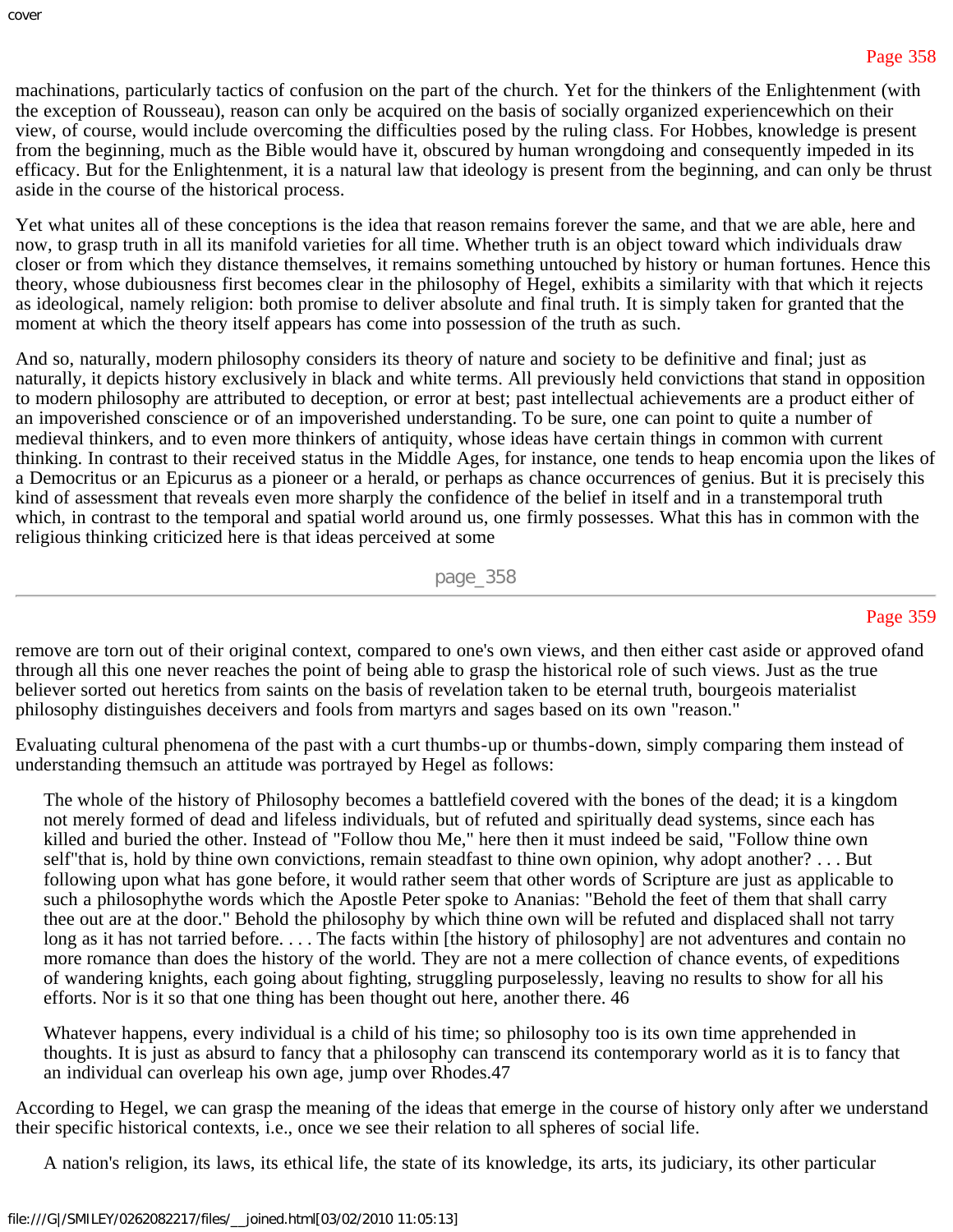aptitudes and the industry by which it satisfies its needs, its entire destiny, and its relations with its neighbours in war and peaceall these are extremely closely connected. . . . What matters most is that the real nature of the relationship in question should be defined.48

# Page 360

It is true that such a connection was repeatedly asserted from Hobbes to the Enlightenment (Hegel himself reminds one of Montesquieu), but it was grasped only at the surface level. The point is made that all the life expressions of a society [*Volk*] interrelate, and that they are to be attributed to a *Volksgeist*; but no attempt is made to base a systematic explanation of the actual content of religious, metaphysical, or moral conceptions on the structure of the given society. Yet this is precisely the problem of ideology. It is correct to say that false consciousness exposes itself as such against the standard of real science [*Wissenschaft*]. But for purposes of historical knowledge, it is wholly inadequate to treat as mere errors those religious or metaphysical ideas that can no longer be brought into accord with the current state of knowledge, just as one discards a false hypothesis in the natural sciences as the error of some researcher. It doesn't even begin to make sense to attribute religion to the subjective contrivances of priests; the personal qualities assumed by Hobbes, among others, to be the motivating factors behind the priests and noblemen (especially the acquisitive drive) are psychical motives first developed in the context of bourgeois society. Although Hobbes clearly saw such motives operating all around him and was able to draw thoughtful conclusions from what he observed, the fact remains that such impulses are in no way characteristic of, for instance, the early Middle Ages.

The predominant ideas of an epoch have roots that go deeper than the ill intentions of certain individuals. Such ideas are endemic to a given social structure, whose outlines are given by the way in which individuals sustain themselves at the time. The basic process whereby primitive hunters or fishermen secure their existence dictates not only their material mode of life, but in a certain sense their intellectual horizon as well. Similarly, the form of life based upon this primitive level of development not only conditions the actual life of the individuals, but also has a significant influence on their knowledge of the external world, as well as on the content and structure of their general understanding of life. The same point applies to more differentiated forms of society: the intellectual life of individuals is bound up with the life process of the social body of which they are a part and which determines their activity. Reality is not a solid object, nor is consciousness a blank mirror which, as the Enlightenment would have it, could either be fogged up by the hot air of the ignorant or the malicious or

page\_360

# Page 361

polished by those who possess knowledge. On the contrary, the whole of reality is identical with the life process of humanity, in which neither nature, nor society, nor the relation between the two remain unaltered. This is why it is impossible to understand the content or nature of people's intellectual makeup without knowledge of the epoch in which they live, or indeed (leaving the primitive peoples aside) without knowing the specific position they occupy in the social production process. The vital functions necessary to sustain and further human existence have not been combined within every single individual since the time of the primitive hunters and fisherman; rather, such functions are distributed amongst the various groups within society. But this also entails the differentiation of the whole of thought [*geistige Leben*], which develops internal contradictions. Hence it is chimerical [*Konstruktion*] to speak of art, philosophy, and science in terms of a unified history of ideas that encompasses long stretches of time and that restricts itself to developmental trends that are purely intellectual.

Hobbes and the Enlightenment produced the first modern philosophies of history that broached the problem of ideology, i.e., how the social situation relates to prevailing ideas that come to be recognized as false. But rather than understanding ideology in terms of its contingency upon society, they stopped short at the psychology of the individual, with the end result that psychological determinants of the bourgeois worldsuch as private interest, shrewdness, the acquisitive drive, cheating, and profitwere made to appear as the content and purpose of medieval religiosity. But knowledge and ideology remain fairly undifferentiated within this religiosity, which in point of fact is the form of medieval reasonthough this is revealed only by an examination of the whole social dynamic. Yet the static philosophy under consideration here essentially stops at the simple juxtaposition of "Reason" and ideology, without ever understanding either in terms of their historical roles. Had there been critical self-consciousness regarding the permanency of one's own set of conceptions, headway might have been made toward such a realization. One would have had to recognize the material and intellectual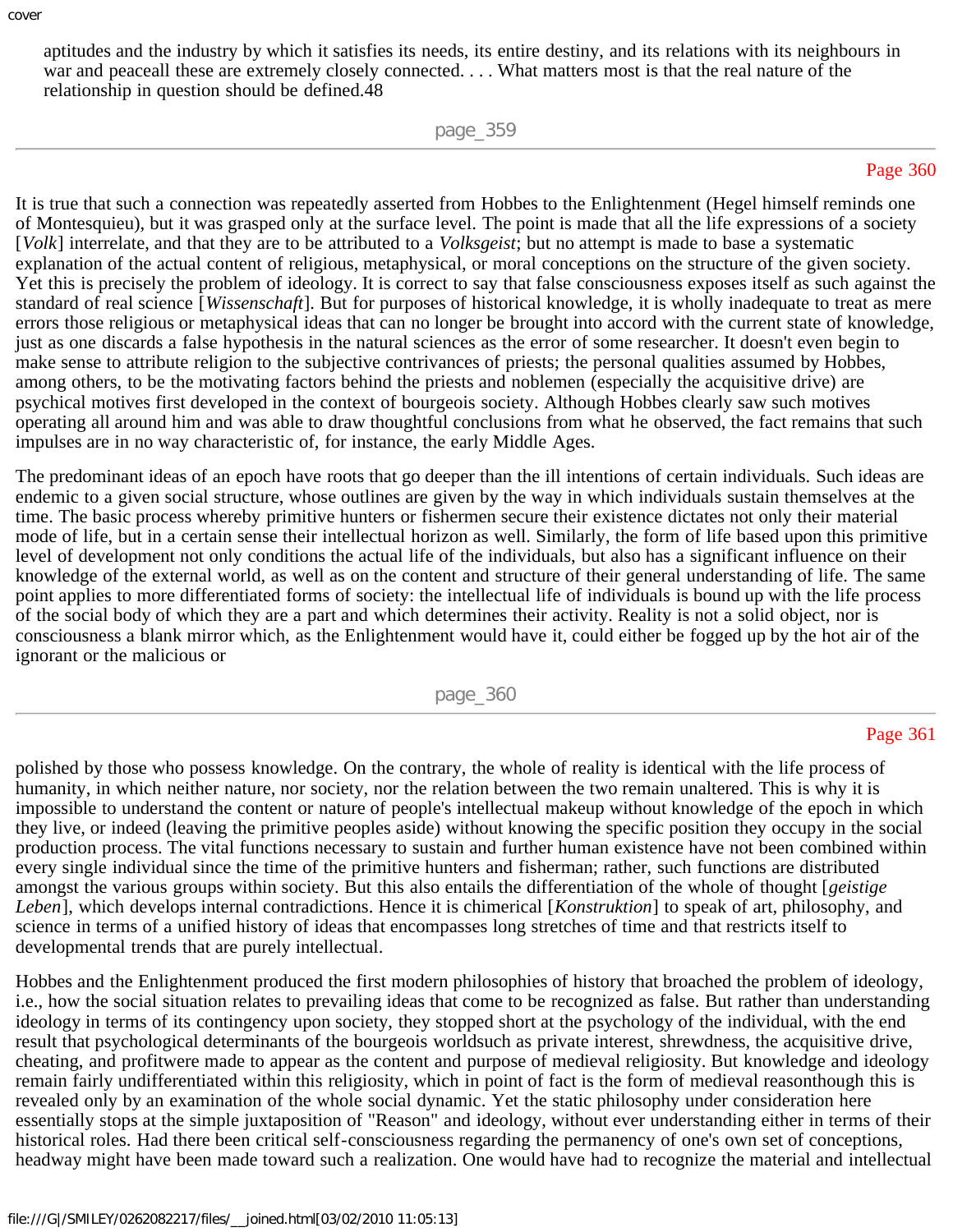development of the preceding periods as a necessary prerequisite for the Enlightenment; the Enlightenment would have been, as Hegel put it, "enlightened about itself." 49 Moreover, the fundamental mutability of categories and their

### Page 362

overall historical conditionedness would have become clear, and the rigid concept of reason of this period, an age that believed in itself as staunchly as did the Middle Ages, would have crumbled.

The theory that the building blocks of the intellect are historically conditioned does not lead to historical relativism. The relativity of a proposition and ideology are two rather different sorts of things. The limits to what may be rightly be called ideology are constantly set by our current state of knowledge. 50 The error of Hobbes and his successors was not that they took seriously the science of their time, or that they began to depict doctrines which were incompatible with their own as socially operative illusions. On the contrary, their error lay in hypostatizing their own stock of knowledge *in summa* as eternal reason, rather than recognizing their intellectual advances as yet another moment in the overall social processwhich with the advance of history is subject not only to analysis but also to verification and, in certain cases, to change.

Having confidence in rigorous, conscientious thinking on the one hand, and being aware of the conditionedness of the content and structure of cognitions on the otherfar from being mutually exclusive, both attitudes are necessarily of a piece. The fact that reason can never be certain of its perpetuity; or that knowledge is secure within a given time frame, yet is never so for all time; or even the fact that the stipulation of temporal contingency applies to the very body of knowledge from which it is derivedthis paradox does not annul the truth of the claim itself. Rather, it is of the very essence of authentic knowledge never to be settled once and for all. This is perhaps the most profound insight of all dialectical philosophy. As Hegel puts it in the *Encyclopaedia,* "*modesty* of thought, as treats the finite as something altogether fixed and *absolute,* is the worst of virtues; and to stick to a post which has no sound ground in itself is the most unsound sort of theory. . . . [Such modesty] is a retention of this vanitythe finitein opposition to the true: it is itself therefore vanity."51 In another passage Hegel claims that it is the dialectic "which again makes this mass of understanding and diversity understand its finite nature and the pseudo-independence in its productions, and which brings the diversity back to unity."52 For Hegel, this is not just a fragment in the unfinished history of human beings, but already achieved in Absolute

page\_362

### Page 363

Spirit. Hegel himself falls prey to the same delusion as the Enlightenment that he so bitterly attacks: he applies the dialectic only to the past, fancying it something against which his own position is somehow inured. Hegel is also guilty of taking a historical moment in his thinking and making it into something eternal. But since he took reality to be a representation of the Idea, he also had to use his philosophy quite literally to deify and worship the political basis upon which it arose, i.e., the prerevolutionary Prussian state. This stance of humility before the existing was the false "modesty" of his own thought.

# 3

Utopia

Faith in the organizational form of civil society is expressed clearly in Hobbes, Spinoza, and the Enlightenment. The form itself, as well as its realization, is the goal of history. Its fundamental laws are the eternal laws of nature, whose fulfillment represents not only the highest moral imperative but also the guarantee of worldly happiness. The great utopias of the Renaissance, on the other hand, are the expression of the desperate classes who had to bear the costs of the transition from one economic form to another. The history of England in the fifteenth and sixteenth centuries provides stories of ordinary peasants driven from house and home by their manorial lords and of entire village communities transformed into sheep pastures in order to supply wool profitably to Brabant cloth manufacturers. The fate of the migrating, plundering hordes of hungry farmers was horrendous. Tens of thousands were killed by the government, many others forced to work in manufacturing plants under the appalling working conditions developed in that age. It is precisely among such classes that the first incarnation of the modern proletariat emerges. While they were liberated from serfdom, they were at the same time emancipated from all means of stretching out their meager existence. Their situation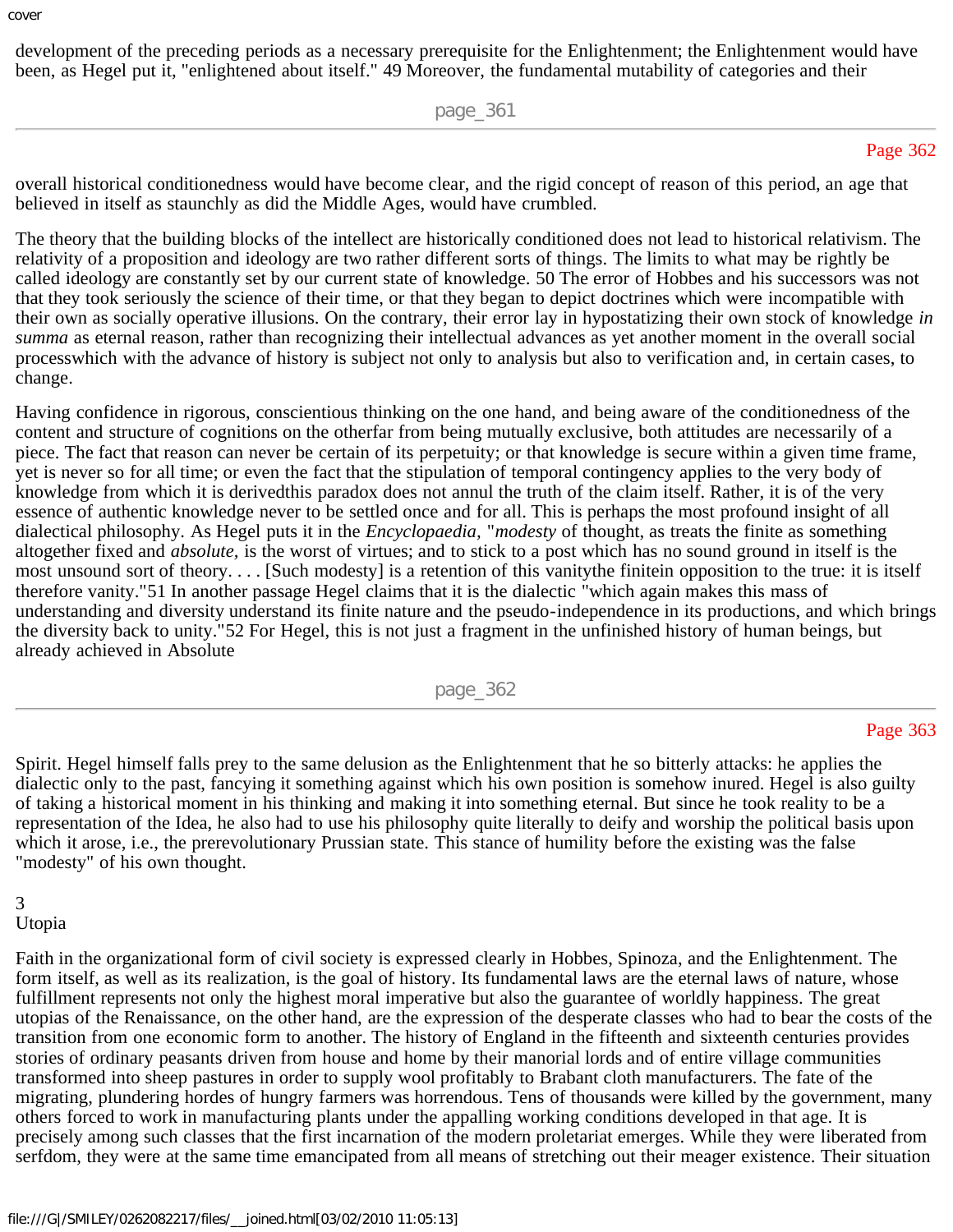furnishes the basis for the first great utopia of the modern age, the *Utopia* of Thomas More (1516), from which all subsequent utopias derive their name. The author was executed in prison after a conflict with the king. 53

The utopians realized that profit was becoming the driving force of history in the burgeoning trade economy. Enormous factories and

### Page 364

financial ventures emerged before their eyes from the riches that had been accumulated in the cities. These new enterprises decimated the old system of guilds and introduced a new system of production. The possession of all labor potential came to be consolidated among one group: the educated and skilled entrepreneurs controlled not only the knowledge and organizational capabilities necessary for the new modes of production, but also the working space, raw materials, tools, ships, and other components. Without these elements profitable labor was no longer possible. Hunger, misery, and complete privation of all resources were concentrated among the rest. The survivors of serfdom, the starving masses of the large cities, and all other human refuse of the foundering system became wage laborers who had no choice but to sell their labor power.

The utopians reacted to these new conditions with the cry: private property is at fault! In the Middle Ages wealth had a significance different from that in the modern age. Then, it appeared essentially as goods amassed for immediate enjoyment, and did not necessarily entail power over other human beings. Given the situation since the Renaissance, it is understandable how the utopians could suddenly come to regard private property as the devil. For power was becoming decreasingly a matter of titles and inherited rights; it depended less and less on who ascended to the throne or who would be allowed to become a master of a trade. Rather, control over humans and their labor powers became increasingly indistinguishable from wealth now understood as the possession of the means of production. The new economic form allowed this control to be exploited without limit. Both domestic circumstances as well as emerging national competition among Italian cities were having bloody consequences. The utopians grasped the fact that these wars and the expulsion of the tenant farmers by their English landowners shared the same origin: profit.

It is no coincidence that the two great utopians, Thomas More and Tommaso Campanella, were Catholics. Henry VIII had his former chancellor executed because he held firmly to Catholicism and refused to acknowledge the ecclesiastical authority of the king. While in prison Campanella inveighed against heretics and composed impassioned treatises calling for an expansive Spanish papal world empire. At the conclusion of his trialthe death sentence had just been announcedThomas More exclaimed to his judges, "I am, you say, a

page\_364

#### Page 365

traitor and a rebel against the king. No, my lords. It is you who are. By separating yourselves from the true church you destroy its unity and peace. You are paving the way for a horrible future.'' 54

The emancipation of individual powers and of the new, competitive economy led to the destruction of unity and peace in Europe. This annihilation threatened the future of Europe and was inextricably linked to the emergence of bourgeois nation-states. Under these circumstances, the medieval notion of a unified Christianity must have come as the embodiment of paradise to these two men, who were schooled in history and took their religion at its word. Although at the Councils of Trent the Church made allowances for the new historical conditions, the world could still represent for the Catholic church, as it would for a traditional folk religion, an order that was founded according to religious principles, one in which fatherly attention was extended toward everything and everybody. In the thinking of the masses, the church of the Middle Ages was still viable and was responsible for important social functions, above all generous care for the poor. But now that the church had intentionally begun to amass power in the form of material possessions and money, it stopped performing these functions. Together with a broad array of social strata, More and Campanella remained true to their faith out of honest belief in the greatness and beneficence of Catholic doctrine. The fundamental notion of a unified humanity, in Campanella's language a "universal monarchy," must have inspired them, especially during a period of bloody conflicts within Europe, which were the direct result of the new, anarchic economy.

These thinkers must have hated Machiavelli. What the Florentine considered an eternally valid law, namely, the use of religion as a means of conquering morality in the service of *raison d'état,* was for them a sign, indeed the root, of all evil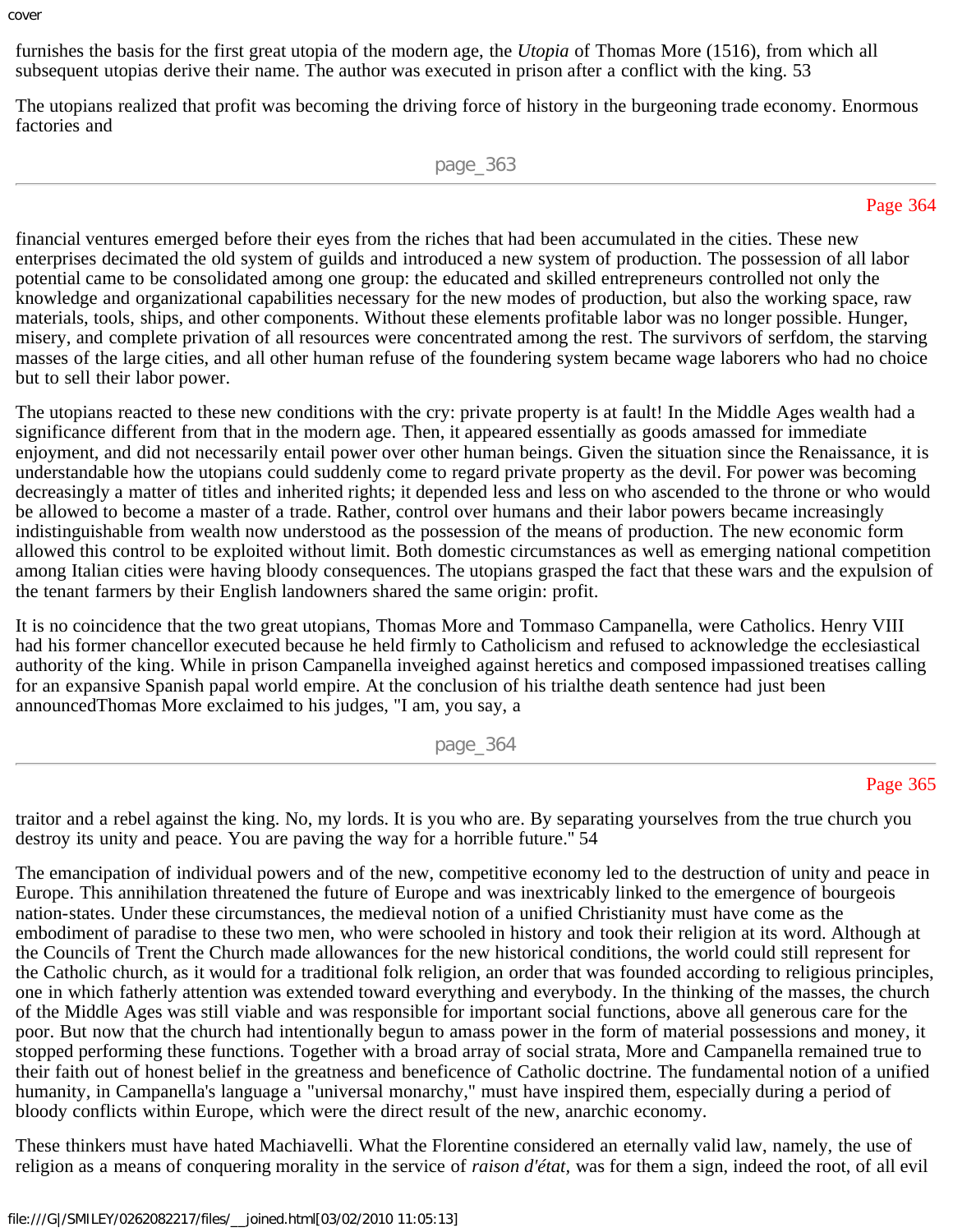in the present age. "Almost all princes are Machiavellian politicians," Campanella complained, "and they use religion only as an art of domination."55 Both utopians despised what they saw infecting not only the great rulers, but especially the petty Italian and German princes: religious enthusiasm as phraseology, as the shabby veil for the courts' most ignoble financial transactions.

For More and Campanella, religion was the vessel that preserved the demand for justice in the face of actual misery. They wanted to achieve a holy community on earth that would replace the laws of free

page\_365

### Page 366

competition with the commandments of Christ. Their vision could not be sustained by Hobbes's conception of human beings' wolflike nature, which was in essence an interpretation of their age. According to their way of thinking, humans were not by nature evil, but rather became so through their involvement in worldly institutions, above all that of private property. Campanella reproached Machiavelli on the grounds that he seemed to know only the evil motives of human beings, for egoism could not be taken as the sole motive behind human action; the divine impulses of charity also had to be taken into account.

The utopians therefore anticipated Rousseau's theory that human beings, who are by nature good, become ruined by private property. "When I consider, I repeat, all these facts," Thomas More says in his *Utopia,* "I become more partial to Plato and less surprised at his refusal to make laws for those who rejected that legislation which gave to all an equal share in all goods. This wise old sage, to be sure, easily foresaw that the one and only road to the general welfare lies in the maintenance of equality in all respects. I have my doubts that the latter could ever be preserved where the individual's possessions are his private property. When every man aims at absolute ownership of all the property he can get, be there never so great an abundance of goods, it is all shared by a handful who leave the rest in poverty." 56

For the utopians of the Enlightenment as well, private property was the historical origin of the evil attributes of the human soul. Thus even Morelly, in contrast to Hobbes and Machiavelli, writes,

Consider just once the vanity, the foppishness, the arrogance, the ambition, the deceit, the hypocrisy, the infamy; examine also the majority of our ostensible virtues. Everything gets resolved into that subtle and dangerous element: the desire to possess. You will even find this desire founded on disinterestedness. But could this universal pestilence, that is, private interest, this slithering fever, this tuberculosis of every kind of society, could it have gained ground where it could find not only no nourishment, but also not even the slightest number of fermenting agents? I believe that one cannot vie against the strength of the contention that where there is no private property of any kind, then none of its dangerous consequences can surface.57

And we read in Rousseau, "The first man who, having enclosed a piece of land, thought of saying, 'This is mine,' and found people simple enough to believe him, was the true founder of civil society."58

page\_366

#### Page 367

However, an important difference exists between Rousseau and the utopians: the former did not consider defending a notion of reverse historical development or, more precisely, of equal distribution of wealth. The utopians, however, speculatively outlined a communist society without private property whose realization they imagined to be possible with means available at the time. This is the reason why, in contrast to contemporary socialist models of future societies, or even to Bacon's *Nova Atlantis,* their dreamlands do not lie in the future, but only in spatial distance from the authors' own country. More's Utopia is situated on an ocean island; Campanella's City of the Sun is in Ceylon. For these philosophers, the perfect society can be established at any time and in any place if only human beings can be induced to accept a corresponding state constitution by means of persuasion, subterfuge, or even violence. 59

The utopians share with Hobbes a detachment from actual historical circumstances. Just as social contract theory locates the foundation of society in the citizens' expression of free will, the utopians, without consideration of the historical circumstances, believe they can establish a new society simply on the grounds of free, rational human resolution. More argues that one need only propose the correct course of action to the rulers; for that which is better is the enemy of that which is good, and all things can become good only when human beings themselves have become so. This, he adds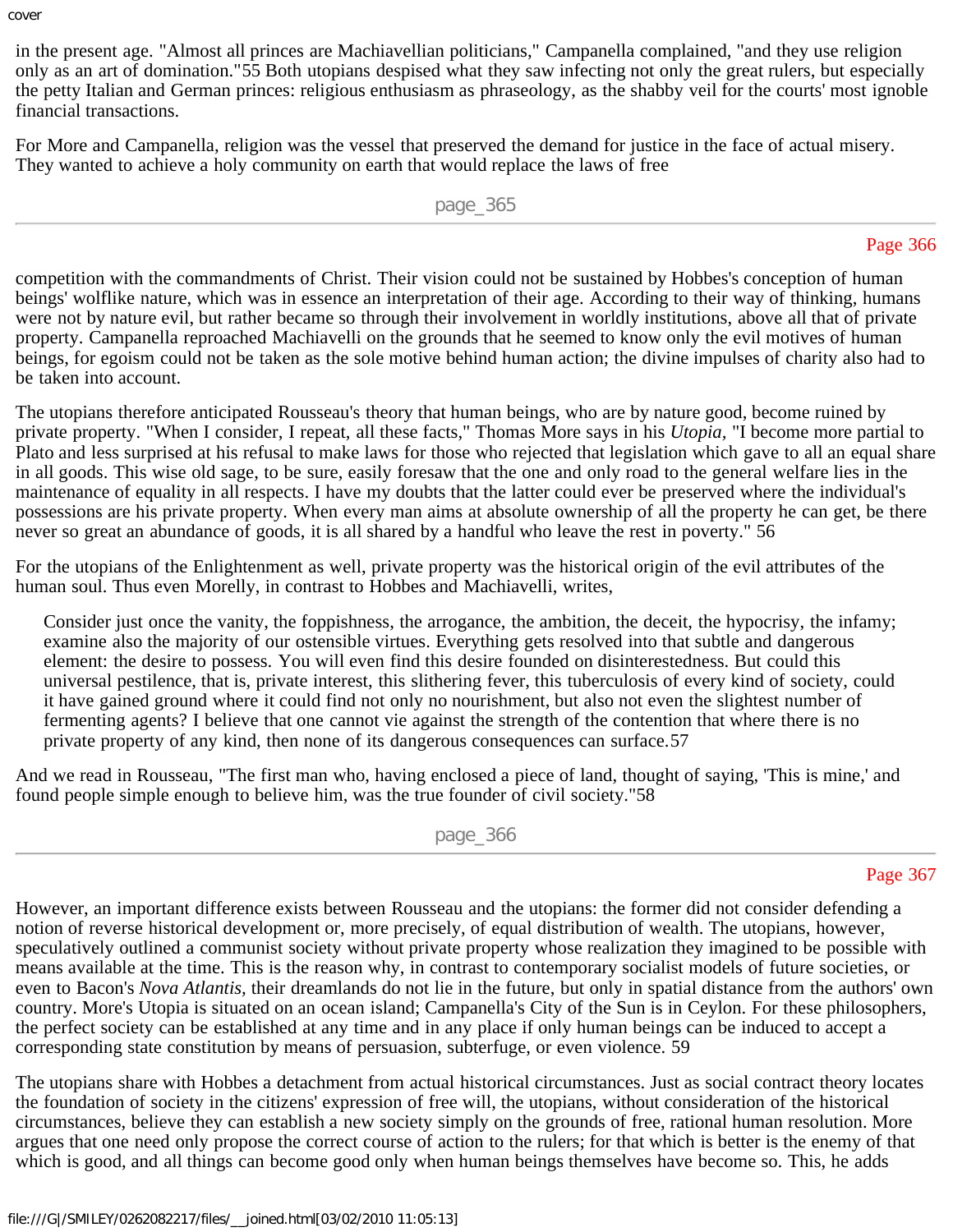circumspectly, will take "a few" years.60 It is even possible that he accepted Henry VIII's chancellorship with such utopian thoughts in mind.

A utopia leaps over time. It wants to generate a perfect society with means currently available: it is the dreamland of a historically bound fantasy. It creates this society out of desires that are shaped by the specific social situation, and that will be transformed concomitantly with a change in the society in question. The utopian fails to recognize that the historical stage of development, out of which the utopia arises as a prototype for a never-never land, has material conditions for its development, existence, and decline. These conditions must be precisely understood, and one must examine them in detail, in order to bring anything to fruition. Utopianism wants to eliminate the suffering of the present and retain only what is good in it. However, it forgets that these moments of good and evil instances are in reality two sides of the same coin, for the same conditions equally give rise

page\_367

#### Page 368

to each. In a utopia, the transformation of existing conditions is not made dependent on the arduous and devastating transformation of the foundations of society. Rather, it is displaced to the minds of the subjects.

In this respect utopian doctrine contains a logical dilemma. Material property is presented as the factual basis of the actual spiritual state of human beings. Conversely, however, this same state is also supposed to be able to effect the elimination of private property. Expressed more generally, this logical inconsistency arises from the fact that human imagination, which is supposed to be influenced by the malign institutions currently in existence, is here not just asked to do the slow, meticulous work on existing reality that one might rightly expect of it. Rather, it is also burdened with mapping out an ideal society in substantive and meticulous detail. Here lurks the same presumptuous concept of absolute universal reason that we encountered in the theory of the original bourgeois philosophers. This theory, in contrast to that of the utopians, had the function of exalting the existing society and of passing off its categories as eternal.

More and Campanella are convinced that the goods necessary for society will be available in abundance and will be produced by means of a rationally ordered labor plan, not for the profit of particular individuals but for the needs of the general public. Except for criminals, everyone is obliged to work. For More, six hours per day suffices; for Campanella, just four. More's Utopia has the character of a universal alliance of free citizens, and allows for the election of public servants. Campanella's City of the Sun is closer to the model of a medieval cloister. The Utopians' social system is more humane, more liberal, more enlightened, more British than that of the City of the Sun, but Campanella ingeniously recognizes the possibility of exploiting scientific progress to control nature. He foresees a series of modern machines in his country of the future; in this respect, Bacon had already anticipated him. Furthermore, Campanella not only thinks that nature could be effectively controlled and utilized but that future generations within society could be governed with the aid of scientific eugenics.

The insistence on the creation of an ideal state and the failure to understand concrete developmental tendencies have taken their toll

page\_368

## Page 369

on the character of utopian systems. The economic preconditions for a rational organization of social affairs based on common property did not yet exist. On the contrary, the realization of their fantasy world would have required an artificial stifling of precisely the development that is contingent on the unfolding of creative individual initiative in free competition. This was an age in which the personality of a captain was not only crucial for navigational success, but in which the term "captain" was also the appropriate designation for the leaders of the other branches of trade that were showing great promise. Hence this was a time in which, owing to inefficiency in human production, an entire world divided the consciousness of the economic manager from that of the person executing the task, and in which a world of difference must have necessarily existed between the material living conditions of the manager and those of the executor. The common property and equal living conditions the utopians demanded would have been the death of civilization. Therefore, in comparison to More and Campanella, Machiavelli and Hobbes seem like visionaries. In *The Prince* Machiavelli is right when he says, with reference to utopian experiments, "my intention being to write something of use to those who understand, it appears to me more proper to go to the real truth of the matter than to its imagination; and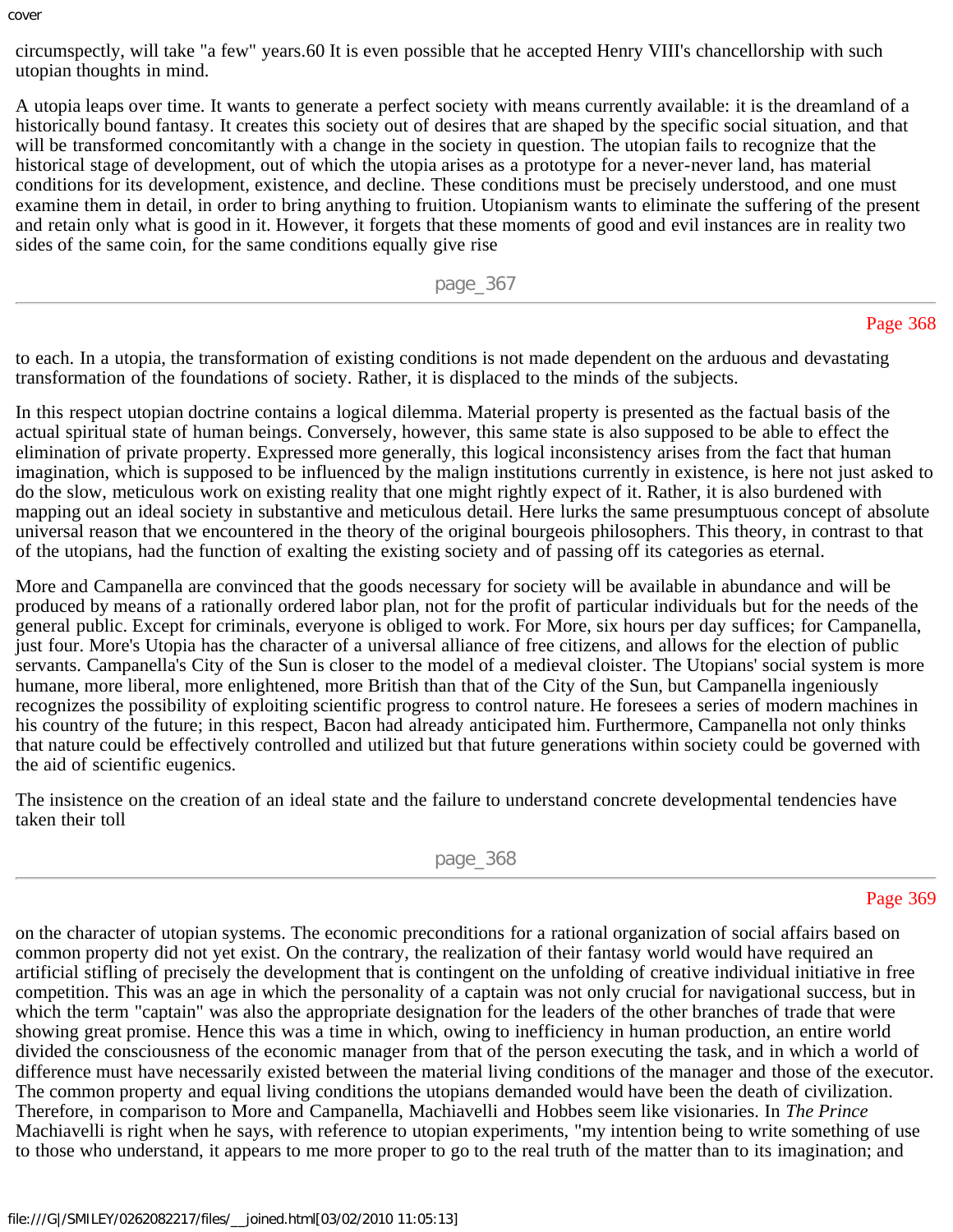many have imagined republics and principalities which have never been seen or known to exist in reality; for how we live is so far removed from how we ought to live, that he who abandons what is done for what ought to be done, will rather learn to bring about his own ruin than his preservation." 61

Utopias actually have two aspects: the critique of what is and the representation of what should be. The significance of utopias lies essentially in the former moment. Desires bespeak a great deal about a person's actual circumstances. The condition of the English masses shows through More's happy Utopia; the humane chancellor lends form to their longing. Of course, he himself does not recognize that their longing is a reaction to the social situation in which both he and the masses live and suffer. Rather, More naively projects the content of this longing into a spatial or temporal beyond. The utopia of the Renaissance is the secularized heaven of the Middle Ages. The creation of a distant world that one could reach while alive certainly represents a radical change when compared to periods in which the poor could enter utopias only after death. But the pious believer of the

page\_369

Page 370

Middle Ages seldom saw the reflection of his own destitution in heaven, and just as seldom did the utopians see a reaction to the suffering of their age in their distant islands.

The utopians differ from philosophers who serve as apologists for what already exists or for what has just emerged. The utopian recognizes that within the bourgeois order, however completely thought through, true misery is not and cannot be eradicated, despite the emancipation of the individual from serfdom. When Hobbes and Spinoza announce that the new state is the expression of universal interests, they are correct insofar as the satisfaction of the demands of certain wealthy social groups and the development of their enterprises within a measurable period of time advance the society as a whole. One could say that these philosophers were the more practical physicians; they prescribed what was necessary immediately, even if it hurt in certain places. The utopians, in contrast, recognized that the causes of social misery lay in the economic realm, above all in the existence of private property. They made the ultimate cure dependent on a change not in the laws but in property relations.

Of course, comparing society to a sick or healthy organism is dangerous. It clouds over the fact that, to a very large degree, the connection between the happiness and life of broad social strata to the thriving of "the whole" is anything but "organic." Perhaps during the high Middle Ages such an organic relationship could be said to have existed between the individual and society in particular places in Europe (analogous to certain primitive tribes with collective economies), such that the society's welfare and privation were identical with those of each particular member; however, this no longer holds for the modern period. This state of affairs could be formulated in Hegel's language as the externality of the moments against one another and the diremption of the whole. The comparison with the sick body of society which must be saved even if it hurts in certain places overlooks the minor detail that these particular places consist of living human beings, each with a personal fate and a unique existence. The utopians, however, understood that this neglected detail actually represented suffering human beings forced by society into an inhuman existence. In their works we see the resolute conviction that no amount of merely juridical reforms but rather only the revolutionary

page\_370

Page 371

upheaval of foundations could create unity in place of a fragmented, inhuman existence and justice in place of injustice.

Wherever one looks in these utopias, one sees that merit is duly honoredinstead of the usual scenario, in which everything good yields to what is bad. Wheneveras in the presenteconomic laws are allowed to operate freely, the given entrenched disparity of wealth has the effect of distributing happiness and unhappiness not according to merit and worth but merely according to chance. Contained within utopias is the conviction that society can fulfill the goal prescribed to it by bourgeois natural law, that of satisfying the interests of everyone, only if it regulates its life process in the interest of everyone and abandons the blind mechanism of many competing individual wills as its economic foundation. This theory relates more than external prosperity to economic relationsit also relates these human relations to the development of morality and of science. In so doing, it links the dreams of the modern utopians to Plato's *Republic,* while also being at least as close to reality as are the apologetics of the existing order.

The more the interests of those individuals who have to bear the brunt of the suffering in the prevailing social order gain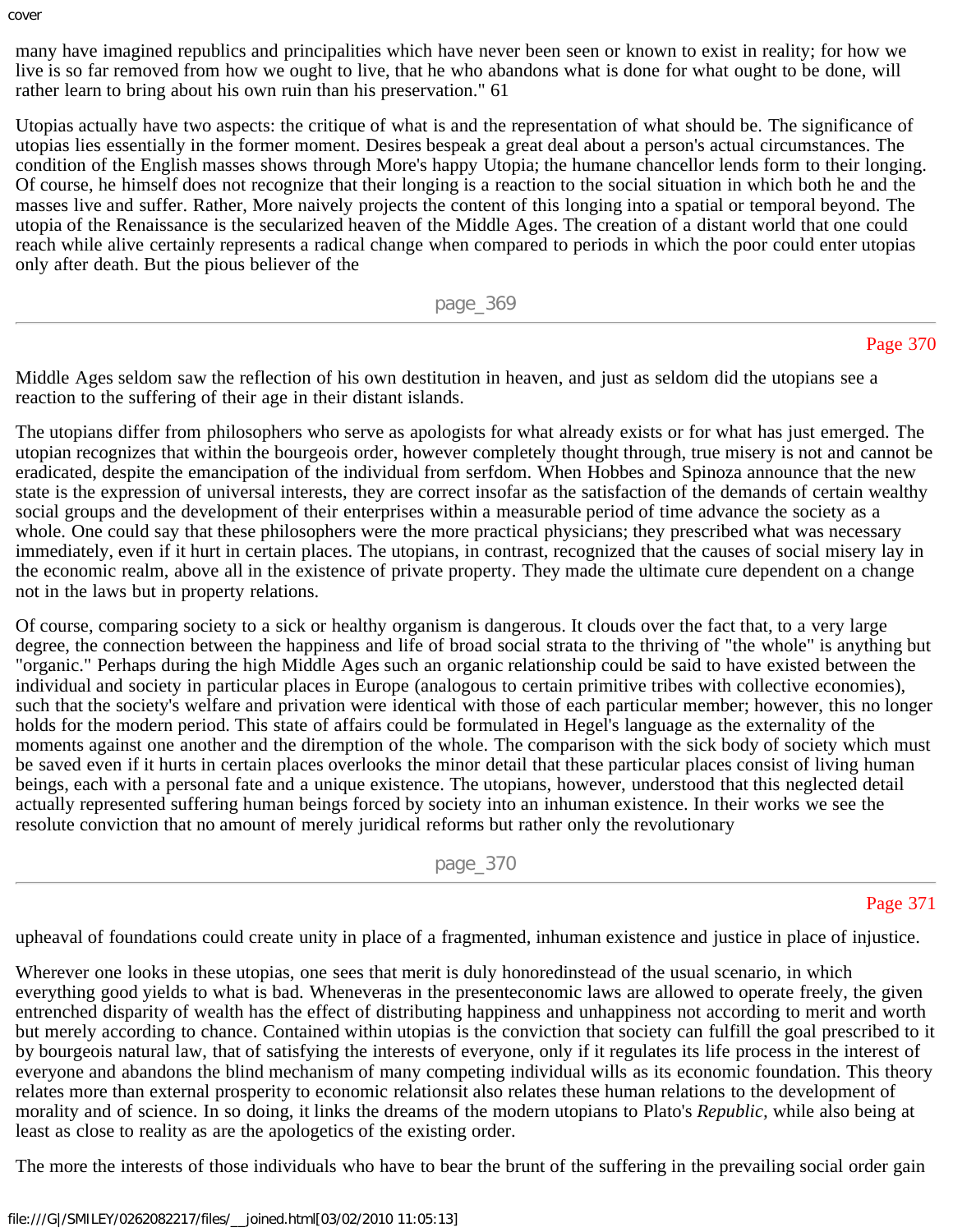strength in that society, the more the utopians' doctrine concerning property becomes actuality. It was certainly a mistake to leap over the present and to overlook the possibilities that lie slumbering in the current state of things with the proclamation of having achieved an absolutely perfect order. But it is just as great a failure not to devise a better order or to recognize its preconditions. In his *Critique of Pure Reason* Kant remarks, in reference to the utopia of Plato, that "We should, however, be better advised to follow up this thought, and, where the great philosopher leaves us without help, to place it, through fresh efforts, in a proper light, rather than to set it aside as useless on the very sorry and harmful pretext of impracticability." 62 Kant joins the utopians in their error regarding what is required for perfect social conditions when he attributes their absence primarily to "the neglect of pure ideas in legislation." He contends that it is merely a matter of presenting these pure ideas to the "legislators." He too remains tied to the chimera of a harmonious society whose establishment depends simply on the correct insight and the good will of all members. However, those who understand the roots of the evil that utopias reveal,

page\_371

### Page 372

as well as the goal to which their emancipation is connected, are not the legislators but precisely those groups of individuals who suffer privation as a consequence of their position in the social life process.

Compared to the utopians' sidestepping of what actually existed, those who argued for principles of natural law at this time were wholly progressive and correct. They held that the new bourgeois state was in its essence an assurance of universal welfare and the best possible security for the life of its citizens. The fact that this account was directed invariably into the future, and did not continuously challenge social reality with its demands, ultimately resulted in its becoming purely ideological. Compared to the ideological apologetics of an order that was essentially characterized by the negation of medieval restraint, that is, by free competition, utopias were purely literary exercises that were at bottom expressions of impotent longing. But it goes without saying that this longing is able to cast off its impotence to precisely the same extent that society becomes riper for a transformation of its foundation and as it develops the powers to do so. As already noted, a collective economy was out of the question in the sixteenth and seventeenth centuries, and competition was still necessary as a condition for society's continuing development toward higher levels. 63 Although this is overlooked in the utopias, at least they formulate the ultimate goal in such a way that every political undertaking can be measured according to its standards.

Neither the impossibility of realizing this goal imminently nor the functionality of the property system under attack amounts to a justification for the contradictions that are operative in this system. The individual who is suffering under the new order can take refuge only in dreams and in subjectivity, which explains the vitality of religion in precisely this age among the lower classes. These individuals are the sacrifices that the "World Spirit" offers to its sublime goal, for they suffer during a period of historical development that is necessary for progress. To return to our organicist metaphor, whose ambiguity becomes especially clear in this case, they are the blood that is shed in order to heal. This very cure brings forth its own affliction, and it is an affliction that provides the utopia with its form. A social condition in which each individual is free to develop his own powers is the cause of world-historical burdens.

page\_372

### Page 373

Here the difficulty of all idealism, even Hegel's, becomes evident. According to his idealistic conception, all reality is identical to the Absolute Spirit, "the necessity of nature and the necessity of history are only ministrant to its revelation and the vessels of its honour." 64 We see "Spirit manifesting, developing, and perfecting its powers in every direction which its manifold nature can follow. . . . In this pleasurable activity, it has to do only with itself."65 This thought is not only problematic, it is frightening. The unique and factual death of individual human beings appears in this system as a mere illusion, or at least is justified as such, when viewed against the surviving spiritual essence, Absolute Spirit, or even transcendental consciousness. But there is no way to make death theoretically "meaningful." Rather, death reveals the impotence of any metaphysics that would impart meaning, as well as of all theodicies. Such actual suffering, of which utopias are the reflex, is doubtless conditioned by the same process that would permit deliverance from it. However, nothing contradicts the task of true philosophy more than the wisdom that rests content with ascertaining this necessity. History has realized a better society out of an inferior one, and in its course it can bring about one that is even betterthis is a fact. But it is also a fact that the course of history passes over the suffering and misery of individuals. Between these two facts there exists a series of demonstrative associations, but no justifying meaning.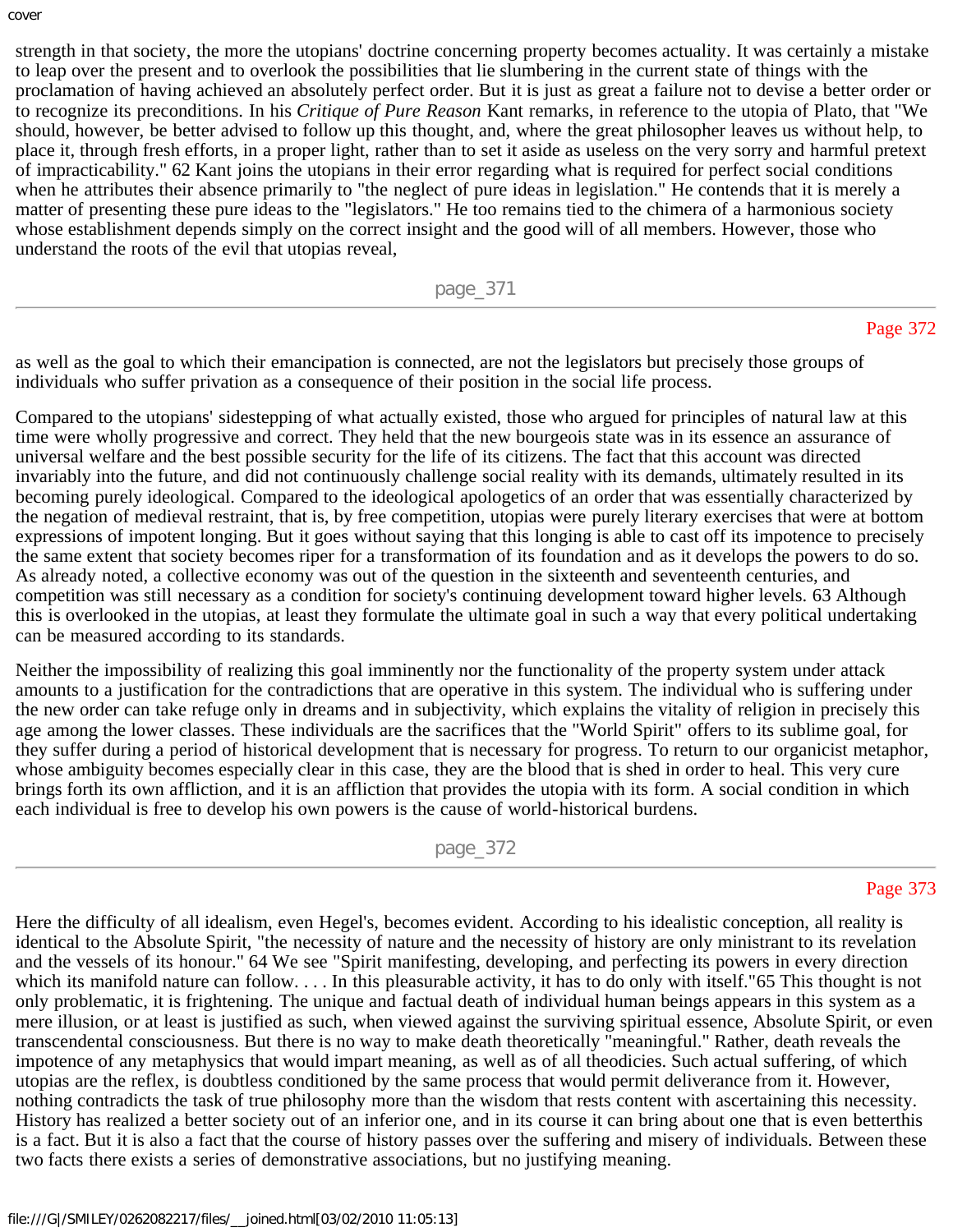These philosophical considerations rule out any condescending dismissal of attempts that aim to achieve a utopia instantly and to introduce absolute justice on earth. In Germany at the time of Thomas More, one man, himself spurned by the English chancellor, began such a project. It was hopeless from the start, and his means were totally insufficient. This man was Thomas Münzer. He did not want to wait for an interminable sequence of suffering to pass before Christianity became fully realized. He proclaimed that even Christ had not been patient with injustice on earth, appealing to Christ's words themselves rather than to theological interpretations of them.

The patience of idealism was foreign to Thomas Münzer. The insight and knowledge of scholars and of experienced politicians concerning the complicated and protracted conditions required for even the most minuscule amelioration of social ailments could never satisfy

page\_373

## Page 374

this contemplative man of wisdom. Whoever demands forbearance with respect to suffering and death, inasmuch as they are contingent on human institutions, must consider that the prevailing forbearance toward the historical process is one of the main reasons why such waiting is necessary in the first place. At any rate, the historical-philosophical point is the following: the explanation of the prior course of history, an explanation that in great part must still be completed, is a matter different from the absurd justification of this course.

Nietzsche judged too critically and therefore ineffectively when, in his "On the Use and Disadvantage of History for Life," he cast grave doubt upon the scholarly investigation of history. However, one may invoke Nietzsche when reflecting on utopias within the context of history. Concerning the admiration for the so-called "power of history," he writes,

in practice [it] transforms every moment into a naked admiration for success and leads to an idolatry of the factual: which idolatry is now generally described by the very mythological yet quite German expression "to accommodate oneself to the facts." But he who has once learned to bend his back and bow his head before the "power of history" at last nods "Yes" like a Chinese mechanical doll to every power, whether it be a government or public opinion or a numerical majority, and moves his limbs to the precise rhythm at which any ''power" whatever pulls the strings. If every success is a rational necessity, if every event is a victim of the logic or of the "idea"then down on your knees quickly and do reverence to the whole stepladder of success! . . . And what a school of decorum is such a way of contemplating history! To take everything objectively, to grow angry at nothing, to love nothing, to understand everything, how soft and pliable that makes one; . . . I would say therefore: history always inculcates: "there was once," morality: "you ought not to" or "you ought not to have." Thus history amounts to a compendium of factual morality. 66

Although Nietzsche's later philosophical development led him to idolize not human history but rather natural history and biologyhe actually destroyed his health and vitality "in naked admiration of the success" of these scienceshe has formulated an idea from the Enlightenment here. A fully developed explanation, the sustained recognition of the necessity of an historical event can, for those of us who take action, become a means of introducing reason into history. However, regarded "in itself," history *has* no reason, nor is it an "essence" in the usual sense; it is neither "Spirit" before which we must genuflect

page\_374

Page 375

nor "power," but rather a comprehensible collection of events resulting from the social life processes of human beings. No one is called into existence or is killed by "history." It neither confers tasks nor executes them. Only real human beings act, overcome obstacles, and are able to succeed in reducing individual or general suffering, which either they themselves or the powers of nature have created. The pantheistic promotion of history to the status of an autonomous, unitary, substantial being is nothing other than dogmatic metaphysics.

4 Vico and Mythology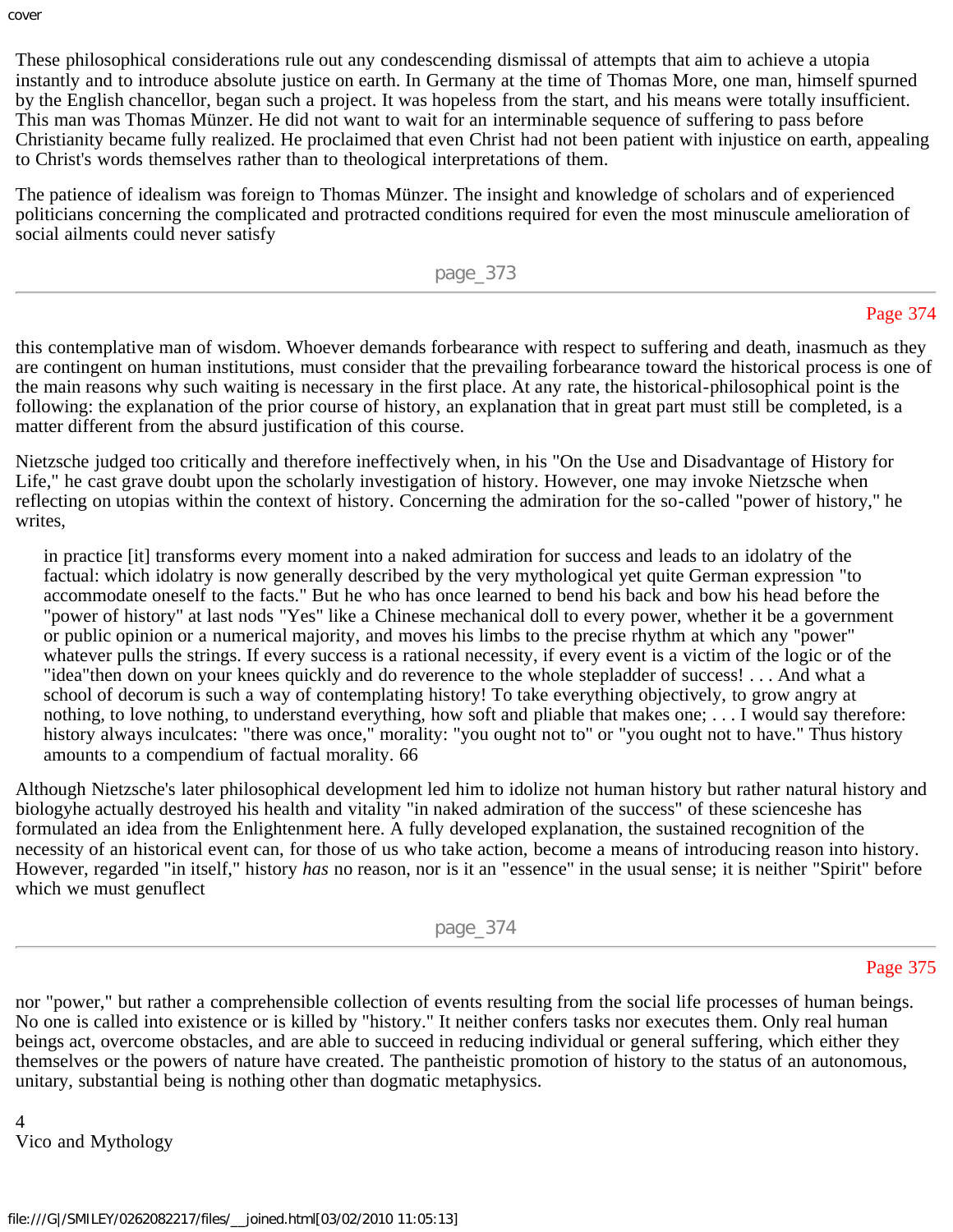For all events, as long as they are not the results of conscious human action, science acknowledges only the question of the cause and not of the end. However, the question "what for," especially when it arises from the fact of individual suffering and death, stems from an all-too-deep psychological source. It is thus incapable of being stifled. When attempts at satisfying everyone in the present age fail, when a utopia cannot be brought to fruition, and so the promise of eliminating random occurrences is denied, then a new philosophy of history must emerge. This philosophy must strive to recognize a hidden, beneficent intention behind the actual chaos of life and death, and within its designs every single, seemingly incomprehensible, meaningless fact must have determinate, situated value without itself knowing why. If it is true that the discovery of such a hidden intention comprises the essence of all true philosophies of history, then the Italian Giambattista Vico is the first real philosopher of history in the modern age. His intention in his major work is to show that providence is the guiding force in human history and that it realizes its goals through the actions of human beings, without their being or needing to be aware that this is the case. His greatness lies not, of course, in this framework but rather in the empirical investigations that he initiated on this count.

Vico was born in Naples in 1688 and died there in 1744. He was completely unknown in his lifetime. He began his career as a house tutor, then worked as an impoverished professor of rhetoric at the University of Naples. However, this man, a pious Catholic and a common citizen, is in fact not only one of the greatest philosophers of history ever but also a sociologist and psychologist of the first order. In addition to this, he revitalized the enterprise of philology,

page\_375

#### Page 376

established the philosophy of art, and possessed an eye for important cultural processes unlike almost anyone in his own age or afterward. Vico provides proof that the study of history can have universal value if it does not aim just for a superficial recounting of events, but rather aspires to discover purposive laws and relationships.

Vico himself came to this realization through his polemic against Cartesian philosophy. Descartes died in 1650. In many ways, his philosophy pointed toward the future. Not only did it open the way for theoretically unbiased research on nature; but also, by establishing a critical epistemology, it provided the point of departure for advanced research in philosophy. The great intellectual dynamos that forged ahead in the unfolding and development of a mathematical natural science based their work upon this French thinker, the inventor of analytic geometry, and they employed his methods and terminology. But not just natural science: even Catholicism, which at this time was being revived, adopted Descartes's epistemology in order to adapt itself to progressive cultural development. Descartes was philosophically quite in vogue in Vico's age. It was impossible to avoid a philosophical engagement with his works.

Descartes's philosophy constitutes the philosophical analogue to the fact that modern society was, to a great extent, turning to mathematical natural sciences. The needs of the trade economy that was then in the process of unfolding, the necessity of technical mastery over inanimate nature, led to the idealization of mathematics as the only reliable form of knowledge. Descartes's *cogito ergo sum* and the profound observations of his *Meditations* function in his work as a whole to validate mathematics as the only certain form of knowledge. In his doctrine of the *cogito* he secures the criteria of clarity and lucidity. These criteria he finds fulfilled essentially only in mathematics, out of which, in all probability, he had derived them even before he discovered his *cogito*. Criticism of Descartes consists in disputing the question whether mathematics is the only true science and, at the same time, whether mathematical thinking constitutes the true manifestation of human essence.

Vico's major work, the *Scienza Nuova,* the *New Science Concerning the Common Nature of the Nations,* first published in 1725, has an allegorical illustration on its title page. Among other objects depicted is a large sphere that is resting on an altar. This sphere, upon which a woman

page\_376

#### Page 377

with a winged head is standing, lies on the edge of the altar, and is supported by it only on one side. This implies that reality has up to now been observed from one side only, "only through the natural order." 67 Vico holds that philosophers "have not yet contemplated His providence in respect of that part of it which is most proper to men, whose nature has this principal property: that of being social."68 Descartes defended mathematics as the only sure and true science on the grounds that we can know thoroughly only what we ourselves have made, a principle that can be traced historically from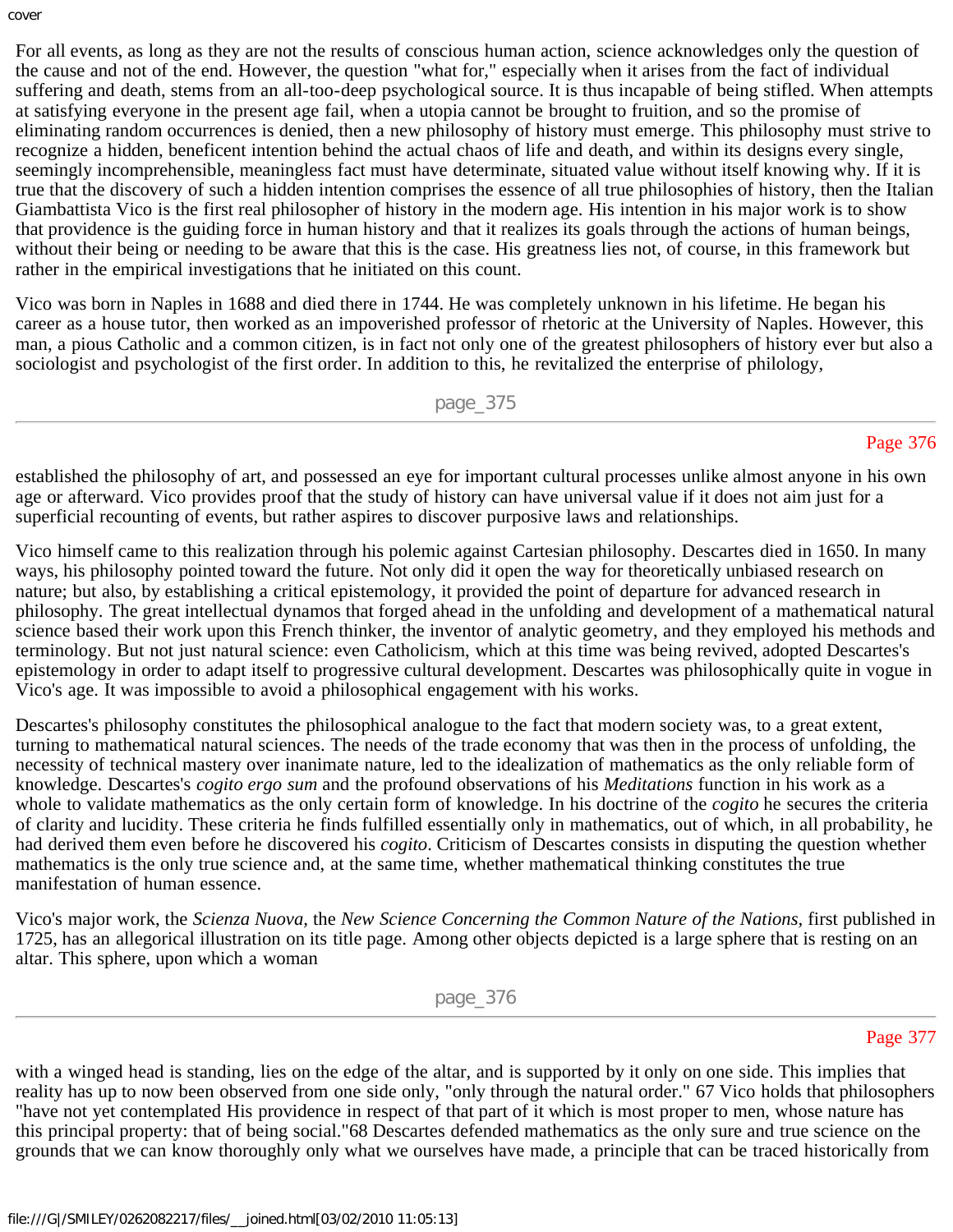Bacon, Hobbes, and Descartes to Leibniz, Kant, and Fichte. By the word "we" Descartes means the abstract reflection of the faculty of understanding, the quintessence of the isolated thought apparatus according to the model of traditional logic. Vico adopts the principle that only that which one has created oneself can be truly knowable, and indeed makes it the guiding principle of his philosophy. However, he gives it an entirely new and unprecedented turn. What humans have created themselvesand what, for that reason, must necessarily be the most noble object of knowledgeand hence those creations in which the essence of mankind and of ''Spirit" find fullest expression, are not the fictional constructions of mathematical understanding, but rather historical reality. In regard to his own enterprise Vico says, "Now, as geometry, when it constructs the world of quantity out of its elements, or contemplates that world, is creating it for itself, just so does our Science [create for itself the world of nations], but with a reality greater by just so much as the institutions having to do with human affairs are more real than points, lines, surfaces, and figures are."69

Machiavelli leafed through history merely for its use as an instruction manual in political activity, while Hobbes, in the construction of his social contract theory, repeatedly shut his eyes to actual historical events. For both of them, any true science, not only mathematics and natural science but also the science of mankind, remained distinctly separate and independent from history. Apart from Hegel and his school, modern philosophy views history mainly as a description of events, something that may be pursued toward some practical or edifying end but which is insignificant for important theoretical concerns. This metaphysics fancied that it could make the real worldand with it the essence of mankindaccessible without any fundamental historical research to support it. This theory was not

page\_377

Page 378

effectively put to rest until the nineteenth century. In contrast to Descartes, whom he hated, Vico recognized that a meditation that issued only from onesupposedly autonomousindividual must necessarily be narrow and empty, but above all it must of necessity be false. Human self-knowledge is only possible when based on an analysis of the historical process in which humans act, and not on the basis of mere introspection, as subjective idealism has always held. Economy, state, law, religion, science, artall of these particularly human creations originated in history: not from isolated individuals, but rather from the relationships among these individuals. In Vico's language: they are to be understood in terms of their social property.

When Vico calls providence "sovereign over the affairs of men" 70, and when he says that his "new Science must therefore be a demonstration, so to speak, of what providence has wrought in history,"71 it appears that in essence his philosophy amounts to faith in a divine meaning and in a sacred end to history. However, when he applies the notion of providence concretely, he understands it essentially as nothing other than the guiding agency or the law through which humans are led to social and cultural refinement despite their individualistic, barbaric, and egoistical drives. The surface phenomena of history, among which Vico includes above all the motives and actions of individual human beings, are not what is essential in history. Rather, a succession of forms of society asserts itself without individuals being conscious that this is occurring; in a manner of speaking, it asserts itself behind these individuals. This process makes the civilizing achievements of human beings possible.

The inquiry into these hidden laws is the actual theme of the "new science." Vico points out72 that the true meaning of the word "providence," in its latinate form *divinitas,* stems from *divinari,* that is, to apprehend what is hidden. He considers the role of his main work to be "to understand what is hidden *from* men . . . a demonstration, so to speak, of what providence has wrought in history . . . without human discernment or counsel, and often against the designs of men.''73 What Hegel later called "the cunning of reason," Vico attributes to *divinitas:* through chaotic human action in relentless conflict among individuals, social groups, and peoples; in all the pain and misery of personal fates; in spite of narrow-mindedness, greed, cruelty, fanaticism,

page\_378

#### Page 379

indeed even *by means of* these moments, providence realizes a humane order and ultimately a rationally determined social existence.

Of course, it is impossible to discuss either a utopia and its ideal system of justice or the benign intention of providence while human beings are trampled under the foot of history, which is supposed to lead them into the light. Vico finds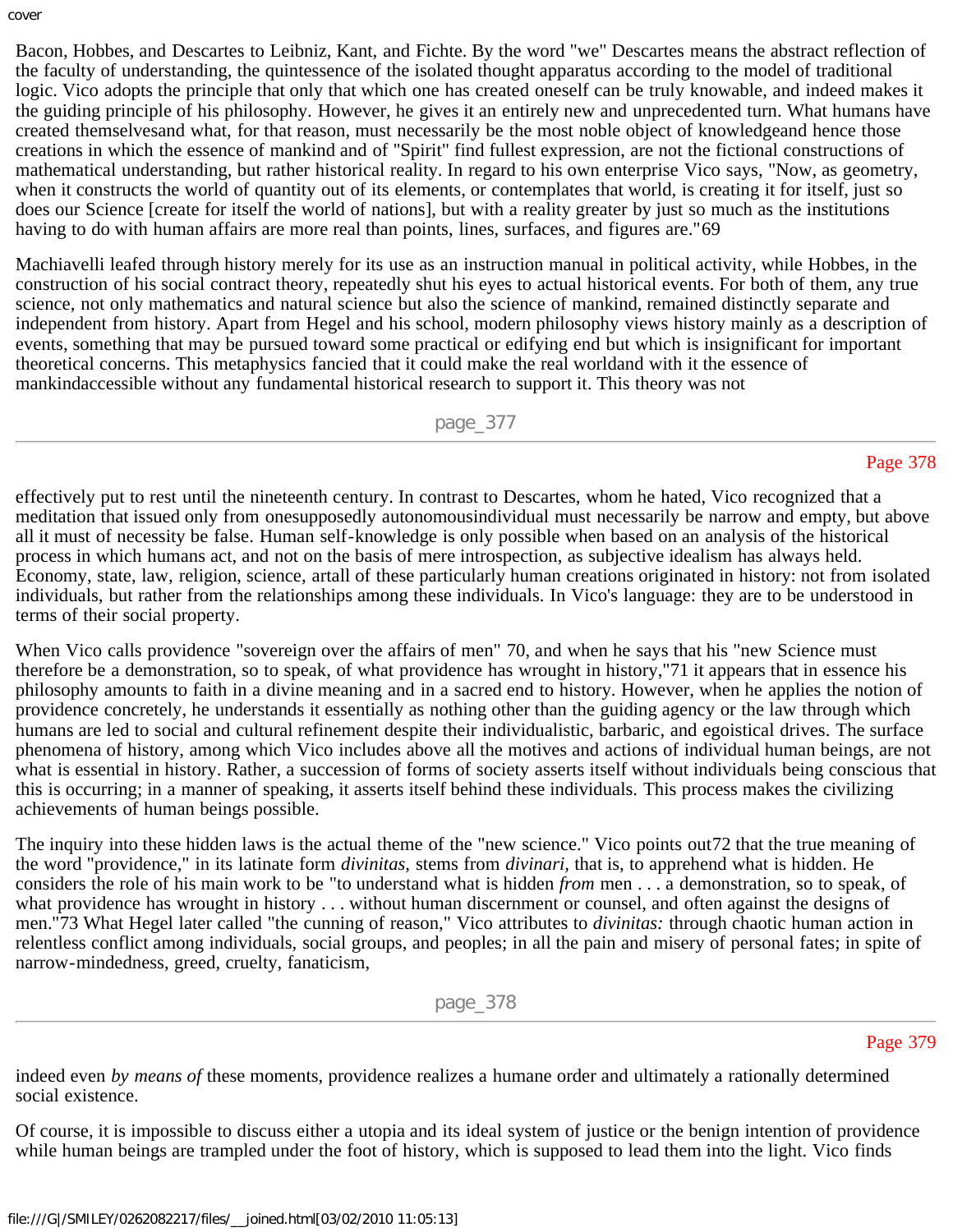comfort for this in his Catholicism: regardless of whether a human being lived in a dark or a bright historical period, the highest judge will pass the appropriate sentence on him after his death. Thus for Vico, judgment upon the individual transcends history. For Hegel, the world court coincides directly with world history. His religion consisted essentially in a belief in an immanent teleology, that is, in the fulfillment of absolute justice in history. Because of his idealistic denial of the essential being of individuality, the question of individual suffering is irrelevant to Hegel. The examples of Hegel and Vico illustrate that, in the modern age at least, sincere belief in a revealed, transcendent religion allows for an inquiry into this world that is less prejudiced than one that stems from a pantheistic conflation of God and world, reason and reality. Because he preserves a notion of transcendental jurisdiction for the individual, Vico is able to examine the course of history relatively impartially and can undertake to uncover history's inner laws of motion and its hidden tendencies. If his work is less monumental and all-encompassing than that of Hegel (whose work strikes similar chords), it is much more empirical and significantly less structural than the speculations of the great idealist, who was primarily concerned with revealing the divine in this world.

An examination of some of Vico's work will give us an impression of the vast array of productive ideas he developed, ideas that for the most part have yet to be surpassed in scholarship. From Bacon, whom he admired greatly, Vico adopted an antipathy toward the view that the thinkers of classical antiquity, or other philosophers of some past age, possessed the highest knowledge of eternal things, and that the human race had made no progress but had only degenerated and declined. It is true that as a Catholic Vico had to put Paradise and divine creation at the beginning of history, as Catholic dogma holds. However, he used the biblical account of the Deluge to displace wholly the existence of that golden age from scientific inquiry, and allowed

page\_379

### Page 380

actual history to begin in darkness and barbarism, as was really the case. In *The New Science* Vico holds, "To this conceit of nations," 74 which consists in "every nation . . . whether Greek or barbarian, [having] the same conceit that it before all other nations invented the comforts of human life and that its remembered history goes back to the very beginning of the world,"75 "is added that of scholars, who will have it that what they know is as old as the world."76 Vico, to his credit, wants ''to sweep away all belief in the matchless wisdom of the ancients."77 "This was the order of human institutions: first the forests, after that the huts, then the villages, next the cities, and finally the academies."78 The human race begins its course in a dark and frightening prehistory.

The question arises, according to what laws is this advancement toward culture carried out? Vico explains his methodological principle in the following way: "In search of these natures of human institutions our Science proceeds by a severe analysis of human thoughts about the human necessities or utilities of social life."79 Like Machiavelli, only much more logically and deliberately, Vico begins with the premise that human creations are to be explained by the notion of necessity, or, more precisely, by their origin in material conditions. According to Vico, the key to the explanation of human history lies in examining the outward manifestations of living conditions together with the primitive psychological makeup of earlier human beings. Traditions that have been handed down from these earlier periods, above all mythology, constitute the material by which this matter must be explored.

Vico outlines the beginnings of civilization in a grand design. The first inventions and customs of man emerged out of fear of the natural elements. Primitive races personified these elements by projecting their own nature into the cosmos. Thunder, lightning, and inclement weather in general forced people to seek shelter and, at the same time, inspired them with fear of superpowerful giants. This primitive reaction to natural phenomena by a projection of human nature into physical nature, that is, by animating the powers of nature, constitutes the origin of poetry, which emerges simultaneously with the beginning of civilization. These early people, whom Vico termed "The Giants," by their efforts to create shelter from the hardships of

page\_380

#### Page 381

nature, gave the first impetus necessary for further cultural development. They now renounced "the bestial custom of wandering through the great forest of the earth and habituated themselves to the quite contrary custom of remaining settled and hidden for a long period in their caves." 80 This gradually increasing superiority of the will over the impulses of the body "was followed by the authority of natural law; for, having occupied and remained settled for a long time in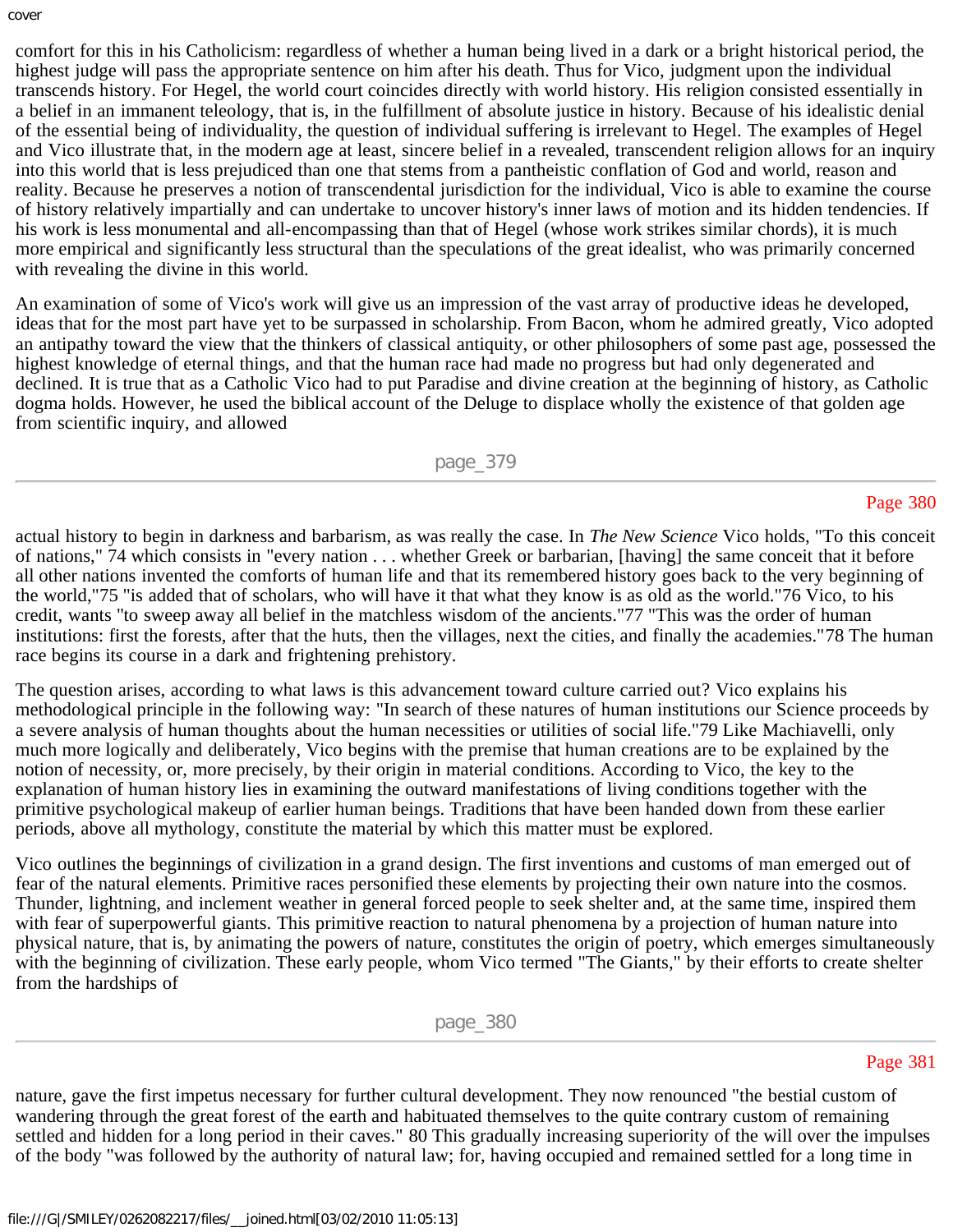the places where they chanced to find themselves at the time of the first thunderbolts, they became lords of them by occupation and long possession, the source of all dominion in the world. These are those 'few whom just Jupiter loved' (*pauci quos aequus amavit/Iupiter*) whom the philosophers later metamorphosed into men favored by God with natural aptitudes for science and virtue. But the historical significance of this phrase is that in the recesses and depths [of the caves] they became the princes of the so-called greater gentes, who counted Jove the first god. These were the ancient noble houses, branching out into many families."81 After the giants were forced by nature to settle, their homes did not remain caves for long. They began to build huts and, since they had already initiated agricultural production, they inhabited the most fertile areas, as long as they could also find adequate protection there.

Especially interesting is how Vico explains the origin of the foundations of civilization from the interaction between external material conditions and human instincts. Although he invokes the notion of providence each time such interaction occurs without the conscious will of human beings, he nonetheless gives completely unprejudiced explanations that frequently accord in principle with the most modern views. Vico holds that there are four moments primarily involved in this interaction that function as civilizing conditions. He calls them, "four elements, as it were, of the civil universe; namely, religion, marriage, asylum, and the first agrarian law."82

We shall treat Vico's theory of mythology as an example here. According to him, myth emerged as a reaction of fear to overpowering natural forces. Humans project their own essence into nature, that is, natural forces appear to them from the beginning as living beings wholly similar to themselves, except that they are stronger, more powerful, and frighteningly real. Vico's account, which anticipates

page\_381

#### Page 382

Ludwig Feuerbach's anthropological interpretation of religion, is extraordinarily lucid and advanced. After he discusses the constitution of primitive human beings, he continues,

Of such natures must have been the first founders of gentile humanity when . . . at last the sky fearfully rolled with thunder and flashed with lightning, as could not but follow from the bursting upon the air for the first time of an impression so violent. Thereupon a few giants, who must have been the most robust, and who were dispersed through the forests on the mountain heights where the strongest beasts have their dens, were frightened and astonished by the great effect whose cause they did not know, and raised their eyes and became aware of the sky. And because in such a case the nature of the human mind leads it to attribute its own nature to the effect, and because in that state their nature was that of men all robust bodily strength, who expressed their very violent passions by shouting and grumbling, they pictured the sky to themselves as a great animated body, which in that aspect they called Jove, the first god of the so-called greater gentes, who meant to tell them something by the hiss of his bolts and the clap of his thunder. 83

Vico thus explains "that divine providence initiated the process by which the fierce and violent were brought from their outlaw state to humanity and by which nations were instituted among them. It did so by awaking in them a confused idea of divinity, which they in their ignorance attributed to that to which it did not belong. Thus through the terror of this imagined divinity, they began to put themselves in some order."84 In another passage Vico expresses the same thought in the following way: "All the things here discussed agree with that golden passage on the origins of idolatry: that the first people, simple and rough, invented the gods 'from terror of present power.' Thus it was fear which created gods in the world; not fear awakened in men by other men, but fear awakened in men by themselves."85 Humans "thus . . . began to exercise that natural curiosity which is the daughter of ignorance and the mother of knowledge, and which, opening the mind of man, gives birth to wonder.''86

If one advances Vico's doctrine regarding the historical origin of mythology against naive accounts concerning the duplicity of priests, which is how the Enlightenment at this time or a few decades later dealt with religion, only then does his accomplishment appear in its proper light. He examined the civilizing influence of religion down to its details. Thus he taught that religions have among other functions

page\_382

that of recompensing the great masses for their renunciation of instinctual drives, which life in society demands from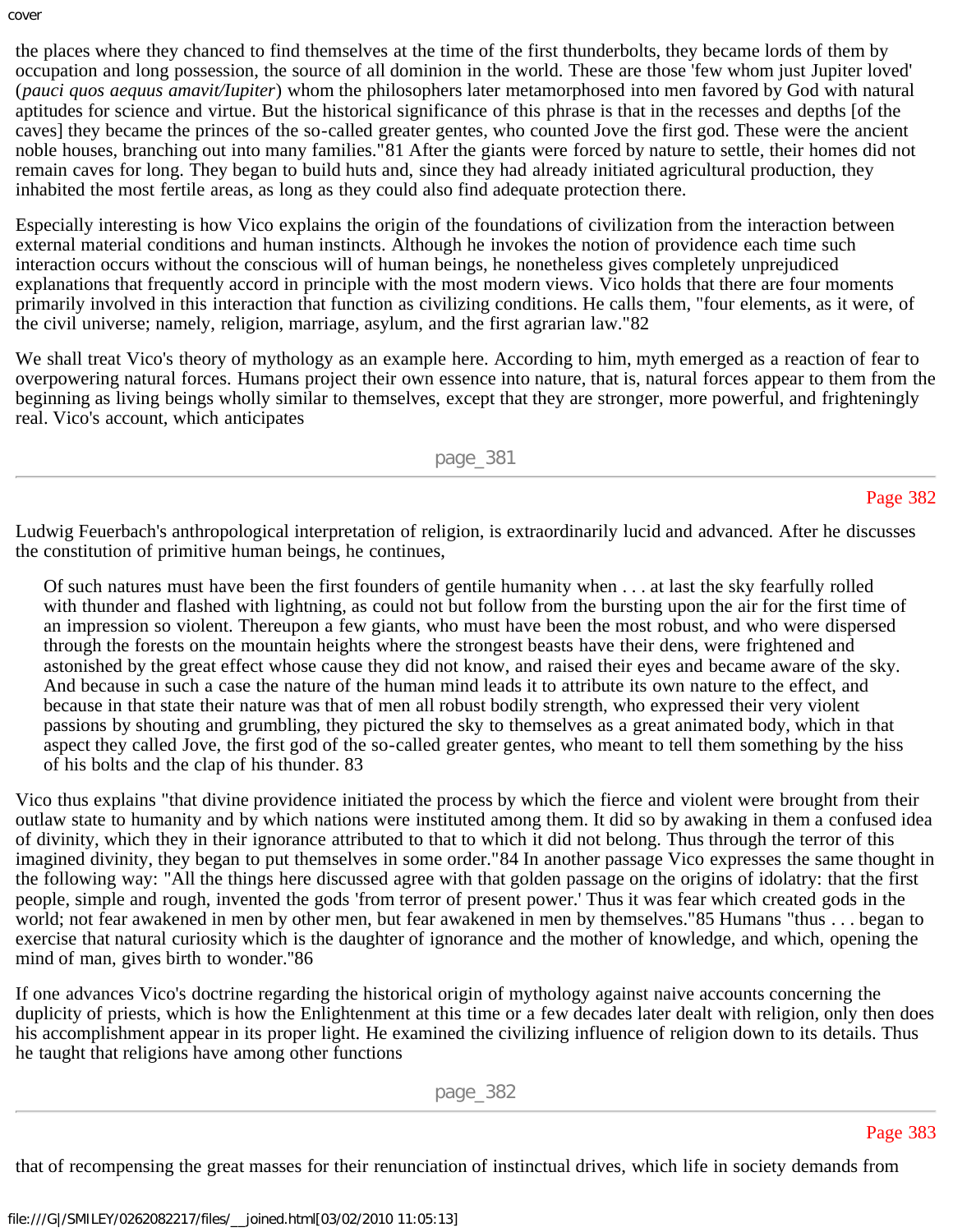them. Further, for Vico mythology served as a necessary and primitive form of knowledge, one that provides modern science with its roots, and he assigned to it a rank in society not unlike that of spiritual pursuits in modern civilization. "Wherever a people has grown savage in arms so that human laws have no longer any place among it, the only powerful means of reducing it is religion." 87 In contrast to the Enlightenment, Vico teaches us that false religions originated not through individual deceit but rather as a result of a necessary development.

Vico was perhaps the first to recognize consciously and explicitly the analogy between historically early peoples and primitive tribes still in existence. He also recognized the similarity between the mentality of primitive peoples and that of children, and thus the correspondence between human ontogenesis and phylogenesis. He made important discoveries in this area, above all that children and primitives are unable "to form intelligible class concepts of things," and in place of this, they "had a natural need to create poetic characters; that is, imaginative class concepts or universals, to which, as to certain models or ideal portraits, to reduce all the particular species which resembled them."88 This doctrine holds that the early stages of intellectual development to a great extent lack any categorical framework and are characterized by prelogical thought, a view which accords with the findings of modern research, above all the work of Lévy-Bruhl.

Another of Vico's great achievements in the realm of mythological religiosity is the theory whose principle is contained in the phrase "that the first fables must have contained civil truths, and must therefore have been the histories of the first peoples."89 He thus expresses the conviction that mythological conceptions are not free creations of the spirit, but rather social reality, albeit reflected in a distorted manner. If one applies this notion not just to metaphysics and art, as Vico has already done, but to all ideological forms of consciousness, then one arrives at a doctrine of the philosophy of history that is of immense consequence. The intellectual notions characteristic of a certain period arise out of social life processes in which nature and human beings stand in a reciprocal relationship. Their content, from the most nebulous idea to the clearest act of cognition, is reality, existence. It is

page\_383

Page 384

simply a matter of recognizing the reality that lies at their foundation, which is reflected even in the darkest cult.

Vico's interpretation of the Cadmus saga provides an example of his method. The rulers of the first community descended from the giants, who had settled on the best and most fertile plots of land. They started families and opened sanctuaries for those who, because of their material circumstances, were less fortunate. Hence the first agricultural law stabilized property relationships, that is, it confirmed the lords in their supremacy. Thus according to Vico, "the cities were to be born, based on the two communities of men that composed them, one of the nobles to command, the other of plebeians to obey. . . . Hence emerges the *matter* of political science, which is nothing other than the science of commanding and obeying in states." 90 The giants as rulersVico means the archaic Greeks and Romans, who came to exalt themselves as godsVico terms heroes: Cadmus

first . . . slays the great serpent (clears the earth of the great ancient forest). Then he sows the teeth (a fine metaphor for his plowing the first fields of the world with curved pieces of hard wood, which, before the use of iron was discovered, must have served as the teeth of the first plows, and teeth they continued to be called). He throws a heavy stone (the hard earth which the clients or *famuli* wished to plow for themselves). From the furrows armed men spring forth (in the heroic contest over the first agrarian law the heroes come forth from their estates to assert their lordship of them, and unite in arms against the plebs, and they fight not among themselves but with the clients that have revolted against them; the furrows signifying the orders in which they unite and thereby give form and stability to the first cities on the basis of arms, as is all set forth above). And Cadmus is changed into a serpent (signifying the origin of the authority of the aristocratic senates, for which the ancient Latins would have used the phrase *Cadmus fundus factus est,* and the Greeks said Cadmus was changed into Draco, the dragon that wrote the laws in blood). All of which is what we promised to make clear: that the fable of Cadmus contained several centuries of poetic history, and is a grand example of the inarticulateness with which the still infant world labored to express itself, which is one of the seven great sources of the difficulty of the fables.91

Over and over again Vico finds this theme of the emancipation of plebeians from the patricians, of the *famuli* from the lords, reflected in the myths, and he compares and identifies it with medieval systems of fealty and indenture. Sons were suddenly emancipated from familial subservience under monarchic authority and could themselves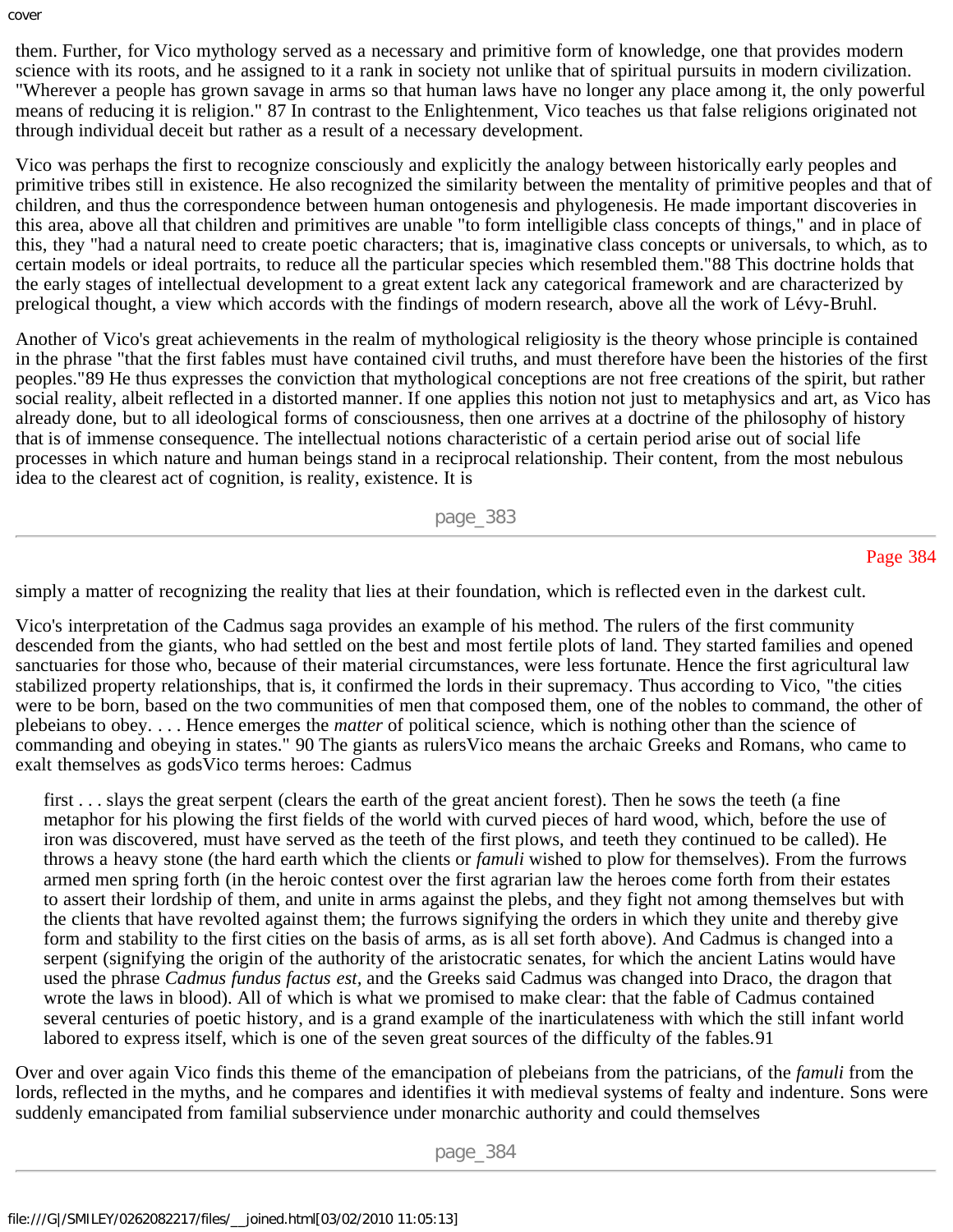become fathers. However, the servants lived in hopeless slavery. Dissatisfaction and ultimately revolutions arose because of the pressure burdening the slaves. Thus, for Vico, the opposition between classes is the fundamental social fact and the key to understanding Greek mythology. The various forms of misery brought on by slavery find symbolic expression in the sufferings of Tantalus, Ixion, and Sisyphus, 92 and these myths contain just as many motifs of rebellion.

It is not just mythology that Vico understood as a reflex reaction to social conditions; he also relates metaphysics to historical reality. Socrates's notion of intelligible genera and Plato's doctrine of ideas stem, according to Vico, "from observing that the enactment of laws by Athenian citizens involved their coming to agreement in an idea of an equal utility common to all of them severally."93 Furthermore, concerning Aristotle's new concept of justice, Vico says explicitly "that these principles of metaphysics, logic, and morals issued from the market place of Athens."94

This understanding of mythology and metaphysics, which in fact concerns how such things are connected and how they are "hidden," signifies a tremendous advance over the simple assessment of Hobbes that such doctrines are invented only to deceive others. For Vico, these essentially distorted forms of reality appear at an early stage of historical development. Just as the state did not emerge from a voluntary and conscious act of human reasonas natural law doctrines holdlanguage, art, religion, and metaphysics similarly lack any rational origin. The task of scientific inquiry is to understand these cultural products as surface manifestations of history, to grasp the natural, instinctual social processes from which these manifestations issued and which are, in turn, reflected in them.

Vico's interpretations of mythology are exemplary cases of how to understand the "spiritual" elements that arise from determinant social processes. Vico is far from wanting to understand the process of artistic and religious creation as the conscious or even intentional recasting of a given reality that was previously unideological. From the vantage point of their creator, the aesthetic creations, in which the sociologist later sees the reflections of a particular society and its epoch, appear as innovative, thoroughly "originary" products. There exists no prestabilized harmony between the potential of creative works to express something of society and the individual intentions that give

page\_385

Page 386

rise to such works. Works of art attain their transparency only in the course of history.

"The human mind is naturally impelled to take delight in uniformity." 95 Of course there is a wide gap between Vico's attempts at a unitary explanation of history and those constructive syntheses which putatively contain the principle by which one can not only understand the past but predict the future as well. Within such systematic approaches to the philosophy of history, history is, as it were, the body of a unitary framework of meaning that one can logically and clearly contemplate and envision in its final form. Hegel's monumental system as well as Spengler's simple framework both contain this structure, according to which one culture becomes domineering, experiences its youth, heyday, and decline, only to be superseded by the next one. Vico also offers us the satisfaction of a universal vision of history; in his works as well we find delight in "uniformity." Indeed, what in Spengler's schema may not be interpreted merely as historical-philosophical daydreams may not be thus interpreted in Vico's works either. However, in contrast to Spengler, Vico harbors the philosophical conviction that, in spite of the recurrence of old forms and of the fact that, at the end of each cycle, humanity sinks into barbarism, the eternal task is to establish the finite dominion of a just order. This thought is specifically grounded in the identity between the laws of history and divine providence.

Toward the beginning of *The Decline and Fall of the West,* Oswald Spengler says, "Let the words 'youth,' 'growth,' 'maturity,' 'decay' . . . be taken at last as objective descriptions of organic states . . . determine for each of these higher individuals [that is, cultures]96 what is typical in their surgings and what is necessary in the riot of incident. And then at last will unfold itself the picture of world-history that is natural to us, men of the West, and to us alone."97 Vico, probably following Machiavelli, had long ago put this image, according to which the view of world history should unfold itself to us in the present time, to a use that offered itself to him without compulsion and which, in any case, is metaphysically unencumbered. Our science, he points out, comes to "describe at the same time an ideal eternal history traversed in time by the history of every nation in its rise, development, maturity, decline and fall."98 For Vico, history does not develop from the free expression of Spirit, but rather, in its beginning and its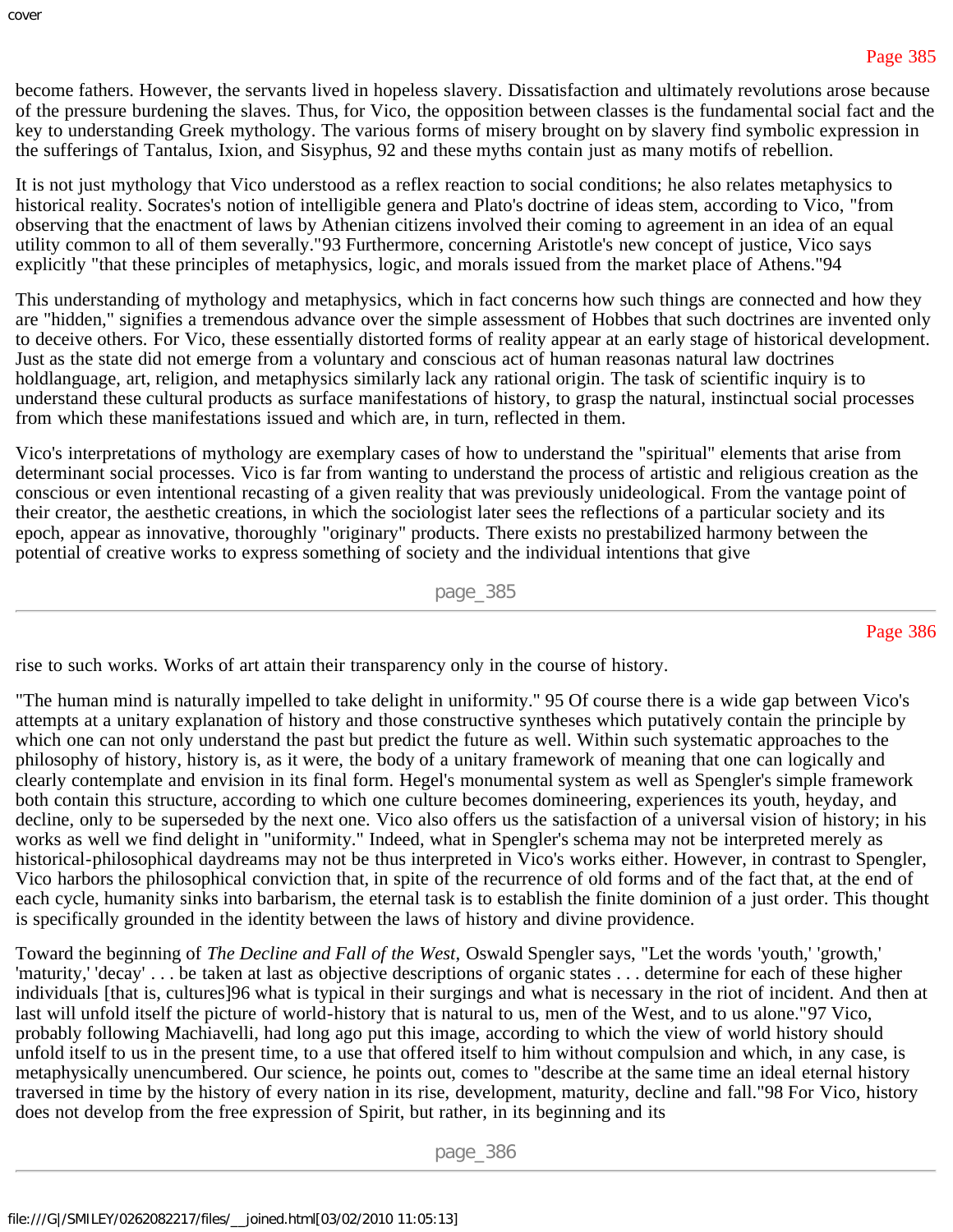development, it is necessarily determined by the forces of material conditions and their reciprocal relationship with primitive human beings; hence Vico is convinced that regardless of where a society is found, it must in every case follow the same course as others. One can thus in fact determine the main outlines of an "ideal history" according to which the destinies of all civilizations are fulfilled. As Vico formulates it: "Wherever, emerging from savage, fierce, and bestial times, men begin to domesticate themselves by religion, they begin, proceed, and end by those stages which are investigated here." 99

Thus in the first epoch, the giants ruled: fantasy constitutes the form of knowledge, whose expression is fantastical poetry. The second epoch, which Vico calls the "heroic," witnesses the emergence of classes and states. The heroes, that is, the patricians, consolidate themselves as armed forces against the plebeians, the *clienteles,* in order to protect the property system and to defend themselves against those who own no property. Kings emerge from among the patrician leaders in such social conflicts. They are thus the ones who "lead the fathers in quelling the revolts of the *famuli*."100 "For the nature of the strong is to surrender as little as possible of what they have acquired by valor."101 Vico examines the other stage of his "ideal'' history, the "age of man," less thoroughly. He dedicates by far the greatest part of *The New Science* to the analysis of the poetic and heroic ages. The early monarchies are first followed by aristocracy, then democracy, then empire, and finally decline. "The nature of peoples is first crude, then severe, then benign, then delicate, finally dissolute."102

Thus Vico, like Machiavelli, is convinced that a regression to barbarism and a new beginning must follow each cycle. For Vico, the immediate reason for this conviction lies in the fact of the Middle Ages, which represents a new age of heroes, the second barbarism. There is hardly a more profound chapter in *The New Science* than the one in which Vico compares the Middle Ages in their dark cruelty and narrowness with earlier epochs to which classical mythology bears witness. This Catholic did not shrink from asserting that the title "Holy Royal Majesty" and the arrogation of spiritual worth among the medieval princes represented a recurrence of the self-deification of the heroes in Greek myths and was founded upon similar social conditions. Vico provides paradigms for a comparative sociology thatwith the possible exception of Voltairefar surpass anything else that was

page\_387

#### Page 388

achieved in this area in the seventeenth and eighteenth centuries. It is also significant that Vico does not apply the framework of an ideal history speculatively in the sense of an *a priori,* that is to say, as a fate that is imposed from outside. Rather, he argues from empirical grounds, as when he explains the new barbarism as arising from historical mass migrations. Wherever humanity is cast back upon its origins through such eventsbe it a matter of natural occurrences, the invasion of uncivilized hoards, or the anarchic self-destruction of civilized peoplesthen the entire developmental process must begin anew and run its course in the same way according to the social laws that Vico believes he has demonstrated in *The New Science*. Regarding his science he explains, "the course of the institutions of the nations had to be, must now be, and will have to be such as our Science demonstrates, even if infinite worlds were born from time to time through eternity, which is certainly not the case." 103

Vico's doctrine of recurrence consists in a simple belief in the repetition of things human. We must follow him in his conviction that the possibility of a return to barbarism is always open. External catastrophes can play a role in its return, but so too can the events that humans themselves bring about. The migration of peoples is indeed an event of the past. However, beneath the deceptive veneer of the present age, tensions are at work within cultural states that very likely could bring about horrendous setbacks. Of course, fate is operative in human affairs only to the degree to which society is not able consciously to regulate its affairs in its own interest. When a philosophy of history contains a doctrine of a dark but self-governing, autonomous, and effectual meaning to history that one attempts to trace in schemata, logical constructions, and systems, one must counter by showing that there is precisely as much meaning and reason in the world as human beings realize within it. In as much as the discovery of lawlike regularities in history can serve as a means to such realization, then Vico, this early "interpretive" philosopher of history, was a path-breaking spirit.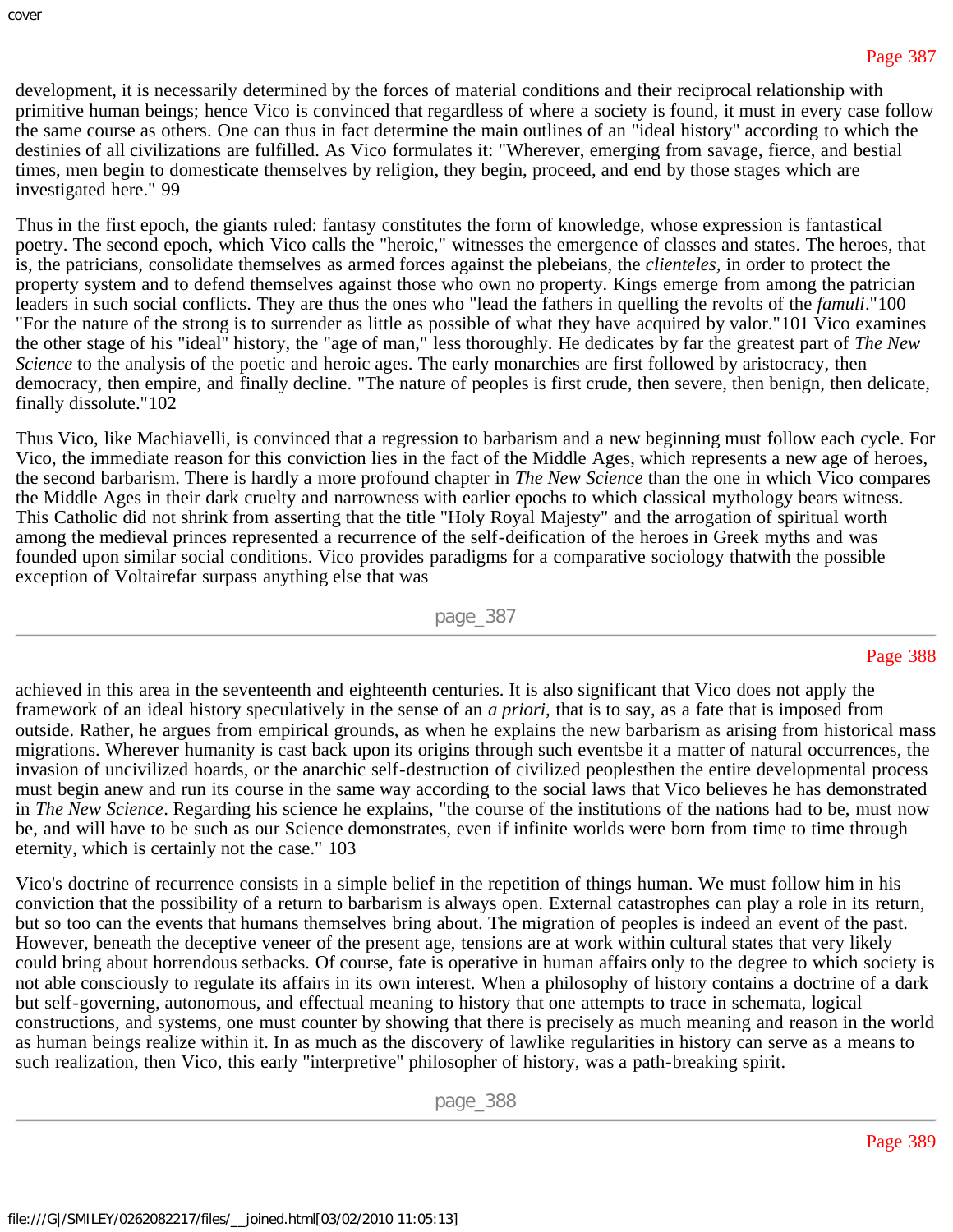**Notes** 

The Present Situation of Social Philosophy and the Tasks of an Institute for Social Research

[This was Horkheimer's inaugural lecture on assuming the directorship of the Institute for Social Research at the University of Frankfurt in January 1931.Trans.]

1. Immanuel Kant, *The Metaphysical Principles of Virtue,* trans. James Ellington (New York, 1964), p. 23 (translation modified).

2. *Hegel's Philosophy of Right,* trans. T. M. Knox (New York, 1942), §352, p. 219.

3. G. W. F. Hegel, *Lectures on the Philosophy of World History: Introduction,* trans. H. B. Nisbet (New York, 1975), p. 84 (translation modified).

4. Ibid.

5. Ibid., p. 73.

6. *Hegel's Philosophy of Right,* §189 Addition, p. 268.

7. Ibid., §182 Addition, p. 267 (translation modified).

8. Hegel, *Lectures on the Philosophy of World History: Introduction,* p. 69.

9. Ibid., p. 67.

10. Ibid., p. 89.

11. Ibid., pp. 94 95.

12. Hermann Cohen, *Ethik des reinen Willens,* 3d ed. (Berlin, 1921), p. 8.

13. Max Scheler, *Problems of a Sociology of Knowledge,* trans. Manfred Frings (Boston, 1980), pp. 40 41.

page\_389

Materialism and Morality

1. *C. ep. Manich*. 6.

2. Cf. Dilthey's *Gesammelte Schriften,* vol. 2 (Leipzig and Berlin, 1921), pp. 110ff.

3. Nicolai Hartmann, *Ethics,* trans. Stanton Coit (London, 1932), vol. 1, p. 29.

4. Ibid., vol. 2, p. 285.

5. Ibid., vol. 1, p. 30.

6. Immanuel Kant, *Foundations of the Metaphysics of Morals,* trans. L. W. Beck (New York, 1959), p. 39.

7. Ibid., p. 50.

8. Ibid., pp. 67ff.

9. Arthur Schopenhauer, *The Basis of Morality,* trans. Arthur B. Bullock (London, 1915), p. 99.

10. ["Moralische Triebfeder": "Impulsion" follows Paton's rendering in his translation of the *Grundlegung*; Beck renders this as "incentive," but he also recommends ''urge."Trans.]

Page 390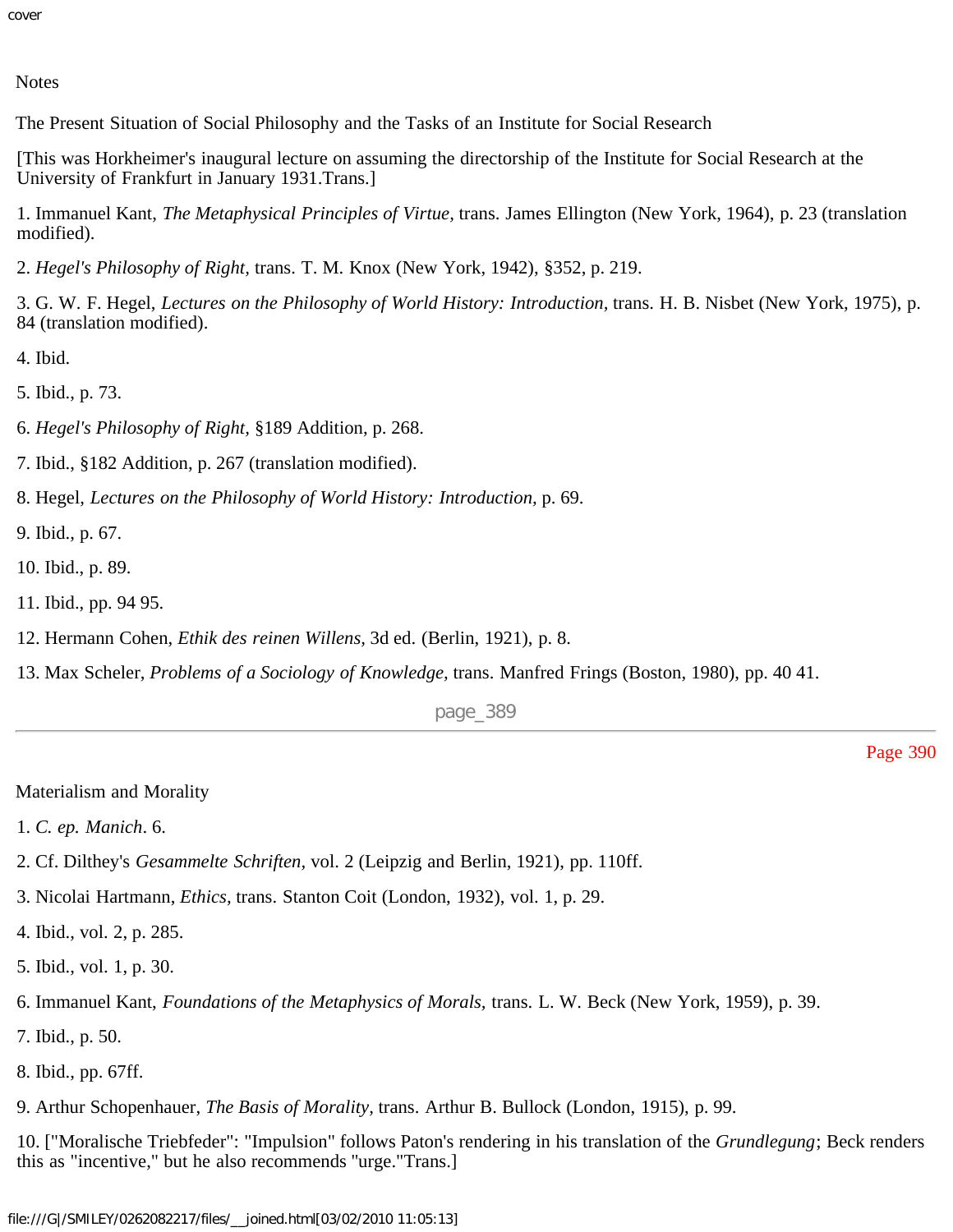11. Immanuel Kant, *Critique of Practical Reason,* trans. L. W. Beck (Indianapolis, 1956), p. 89.

12. The psychological theory of conscience, as developed for example by Freud in his work *The Ego and the Id* [trans. James Strachey (New York, 1960), pp. 18ff., esp. p. 27], is thoroughly reconcilable with this explanation. Psychology provides knowledge about the mechanism by which the predisposition for morality reproduces itself and strikes firm roots in the individual. The ground of existence of this mechanism, however, lies deeper than in the individual soul.

13. E.g., *Foundations,* p. 51.

14. Ibid., p. 39.

15. David Hume, "On Suicide," in *Hume's Ethical Writings,* ed. Alasdair MacIntyre (London, 1965), pp. 304 305.

16. Cf. Immanuel Kant, *Gesammelte Schriften,* Akademieausgabe (Berlin, 1902 1942), vol. 8, pp. 425ff. ["Über ein vermeintliches Recht, aus Menschenliebe zu lügen"].

17. Claude Adrien Helvétius, "De L'Esprit," in *Oeuvres complètes,* Part 1 (London, 1780), p. 206.

18. Immanuel Kant, "Perpetual Peace," in *On History,* ed. L. W. Beck (New York, 1963), p. 117.

19. Ibid., p. 129.

page\_390

20. Ibid., p. 134.

21. Ibid., p. 127.

22. Cf. Immanuel Kant, *Critique of Pure Reason,* trans. Norman Kemp Smith (New York, 1965), p. 312.

23. Ibid.

24. Kant, "Perpetual Peace," p. 121.

25. Ibid.

26. Schopenhauer, *The Basis of Morality,* p. 100.

27. [We have read the "Kategorie" of the original as "Kategorien."Trans.]

28. I Corinthians 12:25.

29. Cf. Immanuel Kant, *The Critique of Judgement,* trans. James C. Meredith (London, 1952), sec. 10, p. 61 (First Part), and sec. 64, pp. 16ff. (Second Part).

30. Kant, *Foundations,* p. 52.

31. Cf., e.g., *Hegel's Philosophy of Right,* trans. T. M. Knox (New York, 1952), sec. 258, pp. 155ff.

32. "Explanatory Notes to *Thus Spake Zarathustra,*" trans. Anthony M. Ludovici, in *The Complete Works of Friedrich Nietzsche,* vol. 16 (New York, 1964, reissue), p. 269.

33. Immanuel Kant, "Reflexionen zur Metaphysik," in *Handschriftlicher Nachlass,* Akademieausgabe, vol. 18, p. 454.

34. Henri Bergson, *Les deux sources de la morale et de la religion* (Paris, 1932), p. 66.

35. Ibid., p. 41.

36. Ibid., p. 54.

Page 391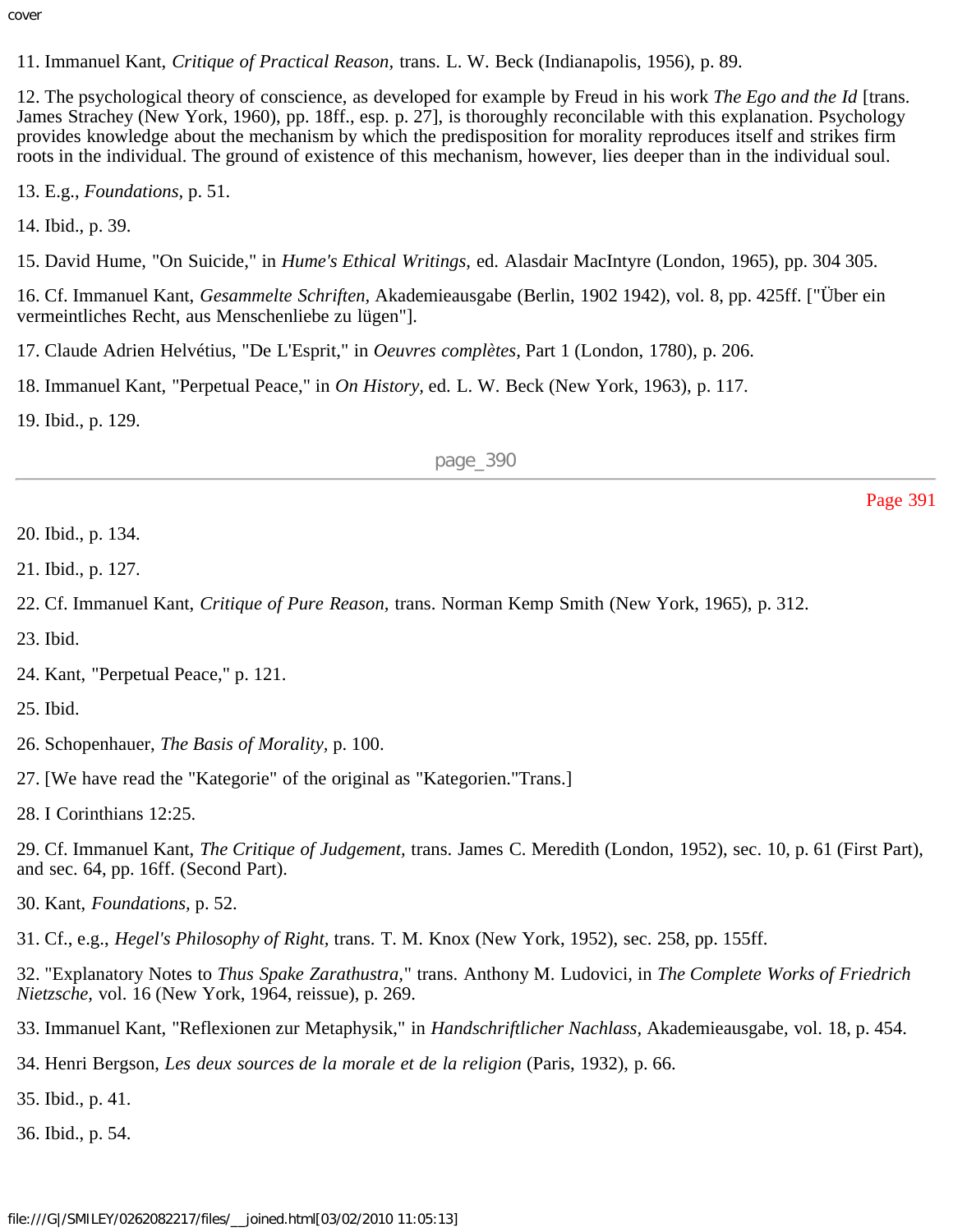37. Ibid.

- 38. Ibid., p. 98.
- 39. Hartmann, *Ethics,* vol. 1, p. 86.
- 40. Ibid., vol. 2, p. 23.
- 41. Ibid., vol. 1, p. 247.
- 42. Ibid., p. 259.
- 43. Ibid., vol. 2, p. 387.
- 44. Spinoza, *Ethica,* Pars III, Propos. XIII, Schol.

page\_391

45. Immauel Kant, *Metaphysische Anfangsgründe der Rechtslehre,* Sec. 24, Akademieausgabe, vol. 6, p. 277.

46. Ibid., sec. 26, p. 278.

- 47. Sigmund Freud, *Three Essays on the Theory of Sexuality,* trans. James Strachey (New York, 1962), p. 50.
- 48. Nietzsche, "Explanatory Notes to *Thus Spake Zarathustra,*" p. 269, modified translation.
- 49. Kant, *Critique of Pure Reason,* p. 475 (note).

50. Friedrich Engels, Vorarbeiten zum "Anti-Dühring," Marx-Engels-Archiv, vol. 2 (Frankfurt am Main, 1927), p. 408.

51. Celestin Bouglé, *Les idées égalitaires* (Paris, 1925), p. 248.

52. "Die psychoanalytische Charakterologie und ihre Bedeutung für die Sozialpsychologie" [The psychoanalytic theory of the personality and its significance for social psychology], *Zeitschrift für Sozialforschung* (1932), pp. 268ff., esp. p. 274.

53. *De ludo globi* II, pp. 236ff., cited in Ernst Cassirer, *Individuum und Kosmos in der Philosophie der Renaissance* (Berlin, 1927), p. 46.

54. Max Weber, "'Objectivity' in Social Science and Social Policy," in *The Methodology of the Social Sciences,* trans. E. A. Shils and H. A. Finch (New York, 1949), pp. 81, 83.

55. John Stuart Mill, *The Positive Philosophy of Auguste Comte* (Boston, 1866), p. 88.

56. Cf., e.g., the discussion led by Edward Claparède at the meeting of the Société française de Philosophie on March 12, 1932 (see the Bulletin of this society, July/September 1932, published by Armand Colin in Paris).

57. Lucien Lévy-Bruhl, *La morale et la science des moeurs,* ninth printing (Paris, 1927), p. 98.

Egoism and Freedom Movements: On the Anthropology of the Bourgeois Era

- 1. Niccoló Machiavelli, *The Prince and the Discourses* (New York, 1950), p. 64.
- 2. Heinrich von Treitschke, *Politik,* vol. 2 (Leipzig, 1922), pp. 546ff.
- 3. Cf. Machiavelli, *The Prince and the Discourses,* pp. 111 115, and *The History of Florence* in *Niccolo Machiavelli and the United States of America,* ed. Anthony J. Pansini (Greenvale, 1969), p. 811.

4. Jean Jacques Rousseau, "Discours sur l'origine et les fondements de l'égalité parmi les hommes," in *OEuvres \** complètes, vol. 3 (Frankfurt am Main, 1853), p. 25.

5. Cf. Dilthey, *Weltanschauung und Analyse des Menschen seit Renaissance und Reformation,* in *Gesammelte Schriften,*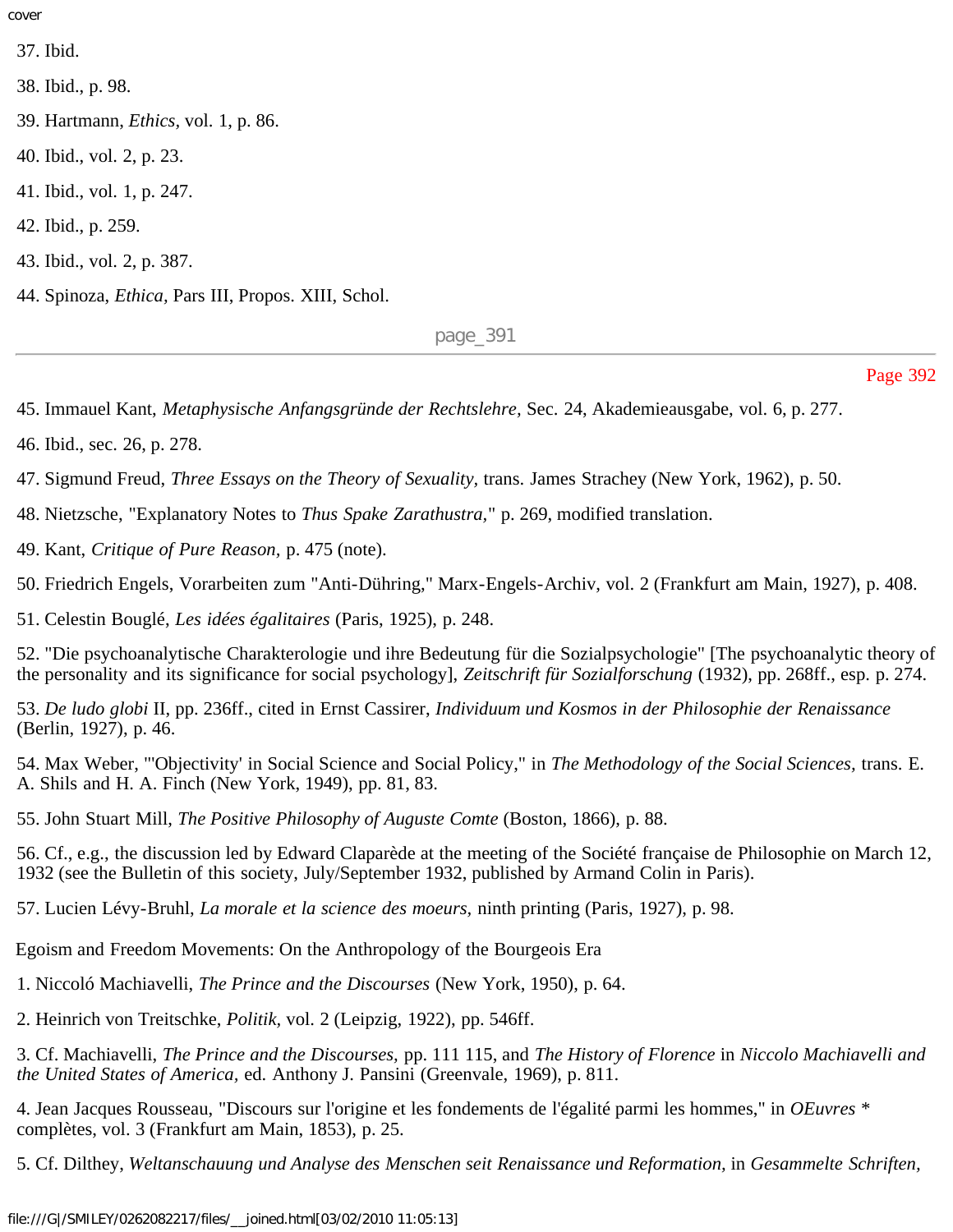vol. 2 (Leipzig and Berlin, 1914), pp. 433 435; and Bernhard

Groethuysen, "Philosophische Anthropologie," in *Handbuch der Philosophie,* part 3 (Munich and Berlin, 1931), pp. 38ff.

6. Cf. H. Oncken, Introduction to More's *Utopia,* in *Klassiker der Politik,* vol. 1 (Berlin, 1922), pp. 38ff.

7. Machiavelli, *The Prince and the Discourses,* p. 118.

8. Ibid., p. 103.

9. H. Lammers, *Luthers Anschauung vom Willen* (Berlin, 1935), p. 15.

10. Calvin, *Institutio Religionis Christianae* (German ed., Neukirchen, 1928), pp. 118 120; cf. H. Engelland, *Gott und Mensch bei Calvin* (Munich, 1934), p. 49.

11. Cf., e.g., the speech on "The Relations between the Religious and Moral Ideas and Republican Principles" in the *Rapport imprimé par ordre de la Convention nationale* of the 18 Floréal 1794 session of the National Convention, pp. 26f.

12. Ibid., p. 8.

13. Ibid., p. 7.

14. Cf. my remarks on "Materialism and Morality" [in this volume].

15. Cf. Jeremy Bentham. His basic moral principle is so indefinite that two German philosophers have interpreted it in exactly opposite words. According to W. Wundt, in "Über den wahrhaften Krieg" (Leipzig, 1914), pp. 21ff., there is no doubt that Bentham meant "Let each do what is useful to him." But O. Kraus [in J. Bentham's *Grundsätze für ein künftiges Völkerrecht und einen dauernden Frieden,* ed. O. Kraus (Halle an der Saale, 1915), p. 8] reads "Let each one make himself as useful as possible." The contradiction contained in this concept of egoism disappears if one refers back to the society whose classes it applies to in different ways. Depending on the individual's social situation it assumes one meaning or the other.

16. Cf. George Berkeley, *Alciphron,* 2nd Dialogue, §§ 4 and 5.

17. Bernard Mandeville, *The Fable of the Bees* (London, 1934), p. 121.

18. K. Burdach, *Briefwechsel des Cola di Rienzo,* part 1 (Berlin, 1913 1928), p. 448.

19. Cf. ibid., p. 445.

20. Cf. ibid., p. 163.

21. Ibid., vol. 2, part 3, p. 222: "nam sine parcialitate, dum vixero, perdurabo, pro pace et statu totius Tuscie et Italie laboro."

22. Gregorovius, *Geschichte der Stadt Rom im Mittelalter,* vol. 2 (Dresden, 1926), p. 312.

23. Ibid., p. 319.

24. Ibid., p. 314.

25. Ibid., p. 316.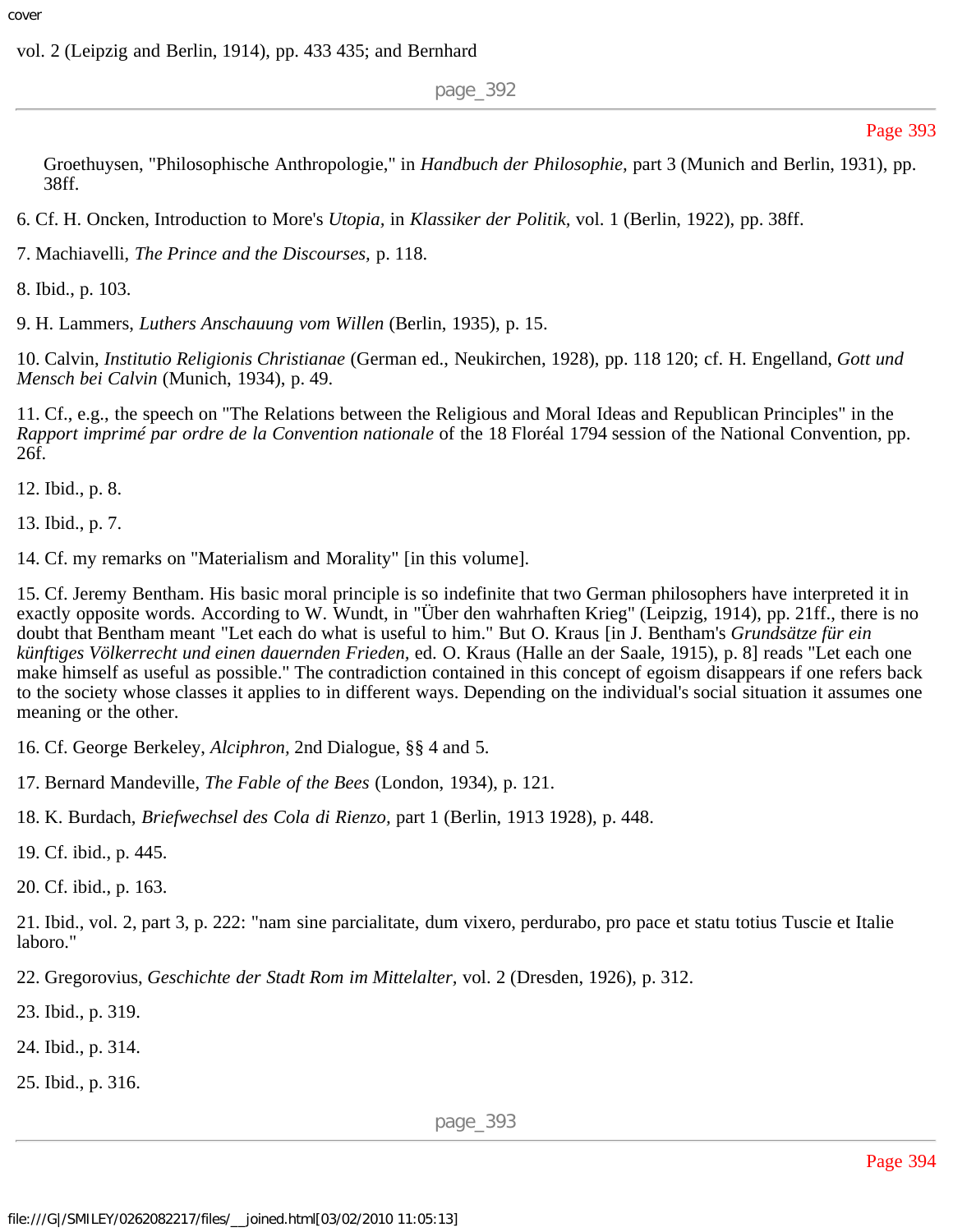- 26. Cf. ibid., p. 411.
- 27. Burdach, *Briefwechsel des Cola di Rienzo,* vol. 1, p. 161.
- 28. Gregorovius, *Geschichte der Stadt Rom,* vol. 2, p. 376.
- 29. Ibid., p. 380.
- 30. Burdach, *Briefwechsel des Cola di Rienzo,* vol. 1, p. 105.
- 31. Gregorovius, *Geschichte der Stadt Rom,* vol. 2, p. 381.
- 32. Cf. Burdach, *Briefwechsel des Cola di Rienzo,* vol. 1, p. 451.
- 33. Gregorovius, *Geschichte der Stadt Rom,* vol. 2, pp. 321 353.

34. Burdach, *Briefwechsel des Cola di Rienzo,* vol. 1, p. 449.

35. Ibid. vol. 2, part 4, pp. 112ff.: "non contentus officio Rectoris, varios titulos impudenter et temere usurpavit . . . christiane religionis mores abiciens ac priscos gentilium ritus amplectens, varias coronas laureasque suscepit ac fatuas et sine lege leges more Cesarum promulgare temptavit"; cf. ibid., vol. 1, p. 31.

36. Cf. Gregorovius, *Geschichte der Stadt Rom,* vol. 2, p. 320.

37. Ibid., p. 332.

38. Erich Fromm, *Studien über Authorität und Familie,* Schriften des Institutes für Sozialforschung, vol. 5 (Paris, 1936), pp. 120ff.

39. On the identity of the authoritarian and rebellious character, see ibid., p. 131.

40. A document on the beginnings of this social self-consciousness shortly after Cola's time is the famous speech by a worker in the Florentine uprising, reported by Machiavelli in his *History of Florence,* p. 811.

41. Karl Marx, *The Eighteenth Brumaire of Louis Bonaparte* (New York, 1963), p. 15.

42. Gregorovius, *Geschichte der Stadt Rom,* vol. 2, p. 308.

43. Cf. Burdach, *Briefwechsel des Cola di Rienzo,* vol. 1, p. 454; vol. 2, part 3, p. 164.

44. Cf. ibid., vol. 1, pp. 475, 479.

45. Ibid., p. 451.

46. Ibid., p. 450.

47. Gregorovius, *Geschichte der Stadt Rom,* vol. 2, p. 321.

48. Cf. J. Schnitzer, *Savonarola,* vol. 1 (Munich, 1924), p. 227.

49. Cf. K. Kretschmayr, *Geschichte von Venedig,* vol. 2 (Gotha, 1920), pp. 130ff.; also Schnitzer, *Savonarola,* vol. 1, p. 210.

page\_394

50. *Trattato circa il reggimento e governo della città di Firenze*.

51. Cf. R. Roeder, *Savonarola* (New York, 1930), p. 131.

52. Schnitzer, *Savonarola,* vol. 1, p. 199.

Page 395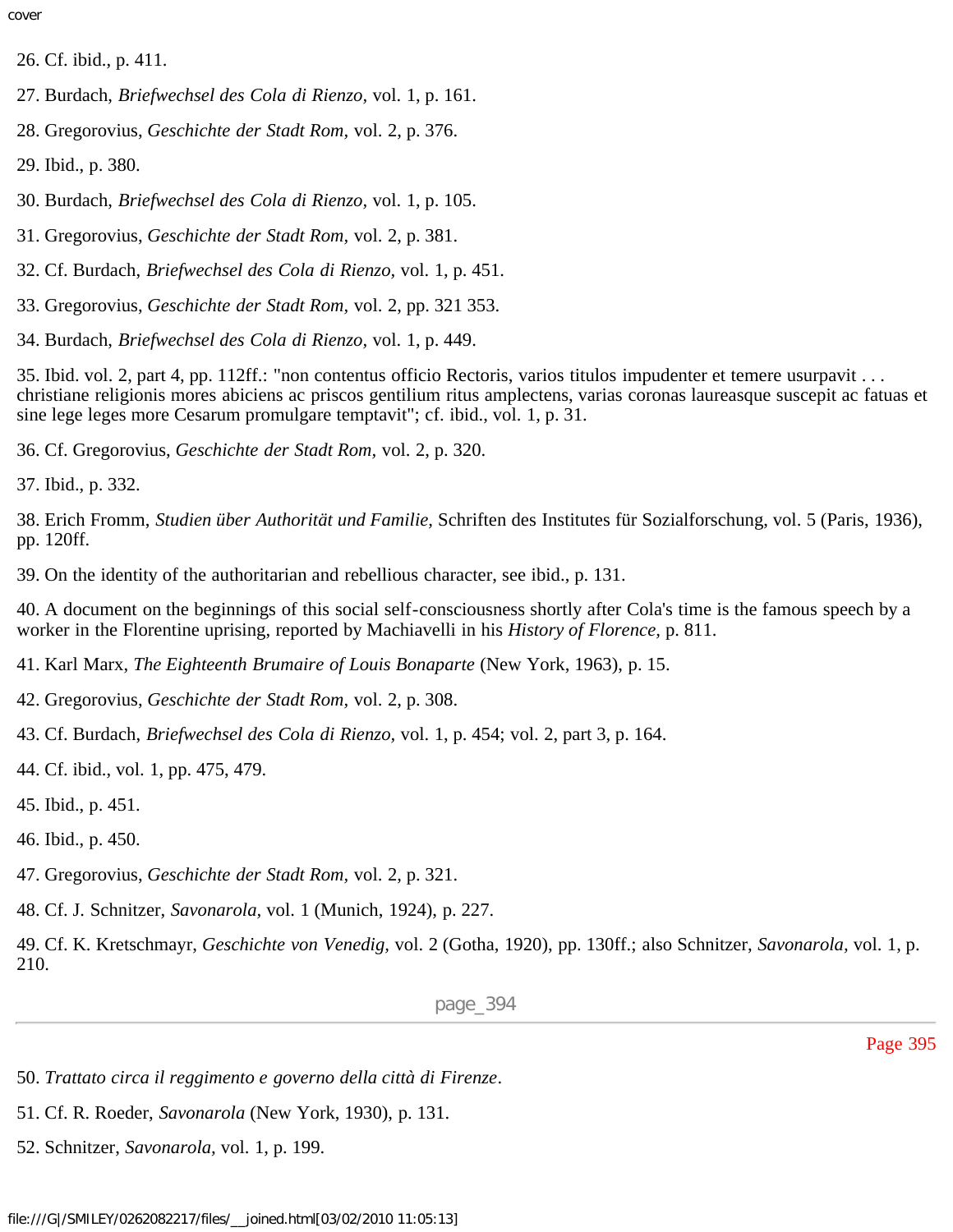53. Ibid., pp. 204ff.

54. Ibid., p. 212.

55. Ibid., pp. 213ff.

56. Machiavelli's admiration for Cesare Borgia, who in some regards himself bears the traits of a dictator of the bourgeois epoch, referred mainly to his national political goals and not, for instance, to the state of the hierarchy.

57. Cf. Schnitzer, *Savonarola,* vol. 1, pp. 324ff.

- 58. Ibid., vol. 2, p. 630.
- 59. Ibid., vol. 1, p. 465.
- 60. Ibid., pp. 506ff.
- 61. H. Grimm, *Leben Michelangelos,* vol. 1 (Stuttgart, 1922), pp. 188ff.
- 62. H. Thode, *Franz von Assisi und die Anfänge der Kunst der Renaissance in Italien* (Berlin, 1926), p. xxiv.
- 63. Schnitzer, *Savonarola,* vol. 1, p. 204.
- 64. Luther, *Ausgewählte Werke,* ed. H. H. Borcherdt (Munich, 1923), p. 165.

65. Ibid., pp. 7ff.

- 66. Gregorovius, *Geschichte der Stadt Rom,* vol. 2, p. 321.
- 67. H. Grundmann, *Religiöse Bewegungen im Mittelalter* (Berlin, 1955), pp. 35ff.; cf. p. 37.
- 68. Ibid., pp. 164ff.
- 69. Thode, *Franz von Assisi,* p. xix.
- 70. Ibid., p. 25.

71. Since the turn of the century, the Reformation has been increasingly used as a background for idealist confessions; Dilthey still presented a national as well as a sociological vision. He attacks Ritschl for not recognizing that the "new religious valuation of life" set forth by Ritschl "sprang from the progress of German society. . . . Germanic activity, intensified by the state of society as a will to do something, to create realities, to deal adequately with the things of this world, makes itself felt in this whole period and in Luther" (W. Dilthey, "Weltanschauung und Analyse des Menschen seit Renaissance und Reformation," in *Gesammelte Schriften,* vol. 2 [Leipzig, 1914], p. 216). Troeltsch, as usual, vacillates. The theologian defends himself against the suspicion of a materi-

page\_395

## Page 396

alistic conception of the Reformation by stressing that "Luther's religious idea really has a high personal originality; it emanates purely from the inner movement of religious thinking itself. It did not originate as a reflex to social or even economic transformation, but has its essential independent cause in the initiative of the religious thought from which the social, economic, and political consequences themselves first come. . . . At most indirectly, certain influences of those elements are recognizable. . . . Precisely for that reason, the Reformation's world of ideas cannot be linked with any particular social class. If nonetheless one is inclined to accord it a bourgeois character, and in a certain sense rightly so, if it contrasted with the seigneurial early medieval Church and against the democratically-proletarianly infected sects, then that is due only to that indirect connection. But this in turn is based on the psychologically easily understandable fact that absolutely all individualization of spiritual life that seizes the broad masses is connected with urbanization" (E. Troeltsch, "Die Soziallehren der christlichen Kirchen und Gruppen," in *Gesammelte Schriften,* vol. 1 [Tübingen, 1923], pp. 432ff.). As if an "at most indirect" connection were not also a connection! Others spoke more clearly. With a loyalty of conviction, which can dissuade one from objective arguments, H. Delbrück, for example,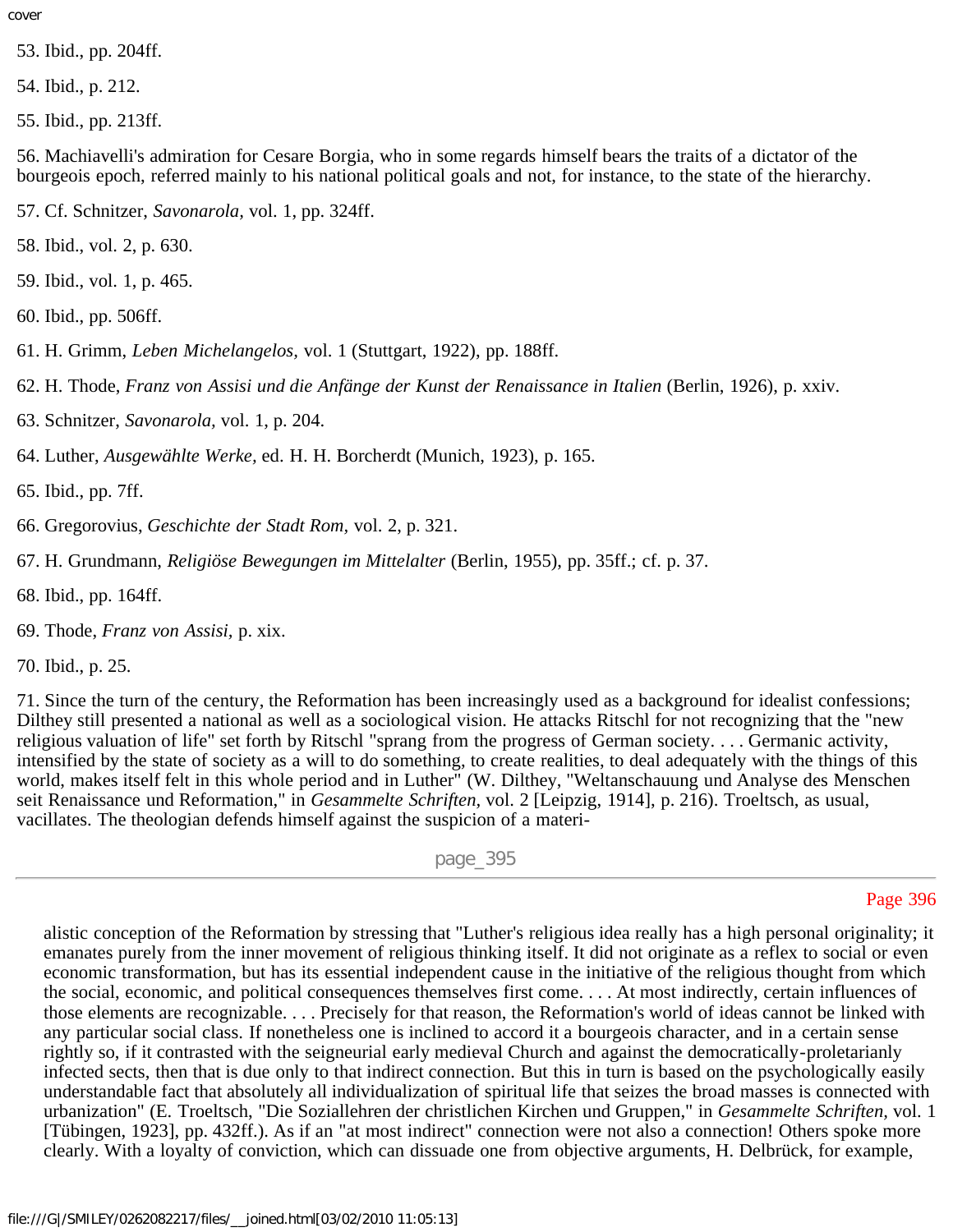announces that "economic factors cannot be accorded a place among the causes of the Reformation'' (*Weltgeschichte,* part 2 [Berlin, 1931], p. 253). The confusion seems to stem from the need to set oneself off from a falsely understood historical materialism, such as that of Kautsky, for example. But this kind of didactic, *Weltanschauung* materialism, precisely because of its undialectical conception of the relation between historical facts and general principles, displays an affinity with the metaphysical prejudices of these historians; although this affinity is concealed by principles that are contradictory at the level of content, it is by no means superseded.

- 72. Schnitzer, *Savonarola,* vol. 2, p. 685.
- 73. Ibid., p. 682.
- 74. Cf. ibid.
- 75. F. W. Kampschulte, *Johann Calvin,* vol. 2 (Leipzig, 1899), pp. 33ff.

76. Cf. ibid.

77. Friedrich von Bezold, *Geschichte der deutschen Reformation* (Berlin, 1890), p. 570.

78. *Luthers Werke,* ed. Buchwald et al., third issue, vol. 2 (Berlin, 1905), p. 282.

79. *Die evangelische Kirchenordnung des 16. Jahrhunderts,* ed. A. L. Richter, vol. 2 (Leipzig, 1871), p. 181; cf. also the *Landesordnung* of the dukedom of Prussia of 1525, ibid., vol. 1, p. 34, the Esslingen Church regulation of 1534, vol. 1, p. 247, and many other regulations.

80. Kampschulte, *Johann Calvin*.

- 81. Karl Lamprecht, *Deutsche Geschichte,* vol. 5, part 2 (Berlin, 1922), p. 372.
- 82. Ibid., pp. 373ff.
- 83. Friedrich Engels, *The German Revolutions* (Chicago, 1967), pp. 39 40.
- 84. Luther, "Von Kaufhandlung und Wucher," in *Ausgewählte Werke,* vol. 6, pp. 123ff.

page\_396

- 85. Luther, "Wider die mörderischen und räuberischen Rotten der Bauern," in ibid., vol. 4, p. 300.
- 86. Luther, "Ein Sendbrief von dem harten Büchlein wider die Bauern," in ibid., p. 310.
- 87. Luther, "Ob Kriegsleute auch in seligen Stande sein können," in ibid., vol. 6, pp. 157ff.
- 88. Cf. Luther, "Von Kaufhandlung und Wucher," p. 134.
- 89. Luther, "Ob Kriegsleute auch in seligen Stande sein können," p. 158.
- 90. Calvin, *Institutio religionis christianae,* p. 596.
- 91. Ibid.
- 92. Ibid.
- 93. Ibid., p. 587.
- 94. Kampschulte, *Johann Calvin,* vol. 1, pp. 421ff.
- 95. P. Joachimsen, "Das Zeitalter der Reformation," in *Propyläen-Geschichte,* vol. 5 (Berlin, 1930), p. 31.

96. Vilfredo Pareto, *Traité de sociologie générale,* French ed. P. Bovet, vol. 2 (Lausanne and Paris, 1919), §2034, p. 1298; cf. Herbert Marcuse, "Ideengeschichtlicher Teil," in Fromm, *Studien über Authorität und Familie,* pp. 223ff.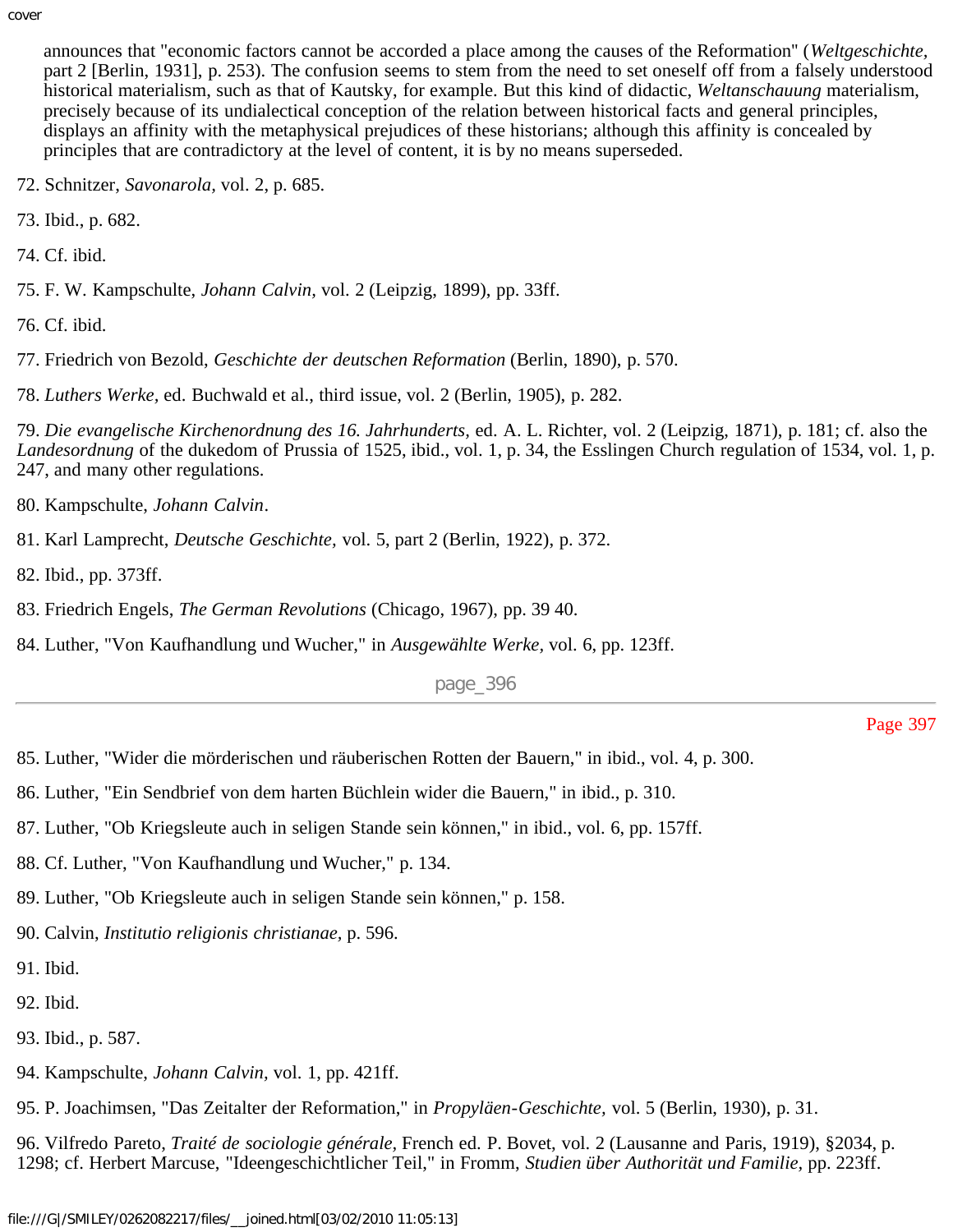97. Giordano Bruno, "Die Vertreibung der triumphierden Bestie," German trans. L. Kuhlenbeck, in *Gesammelte Werke,* vol. 2 (Leipzig, 1904), pp. 113ff.

98. Calvin, *Institutio Religionis Christianae,* p. 135.

99. Ibid., pp. 161 f.

100. *Luthers Werke,* ed. Buchwald et al., third issue, vol. 1 (Leipzig, 1924), pp. 96f.

101. Schnitzer, *Savonarola,* vol. 1, p. 392.

102. Kampschulte, *Johann Calvin,* vol. 1, p. 166.

103. Cf. Schnitzer, *Savonarola,* vol. 1, pp. 271ff.

104. Ibid., p. 282.

105. The fetishization of childlikeness goes so far that the diminutive, the childlike form, becomes the characteristic poetic means of expression in bourgeois mysticism.

106. Cf. M. Kowalewsky, *Die ökonomische Entwicklung Europas,* German trans. A. Stein, vol. 7 (Berlin, 1914), p. 386.

107. A. Mathiez, *La vie chère et le mouvement social sous la Terreur* (Paris, 1927), p. 586.

page\_397

#### Page 398

108. A. Mathiez, *La réaction thermidorienne* (Paris, 1929), p. 2. Compare the detailed discussion of the Ventôse decrees in G. Lefebvre, *Questions agraires au temps de la Terreur* (Strasbourg, 1932), pp. 46ff.

109. Cf. Mathiez, *La vie chère,* pp. 581ff.

110. Ibid., pp. 605ff.

111. Rousseau, *OEuvres \** complètes, vol. 6, p. 98.

112. Ibid., vol. 3, p. 183.

113. Ibid., p. 179.

114. Buchez and Roux, *Histoire parlementaire de la Révolution française,* vol. 26 (Paris, 1836), p. 130.

115. Cf. the speech just quoted.

116. Cf. A. Aulard, *La Société des Jacobins,* Recueil de Documents, vol. 5 (Paris, 1895), p. 179.

117. J. Michelet, *Histoire de la Révolution française,* vol. 8 (Paris, 1879), p. 268.

118. Cf. E. Hamel, *Histoire de Robespierre,* vol. 2 (Paris, undated), p. 321.

119. Cf. ibid., vol. 3, pp. 160f.

120. Ibid., p. 380.

121. Among other things, Chénier's hymn "God of the people, kings, cities, lands, Luther, Calvin, and the Children of Israel" was intoned. Cf. A. Mathiez, *Autour de Robespierre* (Paris, 1926), p. 121.

122. Hamel, *Histoire de Robespierre,* vol. 3, p. 382.

123. Gregorovius, *Geschichte der Stadt Rom,* vol. 2, p. 332.

124. Burdach, *Briefwechsel des Cola di Rienzo,* part 1, pp. 116ff.

file:///G|/SMILEY/0262082217/files/\_\_joined.html[03/02/2010 11:05:13]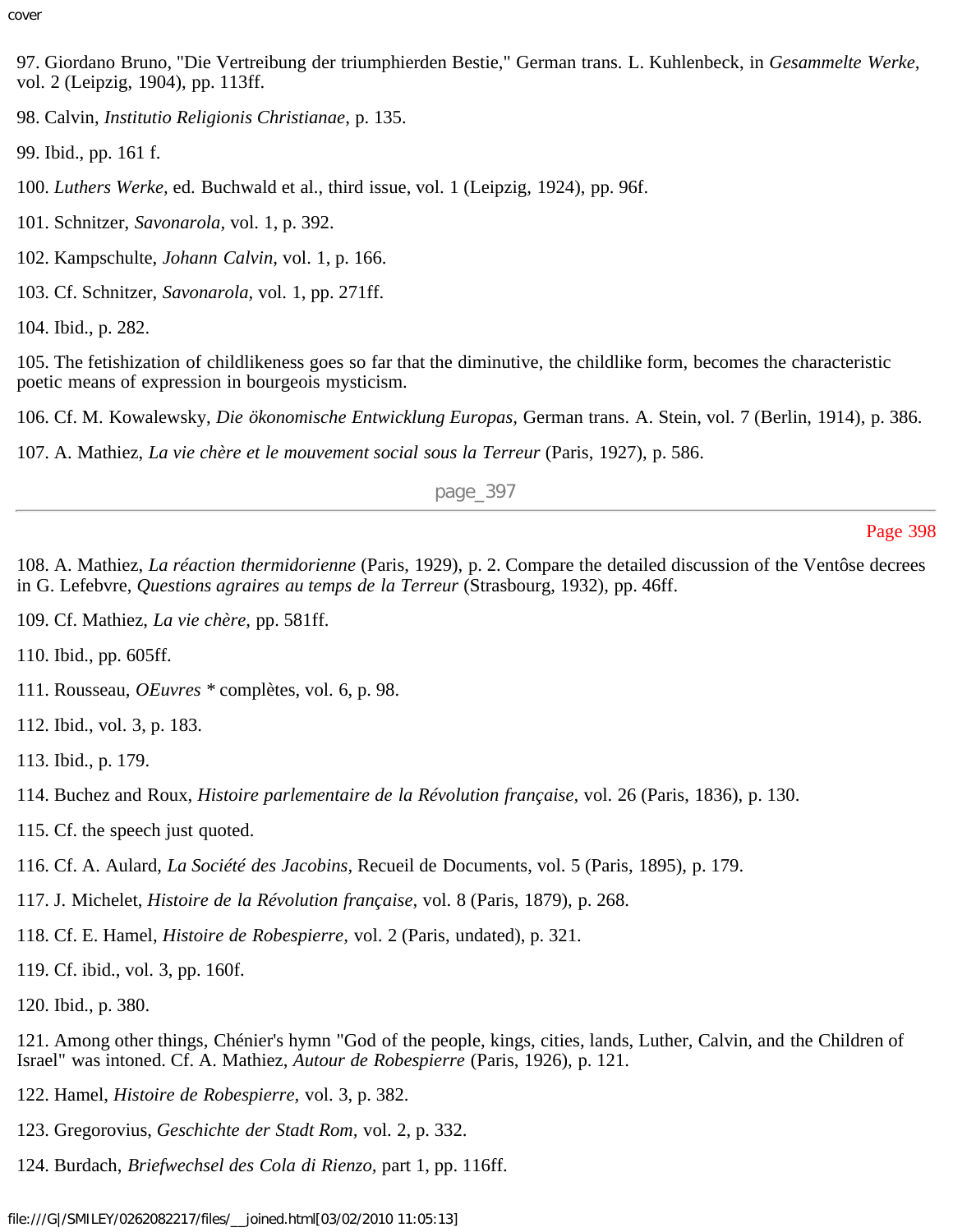125. Michelet, *Histoire de la Révolution française,* p. 271.

126. Ibid.

- 127. Gregorovius, *Geschichte der Stadt Rom,* vol. 2, p. 311.
- 128. Rousseau, Lettre à M d'Alembert, in *OEuvres\** complètes, vol. 8, p. 232.
- 129. C. A. Cornelius, *Historische Arbeiten* (Leipzig, 1899), p. 475.
- 130. Kampschulte, *Johann Calvin,* vol. 1, p. 444.
- 131. Ibid., p. 445.

132. R. S. Ward, *Maximilian Robespierre* (London, 1934), p. 229.

page\_398

133. As quoted in ibid., p. 167.

134. *Rapport imprimé par ordre de la Convention nationale,* pp. 28f.

135. R. H. Tawney, *Religion and the Rise of Capitalism* (London, undated), p. 267.

136. Nietzsche's critique of "European nihilism" amounts ultimately to the denial of cultural development since the beginning of Christianity. The nihilism spoken of in this article is more narrowly defined. It concerns the secret selfcontempt of the individual on the basis of the contradiction between bourgeois ideology and reality. This self-contempt is usually linked with an exaggerated consciousness of freedom and of one's own or another's greatness. Because Nietzsche understands the term too widely and therefore unhistorically, he cannot understand that nihilism is overcome either by society as a whole or not at all. "We have grown to dislike egoism," he complains in *The Will to Power* [*Complete Works* (New York, 1964), vol. 14, p. 11]. But what he intentionally promotes is, however, merely the abstract selfconsciousness of ancient slaveholders, and unintentionally, the good conscience of modern tyrants who reproduce the general nihilism which they carry in themselves.

137. Cf. Hippolyte Taine, *Les origines de la France contemporaine,* vol. 3 (Paris, 1881), pp. 294ff.; also vol. 4, pp. 276ff.

138. A. Mathiez, *La Révolution française,* vol. 3 (Paris, 1928), p. 81.

139. "Bilanz der preussischen Revolution," in *Aus dem literarischen Nachlass von K. Marx und F. Engels,* ed. F. Mehring, vol. 3 (Stuttgart, 1920), p. 211.

140. Engels to Marx, letter dated 4.9.1870, in *Marx/Engels Briefwechsel,* vol. 4 (Berlin, 1951), p. 577.

141. Mathiez, *La vie chère,* p. 356.

142. J. Jaurès, *Histoire socialiste de la Révolution française,* vol. 8 (Paris, 1924), p. 259.

143. Saint-Just, *Oeuvres complètes,* vol. 2 (Paris, 1905), p. 248.

144. A theoretically important continuation within psychoanalysis comes from Wilhelm Reich. Cf. especially his *Mass Psychology of Fascism*. I agree on many points with his psychological interpretation of individual traits of the bourgeois character. Reich, however, remains a true disciple of Freud's by deriving them essentially from sexual repression; he ascribes an almost utopian significance to the changing of the present conditions toward the disinhibition of genital sexuality.

145. Sigmund Freud, "Instincts and Their Vicissitudes," in *Complete Psychological Works* (London, 1962), vol. 14, p. 139.

146. Sigmund Freud, *Civilization and Its Discontents,* in *Complete Psychological Works,* vol. 21, p. 170.

Page 399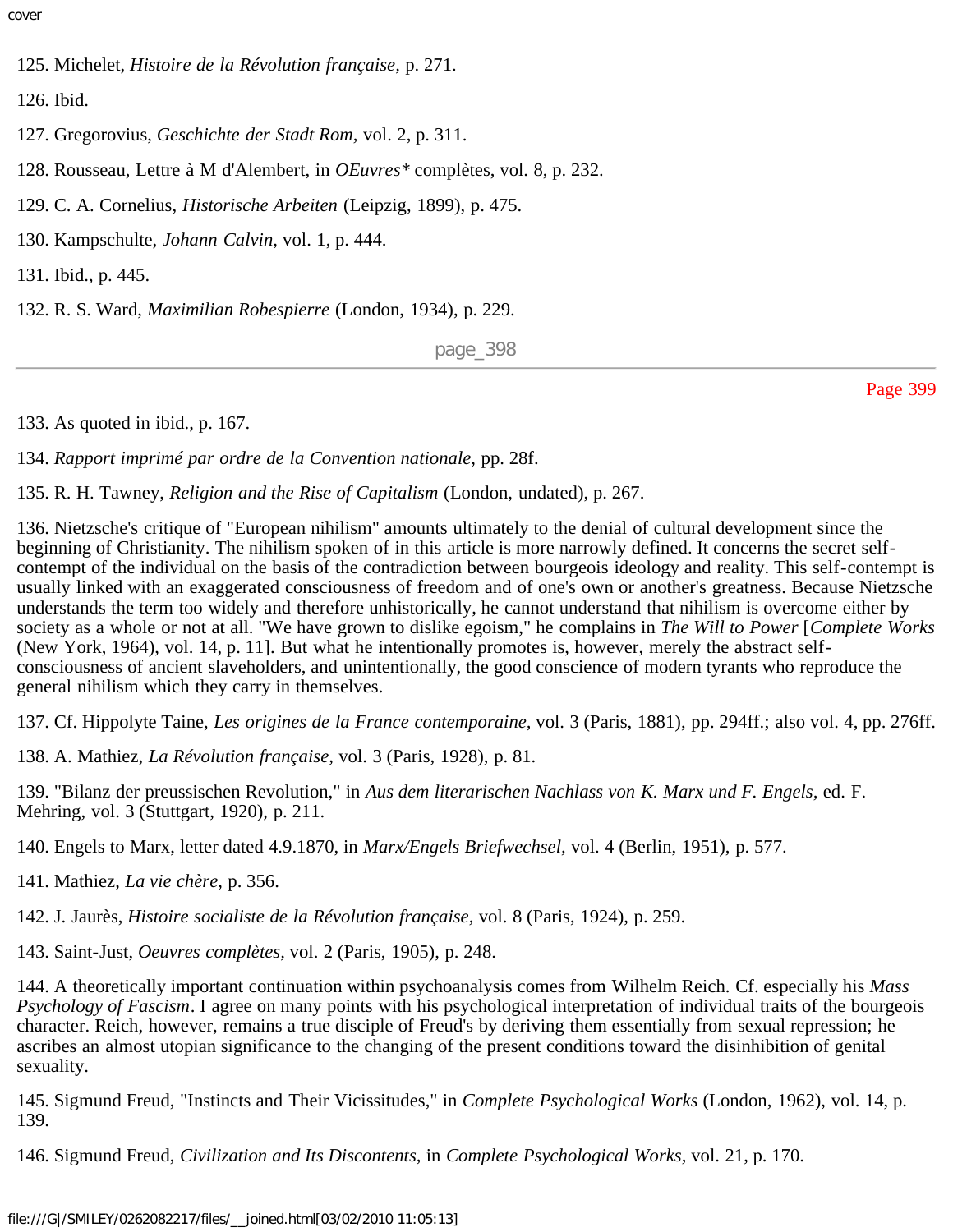147. Ibid., pp. 118ff.

148. Ibid., p. 122.

149. Ibid., p. 112.

page\_399

150. Sigmund Freud, "Why War?," in *Complete Psychological Works,* vol. 22, p. 210.

151. Ibid., p. 212.

152. Ibid.

153. Freud, "Thoughts on War and Death" in *Complete Psychological Works,* vol. 14, p. 282.

154. Ibid.

155. Sigmund Freud, "New Introductory Lectures on Psychoanalysis," in *Complete Psychological Works,* vol. 22, pp. 103 104.

156. *Hegel's Philosophy of Mind,* trans. Wm. Wallace and A. V. Miller (Oxford, 1971), p. 240.

157. *Hegel's Philosophy of Right,* trans. T. M. Knox (New York, 1971), p. 109, §153.

158. Sigmund Freud, "New Introductory Lectures," p. 104.

159. Quoted after H. Cunow, *Die Parteien der grossen französischen Revolution und ihre Presse* (Berlin, 1912), p. 334.

160. Cf. Kampschulte, *Johann Calvin,* vol. 2, p. 268.

161. Cf. ibid., p. 270.

162. Ibid.

163. Ibid., p. 271.

164. Nietzsche, *Complete Works,* vol. 11, p. 205.

165. Cf. chapter 6 of the *Poetics*.

History and Psychology

1. [In Heideggerian philosophy, *Dasein* (sometimes hyphenated as *Da-sein,* "there-being") refers to "existence," as opposed to *Sein* or "Being." *Dasein* is the mode of being that is open to an understanding of its Being, its essence. The term, which carries a host of technical meanings, is traditionally left in German. For further explication of the translation of *Dasein,* see David H. Krell, ed., *Heidegger: Basic Writings* (New York, 1977), p. 48n.Trans.]

2. J. G. Fichte, "Sun-Clear Statement to the Public at Large Concerning the True Nature of the Newest Philosophy," *Journal of Speculative Philosophy* 2, no. 2 (1868), p. 69.

3. Heinrich Rickert, *Die Grenzen der naturwissenschaftlichen Begriffsbildung,* 2d ed. (Tübingen, 1913), p. 487. [This passage does not appear in the abridged translation, *The Limits of Concept Formation in Natural Sciences,* ed. Guy Oakes (New York, 1986).Trans.]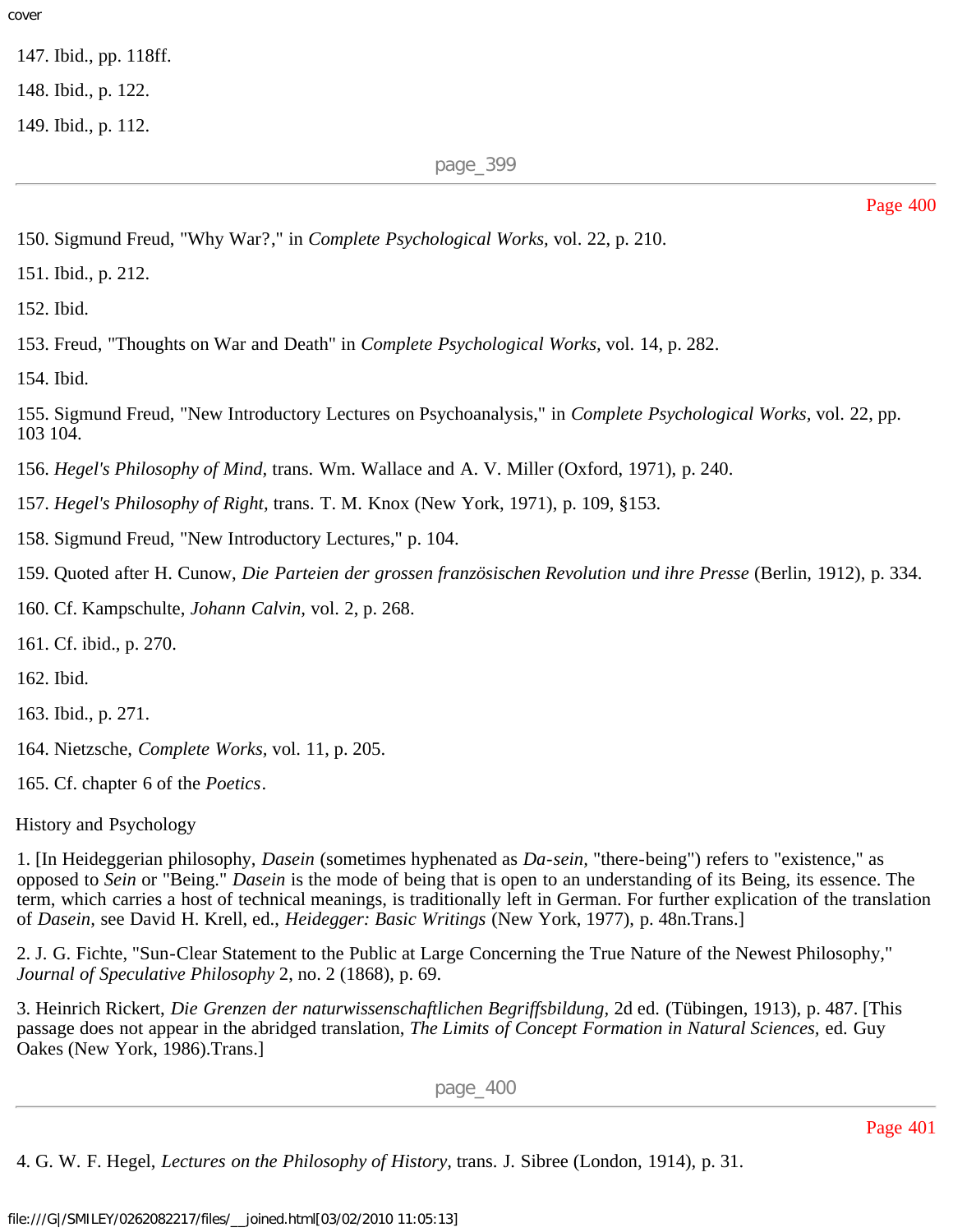5. Ibid.

6. [In his translation of the *Philosophy of Right* (New York, 1942), p. 375, T. M. Knox notes that" 'World history is the world's court of judgment' is a phrase from Schiller's poem 'Resignation' (*Gedichte der zweiten Periode*). Hegel does not insert quotation marks, and it may be for this reason that the phrase is sometimes falsely attributed to him."Trans.]

7. Ibid., §360, p. 222.

8. E. Bernheim, *Lehrbuch der historischen Methode und der Geschichtsphilosophie,* 5th and 6th ed. (Leipzig, 1908), p. 677.

9. G. Tarde, *L'opinion et la foule* (Paris, 1922), p. 172. [The translation here is from Horkheimer's German.Trans.]

10. Freud has taken an important step beyond the prevailing theories of mass psychology (Le Bon, McDougall) in his book *Massenpsychologie und Ich-Analyse*. [First published in 1921; English translation, *Group Psychology and the Analysis of the Ego,* trans. James Strachey (New York, 1959).Trans.]

11. Immanuel Kant, *Critique of Pure Reason,* trans. Norman Kemp Smith (New York, 1965), p. 183.

12. In general, the sociological literatureeven when it wants sociology radically distinguished from psychology, as in the Durkheimian schoolcontains deeper psychological insights than traditional academic psychology. Leopold yon Wiese, for instance, objects to the burdening of his science with specifically psychological tasks, though he is certainly incorrect to assert that processes of consciousness are the only object of psychology. Yet his work shows evidence of a more differentiated knowledge of psychological processes than does that of those who subordinate sociology to psychology.

13. Wilhelm Dilthey, "Ideas about a Descriptive and Analytical Psychology," in *Selected Writings,* ed. H. P. Rickman (New York, 1976), p. 90.

14. Ibid.

15. Dilthey, "Ideen zu einer beschreibende und zergliedernde Psychologie," in *Gesammelte Schriften,* vol. 5 (Leipzig and Berlin, 1924), p. 236. [This passage is not translated in Rickman, ed., *Selected Writings*.Trans.]

A New Concept of Ideology?

1. Karl Mannheim, *Ideologie und Utopie* (Bonn, 1929). [Except in the translators' notes, page numbers in parentheses refer to the English translation, *Ideology and Utopia: An Introduction to the Sociology of Knowledge,* trans. Louis Wirth and Edward Shils (New York, 1936). We have quite frequently found it necessary to retranslate this text, however, in order to reveal the substance of Horkheimer's critique of Mannheim. Passages of the translation that we have modified are indicated by the symbol [M.]. Ironically, in order to lend Mannheim's study an idealistic and universalistic veneer more acceptable

page\_401

Page 402

to an Anglo-American audience, the translators often exaggerated precisely those characteristics of Mannheim's analysis to which Horkheimer objects, namely, his resurrection of an idealist metaphysics in the guise of a sociology of knowledge that lays claim to scientific status.Trans.]

2. [The English version does not include any translation of the term "*Zurechnungssubjekt*." On Mannheim's use of the term "*Zurechnung,*" see Mannheim, *Conservatism: A Contribution to the Sociology of Knowledge,* trans. David Kettler and Volker Meja from a first draft by Elizabeth R. King, edited by David Kettler, Volker Meja, and Nico Stehr (New York, 1986), p. 42n, where the translators write of his exposition there: "Mannheim [uses] . . . the term '*Zurechnung*' to cover . . . claims about correspondence of meanings between some analysed occurrence and another, presumably more comprehensive or systematic structure, and claims about empirical linkages between concrete intellectual phenomena and unit(s) of analysis constituted by sociological and/or historical study."Trans.]

3. [This phrase is emphasized in the German but not in the English translation.Trans.]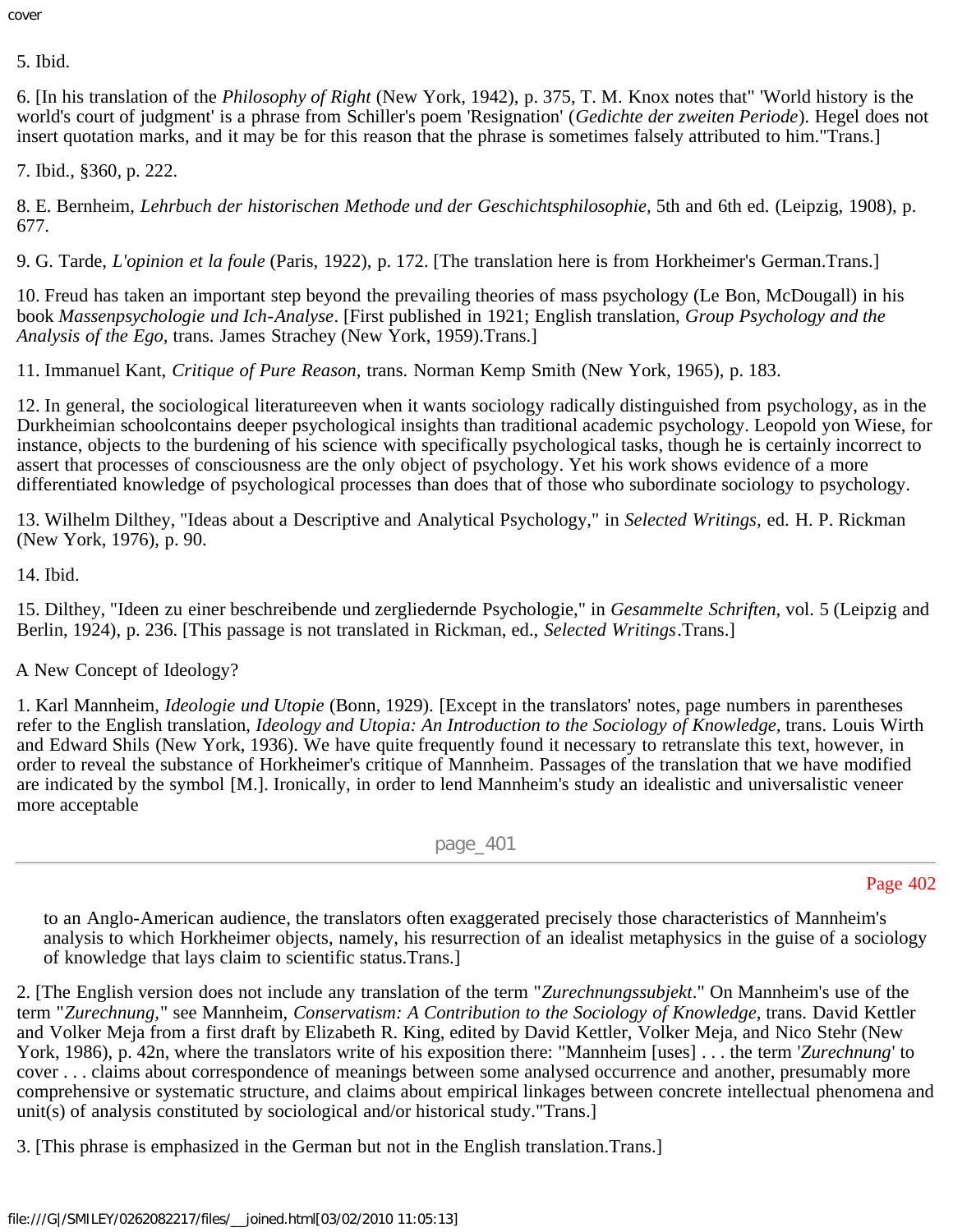4. Wilhelm Dilthey, *Das Erlebnis und die Dichtung* (Leipzig and Berlin, 1919), p. 307. [This portion of *Das Erlebnis und die Dichtung* is not translated in Rudolf Makkreel and Frithjof Rodi, eds., *Poetry and Experience,* vol. 5 of Dilthey's *Selected Works* (Princeton, 1985).Trans.]

5. Wilhelm Dilthey, *Meaning in History,* ed. H. P. Rickman (London, 1961), p. 138.

6. Wilhelm Dilthey, *Gesammelte Schriften,* vol. 1 (Leipzig and Berlin, 1927), p. 422.

7. Ibid.

8. Karl Mannheim, "The Problem of a Sociology of Knowledge," in *Essays on the Sociology of Knowledge,* trans, and ed. Paul Kecskemeti (London, 1952), p. 177.

9. Ibid., p. 172.

10. See Martin Heidegger, *Being and Time,* trans. John Macquarrie and Edward Robinson (New York, 1962), pp. 268ff.

11. Mannheim, "The Problem of a Sociology of Knowledge," p. 137, n. 1.

12. Machiavelli, *Florentine Histories,* trans. Laura F. Banfield and Harvey C. Mansfield, Jr. (Princeton, 1988), p. 123.

13. See Mannheim, "The Problem of a Sociology of Knowledge," pp. 184ff.

14. Karl Mannheim, "Das konservative Denken," *Archiv für Sozialwissenschaft und Sozial-politik,* vol. 57, p. 76. [The English translation"Conservative Thought," in *Essays in Sociology and Social Psychology,* ed. Paul Kecskemeti (New York, 1953)does not include this passage. The passage given here is from Mannheim's recently translated dissertation, *Conservatism,* p. 76 (translation modified).Trans.]

15. Mannheim, "The Problem of a Sociology of Knowledge," p. 185 (translation modified). Emphasis in the original.

16. Mannheim, "Conservative Thought," p. 101.

page\_402

Page 403

17. Mannheim, "Competition as a Cultural Phenomenon," in *Essays on the Sociology of Knowledge,* p. 210.

18. Ernst Troeltsch, "Die theologische und religiöse Lage der Gegenwart," *Gesammelte Schriften,* vol. 1 (Tübingen, 1919), p. 8.

19. Ibid., p. 9.

20. [This passage does not appear in the English translation. It is to be found in the original at p.3.Trans.]

21. Mannheim, "Conservative Thought."

Remarks on Philosophical Anthropology

1. Max Scheler, *Man's Place in Nature,* trans. Hans Meyerhoff (New York, 1971), p. 88.

2. Paul Ludwig Landsberg, *Einführung in die philosophische Anthropologie* (Frankfurt am Main, 1934), pp. 29 30.

3. Scheler, *Man's Place in Nature,* p. 92.

4. Ibid., p. 94.

5. Landsberg, *Einführung in die philosophische Anthropologie,* p. 41.

6. Max Scheler, *Formalism in Ethics and Non-Formal Ethics of Values,* trans. Manfred S. Frings and Roger L. Funk (Evanston, 1973), pp. 89 90.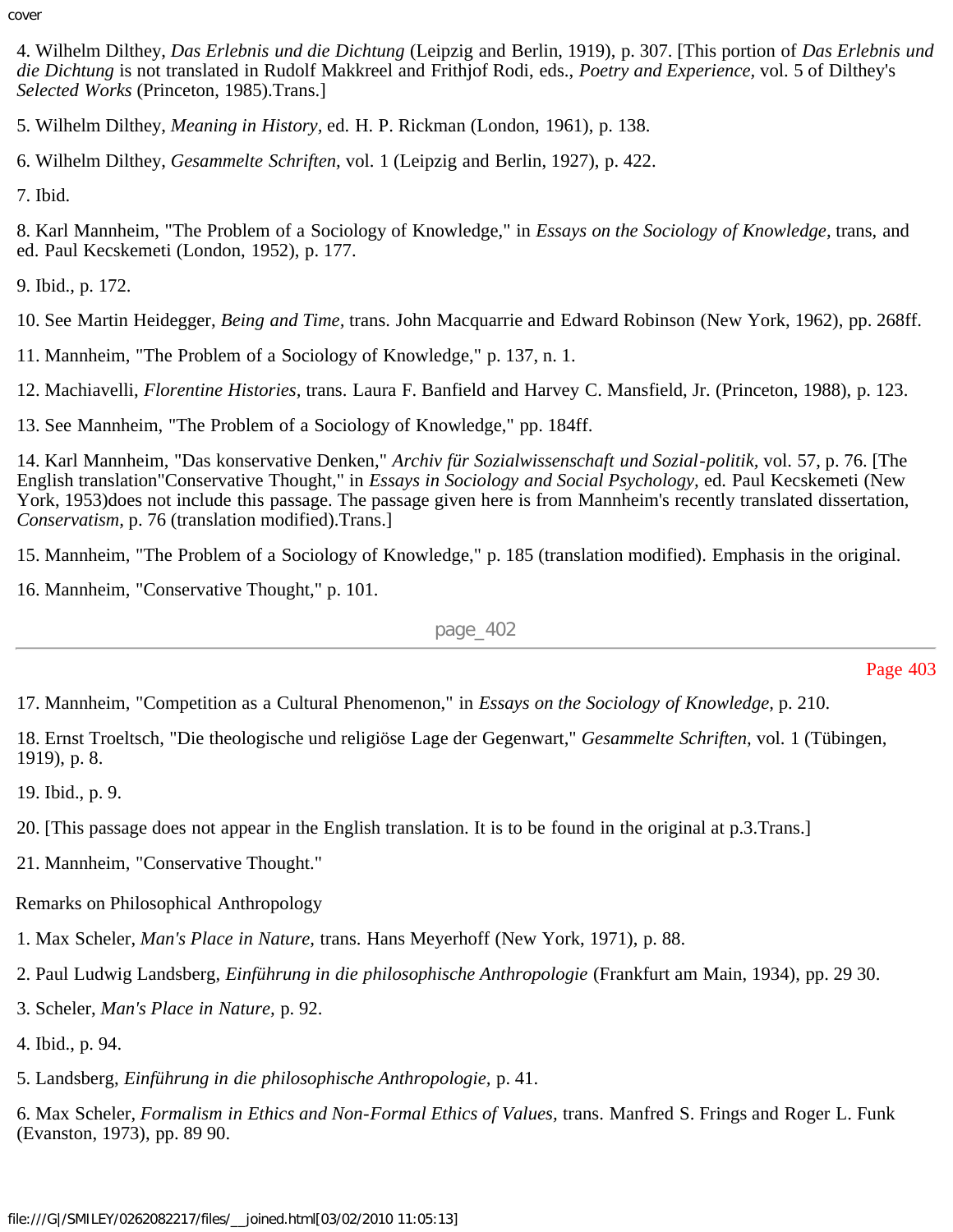- 7. Joseph de Maistre, *Ouevres Complètes,* vol. 2 (Lyons, 1892), p. 339.
- 8. Scheler, *Man's Place in Nature,* p. 6.

9. Leopold von Ranke, *Zwólf Bücher preussischer Geschichte,* Akadamie-Ausgabe, first series, 9, vol. 2 (Munich, 1930), p. 534.

10. Cf. R. Koser, *Geschichte Friedrichs des Grossen,* vol. 1 (Stuttgart and Berlin, 1912), pp. 402 403.

11. Thomas Hobbes, *Selections,* ed. F. J. E. Woodbridge (New York, 1958), p. 292.

12. Friedrich Nietzsche, *Werke,* vol. 12 (Leipzig, 1919), p. 360.

13. Ibid., vol. 13, pp. 212 213.

14. Friedrich Nietzsche, *Thus Spoke Zarathustra,* trans. Walter Kaufmann (New York, 1972), p. 321.

15. Cf. Wilhelm Dilthey, *Gesammelte Schriften,* vol. 2 (Leipzig, 1914), pp. 451ff.

16. Edmund Husserl, "Philosophy as a Rigorous Science," in *Phenomenology and the Crisis of Philosophy,* trans. Quentin Lauer (New York, 1965), p. 136.

page\_403

17. Aristotle, *Politics,* 1254a 23.

18. Hermann Diels and Walther Kranz, *Fragmente der Vorsokratiker* (Berlin, 1956), fragment 242. Translation from Kathleen Freeman, *Ancilla to the Presocratic Philosophers* (Cambridge, Mass., 1978), p. 113.

19. Diels and Kranz, *Fragmente,* fragment 33; Freeman, *Ancilla,* p. 99.

20. Hegel, *Early Theological Writings,* trans. T. M. Knox (Philadelphia, 1981), p. 233.

21. Bernhard Groethuysen, "Philosophical Anthropology," in *Handbuch der Philosophie,* part 3 (Munich and Berlin, 1931), p. 205.

On the Problem of Truth

1. C. Sigwart, *Logic* (Freiburg im Breisgau, 1889), vol. 1, p. 111.

2. Immanuel Kant, *Prolegomena* §13, Note III, in *Gesammelte Schriften,* Akademieausgabe (Berlin, 1902 1942), vol. 4, p. 293.

3. Edmund Husserl, "Formale und transzendentale Logik," *Jahrbuch für Philosophie und phänomenologische Forschung,* vol. 10 (Halle, 1929), p.241.

4. "Materialism and Metaphysics," in Max Horkheimer, *Critical Theory: Selected Essays* (Herder and Herder, 1972), pp. 40f.

5. Cf. J. S. Bixler, *Religion in the Philosophy of William James* (Boston, 1926), pp. 126ff.

6. William James, *Human Immortality* (Boston and New York, 1898), p. 27.

7. F. C. S. Schiller, *Riddles on the Sphinx* (London, 1891), p. 295.

8. G. W. F. Hegel, *Phenomenology of Spirit,* trans. A. V. Miller (Oxford, 1977), p. 29.

9. Ibid., p. 51.

10. G. W. F. Hegel, *The Philosophy of Fine Art,* trans. F. P. R. Osmaston (London, 1920), pp. 130ff.

Page 404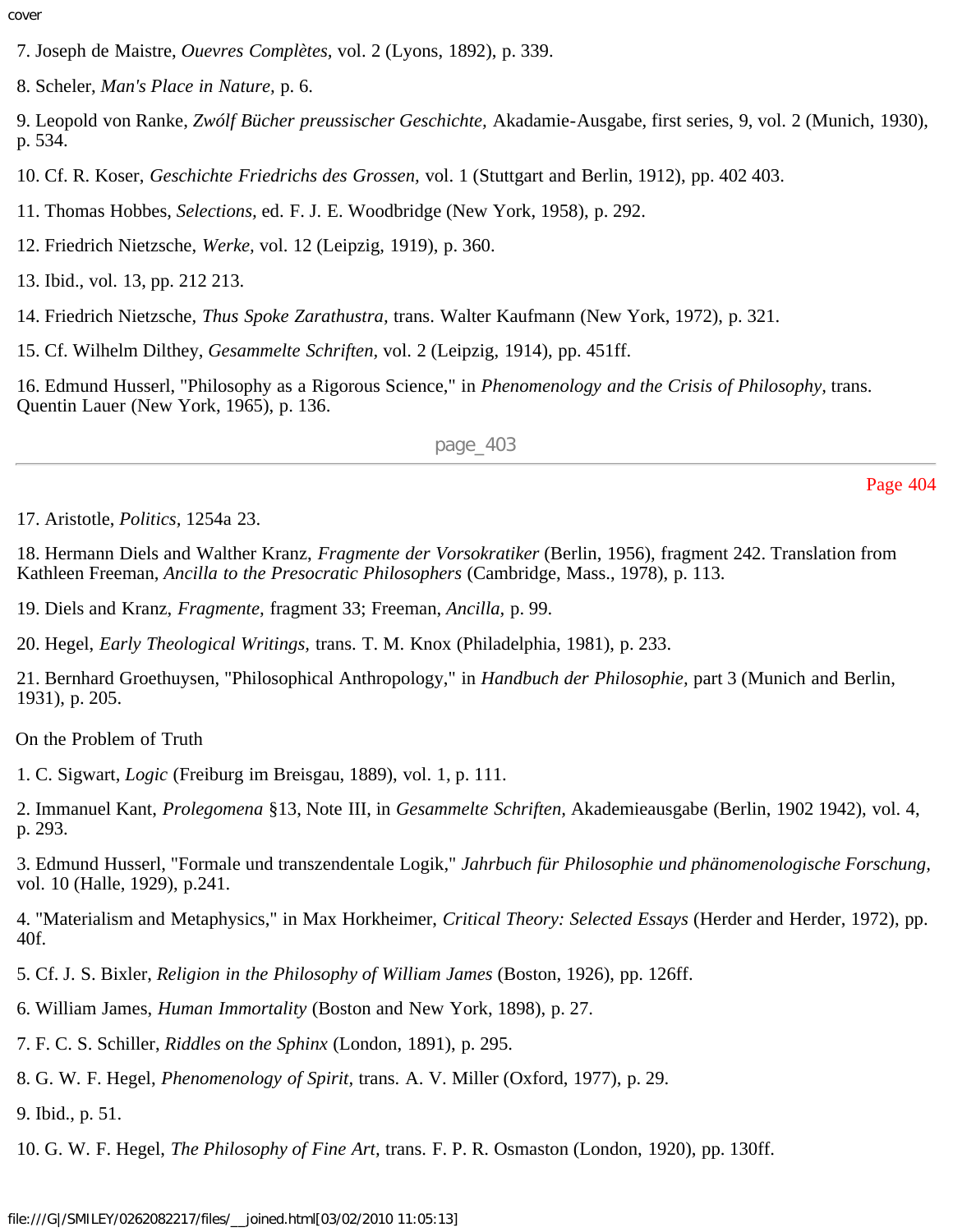11. Ibid., p. 131.

12. Trendelenburg, *Logische Untersuchungen* (Leipzig, 1870), vol. 1, pp. 42ff.

13. Cf. G. W. F. Hegel, *The Philosophy of History,* trans. J. Sibree (London, 1900), p. 350.

14. Hegel, *Phenomenology of Spirit,* p. 234.

15. *Hegel's Logic* (Being Part One of the *Encyclopaedia of the Philosophical Sciences* [1830]), trans. Wm. Wallace, foreword by J. N. Findlay (Oxford, 1975), pp. 91f. (§60).

16. Cf. G. W. F. Hegel, *Science of Logic,* trans. W. H. Johnston and L. G. Struthers (New York, 1929), pp. 226f.

page\_404

17. Husserl, "Formale und transzendentale Logik," p. 140.

18. [*Bewährung* is the noun form of the more easily rendered *sich bewähren:* to prove oneself/itself, to stand the test, to demonstrate one's/its effectiveness or worth, to prove to be true. It is the single most important word in the section on pragmatism, arguably in the entire essay, and it does not mean "corroboration." We have found it impossible, however, to render *Bewährung* into an English substantive that matches Horkheimer's usage. Though Horkheimer himself translates "corroboration" as *Bewährung* in the passage from Dewey cited in note 25, "corroboration" is too weak to capture what Horkheimer intends with the term. The pragmatist use of the term ''corroboration" connotes a sense of constancy and reliability; when Horkheimer discusses the relation of *Bewährung* to truth, the implicit (and sometimes explicit) connection is always with praxis.Trans.]

19. Edmund Husserl, *Logische Untersuchungen* (Halle an der Saale, 1913), vol. 1, p. 115.

20. Epicurus, translated by W. Nestle in *Die Nachsokratiker* (Jena, 1923), vol. 1, p. 202.

21. Goethe, Letter to Zelter, December 31, 1829.

22. Friedrich Nietzsche, *The Will to Power*, in *The Complete Works of Friedrich Nietzsche*, ed. Oscar Levy (New York, 1974), vol. 15, pp. 49f.

- 23. Friedrich Nietzsche, *Werke* (Leipzig, 1911), vol. 11, p. 186.
- 24. William James, "Pragmatism," in *Writings of William James* (New York, 1968), p. 436.
- 25. John Dewey, *Reconstruction in Philosophy* (Boston, 1957), p. 156.
- 26. James, "Pragmatism," p. 436.
- 27. Ibid., p. 435.
- 28. Max Adler, *Marx als Denker* (Berlin, 1908), p. 75.
- 29. Max Scheler, "Erkenntnis und Arbeit," in *Die Wissenschaften und die Gesellschaft* (Leipzig, 1926), pp. 250ff.
- 30. Ibid., p. 485.
- 31. Ibid., p. 44.
- 32. Ibid., p. 484.
- 33. Ibid., p. 486.

34. In the *Phenomenology* (p. 21), Hegel himself described the dialectic as the "science of experience, which creates consciousness." Nicolai Hartmann considers this definition the only authoritative one (see his essay "Hegel und das Problem der Realdialektik," published in French in the collection *Etudes sur Hegel* [Paris, 1931]; cf. esp. pp. 17ff.). In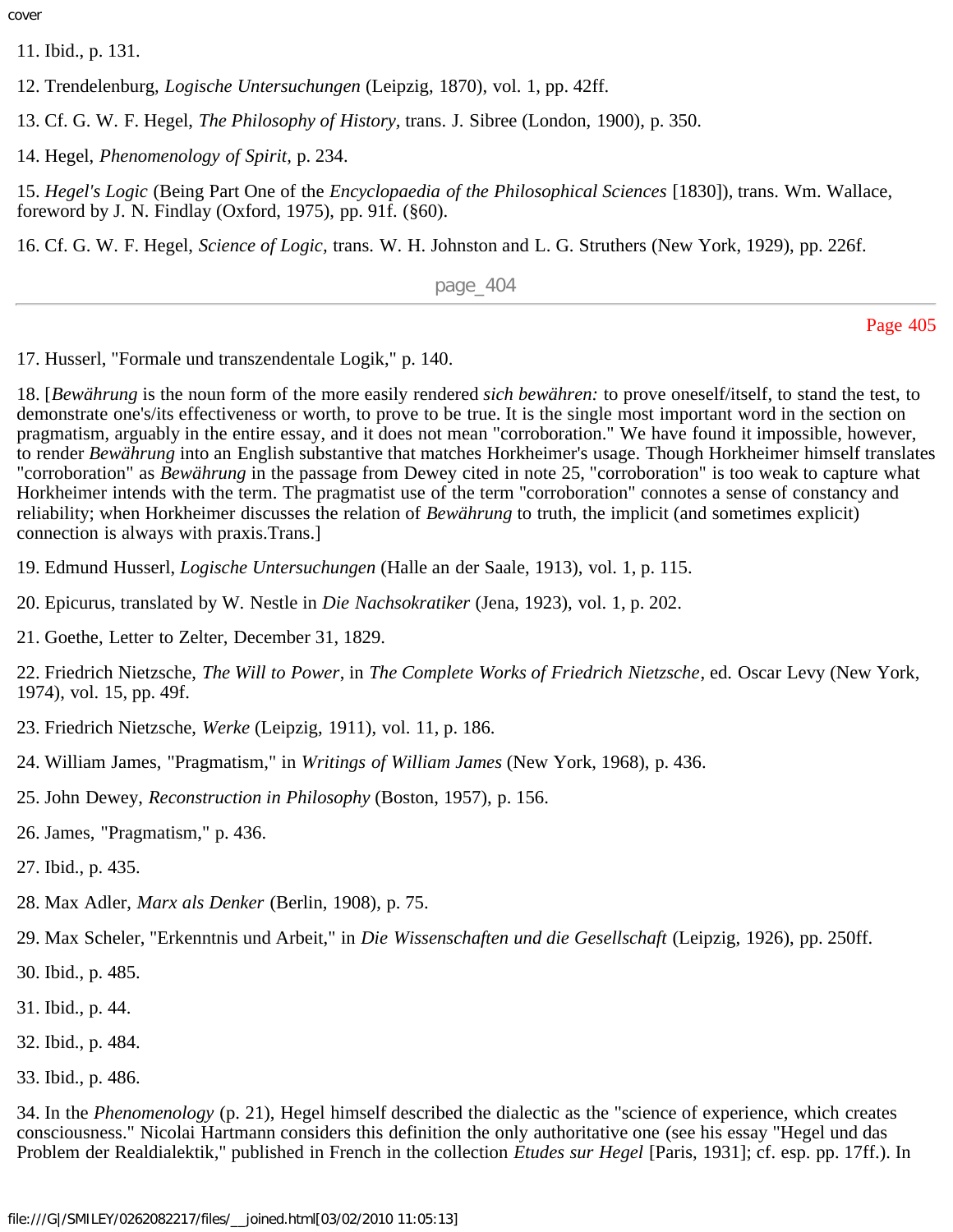the materialistic interpretation it acquires a more fundamental meaning than in Hegelian logic itself, since Hegel's closed metaphysics rules out, in the future course of history, decisive experience which could change currently valid conceptual structures. Hartmann's contemplative point of view causes him to misunderstand the interaction between concept and object, so that he one-sidedly interprets the dynamic nature of

page\_405

#### Page 406

thought as a "subjective law of thought" arising from the effort of the subject to follow reality and adapt itself to it. The problem of the changes occurring in praxis in the relationship between the two principles in the course of the historical process is not posed; instead, both are preserved in their isolation.

- 35. *Kant's Introduction to Logic*, trans. T. K. Abbott (New York, 1963), p. 3.
- 36. Ibid., p. 53.
- 37. Ibid., p. 54.
- 38. Hegel, *Phenomenology of Spirit*, p. 32.
- 39. *Hegel's Logic*, p. 18 (§12).
- 40. See "The Rationalism Debate in Contemporary Philosophy" [included in this volume].
- 41. *Hegel's Logic*, p. 121 (§83, A.).
- 42. G. W. F. Hegel, *The Philosophical Propaedeutic*, trans. A. V. Miller (Oxford, 1986), p. 126.
- 43. Friedrich Nietzsche, *Werke*, second series (Leipzig, 1919), vol. 11, p. 171.
- 44. Ernst Troeltsch, "Zur religiösen Lage, Religionsphilosophie und Ethik," in *Gesammelte Schriften* (Tübingen, 1922), vol. 2, p. 535.
- 45. Ibid., pp. 190ff.
- 46. Ibid.
- 47. Ibid., pp. 191ff.
- 48. Ibid.
- 49. Ibid.
- 50. Ibid., p. 311.
- 51. Cf. ibid., p. 802.
- 52. Nietzsche, *Ecce Homo,* in *Werke,* second series (Leipzig, 1933), vol. 11, p. 115.
- The Rationalism Debate in Contemporary Philosophy
- 1. David Hume, *A Treatise on Human Nature*, ed. L. A. Selby-Bigge, 2d ed., rev. P. H. Nidditch (New York, 1978), p. xvii.
- 2. David Hume, *An Enquiry Concerning Human Understanding*, in *The Empiricists* (Garden City, 1974), p. 312.
- 3. Hume, *Treatise,* p. xviii.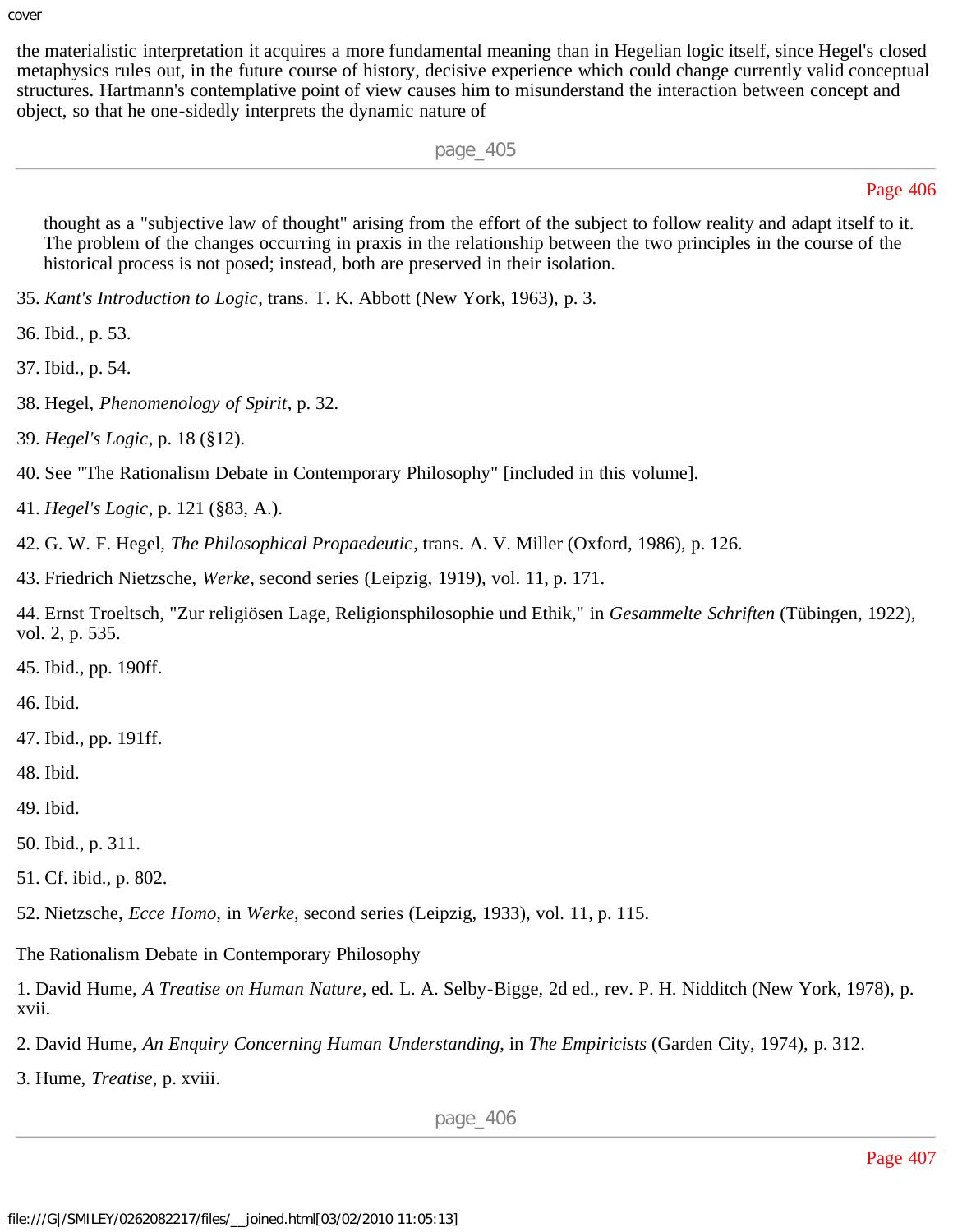4. Hermann von Helmholtz, "On Academic Freedom in German Universities," in his *Popular Lectures on Scientific Subjects,* trans. E. Atkinson (London, 1908), p. 246.

5. Hegel, "Proceedings of the Estates Assembly in the Kingdom of Wurtemberg, 1815 1816," in *Hegel's Political Writings,* trans. T. M. Knox (Oxford, 1964), pp. 282 283.

6. Ernst Troeltsch, "Die Restaurationsepoche am Anfang des 19. Jahrhunderts," in his *Gesammelte Schriften,* vol. 4 (Tübingen, 1925), pp. 587 614.

7. Ernst Krieck, *Nationalpolitische Erziehung* (Leipzig, 1933), p. 111.

8. Ernst Jünger, *Der Arbeiter,* 2d ed. (Hamburg, 1932), p. 71.

9. Erich Rothacker, *Logik und Systematik der Geisteswissenschaften,* in *Handbuch der Philosophie,* part 2 (Munich and Berlin, 1927), p. C130.

10. Wilhelm Scherer, *Vorträge und Aufsätze zur Geschichte des geistigen Lebens in Deutschland und Österreich* (Berlin, 1874), pp. 340 341.

11. See, e.g., Max Scheler, *On the Eternal in Man,* trans. Bernard Noble (New York, 1961), pp. 95ff.

12. Heinrich Rickert, *Die Philosophie des Lebens* (Tübingen, 1922), p. 30.

13. Ibid., p. 102.

14. Ibid., p. 54.

15. Cf. Heinrich Rickert, *System der Philosophie,* part 1 (Tübingen, 1921), p. 368.

16. Rickert, *Die Philosophie des Lebens,* p. 148.

17. See the works of W. Köhler, M. Wertheimer, A. Gelb, K. Koffka, et al.

18. Oswald Spengler, *The Decline of the West,* trans. Charles Francis Atkinson, vol. 1 (New York, 1934), p. 353.

19. Ibid.

20. Ludwig Klages, *Der Geist als Widersacher der Seele,* vol. 3 (Leipzig, 1929 1932), pp. 451 452.

21. Ibid., pp. 766 777.

22. Ibid., p. 452.

23. Martin Heidegger, *Being and Time,* trans. John Macquarrie and Edward Robinson (New York, 1962), p. 175.

24. Dacque, *Natur und Erlösung* (Munich and Berlin, 1933), p. 53.

25. Jünger, *Der Arbeiter,* p. 161.

26. Claude Adrien Helvétius, "De l'Homme," in *Oeuvres complètes,* part 5 (London, 1780), p. 29.

page\_407

## Page 408

27. Henri Bergson, *An Introduction to Metaphysics,* trans. T. E. Hulme (New York, 1912), pp. 24 29.

28. *Hegel's Logic,* trans. William Wallace (New York, 1975), §227 Addition, p. 285.

29. Ibid., §79, p. 113.

30. Hegel, *Lectures on the History of Philosophy,* vol. 3, trans. E. S. Haldane and F. H. Simson (London, 1896), p. 176.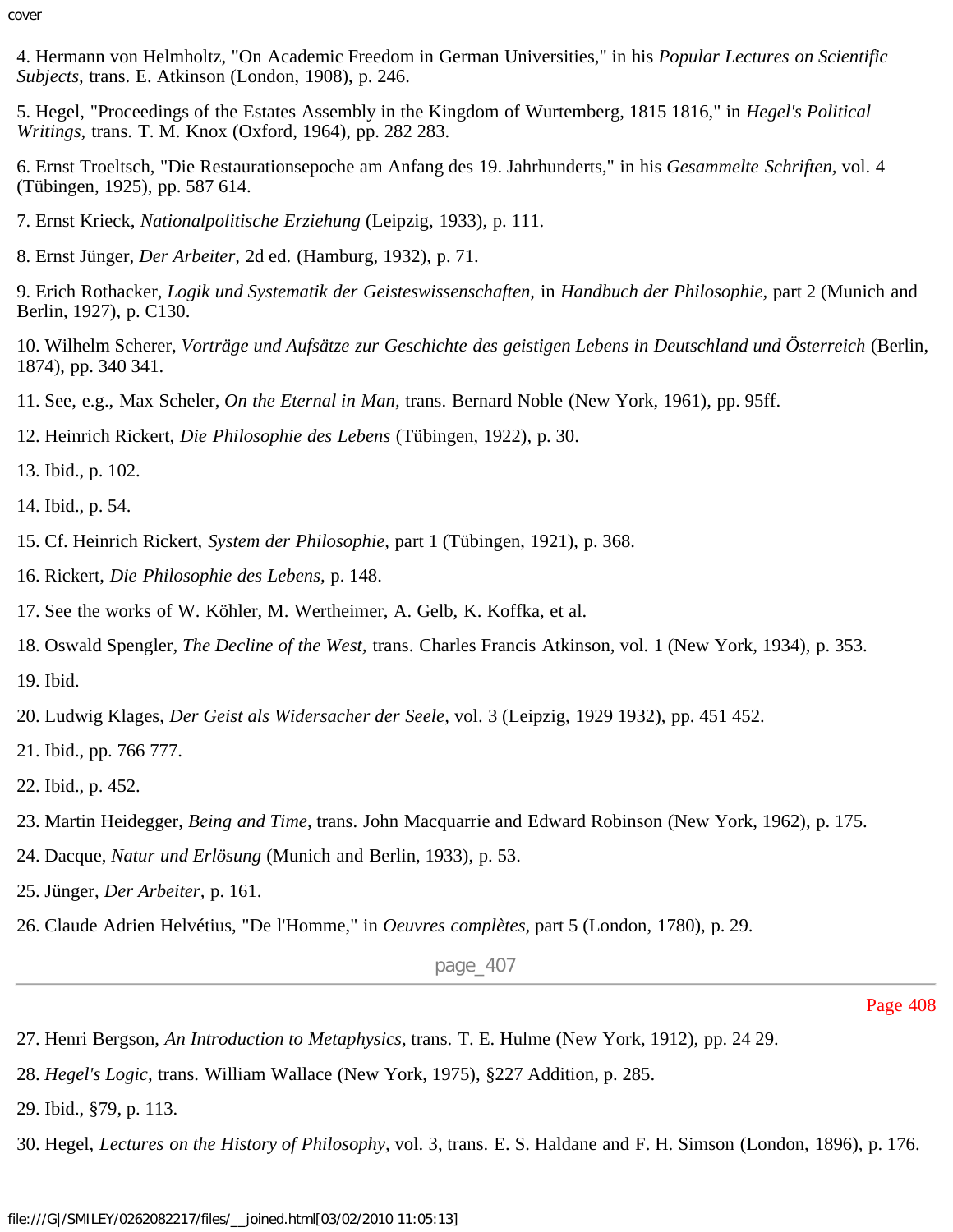31. Karl Marx, Afterword to the second German Edition of *Capital,* ed. Friedrich Engels, trans. Samuel Moore and Edward Aveling, vol. 1 (London, 1974), p. 28.

32. *Hegel's Logic,* §38 Addition, p. 63.

33. *Hegel's Science of Logic,* trans. A. V. Miller (London, 1969), p. 50.

34. Ludwig Feuerbach, "Principles of the Philosophy of the Future," in *The Fiery Brook: Selected Writings of Ludwig Feuerbach,* trans. Zawar Hanfi (Garden City, 1972), §50, p. 239.

35. Ibid. [Translation modified.]

36. For some of these conditions, see Martin Heidegger, "What Is Metaphysics?," in his *Basic Writings,* ed. D. F. Krell (New York, 1977): "Profound boredom, drifting here and there in the abysses of our existence like a muffling fog, removes all things and men and oneself along with it into a remarkable indifference. This boredom reveals beings as a whole. Another possibility of such revelation is concealed in our joy in the present existence . . . of a human being whom we love. . . . The founding mode of attunement [*Die Befindlichkeit der Stimmung*] . . . reveals beings as a whole in various ways. . . . In the clear night of the nothing of anxiety the original openness of beings as such arises: that they are beings and not nothing" (pp. 101 105).

37. [In English in the original.Trans.]

38. *Hegel's Philosophy of Right,* trans. T. M. Knox (Oxford, 1953), §270, p. 164.

39. Friedrich Nietzsche, "The Genealogy of Morals," in *The Birth of Tragedy and the Genealogy of Morals,* trans. Francis Golffing (Garden City, 1956), p. 193.

40. *Hegel's Science of Logic,* p. 516.

41. Othmar Spann, *Gesellschaftslehre* (Leipzig, 1930), p. 562.

42. Ibid., pp. 562 563.

43. Othmar Spann, "Universalismus," in *Handwörterbuch der Staatswissenschaften,* vol. 8 (Jena, 1928), p. 456.

44. Spann, *Gesellschaftslehre,* p. 100.

45. See the excellent critique of this approach by M. Hartmann in *Die methodologischen Grundlagen der Biologie* (Leipzig, 1933).

46. Jünger, *Der Arbeiter,* p. 170.

page\_408

Page 409

47. See in particular Sigmund Freud, "Instincts and Their Vicissitudes," in his *Collected Papers,* vol. 4 (New York, 1959), pp. 69 76.

48. Nietzsche, "The Genealogy of Morals," p. 256.

49. Ibid., p. 271.

50. Ibid., pp. 271 272.

51. Max Scheler, "Tod und Fortleben," in *Schriften aus dem Nachlass,* vol. 1 (Berlin, 1933), p. 26.

52. See, e.g., Lucretius, *De rerum natura,* Book II, lines 58 60, and Book V, lines 1 55. [For an English translation, see Lucretius, *The Nature of Things,* trans. Frank O. Copley (New York, 1977), pp. 2, 113 114.Trans.]

53. Heidegger, *Being and Time,* p. 175.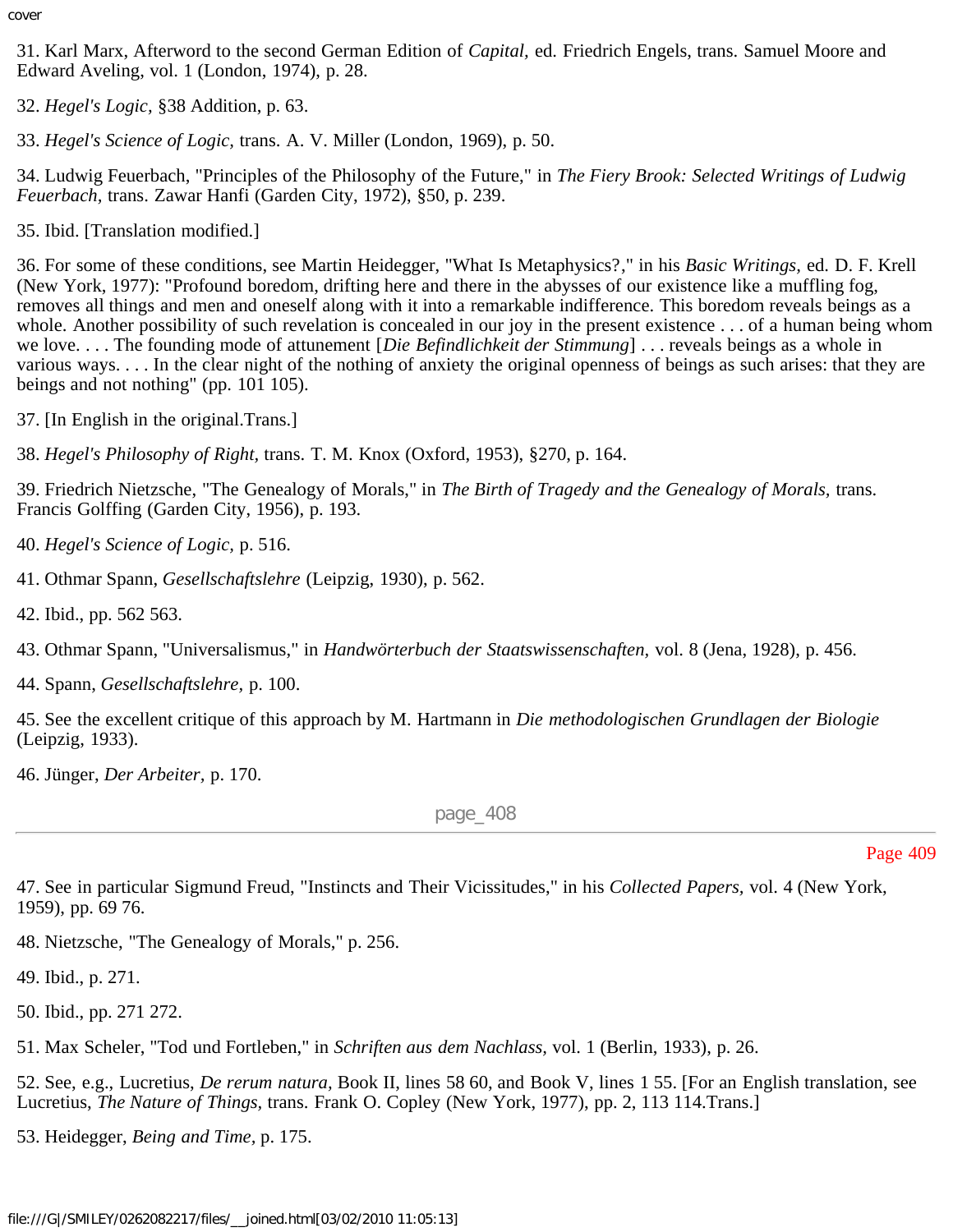Montaigne and the Function of Skepticism

1. [The Diadochi were the generals and successors of Alexander the Great (from the Greek word *diadochos,* "successor").Trans.]

2. Jacob Burckhardt, *Griechische Kulturgeschichte,* vol. 4, in his *Gesammelte Werke,* vol. 8 (Basel and Stuttgart, 1978), pp. 492 493.

3. H. See, *Französische Wirtschaftsgeschichte,* vol. 1 (Jena, 1930), p. 57.

4. See ibid., pp. 120 126.

5. Jules Michelet, *History of the French Revolution,* trans. Charles Cocks (Chicago, 1967), p. 34.

6. See Montaigne's own accounts, e.g., *Les essais,* ed. Pierre Villey (Paris, 1930 1931), Book II, chapter 32, pp. 781 782. [Unless otherwise indicated, further citations of Montaigne will be from the English translation, *The Essays of Montaigne,* 2 vols., trans. E. J. Trechmann (New York, n.d. [1935?]). The passage here is from vol. 2, p. 173.Trans.]

7. Gustave Fagniez, *L'economie sociale de la France sous Henri IV* (Paris, 1897), pp. 78 79.

8. Ibid., p. 167.

9. Montaigne, *Essays,* vol. 2, Book III, chapter 9, p. 437.

10. Ibid., vol. 1, Book II, chapter 12, pp. 499 500.

11. Ibid., p. 501.

12. See Eduard Zeller, *The Stoics, Epicureans, and Sceptics,* trans. Oswald J. Reichel (New York, 1962 [reissued]), p. 518.

13. Ibid., p. 536 n. 1.

page\_409

14. Montaigne, *Essays,* vol. 2, Book III, chapter 1, p. 244.

15. Henri Hauser, *La prépondérance espagnole* (Paris, 1933), p. 57. See in particular Albert Elkan, *Die Publizistik der Bartholomäusnacht* (Heidelberg, 1905), pp. 87ff.

16. See Goethe, "Besprechung des deutschen Gil Bias," *Sämtliche Werke,* Cotta'sche Jubiläumsausgabe (Stuttgart and Berlin), vol. 37, p. 206.

17. Goethe, "Besprechung der Principes de philosophie zoologique yon G. de St.-Hilaire," *Sämtliche Werke,* vol. 39, p. 228.

18. See Zeller, *The Stoics, Epicureans, and Sceptics,* p. 534.

19. Ibid., p. 562.

20. Montaigne, *Essays,* vol. 2, Book II, chapter 12, p. 35.

21. See Eduard Zeller, *Die Philosophie der Griechen in ihrer geschichtlichen Entwicklung,* part 3, section 2 (Leipzig,. 1923), pp. 71 73. See also Raoul Richter, *Der Skeptizismus in der Philosophie und seine Überwindung,* vol. 1 (Leipzig, 1904), pp. 102 103.

22. [In his translation of Hegel's *Phenomenology of Spirit* (Oxford, 1977), p. 124, Miller renders *Ataraxie* as "stoical indifference."Trans.]

23. Montaigne, *Essays,* vol. 1, Book I, chapter 39, p. 240.

Page 410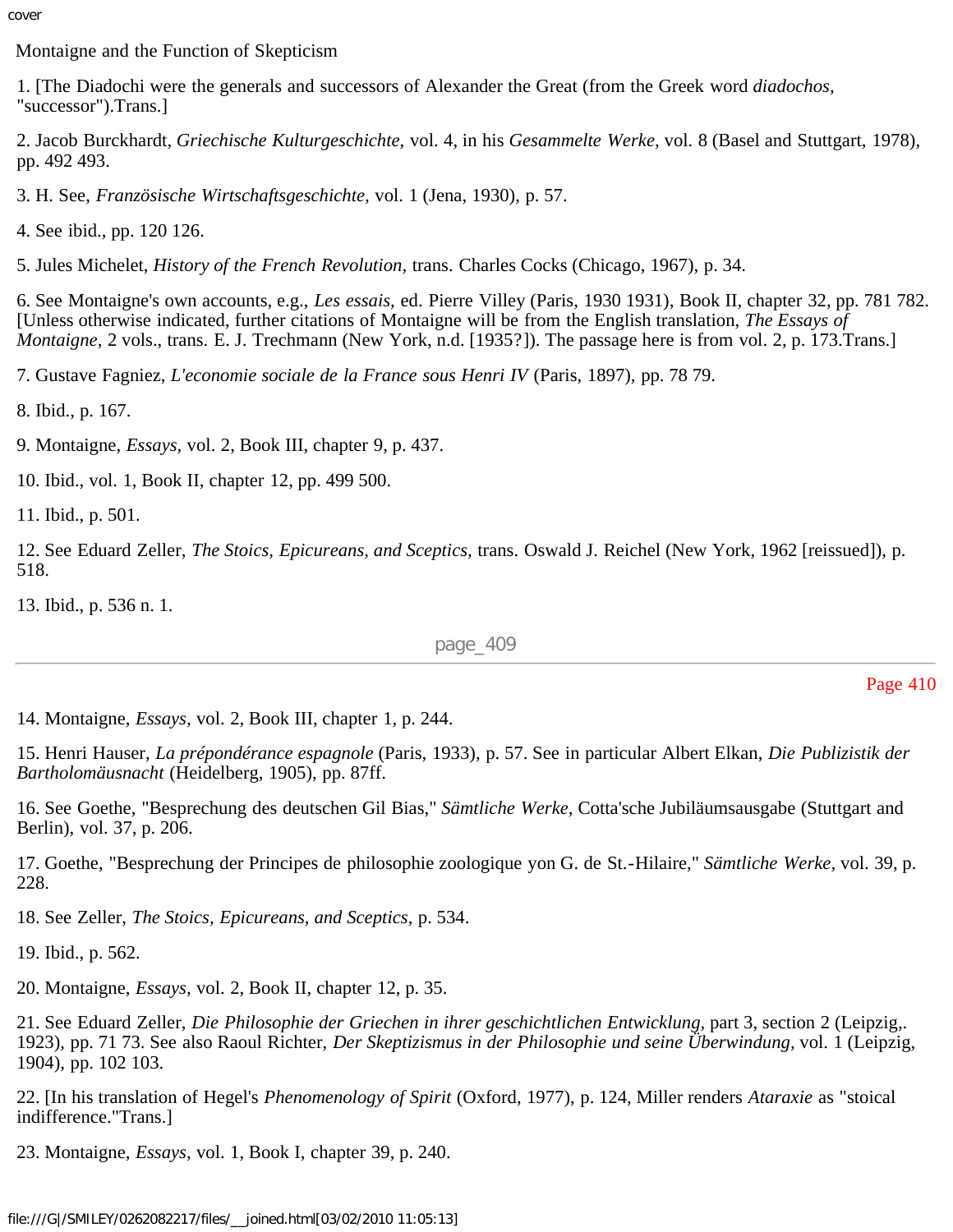24. Ibid.

25. "Conversation of Pascal with de Saci, on Epictetus and Montaigne," in *The Works of Pascal,* trans, and ed. George Pearce (London, 1849), vol. 2, pp. 287 288.

26. Montaigne, *Essays,* vol. 1, Book I, chapter 39, pp. 237 238.

27. Ibid., vol. 2, Book III, chapter 9, p. 438.

28. Ibid., p. 454. [In French in the English translation.Trans.]

29. The Neoplatonic theosophist Philo disputes the possibility of knowledge on the same groundsindeed, with the same wordsas the skeptics. See Zeller, *Die Philosophie der Griechen,* pp. 9 10, 390.

30. See the quotations in "Egoism and Freedom Movements" [reprinted in this volume, p. 86].

31. See Villey's introduction to Book II, chapter 12 of *Les essais,* pp. 208 209.

32. Montaigne, *Essays,* vol. 1, Book II, chapter 12, p. 441.

33. Ibid., vol. 2, Book II, chapter 17, p. 83.

34. John Calvin, *Institutes of the Christian Religion,* trans. John Allen, 6th American edition (Philadelphia, n.d. [1813?]), vol. 1, pp. 244 245.

35. Montaigne, *Essays,* vol. 1, Book II, chapter 12, p. 482.

page\_410

36. Ibid., vol. 2, Book II, chapter 12, p. 8.

37. Ibid., vol. 1, Book II, chapter 12, p. 502.

38. Ibid. [We have generally translated Montaigne's singular *l'homme* in the plural: "they," "them," "their," "themselves."Trans.]

39. Calvin, *Institutes,* p. 255.

40. See J. Bohatec, *Calvins Lehre yon Staat und Kirche* (Breslau, 1937), p. 117. Bohatec also recognizes that Calvin concurs with Montaigne on this point.

41. Martin Luther, *Kritische Gesamtausgabe* (Weimar, 1883ff.), vol. 2, p. 240.

42. Luther, "Sermo Die Epiphaniae," in ibid., vol. 1, pp. 123 124.

43. Luther, "Quaestio de viribus et voluntate hominis sine gratia disputata 1516," ibid., p. 148.

44. Calvin, *Institutes,* p. 247.

45. See Montaigne, *Essays,* vol. 2, Book III, chapter 13, p. 545.

46. Ibid., vol. 1, Book II, chapter 12, p. 429.

47. Ibid., vol. 2, Book II, chapter 19, p. 119.

48. See E. Lavisse, *Histoire de France* (Paris, 1904), vol. 4, pp. 57 59, on the meeting of the Catholic dignitaries with the Duke of Württemberg two weeks before the massacre in Vassy, which Guise described to the Duke as an "accident."

49. Montaigne, *Essays,* vol. 1, Book II, chapter 12, p. 433.

50. See Lavisse, *Histoire de France,* p. 181.

Page 411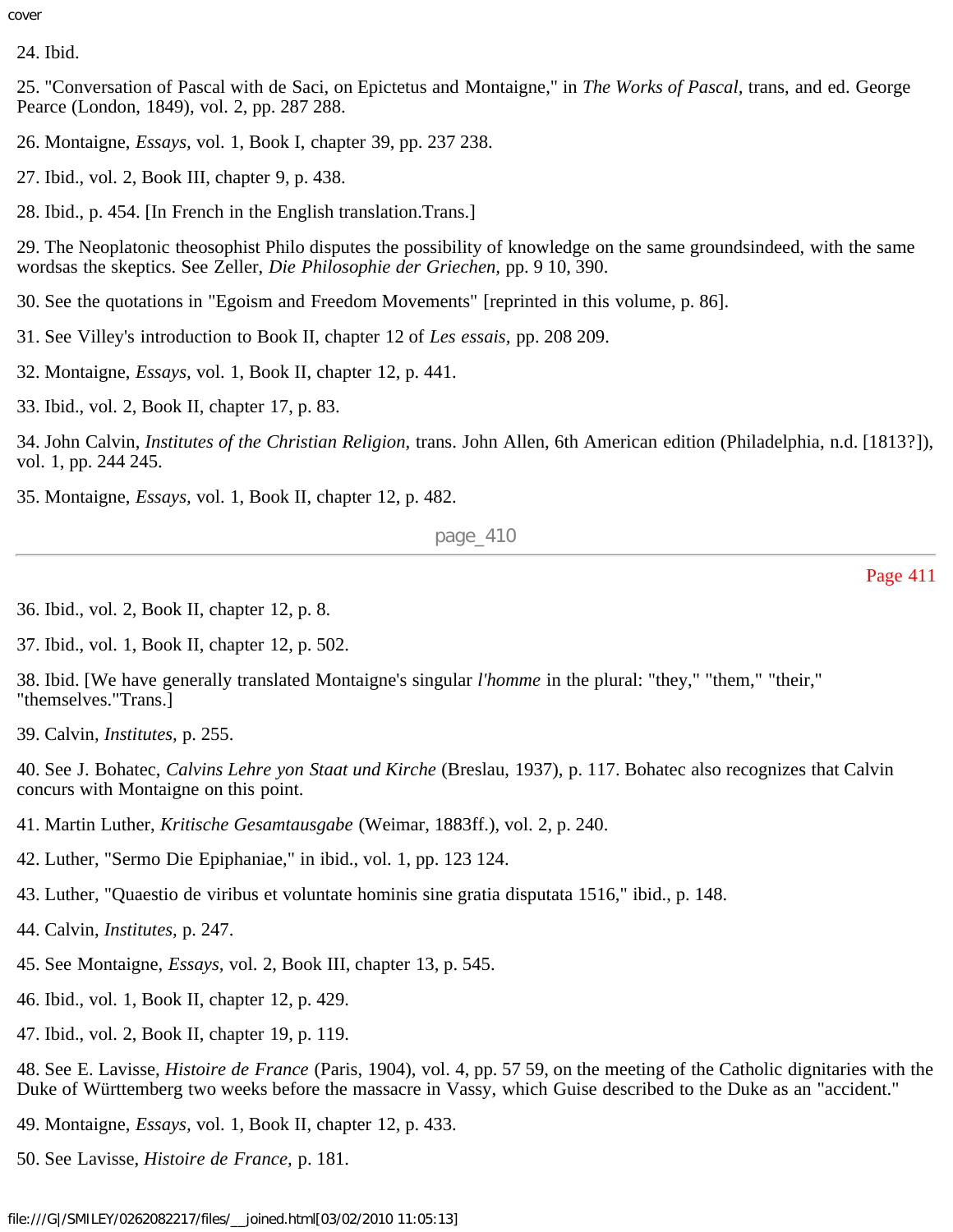51. Jean Bodin, *The Six Bookes of a Commonweale,* reprint of the English translation of 1606, ed. K. D. McRae (Cambridge, Mass., 1962), Book 4, chapter 7, p. 539.

52. Montaigne, *Essays,* vol. 2, Book II, chapter 12, p. 2.

53. See E. Cassirer, *The Platonic Renaissance in England,* trans. James P. Pettegrove (Austin, 1953), p. 158.

54. See G. Lanson, *Les Essais de Montaigne* (Paris, 1930), pp. 326 327.

55. Marsilio Ficino, *Theologia platonica de immortalitate animorum,* cited in E. Cassirer, *Das Erkenntnisproblem in der Philosophie und Wissenschaft der neueren Zeit,* vol. 1 (Berlin, 1911), p. 92. See the entire account of Ficino given there.

56. See the excellent account in H. Ritter, *Geschichte der Philosophie,* vol. 10 (Hamburg, 1851), pp. 288ff.

57. *Hegel's Phenomenology of Spirit,* trans. A. V. Miller (New York, 1977), p. 124.

58. Montaigne, *Essays,* vol. 2, Book III, chapter 12, p. 511.

page\_411

# Page 412

59. See Villey's introductions to chapter 20 in Book I (p. 145), and to chapter 12 in Book III (pp. 504 505) of *Les essais*.

60. Montaigne, *Essays,* vol. 1, Book I, chapter 20, p. 89.

61. Ibid., vol. 1, Book I, chapter 14, p. 63.

62. Montaigne let stand the remark about the barbaric justice of the Christians in the chapter on cruelty (ibid., Book II, chapter 11, p. 423), even though the representative of the Inquisition politely and half heartedly urged its modification during Montaigne's visit to Rome. The essay on the cannibals (Book I, chapter 31), from which Shakespeare and Goethe included passages *verbatim* in their own literary works, is among the most beautiful of his oeuvre. One finds there the remark directed against the terror of the powers that be: "I think there is more barbarity in eating a live than a dead man, in tearing on the rack and torturing the body of a man still full of feeling, in roasting him piecemeal and giving him to be bitten and mangled by dogs and swine . . . than in roasting and eating him after he is dead" (vol. 1, Book I, chapter 31, pp. 209 210). In other words, the powerful within Christianity rank lower than the cannibals.

63. Ibid., vol. 1, Book I, chapter 50, p. 296.

64. See the discussion of Luther's and Calvin's attitudes toward authority in Herbert Marcuse, "A Study on Authority," in *Studies in Critical Philosophy,* trans. Joris de Bres (Boston, 1973), pp. 56 78.

65. On this mechanism, see "Egoism and Freedom Movements" [included in this volume].

66. See Friedrich von Bezold, *Geschichte der deutschen Reformation* (Berlin, 1890), pp. 500 501.

67. See Günther Franz, *Der deutsche Bauernkrieg* (Munich and Berlin, 1933), p. 418.

68. François Tavera, *L'idée d'humanité dans Montaigne* (Paris, 1932), p. 239.

69. *The Works of Pascal,* vol. 2, p. 287.

70. See Vauvenargues, *Oeuvres,* ed. Gilbert, vol. 1 (Paris, 1857), pp. 22, 274 276.

71. See *Nicolas Malebranche: The Search after Truth,* trans. Thomas M. Lennon and Paul J. Olscamp (Columbus, 1980), Book II, part 3, chapter 5.

72. See Charles Adam, *Vie et oeuvres de Descartes* (Paris, 1910), p. 415.

73. Peter King, *The Life of John Locke, with extracts from his correspondence, journals and common-place books* (London, 1830), vol. 1, p. 296.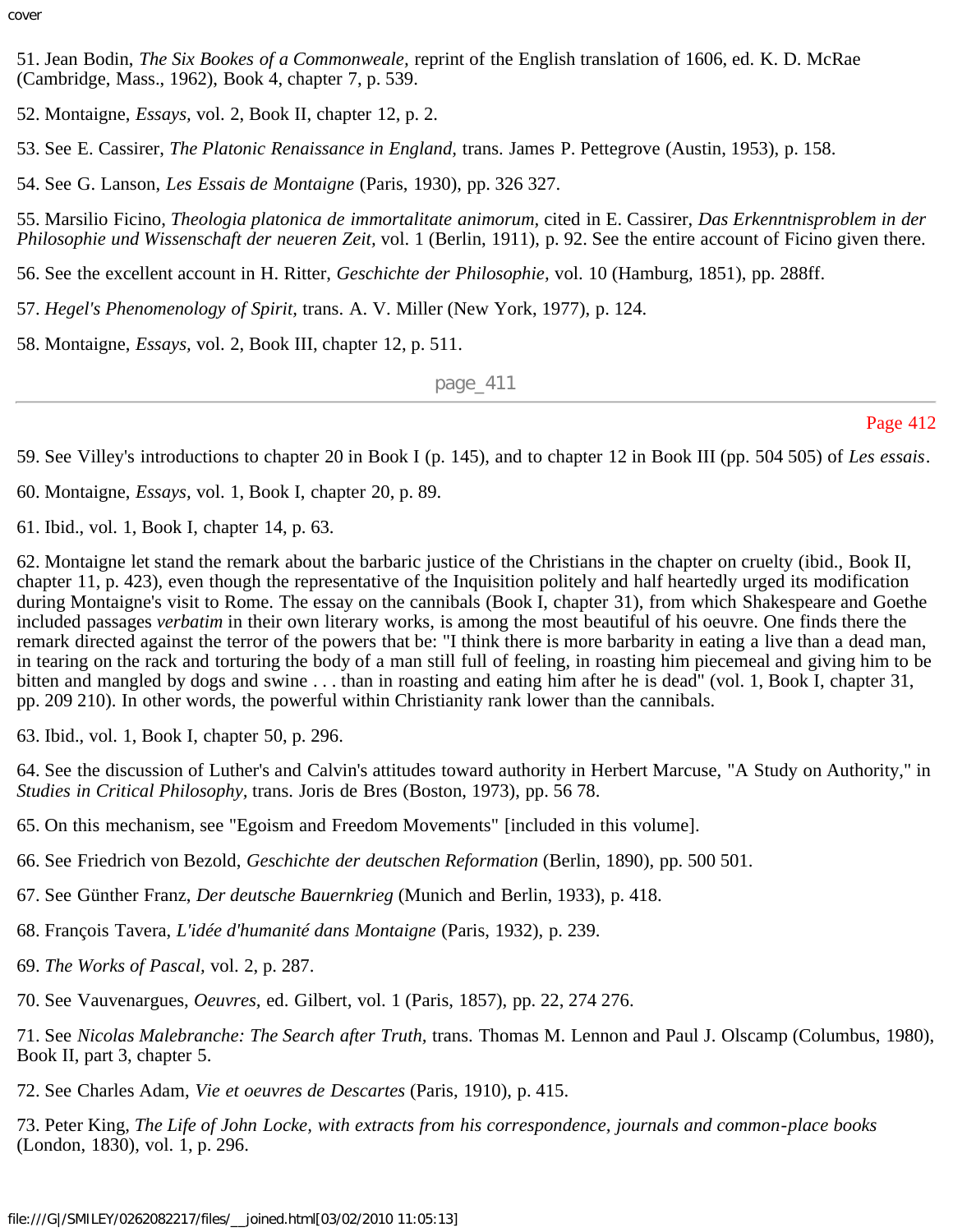74. Ernst Troeltsch, "Geschichte der christlichen Religion," in *Die Kultur der Gegenwart,* part I, section IV, I, second half (Leipzig and Berlin, 1922), pp. 615 617.

75. [In English in the original.Trans.]

76. The characterization of Montaigne as a pagan in F. Mauthner's otherwise exact description (*Geschichte des Atheismus,* vol. 2 [Stuttgart and Berlin, 1922], p. 188) is incorrect. In contrast, see M. Dreano, *La pensée religieuse de Montaigne* (Paris, 1937).

page\_412

Page 413

77. David Hume, "Dialogues Concerning Natural Religion," in *The Empiricists* (Garden City, 1974), p. 488.

78. David Hume, *A Treatise of Human Nature,* ed. L. A. Selby-Bigge, 2d ed., rev. P. H. Nidditch (Oxford, 1978), pp. 250 251.

79. Honoré de Balzac, *The House of Nucingen,* trans. William Walton (Philadelphia, 1896), p. 8. [Translation modified.]

80. Montaigne, *Essays,* p. 1.

81. Ibid., vol. 1, Book I, chapter 30, p. 197.

82. Ibid., vol. 2, Book III, chapter 13, p. 548.

83. Niccolo Machiavelli, *Discourses,* Book III, chapter 10, in *The Prince and the Discourses* (New York, 1950), p. 444.

84. Ibid.

85. Montaigne, *Essays,* vol. 2, Book III, chapter 2, p. 258.

86. Gide regrets that Cervantes's book appeared only after Montaigne's death. It seemed to Gide to have been written especially for Montaigne. "It was at the expense of Don Quixote that, little by little, Sancho Panza came to great stature in him." There can be no doubt of the affinity of the contemporary skeptics with Sancho. What is new is that they carefully pretend to be Don Quixotes. Their recipe consists in being philosophically radical and socially conformist. The fact that Montaigne is so understood is the secret of his continuing popularity. See André Gide, *Montaigne, An Essay in Two Parts,* trans. Stephen H. Guest and Trever E. Blewith (New York, 1929), p. 91.

87. See on this point R. Aron, "La sociologie de Pareto," *Zeitschrift für Sozialforschung,* vol. 6 (1937), pp. 489 521.

88. G. W. F. Hegel, *Lectures on the History of Philosophy,* trans. E. S. Haldane and F. H. Simson (London, 1892 1896), vol. 1, p. 95. [Haldane's and Simson's translation, based on the second, amended edition of Hegel's *Geschichte der Philosophie* (1840), reverses the order of these two sentences and includes some wording not found in the edition from which Horkheimer quotes. Horkheimer's quotation of Hegel reads as follows: "Denken heisst, etwas in die Form der Allgemeinheit zu bringen; sich denken, heisst, sich in sich als Allgemeines wissen, sich die Bestimmung des Allgemeinen geben, sich auf sich beziehen. Darin ist das Element der praktischen Freiheir enthalten."Trans.]

89. [Hegel's term "bürgerliche Gesellschaft" is normally translated "civil society." Horkheimer, however, tends consistently to use a Marxist phraseology that implies the translation "*bourgeois* society." Except where it is clear that Horkheimer wants to discuss Hegel's conception, we revert to the latter formulation.Trans.]

90. G. W. F. Hegel, *Lectures on the Philosophy of History,* trans. J. Sibree (London, 1914), p. 388.

91. See F. Neumann, "The Change in the Function of Law in Modern Society," in *The Democratic and the Authoritarian State: Essays in Political and Legal Theory,* ed. Herbert Marcuse (New York, 1957), pp. 22 68.

page\_413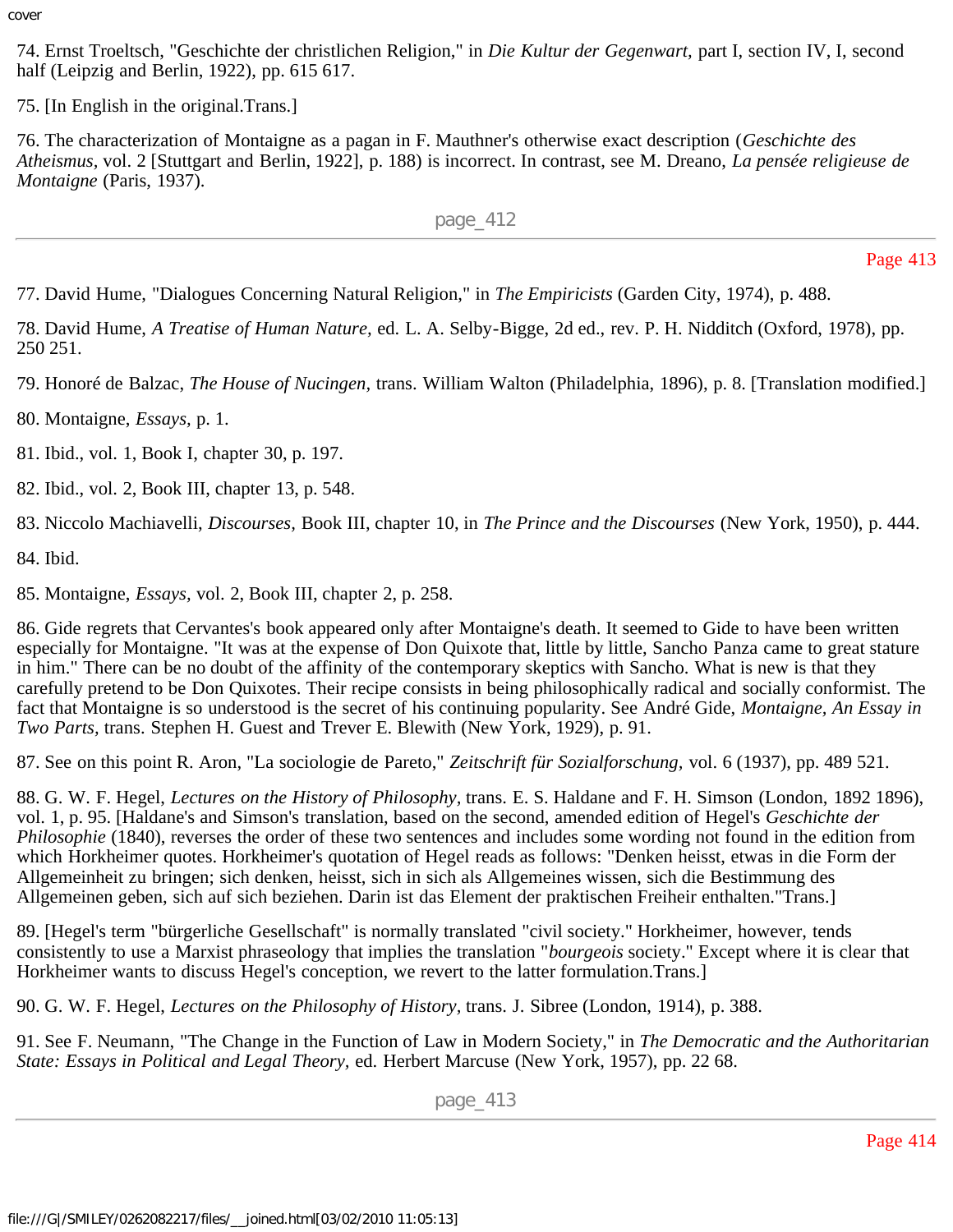92. Montaigne, *Essays,* vol. 2, Book III, chapter 9, p. 439.

93. The oath comes not from reality but from belles-lettres. E. J. Trechmann argues (*Essays,* vol. 1, p. 453 n. 1) that it is taken seriously by neither real gladiators nor those of fiction. It thus expresses even more exactly the attitude of the present-day followers of authoritarianism.

94. Ibid., vol. 1, Book II, chapter 12, pp. 452 453.

95. Ibid., vol. 2, Book III, chapter 8, p. 390.

96. Ibid., vol. 2, Book III, chapter 13, p. 548.

97. Ibid., vol. 1, Book I, chapter 23, p. 115.

98. Nietzsche, "Richard Wagner in Bayreuth," in *Untimely Meditations,* trans. R.J. Hollingdale (New York, 1983), p. 212.

99. Ibid., p. 207.

100. Nietzsche, "Schopenhauer as Educator," in *Untimely Meditations,* p. 135.

101. See Montaigne, *Essays,* vol. 2, Book III, chapter 12, p. 517.

102. Nietzsche, *Werke,* Grossoktavausgabe, vol. 14 (Leipzig, 1917), pp. 176 177.

103. In reality, criticisms of Montaigne during his lifetime were not of a particularly threatening nature; see Pierre Villey, *Montaigne devant la posterité* (Paris, 1935), pp. 56ff. After reading the *Essais,* the Inquisitors of the Sacro Palazzo assured Montaigne that they respected his intentions and affection for the Church. He should, they said, remain in Rome and live with them in harmony; see *Montaigne's Travel Journal,* trans. Donald M. Frame (San Francisco, 1983), pp. 101ff. Indeed, Roman citizenship was bestowed upon him. The wording of the document, as he himself remarks, was as honorable as that of the Duke of Sore, the Pope's own son (ibid., p. 98). He was referred to as "Socrates de France" in the Vatican; see Montaigne, *Journal de Voyage,* 2d ed. (Paris, 1909), p. 268n. Nor was his life lacking in other honors. The *Essais* were first included in the *Index* in 1676, almost 100 years after their original appearance; see P. Bonnefon, *Montaigne et ses amis,* vol. 2 (Paris, 1898), p. 38. Nietzsche's conclusion corresponds to the version in Henry Thomas Buckle's *History of Civilization in England,* vol. 1 (New York, 1858), p. 374: "Under the guise of a mere man of the world, expressing natural thoughts in common language, Montaigne concealed a spirit of lofty and audacious inquiry. . . . He was bold, since he was undaunted by the reproaches with which the ignorant, who love to dogmatize, always cover those whose knowledge makes them ready to doubt."

104. Wilhelm Dilthey, "Weltanschauung und Analyse des Menschen seit Renaissance und Reformation," in *Gesammelte Schriften,* vol. 2 (Leipzig and Berlin, 1921), p. 37.

105. Montaigne, *Essays,* vol. 1, Book I, chapter 1, p. 4.

106. The "conceited crowd" [*der eingebildete Haufe*] is either a typographical error or a misunderstanding.

107. Montaigne, *Essays,* vol. 1, Book II, chapter 11, p. 421.

page\_414

Page 415

108. See in particular David F. Strauss, *The Old Faith and the New,* trans. Mathilde Blind (New York, 1873), vol. 2, pp. 90 123.

109. See Ernst Troeltsch, ''Half a Century of Theology: A Review," in *Writings on Theology and Religion,* trans. and ed. Robert Morgan and Michael Pye (London, 1977), pp. 61 62.

110. *Hegel's Philosophy of Mind,* trans. William Wallace (Oxford, 1894), pp. 101 102.

111. Hegel, *Lectures on the Philosophy of History,* p. 434.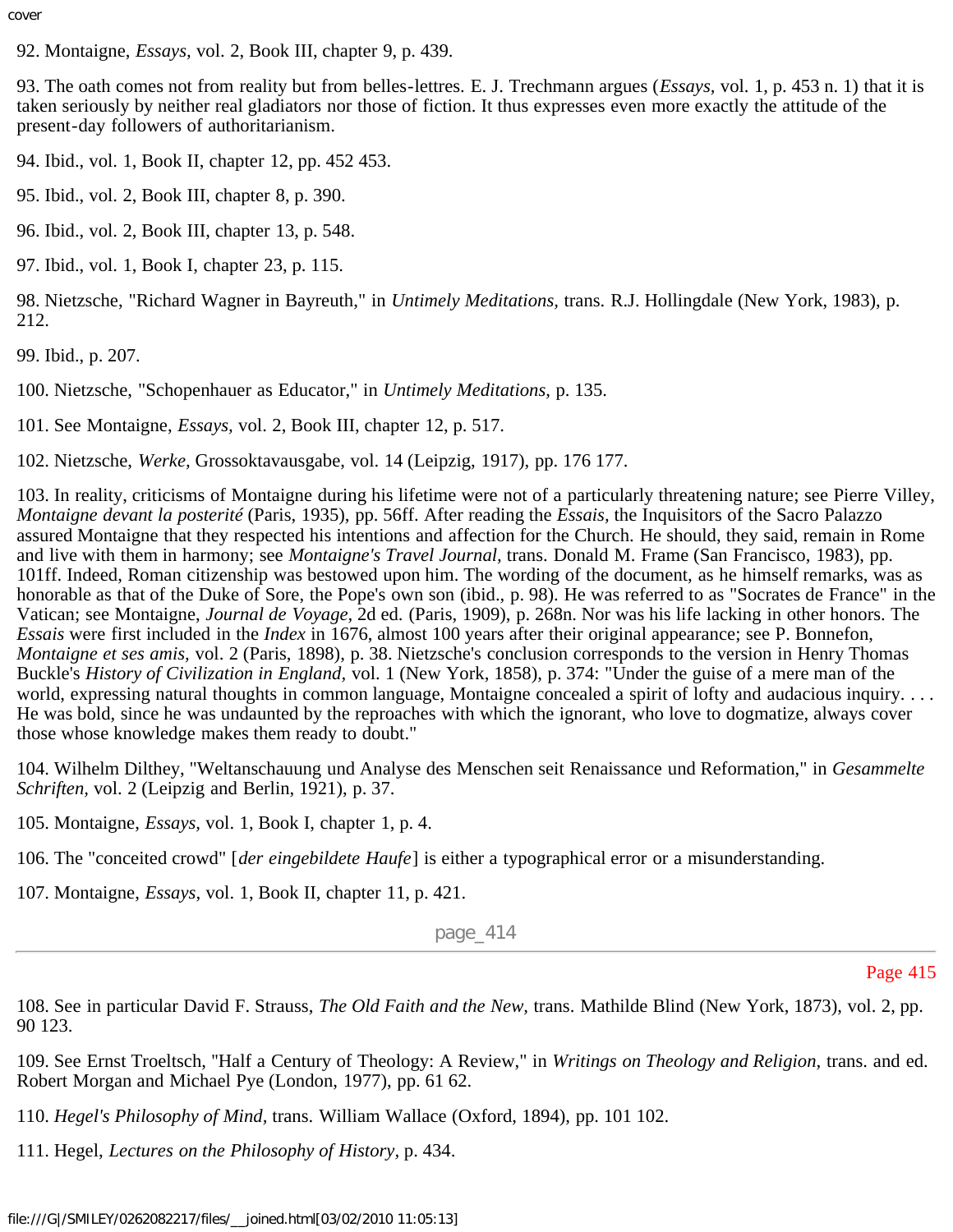112. See Montaigne, *Essays,* vol. 1, Book II, chapter 12, p. 485. [The passage in Montaigne says nothing about Diogenes Laertius.Trans.]

113. On the relation between skepticism and dialectics, see also my essay "On the Problem of Truth" [included in this volume].

114. Hegel, *Lectures on the History of Philosophy,* vol. 2, p. 331.

115. Montaigne, *Essays,* vol. 2, Book III, chapter 13, p. 600.

116. On this point, see "Traditional and Critical Theory," in Max Horkheimer, *Critical Theory: Selected Essays,* trans. Matthew J. O'Connell et al. (New York, 1972), esp. pp. 202 204.

117. On this point, see Herbert Marcuse, "On Hedonism," in *Negations: Essays in Critical Theory* (Boston, 1968), pp. 159 200.

Beginnings of the Bourgeois Philosophy of History

1. The formulation of laws of nature which have questionable future applicability indeed has a classificatory value for the new science; but such value is based on the possibility of finding other laws whose realization is not similarly limited.

2. John Stuart Mill characterizes this proposition as "an instance of induction." See *A System of Logic* (London, 1970), p. 201.

3. *I tre libri de' Discorsi sopra la prima deca di Tito Livio* ( 1531), hereafter cited as *Discourses; Il Principe* (1532), hereafter cited as *The Prince; Dell'istore Fiorentine* (1532), hereafter cited as *History of Florence*. Page references to the first two works are taken from the Modern Library volume *The Prince and the Discourses* (New York, 1950). References to the third work are from *Niccolo Machiavelli and the United States of America,* ed. Anthony J. Pansini (Greenvale, 1969).

4. *Discourses,* p. 149.

5. Ibid., p. 216.

6. Ibid., p. 530.

7. Ibid., p. 105.

8. Ibid., p. 113.

page\_415

9. Ibid., p. 114. 10. *History of Florence,* p. 811. 11. *Discourses,* p. 257. 12. Ibid., p. 255. 13. Ibid., p. 256. 14. Denis Diderot, *OEuvres \** complètes (Paris, 1876), vol. 16, p. 33. 15. *Discourses,* p. 118. 16. Ibid., p. 119.

17. *History of Florence,* p. 680.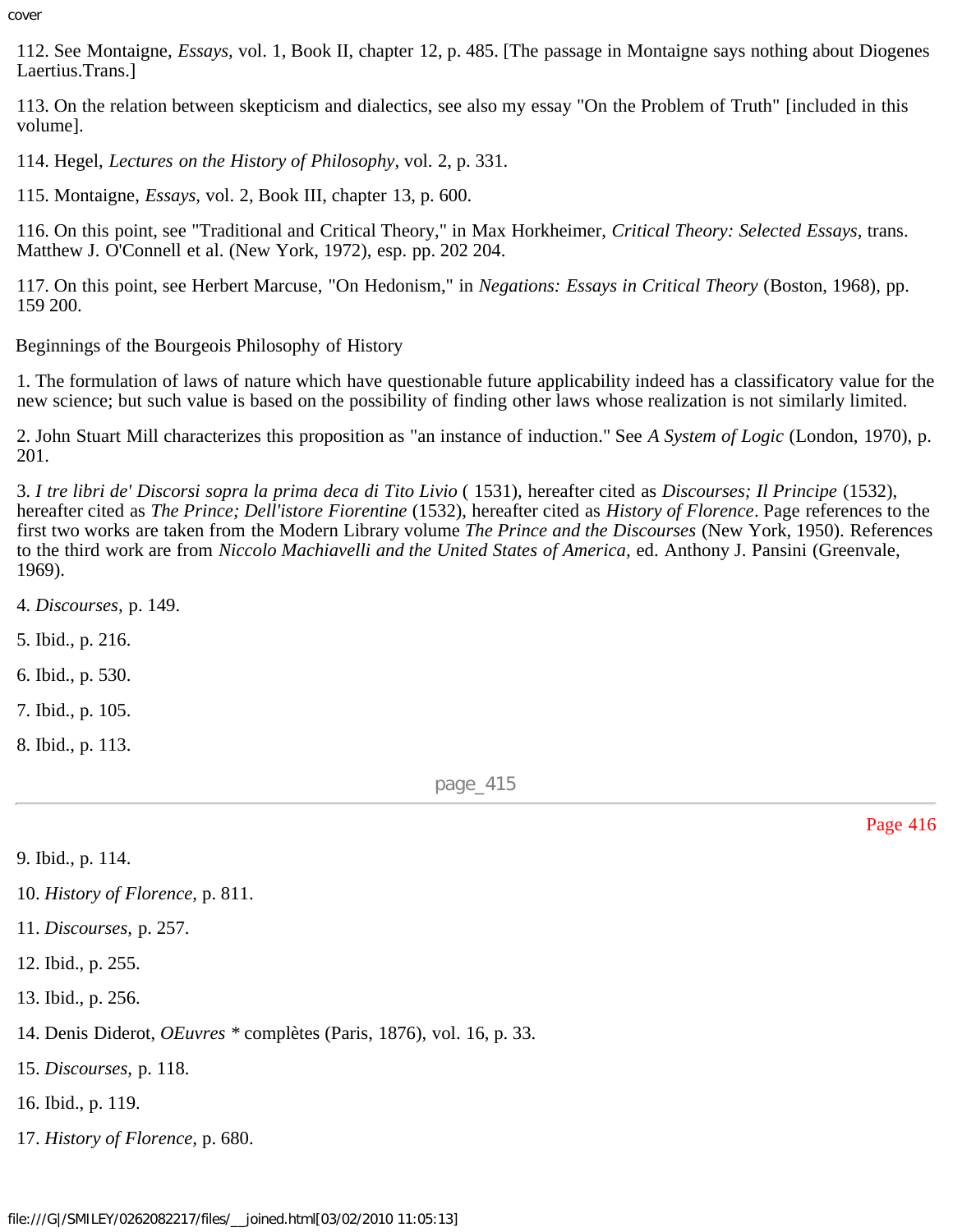- 18. Discourses, p. 120.
- 19. Ibid.
- 20. *History of Florence,* p. 680.
- 21. Ibid., pp. 764ff.
- 22. *The Prince,* p. 91.
- 23. Ibid.
- 24. Ibid., p. 92.
- 25. Frederick the Great, *Antimachiavell,* Preface.

26. Letter to Pier Soderini, in *Niccolo Machiavelli and the United States of America,* p. 1153.

27. Ibid.

28. The following works are especially relevant: *De Cive* (1642), *Leviathan, or the Matter, Forme, and Power of a Common-wealth, Ecclesiasticall and Civill* (1651), and *De homine* (1658). Of particular interest, however, is the book *Behemoth or the Long Parliament,* a treatment of the course of the Cromwellian revolution from 1640 to the Restoration, presented in the form of a dialogue. Hobbes was never able to obtain an imprimatur for this posthumously published workdespite his reconciliation with Charles II, and despite the attacks on Cromwell and the Independents that he interpolated into the book out of precautiondue to the ever-increasing influence of his intellectual opponents at the king's court. Hobbes lived to see his writings banned by Catholics and Protestants alike. Three years after his death, Oxford University issued a decree against the pernicious doctrine that all civil authority emanates from the people (see Ferdinand Tönnies, *Thomas Hobbes: Leben und Lehre* [Stuttgart, 1925], p. 65), and the books *De Cive* and *Leviathan* were publicly burned by the students there. The backward Stuart throne was at bottom simply opposed to all interests of the English bourgeoisie.

29. Thomas Hobbes, *De Cive (Philosophical Rudiments Concerning Government and Society), The English Version,* ed. Howard Warrender (Oxford, 1983), p. 32 (Preface).

page\_416

Page 417

30. *De Cive,* pp. 125f.

31. Ibid., p. 52.

- 32. Ibid., pp. 157ff.
- 33. Ibid., p. 164.
- 34. Ibid., pp. 164ff.
- 35. Ibid., p. 165.
- 36. Thomas Hobbes, *Leviathan,* ed. C. B. Macpherson, Penguin English Library, 1982 reprint (orig. 1651), p. 166.
- 37. The following passages are taken from *Behemoth or the Long Parliament,* ed. Ferdinand Tönnies (London, 1889), pp. 41 43.
- 38. Ibid., p. 41.
- 39. *De Cive,* p. 161.
- 40. *Behemoth,* p. 43.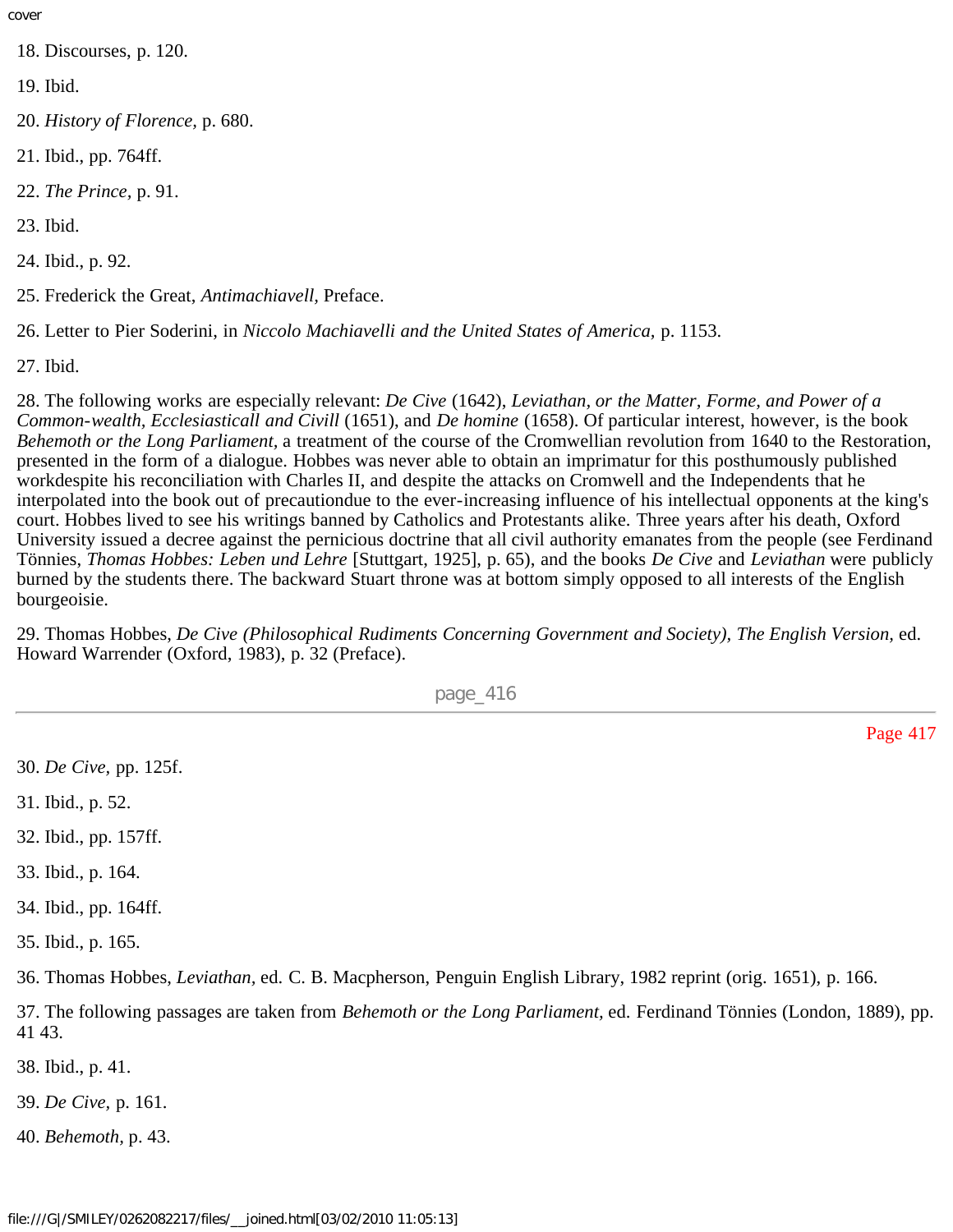41. [Horkheimer's reference is an "ibid.," but we have not been able to locate this passage anywhere in *Behemoth,* hence what appears in the above text is actually a rendering of the German. Horkheimer's note here most likely refers to a citation that had been excised at some point in the editing/revision process. We presume the original passage to be attributable to Hobbes.Trans.]

42. *Behemoth,* p. 54. Even Hegel still saw piety "of the right sort" as creating reverence for truth and the state's system of law and order (cf. *Hegel's Philosophy of Right,* trans. T. M. Knox [New York, 1971], p. 6).

43. *Behemoth,* p. 59.

44. *Leviathan,* p. 478.

45. For the entire French and English Enlightenment, the concept of "Reason" denotes correct knowledge and the human condition of being in possession of it. German philosophers, following Christian Wolff, took the word *raison* to refer merely to a psychical property, which resulted in a hopeless confusion that even Kant failed to untangle completely.

46. *Hegel's Lectures on the History of Philosophy,* vol. 1, trans. E. S. Haldane and Frances H. Simson (New York, 1968), pp. 17ff.

47. *Hegel's Philosophy of Right,* p. 11.

48. Hegel, *Lectures on the Philosophy of World History, Introduction: Reason in History,* trans. H. B. Nisbet (Cambridge, 1975), pp. 101ff.

49. *Hegel's Phenomenology of Spirit,* trans. A. V. Miller (Oxford, 1979), p. 344.

page\_417

Page 418

50. Recognizing the historical conditionedness of a theory is in no case identical with proving that it is ideological. For such a claim, rather complicated evidence is required to demonstrate the theory's social function.

51. *Hegel's Philosophy of Mind, Being Part Three of the Encyclopaedia of the Philosophical Sciences (1830),* trans. W. Wallace (Oxford, 1971), pp. 22ff.

52. *Hegel's Logic, Being Part One of the Encyclopaedia of the Philosophical Sciences (1830),* trans. W. Wallace (Oxford, 1975), p. 278.

53. In this chapter a series of other utopias of similar content will be explored, above all *City of the Sun* (1623) by the southern Italian monk Tommaso Campanella, who was one of the greatest philosophers of his age; for an account of Campanella, see especially Friedrich Meinecke, *Die Idee der Staatsräson in der neueren Geschichte* (Munich and Berlin, 1925). There exists a great deal of utopian literature by the radical disciples of Cromwell, from the Levelers to the French Enlightenment. Abbé Morelly's *Code de la Nature* (1755) appears to have been their paradigmatic utopia. The utopias of the nineteenth and twentieth centuries, which have a different historical-philosophical significance, are excluded from our analysis here.

54. Quoted from the court files examined in Emile Dermenghem, *Thomas Morus et les Utopistes de la Renaissance* (Paris, 1927), p. 86.

55. Meinecke, *Die Idee der Staatsräson,* p. 123.

56. Thomas More, Utopia, trans. Edward Surtz (New Haven, 1973), p. 53.

57. Morelly, *Code de la Nature ou le véritable esprit de ses lois* (Paris, 1910), p. 16.

58. Jean-Jacques Rousseau, *A Discourse on Inequality,* trans. Maurice Cranston (New York, 1987), p. 109.

59. Campanella has proven in his own life that the utopian model in its essence allows for persuasion and violence as means toward the realization of a better order. After his revolt was extinguished, he pursued his ideal further and sought to persuade those in power by means of his writings.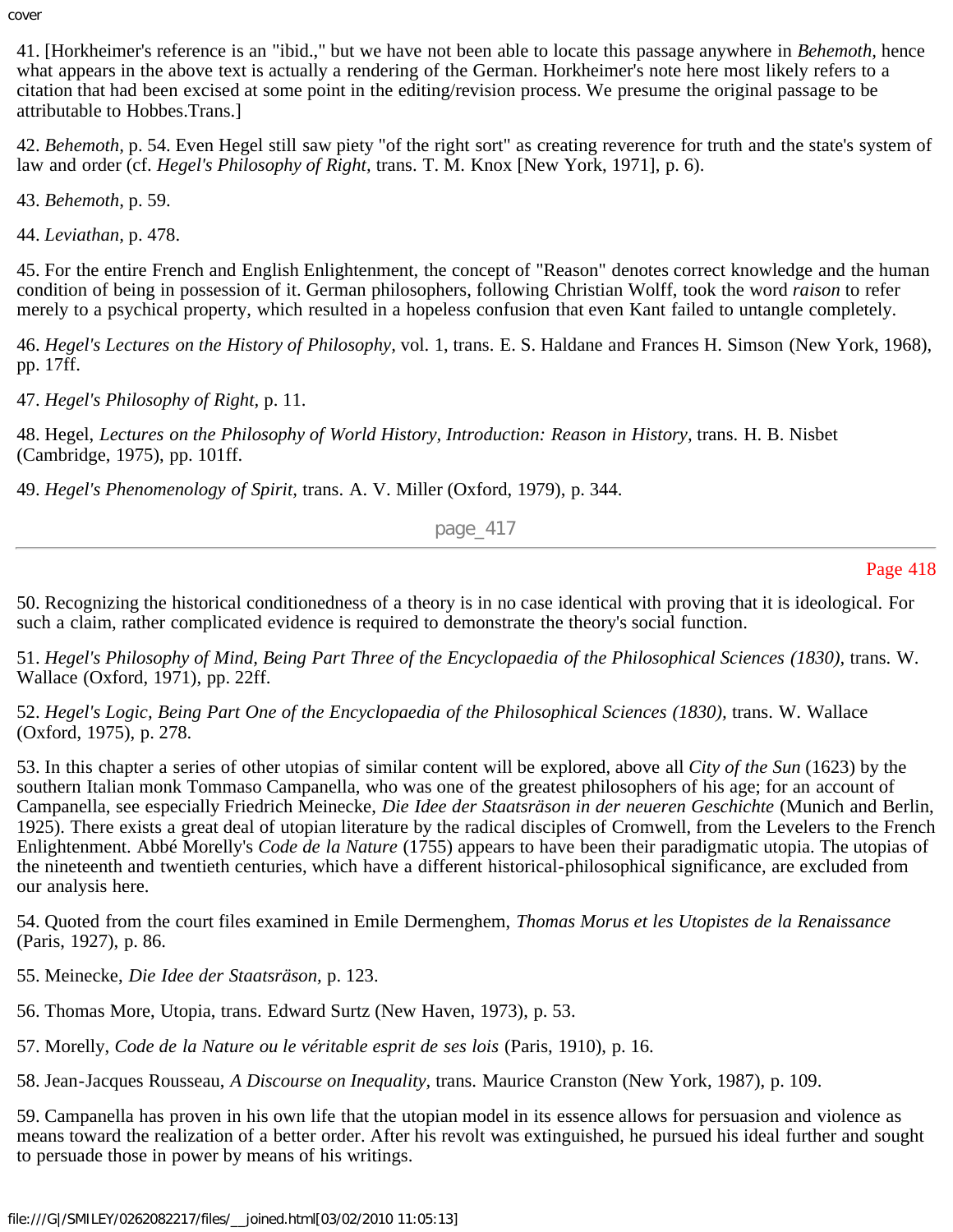60. More, *Utopia,* p. 53.

61. Machiavelli, *The Prince,* p. 56.

62. Immanuel Kant, *The Critique of Pure Reason,* trans. Norman Kemp Smith (Toronto, 1933), pp. 168 169.

63. Since the goal and the available means were grotesquely mismatched, the peculiar paths taken by utopians for the realization of their ideas are understandable. More wants to persuade the rulers, and Campanella prepares an insurrection among monks in Calabria.

64. Hegel, *Encyclopaedia of the Philosophical Sciences,* trans. W. Wallace, in *G. W. F. Hegel: Selections,* ed. Jacob Loewenberg (New York, 1957), pp. 218 280, here pp. 268 269.

65. Hegel, *The Philosophy of History,* trans. J. Sibree (New York, 1956), p. 73.

page\_418

Page 419

66. Friedrich Nietzsche, "On the Use and Disadvantage of History for Life," in *Untimely Meditations,* trans. R. J. Hollingdale (Cambridge, 1983), p. 105.

67. Giambattista Vico, *The New Science of Giambattista Vico,* trans. Thomas Goddard Bergin and Max Harold Fisch (Ithaca, 1975), p. 3.

- 68. Ibid., p. 3.
- 69. Ibid., pp. 104 105.
- 70. Ibid., p. 92.
- 71. Ibid., p. 102.
- 72. Ibid.
- 73. Ibid.
- 74. Ibid., p. 61.
- 75. Ibid.
- 76. Ibid.
- 77. Ibid., p. 76.
- 78. Ibid., p. 78.
- 79. Ibid., p. 103.
- 80. Ibid., p. 122.
- 81. Ibid., pp. 122 123.
- 82. Ibid., p. 235.
- 83. Ibid., pp. 117 118.
- 84. Ibid., p. 70.
- 85. Ibid., p. 120.
- 86. Ibid., p. 118.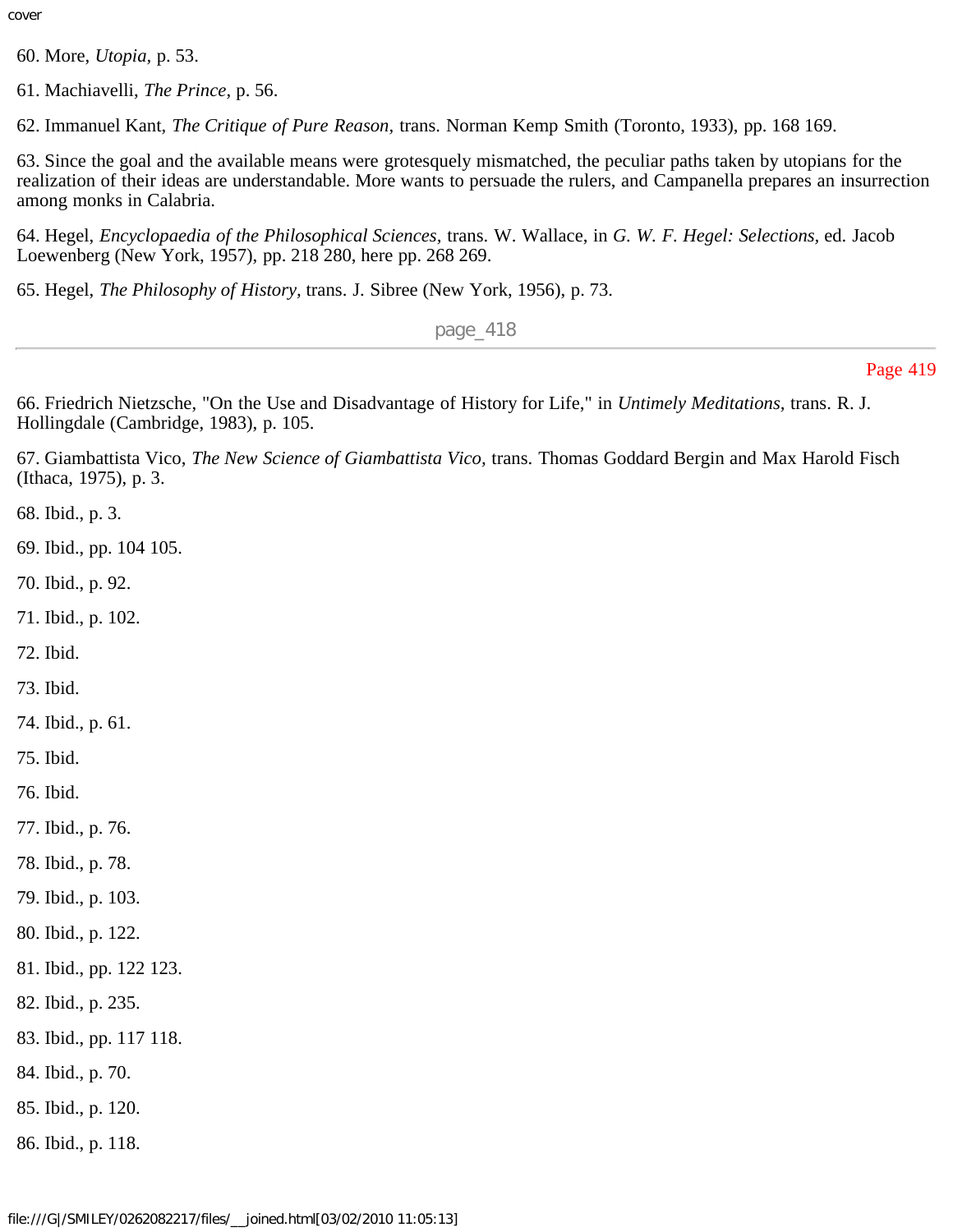87. Ibid., p. 70.

88. Ibid., p. 74.

89. Ibid., p. 73.

90. Ibid., p. 235.

91. Ibid., p. 257. Vico unknowingly interprets Greek myths in their ancient Roman variations. The reason for that may be left undiscussed here, since we are primarily concerned with the principle.

page\_419

92. Ibid., p. 208, pp. 272ff.

93. Ibid., pp. 391.

94. Ibid., p. 392.

95. Ibid., p. 73.

96. [The brackets are Horkheimer's.Trans.]

97. Oswald Spengler, *The Decline of the West,* vol. 1, trans. Charles F. Atkinson (New York, 1962), p. 21.

98. Vico, *The New Science,* p. 104.

99. Ibid., p. 124.

100. Ibid., p. 82.

101. Ibid., p. 212.

102. Ibid., p. 79.

103. Ibid., p. 104.

page\_420

Page 421

Index

#### A

Absolutism, monarchic, 27, 172, 182, 188, 220, 266, 271, 285, 292, 328, 330, 345, 348

Adler, Max, 200

Aggression, 173, 281

Agrippa of Nettesheim, 281

Altruism, 173

Anthropology, 50 51, 55, 120, 152 175, 263, 318, 331 335, 339 343

Anti-intellectualism, 85 87. *See also* Irrationalism, philosophical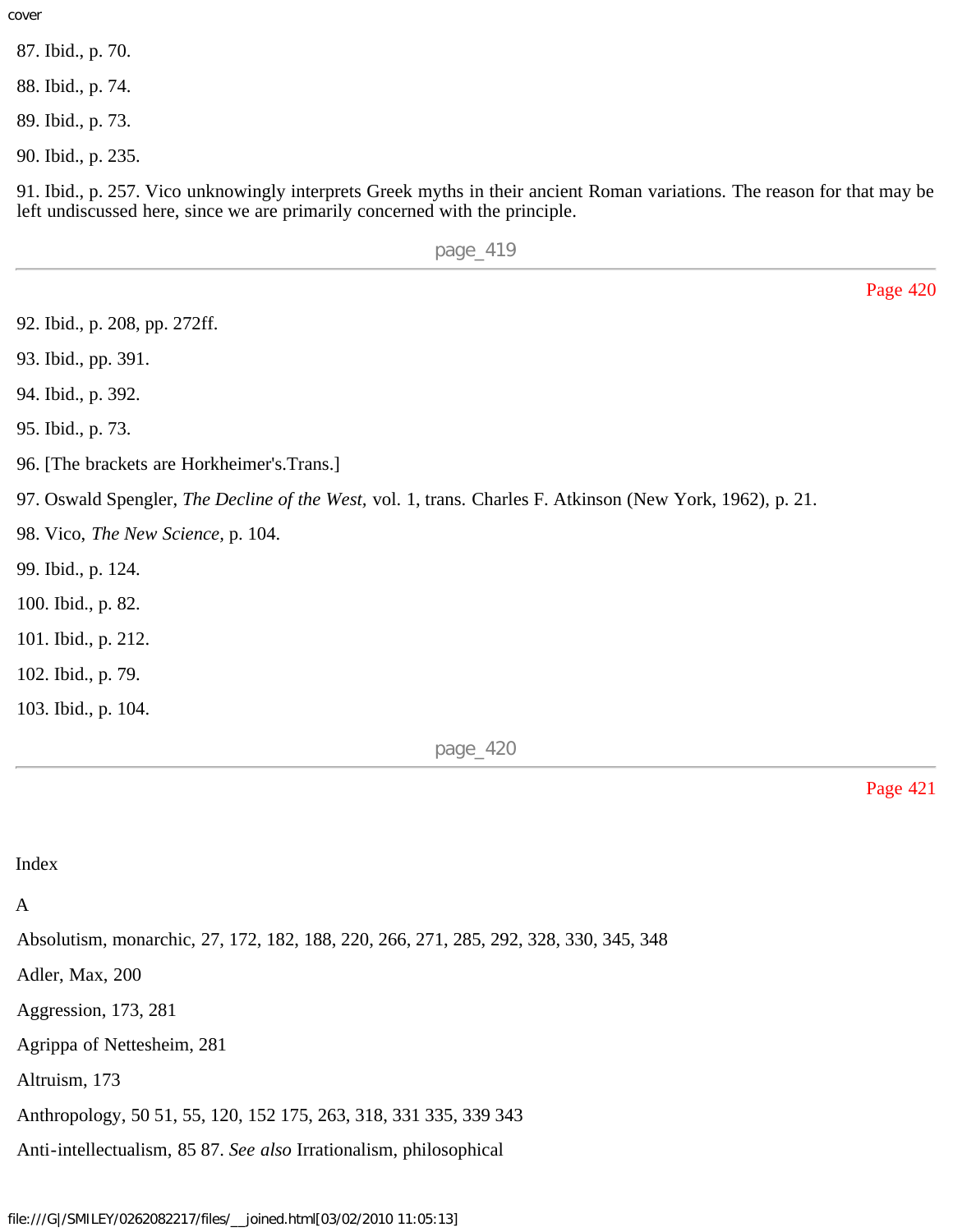Antiquity, 75, 127, 151, 168, 261, 265, 269, 271, 294, 298, 306, 308, 324 325, 327, 329 Antirationalism, 221 Anti-Semitism, 101, 298 Aquinas, Saint Thomas, 40 Arcesilaus, 306 Aristippus, 108 Aristotle, 40, 44, 110, 166, 168, 206 207, 279, 338, 352 Arnold of Brescia, 84 Asceticism, 93 94, 103, 109, 255 257, 271 Augustine, Saint, 15 Authoritarianism, 169, 289 290, 292 294, 296 298, 305 306, 311. *See also* Absolutism, monarchic; Fascism B Bacon, Francis, 323, 336, 367, 377, 379 Balzac, Honoré de, 215, 289 Bayle, Pierre, 350 Beethoven, Ludwig van, 35 Bentham, Jeremy, 25, 108, 393n15 Bergson, Henri, 31 32, 40, 196, 202, 221, 224, 229, 234, 249 Bible, 29, 180, 211 Bleuler, Eugen, 104 Bodin, Jean, 277 Bonald, Louis Gabriel Ambroise, vicomte de, 215, 302 Borgia, Alexander (Rodrigo Borgia, pope Alexander VI), 71, 330 Borgia, Cesare, 331, 395n56 Bourgeoisie. *See also* Petite bourgeoisie economic and political order, 18 21, 70, 162 166, 170, 172, 188, 218, 221, 266 267, 302 303, 321, 322, 330, 335 336, 346 347, 353, 370 and fascism, 278, 290 300, 305 306 historical epoch, 22, 49, 181, 266, 285, 289, 322 323, 335 336 (*see also* Absolutism; Liberalism; Monopoly capitalism) ideology and culture, 25, 34 38, 41 44, 49, 54 58, 60, 86, 101, 153 174, 178 183, 202 203, 211 215, 220, 238, 243, 271, 277 278, 281, 285 289, 291 295, 301, 335 336 (*see also* Liberalism) psychology, 51, 101, 180, 281 282, 285, 287, 311 (*see also* Individual, concept of)

Bruno, Giordano, 85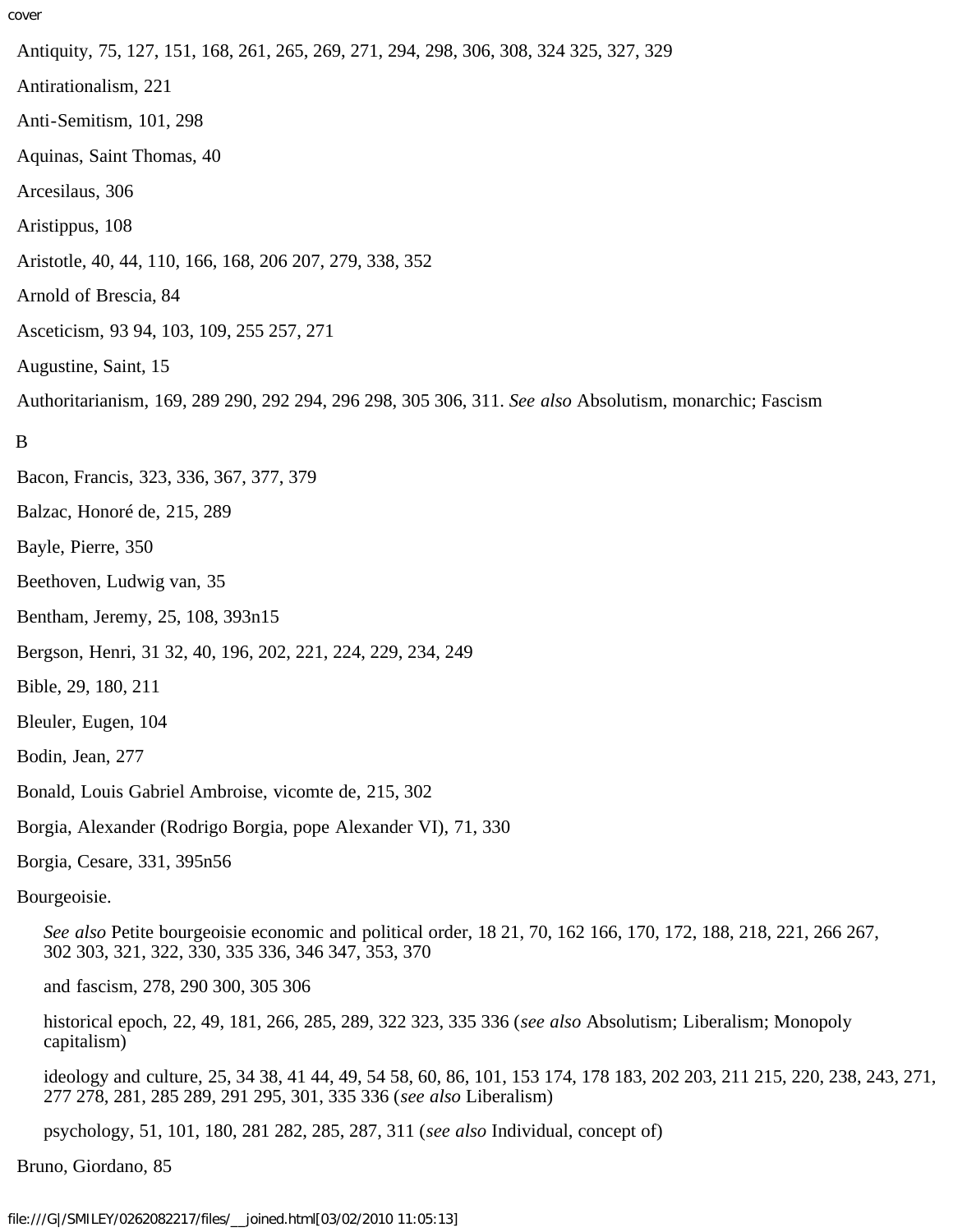| Burckhardt, Jacob, 265 266                                                                                |          |
|-----------------------------------------------------------------------------------------------------------|----------|
| $\mathsf{C}$                                                                                              |          |
| Calvin, John, 52 53, 77 82, 86, 107, 269, 274 276, 282 283, 305                                           |          |
| Campanella, Tommaso, 364 369                                                                              |          |
| Cardano, Geronimo, 50                                                                                     |          |
| Carneades, 269, 270, 306                                                                                  |          |
| Cartesianism, 218 222, 247, 262, 376. See also Descartes, René                                            |          |
| Catholicism, 52 53, 84, 85, 178, 215, 269, 273 278, 305, 364 365, 376, 379                                |          |
| Ceremony. See Pageantry, political                                                                        |          |
| Cervantes, Miguel de, 413n86                                                                              |          |
| Charles II, king of England, 337                                                                          |          |
| Christianity, 165, 211 215, 258, 299, 306. See also Catholicism; Protestantism                            |          |
| Class consciousness, 131                                                                                  |          |
| Class division and conflict, 39, 70, 79, 129, 146, 151 152, 240, 267, 283 284, 287, 295, 324 326, 363 364 |          |
| $page_421$                                                                                                |          |
|                                                                                                           | Page 422 |
|                                                                                                           |          |

Cohen, Hermann, 6

Compassion, 35 36

Competition, economic, 20, 54 58, 181 182, 196, 271, 273, 287, 300, 366. *See also* Bourgeoisie, economic and political order

Comte, Auguste, 7, 46, 180, 196

Condorcet, Marie Jean Antoine de Caritat, marquis de, 350

Consciousness, philosophy of, 131 132, 177, 220

Conservatism, 148 149, 188, 269, 271, 302, 303

Contracts, 162 165, 168

Cornelius, Hans, 11

Corroboration, 196 203

Counterrevolution, 59, 215

Cromwell, Oliver, 337

Cruelty, 107, 109

Cumberland, Richard, 53

D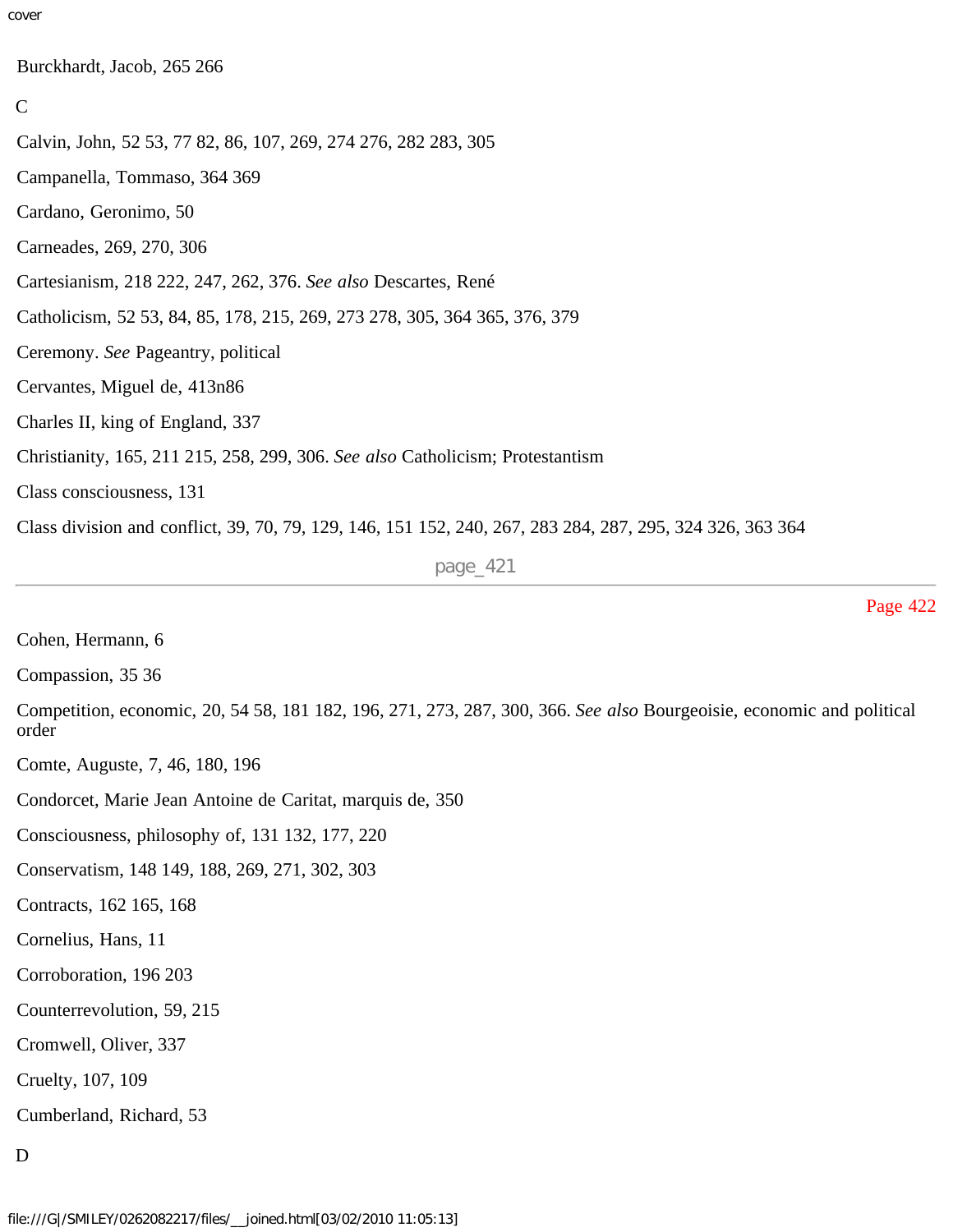Dacque, Edgar, 231

*Dasein,* 112 113

Delbrück, H., 396n71

Democracy, 319

Democritus, 168, 358

Depth psychology, 177

Descartes, René, 155, 178, 217, 233, 278, 279, 285, 376, 377, 378. *See also* Cartesianism

Dewey, John, 195

Dialectics, 2, 113 114, 116, 165, 167, 183 193, 203 204, 209 211, 214 215, 223, 234 240, 243 244, 262, 264, 308 309, 362

Diderot, Denis, 323, 328

Dilthey, Wilhelm, 15, 126 127, 135 136, 229, 240, 304, 395n71

Diogenes Laertius, 307

Division of labor, 125

Dogmatism, 178, 185 189, 193, 212, 270

Driesch, Hans, 180

Durkheim, Emile, 401n12

Duty. *See* Moral imperatives

E

Economic determinism, 119 120, 124, 128, 251

Egoism, 53 58, 95, 106 110, 123, 162 163, 173, 366. *See also* Individual, concept of

Empiricism, 218 221, 222, 225

Engels, Friedrich, 80, 102 103, 116

England, history of, 51, 59, 60, 74, 336, 363, 369

Enlightenment, 3, 16, 37, 40, 50, 52, 115, 120, 157 158, 169, 223, 328, 330, 341, 342, 349 353, 357 358, 360 361, 363, 366, 374, 382 383

Entertainment, 57

Enthusiasm, moral, 74, 86 87, 91, 93 94, 106

Epaminondas, 265 266

Epicurus, 108, 203, 261, 358

Epistemology, 118, 279

Ethics. *See* Morality, as social force; Moral philosophy

Exchange value, 47

Existentialism, 112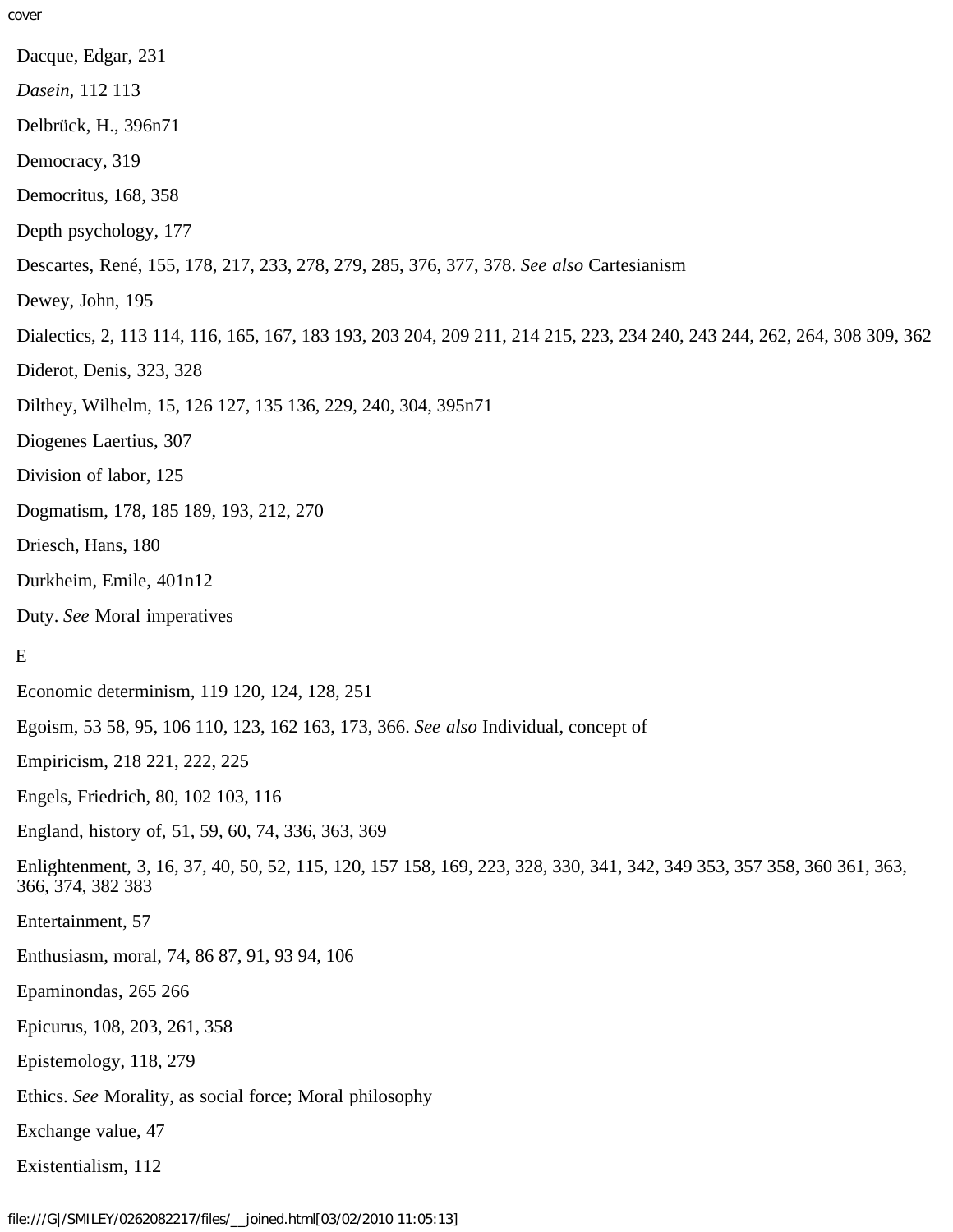| $\mathbf{F}$                                                                    |
|---------------------------------------------------------------------------------|
| Farel, Guillaume, 87                                                            |
| Fascism, 278, 289 290, 292 294, 298 300, 306                                    |
| Feudalism, 61, 64 65, 70, 115, 168, 172, 273, 277, 292, 330, 335, 336, 346, 353 |
| Feuerbach, Ludwig, 240, 382                                                     |
| Fichte, Johann Gottlieb, 2, 113, 166, 203, 206, 222, 328, 335, 346, 377         |
| Ficino, Marsilio, 279                                                           |
| France, history of, 59, 63, 215, 266 269, 275, 276 277, 298, 302, 335           |
| Paris Commune, 59                                                               |
| Revolution, 37, 40 41, 60, 63, 70, 80, 88 95, 100, 102 103, 171, 220, 302       |
| Francis of Assisi, Saint, 73                                                    |
| Frankfurt, University of, Institute for Social Research, 1014                   |
| Frederick II, king of Prussia, 56, 163, 323, 328 329                            |
| Freud, Sigmund, 34, 103 106, 124, 247, 257, 390n12, 401n10                      |
| Fromm, Erich, 67                                                                |
| Fugger, Jacob, 83                                                               |
| G                                                                               |
| Galilei, Galileo, 337                                                           |
| Gassendi, Pierre, 338                                                           |
| Germany                                                                         |
| history, 59, 60, 267, 285, 299, 336, 365                                        |
| intellectual history, 5, 149, 180, 200, 220                                     |
| Gestalt psychology, 143                                                         |
| Goethe, Johann Wolfgang von, 188, 194 195, 213, 247, 269, 302                   |
| Gregorovius, Ferdinand, 64, 74, 86, 92 93                                       |
| Grimm, Herman, 72                                                               |
| Grotius, Hugo, 346                                                              |
| Grünberg, Carl, 10, 11, 14                                                      |
| Gutzkow, Karl, 215                                                              |
| page_422                                                                        |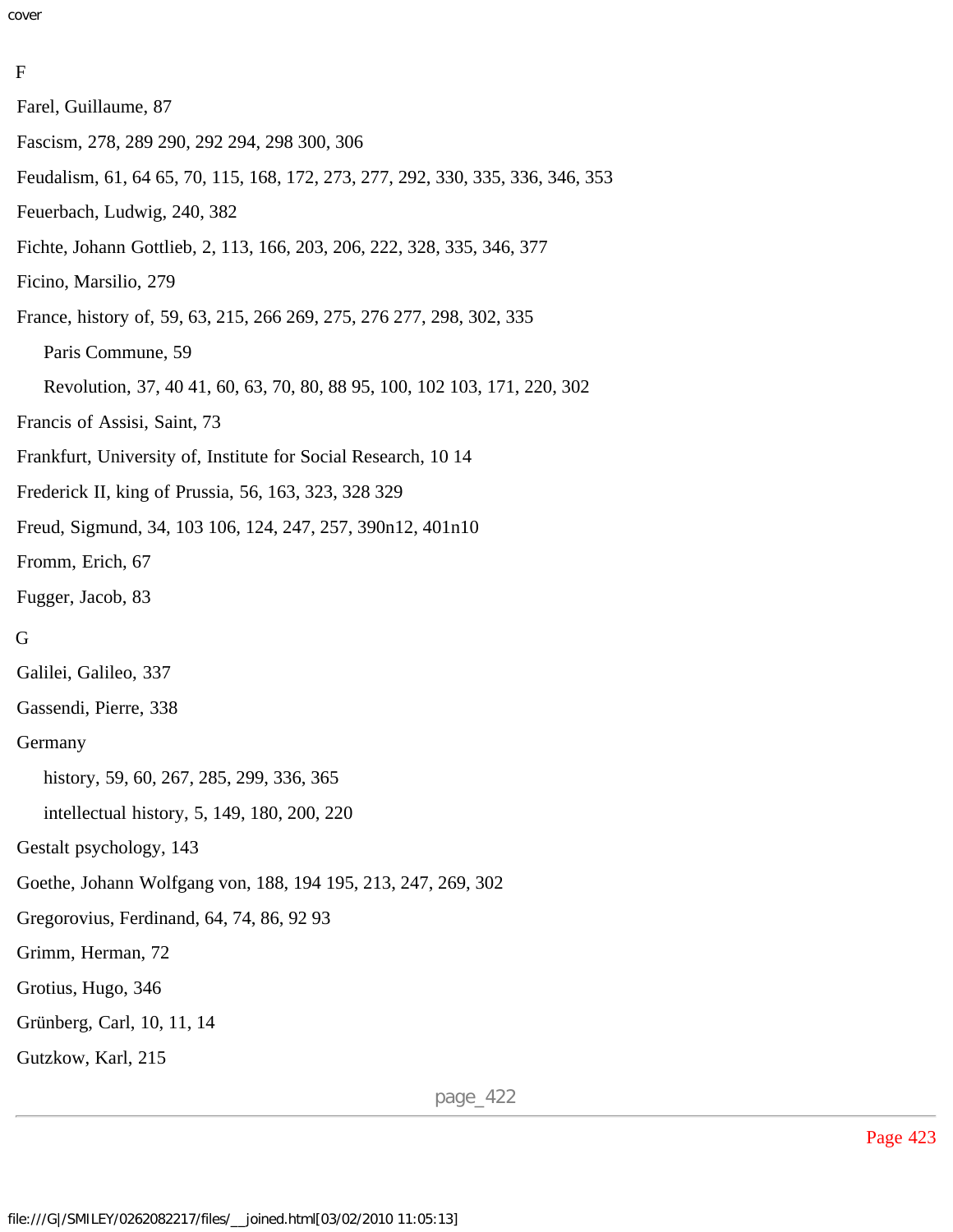#### H

- Haeckel, Ernst Heinrich, 211 Hartmann, Nicolai, 6, 17, 32, 405n34 Hegel, Georg Wilhelm Friedrich history, philosophy of, 2, 4, 12, 29 30, 113 117, 139, 144, 327, 332, 361, 373, 377 379, 386 logic and philosophy of mind, 2, 113, 146, 184 190, 192, 207, 209 210, 220, 223, 234 240, 244, 262, 280, 308 309, 310, 358 363, 405n34 reception of, 5, 139, 203, 213 social philosophy, 1 6, 12, 29 30, 106, 116 117, 169, 188, 239, 249, 306, 310, 323, 327, 328, 336, 363, 370 Heidegger, Martin, 6, 112, 408n36 Helmholtz, Hermann Ludwig Ferdinand von, 220 Helvétius, Claude Adrien, 26, 109, 350 Henry IV, king of France, 278 Henry VIII, king of England, 364 History, philosophy of, 3 5, 29 30, 31, 51, 104 106, 111 128, 135 140, 151 152, 153, 174, 198 200, 260, 313 388 Hobbes, Thomas, 49, 50, 53, 162, 167, 278, 314, 336 363, 366 370, 377, 385 Holbach, Paul Henri Dietrich, baron d', 350 Hugo, Victor, 215 Humanism, 157, 274 Human nature. *See* Anthropology; Psychology Hume, David, 22, 179, 219, 223, 279, 288, 290, 293, 296 Husserl, Edmund, 167, 190 I Ibsen, Henrik, 43, 301 Idealism, 1 2, 16 19, 24, 45, 46, 111, 117, 127, 136, 144, 153 154, 166, 171, 178 180, 185 189, 203, 204, 209, 222 223, 243, 261, 285, 310, 373
- Ideology, theory of, 129 131, 134, 136, 138 139, 141 147, 296 297, 314, 356 358, 361

Individual, concept of.

- *See also* Egoism in the bourgeois order, 19 20, 27 29, 37, 50, 162, 169 170, 183, 212, 282, 286 287, 290 291, 294, 297, 310 311
- moral and philosophical accounts of, 3 7, 15 16, 24, 51, 206, 212, 234, 238, 244 248, 252 256, 339
- as subject, 1 2, 183, 217, 219, 221 224, 258 259, 279 280
- Irrationalism, philosophical, 221 227, 236 238, 243, 246 264, 273 278
- Italy, history of, 51, 59, 60, 64, 317, 319, 320, 321 325, 328, 335, 365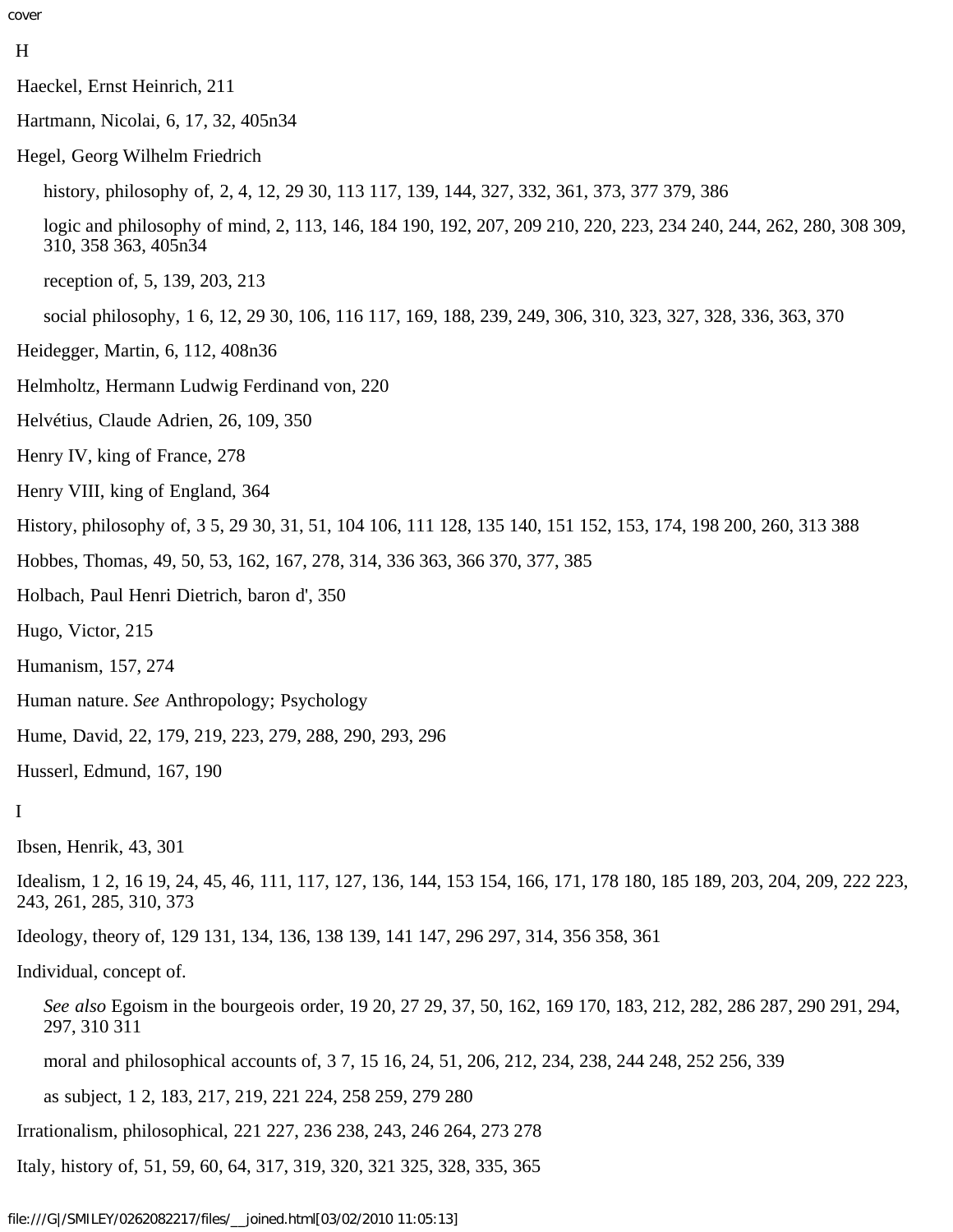Florence, 60, 69 74, 321

Rome, 60, 64 68

Venice, 69, 71

## J

James, William, 180, 195 197

Jehovah's Witnesses, 305

Jünger, Ernst, 231

# K

Kant, Immanuel, 1 2, 18 19, 22 37, 64, 111 112, 122 123, 130, 166, 179 180, 183 184, 213, 219, 278, 279, 310, 343, 371, 377

Kelsen, Hans, 6

Kierkegaard, Søren, 211

Klages, Ludwig, 229 230

## L

Lacombe, Claire, 103

Landsberg, Paul Ludwig, 156

La Rochefoucauld, François, duc de, 247

Law, 1, 6, 300

Leaders, political, 62 63, 67 69, 73, 80 81, 90 93, 97, 100, 121, 169

*Lebensphilosophie,* 224 227, 229, 232 236, 320

Leibniz, Gottfried Wilhelm von, 16, 64, 222, 278, 377

Lessing, Gotthold Ephraim, 64, 110

Lévy-Bruhl, Lucien, 383

Liberalism

historical epoch of, 181, 220, 221, 251, 285, 289, 291 294, 296, 298, 301

political economy, 3, 54, 55, 123, 174, 300 (*see also* Competition, economic)

world view, 3, 115 116, 118, 183, 197, 224, 232, 234, 237 238, 247, 249, 251, 260, 285 289, 296, 302, 305, 311

Livius, Titus, 317 318

Locke, John, 218, 285

Logic, 192, 202, 206 211, 234 235, 236, 239, 241, 279. *See also* Dialectics

Louis XIV, king of France, 330

Love, 34, 282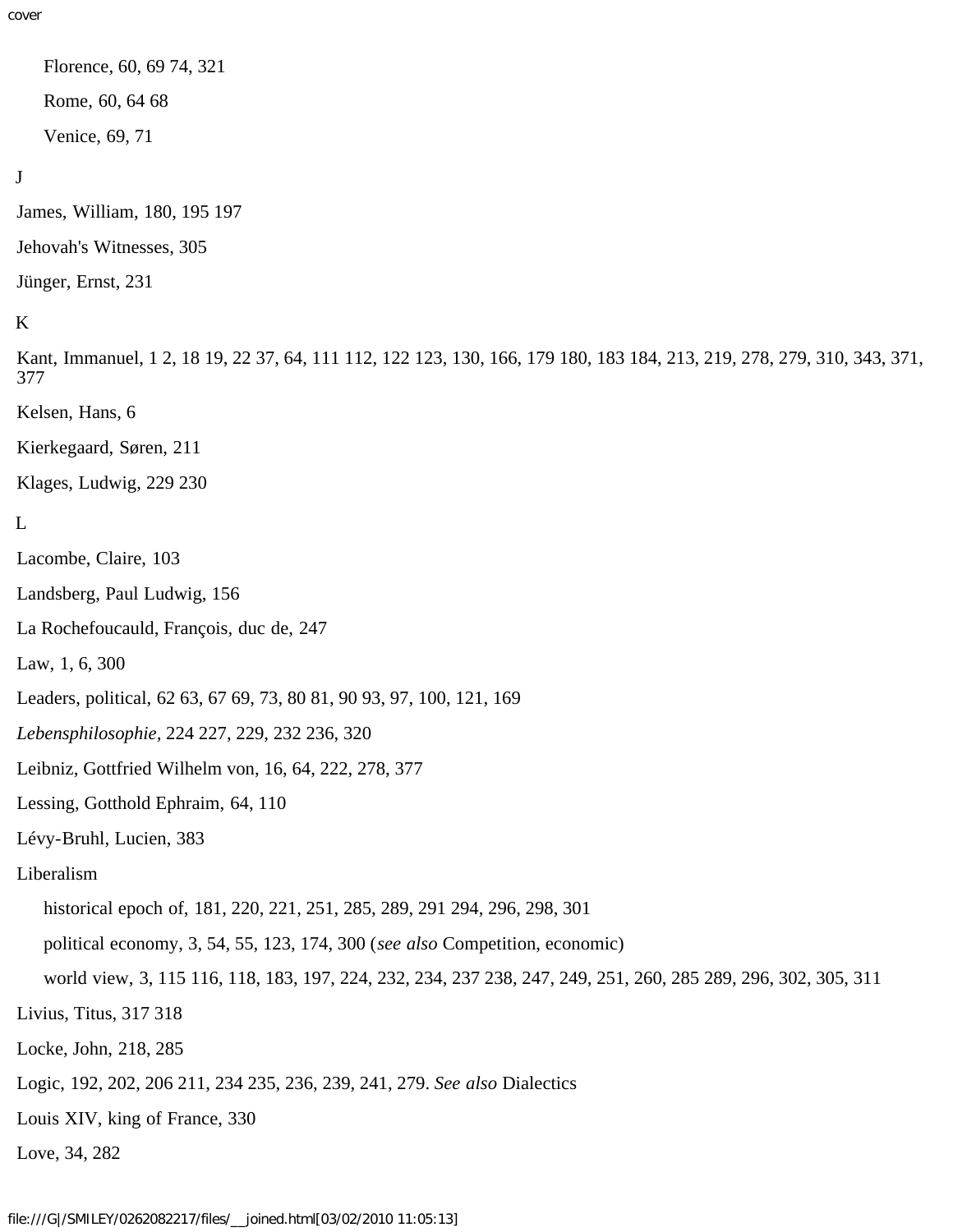Luther, Martin, 52 53, 73 74, 77 81, 86, 273 276, 282, 284, 305

M

Mach, Ernst, 196

Machiavelli, Niccolò, 49 52, 142, 160, 169, 278, 294, 299, 316 335, 339, 349 351, 354, 369, 377, 380, 386 387 reception of, 56, 313, 320, 323, 328 329, 333, 335 337, 343, 349, 365 366

page\_423

MacMahon, Marie Edme Patrice Maurice, comte de, 298

Maistre, Joseph Marie, comte de, 215, 302

Malebranche, Nicolas, 285

Mandeville, Bernard, 56, 109, 350

Mannheim, Karl, 129 149

Marat, Jean Paul, 107

Marx, Karl, 7, 12, 102, 116, 129, 138 139, 145 146, 149, 198, 203, 205, 209, 237

Marxism, 131, 146 147, 198 200

Mass culture, 301

Masses, economic circumstances of, 83, 100, 165 166, 267, 273, 363 364, 369

Mass meetings, 76 79

Mass movements. *See* Revolutions, characteristics of

Mass psychology, 76, 98, 121 122, 250

Materialism, 30, 111, 116 118, 139, 158, 160, 189 194, 198 200, 203, 204, 209 211, 222, 223, 234, 248, 258 262, 350 as Horkheimer's philosophical project, 21 22, 27, 32 33, 37 38, 42 47, 238 240, 243 246

Mathematics, 171, 190, 202, 228, 233, 315 316, 345, 376

Mathiez, Albert, 88, 89, 102

Maupassant, Guy de, 43

Medici, house of, 69, 73, 319

Melanchthon, Philipp, 276

Menenius Agrippa, 28

Mercantilism, 346 347

Metaphysics, 7, 56, 116, 119, 133, 134, 138, 141, 156, 159, 161, 180, 182, 188, 196, 201, 204, 207, 210, 259, 377, 385 Michelet, Jules, 91, 92 93, 267

Middle Ages, 15, 17, 20, 75, 118, 168 169, 170, 214, 228, 297, 300, 315, 346, 353, 354, 357, 360, 364, 365, 370, 387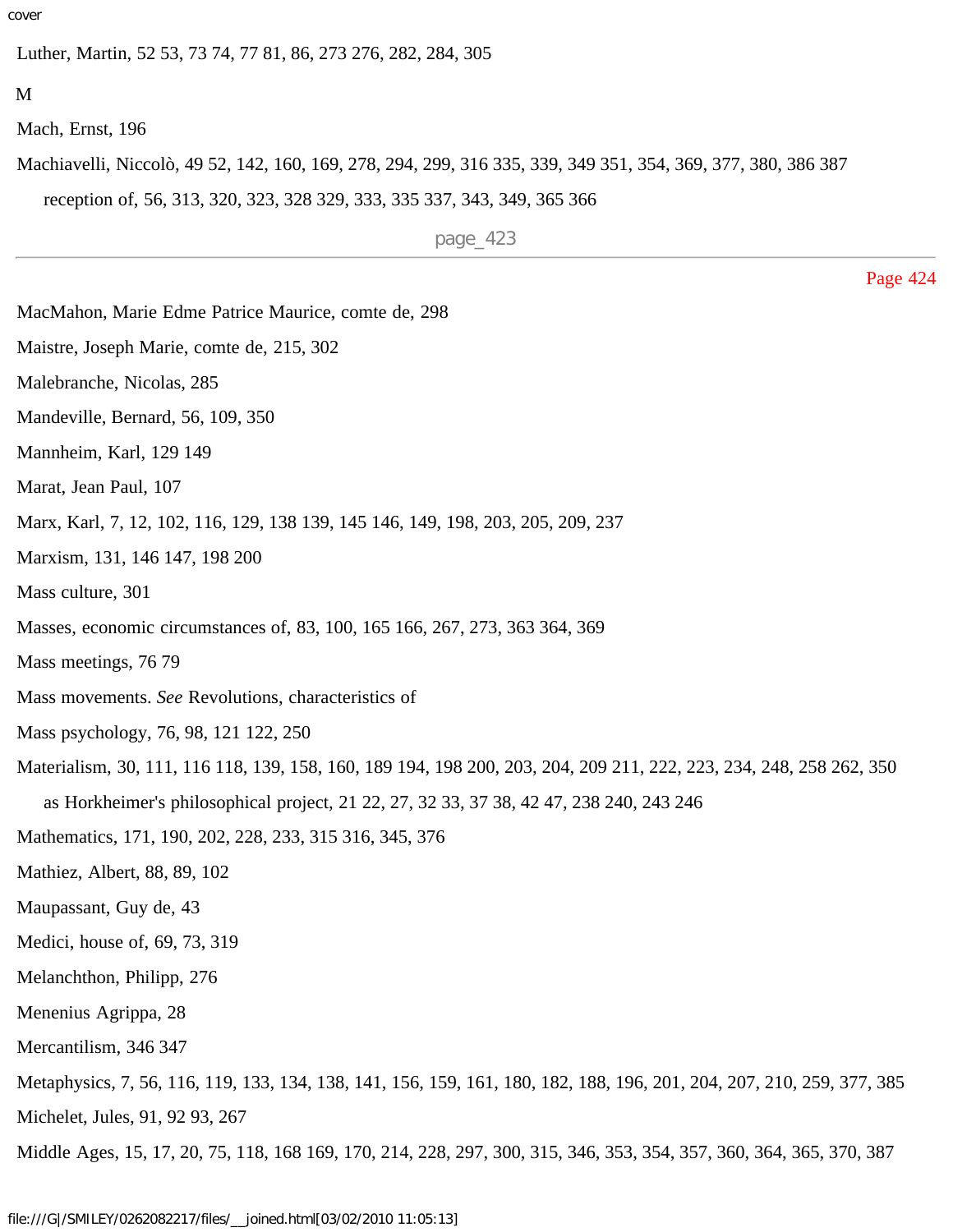- Mill, John Stuart, 46, 218
- Monarchy, 319, 336 337
- Monopoly capitalism, 221, 289, 296 297
- Montaigne, Michel Eyquem, seigneur de, 266 281, 284 293, 300 304, 308, 310 311
- Montesquieu, Charles de Secondat, baron de La Brède et de, 293, 360
- Moral imperatives, 18 19, 154 156, 184, 272, 321 322
- Moralism. *See* Asceticism; Bourgeoisie, ideology and culture
- Morality, as social force, 16, 54 57, 152, 154 156, 321 322, 328 329. *See also* Enthusiasm, moral
- Moral philosophy, 15 47, 122, 239, 324
- Moral sentiment, 30, 33 36, 42, 44
- More, Sir Thomas, 49, 51, 363 369, 373
- Morelly (French author), 366
- Münzer, Thomas, 284, 373
- Mysticism, 71, 198, 271, 298, 300
- Mythology, 314, 380 385
- N
- Napoleon Bonaparte, 59, 63, 298, 335
- Narcissism, 104
- Nation, concept of, 187, 297 298, 300 301, 302, 304
- Naturalism, 333 335
- Natural law, 19, 26, 33, 39 40, 42, 337 350, 371, 385
- Neo-Kantianism, 6
- Neoplatonism, 271, 279
- Netherlands, history of, 59
- Nicholas of Cusa, 45
- Nietzsche, Friedrich, 30 31, 40, 107, 109, 165 166, 195, 211, 214, 221, 249, 257 258, 302, 303 304, 328, 374, 399n136
- Nihilism, 100 102, 106, 160, 300, 305
- Nominalism, 278 279
- O
- Occultism, 180
- Organism, society as, 28 29, 370
- P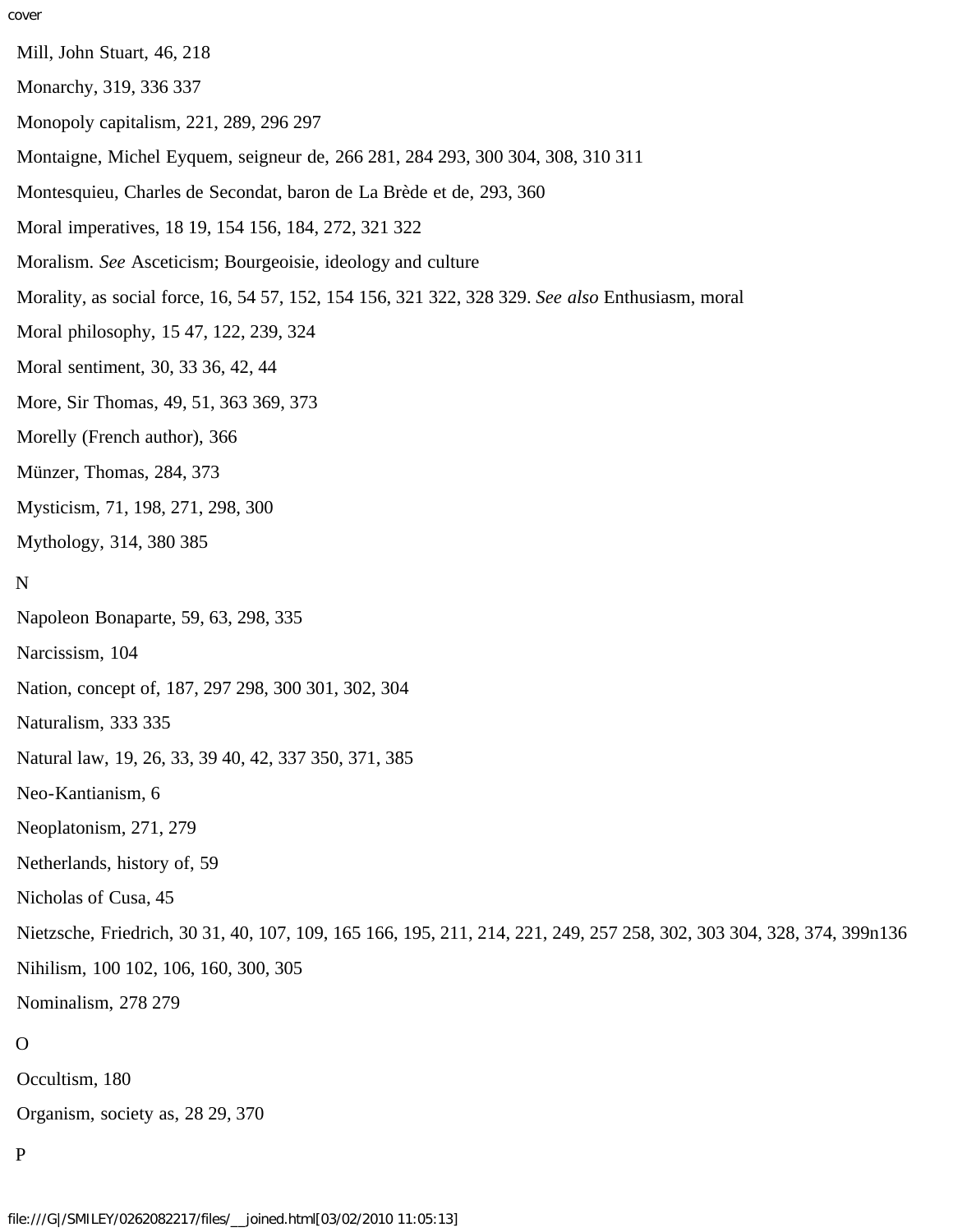| Pageantry, political, 63, 66 68, 91 92, 97                        |
|-------------------------------------------------------------------|
| Papacy, 64 68, 71                                                 |
| Pareto, Vilfredo, 7, 84                                           |
| Pascal, Blaise, 272, 285                                          |
| Pathos, 62                                                        |
| Petite bourgeoisie, 90, 101, 166, 221                             |
| Phenomenology, 112 113, 232                                       |
| Philosophy, social purpose of, 182 183, 240 243, 261 262, 271     |
| Pico della Mirandola, Giovanni, 279                               |
| Plato, 261, 366, 371, 385                                         |
| Political economy, 8, 30, 55, 123, 205, 209                       |
| Polybius, 319                                                     |
| Positivism, 6, 7, 46, 47, 171, 196, 197, 251, 262, 315            |
| Pragmatism, 180, 195 198, 200 203, 241                            |
| Pre-Socratic philosophers, 127                                    |
| Progress, idea of, 31, 115, 197, 199, 203, 228, 260, 265, 323 324 |
| Horkheimer's faith in, 38, 60, 61, 192, 283, 311                  |

page\_424

Page 425

Progressive forces, Horkheimer's judgment of, 35, 36, 41, 69, 83, 136, 188, 230 231, 238, 291

Promises. *See* Contracts

Prophets, 71

Protestantism, 44, 52 53, 78, 212, 283, 286, 305, 327

Reformation, 60, 73 74, 76, 80 85, 98 99, 267, 269, 273 278, 282 284, 307, 308, 395 396n71

Proudhon, Pierre Joseph, 39

Psychoanalysis, 281, 399n144

Psychology, 11 13, 113, 115 116, 118 128, 135, 142 143, 214, 234, 235 237, 247 248, 257, 263, 278, 313, 316, 390n12. *See also* Depth psychology; Freud, Sigmund; Gestalt psychology; Psychoanalysis and economic order, 103 110, 125 126, 250 of political movements, 51, 67 69, 100 101, 310 311, 329 335 Pufendorf, baron Samuel von, 346

Pyrrhus, 265, 268 269, 307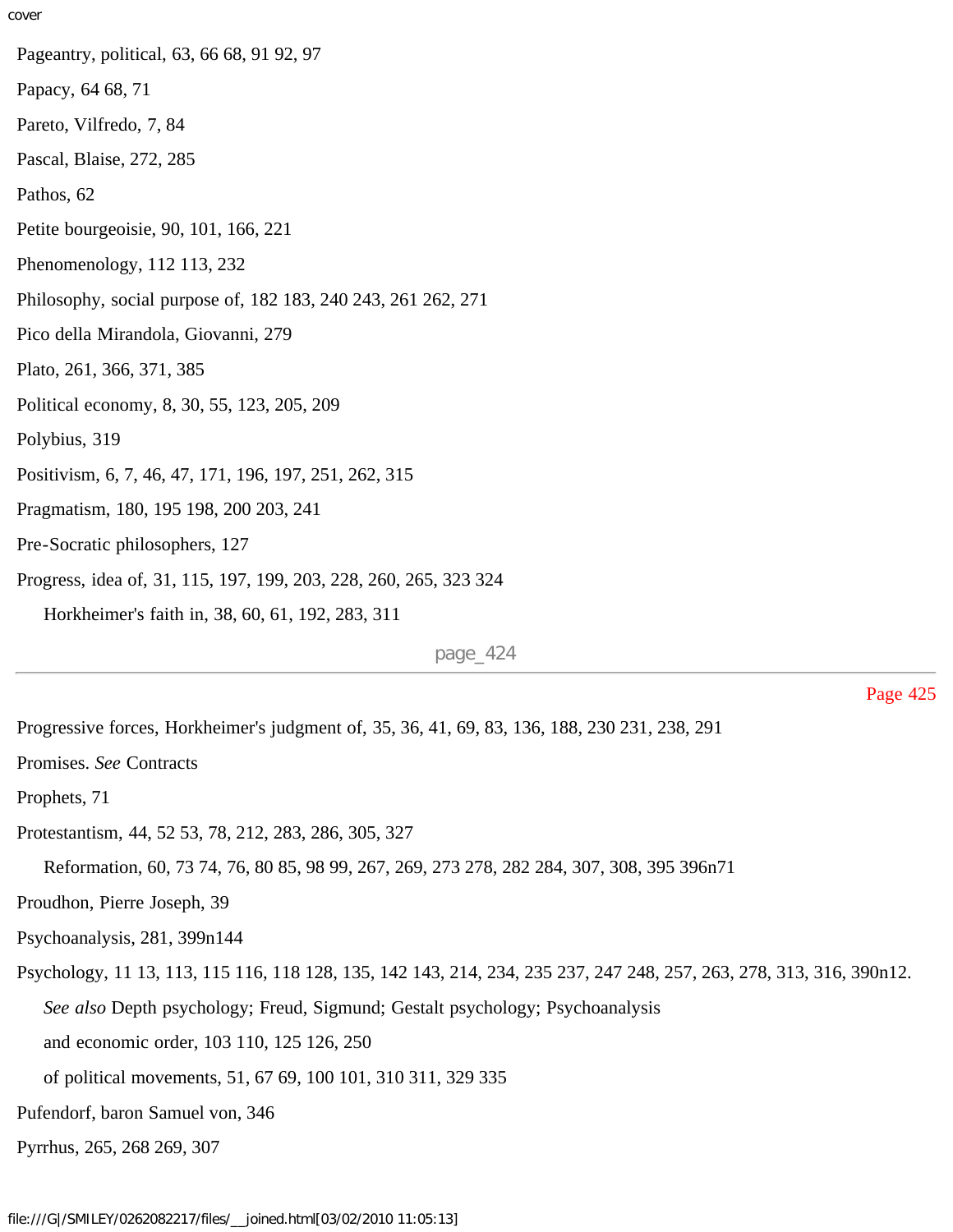| $\mathbf R$                                                                                                                                                                                  |
|----------------------------------------------------------------------------------------------------------------------------------------------------------------------------------------------|
| Rationalism, 120, 217 264, 280, 285, 278                                                                                                                                                     |
| Reason, 29, 30 31, 85, 154 155, 274, 278, 358                                                                                                                                                |
| Reich, Wilhelm, 399n144                                                                                                                                                                      |
| Reinach, Adolf, 6                                                                                                                                                                            |
| Relativism, 177 178, 188, 193, 269, 362                                                                                                                                                      |
| Religion, 1, 15, 32, 57, 152, 156, 157, 180 183, 185 186, 211 215, 258, 281 288, 305 308, 322, 350 352, 354 356, 364 366,<br>379, 382 383. See also Catholicism; Christianity; Protestantism |
| Renaissance, 16, 50, 228, 261, 265, 279, 298, 303, 308, 314 331, 338, 363. See also Humanism                                                                                                 |
| Revolutions, characteristics of, 59 62, 72, 95 103, 123, 267                                                                                                                                 |
| Ricardo, David, 3                                                                                                                                                                            |
| Richelieu, Armand Jean du Piessis, cardinal de, 328, 335                                                                                                                                     |
| Rickert, Heinrich, 113, 225 226                                                                                                                                                              |
| Rienzo, Cola di, 60, 64 71, 76, 92, 93                                                                                                                                                       |
| Ritschl, Albrecht, 305, 395n71                                                                                                                                                               |
| Robespierre, Maximilien François Marie Isidore de, 53, 66, 88 95, 103                                                                                                                        |
| Romanticism, 247                                                                                                                                                                             |
| Rothacker, Erich, 223                                                                                                                                                                        |
| Rousseau, Jean Jacques, 49, 53, 64, 90, 95, 109, 343, 346, 358, 366 367                                                                                                                      |
| S                                                                                                                                                                                            |
| Sade, Donatien Alphonse François, marquis de, 109                                                                                                                                            |
| Saint-Just, Louis de, 103                                                                                                                                                                    |
| Savonarola, Girolamo, 60, 66, 69 74, 76 77, 86 87                                                                                                                                            |
| Say, Jean Baptiste, 3                                                                                                                                                                        |
| Scheler, Max, 6, 7, 10, 12, 32, 112, 153, 157, 159, 200 203, 222, 225                                                                                                                        |
| Scherer, Wilhelm, 223 224                                                                                                                                                                    |
| Schiller, Johann Christoph Friedrich von, 18, 64, 166, 180                                                                                                                                   |
| Schlegel, August Wilhelm von, 226                                                                                                                                                            |
| Schleiermacher, Friedrich, 18, 213                                                                                                                                                           |
| Scholasticism, 340, 351 352                                                                                                                                                                  |

Schopenhauer, Arthur, 5, 18, 27, 36, 138, 288

Sciences, physical and natural, 8 9, 45, 171, 180, 181, 201 203, 214, 229 230, 232 233, 237, 254, 302, 317, 343, 345, 350, 374, 376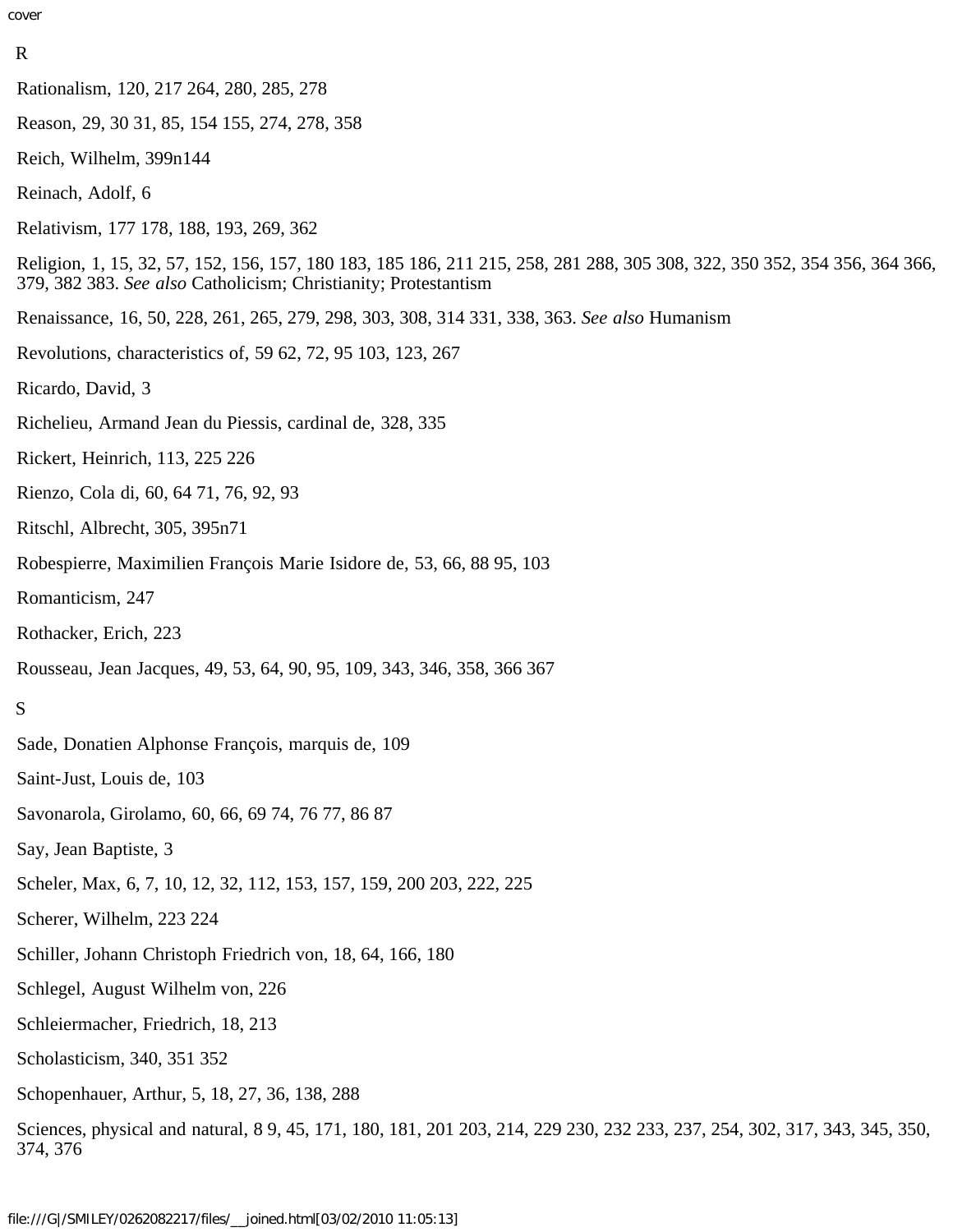| historical development of, 233, 278, 279, 314 316, 337 340, 362     |
|---------------------------------------------------------------------|
| Sebond, Raymond, 274                                                |
| Sermons, 75 77                                                      |
| Shaftesbury, Anthony Ashley Cooper, 3rd Earl of, 53                 |
| Simmel, Georg, 229                                                  |
| Skepticism, 160, 179, 184, 223, 228, 265 311                        |
| Slavery, 114, 118, 168, 172, 207, 294                               |
| Smith, Adam, 3                                                      |
| Social contract, 343 347, 349                                       |
| Socialism, 299, 367                                                 |
| Social philosophy, development of, 1 14                             |
| Sociology, 8, 13, 135 136, 138, 177, 401n12                         |
| Sociology of knowledge, 129 134, 136, 141, 146, 147 149             |
| Socrates, 75, 280, 385                                              |
| Sombart, Werner, 7                                                  |
| Spain, history of, 59                                               |
| Spann, Othmar, 6, 252                                               |
| Spengler, Oswald, 229, 231, 386                                     |
| Spinoza, Baruch, 16, 34, 50, 169, 229, 278, 350, 351, 357, 363, 370 |
| Spirit (Hegelian concept), 2 3, 5, 12, 30, 116 117, 187, 310, 373   |
| Sports, 57                                                          |
| State, 1, 45                                                        |
| Stoicism, 271 272, 280, 304                                         |
| Strauss, David Friedrich, 211, 305                                  |
| Subject. See Individual, concept of, as subject                     |
| Suicide, 22                                                         |
| Symbols, political, 63, 66 68, 91 92, 97                            |

page\_425

T

Taine, Hippolyte, 102 Technology, 230, 231, 327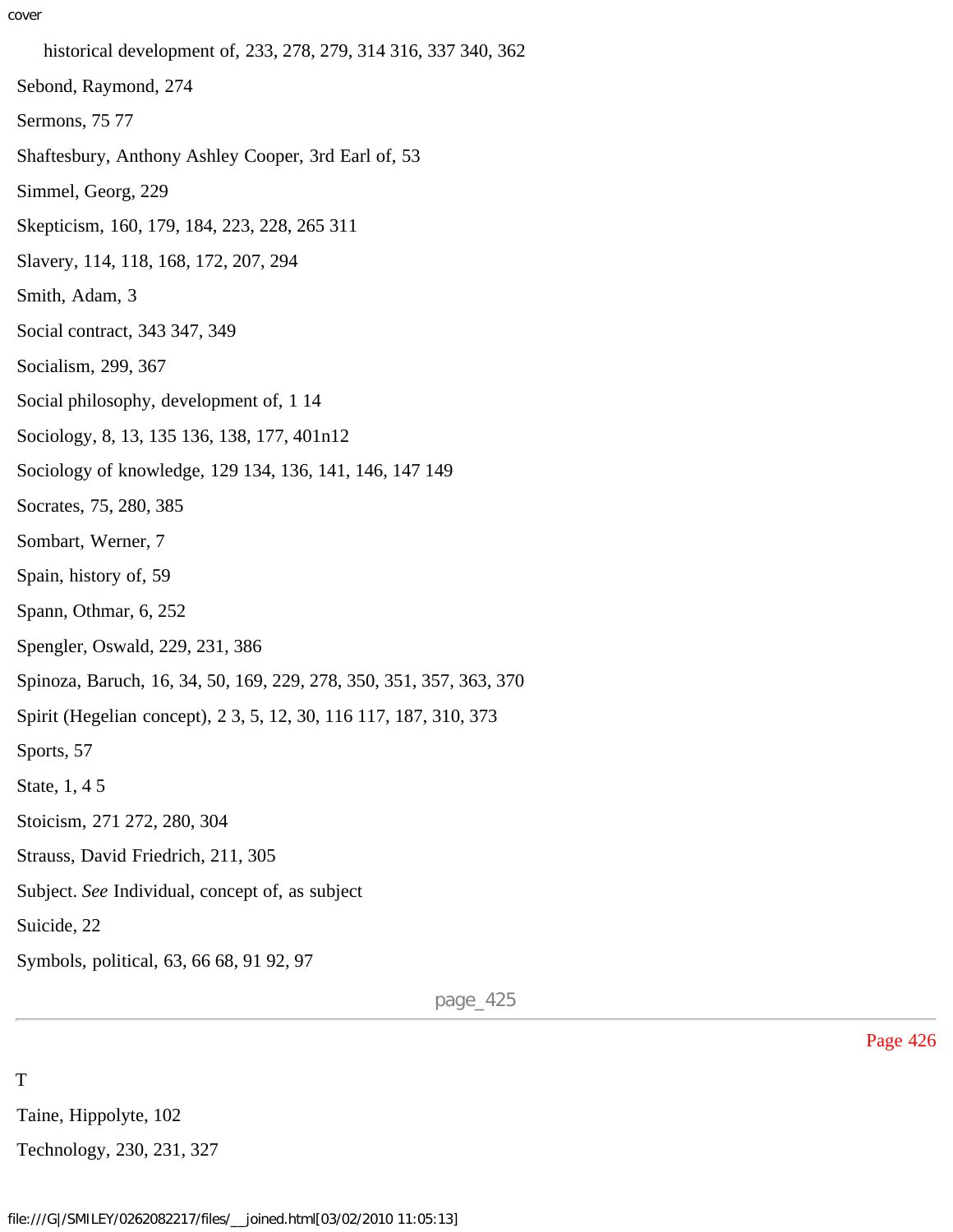Telesio, Bernardino, 50 Terror, revolutionary, 89, 100, 102 103 Theology, 138, 192, 286 287, 305. *See also* Christianity; Religion Thode, Henry, 73 Tolstoy, Lev Nikolaevich, 43, 211, 215, 284 Totalitarianism. *See* Authoritarianism; Fascism Traub, Gottfried, 305 Treitschke, Heinrich von, 49 Trendelenburg, Friedrich Adolf, 186 Troeltsch, Ernst, 146, 212 213, 221, 286, 395n71  $\mathbf{U}$ Utilitarianism, 55, 123 124 Utility, 202, 241 Utopias, 27, 148, 156, 270, 314, 363 373 V Vauvenargues, Luc de Clapiers, marquis de, 247, 285 Vico, Giambattista, 314, 375 388 Vischer, Friedrich Theodor, 215 Voltaire (François Marie Arouet), 278, 387 W War, 123, 265 268, 271, 302 Weber, Max, 7, 45, 76, 87, 254 Weise, Leopold von, 401n12 Wolff, Christian, 346 Z Zeller, Eduard, 270 Zola, Emile, 43

page\_426

Studies in Contemporary German Social Thought Thomas McCarthy, General Editor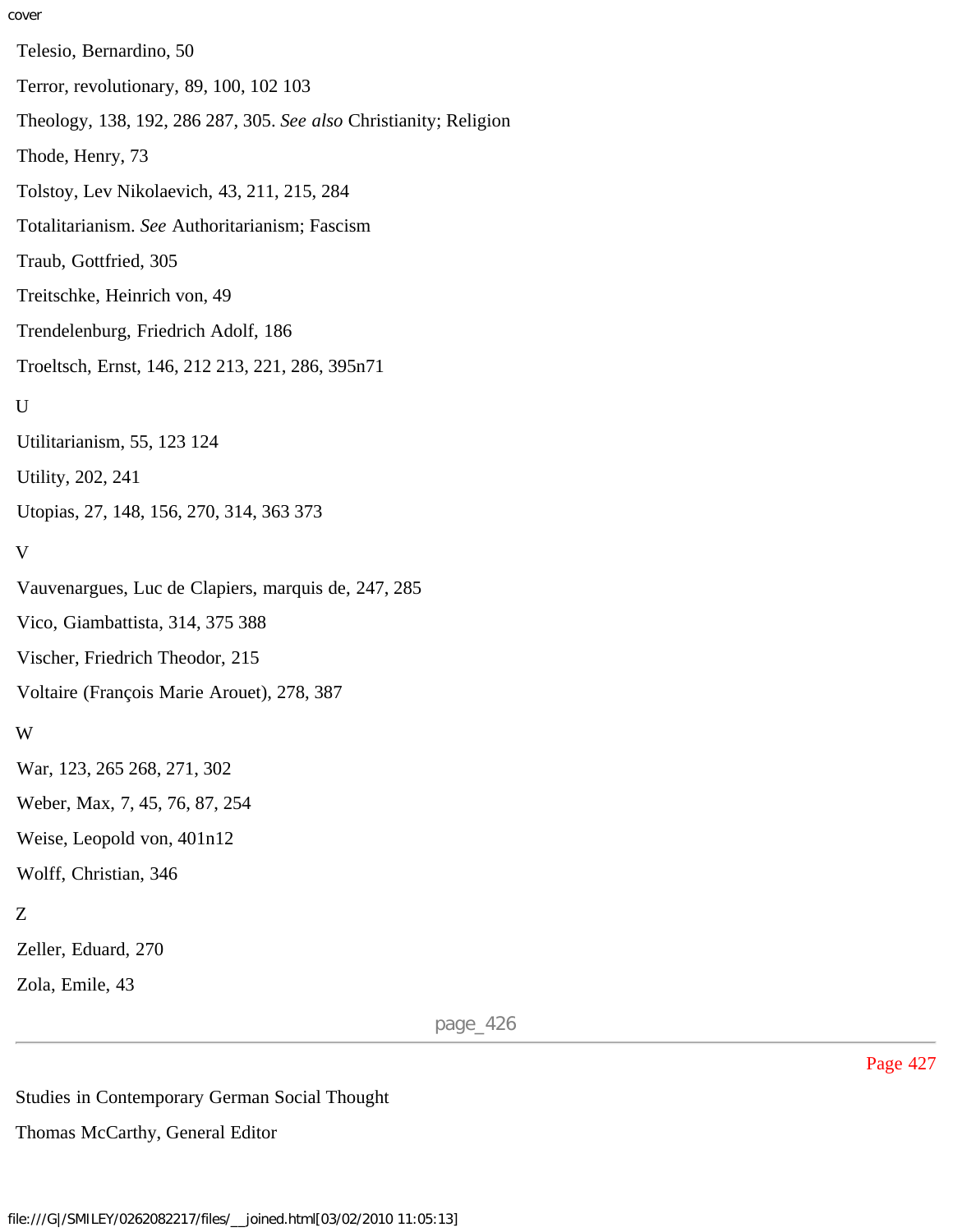Theodor W. Adorno, *Against Epistemology: A Metacritique* Theodor W. Adorno, *Hegel: Three Studies* Theodor W. Adorno, *Prisms* Karl-Otto Apel, *Understanding and Explanation: A Transcendental-Pragmatic Perspective* Seyla Benhabib and Fred Dallmayr, editors, *The Communicative Ethics Controversy* Richard J. Bernstein, editor, *Habermas and Modernity* Ernst Bloch, *Natural Law and Human Dignity* Ernst Bloch, *The Principle of Hope* Ernst Bloch, *The Utopian Function of Art and Literature: Selected Essays* Hans Blumenberg, *The Genesis of the Copernican World* Hans Blumenberg, *The Legitimacy of the Modern Age* Hans Blumenberg, *Work on Myth* Susan Buck-Morss, *The Dialectics of Seeing: Walter Benjamin and the* Arcades Project Craig Calhoun, editor, *Habermas and the Public Sphere* Jean Cohen and Andrew Arato, *Civil Society and Political Theory* Helmut Dubiel, *Theory and Politics: Studies in the Development of Critical Theory* John Forester, editor, *Critical Theory and Public Life* David Frisby, *Fragments of Modernity: Theories of Modernity in the Work of Simmel, Kracauer and Benjamin* Hans-Georg Gadamer, *Philosophical Apprenticeships* Hans-Georg Gadamer, *Reason in the Age of Science* Jürgen Habermas, *Justification and Application: Remarks on Discourse Ethics* Jürgen Habermas, *On the Logic of the Social Sciences* Jürgen Habermas, *Moral Consciousness and Communicative Action* Jürgen Habermas, *The New Conservatism: Cultural Criticism and the Historians' Debate* Jürgen Habermas, *The Philosophical Discourse of Modernity: Twelve Lectures* Jürgen Habermas, *Philosophical-Political Profiles* Jürgen Habermas, *Postmetaphysical Thinking: Philosophical Essays*

page\_427

Page 428

Jürgen Habermas, *The Structural Transformation of the Public Sphere: An Inquiry into a Category of Bourgeois Society* Jürgen Habermas, editor, *Observations on ''The Spiritual Situation of the Age"* Axel Honneth, *The Critique of Power: Reflective Stages in a Critical Social Theory*